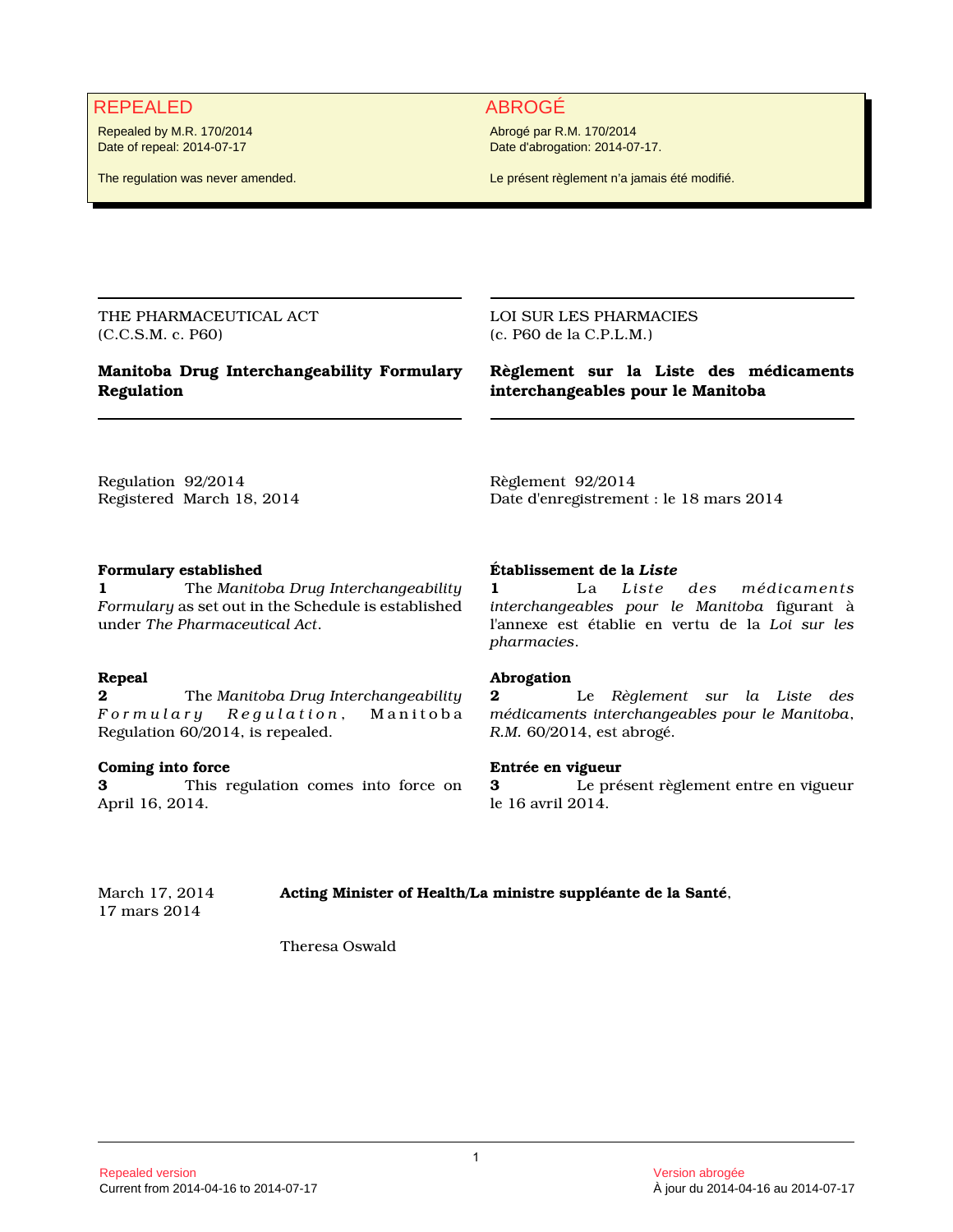# **LISTE DES MÉDICAMENTS INTERCHANGEABLES POUR LE MANITOBA**

|                                                                                              | <b>MANITOBA DRUG INTERCHANGEABILITY FORMULARY</b>                                                                                           |                                                                                                |                                                                              |                                                                              |  |
|----------------------------------------------------------------------------------------------|---------------------------------------------------------------------------------------------------------------------------------------------|------------------------------------------------------------------------------------------------|------------------------------------------------------------------------------|------------------------------------------------------------------------------|--|
|                                                                                              | <b>LISTE DES MÉDICAMENTS INTERCHANGEABLES</b><br><b>POUR LE MANITOBA</b>                                                                    |                                                                                                |                                                                              |                                                                              |  |
| $\overline{D}$ IN<br><b>NIM</b>                                                              | <b>Product Name</b><br>Produit                                                                                                              | Manufacturer<br><b>Fabricant</b>                                                               | Price (\$)                                                                   | Prix(\$)                                                                     |  |
|                                                                                              | ACEBUTOLOL HCI - 100 mg - Tablets<br>ACÉBUTOLOL (CHLORHYDRATE D') - 100 mg - comprimés                                                      |                                                                                                | Per<br>Tablet                                                                | Par<br>comprimé                                                              |  |
| 01926543<br>02286246<br>02147602<br>02237721                                                 | Sectral<br>Acebutolol<br>Apo-Acebutolol<br>Mylan-Acebutolol                                                                                 | <b>SAA</b><br>SAH<br><b>APX</b><br><b>MYL</b>                                                  | 0.3886<br>0.1793<br>0.1793<br>0.1793                                         | 0,3886<br>0,1793<br>0,1793<br>0,1793                                         |  |
| 02237885<br>02204517<br>01910140<br>02257599                                                 | Mylan-Acebutolol (Type S)<br>Novo-Acebutolol<br>Rhotral<br>Sandoz Acebutolol                                                                | <b>MYL</b><br><b>TEV</b><br>SAA<br>SDZ                                                         | 0.1793<br>0.1793<br>0.1793<br>0.1793                                         | 0,1793<br>0,1793<br>0,1793<br>0,1793                                         |  |
|                                                                                              | ACEBUTOLOL HCI-200 mg-Tablets<br>ACÉBUTOLOL (CHLORHYDRATE D') - 200 mg - comprimés                                                          |                                                                                                | Per<br>Tablet                                                                | Par<br>comprimé                                                              |  |
| 01926551<br>02286254<br>02147610<br>02237722<br>02237886<br>02204525<br>01910159<br>02257602 | Sectral<br>Acebutolol<br>Apo-Acebutolol<br>Mylan-Acebutolol<br>Mylan-Acebutolol (Type S)<br>Novo-Acebutolol<br>Rhotral<br>Sandoz Acebutolol | <b>SAA</b><br><b>SAH</b><br><b>APX</b><br><b>MYL</b><br>MYL<br><b>TEV</b><br>SAA<br>SDZ        | 0.5830<br>0.2684<br>0.2684<br>0.2684<br>0.2684<br>0.2684<br>0.2684<br>0.2684 | 0,5830<br>0,2684<br>0,2684<br>0,2684<br>0,2684<br>0,2684<br>0,2684<br>0,2684 |  |
|                                                                                              | ACEBUTOLOL HCI - 400 mg - Tablets<br>ACÉBUTOLOL (CHLORHYDRATE D') — 400 mg — comprimés                                                      |                                                                                                | Per<br>Tablet                                                                | Par<br>comprimé                                                              |  |
| 01926578<br>02286262<br>02147629<br>02237723<br>02237887<br>02204533<br>01910167<br>02257610 | Sectral<br>Acebutolol<br>Apo-Acebutolol<br>Mylan-Acebutolol<br>Mylan-Acebutolol (Type S)<br>Novo-Acebutolol<br>Rhotral<br>Sandoz Acebutolol | <b>SAA</b><br><b>SAH</b><br><b>APX</b><br><b>MYL</b><br>MYL<br><b>TEV</b><br><b>SAA</b><br>SDZ | 1.1603<br>0.5333<br>0.5333<br>0.5333<br>0.5333<br>0.5333<br>0.5333<br>0.5333 | 1,1603<br>0,5333<br>0,5333<br>0,5333<br>0,5333<br>0,5333<br>0,5333<br>0,5333 |  |
|                                                                                              | ACETAMINOPHEN COMPOUND WITH CODEINE - 8 mg - Tablets<br><b>COMPOSÉ ACÉTAMINOPHÈNE ET CODÉINE - 8 mg - comprimés</b>                         |                                                                                                | Per<br>Tablet                                                                | Par<br>comprimé                                                              |  |
| 02181061<br>00293490<br>00653233                                                             | Tylenol with Codeine No. 1/Tylenol n° 1 avec codéine<br>Atasol-8<br>ratio-Lenoltec #1/ratio-Lenoltec n° 1                                   | <b>MCL</b><br>CDC<br><b>TEV</b>                                                                | 0.1365<br>0.0814<br>0.0303                                                   | 0,1365<br>0,0814<br>0.0303                                                   |  |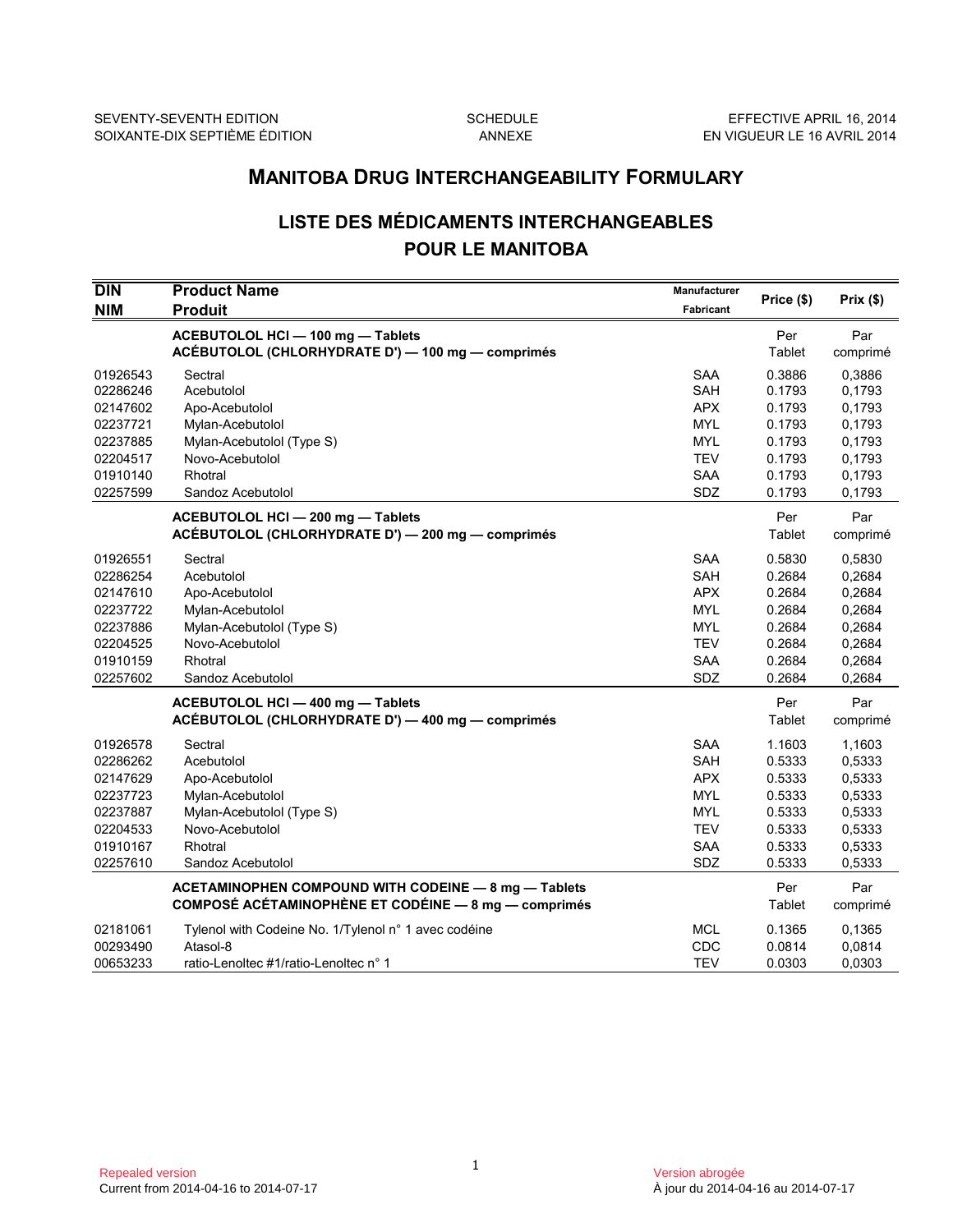| <b>Product Name</b>                                                                                                         | <b>Manufacturer</b><br>Fabricant                                             | Price (\$)                                     | Prix(\$)                                                 |
|-----------------------------------------------------------------------------------------------------------------------------|------------------------------------------------------------------------------|------------------------------------------------|----------------------------------------------------------|
| ACETAMINOPHEN COMPOUND WITH CODEINE - 15 mg - Tablets                                                                       |                                                                              | Per                                            | Par                                                      |
| COMPOSÉ ACÉTAMINOPHÈNE ET CODÉINE - 15 mg - comprimés                                                                       |                                                                              | Tablet                                         | comprimé                                                 |
| Tylenol with Codeine No. 2/Tylenol n° 2 avec codéine<br>Atasol-15<br>Exdol-15                                               | <b>JAN</b><br>CDC<br>PPI                                                     | 0.1073<br>0.1001<br>0.0837                     | 0.1073<br>0,1001<br>0,0837<br>0,0807                     |
| ACETAMINOPHEN COMPOUND WITH CODEINE - 30 mg - Tablets                                                                       |                                                                              | Per                                            | Par                                                      |
| COMPOSÉ ACÉTAMINOPHÈNE ET CODÉINE - 30 mg - comprimés                                                                       |                                                                              | Tablet                                         | comprimé                                                 |
| Exdol-30                                                                                                                    | PPI                                                                          | 0.1753                                         | 0,1753                                                   |
| Atasol-30                                                                                                                   | CDC                                                                          | 0.1425                                         | 0,1425                                                   |
| Tylenol with Codeine No. 3/Tylenol n° 3 avec codéine                                                                        | <b>JAN</b>                                                                   | 0.1182                                         | 0,1182                                                   |
| ratio-Lenoltec No. 3/ratio-Lenoltec n° 3                                                                                    | <b>TEV</b>                                                                   | 0.0798                                         | 0,0798                                                   |
| ACETAMINOPHEN WITH CODEINE - 300 mg - 60 mg - Tablets                                                                       |                                                                              | Per                                            | Par                                                      |
| ACÉTAMINOPHÈNE AVEC CODÉINE - 300 mg - 60 mg - comprimés                                                                    |                                                                              | Tablet                                         | comprimé                                                 |
| Tylenol with Codeine No. 4/Tylenol n° 4 avec codéine                                                                        | JAN                                                                          | 0.2499                                         | 0,2499                                                   |
| ratio-Lenoltec #4/ratio-Lenoltec n° 4                                                                                       | <b>TEV</b>                                                                   | 0.1605                                         | 0,1605                                                   |
| ACETYLSALICYLIC ACID - 325 mg - Enteric Tablets<br>ACIDE ACÉTYLSALICYLIQUE - 325 mg - comprimés à enrobage<br>entérosoluble |                                                                              | Per<br>Tablet                                  | Par<br>comprimé                                          |
| Entrophen                                                                                                                   | PPI                                                                          | 0.0308                                         | 0,0308                                                   |
| pms-ASA EC                                                                                                                  | <b>PMS</b>                                                                   | 0.0280                                         | 0,0280                                                   |
| ACETYLSALICYLIC ACID - 650 mg - Enteric Tablets<br>ACIDE ACÉTYLSALICYLIQUE - 650 mg - comprimés à enrobage<br>entérosoluble |                                                                              | Per<br>Tablet                                  | Par<br>comprimé                                          |
| Entrophen                                                                                                                   | <b>PPI</b>                                                                   | 0.0755                                         | 0,0755                                                   |
| <b>Enteric Coated ASA</b>                                                                                                   | <b>JPC</b>                                                                   | 0.0550                                         | 0,0550                                                   |
| ACYCLOVIR - 200 mg - Tablets                                                                                                |                                                                              | Per                                            | Par                                                      |
| ACYCLOVIR - 200 mg - comprimés                                                                                              |                                                                              | Tablet                                         | comprimé                                                 |
| Zovirax                                                                                                                     | <b>GSK</b>                                                                   | 1.4585                                         | 1,4585                                                   |
| Mylan-Acyclovir                                                                                                             | <b>MYL</b>                                                                   | 0.9662                                         | 0,9662                                                   |
| Novo-Acyclovir                                                                                                              | <b>TEV</b>                                                                   | 0.9661                                         | 0,9661                                                   |
| ratio-Acyclovir                                                                                                             | <b>TEV</b>                                                                   | 0.9661                                         | 0,9661                                                   |
| Acyclovir                                                                                                                   | SAH                                                                          | 0.9660                                         | 0,9660                                                   |
| Apo-Acyclovir                                                                                                               | APX                                                                          | 0.9660                                         | 0,9660                                                   |
| ACYCLOVIR - 400 mg - Tablets                                                                                                |                                                                              | Per                                            | Par                                                      |
| ACYCLOVIR - 400 mg - comprimés                                                                                              |                                                                              | Tablet                                         | comprimé                                                 |
| Zovirax                                                                                                                     | <b>GSK</b>                                                                   | 2.9387                                         | 2,9387                                                   |
| Mylan-Acyclovir                                                                                                             | <b>MYL</b>                                                                   | 1.9017                                         | 1,9017                                                   |
| ratio-Acyclovir                                                                                                             | <b>TEV</b>                                                                   | 1.9017                                         | 1,9017                                                   |
| Novo-Acyclovir                                                                                                              | <b>TEV</b>                                                                   | 1.9016                                         | 1,9016                                                   |
| Acyclovir                                                                                                                   | SAH                                                                          | 1.0916                                         | 1,0916                                                   |
| Apo-Acyclovir                                                                                                               | <b>APX</b>                                                                   | 1.9015                                         | 1,9015                                                   |
| ACYCLOVIR - 800 mg - Tablets                                                                                                |                                                                              | Per                                            | Par                                                      |
| ACYCLOVIR - 800 mg - comprimés                                                                                              |                                                                              | Tablet                                         | comprimé                                                 |
| Zovirax<br>Apo-Acyclovir<br>Mylan-Acyclovir<br>ratio-Acyclovir<br>Acyclovir                                                 | <b>GSK</b><br><b>APX</b><br><b>MYL</b><br><b>TEV</b><br>SAH                  | 5.5762<br>3.1415<br>3.1413<br>3.1413<br>3.1412 | 5,5762<br>3,1415<br>3,1413<br>3,1413<br>3,1412<br>3,1412 |
|                                                                                                                             | <b>Produit</b><br>ratio-Lenoltec No. 2/ratio-Lenoltec n° 2<br>Novo-Acyclovir | <b>TEV</b><br><b>TEV</b>                       | 0.0807<br>3.1412                                         |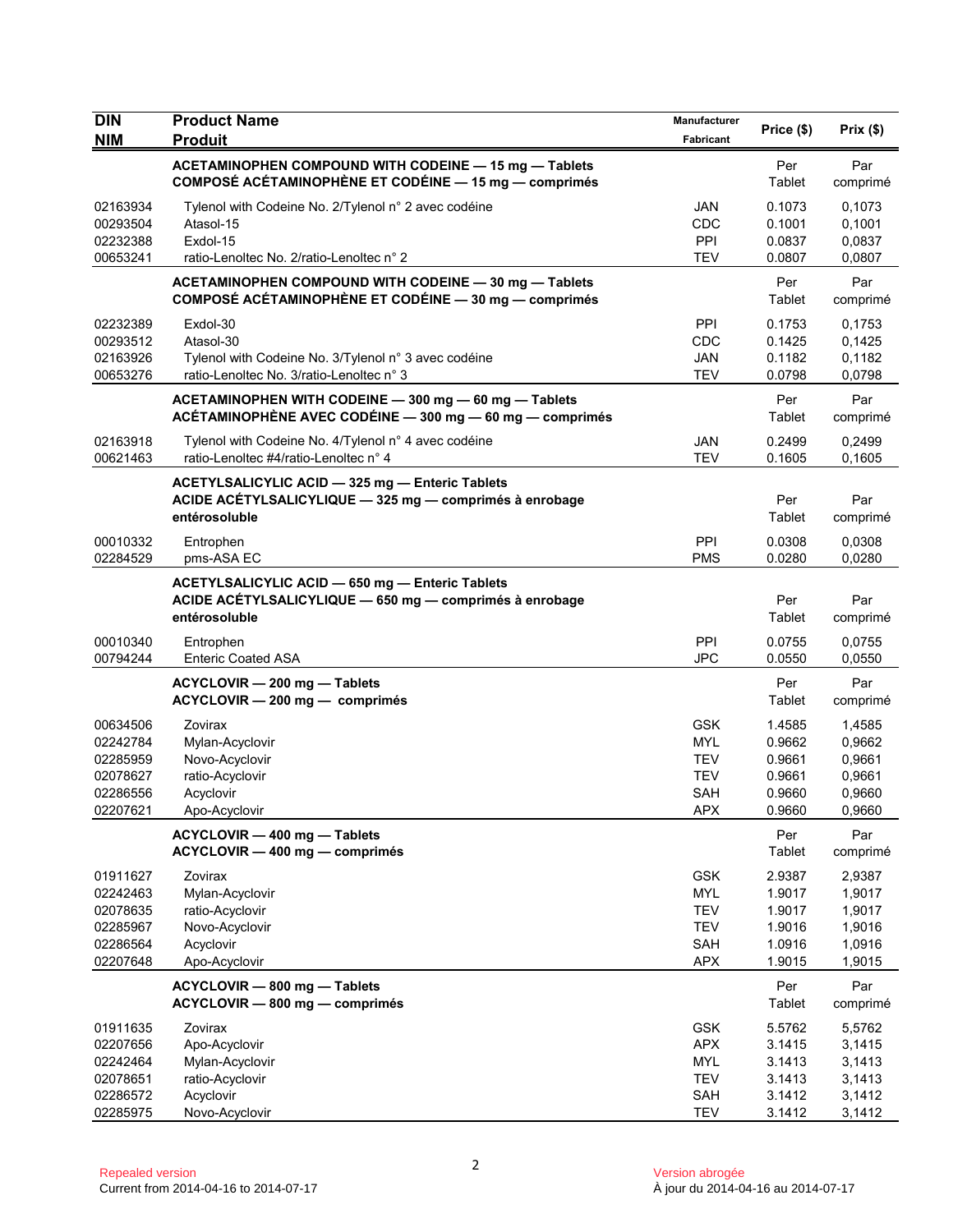| <b>DIN</b><br><b>NIM</b> | <b>Product Name</b><br><b>Produit</b>                            | Manufacturer<br>Fabricant | Price (\$)       | Prix(\$)         |
|--------------------------|------------------------------------------------------------------|---------------------------|------------------|------------------|
|                          |                                                                  |                           |                  |                  |
|                          | ALENDRONATE - 5 mg - Tablets                                     |                           | Per              | Par              |
|                          | ALENDRONATE - 5 mg - comprimés                                   |                           | Tablet           | comprimé         |
| 02248727                 | Apo-Alendronate                                                  | <b>APX</b>                | 1.1407           | 1,1407           |
| 02384698                 | Ran-Alendronate                                                  | <b>RAN</b>                | 1.1407           | 1,1407           |
| 02288079                 | Sandoz Alendronate                                               | SDZ                       | 1.1407           | 1,1407           |
|                          |                                                                  |                           | Per              | Par              |
|                          | ALENDRONATE - 10 mg - Tablets<br>ALENDRONATE - 10 mg - comprimés |                           | Tablet           | comprimé         |
|                          |                                                                  |                           |                  |                  |
| 02247373                 | Teva-Alendronate                                                 | <b>TEV</b>                | 1.3513           | 1,3513           |
| 02248728                 | Apo-Alendronate                                                  | <b>APX</b>                | 1.2163           | 1,2163           |
| 02388545                 | Alendronate                                                      | <b>SAH</b>                | 0.4987           | 0,4987           |
| 02394863                 | Mint-Alendronate                                                 | <b>MPH</b>                | 0.4987           | 0,4987           |
| 02270129                 | Mylan-Alendronate                                                | <b>MYL</b>                | 0.4987           | 0,4987           |
| 02384701                 | Ran-Alendronate                                                  | <b>RAN</b>                | 0.4987           | 0,4987           |
| 02288087                 | Sandoz Alendronate                                               | SDZ                       | 0.4987           | 0,4987           |
|                          | ALENDRONATE - 40 mg - Tablets                                    |                           | Per              | Par              |
|                          | ALENDRONATE - 40 mg - comprimés                                  |                           | Tablet           | comprimé         |
| 02201038                 | Fosamax                                                          | <b>MFX</b>                | 4.4818           | 4,4818           |
| 02258102                 | CO Alendronate                                                   | <b>ACV</b>                | 3.0832           | 3,0832           |
|                          | ALENDRONATE - 70 mg - Tablets                                    |                           | Per              | Par              |
|                          | ALENDRONATE - 70 mg - comprimés                                  |                           | Tablet           | comprimé         |
|                          |                                                                  |                           |                  |                  |
| 02245329                 | Fosamax                                                          | <b>MFX</b>                | 11.2624          | 11,2624          |
| 02258110                 | CO Alendronate                                                   | <b>ACV</b>                | 6.1331           | 6,1331           |
| 02248730                 | Apo-Alendronate                                                  | <b>APX</b>                | 6.1325           | 6,1325           |
| 02273179                 | pms-Alendronate                                                  | <b>PMS</b>                | 6.1325           | 6,1325           |
| 02385031                 | Jamp-Alendronate                                                 | <b>JPC</b>                | 3.5201           | 3,5201           |
| 02275279                 | ratio-Alendronate                                                | <b>TEV</b>                | 3.5200           | 3,5200           |
| 02261715                 | Novo-Alendronate                                                 | <b>TEV</b><br><b>SIP</b>  | 3.5200           | 3,5200           |
| 02299712<br>02388553     | Alendronate FC<br>Auro-Alendronate                               | AUP                       | 2.5144<br>2.5144 | 2,5144<br>2,5144 |
| 02394871                 | Mint-Alendronate                                                 | <b>MPH</b>                | 2.5144           | 2,5144           |
| 02286335                 | Mylan-Alenedronate                                               | <b>MYL</b>                | 2.5144           | 2,5144           |
| 02384728                 | Ran-Alendronate                                                  | <b>RAN</b>                | 2.5144           | 2,5144           |
| 02288109                 | Sandoz Alendronate                                               | SDZ                       | 2.5144           | 2,5144           |
| 02352966                 | Alendronate                                                      | <b>SAH</b>                | 2.5143           | 2,5143           |
| 02284006                 | pms-Alendronate FC                                               | <b>PMS</b>                | 2.5143           | 2.5143           |
|                          |                                                                  |                           |                  |                  |
|                          | ALFUZOSIN - 10 mg - Tablets                                      |                           | Per              | Par              |
|                          | ALFUZOSIN - 10 mg - comprimés                                    |                           | Tablet           | comprimé         |
| 02245565                 | Xatral                                                           | <b>SAA</b>                | 1.1101           | 1,1101           |
| 02315866                 | Apo-Alfuzosin                                                    | <b>APX</b>                | 0.7450           | 0,7450           |
| 02304678                 | Sandoz Alfuzosin                                                 | SDZ                       | 0.4966           | 0,4966           |
| 02314282                 | Teva-Alfuzosin PR                                                | <b>TEV</b>                | 0.4966           | 0,4966           |
|                          | ALLOPURINOL - 100 mg - Tablets                                   |                           | Per              | Par              |
|                          | ALLOPURINOL - 100 mg - comprimés                                 |                           | Tablet           | comprimé         |
| 00402818                 | Zyloprim                                                         | AAA                       | 0.0858           | 0,0858           |
| 02396327                 | Mar-Allopurinol                                                  | <b>MAR</b>                | 0.0780           | 0,0780           |
| 02402769                 | Apo-Allopurinol                                                  | APX                       | 0.0780           | 0,0780           |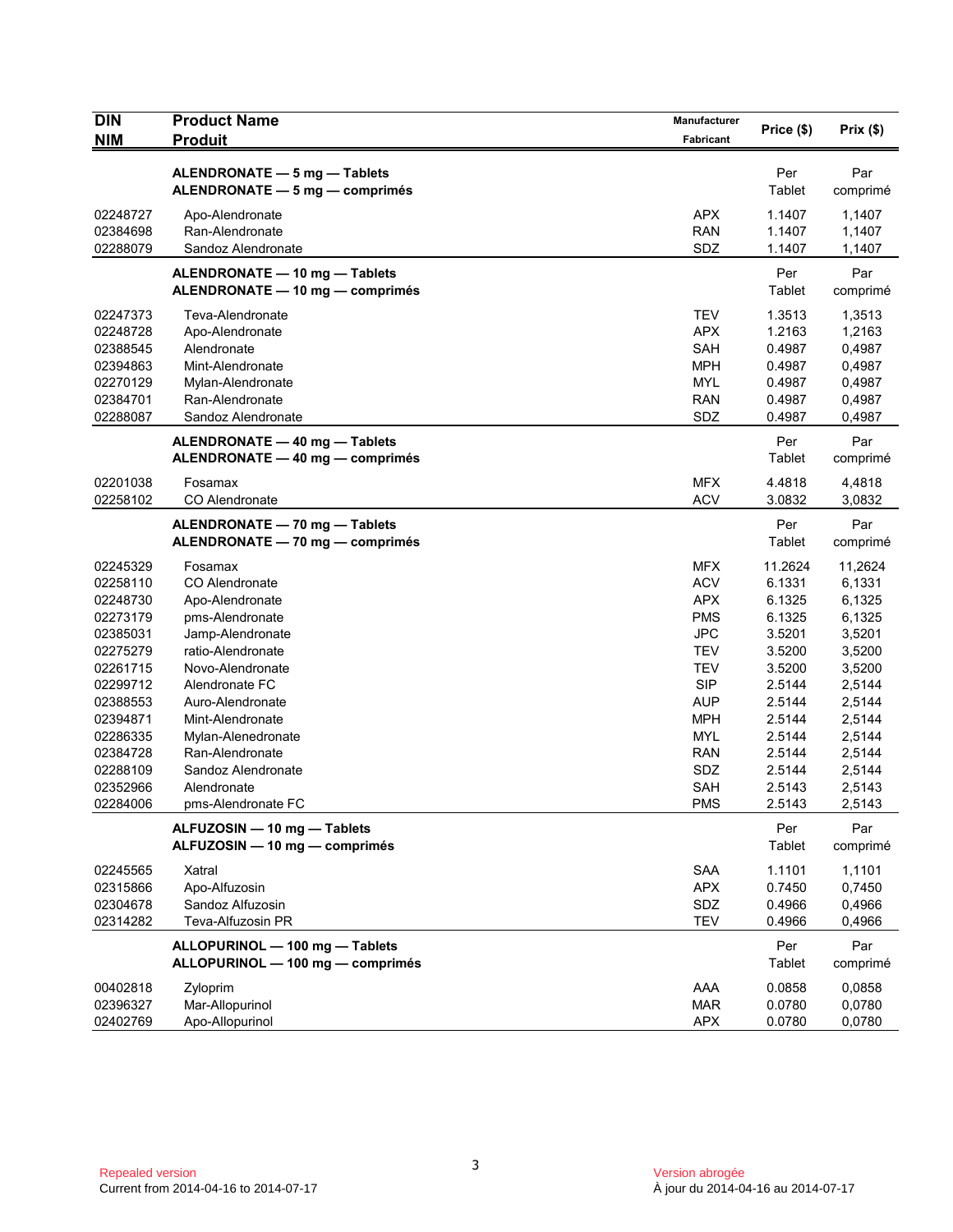| <b>DIN</b><br><b>NIM</b>                                             | <b>Product Name</b><br><b>Produit</b>                                                     | Manufacturer<br>Fabricant                                                 | Price (\$)                                               | Prix(\$)                                                 |
|----------------------------------------------------------------------|-------------------------------------------------------------------------------------------|---------------------------------------------------------------------------|----------------------------------------------------------|----------------------------------------------------------|
|                                                                      | ALLOPURINOL - 200 mg - Tablets<br>ALLOPURINOL - 200 mg - comprimés                        |                                                                           | Per<br>Tablet                                            | Par<br>comprimé                                          |
| 00479799<br>02396335<br>02402777                                     | Zyloprim<br>Mar-Allopurinol<br>Apo-Allopurinol                                            | AAA<br><b>MAR</b><br><b>APX</b>                                           | 0.1502<br>0.1300<br>0.1300                               | 0,1502<br>0,1300<br>0,1300                               |
|                                                                      | ALLOPURINOL - 300 mg - Tablets<br>ALLOPURINOL - 300 mg - comprimés                        |                                                                           | Per<br>Tablet                                            | Par<br>comprimé                                          |
| 00402796<br>02396343<br>02402785                                     | Zyloprim<br>Mar-Allopurinol<br>Apo-Allopurinol                                            | AAA<br><b>MAR</b><br><b>APX</b>                                           | 0.2300<br>0.2125<br>0.2125                               | 0.2300<br>0,2125<br>0,2125                               |
|                                                                      | ALPRAZOLAM - 0.25 mg - Tablets<br>ALPRAZOLAM - 0,25 mg - comprimés                        |                                                                           | Per<br>Tablet                                            | Par<br>comprimé                                          |
| 00548359<br>00865397<br>02137534<br>01913484<br>02349191<br>02400111 | Xanax<br>Apo-Alpraz<br>Mylan-Alprazolam<br>Teva-Alprazol<br>Alprazolam<br>Jamp-Alprazolam | PFI<br><b>APX</b><br><b>MYL</b><br><b>TEV</b><br><b>SAH</b><br><b>JPC</b> | 0.2776<br>0.0836<br>0.0836<br>0.0836<br>0.0609<br>0.0609 | 0,2776<br>0,0836<br>0,0836<br>0,0836<br>0,0609<br>0,0609 |
|                                                                      | ALPRAZOLAM - 0.5 mg - Tablets<br>ALPRAZOLAM - 0,5 mg - comprimés                          |                                                                           | Per<br>Tablet                                            | Par<br>comprimé                                          |
| 00548367<br>02137542<br>00865400<br>01913492<br>02349205<br>02400138 | Xanax<br>Mylan-Alprazolam<br>Apo-Alpraz<br>Teva-Alprazol<br>Alprazolam<br>Jamp-Alprazolam | PFI<br><b>MYL</b><br><b>APX</b><br><b>TEV</b><br><b>SAH</b><br><b>JPC</b> | 0.3319<br>0.1015<br>0.1012<br>0.1012<br>0.0728<br>0.0728 | 0,3319<br>0,1015<br>0,1012<br>0,1012<br>0,0728<br>0,0728 |
|                                                                      | ALPRAZOLAM - 1 mg - Tablets<br>ALPRAZOLAM - 1 mg - comprimés                              |                                                                           | Per<br>Tablet                                            | Par<br>comprimé                                          |
| 00723770<br>02243611<br>02229813<br>02400146                         | Xanax<br>Apo-Alpraz<br>Mylan-Alprazolam<br>Jamp-Alprazolam                                | PFI<br><b>APX</b><br><b>MYL</b><br><b>JPC</b>                             | 0.6033<br>0.3409<br>0.3409<br>0.2092                     | 0,6033<br>0,3409<br>0,3409<br>0,2092                     |
|                                                                      | ALPRAZOLAM - 2 mg - Tablets<br>ALPRAZOLAM - 2 mg - comprimés                              |                                                                           | Per<br>Tablet                                            | Par<br>comprimé                                          |
| 00813958<br>02243612<br>02229814<br>02400154                         | Xanax<br>Apo-Alpraz<br>Mylan-Alprazolam<br>Jamp-Alprazolam                                | PFI<br><b>APX</b><br><b>MYL</b><br><b>JPC</b>                             | 1.0564<br>0.6059<br>0.6059<br>0.3718                     | 1,0564<br>0,6059<br>0,6059<br>0,3718                     |
|                                                                      | AMCINONIDE - 0.1% - Topical Cream<br>AMCINONIDE - 0,1 % - crème topique                   |                                                                           | Per<br>Gram                                              | Par<br>gramme                                            |
| 02192284<br>02246714<br>02247098                                     | Cyclocort<br>Taro-Amcinonide<br>ratio-Amcinonide                                          | <b>GSK</b><br><b>TAR</b><br><b>TEV</b>                                    | 0.6124<br>0.3011<br>0.3011                               | 0,6124<br>0,3011<br>0,3011                               |
|                                                                      | AMCINONIDE - 0.1% - Topical Lotion<br>AMCINONIDE - 0,1 % - lotion topique                 |                                                                           | Per mL                                                   | Par ml                                                   |
| 02192276<br>02247097                                                 | Cyclocort<br>ratio-Amcinonide                                                             | GSK<br><b>TEV</b>                                                         | 0.5148<br>0.3990                                         | 0,5148<br>0,3990                                         |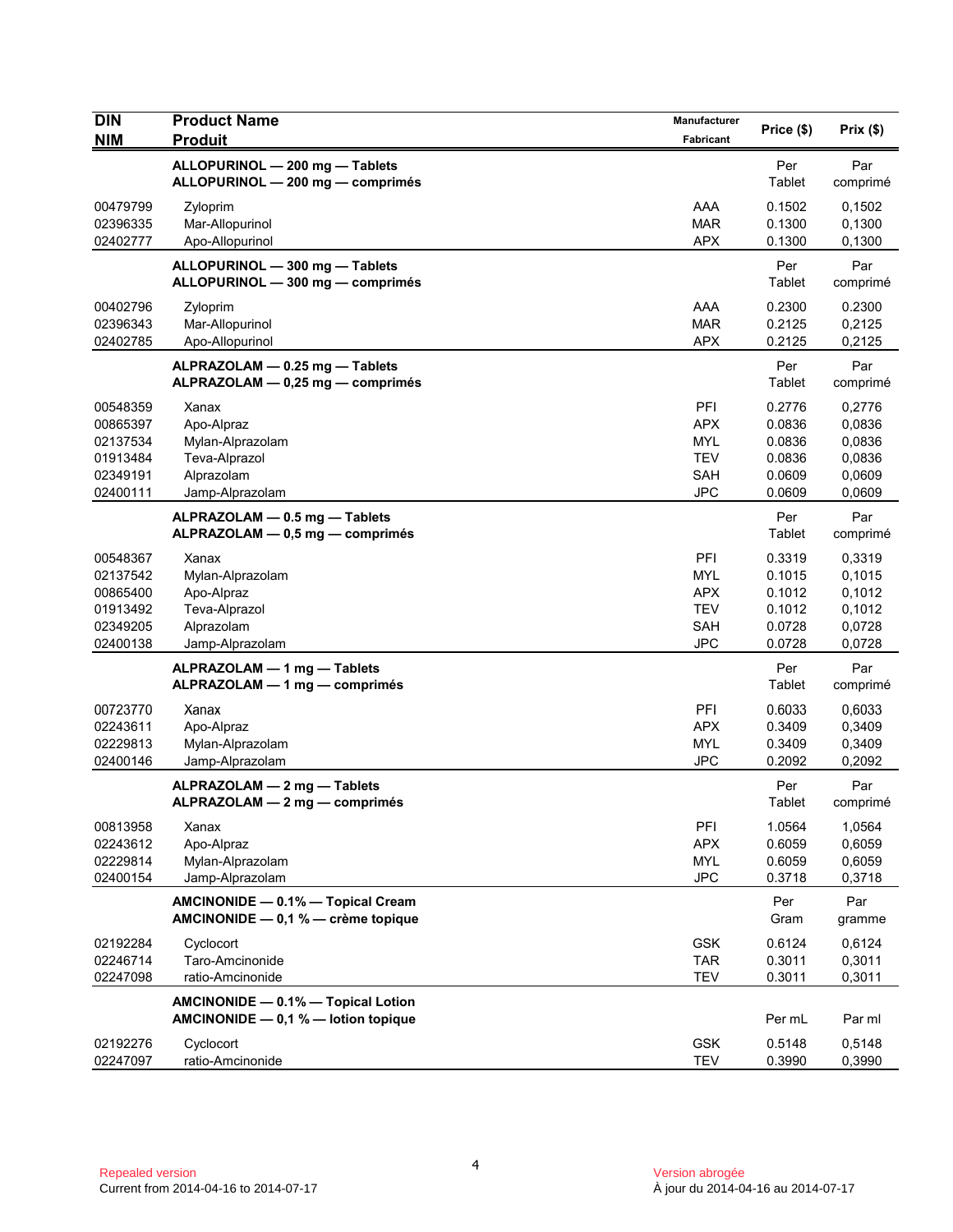| <b>DIN</b><br><b>NIM</b>                                                                     | <b>Product Name</b><br><b>Produit</b>                                                                                                       | Manufacturer<br>Fabricant                                                                      | Price (\$)                                                                   | Prix(\$)                                                                     |
|----------------------------------------------------------------------------------------------|---------------------------------------------------------------------------------------------------------------------------------------------|------------------------------------------------------------------------------------------------|------------------------------------------------------------------------------|------------------------------------------------------------------------------|
|                                                                                              | AMCINONIDE - 0.1% - Topical Ointment<br>AMCINONIDE - 0,1 % - pommade topique                                                                |                                                                                                | Per<br>Gram                                                                  | Par<br>gramme                                                                |
| 02192268<br>02247096                                                                         | Cyclocort<br>ratio-Amcinonide                                                                                                               | <b>GSK</b><br><b>TEV</b>                                                                       | 0.6124<br>0.4740                                                             | 0,6124<br>0,4740                                                             |
|                                                                                              | AMILORIDE HCI/HYDROCHLOROTHIAZIDE - 5 mg/50 mg - Tablets<br>AMILORIDE (CHLORHYDRATE D')/HYDROCHLOROTHIAZIDE $-$ 5 mg/50 mg $-$<br>comprimés |                                                                                                | Per<br>Tablet                                                                | Par<br>comprimé                                                              |
| 00784400<br>01937219                                                                         | Apo-Amilzide<br>Novamilor                                                                                                                   | <b>APX</b><br><b>TEV</b>                                                                       | 0.2109<br>0.2109                                                             | 0,2109<br>0,2109                                                             |
|                                                                                              | AMIODARONE HCI - 200 mg - Tablets<br>AMIODARONE (CHLORHYDRATE D') — 200 mg — comprimés                                                      |                                                                                                | Per<br>Tablet                                                                | Par<br>comprimé                                                              |
| 02036282<br>02242472<br>02364336<br>02246194<br>02240604<br>02243836<br>02239835<br>02240071 | Cordarone<br>pms-Amiodarone<br>Amiodarone<br>Apo-Amiodarone<br>Mylan-Amiodarone<br>Sandoz Amiodarone<br>Teva-Amiodarone<br>ratio-Amiodarone | PFI<br><b>PMS</b><br>SAH<br><b>APX</b><br><b>MYL</b><br><b>SDZ</b><br><b>TEV</b><br><b>TEV</b> | 2.3056<br>1.4269<br>1.4268<br>1.4268<br>1.4268<br>1.4268<br>1.4268<br>1.4268 | 2,3056<br>1,4269<br>1,4268<br>1,4268<br>1,4268<br>1,4268<br>1,4268<br>1,4268 |
|                                                                                              | AMITRIPTYLINE - 10 mg - Tablets<br>AMITRIPTYLINE - 10 mg - comprimés                                                                        |                                                                                                | Per<br>Tablet                                                                | Par<br>comprimé                                                              |
| 00335053<br>02403137<br>00654523                                                             | Elavil<br>Apo-Amitriptyline<br>pms-Amitriptyline                                                                                            | AAA<br><b>APX</b><br><b>PMS</b>                                                                | 0.0731<br>0.0664<br>0.0664                                                   | 0,0731<br>0,0664<br>0,0664                                                   |
|                                                                                              | AMITRIPTYLINE - 25 mg - Tablets<br>AMITRIPTYLINE - 25 mg - comprimés                                                                        |                                                                                                | Per<br>Tablet                                                                | Par<br>comprimé                                                              |
| 00335061<br>02403145<br>00654515                                                             | Elavil<br>Apo-Amitriptyline<br>pms-Amitriptyline                                                                                            | AAA<br><b>APX</b><br><b>PMS</b>                                                                | 0.1330<br>0.1211<br>0.1211                                                   | 0.1330<br>0,1211<br>0,1211                                                   |
|                                                                                              | AMITRIPTYLINE - 50 mg - Tablets<br>AMITRIPTYLINE - 50 mg - comprimés                                                                        |                                                                                                | Per<br>Tablet                                                                | Par<br>comprimé                                                              |
| 00335088<br>02403153<br>00654507                                                             | Elavil<br>Apo-Amitriptyline<br>pms-Amitriptyline                                                                                            | AAA<br><b>APX</b><br><b>PMS</b>                                                                | 0.2582<br>0.2347<br>0.2347                                                   | 0,2582<br>0,2347<br>0,2347                                                   |
|                                                                                              | AMITRIPTYLINE - 75 mg - Tablets<br>AMITRIPTYLINE - 75 mg - comprimés                                                                        |                                                                                                | Per<br>Tablet                                                                | Par<br>comprimé                                                              |
| 00754129<br>02403161                                                                         | Elavil<br>Apo-Amitriptyline                                                                                                                 | AAA<br><b>APX</b>                                                                              | 0.3998<br>0.3634                                                             | 0,3998<br>0,3634                                                             |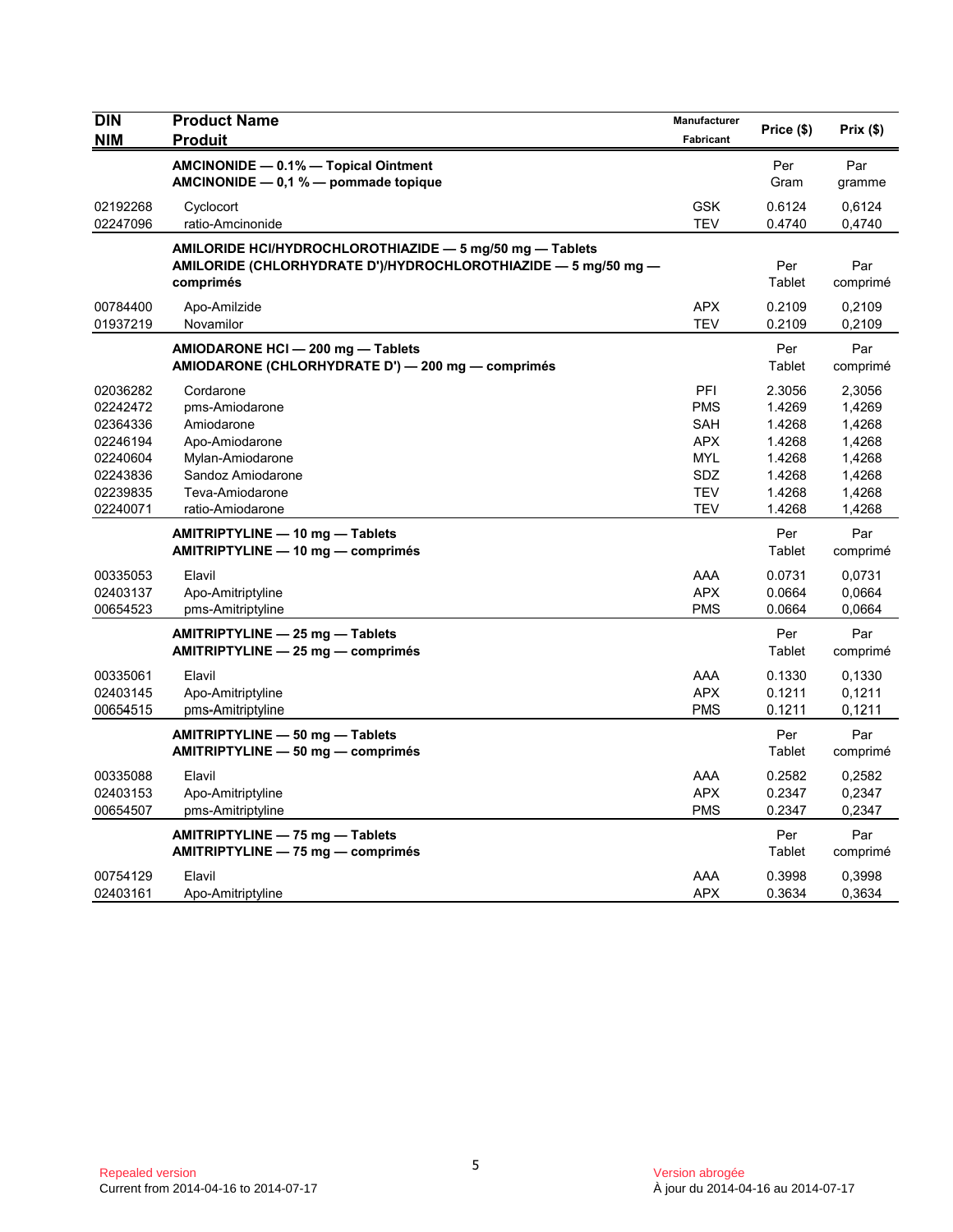| <b>DIN</b> | <b>Product Name</b>                                                                                | Manufacturer |               |                 |
|------------|----------------------------------------------------------------------------------------------------|--------------|---------------|-----------------|
| <b>NIM</b> | <b>Produit</b>                                                                                     | Fabricant    | Price (\$)    | Prix(\$)        |
|            | AMLODIPINE - 5 mg - Tablets<br>$AMLODIPINE - 5 mg - comprimés$                                     |              | Per<br>Tablet | Par<br>comprimé |
| 00878928   | Norvasc                                                                                            | PFI          | 1.4769        | 1,4769          |
| 02341093   | Accel-Amlodipine                                                                                   | <b>ACC</b>   | 0.2417        | 0,2417          |
| 02331934   | Amlodipine                                                                                         | <b>RAN</b>   | 0.2417        | 0,2417          |
| 02331284   | Amlodipine                                                                                         | <b>SAH</b>   | 0.2417        | 0,2417          |
| 02385791   | Amlodipine                                                                                         | <b>SIP</b>   | 0.2417        | 0,2417          |
| 02378760   | Amlodipine-Odan                                                                                    | <b>ODN</b>   | 0.2417        | 0,2417          |
| 02273373   | Apo-Amlodipine                                                                                     | <b>APX</b>   | 0.2417        | 0,2417          |
| 02397072   | Auro-Amlodipine                                                                                    | <b>AUP</b>   | 0.2417        | 0,2417          |
| 02297485   | CO Amlodipine                                                                                      | <b>ACV</b>   | 0.2417        | 0,2417          |
| 02280132   | GD-Amlodipine                                                                                      | <b>GEM</b>   | 0.2417        | 0,2417          |
| 02357194   | Jamp-Amlodipine                                                                                    | <b>JPC</b>   | 0.2417        | 0,2417          |
| 02331071   | Jamp-Amlodipine                                                                                    | <b>JPC</b>   | 0.2417        | 0,2417          |
| 02371715   | Mar-Amlodipine                                                                                     | <b>MAR</b>   | 0.2417        | 0,2417          |
| 02362651   | Mint-Amlodipine                                                                                    | <b>MPH</b>   | 0.2417        | 0,2417          |
| 02272113   | Mylan-Amlodipine                                                                                   | <b>MYL</b>   | 0.2417        | 0,2417          |
| 02326779   | PHL-Amlodipine                                                                                     | <b>PHL</b>   | 0.2417        | 0,2417          |
| 02284065   | pms-Amlodipine                                                                                     | <b>PMS</b>   | 0.2417        | 0,2417          |
| 02321858   | Ran-Amlodipine                                                                                     | <b>RAN</b>   | 0.2417        | 0,2417          |
| 02259605   | ratio-Amlodipine                                                                                   | <b>TEV</b>   | 0.2417        | 0,2417          |
| 02284383   | Sandoz Amlodipine                                                                                  | SDZ          | 0.2417        | 0,2417          |
| 02357712   | Septa-Amlodipine                                                                                   | <b>STP</b>   | 0.2417        | 0,2417          |
| 02250497   | Teva-Amlodipine                                                                                    | <b>TEV</b>   | 0.2417        | 0,2417          |
|            | AMLODIPINE - 10 mg - Tablets<br>AMLODIPINE - 10 mg - comprimés                                     |              | Per<br>Tablet | Par<br>comprimé |
| 00878936   | Norvasc                                                                                            | PFI          | 2.1923        | 2,1923          |
| 02341107   | Accel-Amlodipine                                                                                   | <b>ACC</b>   | 0.3587        | 0,3587          |
| 02331942   | Amlodipine                                                                                         | <b>RAN</b>   | 0.3587        | 0,3587          |
| 02331292   | Amlodipine                                                                                         | <b>SAH</b>   | 0.3587        | 0,3587          |
| 02385805   | Amlodipine                                                                                         | <b>SIP</b>   | 0.3587        | 0,3587          |
| 02378779   | Amlodipine-Odan                                                                                    | <b>ODN</b>   | 0.3587        | 0,3587          |
| 02273381   | Apo-Amlodipine                                                                                     | <b>APX</b>   | 0.3587        | 0,3587          |
| 02397080   | Auro-Amlodipine                                                                                    | <b>AUP</b>   | 0.3587        | 0,3587          |
| 02297493   | CO Amlodipine                                                                                      | <b>ACV</b>   | 0.3587        | 0,3587          |
| 02280140   | GD-Amlodipine                                                                                      | <b>GEM</b>   | 0.3587        | 0,3587          |
| 02357208   | Jamp-Amlodipine                                                                                    | <b>JPC</b>   | 0.3587        | 0,3587          |
| 02331098   | Jamp-Amlodipine                                                                                    | <b>JPC</b>   | 0.3587        | 0,3587          |
| 02371723   | Mar-Amlodipine                                                                                     | <b>MAR</b>   | 0.3587        | 0,3587          |
| 02362678   | Mint-Amlodipine                                                                                    | <b>MPH</b>   | 0.3587        | 0,3587          |
| 02272121   | Mylan-Amlodipine                                                                                   | <b>MYL</b>   | 0.3587        | 0,3587          |
| 02326787   | PHL-Amlodipine                                                                                     | <b>PHL</b>   | 0.3587        | 0,3587          |
| 02284073   | pms-Amlodipine                                                                                     | <b>PMS</b>   | 0.3587        | 0,3587          |
| 02321866   | Ran-Amlodipine                                                                                     | <b>RAN</b>   | 0.3587        | 0,3587          |
| 02259613   | ratio-Amlodipine                                                                                   | <b>TEV</b>   | 0.3587        | 0,3587          |
| 02284391   | Sandoz Amlodipine                                                                                  | SDZ          | 0.3587        | 0,3587          |
| 02357720   | Septa-Amlodipine                                                                                   | <b>STP</b>   | 0.3587        | 0,3587          |
| 02250500   | Teva-Amlodipine                                                                                    | <b>TEV</b>   | 0.3587        | 0,3587          |
|            | AMLODIPINE/ATORVASTATIN - 5 mg/10 mg - Tablets<br>AMLODIPINE/ATORVASTATIN - 5 mg/10 mg - comprimés |              | Per<br>Tablet | Par<br>comprimé |
| 02273233   | Caduet                                                                                             | PFI          | 2.5527        | 2,5527          |
| 02404222   | pms-Amlodipine/Atorvastatin                                                                        | <b>PMS</b>   | 0.7551        | 0,7551          |
| 02411253   | Apo-Amlodipine/Atorvastatin                                                                        | <b>APX</b>   | 0.5802        | 0,5802          |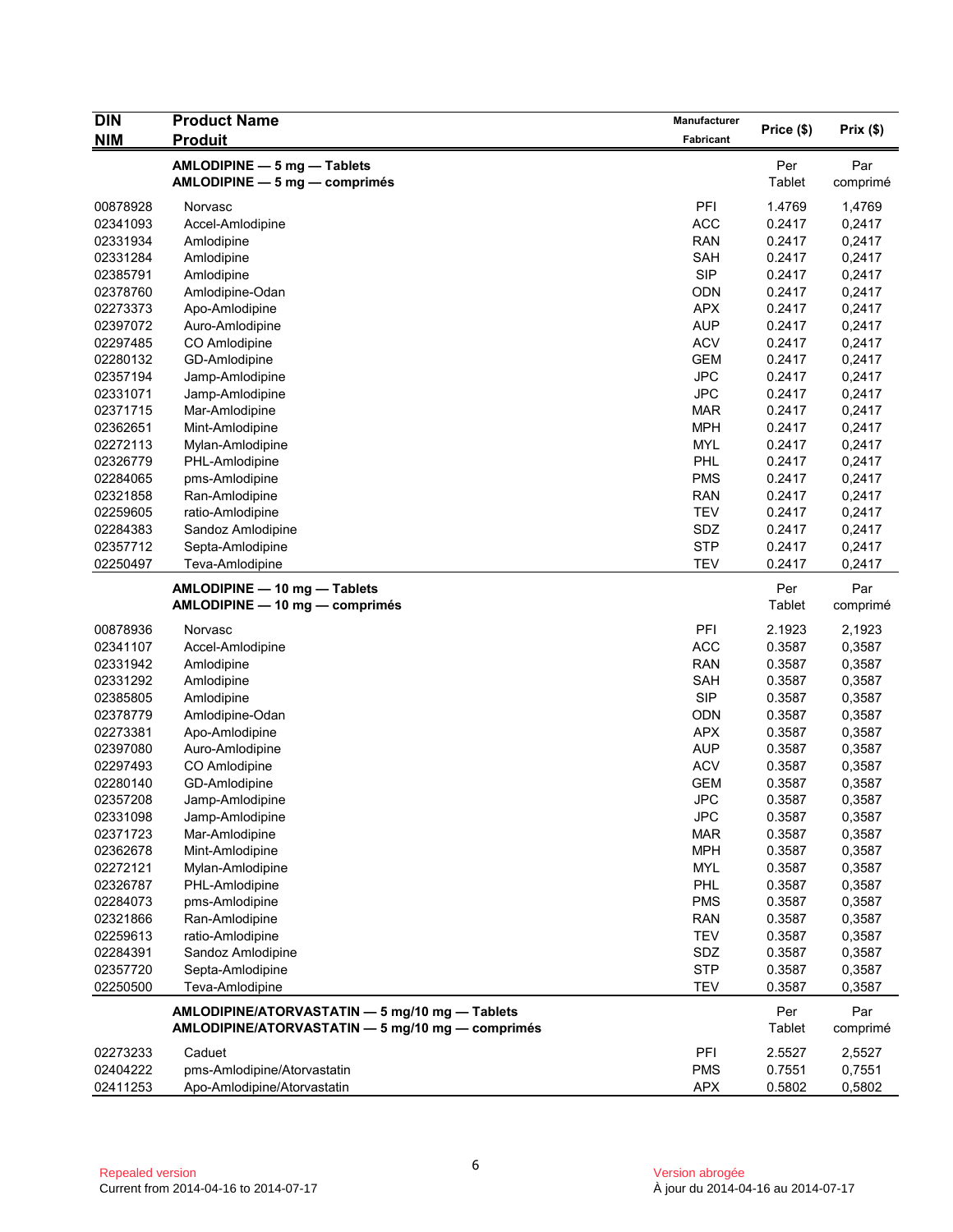| <b>DIN</b>           | <b>Product Name</b>                                                                                  | Manufacturer             | Price (\$)       | Prix(\$)         |
|----------------------|------------------------------------------------------------------------------------------------------|--------------------------|------------------|------------------|
| <b>NIM</b>           | <b>Produit</b>                                                                                       | Fabricant                |                  |                  |
|                      | AMLODIPINE/ATORVASTATIN - 5 mg/20 mg - Tablets<br>AMLODIPINE/ATORVASTATIN - 5 mg/20 mg - comprimés   |                          | Per<br>Tablet    | Par<br>comprimé  |
| 02273241             | Caduet                                                                                               | PFI                      | 3.0130           | 3,0130           |
| 02404230             | pms-Amlodipine/Atorvastatin                                                                          | <b>PMS</b>               | 0.8591           | 0,8591           |
| 02411261             | Apo-Amlodipine/Atorvastatin                                                                          | <b>APX</b>               | 0.6842           | 0,6842           |
|                      | AMLODIPINE/ATORVASTATIN - 5 mg/40 mg - Tablets<br>AMLODIPINE/ATORVASTATIN - 5 mg/40 mg - comprimés   |                          | Per<br>Tablet    | Par<br>comprimé  |
| 02273268<br>02411288 | Caduet<br>Apo-Amlodipine/Atorvastatin                                                                | PFI<br><b>APX</b>        | 3.1819<br>0.7232 | 3,1819<br>0,7232 |
|                      | AMLODIPINE/ATORVASTATIN - 5 mg/80 mg - Tablets<br>AMLODIPINE/ATORVASTATIN - 5 mg/80 mg - comprimés   |                          | Per<br>Tablet    | Par<br>comprimé  |
| 02273276             | Caduet                                                                                               | PFI                      | 3.1819           | 3,1819           |
| 02411296             | Apo-Amlodipine/Atorvastatin                                                                          | <b>APX</b>               | 0.7232           | 0,7232           |
|                      | AMLODIPINE/ATORVASTATIN - 10 mg/10 mg - Tablets<br>AMLODIPINE/ATORVASTATIN - 10 mg/10 mg - comprimés |                          | Per<br>Tablet    | Par<br>comprimé  |
| 02273284             | Caduet                                                                                               | <b>PFI</b>               | 2.6950           | 2.6950           |
| 02404249             | pms-Amlodipine/Atorvastatin                                                                          | <b>PMS</b>               | 0.8575           | 0,8575           |
| 02411318             | Apo-Amlodipine/Atorvastatin                                                                          | <b>APX</b>               | 0.6125           | 0,6125           |
|                      | AMLODIPINE/ATORVASTATIN - 10 mg/20 mg - Tablets<br>AMLODIPINE/ATORVASTATIN - 10 mg/20 mg - comprimés |                          | Per<br>Tablet    | Par<br>comprimé  |
| 02273292             | Caduet                                                                                               | PFI                      | 3.3599           | 3,3599           |
| 02404257             | pms-Amlodipine/Atorvastatin<br>Apo-Amlodipine/Atorvastatin                                           | <b>PMS</b><br><b>APX</b> | 1.0234<br>0.7636 | 1,0234<br>0,7636 |
| 02411326             | AMLODIPINE/ATORVASTATIN - 10 mg/40 mg - Tablets<br>AMLODIPINE/ATORVASTATIN - 10 mg/40 mg - comprimés |                          | Per<br>Tablet    | Par<br>comprimé  |
| 02273306             | Caduet                                                                                               | PFI                      | 3.5200           | 3,5200           |
| 02411334             | Apo-Amlodipine/Atorvastatin                                                                          | <b>APX</b>               | 0.8000           | 0,8000           |
|                      | AMLODIPINE/ATORVASTATIN - 10 mg/80 mg - Tablets<br>AMLODIPINE/ATORVASTATIN - 10 mg/80 mg - comprimés |                          | Per<br>Tablet    | Par<br>comprimé  |
| 02273314<br>02411342 | Caduet<br>Apo-Amlodipine/Atorvastatin                                                                | PFI<br><b>APX</b>        | 3.5200<br>0.8000 | 3,5200<br>0,8000 |
|                      | AMOXICILLIN - 250 mg - Capsules<br>AMOXICILLINE - 250 mg - capsules                                  |                          | Per<br>Capsule   | Par<br>capsule   |
| 00406724             | Novamoxin                                                                                            | <b>TEV</b>               | 0.1754           | 0,1754           |
| 02352710             | Amoxicillin                                                                                          | <b>SAH</b>               | 0.1750           | 0,1750           |
| 02401495             | Amoxicillin                                                                                          | <b>SIP</b>               | 0.1750           | 0,1750           |
| 00628115<br>0288073  | Apo-Amoxi<br>Auro-Amoxicillin                                                                        | <b>APX</b><br><b>AUP</b> | 0.1750<br>0.1750 | 0,1750<br>0,1750 |
| 02238171             | Mylan-Amoxicillin                                                                                    | <b>MYL</b>               | 0.1750           | 0,1750           |
| 02230243             | pms-Amoxicillin                                                                                      | <b>PMS</b>               | 0.1750           | 0,1750           |
|                      | AMOXICILLIN - 500 mg - Capsules<br>AMOXICILLINE - 500 mg - capsules                                  |                          | Per<br>Capsule   | Par<br>capsule   |
| 02352729             | Amoxicillin                                                                                          | <b>SAH</b>               | 0.3417           | 0,3417           |
| 02401509             | Amoxicillin                                                                                          | SIP                      | 0.3417           | 0,3417           |
| 00628123             | Apo-Amoxi                                                                                            | <b>APX</b>               | 0.3417           | 0,3417           |
| 02388081             | Auro-Amoxicillin                                                                                     | <b>AUP</b>               | 0.3417           | 0,3417           |
| 02238172<br>00406716 | Mylan-Amoxicillin<br>Novamoxin                                                                       | <b>MYL</b><br><b>TEV</b> | 0.3417<br>0.3417 | 0,3417<br>0,3417 |
| 02230244             | pms-Amoxicillin                                                                                      | <b>PMS</b>               | 0.3417           | 0,3417           |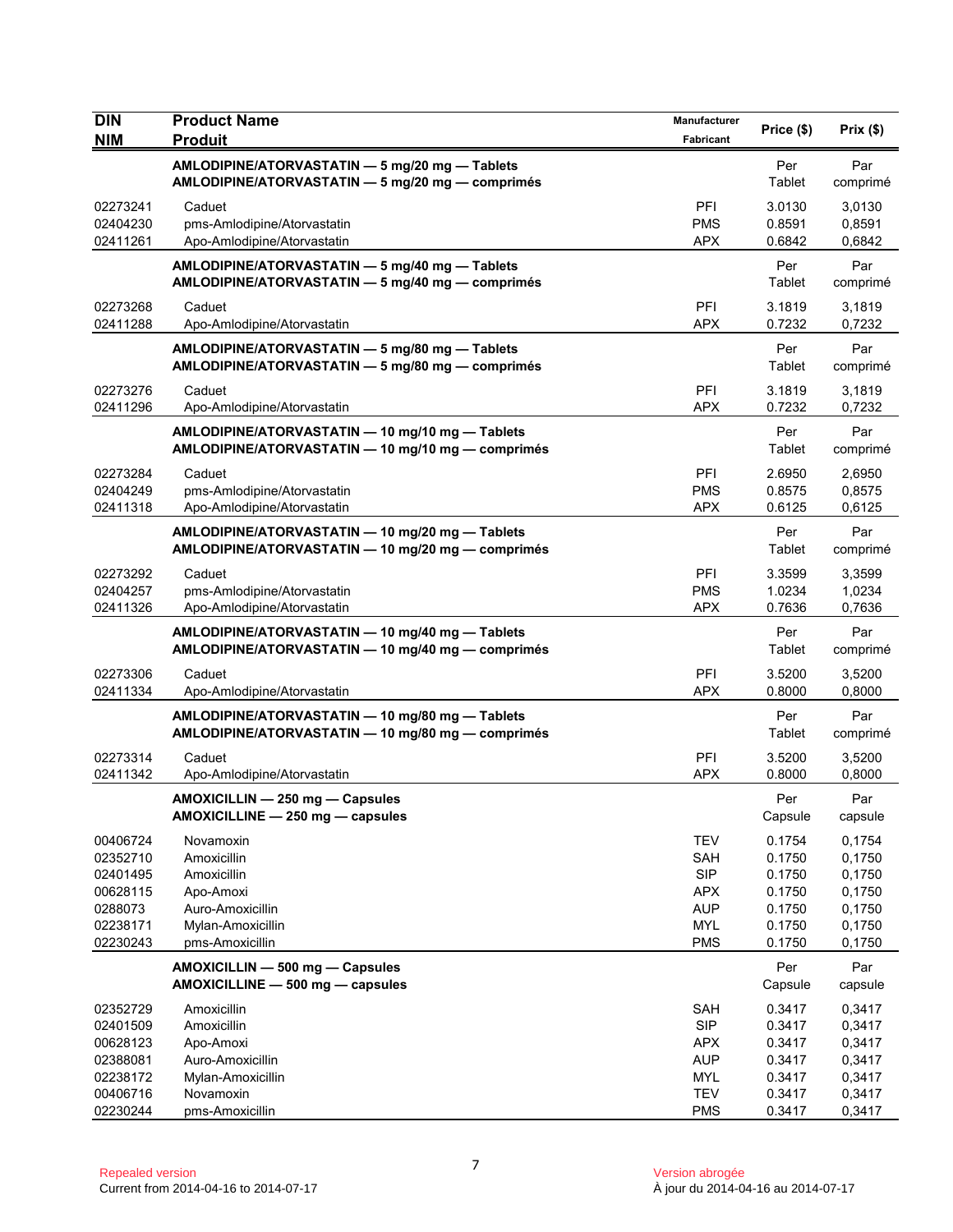| <b>DIN</b>           | <b>Product Name</b>                                                                  | Manufacturer      | Price (\$)       | Prix(\$)         |
|----------------------|--------------------------------------------------------------------------------------|-------------------|------------------|------------------|
| <b>NIM</b>           | <b>Produit</b>                                                                       | Fabricant         |                  |                  |
|                      | AMOXICILLIN - 125 mg/5 mL - Oral Liquid                                              |                   |                  |                  |
|                      | AMOXICILLINE - 125 mg/5 ml - liquide oral                                            |                   | Per mL           | Par ml           |
| 01934171             | Novamoxin Sugar Reduced/Novamoxin à teneur réduite en sucre                          | <b>TEV</b>        | 0.0360           | 0,0360           |
| 00452149             | Novamoxin                                                                            | <b>TEV</b>        | 0.0360           | 0,0360           |
| 02352745             | Amoxicillin                                                                          | SAH               | 0.0353           | 0,0353           |
| 02352761             | Amoxicillin (sugar reduced)                                                          | SAH               | 0.0353           | 0,0353           |
| 00628131             | Apo-Amoxi                                                                            | <b>APX</b>        | 0.0353           | 0,0353           |
| 00628131             | Apo-Amoxi Sugar Free/Apo-Amoxi sans sucre                                            | <b>APX</b>        | 0.0353           | 0,0353           |
| 02230245             | pms-Amoxicillin                                                                      | <b>PMS</b>        | 0.0353           | 0,0353           |
|                      | AMOXICILLIN - 250 mg/5 mL - Oral Liquid<br>AMOXICILLINE - 250 mg/5 ml - liquide oral |                   | Per mL           | Par ml           |
|                      |                                                                                      |                   |                  |                  |
| 02352753             | Amoxicillin                                                                          | SAH               | 0.0540           | 0,0540           |
| 02352788<br>02401541 | Amoxicillin (sugar reduced)<br>Amoxicillin                                           | SAH<br><b>SIP</b> | 0.0540<br>0.0540 | 0,0540<br>0,0540 |
| 00628158             | Apo-Amoxi                                                                            | <b>APX</b>        | 0.0540           | 0,0540           |
| 00628158             | Apo-Amoxi Sugar Free/Apo-Amoxi sans sucre                                            | <b>APX</b>        | 0.0540           | 0,0540           |
| 01934163             | Novamoxin Sugar Reduced/Novamoxin à teneur réduite en sucre                          | <b>TEV</b>        | 0.0540           | 0,0540           |
| 00452130             | Novamoxin                                                                            | <b>TEV</b>        | 0.0540           | 0,0540           |
| 02230246             | pms-Amoxicillin                                                                      | <b>PMS</b>        | 0.0540           | 0,0540           |
|                      | AMOXICILLIN/CLAVULANIC ACID - 25 mg/6.25 mg/mL                                       |                   |                  |                  |
|                      | - Oral Suspension                                                                    |                   |                  |                  |
|                      | AMOXICILLINE/ACIDE CLAVULANIQUE - 25 mg/6,25 mg/ml -                                 |                   |                  |                  |
|                      | suspension orale                                                                     |                   | Per mL           | Par ml           |
| 01916882             | Clavulin 125 F                                                                       | <b>GSK</b>        | 0.1287           | 0,1287           |
| 02244646             | ratio-ACLAVULANATE                                                                   | <b>TEV</b>        | 0.0796           | 0,0796           |
| 02243986             | Apo-Amoxi Clav                                                                       | <b>APX</b>        | 0.0795           | 0,0795           |
|                      | AMOXICILLIN/CLAVULANIC ACID - 50 mg/12.5 mg/mL                                       |                   |                  |                  |
|                      | - Oral Suspension                                                                    |                   |                  |                  |
|                      | AMOXICILLINE/ACIDE CLAVULANIQUE - 50 mg/12,5 mg/ml -                                 |                   |                  |                  |
|                      | suspension orale                                                                     |                   | Per mL           | Par ml           |
| 01916874             | Clavulin 250 F                                                                       | <b>GSK</b>        | 0.2213           | 0,2213           |
| 02243987             | Apo-Amoxi Clav                                                                       | <b>APX</b>        | 0.1830           | 0,1830           |
| 02244647             | ratio-ACLAVULANATE                                                                   | TEV               | 0.1830           | 0,1830           |
|                      | AMOXICILLIN/CLAVULANIC ACID - 500 mg/125 mg - Tablets                                |                   | Per              | Par              |
|                      | AMOXICILLINE/ACIDE CLAVULANIQUE — 500 mg/125 mg — comprimés                          |                   | Tablet           | comprimé         |
| 01916858             | Clavulin-500 F                                                                       | <b>GSK</b>        | 1.6280           | 1.6280           |
| 02243771             | ratio-ACLAVULANATE                                                                   | <b>TEV</b>        | 1.0276           | 1,0276           |
| 02243351             | Apo-Amoxi Clav                                                                       | <b>APX</b>        | 1.0275           | 1,0275           |
|                      | AMOXICILLIN/CLAVULANIC ACID - 875 mg/125 mg - Tablets                                |                   | Per              | Par              |
|                      | AMOXICILLINE/ACIDE CLAVULANIQUE - 875 mg/125 mg - comprimés                          |                   | Tablet           | comprimé         |
| 02238829             | Clavulin-875                                                                         | <b>GSK</b>        | 2.4426           | 2,4426           |
| 02248138             | Novo-Clavamoxin                                                                      | <b>TEV</b>        | 1.4013           | 1,4013           |
| 02245623             | Apo-Amoxi Clav                                                                       | <b>APX</b>        | 1.3872           | 1,3872           |
| 02247021             | ratio-ACLAVULANATE                                                                   | <b>TEV</b>        | 1.3871           | 1,3871           |
|                      | ANAGRELIDE HCI - 0.5 mg - Capsules                                                   |                   | Per              | Par              |
|                      | ANAGRÉLIDE (CHLORHYDRATE D') — 0,5 mg — capsules                                     |                   | Capsule          | capsule          |
| 02236859             | Agrylin                                                                              | <b>SHI</b>        | 6.3544           | 6,3544           |
| 02274949             | pms-Anagrelide                                                                       | <b>PMS</b>        | 3.6841           | 3,6841           |
| 02253054             | Mylan-Anagrelide                                                                     | MYL               | 3.6840           | 3,6840           |
| 02260107             | Sandoz Anagrelide                                                                    | SDZ               | 3.6840           | 3,6840           |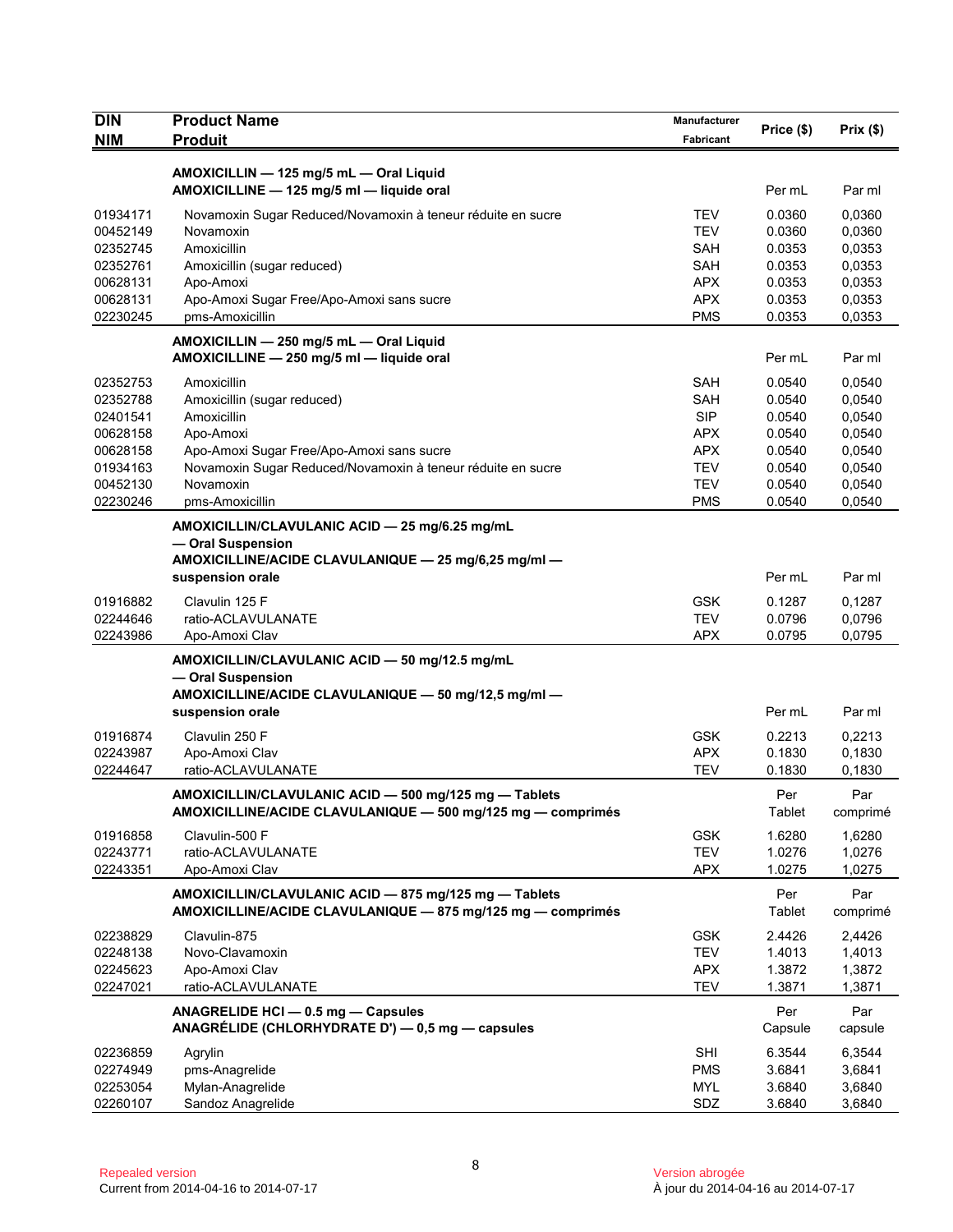| <b>DIN</b> | <b>Product Name</b>                                            | Manufacturer | Price (\$)    | Prix(\$)        |
|------------|----------------------------------------------------------------|--------------|---------------|-----------------|
| <b>NIM</b> | <b>Produit</b>                                                 | Fabricant    |               |                 |
|            | ANASTROZOLE - 1 mg - Tablets<br>ANASTROZOLE - 1 mg - comprimés |              | Per<br>Tablet | Par<br>comprimé |
| 02224135   | Arimidex                                                       | <b>AZC</b>   | 5.6320        | 5,6320          |
| 02374420   | Apo-Anastrozole                                                | <b>APX</b>   | 1.2729        | 1,2729          |
| 02404990   | Auro-Anastrozole                                               | <b>AUP</b>   | 1.2729        | 1,2729          |
| 02394898   | CO Anastrozole                                                 | <b>ACV</b>   | 1.2729        | 1,2729          |
| 02339080   | Jamp-Anastrozole                                               | <b>JPC</b>   | 1.2729        | 1,2729          |
| 02379562   | Mar-Anastrozole                                                | <b>MAR</b>   | 1.2729        | 1,2729          |
| 02393573   | Mint-Anastrozole                                               | <b>MPH</b>   | 1.2729        | 1,2729          |
| 02361418   | Mylan-Anastrozole                                              | <b>MYL</b>   | 1.2729        | 1,2729          |
| 02320738   | pms-Anastrozole                                                | <b>PMS</b>   | 1.2729        | 1,2729          |
| 02328690   | Ran-Anastrozole                                                | <b>RAN</b>   | 1.2729        | 1,2729          |
| 02338467   | Sandoz Anastrozole                                             | SDZ          | 1.2729        | 1,2729          |
| 02365650   | Taro-Anastrozole                                               | TAR          | 1.2729        | 1,2729          |
| 02326035   | Zinda-Anastrozole                                              | ZIN          | 1.2729        | 1,2729          |
|            | ATENOLOL - 25 mg - Tablets                                     |              | Per           | Par             |
|            | $ATÉNOLOL - 25 mg - comprimés$                                 |              | Tablet        | comprimé        |
| 02266660   | Teva-Atenol                                                    | TEV          | 0.1758        | 0,1758          |
| 02367556   | Jamp-Atenolol                                                  | <b>JPC</b>   | 0.0946        | 0,0946          |
| 02303647   | Mylan-Atenolol                                                 | <b>MYL</b>   | 0.0946        | 0,0946          |
| 02373963   | Ran-Atenolol                                                   | <b>RAN</b>   | 0.0730        | 0,0730          |
| 02247182   | Atenolol                                                       | <b>SIP</b>   | 0.0676        | 0,0676          |
| 02371979   | Mar-Atenolol                                                   | <b>MAR</b>   | 0.0676        | 0,0676          |
| 02368013   | Mint-Atenolol                                                  | <b>MPH</b>   | 0.0676        | 0,0676          |
| 02246581   | pms-Atenolol                                                   | <b>PMS</b>   | 0.0676        | 0,0676          |
|            | ATENOLOL - 50 mg - Tablets<br>ATÉNOLOL — 50 mg — comprimés     |              | Per<br>Tablet | Par<br>comprimé |
| 02039532   | Tenormin                                                       | <b>AZC</b>   | 0.6765        | 0,6765          |
| 02255545   | CO Atenolol                                                    | <b>ACV</b>   | 0.3867        | 0,3867          |
| 00773689   | Apo-Atenol                                                     | <b>APX</b>   | 0.3865        | 0,3865          |
| 02229467   | Dom-Atenolol                                                   | <b>DOM</b>   | 0.3865        | 0,3865          |
| 02267985   | Ran-Atenolol                                                   | <b>RAN</b>   | 0.3864        | 0,3864          |
| 02231731   | Sandoz Atenolol                                                | SDZ          | 0.2011        | 0,2011          |
| 02367564   | Jamp-Atenolol                                                  | JPC          | 0.1911        | 0,1911          |
| 02146894   | Mylan-Atenolol                                                 | <b>MYL</b>   | 0.1910        | 0,1910          |
| 02171791   | ratio-Atenolol                                                 | <b>TEV</b>   | 0.1910        | 0,1910          |
| 01912062   | Teva-Atenol                                                    | TEV          | 0.1910        | 0,1910          |
| 02238316   | Atenolol                                                       | <b>SIP</b>   | 0.1437        | 0,1437          |
| 02371987   | Mar-Atenolol                                                   | <b>MAR</b>   | 0.1437        | 0,1437          |
| 02368021   | Mint-Atenolol                                                  | <b>MPH</b>   | 0.1437        | 0,1437          |
| 02237600   | pms-Atenolol                                                   | <b>PMS</b>   | 0.1437        | 0,1437          |
| 02368641   | Septa-Atenolol                                                 | <b>STP</b>   | 0.1437        | 0,1437          |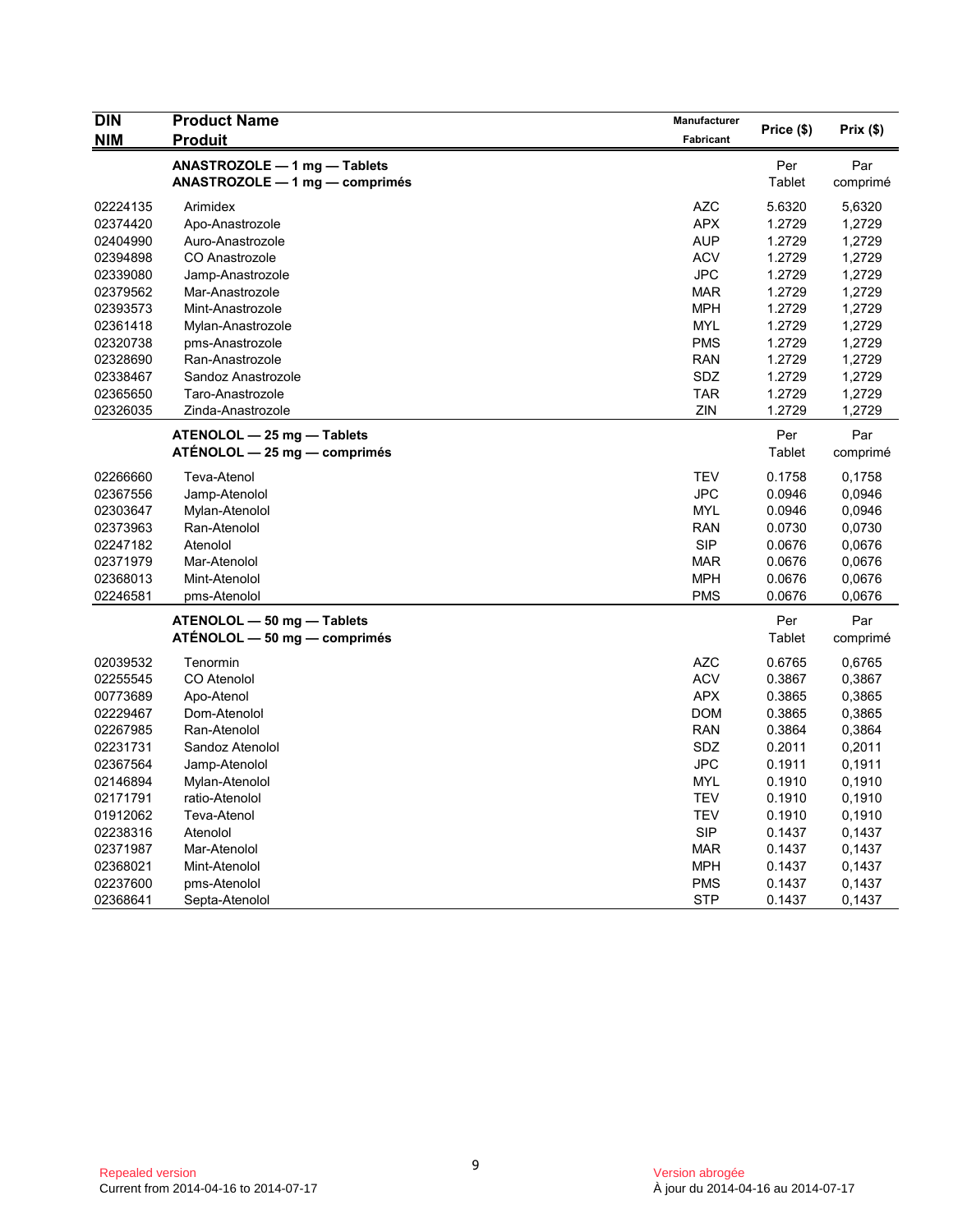| <b>DIN</b> | <b>Product Name</b>                                                                                    | Manufacturer | Price (\$)    | Prix(\$)        |
|------------|--------------------------------------------------------------------------------------------------------|--------------|---------------|-----------------|
| <b>NIM</b> | <b>Produit</b>                                                                                         | Fabricant    |               |                 |
|            | ATENOLOL - 100 mg - Tablets                                                                            |              | Per           | Par             |
|            | ATÉNOLOL — 100 mg — comprimés                                                                          |              | Tablet        | comprimé        |
| 02039540   | Tenormin                                                                                               | <b>AZC</b>   | 1.1129        | 1,1129          |
| 02267993   | Ran-Atenolol                                                                                           | <b>RAN</b>   | 0.6367        | 0,6367          |
| 00773697   | Apo-Atenol                                                                                             | <b>APX</b>   | 0.6355        | 0,6355          |
| 02255553   | CO Atenolol                                                                                            | <b>ACV</b>   | 0.6355        | 0,6355          |
| 02229468   | Dom-Atenolol                                                                                           | <b>DOM</b>   | 0.6355        | 0,6355          |
| 02231733   | Sandoz Atenolol                                                                                        | SDZ          | 0.3306        | 0,3306          |
| 02367572   | Jamp-Atenolol                                                                                          | <b>JPC</b>   | 0.3141        | 0,3141          |
| 02147432   | Mylan-Atenolol                                                                                         | <b>MYL</b>   | 0.3140        | 0,3140          |
| 02171805   | ratio-Atenolol                                                                                         | <b>TEV</b>   | 0.3140        | 0,3140          |
| 01912054   | Teva-Atenol                                                                                            | <b>TEV</b>   | 0.3140        | 0,3140          |
| 02238316   | Atenolol                                                                                               | <b>SIP</b>   | 0.2362        | 0,2362          |
| 02371995   | Mar-Atenolol                                                                                           | MAR          | 0.2362        | 0,2362          |
| 02368048   | Mint-Atenolol                                                                                          | <b>MPH</b>   | 0.2362        | 0,2362          |
| 02237601   | pms-Atenolol                                                                                           | <b>PMS</b>   | 0.2362        | 0,2362          |
| 02368668   | Septa-Atenolol                                                                                         | <b>STP</b>   | 0.2362        | 0,2362          |
|            | ATENOLOL/CHLORTHALIDONE - 50 mg/25 mg - Tablets                                                        |              | Per           | Par             |
|            | ATÉNOLOL/CHLORTHALIDONE - 50 mg/25 mg - comprimés                                                      |              | Tablet        | comprimé        |
| 02049961   | Tenoretic                                                                                              | <b>AZC</b>   | 0.7530        | 0,7530          |
| 02248763   | Apo-Atenidone                                                                                          | <b>APX</b>   | 0.4777        | 0,4777          |
| 02302918   | Teva-Atenolthalidone                                                                                   | <b>TEV</b>   | 0.4343        | 0,4343          |
|            |                                                                                                        |              |               |                 |
|            | ATENOLOL/CHLORTHALIDONE - 100 mg/25 mg - Tablets<br>ATÉNOLOL/CHLORTHALIDONE - 100 mg/25 mg - comprimés |              | Per<br>Tablet | Par<br>comprimé |
|            |                                                                                                        |              |               |                 |
| 02049988   | Tenoretic                                                                                              | <b>AZC</b>   | 1.2342        | 1,2342          |
| 02248764   | Apo-Atenidone                                                                                          | <b>APX</b>   | 0.7830        | 0,7830          |
| 02302926   | Teva-Atenolthalidone                                                                                   | <b>TEV</b>   | 0.7118        | 0,7118          |
|            | ATORVASTATIN - 10 mg - Tablets                                                                         |              | Per           | Par             |
|            | ATORVASTATIN - 10 mg - comprimés                                                                       |              | Tablet        | comprimé        |
| 02230711   | Lipitor                                                                                                | PFI          | 1.9462        | 1,9462          |
| 02295261   | Apo-Atorvastatin                                                                                       | <b>APX</b>   | 0.3138        | 0,3138          |
| 02396424   | Atorvastatin                                                                                           | <b>APX</b>   | 0.3138        | 0,3138          |
| 02348705   | Atorvastatin                                                                                           | <b>SAH</b>   | 0.3138        | 0,3138          |
| 02411350   | Atorvastatin-10                                                                                        | <b>SIP</b>   | 0.3138        | 0,3138          |
| 02310899   | <b>CO Atorvastatin</b>                                                                                 | <b>ACV</b>   | 0.3138        | 0,3138          |
| 02288346   | GD-Atorvastatin                                                                                        | <b>GEM</b>   | 0.3138        | 0,3138          |
| 02391058   | Jamp-Atorvastatin                                                                                      | <b>JPC</b>   | 0.3138        | 0,3138          |
| 02373203   | Mylan-Atorvastatin                                                                                     | <b>MYL</b>   | 0.3138        | 0,3138          |
| 02302675   | Novo-Atorvastatin                                                                                      | <b>TEV</b>   | 0.3138        | 0,3138          |
| 02399377   | pms-Atorvastatin                                                                                       | <b>PMS</b>   | 0.3138        | 0,3138          |
| 02313707   | Ran-Atorvastatin                                                                                       | <b>RAN</b>   | 0.3138        | 0,3138          |
| 02350297   | ratio-Atorvastatin                                                                                     | <b>TEV</b>   | 0.3138        | 0,3138          |
| 02324946   | Sandoz Atorvastatin                                                                                    | SDZ          | 0.3138        | 0,3138          |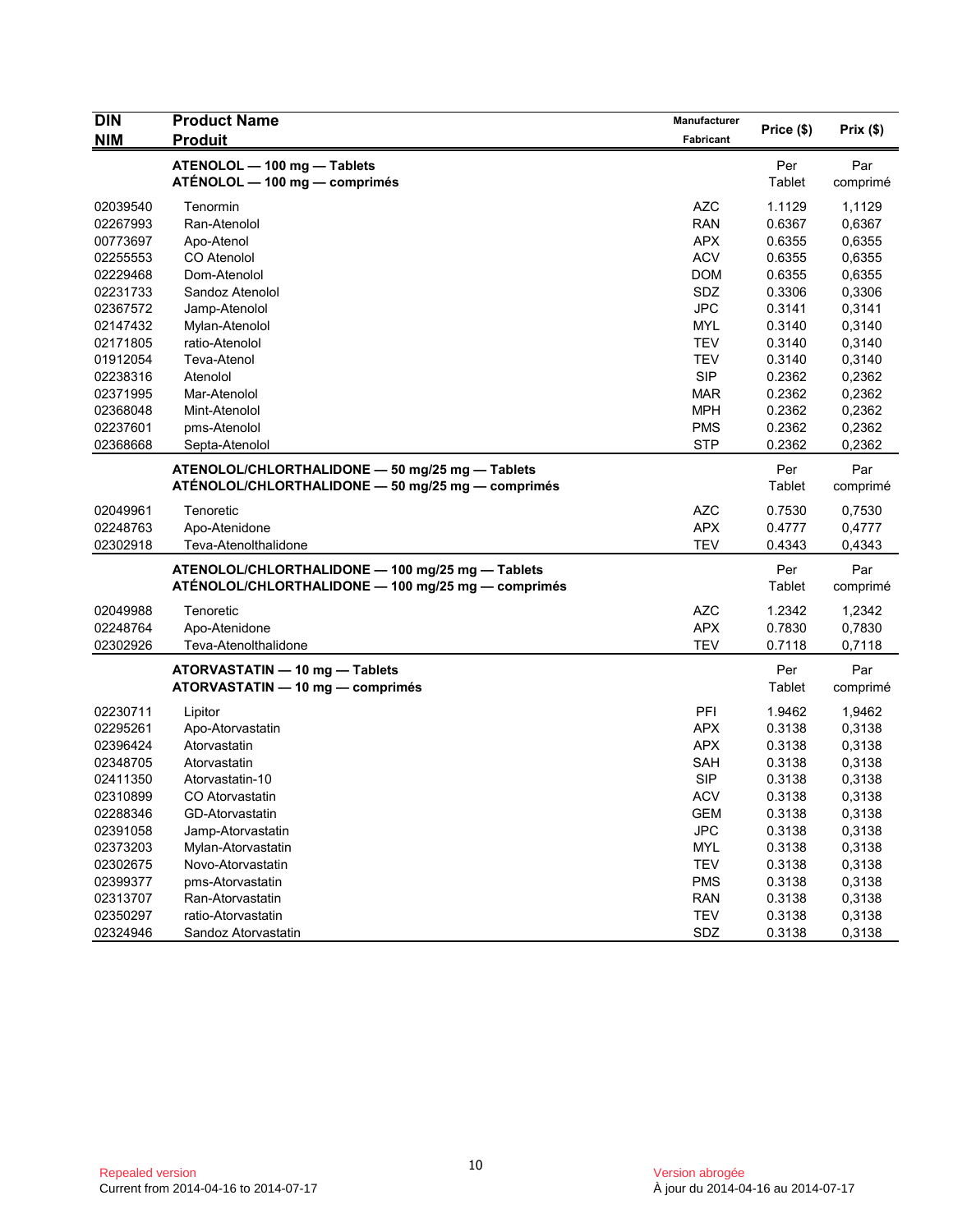| Price (\$)<br><b>NIM</b><br><b>Produit</b><br>Fabricant<br>ATORVASTATIN - 20 mg - Tablets<br>Per<br>Par<br>ATORVASTATIN - 20 mg - comprimés<br>Tablet<br>comprimé<br>PFI<br>2.4327<br>02230713<br>2,4327<br>Lipitor<br><b>APX</b><br>02295288<br>Apo-Atorvastatin<br>0.3922<br>0,3922<br><b>APX</b><br>0.3922<br>02396432<br>Atorvastatin<br>0,3922<br>02348713<br><b>SAH</b><br>0.3922<br>0,3922<br>Atorvastatin<br><b>SIP</b><br>0.3922<br>0,3922<br>02411369<br>Atorvastatin-20<br><b>ACV</b><br>0.3922<br>02310902<br>CO Atorvastatin<br>0,3922<br>02288354<br><b>GEM</b><br>0.3922<br>0,3922<br>GD-Atorvastatin<br><b>JPC</b><br>0.3922<br>0,3922<br>02391066<br>Jamp-Atorvastatin<br><b>MYL</b><br>02373211<br>0.3922<br>0,3922<br>Mylan-Atorvastatin<br>02302683<br>Novo-Atorvastatin<br><b>TEV</b><br>0.3922<br>0,3922<br>02399385<br><b>PMS</b><br>0.3922<br>0,3922<br>pms-Atorvastatin<br>02313715<br><b>RAN</b><br>0.3922<br>0,3922<br>Ran-Atorvastatin<br>ratio-Atorvastatin<br><b>TEV</b><br>0.3922<br>0,3922<br>02350319<br>SDZ<br>02324954<br>0.3922<br>Sandoz Atorvastatin<br>0,3922<br>Per<br>Par<br>ATORVASTATIN - 40 mg - Tablets<br>Tablet<br>ATORVASTATIN - 40 mg - comprimés<br>comprimé<br>PFI<br>2.6147<br>02230714<br>2,6147<br>Lipitor<br><b>APX</b><br>0.4216<br>0,4216<br>02295296<br>Apo-Atorvastatin<br>Atorvastatin<br><b>APX</b><br>0.4216<br>0,4216<br>02396440<br><b>SAH</b><br>0.4216<br>0,4216<br>02348721<br>Atorvastatin<br>02411377<br><b>SIP</b><br>0.4216<br>0,4216<br>Atorvastatin-40<br><b>ACV</b><br>0.4216<br>0,4216<br>02310910<br>CO Atorvastatin<br>02288362<br><b>GEM</b><br>0.4216<br>0,4216<br>GD-Atorvastatin<br><b>JPC</b><br>0.4216<br>0,4216<br>02391074<br>Jamp-Atorvastatin<br><b>MYL</b><br>0.4216<br>0,4216<br>02373238<br>Mylan-Atorvastatin<br>02302691<br><b>TEV</b><br>0.4216<br>0,4216<br>Novo-Atorvastatin<br>02399393<br><b>PMS</b><br>0.4216<br>0,4216<br>pms-Atorvastatin<br><b>RAN</b><br>0.4216<br>02313723<br>Ran-Atorvastatin<br>0,4216<br><b>TEV</b><br>02350327<br>ratio-Atorvastatin<br>0.4216<br>0,4216<br>02324962<br>SDZ<br>0.4216<br>0,4216<br>Sandoz Atorvastatin<br>Per<br>Par<br>ATORVASTATIN - 80 mg - Tablets<br>Tablet<br>ATORVASTATIN - 80 mg - comprimés<br>comprimé<br>PFI<br>02243097<br>Lipitor<br>2.5762<br>2,5762<br>02295318<br><b>APX</b><br>0.4216<br>0,4216<br>Apo-Atorvastatin<br>0.4216<br>02396459<br>APX<br>0,4216<br>Atorvastatin<br>0.4216<br>02348748<br><b>SAH</b><br>0,4216<br>Atorvastatin<br>Atorvastatin-80<br><b>SIP</b><br>0.4216<br>0,4216<br>02411385<br><b>ACV</b><br>02310929<br>CO Atorvastsatin<br>0.4216<br>0,4216<br>02288370<br><b>GEM</b><br>0.4216<br>0,4216<br>GD-Atorvastatin<br><b>JPC</b><br>0.4216<br>0,4216<br>02391082<br>Jamp-Atorvastatin<br>0.4216<br>02373246<br>Mylan-Atorvastatin<br>MYL<br>0,4216<br>02302713<br>Novo-Atorvastatin<br><b>TEV</b><br>0.4216<br>0,4216<br>02399407<br><b>PMS</b><br>0.4216<br>0,4216<br>pms-Atorvastatin<br>02313758<br>Ran-Atorvastatin<br><b>RAN</b><br>0.4216<br>0,4216<br><b>TEV</b><br>02350335<br>0.4216<br>0,4216<br>ratio-Atorvastatin<br>SDZ<br>0.4216<br>02324970<br>Sandoz Atorvastatin<br>0,4216 | <b>DIN</b> | <b>Product Name</b> | Manufacturer |  | $Prix($ \$) |
|-----------------------------------------------------------------------------------------------------------------------------------------------------------------------------------------------------------------------------------------------------------------------------------------------------------------------------------------------------------------------------------------------------------------------------------------------------------------------------------------------------------------------------------------------------------------------------------------------------------------------------------------------------------------------------------------------------------------------------------------------------------------------------------------------------------------------------------------------------------------------------------------------------------------------------------------------------------------------------------------------------------------------------------------------------------------------------------------------------------------------------------------------------------------------------------------------------------------------------------------------------------------------------------------------------------------------------------------------------------------------------------------------------------------------------------------------------------------------------------------------------------------------------------------------------------------------------------------------------------------------------------------------------------------------------------------------------------------------------------------------------------------------------------------------------------------------------------------------------------------------------------------------------------------------------------------------------------------------------------------------------------------------------------------------------------------------------------------------------------------------------------------------------------------------------------------------------------------------------------------------------------------------------------------------------------------------------------------------------------------------------------------------------------------------------------------------------------------------------------------------------------------------------------------------------------------------------------------------------------------------------------------------------------------------------------------------------------------------------------------------------------------------------------------------------------------------------------------------------------------------------------------------------------------------------------------------------------------------------------------------------------------------------------------------------------------------------------------------------------------------------------------------------------------------------------|------------|---------------------|--------------|--|-------------|
|                                                                                                                                                                                                                                                                                                                                                                                                                                                                                                                                                                                                                                                                                                                                                                                                                                                                                                                                                                                                                                                                                                                                                                                                                                                                                                                                                                                                                                                                                                                                                                                                                                                                                                                                                                                                                                                                                                                                                                                                                                                                                                                                                                                                                                                                                                                                                                                                                                                                                                                                                                                                                                                                                                                                                                                                                                                                                                                                                                                                                                                                                                                                                                                   |            |                     |              |  |             |
|                                                                                                                                                                                                                                                                                                                                                                                                                                                                                                                                                                                                                                                                                                                                                                                                                                                                                                                                                                                                                                                                                                                                                                                                                                                                                                                                                                                                                                                                                                                                                                                                                                                                                                                                                                                                                                                                                                                                                                                                                                                                                                                                                                                                                                                                                                                                                                                                                                                                                                                                                                                                                                                                                                                                                                                                                                                                                                                                                                                                                                                                                                                                                                                   |            |                     |              |  |             |
|                                                                                                                                                                                                                                                                                                                                                                                                                                                                                                                                                                                                                                                                                                                                                                                                                                                                                                                                                                                                                                                                                                                                                                                                                                                                                                                                                                                                                                                                                                                                                                                                                                                                                                                                                                                                                                                                                                                                                                                                                                                                                                                                                                                                                                                                                                                                                                                                                                                                                                                                                                                                                                                                                                                                                                                                                                                                                                                                                                                                                                                                                                                                                                                   |            |                     |              |  |             |
|                                                                                                                                                                                                                                                                                                                                                                                                                                                                                                                                                                                                                                                                                                                                                                                                                                                                                                                                                                                                                                                                                                                                                                                                                                                                                                                                                                                                                                                                                                                                                                                                                                                                                                                                                                                                                                                                                                                                                                                                                                                                                                                                                                                                                                                                                                                                                                                                                                                                                                                                                                                                                                                                                                                                                                                                                                                                                                                                                                                                                                                                                                                                                                                   |            |                     |              |  |             |
|                                                                                                                                                                                                                                                                                                                                                                                                                                                                                                                                                                                                                                                                                                                                                                                                                                                                                                                                                                                                                                                                                                                                                                                                                                                                                                                                                                                                                                                                                                                                                                                                                                                                                                                                                                                                                                                                                                                                                                                                                                                                                                                                                                                                                                                                                                                                                                                                                                                                                                                                                                                                                                                                                                                                                                                                                                                                                                                                                                                                                                                                                                                                                                                   |            |                     |              |  |             |
|                                                                                                                                                                                                                                                                                                                                                                                                                                                                                                                                                                                                                                                                                                                                                                                                                                                                                                                                                                                                                                                                                                                                                                                                                                                                                                                                                                                                                                                                                                                                                                                                                                                                                                                                                                                                                                                                                                                                                                                                                                                                                                                                                                                                                                                                                                                                                                                                                                                                                                                                                                                                                                                                                                                                                                                                                                                                                                                                                                                                                                                                                                                                                                                   |            |                     |              |  |             |
|                                                                                                                                                                                                                                                                                                                                                                                                                                                                                                                                                                                                                                                                                                                                                                                                                                                                                                                                                                                                                                                                                                                                                                                                                                                                                                                                                                                                                                                                                                                                                                                                                                                                                                                                                                                                                                                                                                                                                                                                                                                                                                                                                                                                                                                                                                                                                                                                                                                                                                                                                                                                                                                                                                                                                                                                                                                                                                                                                                                                                                                                                                                                                                                   |            |                     |              |  |             |
|                                                                                                                                                                                                                                                                                                                                                                                                                                                                                                                                                                                                                                                                                                                                                                                                                                                                                                                                                                                                                                                                                                                                                                                                                                                                                                                                                                                                                                                                                                                                                                                                                                                                                                                                                                                                                                                                                                                                                                                                                                                                                                                                                                                                                                                                                                                                                                                                                                                                                                                                                                                                                                                                                                                                                                                                                                                                                                                                                                                                                                                                                                                                                                                   |            |                     |              |  |             |
|                                                                                                                                                                                                                                                                                                                                                                                                                                                                                                                                                                                                                                                                                                                                                                                                                                                                                                                                                                                                                                                                                                                                                                                                                                                                                                                                                                                                                                                                                                                                                                                                                                                                                                                                                                                                                                                                                                                                                                                                                                                                                                                                                                                                                                                                                                                                                                                                                                                                                                                                                                                                                                                                                                                                                                                                                                                                                                                                                                                                                                                                                                                                                                                   |            |                     |              |  |             |
|                                                                                                                                                                                                                                                                                                                                                                                                                                                                                                                                                                                                                                                                                                                                                                                                                                                                                                                                                                                                                                                                                                                                                                                                                                                                                                                                                                                                                                                                                                                                                                                                                                                                                                                                                                                                                                                                                                                                                                                                                                                                                                                                                                                                                                                                                                                                                                                                                                                                                                                                                                                                                                                                                                                                                                                                                                                                                                                                                                                                                                                                                                                                                                                   |            |                     |              |  |             |
|                                                                                                                                                                                                                                                                                                                                                                                                                                                                                                                                                                                                                                                                                                                                                                                                                                                                                                                                                                                                                                                                                                                                                                                                                                                                                                                                                                                                                                                                                                                                                                                                                                                                                                                                                                                                                                                                                                                                                                                                                                                                                                                                                                                                                                                                                                                                                                                                                                                                                                                                                                                                                                                                                                                                                                                                                                                                                                                                                                                                                                                                                                                                                                                   |            |                     |              |  |             |
|                                                                                                                                                                                                                                                                                                                                                                                                                                                                                                                                                                                                                                                                                                                                                                                                                                                                                                                                                                                                                                                                                                                                                                                                                                                                                                                                                                                                                                                                                                                                                                                                                                                                                                                                                                                                                                                                                                                                                                                                                                                                                                                                                                                                                                                                                                                                                                                                                                                                                                                                                                                                                                                                                                                                                                                                                                                                                                                                                                                                                                                                                                                                                                                   |            |                     |              |  |             |
|                                                                                                                                                                                                                                                                                                                                                                                                                                                                                                                                                                                                                                                                                                                                                                                                                                                                                                                                                                                                                                                                                                                                                                                                                                                                                                                                                                                                                                                                                                                                                                                                                                                                                                                                                                                                                                                                                                                                                                                                                                                                                                                                                                                                                                                                                                                                                                                                                                                                                                                                                                                                                                                                                                                                                                                                                                                                                                                                                                                                                                                                                                                                                                                   |            |                     |              |  |             |
|                                                                                                                                                                                                                                                                                                                                                                                                                                                                                                                                                                                                                                                                                                                                                                                                                                                                                                                                                                                                                                                                                                                                                                                                                                                                                                                                                                                                                                                                                                                                                                                                                                                                                                                                                                                                                                                                                                                                                                                                                                                                                                                                                                                                                                                                                                                                                                                                                                                                                                                                                                                                                                                                                                                                                                                                                                                                                                                                                                                                                                                                                                                                                                                   |            |                     |              |  |             |
|                                                                                                                                                                                                                                                                                                                                                                                                                                                                                                                                                                                                                                                                                                                                                                                                                                                                                                                                                                                                                                                                                                                                                                                                                                                                                                                                                                                                                                                                                                                                                                                                                                                                                                                                                                                                                                                                                                                                                                                                                                                                                                                                                                                                                                                                                                                                                                                                                                                                                                                                                                                                                                                                                                                                                                                                                                                                                                                                                                                                                                                                                                                                                                                   |            |                     |              |  |             |
|                                                                                                                                                                                                                                                                                                                                                                                                                                                                                                                                                                                                                                                                                                                                                                                                                                                                                                                                                                                                                                                                                                                                                                                                                                                                                                                                                                                                                                                                                                                                                                                                                                                                                                                                                                                                                                                                                                                                                                                                                                                                                                                                                                                                                                                                                                                                                                                                                                                                                                                                                                                                                                                                                                                                                                                                                                                                                                                                                                                                                                                                                                                                                                                   |            |                     |              |  |             |
|                                                                                                                                                                                                                                                                                                                                                                                                                                                                                                                                                                                                                                                                                                                                                                                                                                                                                                                                                                                                                                                                                                                                                                                                                                                                                                                                                                                                                                                                                                                                                                                                                                                                                                                                                                                                                                                                                                                                                                                                                                                                                                                                                                                                                                                                                                                                                                                                                                                                                                                                                                                                                                                                                                                                                                                                                                                                                                                                                                                                                                                                                                                                                                                   |            |                     |              |  |             |
|                                                                                                                                                                                                                                                                                                                                                                                                                                                                                                                                                                                                                                                                                                                                                                                                                                                                                                                                                                                                                                                                                                                                                                                                                                                                                                                                                                                                                                                                                                                                                                                                                                                                                                                                                                                                                                                                                                                                                                                                                                                                                                                                                                                                                                                                                                                                                                                                                                                                                                                                                                                                                                                                                                                                                                                                                                                                                                                                                                                                                                                                                                                                                                                   |            |                     |              |  |             |
|                                                                                                                                                                                                                                                                                                                                                                                                                                                                                                                                                                                                                                                                                                                                                                                                                                                                                                                                                                                                                                                                                                                                                                                                                                                                                                                                                                                                                                                                                                                                                                                                                                                                                                                                                                                                                                                                                                                                                                                                                                                                                                                                                                                                                                                                                                                                                                                                                                                                                                                                                                                                                                                                                                                                                                                                                                                                                                                                                                                                                                                                                                                                                                                   |            |                     |              |  |             |
|                                                                                                                                                                                                                                                                                                                                                                                                                                                                                                                                                                                                                                                                                                                                                                                                                                                                                                                                                                                                                                                                                                                                                                                                                                                                                                                                                                                                                                                                                                                                                                                                                                                                                                                                                                                                                                                                                                                                                                                                                                                                                                                                                                                                                                                                                                                                                                                                                                                                                                                                                                                                                                                                                                                                                                                                                                                                                                                                                                                                                                                                                                                                                                                   |            |                     |              |  |             |
|                                                                                                                                                                                                                                                                                                                                                                                                                                                                                                                                                                                                                                                                                                                                                                                                                                                                                                                                                                                                                                                                                                                                                                                                                                                                                                                                                                                                                                                                                                                                                                                                                                                                                                                                                                                                                                                                                                                                                                                                                                                                                                                                                                                                                                                                                                                                                                                                                                                                                                                                                                                                                                                                                                                                                                                                                                                                                                                                                                                                                                                                                                                                                                                   |            |                     |              |  |             |
|                                                                                                                                                                                                                                                                                                                                                                                                                                                                                                                                                                                                                                                                                                                                                                                                                                                                                                                                                                                                                                                                                                                                                                                                                                                                                                                                                                                                                                                                                                                                                                                                                                                                                                                                                                                                                                                                                                                                                                                                                                                                                                                                                                                                                                                                                                                                                                                                                                                                                                                                                                                                                                                                                                                                                                                                                                                                                                                                                                                                                                                                                                                                                                                   |            |                     |              |  |             |
|                                                                                                                                                                                                                                                                                                                                                                                                                                                                                                                                                                                                                                                                                                                                                                                                                                                                                                                                                                                                                                                                                                                                                                                                                                                                                                                                                                                                                                                                                                                                                                                                                                                                                                                                                                                                                                                                                                                                                                                                                                                                                                                                                                                                                                                                                                                                                                                                                                                                                                                                                                                                                                                                                                                                                                                                                                                                                                                                                                                                                                                                                                                                                                                   |            |                     |              |  |             |
|                                                                                                                                                                                                                                                                                                                                                                                                                                                                                                                                                                                                                                                                                                                                                                                                                                                                                                                                                                                                                                                                                                                                                                                                                                                                                                                                                                                                                                                                                                                                                                                                                                                                                                                                                                                                                                                                                                                                                                                                                                                                                                                                                                                                                                                                                                                                                                                                                                                                                                                                                                                                                                                                                                                                                                                                                                                                                                                                                                                                                                                                                                                                                                                   |            |                     |              |  |             |
|                                                                                                                                                                                                                                                                                                                                                                                                                                                                                                                                                                                                                                                                                                                                                                                                                                                                                                                                                                                                                                                                                                                                                                                                                                                                                                                                                                                                                                                                                                                                                                                                                                                                                                                                                                                                                                                                                                                                                                                                                                                                                                                                                                                                                                                                                                                                                                                                                                                                                                                                                                                                                                                                                                                                                                                                                                                                                                                                                                                                                                                                                                                                                                                   |            |                     |              |  |             |
|                                                                                                                                                                                                                                                                                                                                                                                                                                                                                                                                                                                                                                                                                                                                                                                                                                                                                                                                                                                                                                                                                                                                                                                                                                                                                                                                                                                                                                                                                                                                                                                                                                                                                                                                                                                                                                                                                                                                                                                                                                                                                                                                                                                                                                                                                                                                                                                                                                                                                                                                                                                                                                                                                                                                                                                                                                                                                                                                                                                                                                                                                                                                                                                   |            |                     |              |  |             |
|                                                                                                                                                                                                                                                                                                                                                                                                                                                                                                                                                                                                                                                                                                                                                                                                                                                                                                                                                                                                                                                                                                                                                                                                                                                                                                                                                                                                                                                                                                                                                                                                                                                                                                                                                                                                                                                                                                                                                                                                                                                                                                                                                                                                                                                                                                                                                                                                                                                                                                                                                                                                                                                                                                                                                                                                                                                                                                                                                                                                                                                                                                                                                                                   |            |                     |              |  |             |
|                                                                                                                                                                                                                                                                                                                                                                                                                                                                                                                                                                                                                                                                                                                                                                                                                                                                                                                                                                                                                                                                                                                                                                                                                                                                                                                                                                                                                                                                                                                                                                                                                                                                                                                                                                                                                                                                                                                                                                                                                                                                                                                                                                                                                                                                                                                                                                                                                                                                                                                                                                                                                                                                                                                                                                                                                                                                                                                                                                                                                                                                                                                                                                                   |            |                     |              |  |             |
|                                                                                                                                                                                                                                                                                                                                                                                                                                                                                                                                                                                                                                                                                                                                                                                                                                                                                                                                                                                                                                                                                                                                                                                                                                                                                                                                                                                                                                                                                                                                                                                                                                                                                                                                                                                                                                                                                                                                                                                                                                                                                                                                                                                                                                                                                                                                                                                                                                                                                                                                                                                                                                                                                                                                                                                                                                                                                                                                                                                                                                                                                                                                                                                   |            |                     |              |  |             |
|                                                                                                                                                                                                                                                                                                                                                                                                                                                                                                                                                                                                                                                                                                                                                                                                                                                                                                                                                                                                                                                                                                                                                                                                                                                                                                                                                                                                                                                                                                                                                                                                                                                                                                                                                                                                                                                                                                                                                                                                                                                                                                                                                                                                                                                                                                                                                                                                                                                                                                                                                                                                                                                                                                                                                                                                                                                                                                                                                                                                                                                                                                                                                                                   |            |                     |              |  |             |
|                                                                                                                                                                                                                                                                                                                                                                                                                                                                                                                                                                                                                                                                                                                                                                                                                                                                                                                                                                                                                                                                                                                                                                                                                                                                                                                                                                                                                                                                                                                                                                                                                                                                                                                                                                                                                                                                                                                                                                                                                                                                                                                                                                                                                                                                                                                                                                                                                                                                                                                                                                                                                                                                                                                                                                                                                                                                                                                                                                                                                                                                                                                                                                                   |            |                     |              |  |             |
|                                                                                                                                                                                                                                                                                                                                                                                                                                                                                                                                                                                                                                                                                                                                                                                                                                                                                                                                                                                                                                                                                                                                                                                                                                                                                                                                                                                                                                                                                                                                                                                                                                                                                                                                                                                                                                                                                                                                                                                                                                                                                                                                                                                                                                                                                                                                                                                                                                                                                                                                                                                                                                                                                                                                                                                                                                                                                                                                                                                                                                                                                                                                                                                   |            |                     |              |  |             |
|                                                                                                                                                                                                                                                                                                                                                                                                                                                                                                                                                                                                                                                                                                                                                                                                                                                                                                                                                                                                                                                                                                                                                                                                                                                                                                                                                                                                                                                                                                                                                                                                                                                                                                                                                                                                                                                                                                                                                                                                                                                                                                                                                                                                                                                                                                                                                                                                                                                                                                                                                                                                                                                                                                                                                                                                                                                                                                                                                                                                                                                                                                                                                                                   |            |                     |              |  |             |
|                                                                                                                                                                                                                                                                                                                                                                                                                                                                                                                                                                                                                                                                                                                                                                                                                                                                                                                                                                                                                                                                                                                                                                                                                                                                                                                                                                                                                                                                                                                                                                                                                                                                                                                                                                                                                                                                                                                                                                                                                                                                                                                                                                                                                                                                                                                                                                                                                                                                                                                                                                                                                                                                                                                                                                                                                                                                                                                                                                                                                                                                                                                                                                                   |            |                     |              |  |             |
|                                                                                                                                                                                                                                                                                                                                                                                                                                                                                                                                                                                                                                                                                                                                                                                                                                                                                                                                                                                                                                                                                                                                                                                                                                                                                                                                                                                                                                                                                                                                                                                                                                                                                                                                                                                                                                                                                                                                                                                                                                                                                                                                                                                                                                                                                                                                                                                                                                                                                                                                                                                                                                                                                                                                                                                                                                                                                                                                                                                                                                                                                                                                                                                   |            |                     |              |  |             |
|                                                                                                                                                                                                                                                                                                                                                                                                                                                                                                                                                                                                                                                                                                                                                                                                                                                                                                                                                                                                                                                                                                                                                                                                                                                                                                                                                                                                                                                                                                                                                                                                                                                                                                                                                                                                                                                                                                                                                                                                                                                                                                                                                                                                                                                                                                                                                                                                                                                                                                                                                                                                                                                                                                                                                                                                                                                                                                                                                                                                                                                                                                                                                                                   |            |                     |              |  |             |
|                                                                                                                                                                                                                                                                                                                                                                                                                                                                                                                                                                                                                                                                                                                                                                                                                                                                                                                                                                                                                                                                                                                                                                                                                                                                                                                                                                                                                                                                                                                                                                                                                                                                                                                                                                                                                                                                                                                                                                                                                                                                                                                                                                                                                                                                                                                                                                                                                                                                                                                                                                                                                                                                                                                                                                                                                                                                                                                                                                                                                                                                                                                                                                                   |            |                     |              |  |             |
|                                                                                                                                                                                                                                                                                                                                                                                                                                                                                                                                                                                                                                                                                                                                                                                                                                                                                                                                                                                                                                                                                                                                                                                                                                                                                                                                                                                                                                                                                                                                                                                                                                                                                                                                                                                                                                                                                                                                                                                                                                                                                                                                                                                                                                                                                                                                                                                                                                                                                                                                                                                                                                                                                                                                                                                                                                                                                                                                                                                                                                                                                                                                                                                   |            |                     |              |  |             |
|                                                                                                                                                                                                                                                                                                                                                                                                                                                                                                                                                                                                                                                                                                                                                                                                                                                                                                                                                                                                                                                                                                                                                                                                                                                                                                                                                                                                                                                                                                                                                                                                                                                                                                                                                                                                                                                                                                                                                                                                                                                                                                                                                                                                                                                                                                                                                                                                                                                                                                                                                                                                                                                                                                                                                                                                                                                                                                                                                                                                                                                                                                                                                                                   |            |                     |              |  |             |
|                                                                                                                                                                                                                                                                                                                                                                                                                                                                                                                                                                                                                                                                                                                                                                                                                                                                                                                                                                                                                                                                                                                                                                                                                                                                                                                                                                                                                                                                                                                                                                                                                                                                                                                                                                                                                                                                                                                                                                                                                                                                                                                                                                                                                                                                                                                                                                                                                                                                                                                                                                                                                                                                                                                                                                                                                                                                                                                                                                                                                                                                                                                                                                                   |            |                     |              |  |             |
|                                                                                                                                                                                                                                                                                                                                                                                                                                                                                                                                                                                                                                                                                                                                                                                                                                                                                                                                                                                                                                                                                                                                                                                                                                                                                                                                                                                                                                                                                                                                                                                                                                                                                                                                                                                                                                                                                                                                                                                                                                                                                                                                                                                                                                                                                                                                                                                                                                                                                                                                                                                                                                                                                                                                                                                                                                                                                                                                                                                                                                                                                                                                                                                   |            |                     |              |  |             |
|                                                                                                                                                                                                                                                                                                                                                                                                                                                                                                                                                                                                                                                                                                                                                                                                                                                                                                                                                                                                                                                                                                                                                                                                                                                                                                                                                                                                                                                                                                                                                                                                                                                                                                                                                                                                                                                                                                                                                                                                                                                                                                                                                                                                                                                                                                                                                                                                                                                                                                                                                                                                                                                                                                                                                                                                                                                                                                                                                                                                                                                                                                                                                                                   |            |                     |              |  |             |
|                                                                                                                                                                                                                                                                                                                                                                                                                                                                                                                                                                                                                                                                                                                                                                                                                                                                                                                                                                                                                                                                                                                                                                                                                                                                                                                                                                                                                                                                                                                                                                                                                                                                                                                                                                                                                                                                                                                                                                                                                                                                                                                                                                                                                                                                                                                                                                                                                                                                                                                                                                                                                                                                                                                                                                                                                                                                                                                                                                                                                                                                                                                                                                                   |            |                     |              |  |             |
|                                                                                                                                                                                                                                                                                                                                                                                                                                                                                                                                                                                                                                                                                                                                                                                                                                                                                                                                                                                                                                                                                                                                                                                                                                                                                                                                                                                                                                                                                                                                                                                                                                                                                                                                                                                                                                                                                                                                                                                                                                                                                                                                                                                                                                                                                                                                                                                                                                                                                                                                                                                                                                                                                                                                                                                                                                                                                                                                                                                                                                                                                                                                                                                   |            |                     |              |  |             |
|                                                                                                                                                                                                                                                                                                                                                                                                                                                                                                                                                                                                                                                                                                                                                                                                                                                                                                                                                                                                                                                                                                                                                                                                                                                                                                                                                                                                                                                                                                                                                                                                                                                                                                                                                                                                                                                                                                                                                                                                                                                                                                                                                                                                                                                                                                                                                                                                                                                                                                                                                                                                                                                                                                                                                                                                                                                                                                                                                                                                                                                                                                                                                                                   |            |                     |              |  |             |
|                                                                                                                                                                                                                                                                                                                                                                                                                                                                                                                                                                                                                                                                                                                                                                                                                                                                                                                                                                                                                                                                                                                                                                                                                                                                                                                                                                                                                                                                                                                                                                                                                                                                                                                                                                                                                                                                                                                                                                                                                                                                                                                                                                                                                                                                                                                                                                                                                                                                                                                                                                                                                                                                                                                                                                                                                                                                                                                                                                                                                                                                                                                                                                                   |            |                     |              |  |             |
|                                                                                                                                                                                                                                                                                                                                                                                                                                                                                                                                                                                                                                                                                                                                                                                                                                                                                                                                                                                                                                                                                                                                                                                                                                                                                                                                                                                                                                                                                                                                                                                                                                                                                                                                                                                                                                                                                                                                                                                                                                                                                                                                                                                                                                                                                                                                                                                                                                                                                                                                                                                                                                                                                                                                                                                                                                                                                                                                                                                                                                                                                                                                                                                   |            |                     |              |  |             |
|                                                                                                                                                                                                                                                                                                                                                                                                                                                                                                                                                                                                                                                                                                                                                                                                                                                                                                                                                                                                                                                                                                                                                                                                                                                                                                                                                                                                                                                                                                                                                                                                                                                                                                                                                                                                                                                                                                                                                                                                                                                                                                                                                                                                                                                                                                                                                                                                                                                                                                                                                                                                                                                                                                                                                                                                                                                                                                                                                                                                                                                                                                                                                                                   |            |                     |              |  |             |
|                                                                                                                                                                                                                                                                                                                                                                                                                                                                                                                                                                                                                                                                                                                                                                                                                                                                                                                                                                                                                                                                                                                                                                                                                                                                                                                                                                                                                                                                                                                                                                                                                                                                                                                                                                                                                                                                                                                                                                                                                                                                                                                                                                                                                                                                                                                                                                                                                                                                                                                                                                                                                                                                                                                                                                                                                                                                                                                                                                                                                                                                                                                                                                                   |            |                     |              |  |             |
|                                                                                                                                                                                                                                                                                                                                                                                                                                                                                                                                                                                                                                                                                                                                                                                                                                                                                                                                                                                                                                                                                                                                                                                                                                                                                                                                                                                                                                                                                                                                                                                                                                                                                                                                                                                                                                                                                                                                                                                                                                                                                                                                                                                                                                                                                                                                                                                                                                                                                                                                                                                                                                                                                                                                                                                                                                                                                                                                                                                                                                                                                                                                                                                   |            |                     |              |  |             |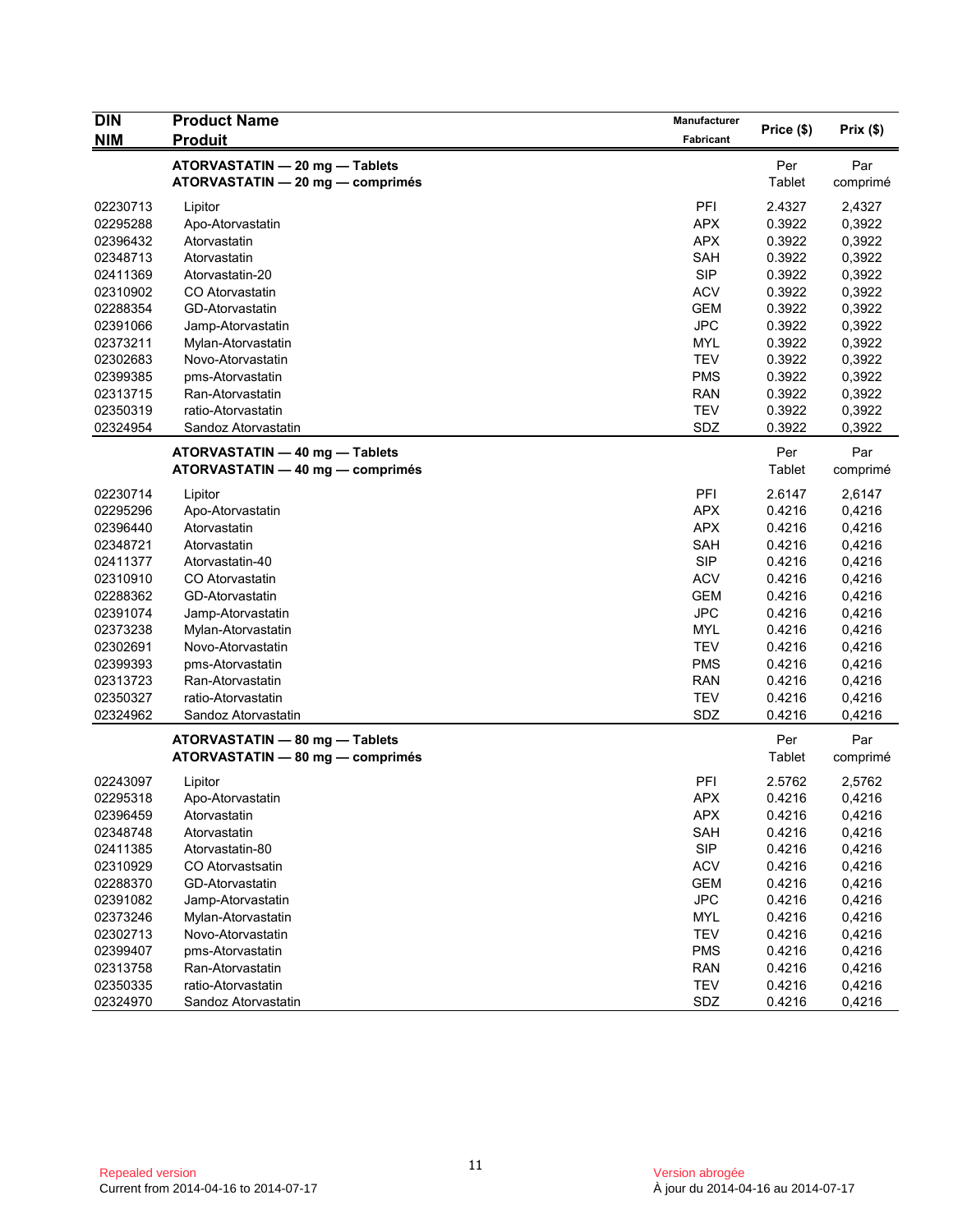| <b>DIN</b> | <b>Product Name</b>                        | <b>Manufacturer</b> | Price (\$) | Prix (\$) |
|------------|--------------------------------------------|---------------------|------------|-----------|
| <b>NIM</b> | <b>Produit</b>                             | Fabricant           |            |           |
|            | AZATHIOPRINE - 50 mg - Tablets             |                     | Per        | Par       |
|            | AZATHIOPRINE - 50 mg - comprimés           |                     | Tablet     | comprimé  |
| 00004596   | Imuran                                     | <b>TRI</b>          | 1.1150     | 1,1150    |
| 02236799   | ratio-Azathioprine                         | <b>TEV</b>          | 0.7095     | 0,7095    |
| 02242907   | Apo-Azathioprine                           | <b>APX</b>          | 0.5960     | 0,5960    |
| 02343002   | Azathioprine                               | <b>SAH</b>          | 0.5960     | 0,5960    |
| 02231491   | Mylan-Azathioprine                         | <b>MYL</b>          | 0.5960     | 0,5960    |
| 02236819   | Teva-Azathioprine                          | <b>TEV</b>          | 0.5960     | 0,5960    |
|            | AZITHROMYCIN - 20 mg/mL - Oral Suspension  |                     |            |           |
|            | AZITHROMYCIN - 20 mg/ml - suspension orale |                     | Per mL     | Par ml    |
| 02223716   | Zithromax                                  | PFI                 | 1.1961     | 1,1961    |
| 02274566   | GD-Azithromycin                            | <b>GEM</b>          | 0.7467     | 0,7467    |
| 02315157   | Novo-Azithromycin                          | <b>TEV</b>          | 0.7467     | 0,7467    |
| 02274388   | Azithromycin                               | <b>PMS</b>          | 0.7467     | 0,7467    |
| 02332388   | Sandoz Azithromycin                        | SDZ                 | 0.7467     | 0,7467    |
|            | AZITHROMYCIN - 40 mg/mL - Oral Suspension  |                     |            |           |
|            | AZITHROMYCIN - 40 mg/ml - suspension orale |                     | Per mL     | Par ml    |
| 02223724   | Zithromax                                  | PFI                 | 1.6948     | 1,6948    |
| 02274574   | GD-Azithromycin                            | <b>GEM</b>          | 1.0580     | 1,0580    |
| 02315165   | Novo-Azithromycin                          | <b>TEV</b>          | 1.0580     | 1,0580    |
| 02274396   | Azithromycin                               | <b>PMS</b>          | 1.0580     | 1,0580    |
| 02332396   | Sandoz Azithromycin                        | SDZ                 | 1.0580     | 1,0580    |
|            | AZITHROMYCIN - 250 mg - Tablets            |                     | Per        | Par       |
|            | AZITHROMYCIN - 250 mg - comprimés          |                     | Tablet     | comprimé  |
| 02212021   | Zithromax                                  | PFI                 | 5.5319     | 5,5319    |
| 02255340   | CO Azithromycin                            | <b>ACV</b>          | 3.4188     | 3,4188    |
| 02275287   | ratio-Azithromycin                         | <b>TEV</b>          | 3.4188     | 3,4188    |
| 02247423   | Apo-Azithromycin                           | <b>APX</b>          | 3.1084     | 3,1084    |
| 02267845   | Novo-Azithromycin                          | <b>TEV</b>          | 3.1084     | 3,1084    |
| 02330881   | Azithromycin                               | SAH                 | 2.5346     | 2,5346    |
| 02274531   | GD-Azithromycin                            | <b>GEM</b>          | 2.5346     | 2,5346    |
| 02278359   | Mylan-Azithromycin                         | <b>MYL</b>          | 2.5346     | 2,5346    |
| 02261634   | pms-Azithromycin                           | <b>PMS</b>          | 2.5346     | 2,5346    |
| 02265826   | Sandoz Azithromycin                        | SDZ                 | 2.5346     | 2,5346    |
| 02415542   | Apo-Azithromycin Z                         | <b>APX</b>          | 1.2313     | 1,2313    |
|            | AZITHROMYCIN - 600 mg - Tablets            |                     | Per        | Par       |
|            | AZITHROMYCIN - 600 mg - comprimés          |                     | Tablet     | comprimé  |
| 02231143   | Zithromax                                  | PFI                 | 13.2763    | 13,2763   |
| 02330911   | Azithromycin                               | SAH                 | 8.3873     | 8,3873    |
| 02256088   | Co Azithromycin                            | <b>ACV</b>          | 8.3873     | 8.3873    |
| 02261642   | pms-Azithromycin                           | <b>PMS</b>          | 7.6250     | 7,6250    |
|            | BACLOFEN - 10 mg - Tablets                 |                     | Per        | Par       |
|            | $BACLOFÈNE - 10 mg - comprimés$            |                     | Tablet     | comprimé  |
| 00455881   | Lioresal                                   | <b>NVT</b>          | 0.8307     | 0,8307    |
| 02139332   | Apo-Baclofen                               | <b>APX</b>          | 0.3203     | 0,3203    |
| 02287021   | Baclofen                                   | SAH                 | 0.3203     | 0,3203    |
| 02138271   | Dom-Baclofen                               | <b>DOM</b>          | 0.3203     | 0,3203    |
| 02088398   | Mylan-Baclofen                             | MYL                 | 0.3203     | 0,3203    |
| 02236507   | ratio-Baclofen                             | <b>TEV</b>          | 0.3203     | 0,3203    |
| 02063735   | pms-Baclofen                               | <b>PMS</b>          | 0.2911     | 0,2911    |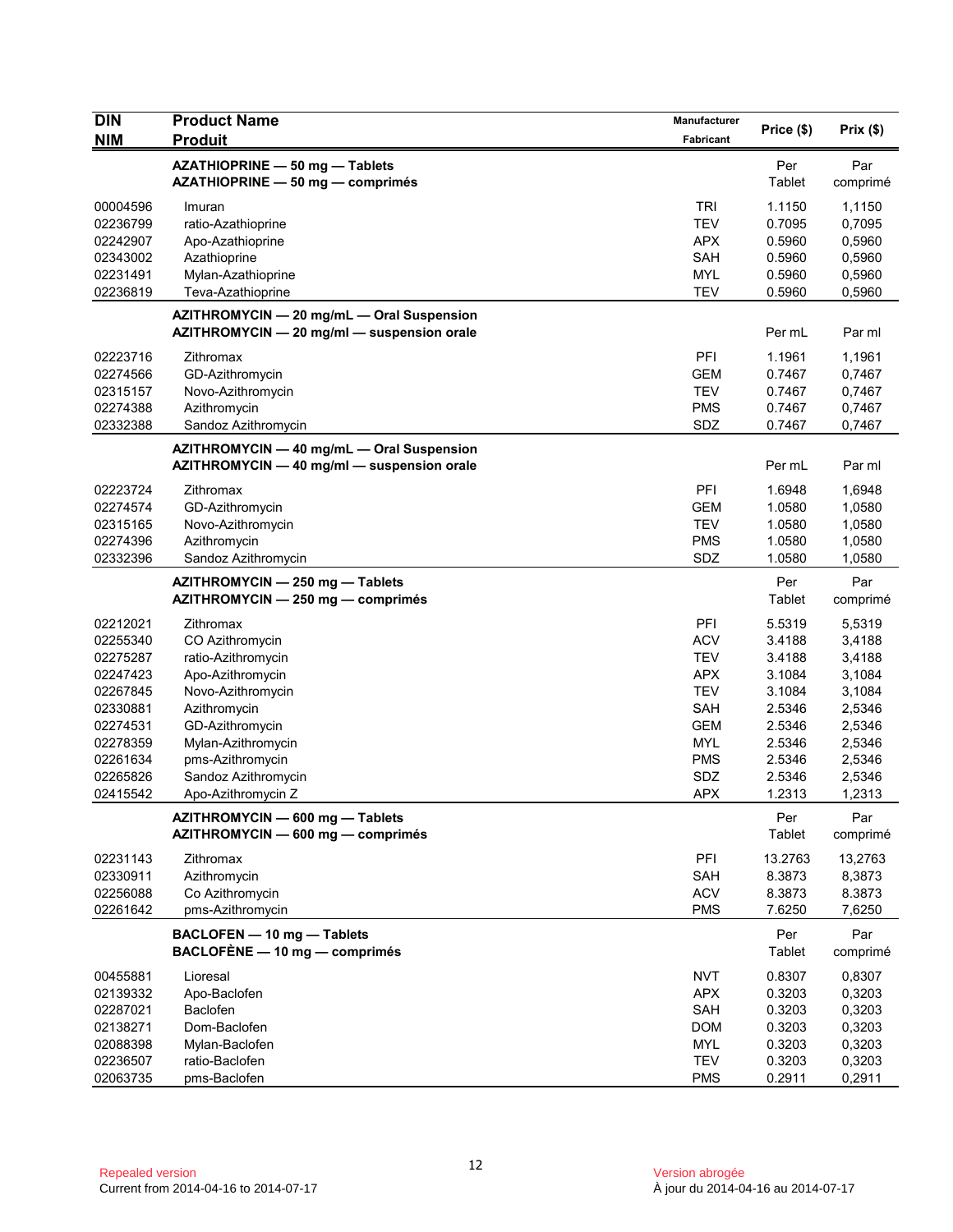| <b>DIN</b>                                               | <b>Product Name</b>                                                                                                                                                                       | Manufacturer                                                       | Price (\$)                                     | Prix(\$)                                       |
|----------------------------------------------------------|-------------------------------------------------------------------------------------------------------------------------------------------------------------------------------------------|--------------------------------------------------------------------|------------------------------------------------|------------------------------------------------|
| <b>NIM</b>                                               | <b>Produit</b>                                                                                                                                                                            | <b>Fabricant</b>                                                   |                                                |                                                |
|                                                          | BACLOFEN - 20 mg - Tablets<br>BACLOFÈNE $-$ 20 mg $-$ comprimés                                                                                                                           |                                                                    | Per<br>Tablet                                  | Par<br>comprimé                                |
| 00636576<br>02236508<br>02139391<br>02287048<br>02138298 | Lioresal D.S.<br>ratio-Baclofen<br>Apo-Baclofen<br>Baclofen<br>Dom-Baclofen                                                                                                               | <b>NVT</b><br><b>TEV</b><br><b>APX</b><br><b>SAH</b><br><b>DOM</b> | 1.6382<br>0.6364<br>0.6234<br>0.6234<br>0.6234 | 1,6382<br>0,6364<br>0,6234<br>0,6234<br>0,6234 |
| 02088401<br>02063743                                     | Mylan-Baclofen<br>pms-Baclofen                                                                                                                                                            | <b>MYL</b><br><b>PMS</b>                                           | 0.6234<br>0.6234                               | 0,6234<br>0,6234                               |
|                                                          | BECLOMETHASONE DIPROPIONATE - 200 Dose - 50 mcg/dose<br>- Aqueous Nasal Spray<br>BÉCLOMÉTHASONE (DIPROPIONATE DE) - 200 doses - 50 mcg/dose -<br>vaporisateur nasal pour solution aqueuse |                                                                    | Per<br>Dose                                    | Par<br>dose                                    |
| 02238796<br>02172712                                     | Apo-Beclomethasone<br>Mylan-Beclo AQ                                                                                                                                                      | <b>APX</b><br><b>MYL</b>                                           | 0.0675<br>0.0674                               | 0,0675<br>0,0674                               |
|                                                          | <b>BETAHISTINE - 16 mg - Tablets</b><br><b>BETAHISTINE - 16 mg - comprimés</b>                                                                                                            |                                                                    | Per<br>Tablet                                  | Par<br>comprimé                                |
| 02243878<br>02374757<br>02330210<br>02280191             | Serc<br>CO Betahistine<br>pms-Betahistine<br>Teva-Betahistine                                                                                                                             | <b>ABB</b><br><b>ACV</b><br><b>PMS</b><br><b>TEV</b>               | 0.5151<br>0.1770<br>0.1770<br>0.1770           | 0,5151<br>0,1770<br>0,1770<br>0,1770           |
|                                                          | <b>BETAHISTINE - 24 mg - Tablets</b><br>BETAHISTINE - 24 mg - comprimés                                                                                                                   |                                                                    | Per<br>Tablet                                  | Par<br>comprimé                                |
| 02247998<br>02374765<br>02330237<br>02280205             | Serc<br>CO Betahistine<br>pms-Betahistine<br>Teva-Betahistine                                                                                                                             | ABB<br><b>ACV</b><br><b>PMS</b><br><b>TEV</b>                      | 0.7724<br>0.3933<br>0.3933<br>0.3933           | 0,7724<br>0,3933<br>0,3933<br>0,3933           |
|                                                          | BETAMETHASONE DIPROPIONATE - 0.05% - Topical Cream<br>BÉTAMÉTHASONE (DIPROPIONATE DE) — 0,05 % — crème topique                                                                            |                                                                    | Per<br>Gram                                    | Par<br>gramme                                  |
| 01925350<br>00804991<br>00323071                         | Taro-Sone<br>ratio-Topisone<br>Diprosone                                                                                                                                                  | <b>TAR</b><br><b>TEV</b><br><b>SCH</b>                             | 0.2369<br>0.2254<br>0.2253                     | 0,2369<br>0,2254<br>0,2253                     |
|                                                          | BETAMETHASONE DIPROPIONATE - 0.05% - Topical Glycol Cream<br>BÉTAMÉTHASONE (DIPROPIONATE DE) — 0,05 % — crème topique<br>à base de glycol                                                 |                                                                    | Per<br>Gram                                    | Par<br>gramme                                  |
| 00849650<br>00688622                                     | ratio-Topilene<br>Diprolene                                                                                                                                                               | <b>TEV</b><br><b>SCH</b>                                           | 0.5706<br>0.5705                               | 0,5706<br>0,5705                               |
|                                                          | BETAMETHASONE DIPROPIONATE - 0.05% - Topical Glycol Lotion<br>BÉTAMÉTHASONE (DIPROPIONATE DE) - 0,05 % - lotion topique<br>à base de glycol                                               |                                                                    | Per mL                                         | Par ml                                         |
| 01927914<br>00862975                                     | ratio-Topilene<br>Diprolene                                                                                                                                                               | <b>TEV</b><br><b>SCH</b>                                           | 0.5152<br>0.2967                               | 0,5152<br>0,2967                               |
|                                                          | BETAMETHASONE DIPROPIONATE - 0.05% - Topical Glycol Ointment<br>BÉTAMÉTHASONE (DIPROPIONATE DE) - 0,05 % - pommade topique à<br>base de glycol                                            |                                                                    | Per<br>Gram                                    | Par<br>gramme                                  |
| 00629367<br>00849669                                     | Diprolene<br>ratio-Topilene                                                                                                                                                               | <b>SCH</b><br><b>TEV</b>                                           | 0.5706<br>0.5706                               | 0,5706<br>0,5706                               |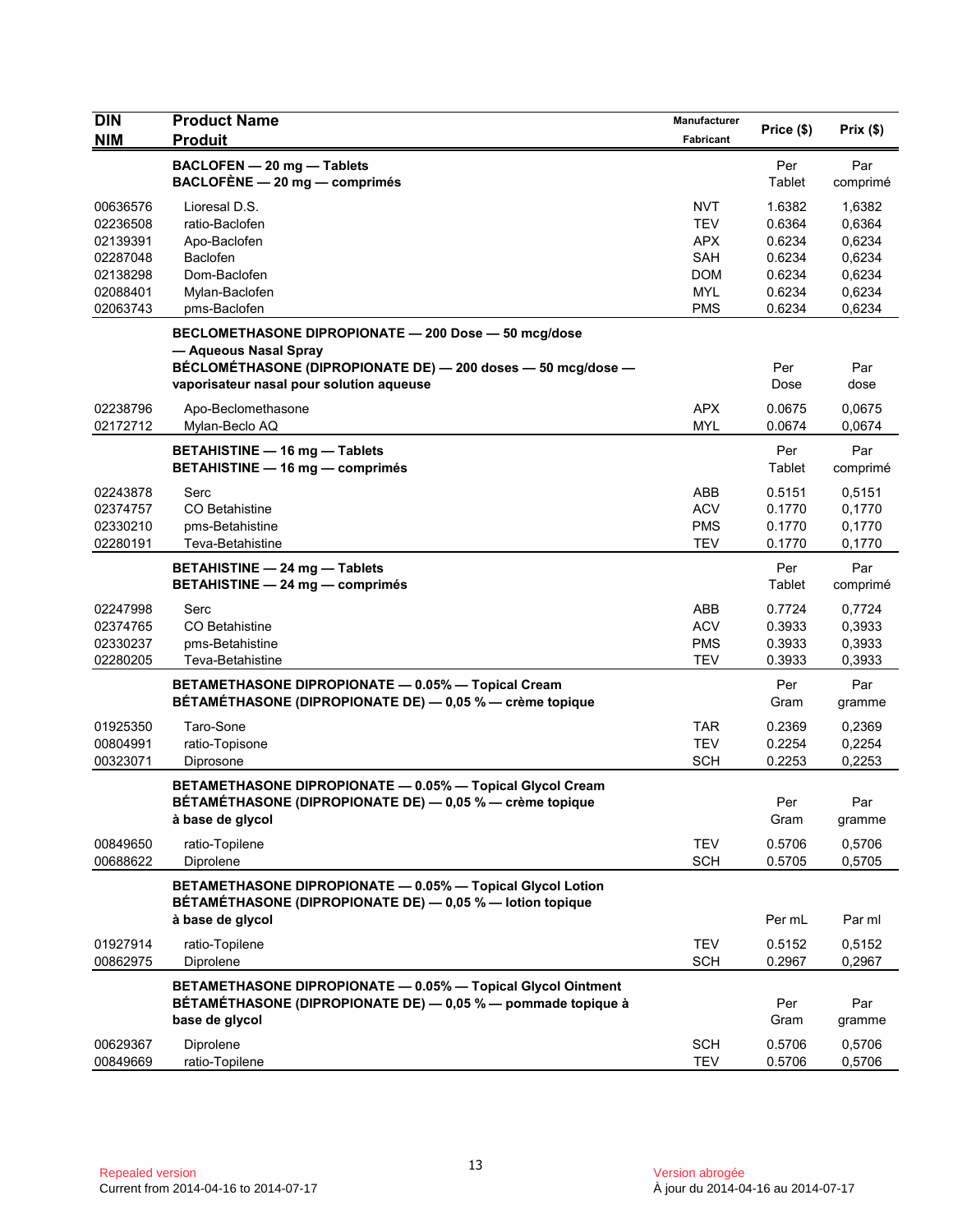| <b>DIN</b>                       | <b>Product Name</b>                                                                                                                                                                                                    | Manufacturer                           | Price (\$)                 | Prix(\$)                   |
|----------------------------------|------------------------------------------------------------------------------------------------------------------------------------------------------------------------------------------------------------------------|----------------------------------------|----------------------------|----------------------------|
| <b>NIM</b>                       | <b>Produit</b>                                                                                                                                                                                                         | Fabricant                              |                            |                            |
|                                  | BETAMETHASONE DIPROPIONATE - 0.05% - Topical Lotion<br>BÉTAMÉTHASONE (DIPROPIONATE DE) - 0,05 % - lotion topique                                                                                                       |                                        | Per mL                     | Par ml                     |
| 00417246<br>00809187             | Diprosone<br>ratio-Topisone                                                                                                                                                                                            | <b>SCH</b><br><b>TEV</b>               | 0.2178<br>0.2178           | 0,2178<br>0,2178           |
|                                  | BETAMETHASONE DIPROPIONATE - 0.05% - Topical Ointment<br>BÉTAMÉTHASONE (DIPROPIONATE DE) - 0,05 % - pommade topique                                                                                                    |                                        | Per<br>Gram                | Par<br>gramme              |
| 00344923<br>00805009             | Diprosone<br>ratio-Topisone                                                                                                                                                                                            | <b>SCH</b><br><b>TEV</b>               | 0.2369<br>0.2369           | 0,2369<br>0,2369           |
|                                  | BETAMETHASONE DIPROPIONATE - 0.5 mg/g and<br>Salicylic Acid 20 mg/g - 0.05% - Lotion<br>BÉTAMÉTHASONE (DIPROPIONATE DE) - 0,5 mg/g et<br>acide salicylique 20 mg/g - 0,05 % - lotion                                   |                                        | Per mL                     | Par ml                     |
| 00578428<br>02245688             | Diprosalic<br>ratio-Topisalic                                                                                                                                                                                          | <b>SCH</b><br><b>TEV</b>               | 0.5423<br>0.4227           | 0,5423<br>0,4227           |
|                                  | <b>BETAMETHASONE DISODIUM PHOSPHATE/BETAMETHASONE</b><br>ACETATE - 3 mg/3 mg/mL - Injectable Suspension<br>BÉTAMÉTHASONE (PHOSPHATE DISODIQUE DE)/BÉTAMÉTHASONE<br>(ACÉTATE DE) - 3 mg/3 mg/ml - suspension injectable |                                        | Per mL                     | Par ml                     |
| 00028096<br>02237835             | Celestone Soluspan<br><b>Betaject</b>                                                                                                                                                                                  | <b>SCH</b><br>SDZ                      | 12.4568<br>10.4830         | 12,4568<br>10,4830         |
|                                  | BETAMETHASONE-17-VALERATE - 0.05% - Cream<br>BÉTAMÉTHASONE-17 - (VALÉRATE DE) - 0,05 % - crème                                                                                                                         |                                        | Per<br>Gram                | Par<br>gramme              |
| 00535427<br>00716618<br>02357860 | ratio-Ectosone<br><b>Betaderm</b><br>Celestoderm V/2                                                                                                                                                                   | <b>TEV</b><br>TAR<br><b>VPI</b>        | 0.0612<br>0.0596<br>0.0596 | 0,0612<br>0,0596<br>0,0596 |
|                                  | BETAMETHASONE-17-VALERATE - 0.1% - Cream<br>BÉTAMÉTHASONE-17 - (VALÉRATE DE) - 0,1 % - crème                                                                                                                           |                                        | Per<br>Gram                | Par<br>gramme              |
| 00535435<br>00716626<br>02357844 | ratio-Ectosone<br><b>Betaderm</b><br>Celestoderm V                                                                                                                                                                     | <b>TEV</b><br><b>TAR</b><br><b>VPI</b> | 0.1002<br>0.0889<br>0.0889 | 0,1002<br>0,0889<br>0,0889 |
|                                  | BETAMETHASONE-17-VALERATE - 0.05% - Ointment<br>BÉTAMÉTHASONE—17 — (VALÉRATE DE) — 0,05 % — pommade                                                                                                                    |                                        | Per<br>Gram                | Par<br>gramme              |
| 00716642<br>02357879             | Betaderm<br>Celestoderm V/2                                                                                                                                                                                            | <b>TAR</b><br><b>VPI</b>               | 0.0596<br>0.0596           | 0,0596<br>0,0596           |
|                                  | BETAMETHASONE-17-VALERATE - 0.1% - Ointment<br>BÉTAMÉTHASONE-17 - (VALÉRATE DE) - 0,1 % - pommade                                                                                                                      |                                        | Per<br>Gram                | Par<br>gramme              |
| 00716650<br>02357852             | Betaderm<br>Celestoderm V                                                                                                                                                                                              | <b>TAR</b><br><b>VPI</b>               | 0.0889<br>0.0889           | 0,0889<br>0,0889           |
|                                  | BETAMETHASONE-17-VALERATE - 0.1% - Scalp Lotion<br>BÉTAMÉTHASONE-17 - (VALÉRATE DE) - 0,1 % - lotion capillaire                                                                                                        |                                        | Per mL                     | Par ml                     |
| 00716634<br>00653217<br>00027944 | <b>Betaderm</b><br>ratio-Ectosone<br>Valisone                                                                                                                                                                          | <b>TAR</b><br><b>TEV</b><br><b>VPI</b> | 0.0954<br>0.0939<br>0.0939 | 0,0954<br>0,0939<br>0,0939 |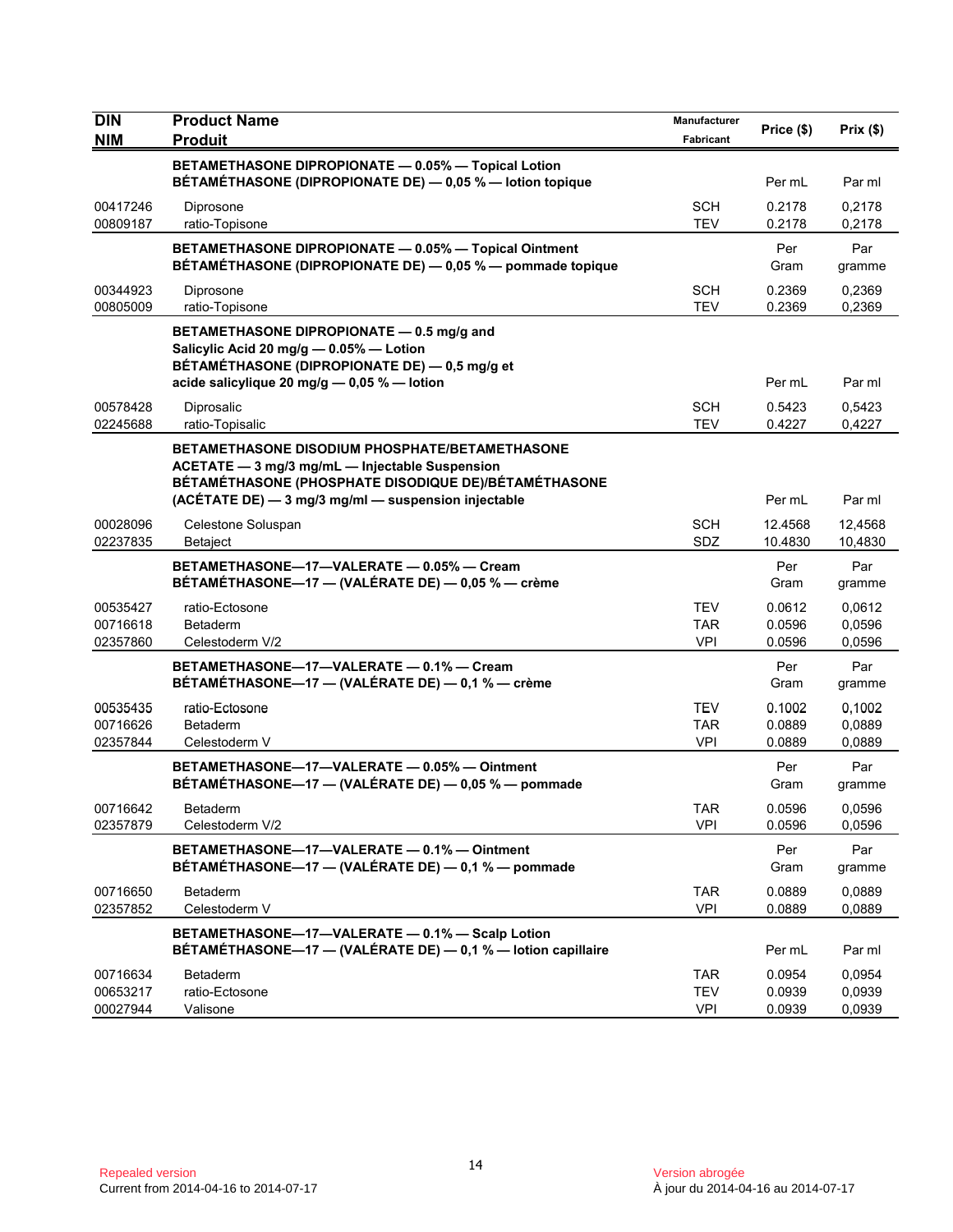| <b>DIN</b><br><b>NIM</b> | <b>Product Name</b><br><b>Produit</b>                              | <b>Manufacturer</b><br>Fabricant | Price (\$)       | Prix(\$)                 |
|--------------------------|--------------------------------------------------------------------|----------------------------------|------------------|--------------------------|
|                          |                                                                    |                                  |                  |                          |
|                          | BICALUTAMIDE - 50 mg - Tablets<br>BICALUTAMIDE - 50 mg - comprimés |                                  | Per<br>Tablet    | Par<br>comprimé          |
|                          |                                                                    |                                  |                  |                          |
| 02184478<br>02274337     | Casodex<br><b>CO Bicalutamide</b>                                  | AZC<br><b>ACV</b>                | 7.5570<br>4.4630 | 7,5570<br>4,4630         |
| 02296063                 | Apo-Bicalutamide                                                   | <b>APX</b>                       | 4.0074           | 4,0074                   |
| 02325985                 | <b>Bicalutamide</b>                                                | <b>ACH</b>                       | 4.0072           | 4,0072                   |
| 02276089                 | Sandoz Bicalutamide                                                | SDZ                              | 4.0072           | 4,0072                   |
| 02357216                 | Jamp-Bicalutamide                                                  | <b>JPC</b>                       | 3.8870           | 3,8870                   |
| 02302403                 | Mylan-Bicalutamide                                                 | <b>MYL</b>                       | 3.8870           | 3,8870                   |
| 02275589                 | pms-Bicalutamide                                                   | <b>PMS</b>                       | 3.8870           | 3,8870                   |
| 02277700                 | ratio-Bicalutamide                                                 | <b>TEV</b>                       | 3.8870           | 3,8870                   |
| 02270226                 | Novo-Bicalutamide                                                  | <b>TEV</b>                       | 3.8870           | 3,8870                   |
| 02371324                 | Ran-Bicalutamide                                                   | <b>RAN</b>                       | 3.8870           | 3,8870                   |
|                          | BISACODYL - 5 mg - Enteric Tablets                                 |                                  | Per              | Par                      |
|                          | BISACODYL - 5 mg - comprimés à enrobage entérosoluble              |                                  | Tablet           | comprimé                 |
| 00254142                 | <b>Dulcolax</b>                                                    | <b>BOE</b>                       | 0.2112           | 0,2112                   |
| 00545023                 | Apo-Bisacodyl                                                      | <b>APX</b>                       | 0.0594           | 0,0594                   |
|                          | BISACODYL - 10 mg - Suppositories                                  |                                  | Per              | Par                      |
|                          | BISACODYL - 10 mg - suppositoires                                  |                                  |                  | Suppository suppositoire |
| 00003875                 | <b>Dulcolax</b>                                                    | <b>BOE</b>                       | 1.2284           | 1,2284                   |
| 00404802                 | ratio-Bisacodyl                                                    | <b>TEV</b>                       | 0.5149           | 0,5149                   |
| 00582883                 | pms-Bisacodyl                                                      | <b>PMS</b>                       | 0.5014           | 0,5014                   |
|                          | BISOPROLOL FUMARATE - 5 mg - Tablets                               |                                  | Per              | Par                      |
|                          | BISOPROLOL (FUMARATE DE) - 5 mg - comprimés                        |                                  | Tablet           | comprimé                 |
| 02256134                 | Apo-Bisoprolol                                                     | APX                              | 0.2426           | 0,2426                   |
| 02267470                 | Novo-Bisoprolol                                                    | <b>TEV</b>                       | 0.2426           | 0,2426                   |
| 02391589                 | Bisoprolol                                                         | SAH                              | 0.0994           | 0,0994                   |
| 02383055                 | Bisoprolol                                                         | <b>SIP</b>                       | 0.0994           | 0,0994                   |
| 02384418                 | Mylan-Bisoprolol                                                   | MYL                              | 0.0994           | 0,0994                   |
| 02302632                 | pms-Bisoprolol                                                     | <b>PMS</b>                       | 0.0994           | 0,0994                   |
| 02247439                 | Sandoz Bisoprolol                                                  | SDZ                              | 0.0994           | 0,0994                   |
|                          | BISOPROLOL FUMARATE - 10 mg - Tablets                              |                                  | Per              | Par                      |
|                          | BISOPROLOL (FUMARATE DE) - 10 mg - comprimés                       |                                  | <b>Tablet</b>    | comprimé                 |
| 02256177                 | Apo-Bisoprolol                                                     | <b>APX</b>                       | 0.4019           | 0,4019                   |
| 02267489                 | Novo-Bisoprolol                                                    | <b>TEV</b>                       | 0.4019           | 0,4019                   |
| 02391597                 | Bisoprolol                                                         | SAH                              | 0.1450           | 0,1450                   |
| 02383063                 | Bisoprolol                                                         | SIP                              | 0.1450           | 0,1450                   |
| 02384426                 | Mylan-Bisoprolol                                                   | <b>MYL</b>                       | 0.1450           | 0,1450                   |
| 02302640                 | pms-Bisoprolol                                                     | <b>PMS</b>                       | 0.1450           | 0,1450                   |
| 02247440                 | Sandoz Bisoprolol                                                  | SDZ                              | 0.1450           | 0,1450                   |
|                          | BOSENTAN - 62.5 mg - Tablets                                       |                                  | Per              | Par                      |
|                          | BOSENTAN - 62.5 mg - comprimés                                     |                                  | Tablet           | comprimé                 |
| 02244981                 | Tracleer                                                           | <b>ACT</b>                       | 70.5965          | 70,5965                  |
| 02386194                 | CO Bosentan                                                        | <b>ACV</b>                       | 22.4625          | 22,4625                  |
| 02383497                 | Mylan Bosentan                                                     | MYL                              | 22.4625          | 22,4625                  |
| 02386275                 | Sandoz Bosentan                                                    | SDZ                              | 22.4625          | 22,4625                  |
| 02383012                 | pms-Bosentan                                                       | <b>PMS</b>                       | 22.4500          | 22,4500                  |
| 02398400                 | Teva-Bosentan                                                      | <b>TEV</b>                       | 22.4500          | 22,4500                  |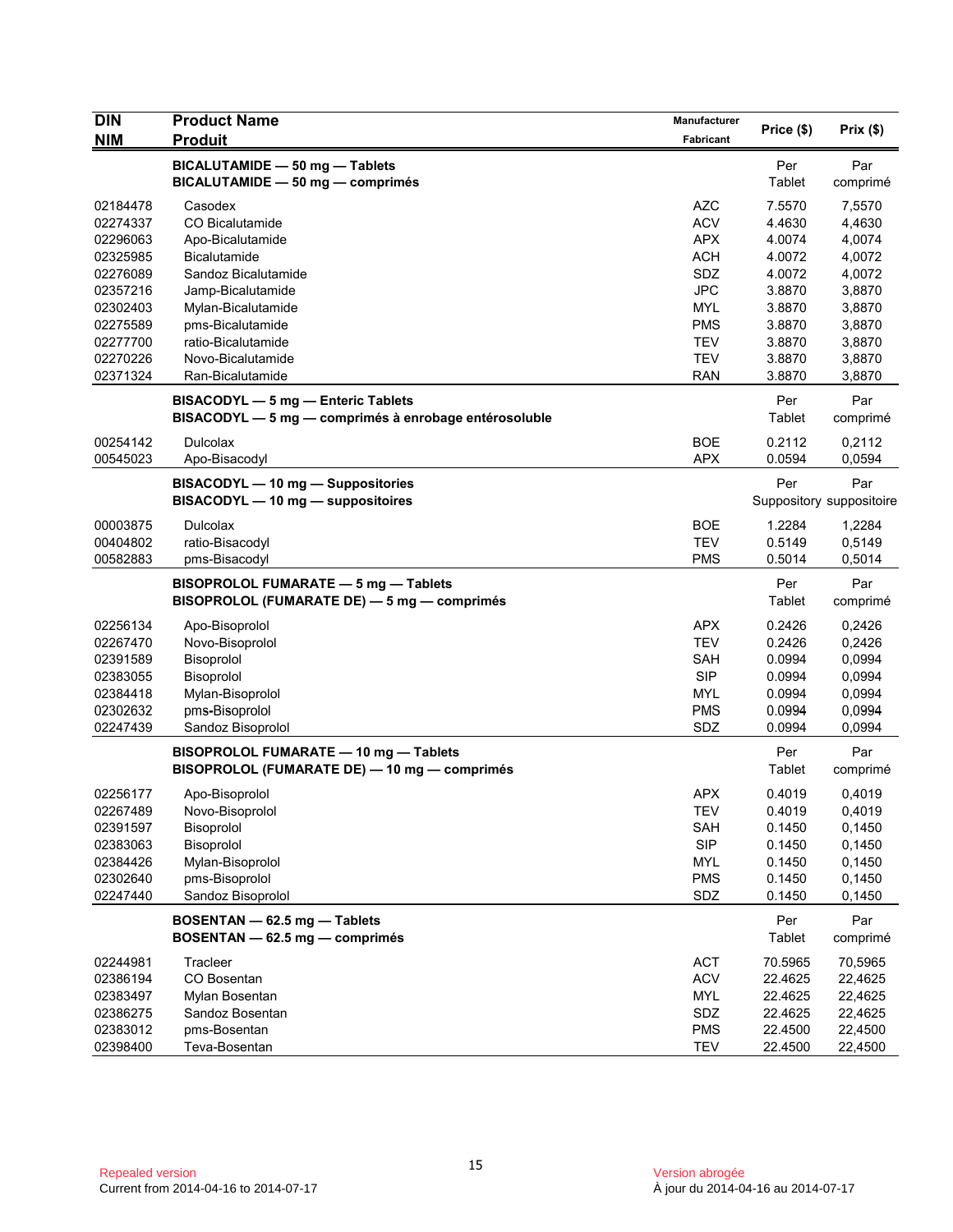| <b>DIN</b>           | <b>Product Name</b>                                                                                                  | Manufacturer      | Price (\$)         | Prix(\$)           |
|----------------------|----------------------------------------------------------------------------------------------------------------------|-------------------|--------------------|--------------------|
| <b>NIM</b>           | <b>Produit</b>                                                                                                       | Fabricant         |                    |                    |
|                      | BOSENTAN - 125 mg - Tablets<br>BOSENTAN - 125 mg - comprimés                                                         |                   | Per<br>Tablet      | Par<br>comprimé    |
| 02244982             | Tracleer                                                                                                             | <b>ACT</b>        | 70.5965            | 70,5965            |
| 02386208             | CO Bosentan                                                                                                          | <b>ACV</b>        | 22.4625            | 22,4625            |
| 02383500             | Mylan Bosentan                                                                                                       | <b>MYL</b>        | 22.4625            | 22,4625            |
| 02386283<br>02383020 | Sandoz Bosentan<br>pms-Bosentan                                                                                      | SDZ<br><b>PMS</b> | 22.4625<br>22.4500 | 22,4625<br>22,4500 |
| 02398419             | Teva-Bosentan                                                                                                        | <b>TEV</b>        | 22.4500            | 22,4500            |
|                      | <b>BRIMONIDINE TARTRATE - 0.2% - Ophthalmic Solution</b><br>BRIMONIDINE (TARTRATE DE) - 0,2 % - solution ophtalmique |                   | Per mL             | Par ml             |
| 02236876             | Alphagan                                                                                                             | <b>ALL</b>        | 3.7862             | 3,7862             |
| 02243026             | ratio-Brimonidine                                                                                                    | <b>TEV</b>        | 2.2880             | 2,2880             |
| 02260077             | Apo-Brimonidine                                                                                                      | <b>APX</b>        | 2.2870             | 2,2870             |
| 02246284             | pms-Brimonidine                                                                                                      | <b>PMS</b>        | 2.0800             | 2,0800             |
| 02305429             | Sandoz Brimonidine                                                                                                   | SDZ               | 2.0800             | 2,0800             |
|                      | BROMAZEPAM - 3 mg - Tablets<br>BROMAZÉPAM - 3 mg - comprimés                                                         |                   | Per<br>Tablet      | Par<br>comprimé    |
| 00518123             | Lectopam                                                                                                             | <b>HLR</b>        | 0.1682             | 0,1682             |
| 02177161             | Apo-Bromazepam                                                                                                       | APX               | 0.0970             | 0,0970             |
| 02230584             | Novo-Bromazepam                                                                                                      | <b>TEV</b>        | 0.0970             | 0,0970             |
|                      | <b>BROMAZEPAM - 6 mg - Tablets</b><br>BROMAZÉPAM - 6 mg - comprimés                                                  |                   | Per<br>Tablet      | Par<br>comprimé    |
| 00518131             | Lectopam                                                                                                             | <b>HLR</b>        | 0.2458             | 0,2458             |
| 02177188             | Apo-Bromazepam                                                                                                       | <b>APX</b>        | 0.1417             | 0,1417             |
| 02230585             | Novo-Bromazepam                                                                                                      | <b>TEV</b>        | 0.1417             | 0,1417             |
|                      | BUDESONIDE - 120 Dose - 64 mcg - Aqueous Nasal Spray                                                                 |                   |                    |                    |
|                      | BUDÉSONIDE - 120 doses - 64 mcg - vaporisateur nasal pour                                                            |                   | Per                | Par                |
|                      | solution aqueuse                                                                                                     |                   | Dose               | dose               |
| 02231923             | <b>Rhinocort Aqua</b>                                                                                                | <b>AZC</b>        | 0.0983             | 0.0983             |
| 02241003             | Mylan-Budesonide AQ                                                                                                  | <b>MYL</b>        | 0.0843             | 0,0843             |
|                      | BUPROPION HCI-150 mg-Extended Release Tablets                                                                        |                   |                    |                    |
|                      | <b>BUPROPION (CHLORHYDRATE DE) - 150 mg</b>                                                                          |                   | Per                | Par                |
|                      | - comprimés à libération prolongée                                                                                   |                   | Tablet             | comprimé           |
| 02275090             | Wellbutrin XL                                                                                                        | VAL               | 0.6257             | 0,6257             |
| 02382075             | Mylan-Bupropion XL                                                                                                   | <b>MYL</b>        | 0.3982             | 0,3982             |
|                      | BUPROPION HCI-300 mg-Extended Release Tablets                                                                        |                   |                    |                    |
|                      | <b>BUPROPION (CHLORHYDRATE DE) - 300 mg</b>                                                                          |                   | Per                | Par                |
|                      | - comprimés à libération prolongée                                                                                   |                   | Tablet             | comprimé           |
| 02275104             | <b>Wellbutrin XL</b>                                                                                                 | <b>VAL</b>        | 1.2514             | 1,2514             |
| 02382083             | Mylan-Bupropion XL                                                                                                   | <b>MYL</b>        | 0.7963             | 0,7963             |
|                      | <b>BUPROPION HCI-100 mg-Sustained Release Tablets</b>                                                                |                   |                    |                    |
|                      | <b>BUPROPION (CHLORHYDRATE DE) - 100 mg</b>                                                                          |                   | Per                | Par                |
|                      | - comprimés à libération progressive                                                                                 |                   | Tablet             | comprimé           |
| 02391562             | <b>Bupropion SR</b>                                                                                                  | SAH               | 0.4106             | 0,4106             |
| 02285657             | ratio-Bupropion SR                                                                                                   | <b>TEV</b>        | 0.4106             | 0,4106             |
| 02275074             | Sandoz Bupropion SR                                                                                                  | SDZ               | 0.4106             | 0,4106             |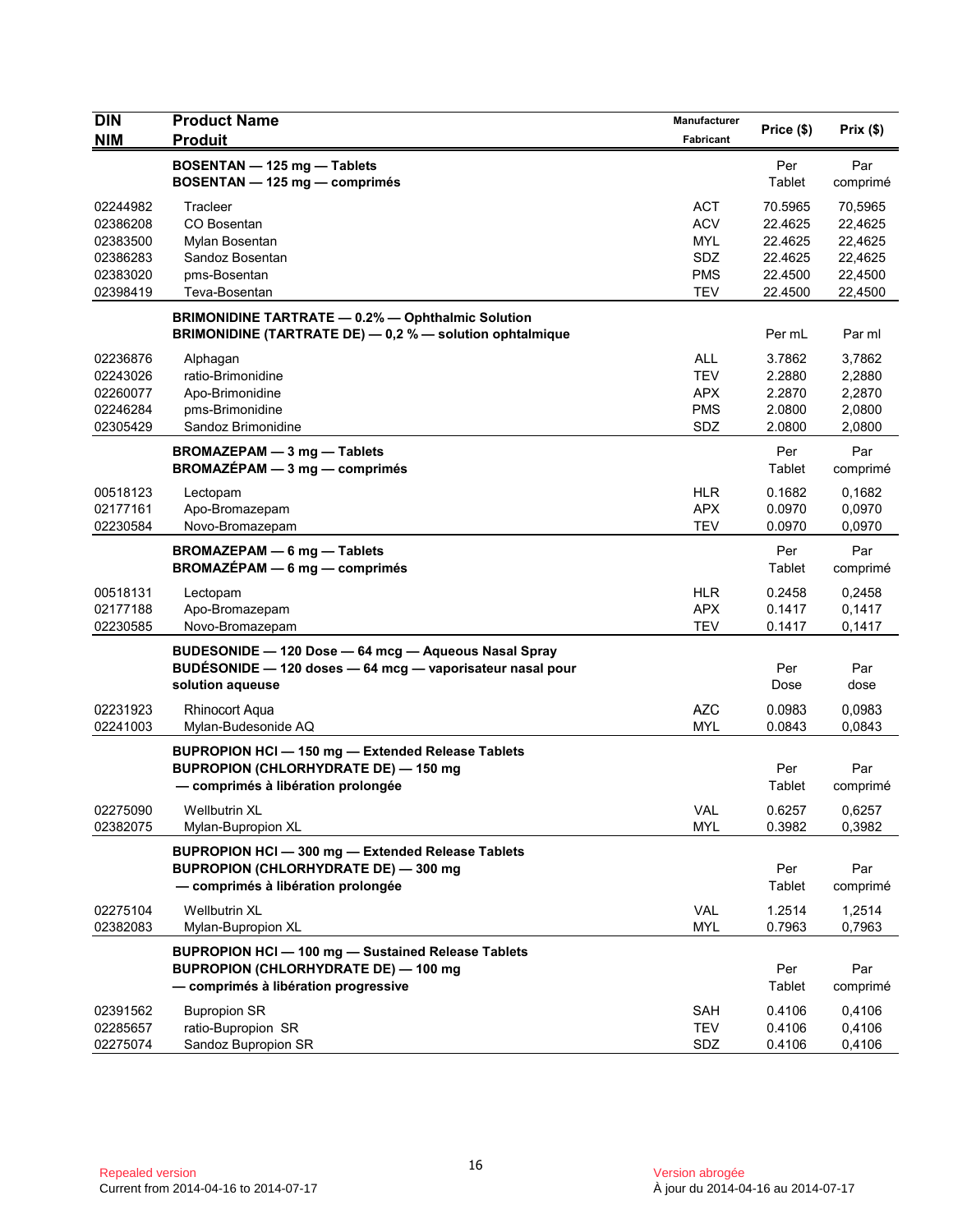| <b>DIN</b> | <b>Product Name</b>                                                                                                                   | Manufacturer | Price (\$)    | Prix(\$)        |
|------------|---------------------------------------------------------------------------------------------------------------------------------------|--------------|---------------|-----------------|
| <b>NIM</b> | <b>Produit</b>                                                                                                                        | Fabricant    |               |                 |
|            | BUPROPION HCI-150 mg-Sustained Release Tablets<br><b>BUPROPION (CHLORHYDRATE DE) - 150 mg</b><br>- comprimés à libération progressive |              | Per<br>Tablet | Par<br>comprimé |
| 02237825   | <b>Wellbutrin SR</b>                                                                                                                  | <b>BPC</b>   | 1.0746        | 1,0746          |
| 02285665   | ratio-Bupropion SR                                                                                                                    | <b>TEV</b>   | 0.5544        | 0,5544          |
| 02391570   | <b>Bupropion SR</b>                                                                                                                   | <b>SAH</b>   | 0.5040        | 0,5040          |
| 02260239   | Novo-Bupropion SR                                                                                                                     | <b>TEV</b>   | 0.5040        | 0,5040          |
| 02275082   | Sandoz Bupropion SR                                                                                                                   | SDZ          | 0.5040        | 0,5040          |
|            | <b>BUSPIRONE - 10 mg - Tablets</b><br>BUSPIRONE - 10 mg - comprimés                                                                   |              | Per<br>Tablet | Par<br>comprimé |
| 02232564   | Dom-Buspirone                                                                                                                         | <b>DOM</b>   | 0.7174        | 0,7174          |
| 02237858   | ratio-Buspirone                                                                                                                       | <b>TEV</b>   | 0.7174        | 0,7174          |
| 02211076   | Apo-Buspirone                                                                                                                         | <b>APX</b>   | 0.7173        | 0,7173          |
| 02231492   | Novo-Buspirone                                                                                                                        | <b>TEV</b>   | 0.7173        | 0,7173          |
| 02230942   | pms-Buspirone                                                                                                                         | <b>PMS</b>   | 0.6521        | 0,6521          |
|            | CABERGOLINE - 0.5 mg - Tablets<br>CABERGOLINE - 0.5 mg - comprimés                                                                    |              | Per<br>Tablet | Par<br>comprimé |
| 02242471   | Dostinex                                                                                                                              | PFI          | 14.3330       | 14,3330         |
| 02301407   | CO Cabergoline                                                                                                                        | <b>ACV</b>   | 10.5235       | 10,5235         |
|            | CANDESARTAN - 4 mg - Tablets<br>CANDESARTAN — 4 mg — comprimés                                                                        |              | Per<br>Tablet | Par<br>comprimé |
| 02239090   | Atacand                                                                                                                               | <b>AZC</b>   | 0.9757        | 0,9757          |
| 02379260   | Candesartan                                                                                                                           | <b>ACH</b>   | 0.2800        | 0,2800          |
| 02376520   | CO Candesartan                                                                                                                        | <b>ACV</b>   | 0.2380        | 0,2380          |
| 02386496   | Jamp-Candesartan                                                                                                                      | <b>JPC</b>   | 0.2308        | 0,2308          |
| 02379120   | Mylan-Candesartan                                                                                                                     | <b>MYL</b>   | 0.2308        | 0,2308          |
| 02380684   | Ran-Candesartan                                                                                                                       | <b>RAN</b>   | 0.2308        | 0,2308          |
| 02326957   | Sandoz Candesartan                                                                                                                    | SDZ          | 0.2308        | 0,2308          |
| 02365340   | Apo-Candesartan                                                                                                                       | <b>APX</b>   | 0.1700        | 0,1700          |
| 02388901   | Candesartan                                                                                                                           | SAH          | 0.1700        | 0,1700          |
| 02388693   | Candesartan                                                                                                                           | <b>SIP</b>   | 0.1700        | 0,1700          |
| 02391171   | pms-Candesartan                                                                                                                       | <b>PMS</b>   | 0.1700        | 0,1700          |
|            | CANDESARTAN - 8 mg - Tablets<br>CANDESARTAN - 8 mg - comprimés                                                                        |              | Per<br>Tablet | Par<br>comprimé |
| 02239091   | Atacand                                                                                                                               | <b>AZC</b>   | 1.3237        | 1,3237          |
| 02376539   | CO Candesartan                                                                                                                        | <b>ACV</b>   | 0.3990        | 0,3990          |
| 02386518   | Jamp-Candesartan                                                                                                                      | <b>JPC</b>   | 0.3870        | 0,3870          |
| 02366312   | Teva-Candesartan                                                                                                                      | <b>TEV</b>   | 0.3870        | 0,3870          |
| 02379139   | Mylan-Candesartan                                                                                                                     | <b>MYL</b>   | 0.2932        | 0,2932          |
| 02380692   | Ran-Candesartan                                                                                                                       | <b>RAN</b>   | 0.2932        | 0,2932          |
| 02326965   | Sandoz Candesartan                                                                                                                    | SDZ          | 0.2932        | 0,2932          |
| 02365359   | Apo-Candesartan                                                                                                                       | <b>APX</b>   | 0.2850        | 0,2850          |
| 02379287   | Candesartan                                                                                                                           | <b>ACH</b>   | 0.2850        | 0,2850          |
| 02388901   | Candesartan                                                                                                                           | SAH          | 0.2850        | 0,2850          |
| 02388707   | Candesartan                                                                                                                           | <b>SIP</b>   | 0.2850        | 0,2850          |
| 02391201   | pms-Candesartan                                                                                                                       | <b>PMS</b>   | 0.2850        | 0,2850          |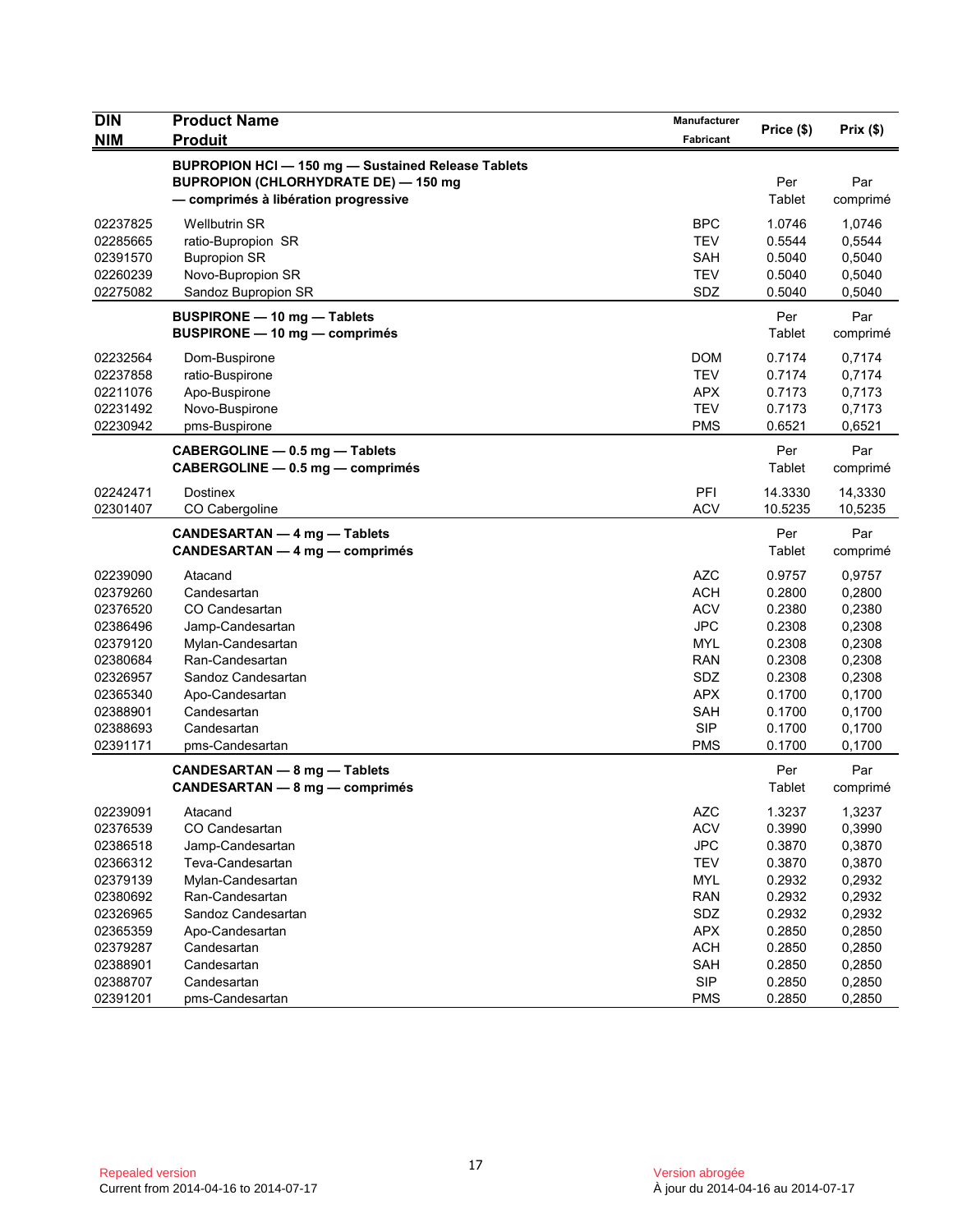| <b>Produit</b><br>Fabricant<br>CANDESARTAN - 16 mg - Tablets<br>Per<br>Par<br><b>CANDESARTAN - 16 mg - comprimés</b><br>Tablet<br>comprimé<br><b>AZC</b><br>1.3237<br>02239092<br>Atacand<br>1,3237<br>CO Candesartan<br><b>ACV</b><br>0.3990<br>0,3990<br>02376547<br><b>JPC</b><br>0.3870<br>0,3870<br>02386526<br>Jamp-Candesartan<br><b>TEV</b><br>0,3870<br>02366320<br>Teva-Candesartan<br>0.3870<br>02379147<br><b>MYL</b><br>0.2932<br>0,2932<br>Mylan-Candesartan<br>02380706<br><b>RAN</b><br>0.2932<br>0,2932<br>Ran-Candesartan<br>Sandoz Candesartan<br>SDZ<br>0.2932<br>0,2932<br>02326973<br>02365367<br><b>APX</b><br>0.2850<br>0,2850<br>Apo-Candesartan<br><b>ACH</b><br>02379287<br>0.2850<br>0,2850<br>Candesartan<br><b>SAH</b><br>0.2850<br>0,2850<br>02388936<br>Candesartan<br><b>SIP</b><br>Candesartan<br>0.2850<br>0,2850<br>02388715<br>02391201<br><b>PMS</b><br>0.2850<br>0,2850<br>pms-Candesartan<br>Per<br>Par<br>CANDESARTAN - 32 mg - Tablets<br>CANDESARTAN - 32 mg - comprimés<br>Tablet<br>comprimé<br><b>AZC</b><br>1.3237<br>02311658<br>Atacand<br>1,3237<br>CO Candesartan<br><b>ACV</b><br>0.3990<br>0,3990<br>02376555<br><b>JPC</b><br>0.3870<br>0,3870<br>02386534<br>Jamp-Candesartan<br>02366339<br><b>TEV</b><br>0.3870<br>0,3870<br>Teva-Candesartan<br><b>MYL</b><br>0.2995<br>0,2995<br>02379155<br>Mylan-Candesartan<br><b>RAN</b><br>0.2995<br>0,2995<br>02380714<br>Ran-Candesartan<br>02399105<br><b>APX</b><br>0.2850<br>0,2850<br>Apo-Candesartan<br>Candesartan<br><b>ACH</b><br>02379295<br>0.2850<br>0,2850<br><b>PMS</b><br>02391228<br>pms-Candesartan<br>0.2850<br>0,2850<br>02392267<br>SDZ<br>Sandoz Candesartan<br>0.2850<br>0,2850<br>Per<br>CANDESARTAN/HYDROCHLOROTHIAZIDE - 16 mg/12.5 mg - Tablets<br>Par<br>Tablet<br>CANDESARTAN/HYDROCHLOROTHIAZIDE - 16 mg/12.5 mg - comprimés<br>comprimé<br><b>Atacand Plus</b><br><b>AZC</b><br>1.3237<br>02244021<br>1,3237<br>02394804<br>Candesartan/HCTZ<br><b>SAH</b><br>0.3990<br>0,3990<br>SIP<br>02394812<br>0.3990<br>0,3990<br>Candesartan/HCT<br>02388650<br><b>ACV</b><br>0.3990<br>0,3990<br>CO Candesartan/HCT<br><b>MYL</b><br>02374897<br>0.3990<br>0,3990<br>Mylan-Candesartan HCTZ<br><b>PMS</b><br>02391295<br>pms-Candesartan-HCTZ<br>0.3990<br>0,3990<br>02327902<br>Sandoz Candesartan Plus<br>SDZ<br>0,3990<br>0.3990<br><b>TEV</b><br>02395541<br>Teva-Candesartan/HCTZ<br>0.3990<br>0,3990<br>APX<br>0.2993<br>0.2993<br>02367866<br>Apo-Candesartan/HCTZ<br>Per<br>Par<br>CAPECITABINE - 150 mg - Tablets<br>Tablet<br>CAPECITABINE - 150 mg - comprimés<br>comprimé<br><b>HLR</b><br>2.0130<br>02238453<br>Xeloda<br>2,0130<br>Teva-Capecitabine<br><b>TEV</b><br>02400022<br>1.4640<br>1,4640<br>Per<br>Par<br>CAPECITABINE - 500 mg - Tablets<br>CAPECITABINE - 500 mg - comprimés<br>Tablet<br>comprimé<br><b>HLR</b><br>7.0455<br>02238454<br>Xeloda<br>7,0455<br><b>TEV</b><br>02400030<br>Teva-Capecitabine<br>4.8800<br>4,8800<br>Per<br>Par<br>CAPTOPRIL - 12.5 mg - Tablets<br>CAPTOPRIL - 12,5 mg - comprimés<br>Tablet<br>comprimé<br>00893595<br><b>APX</b><br>0.2332<br>0,2332<br>Apo-Capto<br>Dom-Captopril<br><b>DOM</b><br>0.2332<br>0,2332<br>02238551<br>02163551<br>Mylan-Captopril<br><b>MYL</b><br>0.2332<br>0,2332<br>01942964<br>Novo-Captopril<br><b>TEV</b><br>0.2332<br>0,2332 | <b>DIN</b> | <b>Product Name</b> | Manufacturer | Price (\$) | Prix(\$) |
|----------------------------------------------------------------------------------------------------------------------------------------------------------------------------------------------------------------------------------------------------------------------------------------------------------------------------------------------------------------------------------------------------------------------------------------------------------------------------------------------------------------------------------------------------------------------------------------------------------------------------------------------------------------------------------------------------------------------------------------------------------------------------------------------------------------------------------------------------------------------------------------------------------------------------------------------------------------------------------------------------------------------------------------------------------------------------------------------------------------------------------------------------------------------------------------------------------------------------------------------------------------------------------------------------------------------------------------------------------------------------------------------------------------------------------------------------------------------------------------------------------------------------------------------------------------------------------------------------------------------------------------------------------------------------------------------------------------------------------------------------------------------------------------------------------------------------------------------------------------------------------------------------------------------------------------------------------------------------------------------------------------------------------------------------------------------------------------------------------------------------------------------------------------------------------------------------------------------------------------------------------------------------------------------------------------------------------------------------------------------------------------------------------------------------------------------------------------------------------------------------------------------------------------------------------------------------------------------------------------------------------------------------------------------------------------------------------------------------------------------------------------------------------------------------------------------------------------------------------------------------------------------------------------------------------------------------------------------------------------------------------------------------------------------------------------------------------------------------------------------------------------------------------------------------------------------------------------------------------------------------------------------------------------------------------------------------------------------------|------------|---------------------|--------------|------------|----------|
|                                                                                                                                                                                                                                                                                                                                                                                                                                                                                                                                                                                                                                                                                                                                                                                                                                                                                                                                                                                                                                                                                                                                                                                                                                                                                                                                                                                                                                                                                                                                                                                                                                                                                                                                                                                                                                                                                                                                                                                                                                                                                                                                                                                                                                                                                                                                                                                                                                                                                                                                                                                                                                                                                                                                                                                                                                                                                                                                                                                                                                                                                                                                                                                                                                                                                                                                                    | NIM        |                     |              |            |          |
|                                                                                                                                                                                                                                                                                                                                                                                                                                                                                                                                                                                                                                                                                                                                                                                                                                                                                                                                                                                                                                                                                                                                                                                                                                                                                                                                                                                                                                                                                                                                                                                                                                                                                                                                                                                                                                                                                                                                                                                                                                                                                                                                                                                                                                                                                                                                                                                                                                                                                                                                                                                                                                                                                                                                                                                                                                                                                                                                                                                                                                                                                                                                                                                                                                                                                                                                                    |            |                     |              |            |          |
|                                                                                                                                                                                                                                                                                                                                                                                                                                                                                                                                                                                                                                                                                                                                                                                                                                                                                                                                                                                                                                                                                                                                                                                                                                                                                                                                                                                                                                                                                                                                                                                                                                                                                                                                                                                                                                                                                                                                                                                                                                                                                                                                                                                                                                                                                                                                                                                                                                                                                                                                                                                                                                                                                                                                                                                                                                                                                                                                                                                                                                                                                                                                                                                                                                                                                                                                                    |            |                     |              |            |          |
|                                                                                                                                                                                                                                                                                                                                                                                                                                                                                                                                                                                                                                                                                                                                                                                                                                                                                                                                                                                                                                                                                                                                                                                                                                                                                                                                                                                                                                                                                                                                                                                                                                                                                                                                                                                                                                                                                                                                                                                                                                                                                                                                                                                                                                                                                                                                                                                                                                                                                                                                                                                                                                                                                                                                                                                                                                                                                                                                                                                                                                                                                                                                                                                                                                                                                                                                                    |            |                     |              |            |          |
|                                                                                                                                                                                                                                                                                                                                                                                                                                                                                                                                                                                                                                                                                                                                                                                                                                                                                                                                                                                                                                                                                                                                                                                                                                                                                                                                                                                                                                                                                                                                                                                                                                                                                                                                                                                                                                                                                                                                                                                                                                                                                                                                                                                                                                                                                                                                                                                                                                                                                                                                                                                                                                                                                                                                                                                                                                                                                                                                                                                                                                                                                                                                                                                                                                                                                                                                                    |            |                     |              |            |          |
|                                                                                                                                                                                                                                                                                                                                                                                                                                                                                                                                                                                                                                                                                                                                                                                                                                                                                                                                                                                                                                                                                                                                                                                                                                                                                                                                                                                                                                                                                                                                                                                                                                                                                                                                                                                                                                                                                                                                                                                                                                                                                                                                                                                                                                                                                                                                                                                                                                                                                                                                                                                                                                                                                                                                                                                                                                                                                                                                                                                                                                                                                                                                                                                                                                                                                                                                                    |            |                     |              |            |          |
|                                                                                                                                                                                                                                                                                                                                                                                                                                                                                                                                                                                                                                                                                                                                                                                                                                                                                                                                                                                                                                                                                                                                                                                                                                                                                                                                                                                                                                                                                                                                                                                                                                                                                                                                                                                                                                                                                                                                                                                                                                                                                                                                                                                                                                                                                                                                                                                                                                                                                                                                                                                                                                                                                                                                                                                                                                                                                                                                                                                                                                                                                                                                                                                                                                                                                                                                                    |            |                     |              |            |          |
|                                                                                                                                                                                                                                                                                                                                                                                                                                                                                                                                                                                                                                                                                                                                                                                                                                                                                                                                                                                                                                                                                                                                                                                                                                                                                                                                                                                                                                                                                                                                                                                                                                                                                                                                                                                                                                                                                                                                                                                                                                                                                                                                                                                                                                                                                                                                                                                                                                                                                                                                                                                                                                                                                                                                                                                                                                                                                                                                                                                                                                                                                                                                                                                                                                                                                                                                                    |            |                     |              |            |          |
|                                                                                                                                                                                                                                                                                                                                                                                                                                                                                                                                                                                                                                                                                                                                                                                                                                                                                                                                                                                                                                                                                                                                                                                                                                                                                                                                                                                                                                                                                                                                                                                                                                                                                                                                                                                                                                                                                                                                                                                                                                                                                                                                                                                                                                                                                                                                                                                                                                                                                                                                                                                                                                                                                                                                                                                                                                                                                                                                                                                                                                                                                                                                                                                                                                                                                                                                                    |            |                     |              |            |          |
|                                                                                                                                                                                                                                                                                                                                                                                                                                                                                                                                                                                                                                                                                                                                                                                                                                                                                                                                                                                                                                                                                                                                                                                                                                                                                                                                                                                                                                                                                                                                                                                                                                                                                                                                                                                                                                                                                                                                                                                                                                                                                                                                                                                                                                                                                                                                                                                                                                                                                                                                                                                                                                                                                                                                                                                                                                                                                                                                                                                                                                                                                                                                                                                                                                                                                                                                                    |            |                     |              |            |          |
|                                                                                                                                                                                                                                                                                                                                                                                                                                                                                                                                                                                                                                                                                                                                                                                                                                                                                                                                                                                                                                                                                                                                                                                                                                                                                                                                                                                                                                                                                                                                                                                                                                                                                                                                                                                                                                                                                                                                                                                                                                                                                                                                                                                                                                                                                                                                                                                                                                                                                                                                                                                                                                                                                                                                                                                                                                                                                                                                                                                                                                                                                                                                                                                                                                                                                                                                                    |            |                     |              |            |          |
|                                                                                                                                                                                                                                                                                                                                                                                                                                                                                                                                                                                                                                                                                                                                                                                                                                                                                                                                                                                                                                                                                                                                                                                                                                                                                                                                                                                                                                                                                                                                                                                                                                                                                                                                                                                                                                                                                                                                                                                                                                                                                                                                                                                                                                                                                                                                                                                                                                                                                                                                                                                                                                                                                                                                                                                                                                                                                                                                                                                                                                                                                                                                                                                                                                                                                                                                                    |            |                     |              |            |          |
|                                                                                                                                                                                                                                                                                                                                                                                                                                                                                                                                                                                                                                                                                                                                                                                                                                                                                                                                                                                                                                                                                                                                                                                                                                                                                                                                                                                                                                                                                                                                                                                                                                                                                                                                                                                                                                                                                                                                                                                                                                                                                                                                                                                                                                                                                                                                                                                                                                                                                                                                                                                                                                                                                                                                                                                                                                                                                                                                                                                                                                                                                                                                                                                                                                                                                                                                                    |            |                     |              |            |          |
|                                                                                                                                                                                                                                                                                                                                                                                                                                                                                                                                                                                                                                                                                                                                                                                                                                                                                                                                                                                                                                                                                                                                                                                                                                                                                                                                                                                                                                                                                                                                                                                                                                                                                                                                                                                                                                                                                                                                                                                                                                                                                                                                                                                                                                                                                                                                                                                                                                                                                                                                                                                                                                                                                                                                                                                                                                                                                                                                                                                                                                                                                                                                                                                                                                                                                                                                                    |            |                     |              |            |          |
|                                                                                                                                                                                                                                                                                                                                                                                                                                                                                                                                                                                                                                                                                                                                                                                                                                                                                                                                                                                                                                                                                                                                                                                                                                                                                                                                                                                                                                                                                                                                                                                                                                                                                                                                                                                                                                                                                                                                                                                                                                                                                                                                                                                                                                                                                                                                                                                                                                                                                                                                                                                                                                                                                                                                                                                                                                                                                                                                                                                                                                                                                                                                                                                                                                                                                                                                                    |            |                     |              |            |          |
|                                                                                                                                                                                                                                                                                                                                                                                                                                                                                                                                                                                                                                                                                                                                                                                                                                                                                                                                                                                                                                                                                                                                                                                                                                                                                                                                                                                                                                                                                                                                                                                                                                                                                                                                                                                                                                                                                                                                                                                                                                                                                                                                                                                                                                                                                                                                                                                                                                                                                                                                                                                                                                                                                                                                                                                                                                                                                                                                                                                                                                                                                                                                                                                                                                                                                                                                                    |            |                     |              |            |          |
|                                                                                                                                                                                                                                                                                                                                                                                                                                                                                                                                                                                                                                                                                                                                                                                                                                                                                                                                                                                                                                                                                                                                                                                                                                                                                                                                                                                                                                                                                                                                                                                                                                                                                                                                                                                                                                                                                                                                                                                                                                                                                                                                                                                                                                                                                                                                                                                                                                                                                                                                                                                                                                                                                                                                                                                                                                                                                                                                                                                                                                                                                                                                                                                                                                                                                                                                                    |            |                     |              |            |          |
|                                                                                                                                                                                                                                                                                                                                                                                                                                                                                                                                                                                                                                                                                                                                                                                                                                                                                                                                                                                                                                                                                                                                                                                                                                                                                                                                                                                                                                                                                                                                                                                                                                                                                                                                                                                                                                                                                                                                                                                                                                                                                                                                                                                                                                                                                                                                                                                                                                                                                                                                                                                                                                                                                                                                                                                                                                                                                                                                                                                                                                                                                                                                                                                                                                                                                                                                                    |            |                     |              |            |          |
|                                                                                                                                                                                                                                                                                                                                                                                                                                                                                                                                                                                                                                                                                                                                                                                                                                                                                                                                                                                                                                                                                                                                                                                                                                                                                                                                                                                                                                                                                                                                                                                                                                                                                                                                                                                                                                                                                                                                                                                                                                                                                                                                                                                                                                                                                                                                                                                                                                                                                                                                                                                                                                                                                                                                                                                                                                                                                                                                                                                                                                                                                                                                                                                                                                                                                                                                                    |            |                     |              |            |          |
|                                                                                                                                                                                                                                                                                                                                                                                                                                                                                                                                                                                                                                                                                                                                                                                                                                                                                                                                                                                                                                                                                                                                                                                                                                                                                                                                                                                                                                                                                                                                                                                                                                                                                                                                                                                                                                                                                                                                                                                                                                                                                                                                                                                                                                                                                                                                                                                                                                                                                                                                                                                                                                                                                                                                                                                                                                                                                                                                                                                                                                                                                                                                                                                                                                                                                                                                                    |            |                     |              |            |          |
|                                                                                                                                                                                                                                                                                                                                                                                                                                                                                                                                                                                                                                                                                                                                                                                                                                                                                                                                                                                                                                                                                                                                                                                                                                                                                                                                                                                                                                                                                                                                                                                                                                                                                                                                                                                                                                                                                                                                                                                                                                                                                                                                                                                                                                                                                                                                                                                                                                                                                                                                                                                                                                                                                                                                                                                                                                                                                                                                                                                                                                                                                                                                                                                                                                                                                                                                                    |            |                     |              |            |          |
|                                                                                                                                                                                                                                                                                                                                                                                                                                                                                                                                                                                                                                                                                                                                                                                                                                                                                                                                                                                                                                                                                                                                                                                                                                                                                                                                                                                                                                                                                                                                                                                                                                                                                                                                                                                                                                                                                                                                                                                                                                                                                                                                                                                                                                                                                                                                                                                                                                                                                                                                                                                                                                                                                                                                                                                                                                                                                                                                                                                                                                                                                                                                                                                                                                                                                                                                                    |            |                     |              |            |          |
|                                                                                                                                                                                                                                                                                                                                                                                                                                                                                                                                                                                                                                                                                                                                                                                                                                                                                                                                                                                                                                                                                                                                                                                                                                                                                                                                                                                                                                                                                                                                                                                                                                                                                                                                                                                                                                                                                                                                                                                                                                                                                                                                                                                                                                                                                                                                                                                                                                                                                                                                                                                                                                                                                                                                                                                                                                                                                                                                                                                                                                                                                                                                                                                                                                                                                                                                                    |            |                     |              |            |          |
|                                                                                                                                                                                                                                                                                                                                                                                                                                                                                                                                                                                                                                                                                                                                                                                                                                                                                                                                                                                                                                                                                                                                                                                                                                                                                                                                                                                                                                                                                                                                                                                                                                                                                                                                                                                                                                                                                                                                                                                                                                                                                                                                                                                                                                                                                                                                                                                                                                                                                                                                                                                                                                                                                                                                                                                                                                                                                                                                                                                                                                                                                                                                                                                                                                                                                                                                                    |            |                     |              |            |          |
|                                                                                                                                                                                                                                                                                                                                                                                                                                                                                                                                                                                                                                                                                                                                                                                                                                                                                                                                                                                                                                                                                                                                                                                                                                                                                                                                                                                                                                                                                                                                                                                                                                                                                                                                                                                                                                                                                                                                                                                                                                                                                                                                                                                                                                                                                                                                                                                                                                                                                                                                                                                                                                                                                                                                                                                                                                                                                                                                                                                                                                                                                                                                                                                                                                                                                                                                                    |            |                     |              |            |          |
|                                                                                                                                                                                                                                                                                                                                                                                                                                                                                                                                                                                                                                                                                                                                                                                                                                                                                                                                                                                                                                                                                                                                                                                                                                                                                                                                                                                                                                                                                                                                                                                                                                                                                                                                                                                                                                                                                                                                                                                                                                                                                                                                                                                                                                                                                                                                                                                                                                                                                                                                                                                                                                                                                                                                                                                                                                                                                                                                                                                                                                                                                                                                                                                                                                                                                                                                                    |            |                     |              |            |          |
|                                                                                                                                                                                                                                                                                                                                                                                                                                                                                                                                                                                                                                                                                                                                                                                                                                                                                                                                                                                                                                                                                                                                                                                                                                                                                                                                                                                                                                                                                                                                                                                                                                                                                                                                                                                                                                                                                                                                                                                                                                                                                                                                                                                                                                                                                                                                                                                                                                                                                                                                                                                                                                                                                                                                                                                                                                                                                                                                                                                                                                                                                                                                                                                                                                                                                                                                                    |            |                     |              |            |          |
|                                                                                                                                                                                                                                                                                                                                                                                                                                                                                                                                                                                                                                                                                                                                                                                                                                                                                                                                                                                                                                                                                                                                                                                                                                                                                                                                                                                                                                                                                                                                                                                                                                                                                                                                                                                                                                                                                                                                                                                                                                                                                                                                                                                                                                                                                                                                                                                                                                                                                                                                                                                                                                                                                                                                                                                                                                                                                                                                                                                                                                                                                                                                                                                                                                                                                                                                                    |            |                     |              |            |          |
|                                                                                                                                                                                                                                                                                                                                                                                                                                                                                                                                                                                                                                                                                                                                                                                                                                                                                                                                                                                                                                                                                                                                                                                                                                                                                                                                                                                                                                                                                                                                                                                                                                                                                                                                                                                                                                                                                                                                                                                                                                                                                                                                                                                                                                                                                                                                                                                                                                                                                                                                                                                                                                                                                                                                                                                                                                                                                                                                                                                                                                                                                                                                                                                                                                                                                                                                                    |            |                     |              |            |          |
|                                                                                                                                                                                                                                                                                                                                                                                                                                                                                                                                                                                                                                                                                                                                                                                                                                                                                                                                                                                                                                                                                                                                                                                                                                                                                                                                                                                                                                                                                                                                                                                                                                                                                                                                                                                                                                                                                                                                                                                                                                                                                                                                                                                                                                                                                                                                                                                                                                                                                                                                                                                                                                                                                                                                                                                                                                                                                                                                                                                                                                                                                                                                                                                                                                                                                                                                                    |            |                     |              |            |          |
|                                                                                                                                                                                                                                                                                                                                                                                                                                                                                                                                                                                                                                                                                                                                                                                                                                                                                                                                                                                                                                                                                                                                                                                                                                                                                                                                                                                                                                                                                                                                                                                                                                                                                                                                                                                                                                                                                                                                                                                                                                                                                                                                                                                                                                                                                                                                                                                                                                                                                                                                                                                                                                                                                                                                                                                                                                                                                                                                                                                                                                                                                                                                                                                                                                                                                                                                                    |            |                     |              |            |          |
|                                                                                                                                                                                                                                                                                                                                                                                                                                                                                                                                                                                                                                                                                                                                                                                                                                                                                                                                                                                                                                                                                                                                                                                                                                                                                                                                                                                                                                                                                                                                                                                                                                                                                                                                                                                                                                                                                                                                                                                                                                                                                                                                                                                                                                                                                                                                                                                                                                                                                                                                                                                                                                                                                                                                                                                                                                                                                                                                                                                                                                                                                                                                                                                                                                                                                                                                                    |            |                     |              |            |          |
|                                                                                                                                                                                                                                                                                                                                                                                                                                                                                                                                                                                                                                                                                                                                                                                                                                                                                                                                                                                                                                                                                                                                                                                                                                                                                                                                                                                                                                                                                                                                                                                                                                                                                                                                                                                                                                                                                                                                                                                                                                                                                                                                                                                                                                                                                                                                                                                                                                                                                                                                                                                                                                                                                                                                                                                                                                                                                                                                                                                                                                                                                                                                                                                                                                                                                                                                                    |            |                     |              |            |          |
|                                                                                                                                                                                                                                                                                                                                                                                                                                                                                                                                                                                                                                                                                                                                                                                                                                                                                                                                                                                                                                                                                                                                                                                                                                                                                                                                                                                                                                                                                                                                                                                                                                                                                                                                                                                                                                                                                                                                                                                                                                                                                                                                                                                                                                                                                                                                                                                                                                                                                                                                                                                                                                                                                                                                                                                                                                                                                                                                                                                                                                                                                                                                                                                                                                                                                                                                                    |            |                     |              |            |          |
|                                                                                                                                                                                                                                                                                                                                                                                                                                                                                                                                                                                                                                                                                                                                                                                                                                                                                                                                                                                                                                                                                                                                                                                                                                                                                                                                                                                                                                                                                                                                                                                                                                                                                                                                                                                                                                                                                                                                                                                                                                                                                                                                                                                                                                                                                                                                                                                                                                                                                                                                                                                                                                                                                                                                                                                                                                                                                                                                                                                                                                                                                                                                                                                                                                                                                                                                                    |            |                     |              |            |          |
|                                                                                                                                                                                                                                                                                                                                                                                                                                                                                                                                                                                                                                                                                                                                                                                                                                                                                                                                                                                                                                                                                                                                                                                                                                                                                                                                                                                                                                                                                                                                                                                                                                                                                                                                                                                                                                                                                                                                                                                                                                                                                                                                                                                                                                                                                                                                                                                                                                                                                                                                                                                                                                                                                                                                                                                                                                                                                                                                                                                                                                                                                                                                                                                                                                                                                                                                                    |            |                     |              |            |          |
|                                                                                                                                                                                                                                                                                                                                                                                                                                                                                                                                                                                                                                                                                                                                                                                                                                                                                                                                                                                                                                                                                                                                                                                                                                                                                                                                                                                                                                                                                                                                                                                                                                                                                                                                                                                                                                                                                                                                                                                                                                                                                                                                                                                                                                                                                                                                                                                                                                                                                                                                                                                                                                                                                                                                                                                                                                                                                                                                                                                                                                                                                                                                                                                                                                                                                                                                                    |            |                     |              |            |          |
|                                                                                                                                                                                                                                                                                                                                                                                                                                                                                                                                                                                                                                                                                                                                                                                                                                                                                                                                                                                                                                                                                                                                                                                                                                                                                                                                                                                                                                                                                                                                                                                                                                                                                                                                                                                                                                                                                                                                                                                                                                                                                                                                                                                                                                                                                                                                                                                                                                                                                                                                                                                                                                                                                                                                                                                                                                                                                                                                                                                                                                                                                                                                                                                                                                                                                                                                                    |            |                     |              |            |          |
|                                                                                                                                                                                                                                                                                                                                                                                                                                                                                                                                                                                                                                                                                                                                                                                                                                                                                                                                                                                                                                                                                                                                                                                                                                                                                                                                                                                                                                                                                                                                                                                                                                                                                                                                                                                                                                                                                                                                                                                                                                                                                                                                                                                                                                                                                                                                                                                                                                                                                                                                                                                                                                                                                                                                                                                                                                                                                                                                                                                                                                                                                                                                                                                                                                                                                                                                                    |            |                     |              |            |          |
|                                                                                                                                                                                                                                                                                                                                                                                                                                                                                                                                                                                                                                                                                                                                                                                                                                                                                                                                                                                                                                                                                                                                                                                                                                                                                                                                                                                                                                                                                                                                                                                                                                                                                                                                                                                                                                                                                                                                                                                                                                                                                                                                                                                                                                                                                                                                                                                                                                                                                                                                                                                                                                                                                                                                                                                                                                                                                                                                                                                                                                                                                                                                                                                                                                                                                                                                                    |            |                     |              |            |          |
|                                                                                                                                                                                                                                                                                                                                                                                                                                                                                                                                                                                                                                                                                                                                                                                                                                                                                                                                                                                                                                                                                                                                                                                                                                                                                                                                                                                                                                                                                                                                                                                                                                                                                                                                                                                                                                                                                                                                                                                                                                                                                                                                                                                                                                                                                                                                                                                                                                                                                                                                                                                                                                                                                                                                                                                                                                                                                                                                                                                                                                                                                                                                                                                                                                                                                                                                                    |            |                     |              |            |          |
|                                                                                                                                                                                                                                                                                                                                                                                                                                                                                                                                                                                                                                                                                                                                                                                                                                                                                                                                                                                                                                                                                                                                                                                                                                                                                                                                                                                                                                                                                                                                                                                                                                                                                                                                                                                                                                                                                                                                                                                                                                                                                                                                                                                                                                                                                                                                                                                                                                                                                                                                                                                                                                                                                                                                                                                                                                                                                                                                                                                                                                                                                                                                                                                                                                                                                                                                                    |            |                     |              |            |          |
|                                                                                                                                                                                                                                                                                                                                                                                                                                                                                                                                                                                                                                                                                                                                                                                                                                                                                                                                                                                                                                                                                                                                                                                                                                                                                                                                                                                                                                                                                                                                                                                                                                                                                                                                                                                                                                                                                                                                                                                                                                                                                                                                                                                                                                                                                                                                                                                                                                                                                                                                                                                                                                                                                                                                                                                                                                                                                                                                                                                                                                                                                                                                                                                                                                                                                                                                                    |            |                     |              |            |          |
|                                                                                                                                                                                                                                                                                                                                                                                                                                                                                                                                                                                                                                                                                                                                                                                                                                                                                                                                                                                                                                                                                                                                                                                                                                                                                                                                                                                                                                                                                                                                                                                                                                                                                                                                                                                                                                                                                                                                                                                                                                                                                                                                                                                                                                                                                                                                                                                                                                                                                                                                                                                                                                                                                                                                                                                                                                                                                                                                                                                                                                                                                                                                                                                                                                                                                                                                                    |            |                     |              |            |          |
|                                                                                                                                                                                                                                                                                                                                                                                                                                                                                                                                                                                                                                                                                                                                                                                                                                                                                                                                                                                                                                                                                                                                                                                                                                                                                                                                                                                                                                                                                                                                                                                                                                                                                                                                                                                                                                                                                                                                                                                                                                                                                                                                                                                                                                                                                                                                                                                                                                                                                                                                                                                                                                                                                                                                                                                                                                                                                                                                                                                                                                                                                                                                                                                                                                                                                                                                                    |            |                     |              |            |          |
|                                                                                                                                                                                                                                                                                                                                                                                                                                                                                                                                                                                                                                                                                                                                                                                                                                                                                                                                                                                                                                                                                                                                                                                                                                                                                                                                                                                                                                                                                                                                                                                                                                                                                                                                                                                                                                                                                                                                                                                                                                                                                                                                                                                                                                                                                                                                                                                                                                                                                                                                                                                                                                                                                                                                                                                                                                                                                                                                                                                                                                                                                                                                                                                                                                                                                                                                                    |            |                     |              |            |          |
|                                                                                                                                                                                                                                                                                                                                                                                                                                                                                                                                                                                                                                                                                                                                                                                                                                                                                                                                                                                                                                                                                                                                                                                                                                                                                                                                                                                                                                                                                                                                                                                                                                                                                                                                                                                                                                                                                                                                                                                                                                                                                                                                                                                                                                                                                                                                                                                                                                                                                                                                                                                                                                                                                                                                                                                                                                                                                                                                                                                                                                                                                                                                                                                                                                                                                                                                                    |            |                     |              |            |          |
|                                                                                                                                                                                                                                                                                                                                                                                                                                                                                                                                                                                                                                                                                                                                                                                                                                                                                                                                                                                                                                                                                                                                                                                                                                                                                                                                                                                                                                                                                                                                                                                                                                                                                                                                                                                                                                                                                                                                                                                                                                                                                                                                                                                                                                                                                                                                                                                                                                                                                                                                                                                                                                                                                                                                                                                                                                                                                                                                                                                                                                                                                                                                                                                                                                                                                                                                                    |            |                     |              |            |          |
|                                                                                                                                                                                                                                                                                                                                                                                                                                                                                                                                                                                                                                                                                                                                                                                                                                                                                                                                                                                                                                                                                                                                                                                                                                                                                                                                                                                                                                                                                                                                                                                                                                                                                                                                                                                                                                                                                                                                                                                                                                                                                                                                                                                                                                                                                                                                                                                                                                                                                                                                                                                                                                                                                                                                                                                                                                                                                                                                                                                                                                                                                                                                                                                                                                                                                                                                                    |            |                     |              |            |          |
|                                                                                                                                                                                                                                                                                                                                                                                                                                                                                                                                                                                                                                                                                                                                                                                                                                                                                                                                                                                                                                                                                                                                                                                                                                                                                                                                                                                                                                                                                                                                                                                                                                                                                                                                                                                                                                                                                                                                                                                                                                                                                                                                                                                                                                                                                                                                                                                                                                                                                                                                                                                                                                                                                                                                                                                                                                                                                                                                                                                                                                                                                                                                                                                                                                                                                                                                                    |            |                     |              |            |          |
|                                                                                                                                                                                                                                                                                                                                                                                                                                                                                                                                                                                                                                                                                                                                                                                                                                                                                                                                                                                                                                                                                                                                                                                                                                                                                                                                                                                                                                                                                                                                                                                                                                                                                                                                                                                                                                                                                                                                                                                                                                                                                                                                                                                                                                                                                                                                                                                                                                                                                                                                                                                                                                                                                                                                                                                                                                                                                                                                                                                                                                                                                                                                                                                                                                                                                                                                                    |            |                     |              |            |          |
|                                                                                                                                                                                                                                                                                                                                                                                                                                                                                                                                                                                                                                                                                                                                                                                                                                                                                                                                                                                                                                                                                                                                                                                                                                                                                                                                                                                                                                                                                                                                                                                                                                                                                                                                                                                                                                                                                                                                                                                                                                                                                                                                                                                                                                                                                                                                                                                                                                                                                                                                                                                                                                                                                                                                                                                                                                                                                                                                                                                                                                                                                                                                                                                                                                                                                                                                                    |            |                     |              |            |          |
|                                                                                                                                                                                                                                                                                                                                                                                                                                                                                                                                                                                                                                                                                                                                                                                                                                                                                                                                                                                                                                                                                                                                                                                                                                                                                                                                                                                                                                                                                                                                                                                                                                                                                                                                                                                                                                                                                                                                                                                                                                                                                                                                                                                                                                                                                                                                                                                                                                                                                                                                                                                                                                                                                                                                                                                                                                                                                                                                                                                                                                                                                                                                                                                                                                                                                                                                                    |            |                     |              |            |          |
|                                                                                                                                                                                                                                                                                                                                                                                                                                                                                                                                                                                                                                                                                                                                                                                                                                                                                                                                                                                                                                                                                                                                                                                                                                                                                                                                                                                                                                                                                                                                                                                                                                                                                                                                                                                                                                                                                                                                                                                                                                                                                                                                                                                                                                                                                                                                                                                                                                                                                                                                                                                                                                                                                                                                                                                                                                                                                                                                                                                                                                                                                                                                                                                                                                                                                                                                                    |            |                     |              |            |          |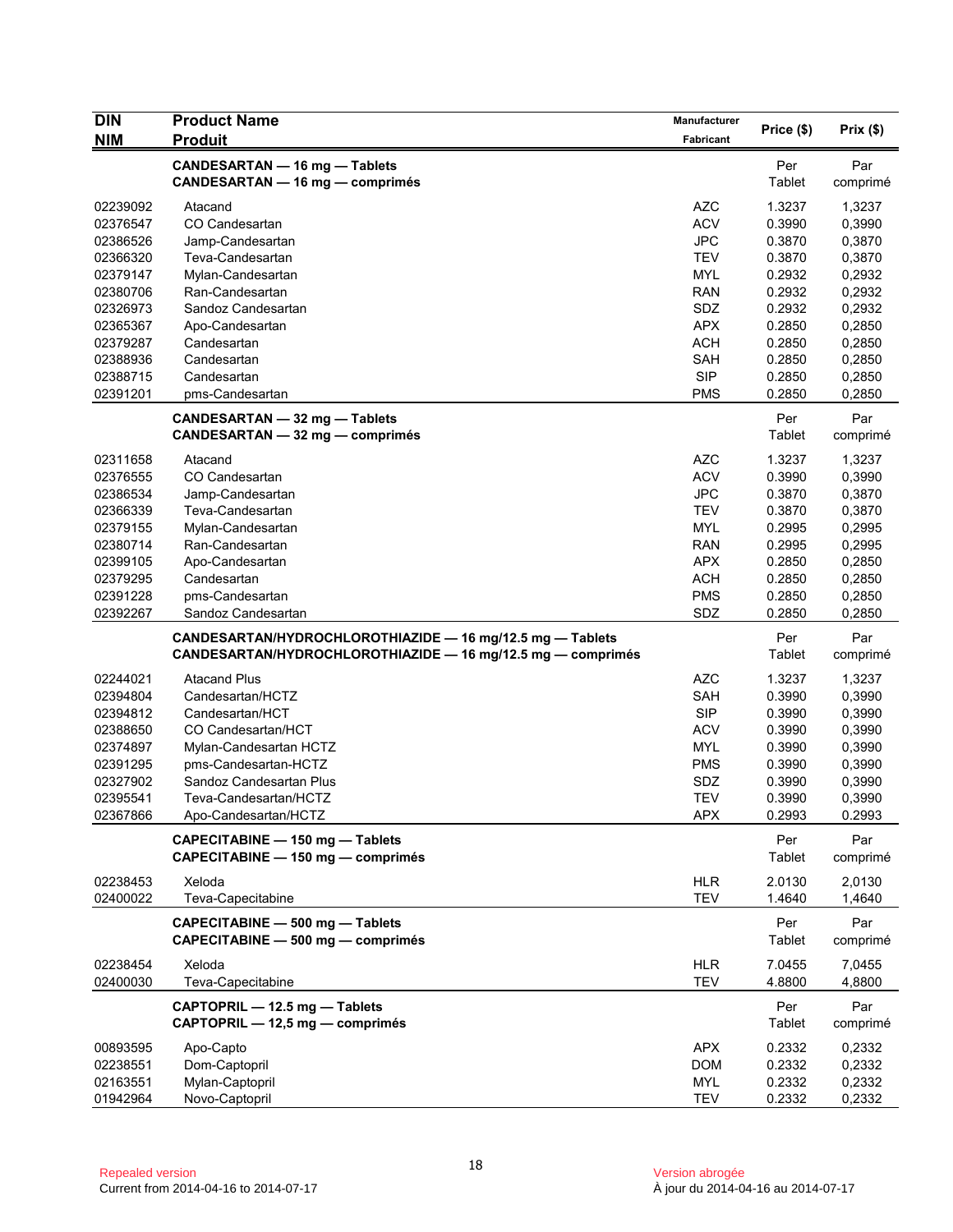| <b>DIN</b>                                   | <b>Product Name</b>                                                                                                      | Manufacturer                                         | Price (\$)                           | Prix(\$)                             |
|----------------------------------------------|--------------------------------------------------------------------------------------------------------------------------|------------------------------------------------------|--------------------------------------|--------------------------------------|
| <b>NIM</b>                                   | <b>Produit</b>                                                                                                           | <b>Fabricant</b>                                     |                                      |                                      |
|                                              | CAPTOPRIL - 25 mg - Tablets<br>CAPTOPRIL - 25 mg - comprimés                                                             |                                                      | Per<br>Tablet                        | Par<br>comprimé                      |
| 00893609<br>02238552<br>02163578<br>01942972 | Apo-Capto<br>Dom-Captopril<br>Mylan-Captopril<br>Novo-Captopril                                                          | <b>APX</b><br><b>DOM</b><br><b>MYL</b><br><b>TEV</b> | 0.3300<br>0.3300<br>0.3300<br>0.3300 | 0,3300<br>0,3300<br>0,3300<br>0,3300 |
|                                              | CAPTOPRIL - 50 mg - Tablets<br>CAPTOPRIL - 50 mg - comprimés                                                             |                                                      | Per<br>Tablet                        | Par<br>comprimé                      |
| 00893617<br>02238553<br>02163586<br>01942980 | Apo-Capto<br>Dom-Captopril<br>Mylan-Captopril<br>Novo-Captopril                                                          | <b>APX</b><br><b>DOM</b><br><b>MYL</b><br><b>TEV</b> | 0.6149<br>0.6149<br>0.6149<br>0.6149 | 0,6149<br>0,6149<br>0,6149<br>0,6149 |
|                                              | CAPTOPRIL - 100 mg - Tablets<br>CAPTOPRIL - 100 mg - comprimés                                                           |                                                      | Per<br>Tablet                        | Par<br>comprimé                      |
| 00893625<br>02238554<br>02163594<br>01942999 | Apo-Capto<br>Dom-Captopril<br>Mylan-Captopril<br>Novo-Captopril                                                          | <b>APX</b><br><b>DOM</b><br>MYL<br><b>TEV</b>        | 1.1435<br>1.1435<br>1.1435<br>1.1435 | 1,1435<br>1,1435<br>1,1435<br>1,1435 |
|                                              | CARBAMAZEPINE - 100 mg - Chewable Tablets<br>CARBAMAZÉPINE - 100 mg - comprimés masticables                              |                                                      | Per<br>Tablet                        | Par<br>comprimé                      |
| 00369810<br>02244403<br>02231542<br>02261855 | Tegretol<br>Taro-Carbamazepine<br>pms-Carbamazepine<br>Sandoz Carbamazepine                                              | <b>NVT</b><br><b>TAR</b><br><b>PMS</b><br>SDZ        | 0.2004<br>0.0942<br>0.0847<br>0.0847 | 0,2004<br>0,0942<br>0,0847<br>0,0847 |
|                                              | CARBAMAZEPINE - 200 mg - Chewable Tablets<br>CARBAMAZÉPINE - 200 mg - comprimés masticables                              |                                                      | Per<br>Tablet                        | Par<br>comprimé                      |
| 00665088<br>02244404<br>02231540<br>02261863 | Tegretol<br>Taro-Carbamazepine<br>pms-Carbamazepine<br>Sandoz Carbamazepine                                              | <b>NVT</b><br><b>TAR</b><br><b>PMS</b><br>SDZ        | 0.3953<br>0.1858<br>0.1672<br>0.1672 | 0,3953<br>0,1858<br>0,1672<br>0,1672 |
|                                              | CARBAMAZEPINE - 100 mg/5 mL - Oral Suspension<br>CARBAMAZÉPINE - 100 mg/5 mL - suspension orale                          |                                                      | Per mL                               | Par mL                               |
| 02194333<br>02367394                         | Tegretol<br>Taro-Carbamazepine                                                                                           | <b>NVT</b><br>I AR                                   | 0.0946<br>0.0540                     | 0,0946<br>0,0540                     |
|                                              | <b>CARBAMAZEPINE - 200 mg - Sustained Release Tablets</b><br>CARBAMAZÉPINE - 200 mg - comprimés à libération progressive |                                                      | Per<br>Tablet                        | Par<br>comprimé                      |
| 00773611<br>02241882<br>02231543<br>02261839 | Tegretol CR/Tégrétol CR<br>Mylan-Carbamazepine CR<br>pms-Carbamazepine CR<br>Sandoz Carbamazepine CR                     | <b>NVT</b><br><b>MYL</b><br><b>PMS</b><br>SDZ        | 0.4906<br>0.2075<br>0.2075<br>0.2075 | 0,4906<br>0,2075<br>0,2075<br>0,2075 |
|                                              | <b>CARBAMAZEPINE - 400 mg - Sustained Release Tablets</b><br>CARBAMAZÉPINE - 400 mg - comprimés à libération progressive |                                                      | Per<br>Tablet                        | Par<br>comprimé                      |
| 00755583<br>02241883<br>02231544<br>02261847 | <b>Tegretol CR</b><br>Mylan-Carbamazepine CR<br>pms-Carbamazepine CR<br>Sandoz Carbamazepine CR                          | <b>NVT</b><br><b>MYL</b><br><b>PMS</b><br>SDZ        | 0.9811<br>0.4152<br>0.4152<br>0.4152 | 0,9811<br>0,4152<br>0,4152<br>0,4152 |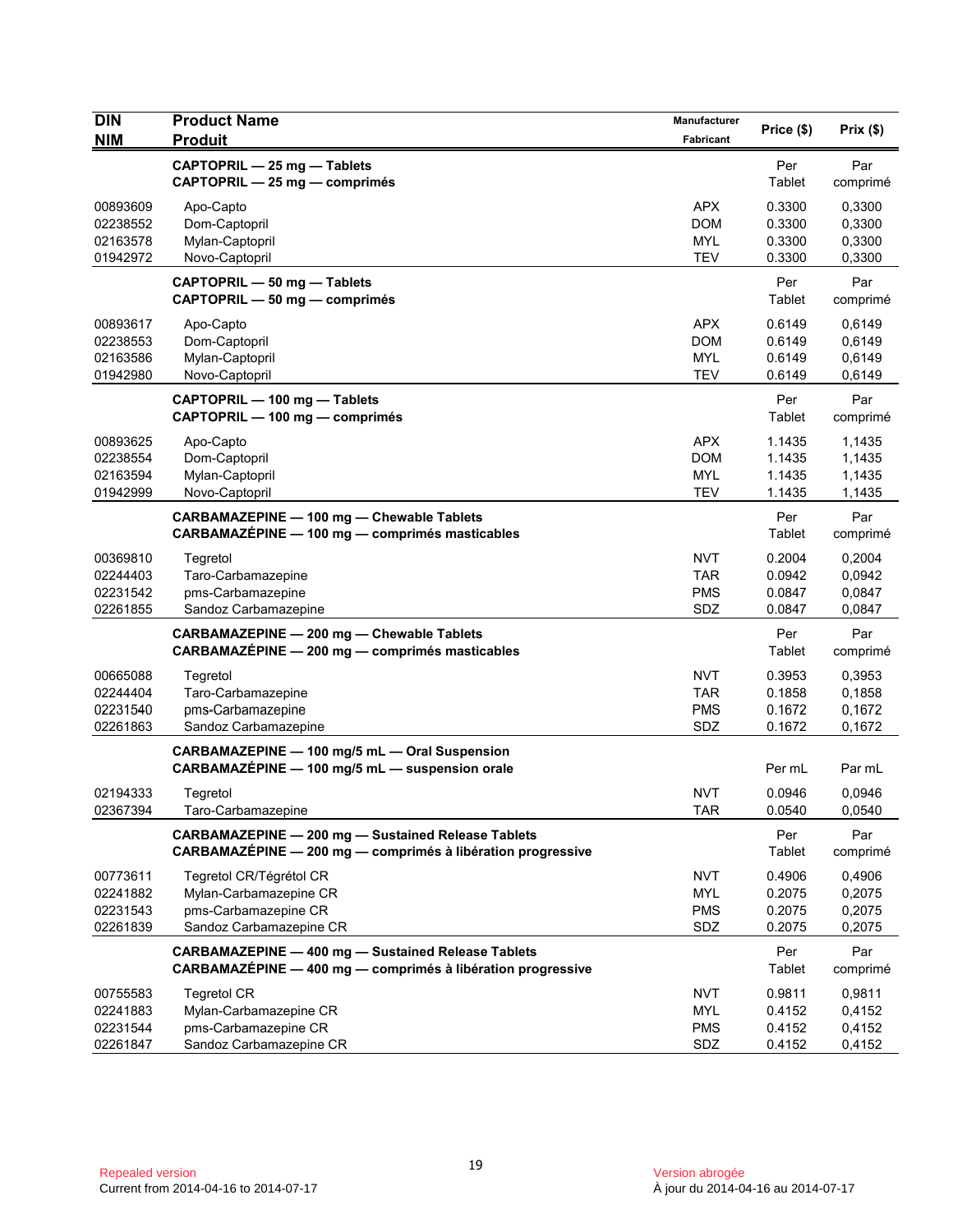| <b>DIN</b>                                                                       | <b>Product Name</b>                                                                                                         | <b>Manufacturer</b>                                                                            | Price (\$)                                                         | Prix(\$)                                                           |
|----------------------------------------------------------------------------------|-----------------------------------------------------------------------------------------------------------------------------|------------------------------------------------------------------------------------------------|--------------------------------------------------------------------|--------------------------------------------------------------------|
| <b>NIM</b>                                                                       | <b>Produit</b>                                                                                                              | Fabricant                                                                                      |                                                                    |                                                                    |
|                                                                                  | CARBAMAZEPINE - 200 mg - Tablets<br>CARBAMAZÉPINE - 200 mg - comprimés                                                      |                                                                                                | Per<br>Tablet                                                      | Par<br>comprimé                                                    |
| 00010405<br>00782718                                                             | Tegretol<br>Teva-Carbamaz                                                                                                   | NVT<br><b>TEV</b>                                                                              | 0.4866<br>0.2075                                                   | 0,4866<br>0,2075                                                   |
|                                                                                  | CARVEDILOL - 3.125 mg - Tablets<br>CARVEDILOL - 3,125 mg - comprimés                                                        |                                                                                                | Per<br>Tablet                                                      | Par<br>comprimé                                                    |
| 02247933<br>02252309<br>02268027<br>02364913<br>02368897<br>02347512<br>02245914 | Apo-Carvedilol<br>ratio-Carvedilol<br>Ran-Carvedilol<br>Carvedilol<br>Jamp-Carvedilol<br>Mylan-Carvedilol<br>pms-Carvedilol | <b>APX</b><br><b>TEV</b><br><b>RAN</b><br><b>SAH</b><br><b>JPC</b><br>MYL<br><b>PMS</b>        | 0.8801<br>0.8801<br>0.8001<br>0.4728<br>0.4728<br>0.4728<br>0.4728 | 0,8801<br>0,8801<br>0,8001<br>0,4728<br>0,4728<br>0,4728<br>0,4728 |
|                                                                                  | CARVEDILOL - 6.25 mg - Tablets<br>CARVEDILOL - 6,25 mg - comprimés                                                          |                                                                                                | Per<br>Tablet                                                      | Par<br>comprimé                                                    |
| 02247934<br>02252317<br>02268035<br>02364921<br>02368900<br>02347520<br>02245915 | Apo-Carvedilol<br>ratio-Carvedilol<br>Ran-Carvedilol<br>Carvedilol<br>Jamp-Carvedilol<br>Mylan-Carvedilol<br>pms-Carvedilol | APX<br><b>TEV</b><br><b>RAN</b><br><b>SAH</b><br><b>JPC</b><br><b>MYL</b><br><b>PMS</b>        | 0.8801<br>0.8801<br>0.8001<br>0.4728<br>0.4728<br>0.4728<br>0.4728 | 0,8801<br>0,8801<br>0,8001<br>0,4728<br>0,4728<br>0,4728<br>0,4728 |
|                                                                                  | CARVEDILOL - 12.5 mg - Tablets<br>CARVEDILOL - 12,5 mg - comprimés                                                          |                                                                                                | Per<br>Tablet                                                      | Par<br>comprimé                                                    |
| 02247935<br>02252325<br>02268043<br>02364948<br>02368919<br>02347555<br>02245916 | Apo-Carvedilol<br>ratio-Carvedilol<br>Ran-Carvedilol<br>Carvedilol<br>Jamp-Carvedilol<br>Mylan-Carvedilol<br>pms-Carvedilol | <b>APX</b><br><b>TEV</b><br><b>RAN</b><br><b>SAH</b><br><b>JPC</b><br><b>MYL</b><br><b>PMS</b> | 0.8801<br>0.8801<br>0.8001<br>0.4728<br>0.4728<br>0.4728<br>0.4728 | 0,8801<br>0,8801<br>0,8001<br>0,4728<br>0,4728<br>0,4728<br>0,4728 |
|                                                                                  | CARVEDILOL - 25 mg - Tablets<br>CARVEDILOL - 25 mg - comprimés                                                              |                                                                                                | Per<br>Tablet                                                      | Par<br>comprimé                                                    |
| 02247936<br>02252333<br>02268051<br>02364956<br>02368927<br>02347571<br>02245917 | Apo-Carvedilol<br>ratio-Carvedilol<br>Ran-Carvedilol<br>Carvedilol<br>Jamp-Carvedilol<br>Mylan-Carvedilol<br>pms-Carvedilol | <b>APX</b><br><b>TEV</b><br><b>RAN</b><br>SAH<br><b>JPC</b><br><b>MYL</b><br><b>PMS</b>        | 0.8801<br>0.8801<br>0.8001<br>0.4728<br>0.4728<br>0.4728<br>0.4728 | 0,8801<br>0,8801<br>0,8001<br>0,4728<br>0,4728<br>0,4728<br>0,4728 |
|                                                                                  | CEFAZOLIN - 1 g - Powder for Injection<br>CEFAZOLIN - 1 g - poudre injectable                                               |                                                                                                | Per<br>Vial                                                        | Par<br>ampoule                                                     |
| 02108127<br>02297205<br>02308959                                                 | Cefazolin for Injection<br>Cefazolin for Injection<br>Cefazolin for Injection                                               | <b>TEV</b><br>APX<br>SDZ                                                                       | 6.3000<br>6.0000<br>6.0000                                         | 6,3000<br>6,0000<br>6,0000                                         |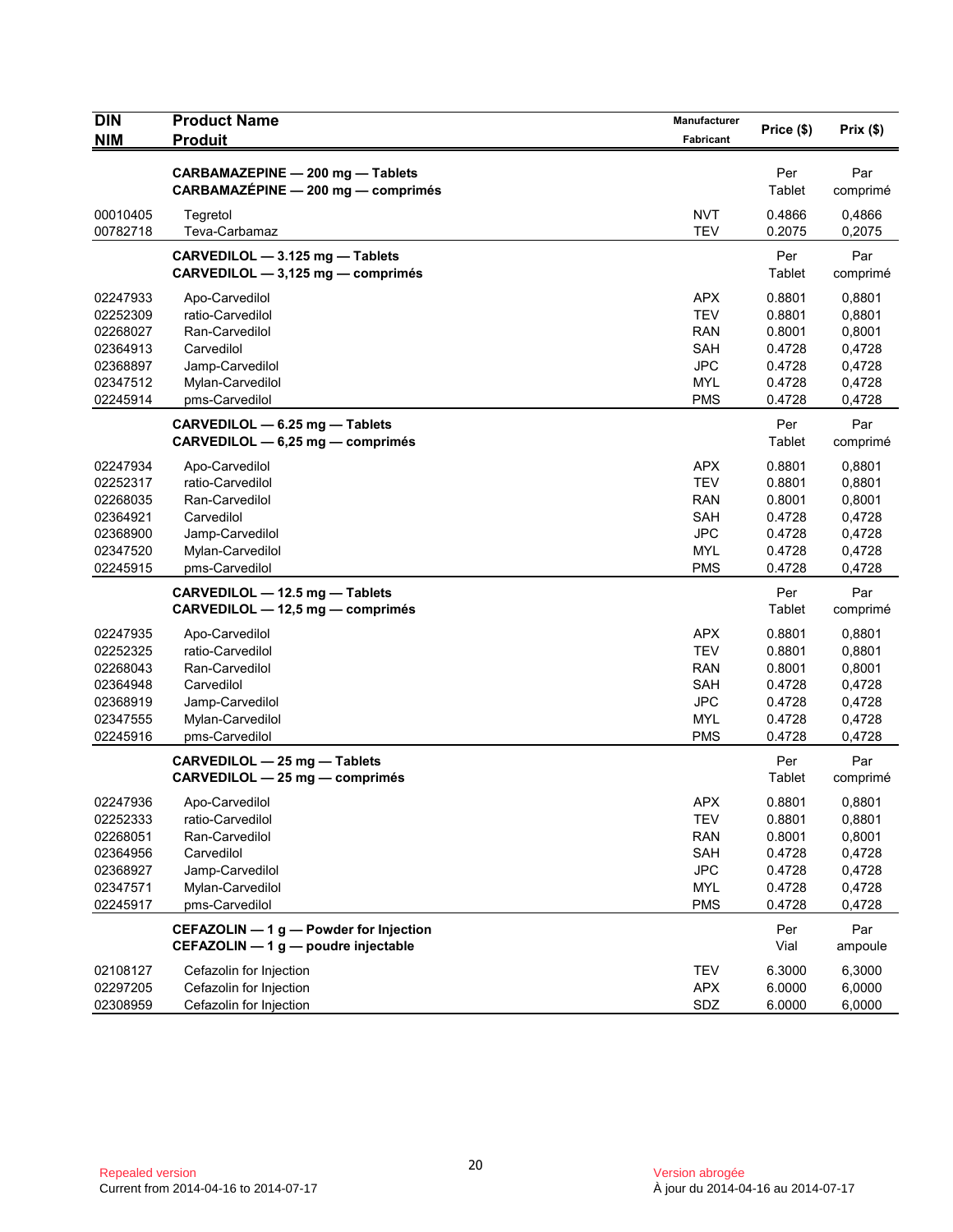| <b>DIN</b>           | <b>Product Name</b>                                                          | Manufacturer             | Price (\$)       | Prix(\$)         |
|----------------------|------------------------------------------------------------------------------|--------------------------|------------------|------------------|
| <b>NIM</b>           | <b>Produit</b>                                                               | Fabricant                |                  |                  |
|                      | CEFPROZIL - 125 mg/5 mL - Suspension<br>CEFPROZIL - 125 mg/5 mL - suspension |                          | Per mL           | Par ml           |
| 02163675             | Cefzil                                                                       | SQU                      | 0.2068           | 0,2068           |
| 02293943             | Apo-Cefprozil                                                                | <b>APX</b>               | 0.1107           | 0,1107           |
| 02347261             | Auro-Cefprozil                                                               | <b>AUP</b>               | 0.1006           | 1,1006           |
| 02329204<br>02303426 | Ran-Cefprozil<br>Sandoz Cefprozil                                            | RAN<br>SDZ               | 0.1006<br>0.1006 | 0,1006<br>0,1006 |
|                      | CEFPROZIL - 250 mg/5 mL - Suspension                                         |                          |                  |                  |
|                      | CEFPROZIL - 250 mg/5 mL - suspension                                         |                          | Per mL           | Par ml           |
| 02163683             | Cefzil                                                                       | SQU                      | 0.4139           | 0,4139           |
| 02293579             | Ran-Cefprozil                                                                | <b>RAN</b>               | 0.2214           | 0,2214           |
| 02293951<br>02347288 | Apo-Cefprozil<br>Auro-Cefprozil                                              | <b>APX</b><br><b>AUP</b> | 0.2213<br>0.2213 | 0,2213<br>0,2213 |
| 02303434             | Sandoz Cefprozil                                                             | SDZ                      | 0.2213           | 0,2213           |
|                      | CEFPROZIL - 250 mg - Tablets<br>CEFPROZIL - 250 mg - comprimés               |                          | Per<br>Tablet    | Par<br>comprimé  |
|                      |                                                                              |                          |                  |                  |
| 02163659<br>02292998 | Cefzil<br>Apo-Cefprozil                                                      | SQU<br><b>APX</b>        | 2.1192<br>1.1329 | 2,1192<br>1,1329 |
| 02293528             | Ran-Cefprozil                                                                | <b>RAN</b>               | 1.1329           | 1,1329           |
| 02302179             | Sandoz Cefprozil                                                             | SDZ                      | 1.1329           | 1,1329           |
|                      | CEFPROZIL - 500 mg - Tablets<br>CEFPROZIL - 500 mg - comprimés               |                          | Per<br>Tablet    | Par<br>comprimé  |
| 02163667             | Cefzil                                                                       | SQU                      | 4.1547           | 4,1547           |
| 02293005             | Apo-Cefprozil                                                                | <b>APX</b>               | 2.2214           | 2,2214           |
| 02347253             | Auro-Cefprozil                                                               | <b>AUP</b>               | 2.2214           | 2,2214           |
| 02293536             | Ran-Cefprozil                                                                | <b>RAN</b>               | 2.2214           | 2,2214           |
| 02302187             | Sandoz Cefprozil                                                             | SDZ                      | 2.2214           | 2,2214           |
|                      | CEFTRIAXONE - 1 g - Injection<br>CEFTRIAXONE - 1 g - injection               |                          | Per mL           | Par ml           |
| 00657417             | Rocephin                                                                     | <b>HLR</b>               | 47.3080          | 47,3080          |
| 02292874             | Ceftriaxone                                                                  | <b>APX</b>               | 23.8000          | 23,8000          |
| 02292270             | Sandoz Ceftriaxone                                                           | SDZ                      | 23.8000          | 23,8000          |
|                      | CEFUROXIME - 250 mg - Tablets<br>CEFUROXIME — 250 mg — comprimés             |                          | Per<br>Tablet    | Par<br>comprimé  |
| 02212277             | Ceftin                                                                       | <b>GSK</b>               | 1.8454           | 1,8454           |
| 02242656             | ratio-Cefuroxime                                                             | <b>TEV</b>               | 1.0132           | 1,0132           |
| 02244393             | Apo-Cefuroxime                                                               | <b>APX</b>               | 1.0131           | 1,0131           |
| 02344823             | Auro-Cefuroxime<br>CEFUROXIME - 500 mg - Tablets                             | <b>AUP</b>               | 0.7236<br>Per    | 0,7236<br>Par    |
|                      | CEFUROXIME - 500 mg - comprimés                                              |                          | Tablet           | comprimé         |
| 02212285             | Ceftin                                                                       | <b>GSK</b>               | 3.6555           | 3,6555           |
| 02242657             | ratio-Cefuroxime                                                             | <b>TEV</b>               | 2.0072           | 2,0072           |
| 02244394             | Apo-Cefuroxime                                                               | <b>APX</b>               | 2.0071           | 2,0071           |
| 02344831             | Auro-Cefuroxime                                                              | <b>AUP</b>               | 1.4336           | 1,4336           |
|                      | CEFTRIAXONE - 2 g - Injection<br>CEFTRIAXONE - 2 g - injection               |                          | Per mL           | Par ml           |
| 00657409             | Rocephin                                                                     | <b>HLR</b>               | 72.4369          | 72,4369          |
| 02292882             | Ceftriaxone                                                                  | <b>APX</b>               | 46.9000          | 46,9000          |
| 02292289             | Sandoz Ceftriaxone                                                           | SDZ                      | 46.9000          | 46,9000          |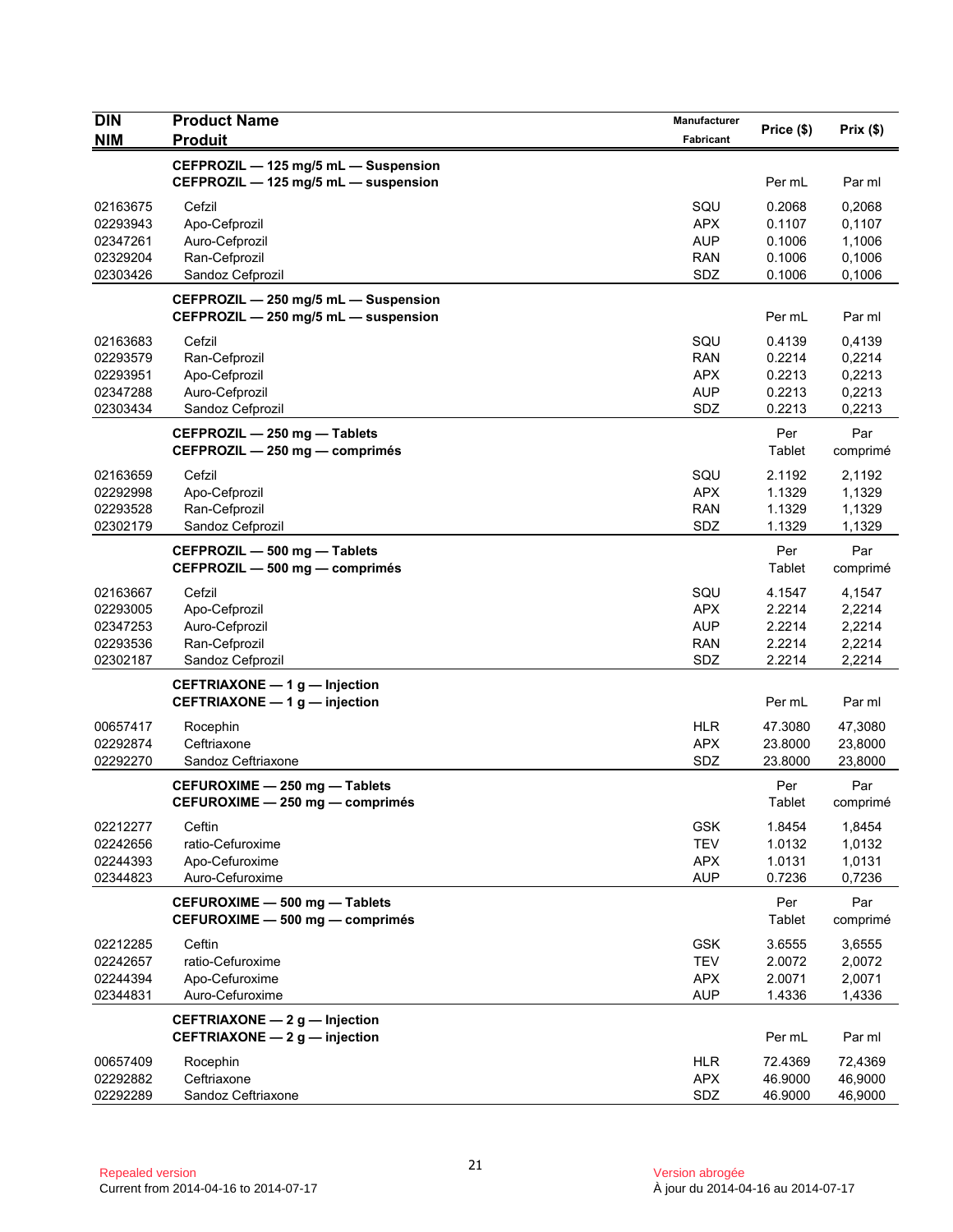| <b>DIN</b><br><b>NIM</b>                                             | <b>Product Name</b><br><b>Produit</b>                                                                | <b>Manufacturer</b><br>Fabricant                                                 | Price (\$)                                               | Prix(\$)                                                 |
|----------------------------------------------------------------------|------------------------------------------------------------------------------------------------------|----------------------------------------------------------------------------------|----------------------------------------------------------|----------------------------------------------------------|
|                                                                      | CEPHALEXIN - 250 mg - Tablets<br>CÉPHALEXINE - 250 mg - comprimés                                    |                                                                                  | Per<br>Tablet                                            | Par<br>comprimé                                          |
| 00403628<br>00768723<br>00583413                                     | Keflex<br>Apo-Cephalex<br>Novo-Lexin                                                                 | <b>MMT</b><br><b>APX</b><br><b>TEV</b>                                           | 0.3516<br>0.2250<br>0.2250                               | 0,3516<br>0,2250<br>0,2250                               |
|                                                                      | CEPHALEXIN - 500 mg - Tablets<br>CÉPHALEXINE - 500 mg - comprimés                                    |                                                                                  | Per<br>Tablet                                            | Par<br>comprimé                                          |
| 00244392<br>00768715<br>00583421                                     | Keflex<br>Apo-Cephalex<br>Novo-Lexin                                                                 | MMT<br><b>APX</b><br><b>TEV</b>                                                  | 0.7050<br>0.4500<br>0.4500                               | 0.7050<br>0,4500<br>0,4500                               |
|                                                                      | CILAZAPRIL MONOHYDRATE - 1 mg - Tablets<br>CILAZAPRIL MONOHYDRATE DE - 1 mg - comprimés              |                                                                                  | Per<br>Tablet                                            | Par<br>comprimé                                          |
| 01911465<br>02291134<br>02283778<br>02266350<br>02280442             | Inhibace<br>Apo-Cilazapril<br>Mylan-Cilazapril<br>Novo-Cilazapril<br>pms-Cilazapril                  | <b>HLR</b><br><b>APX</b><br><b>MYL</b><br><b>TEV</b><br><b>PMS</b>               | 0.7054<br>0.3717<br>0.3717<br>0.3717<br>0.3717           | 0,7054<br>0,3717<br>0,3717<br>0,3717<br>0,3717           |
|                                                                      | CILAZAPRIL MONOHYDRATE - 2.5 mg - Tablets<br>CILAZAPRIL MONOHYDRATE DE - 2,5 mg - comprimés          |                                                                                  | Per<br>Tablet                                            | Par<br>comprimé                                          |
| 01911473<br>02291142<br>02285215<br>02283786<br>02266369<br>02280450 | Inhibace<br>Apo-Cilazapril<br>CO Cilazapril<br>Mylan-Cilazapril<br>Novo-Cilazapril<br>pms-Cilazapril | <b>HLR</b><br><b>APX</b><br><b>ACV</b><br>MYL<br><b>TEV</b><br><b>PMS</b>        | 0.8180<br>0.4284<br>0.4284<br>0.4284<br>0.4284<br>0.4284 | 0,8180<br>0,4284<br>0,4284<br>0,4284<br>0,4284<br>0,4284 |
|                                                                      | CILAZAPRIL MONOHYDRATE - 5 mg - Tablets<br>CILAZAPRIL MONOHYDRATE DE - 5 mg - comprimés              |                                                                                  | Per<br>Tablet                                            | Par<br>comprimé                                          |
| 01911481<br>02291150<br>02285223<br>02283794<br>02266377<br>02280469 | Inhibace<br>Apo-Cilazapril<br>CO Cilazapril<br>Mylan-Cilazapril<br>Novo-Cilazapril<br>pms-Cilazapril | <b>HLR</b><br><b>APX</b><br><b>ACV</b><br><b>MYL</b><br><b>TEV</b><br><b>PMS</b> | 0.9503<br>0.4977<br>0.4977<br>0.4977<br>0.4977<br>0.4977 | 0,9503<br>0,4977<br>0,4977<br>0,4977<br>0,4977<br>0,4977 |
|                                                                      | CIMETIDINE - 300 mg - Tablets<br>CIMÉTIDINE - 300 mg - comprimés                                     |                                                                                  | Per<br>Tablet                                            | Par<br>comprimé                                          |
| 01916815<br>00487872<br>02227444<br>00582417                         | Tagamet<br>Apo-Cimetidine<br>Mylan-Cimetidine<br>Novo-Cimetidine                                     | <b>GSK</b><br><b>APX</b><br><b>MYL</b><br><b>TEV</b>                             | 0.3689<br>0.0946<br>0.0946<br>0.0946                     | 0,3689<br>0,0946<br>0,0946<br>0,0946                     |
|                                                                      | CIMETIDINE - 400 mg - Tablets<br>CIMÉTIDINE - 400 mg - comprimés                                     |                                                                                  | Per<br>Tablet                                            | Par<br>comprimé                                          |
| 01916785<br>00600059<br>02227452<br>00603678                         | Tagamet<br>Apo-Cimetidine<br>Mylan-Cimetidine<br>Novo-Cimetidine                                     | <b>GSK</b><br><b>APX</b><br>MYL<br><b>TEV</b>                                    | 0.6035<br>0.1485<br>0.1485<br>0.1485                     | 0,6035<br>0,1485<br>0,1485<br>0,1485                     |
|                                                                      | CIMETIDINE - 600 mg - Tablets<br>CIMÉTIDINE - 600 mg - comprimés                                     |                                                                                  | Per<br>Tablet                                            | Par<br>comprimé                                          |
| 00600067<br>02227460<br>00603686                                     | Apo-Cimetidine<br>Mylan-Cimetidine<br>Novo-Cimetidine                                                | <b>APX</b><br>MYL<br><b>TEV</b>                                                  | 0.1892<br>0.1892<br>0.1892                               | 0,1892<br>0,1892<br>0,1892                               |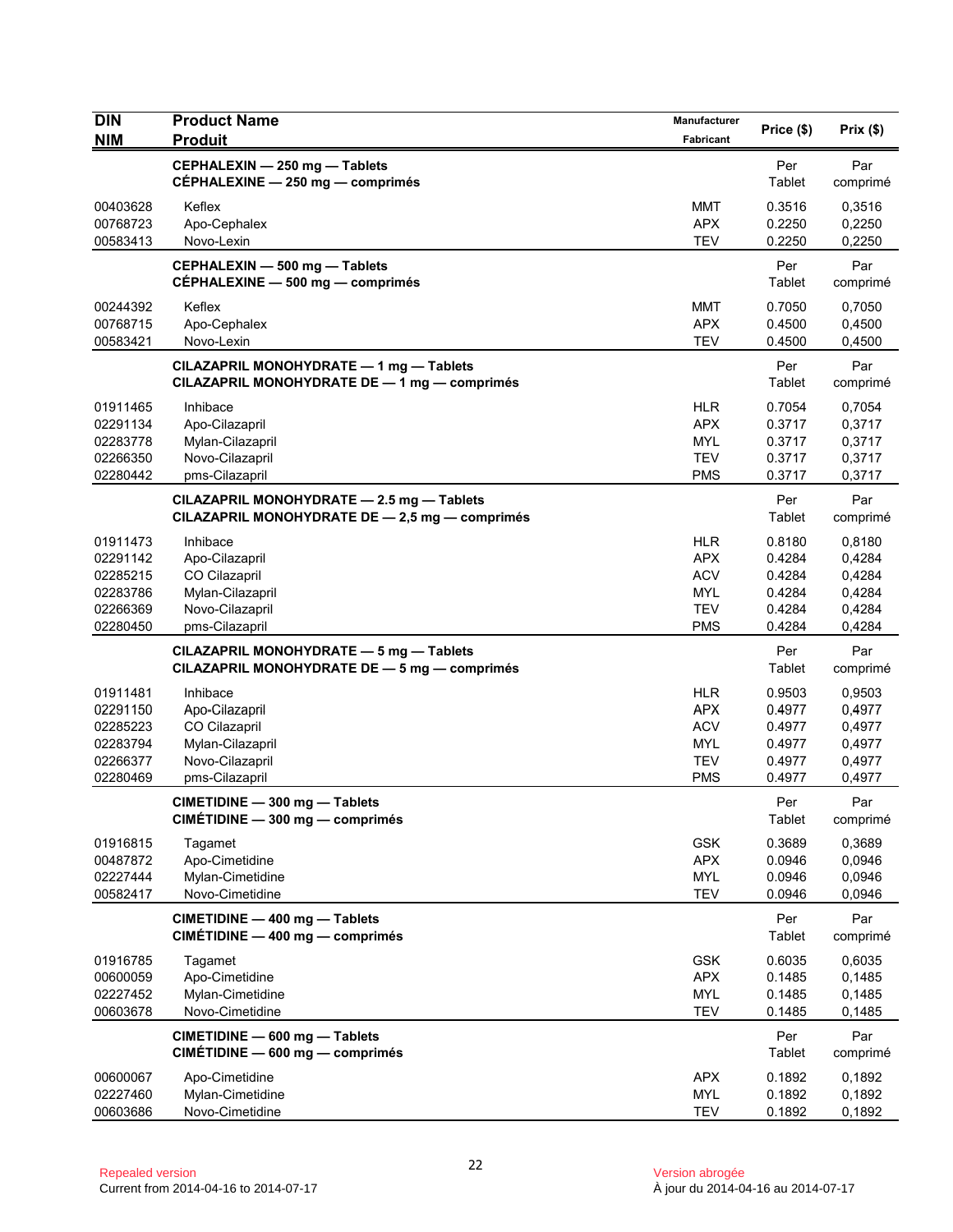| <b>DIN</b><br><b>NIM</b> | <b>Product Name</b><br><b>Produit</b>         | Manufacturer<br>Fabricant | Price (\$)       | Prix(\$)         |
|--------------------------|-----------------------------------------------|---------------------------|------------------|------------------|
|                          |                                               |                           |                  |                  |
|                          | CIMETIDINE - 800 mg - Tablets                 |                           | Per              | Par              |
|                          | CIMÉTIDINE - 800 mg - comprimés               |                           | Tablet           | comprimé         |
| 00749494                 | Apo-Cimetidine                                | <b>APX</b>                | 0.2783           | 0,2783           |
| 02227479                 | Mylan-Cimetidine                              | <b>MYL</b>                | 0.2783           | 0,2783           |
| 00663727                 | Novo-Cimetidine                               | <b>TEV</b>                | 0.2783           | 0,2783           |
|                          | CIPROFLOXACIN - 0.3% - Ophthalmic Solution    |                           | Per              | Par              |
|                          | CIPROFLOXACINE - 0,3 % - solution ophtalmique |                           | mL               | ml               |
|                          |                                               |                           |                  |                  |
| 01945270                 | Ciloxan                                       | <b>ALC</b>                | 2.3452           | 2,3452           |
| 02263130                 | Apo-Ciproflox                                 | <b>APX</b><br><b>PMS</b>  | 1.2408           | 1,2408           |
| 02253933<br>02387131     | pms-Ciprofloxacin<br>Sandoz Ciprofloxacin     | SDZ                       | 1.2408<br>1.2180 | 1,2408<br>1,2180 |
|                          |                                               |                           |                  |                  |
|                          | CIPROFLOXACIN - 250 mg - Tablets              |                           | Per              | Par              |
|                          | CIPROFLOXACINE - 250 mg - comprimés           |                           | Tablet           | comprimé         |
| 02155958                 | Cipro                                         | BAY                       | 2.7488           | 2,7488           |
| 02247339                 | CO Ciprofloxacin                              | <b>ACV</b>                | 1.5392           | 1,5392           |
| 02266962                 | Taro-Ciprofloxacin                            | TAR                       | 1.5392           | 1,5392           |
| 02229521                 | Apo-Ciproflox                                 | <b>APX</b>                | 1.5391           | 1,5391           |
| 02303728                 | Ran-Ciproflox                                 | <b>RAN</b>                | 1.3992           | 1,3992           |
| 02248756                 | Sandoz Ciprofloxacin                          | SDZ                       | 0.8660           | 0,8660           |
| 02380358                 | Jamp-Ciprofloxacin                            | <b>JPC</b>                | 0.8400           | 0,8400           |
| 02245647                 | Mylan-Ciprofloxacin                           | <b>MYL</b>                | 0.8400           | 0,8400           |
| 02161737                 | Novo-Ciprofloxacin                            | <b>TEV</b>                | 0.8400           | 0,8400           |
| 02246825<br>02381907     | ratio-Ciprofloxacin                           | <b>TEV</b><br><b>AUP</b>  | 0.8400<br>0.6186 | 0,8400           |
| 02353318                 | Auro-Ciprofloxacin<br>Ciprofloxacin           | <b>SAH</b>                | 0.6186           | 0,6186<br>0,6186 |
| 02386119                 | Ciprofloxacin                                 | <b>SIP</b>                | 0.6186           | 0,6186           |
| 02379686                 | Mar-Ciprofloxacin                             | <b>MAR</b>                | 0.6186           | 0,6186           |
| 02317427                 | Mint-Ciprofloxacin                            | <b>MPH</b>                | 0.6186           | 0,6186           |
| 02248437                 | pms-Ciprofloxacin                             | <b>PMS</b>                | 0.6186           | 0,6186           |
| 02379627                 | Septa-Ciprofloxacin                           | <b>STP</b>                | 0.6186           | 0,6186           |
|                          | CIPROFLOXACIN - 500 mg - Tablets              |                           | Per              | Par              |
|                          | CIPROFLOXACINE - 500 mg - comprimés           |                           | Tablet           | comprimé         |
|                          |                                               |                           |                  |                  |
| 02155966                 | Cipro                                         | BAY                       | 3.1014           | 3,1014           |
| 02266970                 | Taro-Ciprofloxacin                            | <b>TAR</b>                | 1.7366           | 1,7366           |
| 02229522                 | Apo-Ciproflox                                 | <b>APX</b>                | 1.7365           | 1,7365<br>1,7365 |
| 02247340<br>02303736     | CO Ciprofloxacin<br>Ran-Ciproflox             | <b>ACV</b><br><b>RAN</b>  | 1.7365<br>1.5786 | 1,5786           |
| 02248757                 | Sandoz Ciprofloxacin                          | SDZ                       | 0.9770           | 0,9770           |
| 02380366                 | Jamp-Ciprofloxacin                            | <b>JPC</b>                | 0.9477           | 0,9477           |
| 02245648                 | Mylan-Ciprofloxacin                           | <b>MYL</b>                | 0.9477           | 0,9477           |
| 02161745                 | Novo-Ciprofloxacin                            | <b>TEV</b>                | 0.9477           | 0,9477           |
| 02246826                 | ratio-Ciprofloxacin                           | <b>TEV</b>                | 0.9477           | 0,9477           |
| 02381923                 | Auro-Ciprofloxacin                            | <b>AUP</b>                | 0.6979           | 0,6979           |
| 02353326                 | Ciprofloxacin                                 | <b>SAH</b>                | 0.6979           | 0,6979           |
| 02386127                 | Ciprofloxacin                                 | <b>SIP</b>                | 0.6979           | 0,6979           |
| 02379694                 | Mar-Ciprofloxacin                             | <b>MAR</b>                | 0.6979           | 0,6979           |
| 02317435                 | Mint-Ciprofloxacin                            | <b>MPH</b>                | 0.6979           | 0,6979           |
| 02248438                 | pms-Ciprofloxacin                             | <b>PMS</b>                | 0.6979           | 0,6979           |
| 02379635                 | Septa-Ciprofloxacin                           | <b>STP</b>                | 0.6979           | 0,6979           |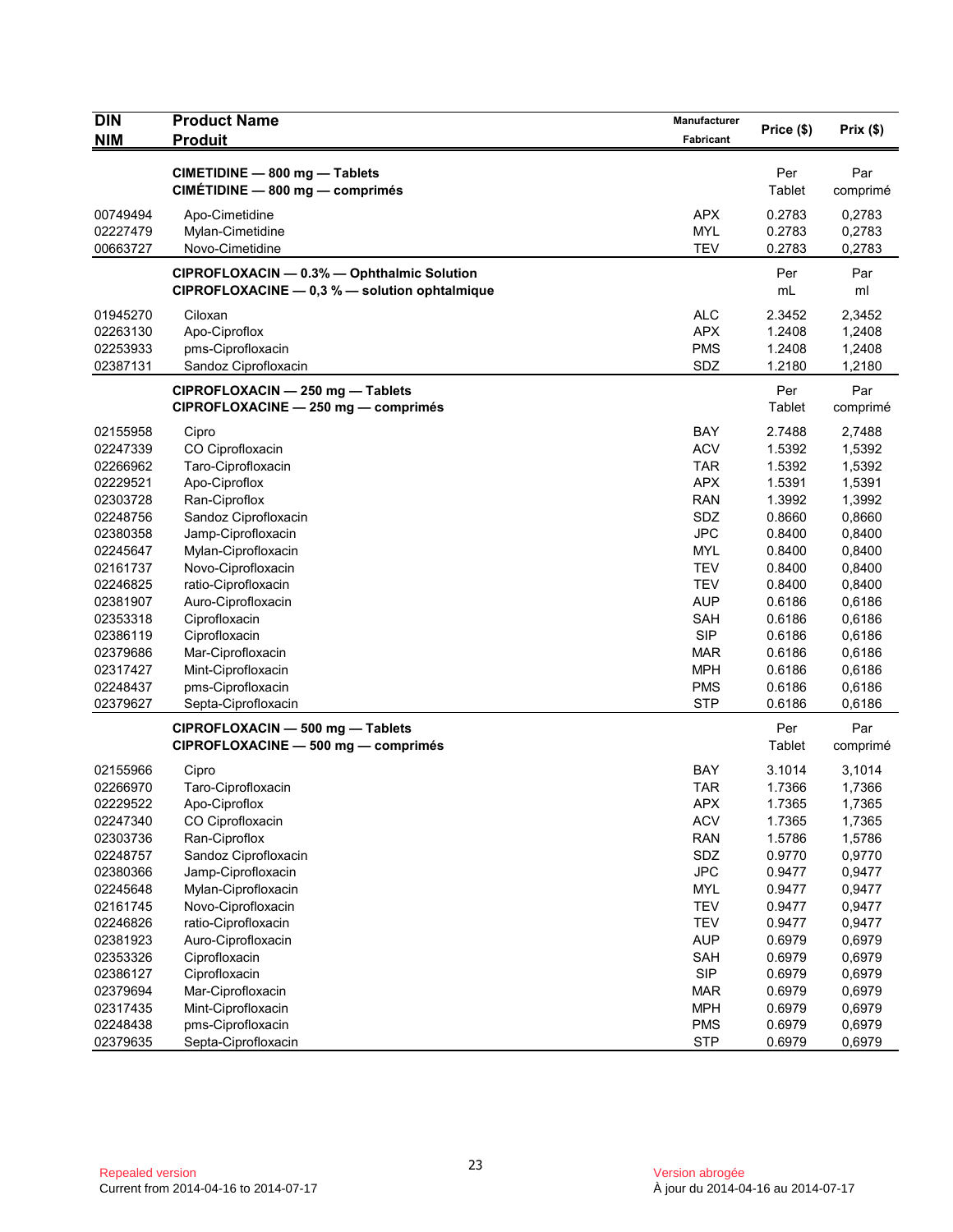| <b>DIN</b> | <b>Product Name</b>                 | Manufacturer | Price (\$) | Prix(\$) |
|------------|-------------------------------------|--------------|------------|----------|
| <b>NIM</b> | <b>Produit</b>                      | Fabricant    |            |          |
|            | CIPROFLOXACIN - 750 mg - Tablets    |              | Per        | Par      |
|            | CIPROFLOXACINE - 750 mg - comprimés |              | Tablet     | comprimé |
| 02155974   | Cipro                               | <b>BAY</b>   | 5.6793     | 5,6793   |
| 02247341   | CO Ciprofloxacin                    | <b>ACV</b>   | 3.2752     | 3,2752   |
| 02229523   | Apo-Ciproflox                       | <b>APX</b>   | 3.2751     | 3,2751   |
| 02303744   | Ran-Ciproflox                       | <b>RAN</b>   | 2.9774     | 2,9774   |
| 02248758   | Sandoz Ciprofloxacin                | SDZ          | 1.7891     | 1,7891   |
| 02380374   | Jamp-Ciprofloxacin                  | <b>JPC</b>   | 1.7354     | 1,7354   |
| 02245649   | Mylan-Ciprofloxacin                 | <b>MYL</b>   | 1.7354     | 1,7354   |
| 02161753   | Novo-Ciprofloxacin                  | <b>TEV</b>   | 1.7354     | 1,7354   |
| 02246827   | ratio-Ciprofloxacin                 | <b>TEV</b>   | 1.7354     | 1,7354   |
| 02381931   | Auro-Ciprofloxacin                  | <b>AUP</b>   | 1.2780     | 1,2780   |
| 02353334   | Ciprofloxacin                       | SAH          | 1.2780     | 1,2780   |
| 02379708   | Mar-Ciprofloxacin                   | <b>MAR</b>   | 1.2780     | 1,2780   |
| 02317443   | Mint-Ciprofloxacin                  | <b>MPH</b>   | 1.2780     | 1,2780   |
| 02248439   | pms-Ciprofloxacin                   | <b>PMS</b>   | 1.2780     | 1,2780   |
| 02379643   | Septa-Ciprofloxacin                 | <b>STP</b>   | 1.2780     | 1,2780   |
|            | CITALOPRAM - 10 mg - Tablets        |              | Per        | Par      |
|            | CITALOPRAM - 10 mg - comprimés      |              | Tablet     | comprimé |
| 02355248   | Accel-Citalopram                    | <b>ACC</b>   | 0.1432     | 0,1432   |
| 02387948   | Citalopram                          | <b>SIP</b>   | 0.1432     | 0,1432   |
| 02370085   | Jamp-Citalopram                     | <b>JPC</b>   | 0.1432     | 0,1432   |
| 02371871   | Mar-Citalopram                      | <b>MAR</b>   | 0.1432     | 0,1432   |
| 02370077   | Mint-Citalopram                     | <b>MPH</b>   | 0.1432     | 0,1432   |
| 02270609   | pms-Citalopram                      | <b>PMS</b>   | 0.1432     | 0,1432   |
| 02312336   | Teva-Citalopram                     | <b>TEV</b>   | 0.1432     | 0,1432   |
|            | CITALOPRAM - 20 mg - Tablets        |              | Per        | Par      |
|            | CITALOPRAM - 20 mg - comprimés      |              | Tablet     | comprimé |
| 02239607   | Celexa                              | LUD          | 1.5089     | 1,5089   |
| 02355256   | Accel-Citalopram                    | <b>ACC</b>   | 0.2397     | 0,2397   |
| 02246056   | Apo-Citalopram                      | <b>APX</b>   | 0.2397     | 0,2397   |
| 02275562   | Auro-Citalopram                     | <b>AUP</b>   | 0.2397     | 0,2397   |
| 02331950   | Citalopram                          | <b>RAN</b>   | 0.2397     | 0,2397   |
| 02353660   | Citalopram                          | SAH          | 0.2397     | 0,2397   |
| 02397956   | Citalopram                          | <b>SIP</b>   | 0.2397     | 0,2397   |
| 02306239   | Citalopram-Odan                     | <b>ODN</b>   | 0.2397     | 0,2397   |
| 02248050   | CO Citalopram                       | <b>ACV</b>   | 0.2397     | 0,2397   |
| 02313405   | Jamp-Citalopram                     | <b>JPC</b>   | 0.2397     | 0,2397   |
| 02371898   | Mar-Citalopram                      | <b>MAR</b>   | 0.2397     | 0,2397   |
| 02304686   | Mint-Citalopram                     | <b>MPH</b>   | 0.2397     | 0,2397   |
| 02246594   | Mylan-Citalopram                    | MYL          | 0.2397     | 0,2397   |
| 02248010   | pms-Citalopram                      | <b>PMS</b>   | 0.2397     | 0,2397   |
| 02285622   | Ran-Citalopram                      | <b>RAN</b>   | 0.2397     | 0,2397   |
| 02248170   | Sandoz Citalopram                   | SDZ          | 0.2397     | 0,2397   |
| 02355272   | Septa-Citalopram                    | <b>STP</b>   | 0.2397     | 0,2397   |
| 02293218   | Teva-Citalopram                     | <b>TEV</b>   | 0.2397     | 0,2397   |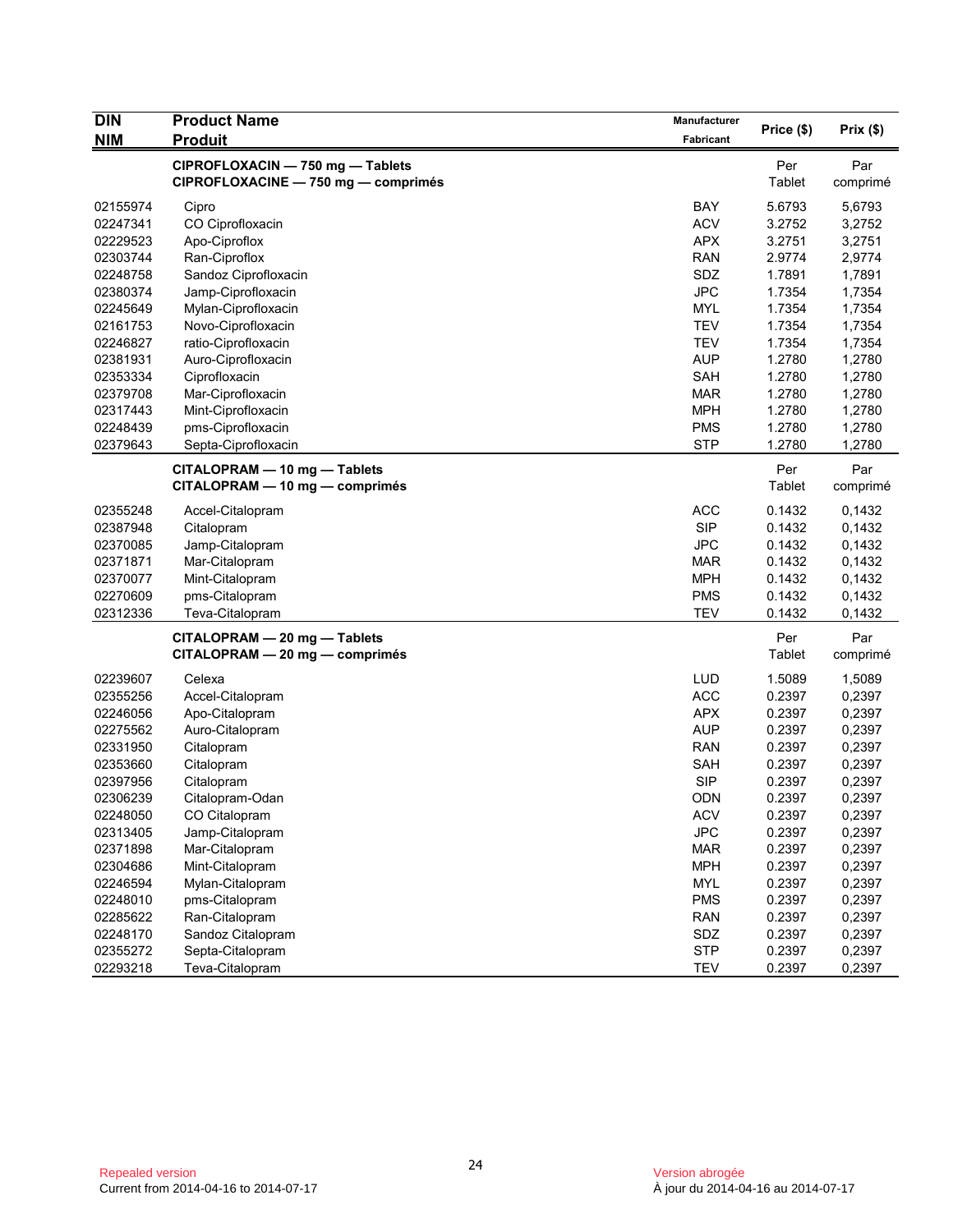| <b>DIN</b>           | <b>Product Name</b>                             | Manufacturer             |                  |                  |
|----------------------|-------------------------------------------------|--------------------------|------------------|------------------|
| NIM                  | <b>Produit</b>                                  | Fabricant                | Price (\$)       | Prix(\$)         |
|                      | CITALOPRAM - 40 mg - Tablets                    |                          | Per              | Par              |
|                      | CITALOPRAM - 40 mg - comprimés                  |                          | Tablet           | comprimé         |
|                      |                                                 |                          |                  |                  |
| 02239608             | Celexa                                          | LUD                      | 1.5089           | 1,5089           |
| 02355264             | Accel-Citalopram                                | <b>ACC</b>               | 0.2397           | 0,2397           |
| 02246057             | Apo-Citalopram                                  | <b>APX</b>               | 0.2397           | 0,2397           |
| 02275570<br>02331977 | Auro-Citalopram                                 | <b>AUP</b><br><b>RAN</b> | 0.2397<br>0.2397 | 0,2397           |
| 02353679             | Citalopram<br>Citalopram                        | SAH                      | 0.2397           | 0,2397<br>0,2397 |
| 02387964             | Citalopram                                      | <b>SIP</b>               | 0.2397           | 0,2397           |
| 02306247             | Citalopram-Odan                                 | <b>ODN</b>               | 0.2397           | 0,2397           |
| 02248051             | CO Citalopram                                   | <b>ACV</b>               | 0.2397           | 0,2397           |
| 02313413             | Jamp-Citalopram                                 | <b>JPC</b>               | 0.2397           | 0,2397           |
| 02371901             | Mar-Citalopram                                  | <b>MAR</b>               | 0.2397           | 0,2397           |
| 02304694             | Mint-Citalopram                                 | <b>MPH</b>               | 0.2397           | 0,2397           |
| 02246595             | Mylan-Citalopram                                | <b>MYL</b>               | 0.2397           | 0,2397           |
| 02248011             | pms-Citalopram                                  | <b>PMS</b>               | 0.2397           | 0,2397           |
| 02285630             | Ran-Citalopram                                  | <b>RAN</b>               | 0.2397           | 0,2397           |
| 02248171             | Sandoz Citalopram                               | SDZ                      | 0.2397           | 0,2397           |
| 02355280             | Septa-Citalopram                                | <b>STP</b>               | 0.2397           | 0,2397           |
| 02293226             | Teva-Citalopram                                 | TEV                      | 0.2397           | 0,2397           |
|                      |                                                 |                          |                  |                  |
|                      | CLARITHROMYCIN - 125 mg/5 mL - Oral Suspension  |                          |                  |                  |
|                      | CLARITHROMYCIN - 125 mg/5 mL - suspension orale |                          | Per mL           | Par ml           |
| 02146908             | <b>Biaxin</b>                                   | ABB                      | 0.3280           | 0,3280           |
| 02390442             | Accel-Clarithromycin                            | <b>ACC</b>               | 0.2047           | 0,2047           |
| 02408988             | Clarithroymcin                                  | SAH                      | 0.2047           | 0,2047           |
|                      | CLARITHROMYCIN - 250 mg/5 mL - Oral Suspension  |                          |                  |                  |
|                      | CLARITHROMYCIN - 250 mg/5 mL - suspension orale |                          | Per mL           | Par ml           |
|                      |                                                 |                          |                  |                  |
| 02244641             | <b>Biaxin</b>                                   | <b>ABB</b>               | 0.6405           | 0,6405           |
| 02390450             | Accel-Clarithromycin                            | <b>ACC</b>               | 0.3998           | 0,3998           |
| 02408996             | Clarithromycin                                  | SAH                      | 0.3998           | 0,3998           |
|                      | <b>CLARITHROMYCIN - 250 mg - Tablets</b>        |                          | Per              | Par              |
|                      | <b>CLARITHROMYCIN - 250 mg - comprimés</b>      |                          | Tablet           | comprimé         |
| 01984853             | Biaxin                                          | ABB                      | 1.8517           | 1.8517           |
| 02274744             | Apo-Clarithromycin                              | <b>APX</b>               | 1.0905           | 1.0905           |
| 02247818             | ratio-Clarithromycin                            | <b>TEV</b>               | 1.1005           | 1,1005           |
| 02361426             | Ran-Clarithromycin                              | <b>RAN</b>               | 1.1005           | 1,1005           |
| 02248856             | Mylan-Clarithromycin                            | <b>MYL</b>               | 1.0905           | 1,0905           |
| 02247573             | pms-Clarithromycin                              | <b>PMS</b>               | 1.0905           | 1,0905           |
| 02266539             | Sandoz Clarithromycin                           | SDZ                      | 1.0905           | 1,0905           |
| 02248804             | Teva-Clarithromycin                             | <b>TEV</b>               | 1.0905           | 1.0905           |
|                      |                                                 |                          |                  |                  |
|                      | <b>CLARITHROMYCIN - 500 mg - Tablets</b>        |                          | Per              | Par              |
|                      | <b>CLARITHROMYCIN - 500 mg - comprimés</b>      |                          | <b>Tablet</b>    | comprimé         |
| 02126710             | <b>Biaxin</b>                                   | ABB                      | 3.6599           | 3,6599           |
| 02247819             | ratio-Clarithromycin                            | <b>TEV</b>               | 2.2009           | 2.2009           |
| 02361434             | Ran-Clarithromycin                              | <b>RAN</b>               | 2.2009           | 2,2009           |
| 02274752             | Apo-Clarithromycin                              | <b>APX</b>               | 2.1909           | 2,1909           |
| 02248857             | Mylan-Clarithromycin                            | <b>MYL</b>               | 2.1909           | 2,1909           |
| 02247574             | pms-Clarithromycin                              | <b>PMS</b>               | 2.1909           | 2,1909           |
| 02266547             | Sandoz Clarithromycin                           | SDZ                      | 2.1909           | 2,1909           |
| 02248805             | Teva-Clarithromycin                             | <b>TEV</b>               | 2.1909           | 2,1909           |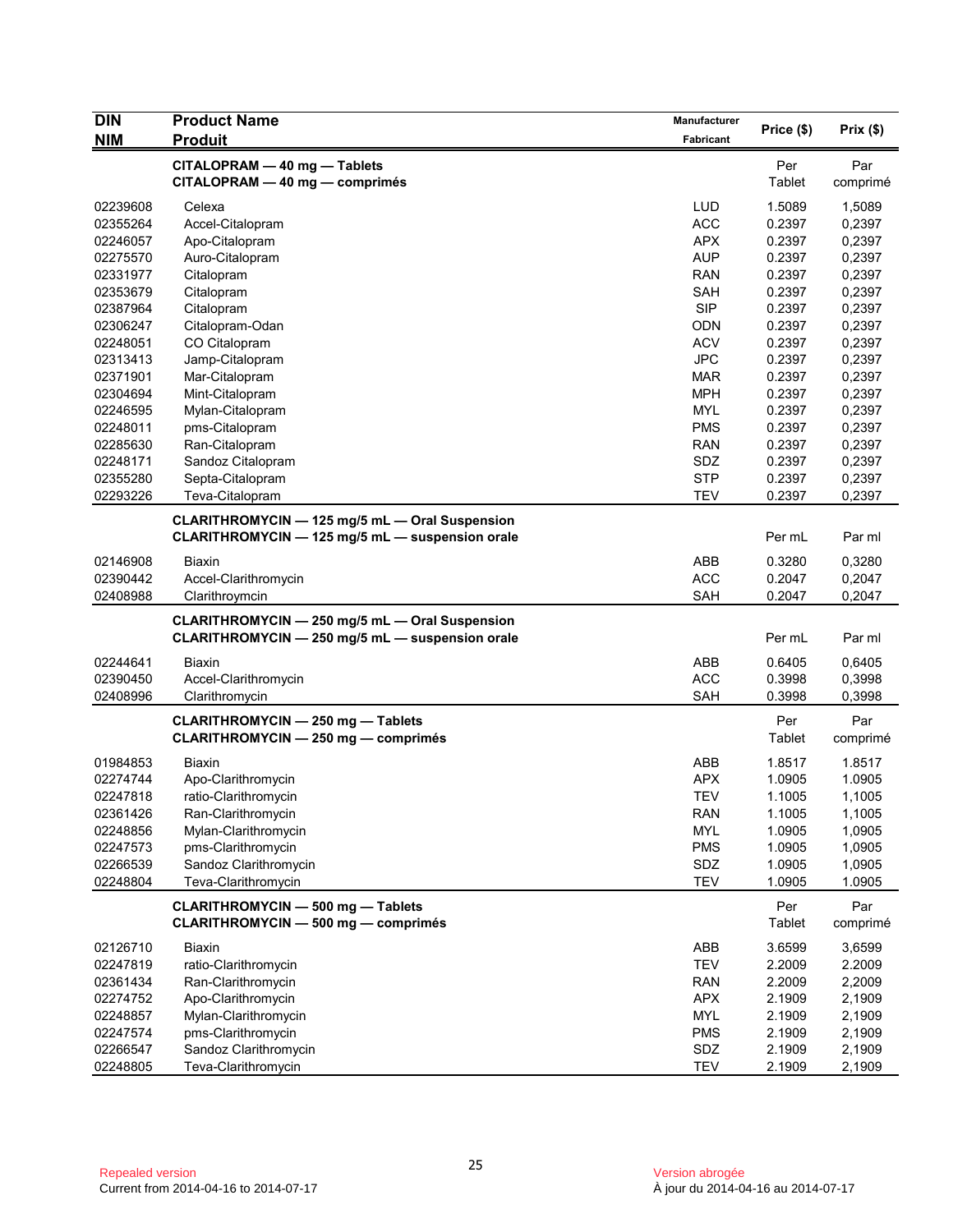| <b>NIM</b><br><b>Produit</b><br>Fabricant<br><b>CLINDAMYCIN - 1% - Topical Solution</b><br><b>CLINDAMYCINE - 1% - solution d'actualité</b><br>Per mL<br>Par ml<br>00582301<br><b>PFI</b><br>0.3905<br>0,3905<br>Dalacin T<br><b>TAR</b><br>02266938<br>Taro-Clindamycin<br>0.2486<br>0,2486<br><b>CLINDAMYCIN HCI - 150 mg - Capsules</b><br>Per<br>Par<br>CLINDAMYCINE (CHLORHYDRATE DE) - 150 mg - capsules<br>Capsule<br>capsule<br>PFI<br>00030570<br>Dalacin C<br>1.0509<br>1,0509<br>Teva-Clindamycin<br><b>TEV</b><br>0.5976<br>0,5976<br>02241709<br>02245232<br><b>APX</b><br>0.5380<br>0,5380<br>Apo-Clindamycin<br><b>MYL</b><br>02258331<br>Mylan-Clindamycin<br>0.4890<br>0,4890<br>Par<br><b>CLINDAMYCIN HCI - 300 mg - Capsules</b><br>Per<br>CLINDAMYCINE (CHLORHYDRATE DE) - 300 mg - capsules<br>Capsule<br>capsule<br><b>PFI</b><br>2.1016<br>02182866<br>Dalacin C<br>2,1016<br>Novo-Clindamycin<br><b>TEV</b><br>02241710<br>1.1954<br>1,1954<br>1.0759<br>1,0759<br>02245233<br>Apo-Clindamycin<br><b>APX</b><br>02258358<br>Mylan-Clindamycin<br><b>MYL</b><br>0.9780<br>0,9780<br>CLOBAZAM - 10 mg - Tablets<br>Per<br>Par<br>CLOBAZAM - 10 mg - comprimés<br>Tablet<br>comprimé<br><b>LUD</b><br>0.4833<br>02221799<br>Frisium<br>0,4833<br>Novo-Clobazam<br><b>TEV</b><br>0.2633<br>02238334<br>0,2633<br><b>APX</b><br>0.2369<br>0,2369<br>02244638<br>Apo-Clobazam<br><b>PMS</b><br>0.2369<br>0,2369<br>02244474<br>pms-Clobazam<br>CLOBETASOL-17-PROPIONATE - 0.05% - Cream<br>Per<br>Par<br>CLOBÉTASOL—17 — (PROPIONATE DE) — $0,05$ % — crème<br>Gram<br>gramme<br><b>TPT</b><br>02213265<br>Dermovate<br>0.8243<br>0,8243<br>02093162<br>Novo-Clobetasol<br><b>TEV</b><br>0,4475<br>0.4475<br>01910272<br>ratio-Clobetasol<br><b>TEV</b><br>0.4475<br>0,4475<br>Taro-Clobetasol<br><b>TAR</b><br>0.4474<br>0,4474<br>02245523<br><b>MYL</b><br>02024187<br>Mylan-Clobetasol<br>0.4473<br>0,4473<br>02309521<br><b>PMS</b><br>pms-Clobetasol<br>0.4473<br>0,4473<br>CLOBETASOL-17-PROPIONATE - 0.05% - Ointment<br>Per<br>Par<br>CLOBÉTASOL-17 - (PROPIONATE DE) - 0,05 % - pommade<br>Gram<br>gramme<br><b>TPT</b><br>0.8243<br>02213273<br>Dermovate<br>0,8243<br><b>TEV</b><br>Novo-Clobetasol<br>0.4475<br>02126192<br>0,4475<br>01910280<br>ratio-Clobetasol<br>TEV<br>0.4475<br>0,4475<br>02245524<br>Taro-Clobetasol<br><b>TAR</b><br>0.4474<br>0,4474<br><b>PMS</b><br>0.4474<br>0,4474<br>02232193<br>pms-Clobetasol<br>02026767<br>Mylan-Clobetasol<br><b>MYL</b><br>0.4068<br>0,4068<br>02309548<br>pms-Clobetasol<br><b>PMS</b><br>0.4068<br>0,4068<br>CLOBETASOL-17-PROPIONATE - 0.05% - Scalp Lotion<br>CLOBÉTASOL-17 - (PROPIONATE DE) - 0,05 % - lotion capillaire<br>Per mL<br>Par ml<br><b>TPT</b><br>02213281<br>Dermovate<br>0.7942<br>0,7942<br>Taro-Clobetasol<br><b>TAR</b><br>0.3922<br>02245522<br>0,3922<br>02216213<br>Mylan-Clobetasol<br><b>MYL</b><br>0.3922<br>0,3922<br>02232195<br>pms-Clobetasol<br><b>PMS</b><br>0.3922<br>0,3922<br>ratio-Clobetasol<br><b>TEV</b><br>0.3922<br>0,3922<br>01910299<br><b>CLOMIPHENE CITRATE - 50 mg - Tablets</b><br>Per<br>Par | <b>DIN</b> | <b>Product Name</b>                         | Manufacturer | Price (\$) | Prix(\$) |
|------------------------------------------------------------------------------------------------------------------------------------------------------------------------------------------------------------------------------------------------------------------------------------------------------------------------------------------------------------------------------------------------------------------------------------------------------------------------------------------------------------------------------------------------------------------------------------------------------------------------------------------------------------------------------------------------------------------------------------------------------------------------------------------------------------------------------------------------------------------------------------------------------------------------------------------------------------------------------------------------------------------------------------------------------------------------------------------------------------------------------------------------------------------------------------------------------------------------------------------------------------------------------------------------------------------------------------------------------------------------------------------------------------------------------------------------------------------------------------------------------------------------------------------------------------------------------------------------------------------------------------------------------------------------------------------------------------------------------------------------------------------------------------------------------------------------------------------------------------------------------------------------------------------------------------------------------------------------------------------------------------------------------------------------------------------------------------------------------------------------------------------------------------------------------------------------------------------------------------------------------------------------------------------------------------------------------------------------------------------------------------------------------------------------------------------------------------------------------------------------------------------------------------------------------------------------------------------------------------------------------------------------------------------------------------------------------------------------------------------------------------------------------------------------------------------------------------------------------------------------------------------------------------------------------------------------------------------------------------------------------------------------------------------------------------------------------------------------------------------------------------|------------|---------------------------------------------|--------------|------------|----------|
|                                                                                                                                                                                                                                                                                                                                                                                                                                                                                                                                                                                                                                                                                                                                                                                                                                                                                                                                                                                                                                                                                                                                                                                                                                                                                                                                                                                                                                                                                                                                                                                                                                                                                                                                                                                                                                                                                                                                                                                                                                                                                                                                                                                                                                                                                                                                                                                                                                                                                                                                                                                                                                                                                                                                                                                                                                                                                                                                                                                                                                                                                                                                    |            |                                             |              |            |          |
|                                                                                                                                                                                                                                                                                                                                                                                                                                                                                                                                                                                                                                                                                                                                                                                                                                                                                                                                                                                                                                                                                                                                                                                                                                                                                                                                                                                                                                                                                                                                                                                                                                                                                                                                                                                                                                                                                                                                                                                                                                                                                                                                                                                                                                                                                                                                                                                                                                                                                                                                                                                                                                                                                                                                                                                                                                                                                                                                                                                                                                                                                                                                    |            |                                             |              |            |          |
|                                                                                                                                                                                                                                                                                                                                                                                                                                                                                                                                                                                                                                                                                                                                                                                                                                                                                                                                                                                                                                                                                                                                                                                                                                                                                                                                                                                                                                                                                                                                                                                                                                                                                                                                                                                                                                                                                                                                                                                                                                                                                                                                                                                                                                                                                                                                                                                                                                                                                                                                                                                                                                                                                                                                                                                                                                                                                                                                                                                                                                                                                                                                    |            |                                             |              |            |          |
|                                                                                                                                                                                                                                                                                                                                                                                                                                                                                                                                                                                                                                                                                                                                                                                                                                                                                                                                                                                                                                                                                                                                                                                                                                                                                                                                                                                                                                                                                                                                                                                                                                                                                                                                                                                                                                                                                                                                                                                                                                                                                                                                                                                                                                                                                                                                                                                                                                                                                                                                                                                                                                                                                                                                                                                                                                                                                                                                                                                                                                                                                                                                    |            |                                             |              |            |          |
|                                                                                                                                                                                                                                                                                                                                                                                                                                                                                                                                                                                                                                                                                                                                                                                                                                                                                                                                                                                                                                                                                                                                                                                                                                                                                                                                                                                                                                                                                                                                                                                                                                                                                                                                                                                                                                                                                                                                                                                                                                                                                                                                                                                                                                                                                                                                                                                                                                                                                                                                                                                                                                                                                                                                                                                                                                                                                                                                                                                                                                                                                                                                    |            |                                             |              |            |          |
|                                                                                                                                                                                                                                                                                                                                                                                                                                                                                                                                                                                                                                                                                                                                                                                                                                                                                                                                                                                                                                                                                                                                                                                                                                                                                                                                                                                                                                                                                                                                                                                                                                                                                                                                                                                                                                                                                                                                                                                                                                                                                                                                                                                                                                                                                                                                                                                                                                                                                                                                                                                                                                                                                                                                                                                                                                                                                                                                                                                                                                                                                                                                    |            |                                             |              |            |          |
|                                                                                                                                                                                                                                                                                                                                                                                                                                                                                                                                                                                                                                                                                                                                                                                                                                                                                                                                                                                                                                                                                                                                                                                                                                                                                                                                                                                                                                                                                                                                                                                                                                                                                                                                                                                                                                                                                                                                                                                                                                                                                                                                                                                                                                                                                                                                                                                                                                                                                                                                                                                                                                                                                                                                                                                                                                                                                                                                                                                                                                                                                                                                    |            |                                             |              |            |          |
|                                                                                                                                                                                                                                                                                                                                                                                                                                                                                                                                                                                                                                                                                                                                                                                                                                                                                                                                                                                                                                                                                                                                                                                                                                                                                                                                                                                                                                                                                                                                                                                                                                                                                                                                                                                                                                                                                                                                                                                                                                                                                                                                                                                                                                                                                                                                                                                                                                                                                                                                                                                                                                                                                                                                                                                                                                                                                                                                                                                                                                                                                                                                    |            |                                             |              |            |          |
|                                                                                                                                                                                                                                                                                                                                                                                                                                                                                                                                                                                                                                                                                                                                                                                                                                                                                                                                                                                                                                                                                                                                                                                                                                                                                                                                                                                                                                                                                                                                                                                                                                                                                                                                                                                                                                                                                                                                                                                                                                                                                                                                                                                                                                                                                                                                                                                                                                                                                                                                                                                                                                                                                                                                                                                                                                                                                                                                                                                                                                                                                                                                    |            |                                             |              |            |          |
|                                                                                                                                                                                                                                                                                                                                                                                                                                                                                                                                                                                                                                                                                                                                                                                                                                                                                                                                                                                                                                                                                                                                                                                                                                                                                                                                                                                                                                                                                                                                                                                                                                                                                                                                                                                                                                                                                                                                                                                                                                                                                                                                                                                                                                                                                                                                                                                                                                                                                                                                                                                                                                                                                                                                                                                                                                                                                                                                                                                                                                                                                                                                    |            |                                             |              |            |          |
|                                                                                                                                                                                                                                                                                                                                                                                                                                                                                                                                                                                                                                                                                                                                                                                                                                                                                                                                                                                                                                                                                                                                                                                                                                                                                                                                                                                                                                                                                                                                                                                                                                                                                                                                                                                                                                                                                                                                                                                                                                                                                                                                                                                                                                                                                                                                                                                                                                                                                                                                                                                                                                                                                                                                                                                                                                                                                                                                                                                                                                                                                                                                    |            |                                             |              |            |          |
|                                                                                                                                                                                                                                                                                                                                                                                                                                                                                                                                                                                                                                                                                                                                                                                                                                                                                                                                                                                                                                                                                                                                                                                                                                                                                                                                                                                                                                                                                                                                                                                                                                                                                                                                                                                                                                                                                                                                                                                                                                                                                                                                                                                                                                                                                                                                                                                                                                                                                                                                                                                                                                                                                                                                                                                                                                                                                                                                                                                                                                                                                                                                    |            |                                             |              |            |          |
|                                                                                                                                                                                                                                                                                                                                                                                                                                                                                                                                                                                                                                                                                                                                                                                                                                                                                                                                                                                                                                                                                                                                                                                                                                                                                                                                                                                                                                                                                                                                                                                                                                                                                                                                                                                                                                                                                                                                                                                                                                                                                                                                                                                                                                                                                                                                                                                                                                                                                                                                                                                                                                                                                                                                                                                                                                                                                                                                                                                                                                                                                                                                    |            |                                             |              |            |          |
|                                                                                                                                                                                                                                                                                                                                                                                                                                                                                                                                                                                                                                                                                                                                                                                                                                                                                                                                                                                                                                                                                                                                                                                                                                                                                                                                                                                                                                                                                                                                                                                                                                                                                                                                                                                                                                                                                                                                                                                                                                                                                                                                                                                                                                                                                                                                                                                                                                                                                                                                                                                                                                                                                                                                                                                                                                                                                                                                                                                                                                                                                                                                    |            |                                             |              |            |          |
|                                                                                                                                                                                                                                                                                                                                                                                                                                                                                                                                                                                                                                                                                                                                                                                                                                                                                                                                                                                                                                                                                                                                                                                                                                                                                                                                                                                                                                                                                                                                                                                                                                                                                                                                                                                                                                                                                                                                                                                                                                                                                                                                                                                                                                                                                                                                                                                                                                                                                                                                                                                                                                                                                                                                                                                                                                                                                                                                                                                                                                                                                                                                    |            |                                             |              |            |          |
|                                                                                                                                                                                                                                                                                                                                                                                                                                                                                                                                                                                                                                                                                                                                                                                                                                                                                                                                                                                                                                                                                                                                                                                                                                                                                                                                                                                                                                                                                                                                                                                                                                                                                                                                                                                                                                                                                                                                                                                                                                                                                                                                                                                                                                                                                                                                                                                                                                                                                                                                                                                                                                                                                                                                                                                                                                                                                                                                                                                                                                                                                                                                    |            |                                             |              |            |          |
|                                                                                                                                                                                                                                                                                                                                                                                                                                                                                                                                                                                                                                                                                                                                                                                                                                                                                                                                                                                                                                                                                                                                                                                                                                                                                                                                                                                                                                                                                                                                                                                                                                                                                                                                                                                                                                                                                                                                                                                                                                                                                                                                                                                                                                                                                                                                                                                                                                                                                                                                                                                                                                                                                                                                                                                                                                                                                                                                                                                                                                                                                                                                    |            |                                             |              |            |          |
|                                                                                                                                                                                                                                                                                                                                                                                                                                                                                                                                                                                                                                                                                                                                                                                                                                                                                                                                                                                                                                                                                                                                                                                                                                                                                                                                                                                                                                                                                                                                                                                                                                                                                                                                                                                                                                                                                                                                                                                                                                                                                                                                                                                                                                                                                                                                                                                                                                                                                                                                                                                                                                                                                                                                                                                                                                                                                                                                                                                                                                                                                                                                    |            |                                             |              |            |          |
|                                                                                                                                                                                                                                                                                                                                                                                                                                                                                                                                                                                                                                                                                                                                                                                                                                                                                                                                                                                                                                                                                                                                                                                                                                                                                                                                                                                                                                                                                                                                                                                                                                                                                                                                                                                                                                                                                                                                                                                                                                                                                                                                                                                                                                                                                                                                                                                                                                                                                                                                                                                                                                                                                                                                                                                                                                                                                                                                                                                                                                                                                                                                    |            |                                             |              |            |          |
|                                                                                                                                                                                                                                                                                                                                                                                                                                                                                                                                                                                                                                                                                                                                                                                                                                                                                                                                                                                                                                                                                                                                                                                                                                                                                                                                                                                                                                                                                                                                                                                                                                                                                                                                                                                                                                                                                                                                                                                                                                                                                                                                                                                                                                                                                                                                                                                                                                                                                                                                                                                                                                                                                                                                                                                                                                                                                                                                                                                                                                                                                                                                    |            |                                             |              |            |          |
|                                                                                                                                                                                                                                                                                                                                                                                                                                                                                                                                                                                                                                                                                                                                                                                                                                                                                                                                                                                                                                                                                                                                                                                                                                                                                                                                                                                                                                                                                                                                                                                                                                                                                                                                                                                                                                                                                                                                                                                                                                                                                                                                                                                                                                                                                                                                                                                                                                                                                                                                                                                                                                                                                                                                                                                                                                                                                                                                                                                                                                                                                                                                    |            |                                             |              |            |          |
|                                                                                                                                                                                                                                                                                                                                                                                                                                                                                                                                                                                                                                                                                                                                                                                                                                                                                                                                                                                                                                                                                                                                                                                                                                                                                                                                                                                                                                                                                                                                                                                                                                                                                                                                                                                                                                                                                                                                                                                                                                                                                                                                                                                                                                                                                                                                                                                                                                                                                                                                                                                                                                                                                                                                                                                                                                                                                                                                                                                                                                                                                                                                    |            |                                             |              |            |          |
|                                                                                                                                                                                                                                                                                                                                                                                                                                                                                                                                                                                                                                                                                                                                                                                                                                                                                                                                                                                                                                                                                                                                                                                                                                                                                                                                                                                                                                                                                                                                                                                                                                                                                                                                                                                                                                                                                                                                                                                                                                                                                                                                                                                                                                                                                                                                                                                                                                                                                                                                                                                                                                                                                                                                                                                                                                                                                                                                                                                                                                                                                                                                    |            |                                             |              |            |          |
|                                                                                                                                                                                                                                                                                                                                                                                                                                                                                                                                                                                                                                                                                                                                                                                                                                                                                                                                                                                                                                                                                                                                                                                                                                                                                                                                                                                                                                                                                                                                                                                                                                                                                                                                                                                                                                                                                                                                                                                                                                                                                                                                                                                                                                                                                                                                                                                                                                                                                                                                                                                                                                                                                                                                                                                                                                                                                                                                                                                                                                                                                                                                    |            |                                             |              |            |          |
|                                                                                                                                                                                                                                                                                                                                                                                                                                                                                                                                                                                                                                                                                                                                                                                                                                                                                                                                                                                                                                                                                                                                                                                                                                                                                                                                                                                                                                                                                                                                                                                                                                                                                                                                                                                                                                                                                                                                                                                                                                                                                                                                                                                                                                                                                                                                                                                                                                                                                                                                                                                                                                                                                                                                                                                                                                                                                                                                                                                                                                                                                                                                    |            |                                             |              |            |          |
|                                                                                                                                                                                                                                                                                                                                                                                                                                                                                                                                                                                                                                                                                                                                                                                                                                                                                                                                                                                                                                                                                                                                                                                                                                                                                                                                                                                                                                                                                                                                                                                                                                                                                                                                                                                                                                                                                                                                                                                                                                                                                                                                                                                                                                                                                                                                                                                                                                                                                                                                                                                                                                                                                                                                                                                                                                                                                                                                                                                                                                                                                                                                    |            |                                             |              |            |          |
|                                                                                                                                                                                                                                                                                                                                                                                                                                                                                                                                                                                                                                                                                                                                                                                                                                                                                                                                                                                                                                                                                                                                                                                                                                                                                                                                                                                                                                                                                                                                                                                                                                                                                                                                                                                                                                                                                                                                                                                                                                                                                                                                                                                                                                                                                                                                                                                                                                                                                                                                                                                                                                                                                                                                                                                                                                                                                                                                                                                                                                                                                                                                    |            |                                             |              |            |          |
|                                                                                                                                                                                                                                                                                                                                                                                                                                                                                                                                                                                                                                                                                                                                                                                                                                                                                                                                                                                                                                                                                                                                                                                                                                                                                                                                                                                                                                                                                                                                                                                                                                                                                                                                                                                                                                                                                                                                                                                                                                                                                                                                                                                                                                                                                                                                                                                                                                                                                                                                                                                                                                                                                                                                                                                                                                                                                                                                                                                                                                                                                                                                    |            |                                             |              |            |          |
|                                                                                                                                                                                                                                                                                                                                                                                                                                                                                                                                                                                                                                                                                                                                                                                                                                                                                                                                                                                                                                                                                                                                                                                                                                                                                                                                                                                                                                                                                                                                                                                                                                                                                                                                                                                                                                                                                                                                                                                                                                                                                                                                                                                                                                                                                                                                                                                                                                                                                                                                                                                                                                                                                                                                                                                                                                                                                                                                                                                                                                                                                                                                    |            |                                             |              |            |          |
|                                                                                                                                                                                                                                                                                                                                                                                                                                                                                                                                                                                                                                                                                                                                                                                                                                                                                                                                                                                                                                                                                                                                                                                                                                                                                                                                                                                                                                                                                                                                                                                                                                                                                                                                                                                                                                                                                                                                                                                                                                                                                                                                                                                                                                                                                                                                                                                                                                                                                                                                                                                                                                                                                                                                                                                                                                                                                                                                                                                                                                                                                                                                    |            |                                             |              |            |          |
|                                                                                                                                                                                                                                                                                                                                                                                                                                                                                                                                                                                                                                                                                                                                                                                                                                                                                                                                                                                                                                                                                                                                                                                                                                                                                                                                                                                                                                                                                                                                                                                                                                                                                                                                                                                                                                                                                                                                                                                                                                                                                                                                                                                                                                                                                                                                                                                                                                                                                                                                                                                                                                                                                                                                                                                                                                                                                                                                                                                                                                                                                                                                    |            |                                             |              |            |          |
|                                                                                                                                                                                                                                                                                                                                                                                                                                                                                                                                                                                                                                                                                                                                                                                                                                                                                                                                                                                                                                                                                                                                                                                                                                                                                                                                                                                                                                                                                                                                                                                                                                                                                                                                                                                                                                                                                                                                                                                                                                                                                                                                                                                                                                                                                                                                                                                                                                                                                                                                                                                                                                                                                                                                                                                                                                                                                                                                                                                                                                                                                                                                    |            |                                             |              |            |          |
|                                                                                                                                                                                                                                                                                                                                                                                                                                                                                                                                                                                                                                                                                                                                                                                                                                                                                                                                                                                                                                                                                                                                                                                                                                                                                                                                                                                                                                                                                                                                                                                                                                                                                                                                                                                                                                                                                                                                                                                                                                                                                                                                                                                                                                                                                                                                                                                                                                                                                                                                                                                                                                                                                                                                                                                                                                                                                                                                                                                                                                                                                                                                    |            |                                             |              |            |          |
|                                                                                                                                                                                                                                                                                                                                                                                                                                                                                                                                                                                                                                                                                                                                                                                                                                                                                                                                                                                                                                                                                                                                                                                                                                                                                                                                                                                                                                                                                                                                                                                                                                                                                                                                                                                                                                                                                                                                                                                                                                                                                                                                                                                                                                                                                                                                                                                                                                                                                                                                                                                                                                                                                                                                                                                                                                                                                                                                                                                                                                                                                                                                    |            |                                             |              |            |          |
|                                                                                                                                                                                                                                                                                                                                                                                                                                                                                                                                                                                                                                                                                                                                                                                                                                                                                                                                                                                                                                                                                                                                                                                                                                                                                                                                                                                                                                                                                                                                                                                                                                                                                                                                                                                                                                                                                                                                                                                                                                                                                                                                                                                                                                                                                                                                                                                                                                                                                                                                                                                                                                                                                                                                                                                                                                                                                                                                                                                                                                                                                                                                    |            |                                             |              |            |          |
|                                                                                                                                                                                                                                                                                                                                                                                                                                                                                                                                                                                                                                                                                                                                                                                                                                                                                                                                                                                                                                                                                                                                                                                                                                                                                                                                                                                                                                                                                                                                                                                                                                                                                                                                                                                                                                                                                                                                                                                                                                                                                                                                                                                                                                                                                                                                                                                                                                                                                                                                                                                                                                                                                                                                                                                                                                                                                                                                                                                                                                                                                                                                    |            |                                             |              |            |          |
|                                                                                                                                                                                                                                                                                                                                                                                                                                                                                                                                                                                                                                                                                                                                                                                                                                                                                                                                                                                                                                                                                                                                                                                                                                                                                                                                                                                                                                                                                                                                                                                                                                                                                                                                                                                                                                                                                                                                                                                                                                                                                                                                                                                                                                                                                                                                                                                                                                                                                                                                                                                                                                                                                                                                                                                                                                                                                                                                                                                                                                                                                                                                    |            |                                             |              |            |          |
|                                                                                                                                                                                                                                                                                                                                                                                                                                                                                                                                                                                                                                                                                                                                                                                                                                                                                                                                                                                                                                                                                                                                                                                                                                                                                                                                                                                                                                                                                                                                                                                                                                                                                                                                                                                                                                                                                                                                                                                                                                                                                                                                                                                                                                                                                                                                                                                                                                                                                                                                                                                                                                                                                                                                                                                                                                                                                                                                                                                                                                                                                                                                    |            |                                             |              |            |          |
|                                                                                                                                                                                                                                                                                                                                                                                                                                                                                                                                                                                                                                                                                                                                                                                                                                                                                                                                                                                                                                                                                                                                                                                                                                                                                                                                                                                                                                                                                                                                                                                                                                                                                                                                                                                                                                                                                                                                                                                                                                                                                                                                                                                                                                                                                                                                                                                                                                                                                                                                                                                                                                                                                                                                                                                                                                                                                                                                                                                                                                                                                                                                    |            |                                             |              |            |          |
|                                                                                                                                                                                                                                                                                                                                                                                                                                                                                                                                                                                                                                                                                                                                                                                                                                                                                                                                                                                                                                                                                                                                                                                                                                                                                                                                                                                                                                                                                                                                                                                                                                                                                                                                                                                                                                                                                                                                                                                                                                                                                                                                                                                                                                                                                                                                                                                                                                                                                                                                                                                                                                                                                                                                                                                                                                                                                                                                                                                                                                                                                                                                    |            |                                             |              |            |          |
|                                                                                                                                                                                                                                                                                                                                                                                                                                                                                                                                                                                                                                                                                                                                                                                                                                                                                                                                                                                                                                                                                                                                                                                                                                                                                                                                                                                                                                                                                                                                                                                                                                                                                                                                                                                                                                                                                                                                                                                                                                                                                                                                                                                                                                                                                                                                                                                                                                                                                                                                                                                                                                                                                                                                                                                                                                                                                                                                                                                                                                                                                                                                    |            |                                             |              |            |          |
|                                                                                                                                                                                                                                                                                                                                                                                                                                                                                                                                                                                                                                                                                                                                                                                                                                                                                                                                                                                                                                                                                                                                                                                                                                                                                                                                                                                                                                                                                                                                                                                                                                                                                                                                                                                                                                                                                                                                                                                                                                                                                                                                                                                                                                                                                                                                                                                                                                                                                                                                                                                                                                                                                                                                                                                                                                                                                                                                                                                                                                                                                                                                    |            |                                             |              |            |          |
|                                                                                                                                                                                                                                                                                                                                                                                                                                                                                                                                                                                                                                                                                                                                                                                                                                                                                                                                                                                                                                                                                                                                                                                                                                                                                                                                                                                                                                                                                                                                                                                                                                                                                                                                                                                                                                                                                                                                                                                                                                                                                                                                                                                                                                                                                                                                                                                                                                                                                                                                                                                                                                                                                                                                                                                                                                                                                                                                                                                                                                                                                                                                    |            |                                             |              |            |          |
|                                                                                                                                                                                                                                                                                                                                                                                                                                                                                                                                                                                                                                                                                                                                                                                                                                                                                                                                                                                                                                                                                                                                                                                                                                                                                                                                                                                                                                                                                                                                                                                                                                                                                                                                                                                                                                                                                                                                                                                                                                                                                                                                                                                                                                                                                                                                                                                                                                                                                                                                                                                                                                                                                                                                                                                                                                                                                                                                                                                                                                                                                                                                    |            |                                             |              |            |          |
|                                                                                                                                                                                                                                                                                                                                                                                                                                                                                                                                                                                                                                                                                                                                                                                                                                                                                                                                                                                                                                                                                                                                                                                                                                                                                                                                                                                                                                                                                                                                                                                                                                                                                                                                                                                                                                                                                                                                                                                                                                                                                                                                                                                                                                                                                                                                                                                                                                                                                                                                                                                                                                                                                                                                                                                                                                                                                                                                                                                                                                                                                                                                    |            |                                             |              |            |          |
|                                                                                                                                                                                                                                                                                                                                                                                                                                                                                                                                                                                                                                                                                                                                                                                                                                                                                                                                                                                                                                                                                                                                                                                                                                                                                                                                                                                                                                                                                                                                                                                                                                                                                                                                                                                                                                                                                                                                                                                                                                                                                                                                                                                                                                                                                                                                                                                                                                                                                                                                                                                                                                                                                                                                                                                                                                                                                                                                                                                                                                                                                                                                    |            |                                             |              |            |          |
|                                                                                                                                                                                                                                                                                                                                                                                                                                                                                                                                                                                                                                                                                                                                                                                                                                                                                                                                                                                                                                                                                                                                                                                                                                                                                                                                                                                                                                                                                                                                                                                                                                                                                                                                                                                                                                                                                                                                                                                                                                                                                                                                                                                                                                                                                                                                                                                                                                                                                                                                                                                                                                                                                                                                                                                                                                                                                                                                                                                                                                                                                                                                    |            |                                             |              |            |          |
|                                                                                                                                                                                                                                                                                                                                                                                                                                                                                                                                                                                                                                                                                                                                                                                                                                                                                                                                                                                                                                                                                                                                                                                                                                                                                                                                                                                                                                                                                                                                                                                                                                                                                                                                                                                                                                                                                                                                                                                                                                                                                                                                                                                                                                                                                                                                                                                                                                                                                                                                                                                                                                                                                                                                                                                                                                                                                                                                                                                                                                                                                                                                    |            |                                             |              |            |          |
|                                                                                                                                                                                                                                                                                                                                                                                                                                                                                                                                                                                                                                                                                                                                                                                                                                                                                                                                                                                                                                                                                                                                                                                                                                                                                                                                                                                                                                                                                                                                                                                                                                                                                                                                                                                                                                                                                                                                                                                                                                                                                                                                                                                                                                                                                                                                                                                                                                                                                                                                                                                                                                                                                                                                                                                                                                                                                                                                                                                                                                                                                                                                    |            | CLOMIPHÈNE (CITRATE DE) - 50 mg - comprimés |              | Tablet     | comprimé |
| <b>SAA</b><br>02091879<br>Clomid<br>6.2643<br>6,2643                                                                                                                                                                                                                                                                                                                                                                                                                                                                                                                                                                                                                                                                                                                                                                                                                                                                                                                                                                                                                                                                                                                                                                                                                                                                                                                                                                                                                                                                                                                                                                                                                                                                                                                                                                                                                                                                                                                                                                                                                                                                                                                                                                                                                                                                                                                                                                                                                                                                                                                                                                                                                                                                                                                                                                                                                                                                                                                                                                                                                                                                               |            |                                             |              |            |          |
| 00893722<br><b>EMD</b><br>5.6600<br>5,6600<br>Serophene                                                                                                                                                                                                                                                                                                                                                                                                                                                                                                                                                                                                                                                                                                                                                                                                                                                                                                                                                                                                                                                                                                                                                                                                                                                                                                                                                                                                                                                                                                                                                                                                                                                                                                                                                                                                                                                                                                                                                                                                                                                                                                                                                                                                                                                                                                                                                                                                                                                                                                                                                                                                                                                                                                                                                                                                                                                                                                                                                                                                                                                                            |            |                                             |              |            |          |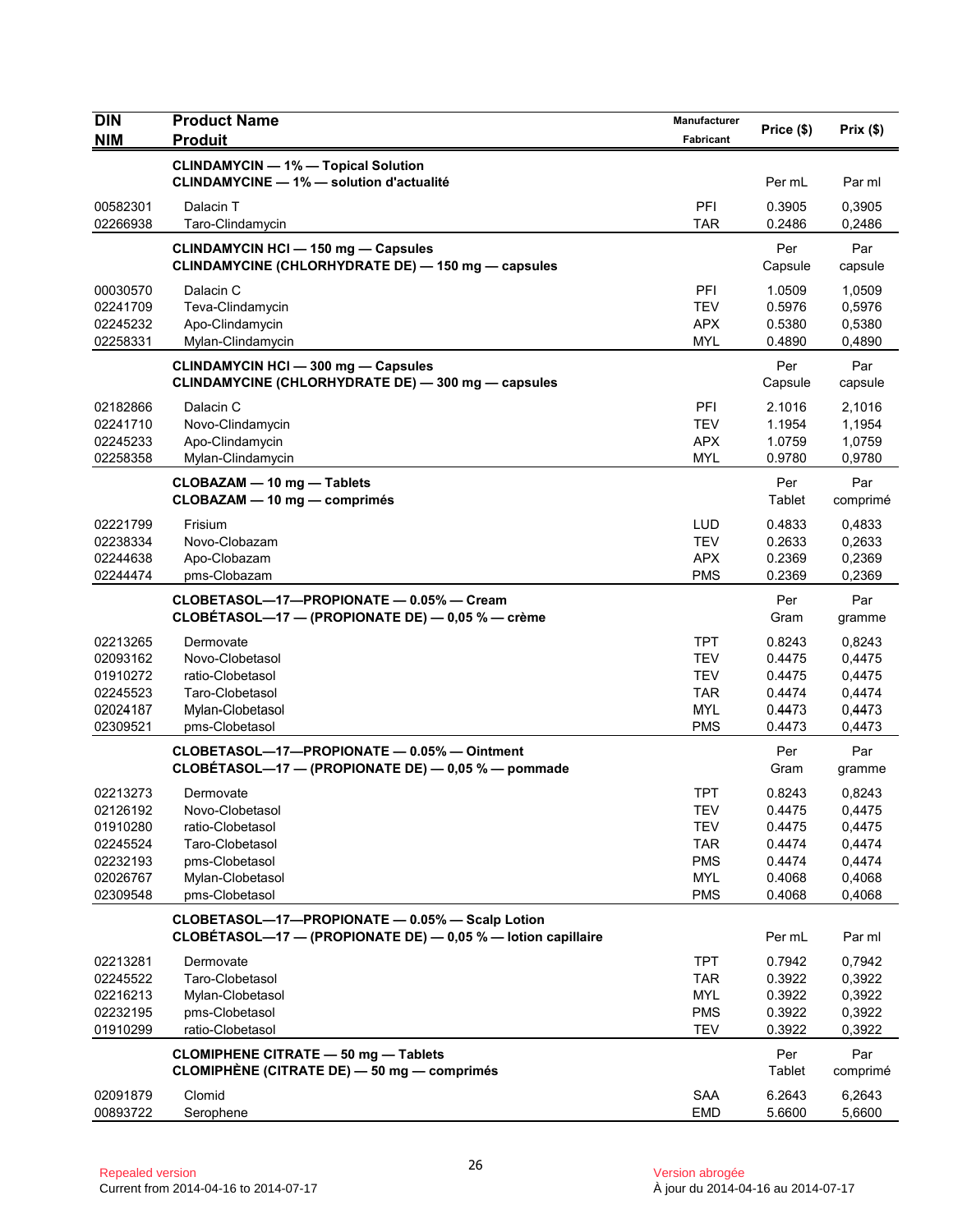| <b>NIM</b><br><b>Produit</b><br>Fabricant<br><b>CLOMIPRAMINE HCI - 10 mg - Tablets</b><br>Per<br>Par<br><b>CLOMIPRAMINE (CHLORHYDRATE DE) - 10 mg - comprimés</b><br>Tablet<br>comprimé<br>Anafranil<br><b>SEP</b><br>0.2840<br>00330566<br>0,2840<br>02040786<br>Apo-Clomipramine<br><b>APX</b><br>0.1789<br>0,1789<br><b>ACV</b><br>0.1789<br>02244816<br>CO Clomipramine<br>0,1789<br><b>CLOMIPRAMINE HCI - 25 mg - Tablets</b><br>Per<br>Par<br><b>CLOMIPRAMINE (CHLORHYDRATE DE) - 25 mg - comprimés</b><br>Tablet<br>comprimé |  |
|-------------------------------------------------------------------------------------------------------------------------------------------------------------------------------------------------------------------------------------------------------------------------------------------------------------------------------------------------------------------------------------------------------------------------------------------------------------------------------------------------------------------------------------|--|
|                                                                                                                                                                                                                                                                                                                                                                                                                                                                                                                                     |  |
|                                                                                                                                                                                                                                                                                                                                                                                                                                                                                                                                     |  |
|                                                                                                                                                                                                                                                                                                                                                                                                                                                                                                                                     |  |
|                                                                                                                                                                                                                                                                                                                                                                                                                                                                                                                                     |  |
|                                                                                                                                                                                                                                                                                                                                                                                                                                                                                                                                     |  |
|                                                                                                                                                                                                                                                                                                                                                                                                                                                                                                                                     |  |
|                                                                                                                                                                                                                                                                                                                                                                                                                                                                                                                                     |  |
| <b>SEP</b><br>0.3868<br>00324019<br>Anafranil<br>0,3868                                                                                                                                                                                                                                                                                                                                                                                                                                                                             |  |
| Apo-Clomipramine<br><b>APX</b><br>02040778<br>0.2437<br>0,2437                                                                                                                                                                                                                                                                                                                                                                                                                                                                      |  |
| <b>ACV</b><br>0.2437<br>0,2437<br>02244817<br>CO Clomipramine                                                                                                                                                                                                                                                                                                                                                                                                                                                                       |  |
| Par<br><b>CLOMIPRAMINE HCI - 50 mg - Tablets</b><br>Per<br>CLOMIPRAMINE (CHLORHYDRATE DE) - 50 mg - comprimés<br>Tablet<br>comprimé                                                                                                                                                                                                                                                                                                                                                                                                 |  |
| 00402591<br>Anafranil<br><b>SEP</b><br>0.7122<br>0,7122                                                                                                                                                                                                                                                                                                                                                                                                                                                                             |  |
| 02040751<br>Apo-Clomipramine<br><b>APX</b><br>0.4486<br>0,4486                                                                                                                                                                                                                                                                                                                                                                                                                                                                      |  |
| CO Clomipramine<br><b>ACV</b><br>02244818<br>0.4486<br>0,4486                                                                                                                                                                                                                                                                                                                                                                                                                                                                       |  |
| Par<br>CLONAZEPAM - 0.5 mg - Tablets<br>Per                                                                                                                                                                                                                                                                                                                                                                                                                                                                                         |  |
| CLONAZÉPAM - 0,5 mg - comprimés<br>Tablet<br>comprimé                                                                                                                                                                                                                                                                                                                                                                                                                                                                               |  |
| <b>HLR</b><br>0.2137<br>00382825<br>Rivotril<br>0,2137                                                                                                                                                                                                                                                                                                                                                                                                                                                                              |  |
| 0.1283<br>02177889<br>Apo-Clonazepam<br>APX<br>0,1283                                                                                                                                                                                                                                                                                                                                                                                                                                                                               |  |
| 02270641<br><b>ACV</b><br>0.1283<br>0,1283<br>CO Clonazepam                                                                                                                                                                                                                                                                                                                                                                                                                                                                         |  |
| 02224100<br>Dom-Clonazepam-R<br><b>DOM</b><br>0.1283<br>0,1283                                                                                                                                                                                                                                                                                                                                                                                                                                                                      |  |
| Mylan-Clonazepam<br><b>MYL</b><br>0.1283<br>0,1283<br>02230950                                                                                                                                                                                                                                                                                                                                                                                                                                                                      |  |
| 02239024<br>Novo-Clonazepam<br><b>TEV</b><br>0.1283<br>0,1283                                                                                                                                                                                                                                                                                                                                                                                                                                                                       |  |
| 02048701<br>pms-Clonazepam<br><b>PMS</b><br>0.1283<br>0,1283                                                                                                                                                                                                                                                                                                                                                                                                                                                                        |  |
| 02207818<br>pms-Clonazepam-R<br><b>PMS</b><br>0.1283<br>0,1283<br>ratio-Clonazepam<br><b>TEV</b><br>0.1283<br>0,1283<br>02103656                                                                                                                                                                                                                                                                                                                                                                                                    |  |
| 02233960<br>SDZ<br>0.1283<br>0,1283<br>Sandoz Clonazepam                                                                                                                                                                                                                                                                                                                                                                                                                                                                            |  |
| Per                                                                                                                                                                                                                                                                                                                                                                                                                                                                                                                                 |  |
| CLONAZEPAM - 1 mg - Tablets<br>Par<br>CLONAZÉPAM - 1 mg - comprimés<br>Tablet<br>comprimé                                                                                                                                                                                                                                                                                                                                                                                                                                           |  |
| <b>ACV</b><br>02270668<br>CO Clonazepam<br>0.2046<br>0,2046                                                                                                                                                                                                                                                                                                                                                                                                                                                                         |  |
| 02048728<br>pms-Clonazepam<br><b>PMS</b><br>0.2046<br>0,2046                                                                                                                                                                                                                                                                                                                                                                                                                                                                        |  |
| 02233982<br>SDZ<br>0.2046<br>0,2046<br>Sandoz Clonazepam                                                                                                                                                                                                                                                                                                                                                                                                                                                                            |  |
| CLONAZEPAM - 2 mg - Tablets<br>Per<br>Par                                                                                                                                                                                                                                                                                                                                                                                                                                                                                           |  |
| Tablet<br><b>CLONAZÉPAM - 2 mg - comprimés</b><br>comprime                                                                                                                                                                                                                                                                                                                                                                                                                                                                          |  |
| 00382841<br><b>HLR</b><br>0.3685<br>0,3685<br>Rivotril                                                                                                                                                                                                                                                                                                                                                                                                                                                                              |  |
| 02177897<br><b>APX</b><br>0.2211<br>0,2211<br>Apo-Clonazepam                                                                                                                                                                                                                                                                                                                                                                                                                                                                        |  |
| <b>ACV</b><br>0.2211<br>02270676<br>CO Clonazepam<br>0,2211                                                                                                                                                                                                                                                                                                                                                                                                                                                                         |  |
| <b>DOM</b><br>0.2211<br>0,2211<br>02131013<br>Dom-Clonazepam                                                                                                                                                                                                                                                                                                                                                                                                                                                                        |  |
| 02230951<br><b>MYL</b><br>0.2211<br>0,2211<br>Mylan-Clonazepam                                                                                                                                                                                                                                                                                                                                                                                                                                                                      |  |
| <b>TEV</b><br>0.2211<br>0,2211<br>02239025<br>Novo-Clonazepam                                                                                                                                                                                                                                                                                                                                                                                                                                                                       |  |
| 0.2211<br>0,2211<br>02048736<br>pms-Clonazepam<br><b>PMS</b>                                                                                                                                                                                                                                                                                                                                                                                                                                                                        |  |
| 02103737<br><b>TEV</b><br>0.2211<br>0,2211<br>ratio-Clonazepam<br>02233985<br>Sandoz Clonazepam<br>SDZ<br>0.2211<br>0,2211                                                                                                                                                                                                                                                                                                                                                                                                          |  |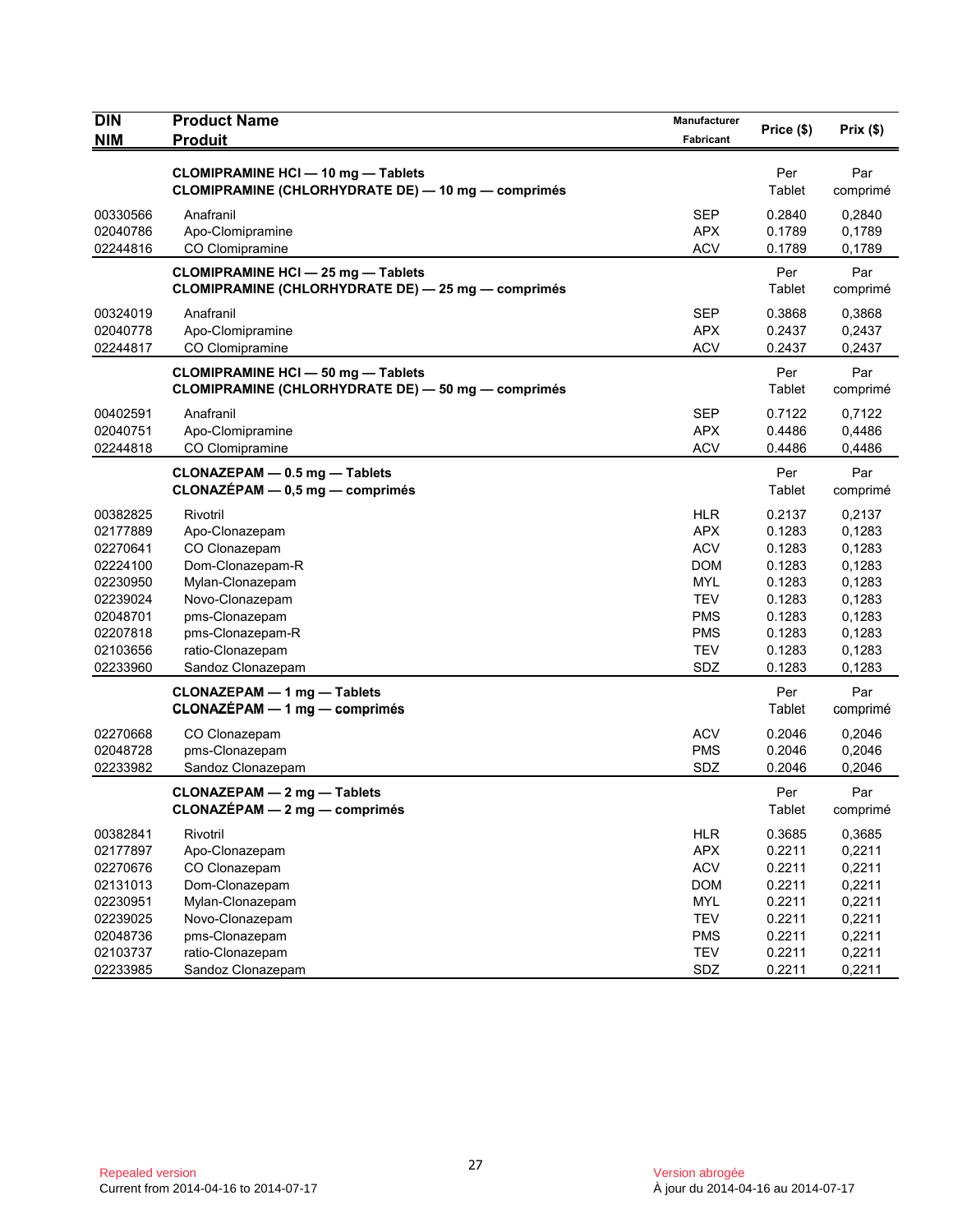| <b>DIN</b><br><b>NIM</b> | <b>Product Name</b><br><b>Produit</b>                                                                 | <b>Manufacturer</b><br>Fabricant | Price (\$)    | Prix(\$)        |
|--------------------------|-------------------------------------------------------------------------------------------------------|----------------------------------|---------------|-----------------|
|                          | CLOPIDOGREL-75 mg - Tablets<br>CLOPIDOGREL - 75 mg - comprimés                                        |                                  | Per<br>Tablet | Par<br>comprimé |
| 02238682                 | Plavix                                                                                                | <b>SAA</b>                       | 2.9838        | 2,9838          |
| 02303027                 | CO Clopidogrel                                                                                        | <b>ACV</b>                       | 0.9021        | 0,9021          |
| 02293161                 | Teva-Clopidogrel                                                                                      | <b>TEV</b>                       | 0.9021        | 0,9021          |
| 02252767                 | Apo-Clopidogrel                                                                                       | <b>APX</b>                       | 0.6576        | 0,6576          |
| 02400553                 | Clopidogrel                                                                                           | SAH                              | 0.6576        | 0,6576          |
| 02385813                 | Clopidogrel                                                                                           | <b>SIP</b>                       | 0.6576        | 0,6576          |
| 02408910                 | Mint-Clopidogrel                                                                                      | MPH                              | 0.6576        | 0,6576          |
| 02351536                 | Mylan-Clopidogrel                                                                                     | <b>MYL</b>                       | 0.6576        | 0,6576          |
| 02348004                 | pms-Clopidogrel                                                                                       | <b>PMS</b>                       | 0.6576        | 0,6576          |
| 02379813                 | Ran-Clopidogrel                                                                                       | <b>RAN</b>                       | 0.6576        | 0,6576          |
| 02359316                 | Sandoz Clopidogrel                                                                                    | SDZ                              | 0.6576        | 0,6576          |
|                          | <b>CLOTRIMAZOLE - 1% - Topical Cream</b><br>CLOTRIMAZOLE - 1 % - crème topique                        |                                  | Per<br>Gram   | Par<br>gramme   |
| 02150867                 | Canesten                                                                                              | <b>BAY</b>                       | 0.3374        | 0,3374          |
| 00812382                 | Clotrimaderm                                                                                          | <b>TAR</b>                       | 0.2054        | 0,2054          |
|                          | <b>CLOTRIMAZOLE - 1% - Vaginal Cream</b><br>CLOTRIMAZOLE - 1 % - crème vaginale                       |                                  | Per<br>Gram   | Par<br>gramme   |
| 02150891                 | Canesten                                                                                              | <b>BAY</b>                       | 0.2192        | 0,2192          |
| 00812366                 | Clotrimaderm                                                                                          | <b>TAR</b>                       | 0.1994        | 0,1994          |
|                          | <b>CLOTRIMAZOLE - 2% - Vaginal Cream</b><br>CLOTRIMAZOLE - 2 % - crème vaginale                       |                                  | Per<br>Gram   | Par<br>gramme   |
| 02150905                 | Canesten                                                                                              | BAY                              | 0.4383        | 0,4383          |
| 00812374                 | Clotrimaderm                                                                                          | TAR                              | 0.3987        | 0,3987          |
|                          | CLOZAPINE - 25 mg - Tablets<br>CLOZAPINE - 25 mg - comprimés                                          |                                  | Per<br>Tablet | Par<br>comprimé |
| 00894737                 | Clozaril                                                                                              | <b>NVT</b>                       | 1.0362        | 1,0362          |
| 02247243                 | Mylan-Clozapine                                                                                       | <b>MYL</b>                       | 0.6594        | 0,6594          |
| 02248034                 | Apo-Clozapine                                                                                         | <b>APX</b>                       | 0.6594        | 0,6594          |
|                          | CLOZAPINE - 100 mg - Tablets<br>CLOZAPINE - 100 mg - comprimés                                        |                                  | Per<br>Tablet | Par<br>comprimé |
| 00894745                 | Clozaril                                                                                              | <b>NVT</b>                       | 4.1558        | 4,1558          |
| 02247244                 | Mylan-Clozapine                                                                                       | <b>MYL</b>                       | 2.6446        | 2,6446          |
| 02248035                 | Apo-Clozapine                                                                                         | <b>APX</b>                       | 2.6446        | 2,6446          |
|                          | CYANOCOBALAMIN - 1 mg/mL - Injection<br>CYANOCOBALAMINE - 1 mg/ml - injection                         |                                  | Per mL        | Par ml          |
| 01987003                 | Cyanocobalamin/Cyanocobalamine                                                                        | <b>CYI</b>                       | 0.4950        | 0,4950          |
| 00521515                 | Vitamin $B_{12}$ /Vitamine $B_{12}$                                                                   | <b>SDZ</b>                       | 0.4950        | 0,4950          |
|                          | <b>CYCLOBENZAPRINE HCI - 10 mg - Tablets</b><br>CYCLOBENZAPRINE (CHLORHYDRATE DE) - 10 mg - comprimés |                                  | Per<br>Tablet | Par<br>comprimé |
| 02177145                 | Apo-Cyclobenzaprine                                                                                   | <b>APX</b>                       | 0.4142        | 0,4142          |
| 02238633                 | Dom-Cyclobenzaprine                                                                                   | DOM                              | 0.4142        | 0,4142          |
| 02080052                 | Novo-Cycloprine                                                                                       | <b>TEV</b>                       | 0.4142        | 0,4142          |
| 02212048                 | pms-Cyclobenzaprine                                                                                   | <b>PMS</b>                       | 0.4142        | 0,4142          |
| 02236506                 | ratio-Cyclobenzaprine                                                                                 | TEV                              | 0.4142        | 0,4142          |
| 02348853                 | Auro-Cyclobenzaprine                                                                                  | <b>AUP</b>                       | 0.3765        | 0,3765          |
| 02287064                 | Cyclobenzaprine                                                                                       | SAH                              | 0.3765        | 0,3765          |
| 02357127                 | Jamp-Cyclobenzaprine                                                                                  | <b>JPC</b>                       | 0.3765        | 0,3765          |
| 02231353                 | Mylan-Cyclobenzaprine                                                                                 | MYL                              | 0.3765        | 0,3765          |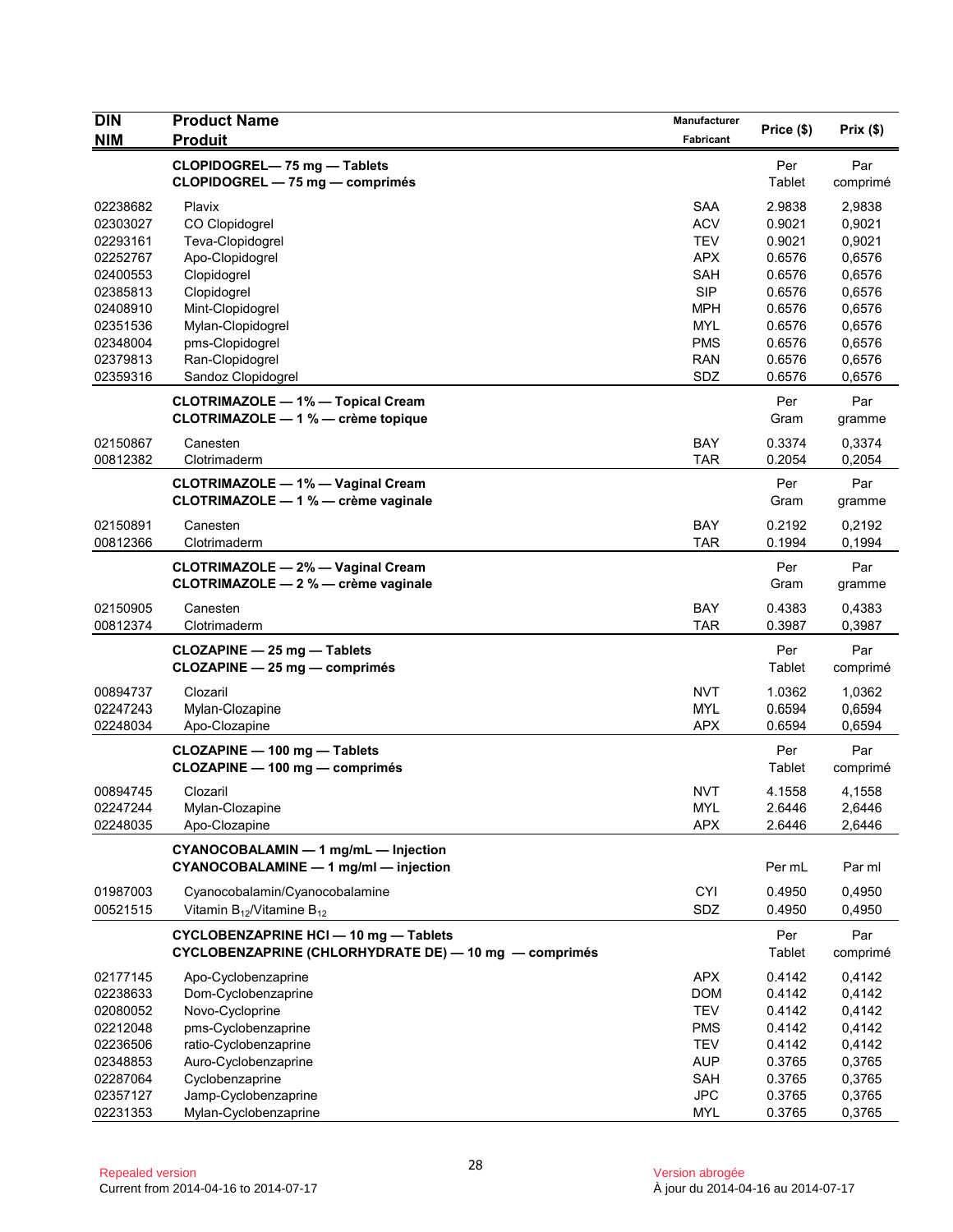| <b>DIN</b><br><b>NIM</b>                     | <b>Product Name</b><br><b>Produit</b>                                                                            | Manufacturer<br>Fabricant              | Price (\$)                           | Prix (\$)                            |
|----------------------------------------------|------------------------------------------------------------------------------------------------------------------|----------------------------------------|--------------------------------------|--------------------------------------|
|                                              | CYCLOSPORINE - 25 mg - Capsules<br>CYCLOSPORINE - 25 mg - capsules                                               |                                        | Per<br>Capsule                       | Par<br>capsule                       |
| 02150689<br>02247073                         | Neoral<br>Sandoz Cyclosporine                                                                                    | <b>NVT</b><br>SDZ                      | 1.5950<br>1.3050                     | 1,5950<br>1,3050                     |
|                                              | CYCLOSPORINE - 50 mg - Capsules<br>CYCLOSPORINE - 50 mg - capsules                                               |                                        | Per<br>Capsule                       | Par<br>capsule                       |
| 02150662<br>02247074                         | Neoral<br>Sandoz Cyclosporine                                                                                    | <b>NVT</b><br>SDZ                      | 3.1097<br>2.5450                     | 3,1097<br>2,5450                     |
|                                              | CYCLOSPORINE - 100 mg - Capsules<br>CYCLOSPORINE - 100 mg - capsules                                             |                                        | Per<br>Capsule                       | Par<br>capsule                       |
| 02150670<br>02242821                         | Neoral<br>Sandoz Cyclosporine                                                                                    | <b>NVT</b><br>SDZ                      | 6.2216<br>5.0900                     | 6,2216<br>5,0900                     |
|                                              | CYCLOSPORINE - 100 mg/mL - Oral Solution<br>CYCLOSPORINE - 100 mg/ml - solution orale                            |                                        | Per mL                               | Par ml                               |
| 02150697<br>02244324                         | Neoral<br>Apo-Cyclosporine                                                                                       | <b>NVT</b><br><b>APX</b>               | 5.5304<br>3.7707                     | 5,5304<br>3,7707                     |
|                                              | DEFEROXAMINE MESYLATE - 500 mg - Powder for Injection<br>DÉFÉROXAMINE (MÉSYLATE DE) - 500 mg - poudre injectable |                                        | Per<br>Vial                          | Par<br>ampoule                       |
| 01981242<br>02241600<br>02242055             | Desferal<br>Desferrioxamine Mesilate/Désférrioxamine (Mésilate)<br>pms-Deferoxamine                              | <b>NVT</b><br>HOI<br><b>PMS</b>        | 16.7046<br>9.8980<br>8.9980          | 16,7046<br>9,8980<br>8,9980          |
|                                              | <b>DESMOPRESSIN ACETATE - 10 mcg - Spray</b><br>DESMOPRESSINE (ACÉTATE DE) - 10 mcg - vaporisateur               |                                        | Per mL                               | Par ml                               |
| 00836362<br>02242465                         | <b>DDAVP</b><br>Desmopressin                                                                                     | FEI<br>AAA                             | 21.3928<br>15.5800                   | 21,3928<br>15,5800                   |
|                                              | DESMOPRESSIN ACETATE - 0.1 mg - Tablet<br>DESMOPRESSINE (ACÉTATE DE) - 0.1 mg - comprimés                        |                                        | Per<br>Tablet                        | Par<br>comprimé                      |
| 00824305<br>02287730<br>02284030             | <b>DDAVP</b><br>Novo-Desmopressin<br>Apo-Desmopressin                                                            | <b>FEI</b><br><b>TEV</b><br><b>APX</b> | 1.4539<br>0.9913<br>0.9913           | 1,4539<br>0,9913<br>0,9913           |
|                                              | DESMOPRESSIN ACETATE - 0.2 mg - Tablet<br>DESMOPRESSINE (ACÉTATE DE) - 0.2 mg - comprimés                        |                                        | Per<br>Tablet                        | Par<br>comprimé                      |
| 00824143<br>02287749<br>02284049             | <b>DDAVP</b><br>Novo-Desmopressin<br>Apo-Desmopressin                                                            | FEI<br><b>TEV</b><br><b>APX</b>        | 2.9077<br>1.9826<br>1.9826           | 2,9077<br>1,9826<br>1,9826           |
|                                              | DEXAMETHASONE - 0.5 mg - Tablets<br>DEXAMÉTHASONE - 0,5 mg - comprimés                                           |                                        | Per<br>Tablet                        | Par<br>comprimé                      |
| 02261081<br>00295094<br>01964976<br>02240684 | Apo-Dexamethasone<br>Dexasone<br>pms-Dexamethasone<br>ratio-Dexamethasone                                        | <b>APX</b><br>VAL<br><b>PMS</b><br>TEV | 0.2167<br>0.2168<br>0.2167<br>0.2167 | 0,2167<br>0,2168<br>0,2167<br>0,2167 |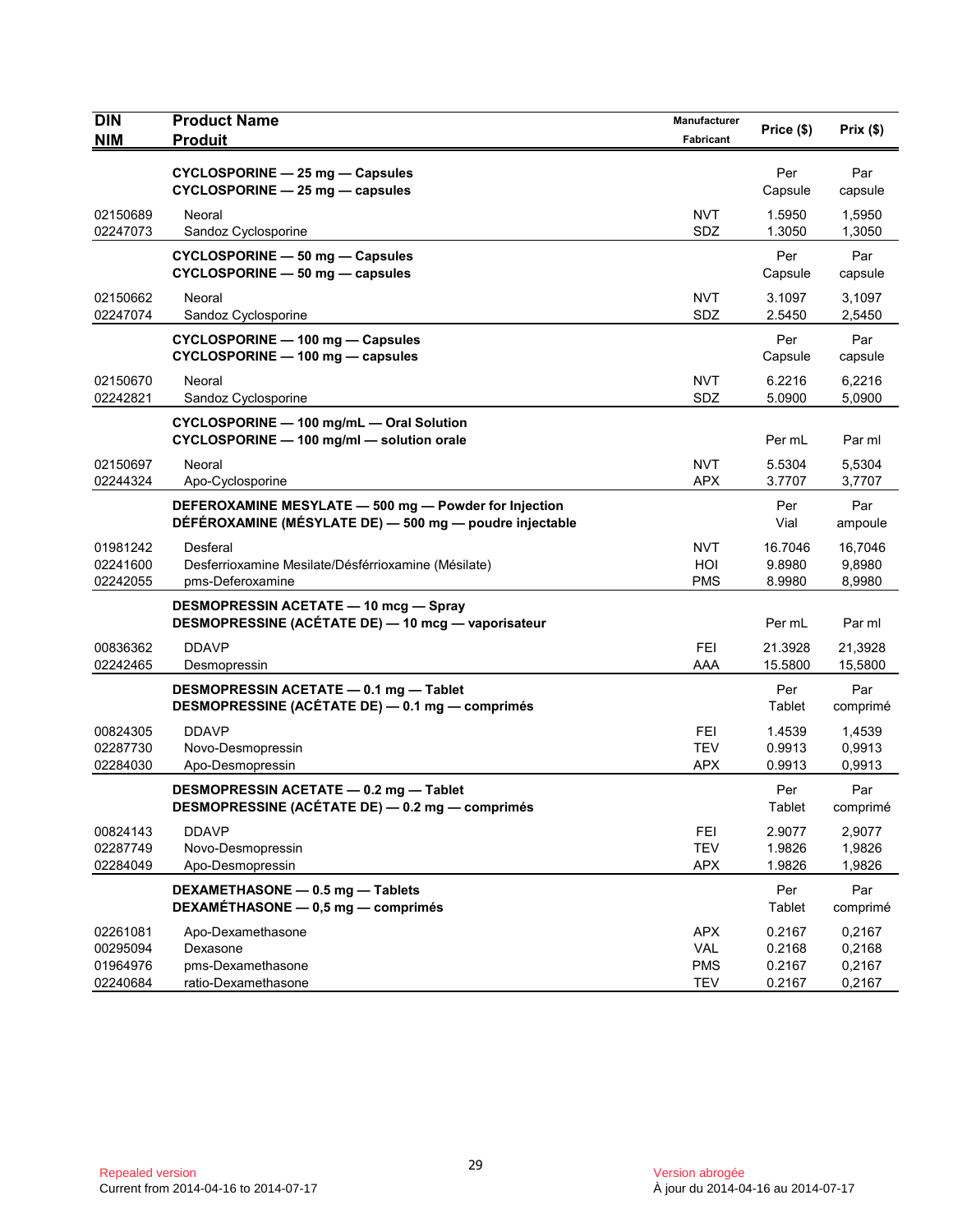| <b>DIN</b><br><b>NIM</b>                                             | <b>Product Name</b><br><b>Produit</b>                                                                                 | Manufacturer<br>Fabricant                                          | Price (\$)                                               | Prix(\$)                                                 |
|----------------------------------------------------------------------|-----------------------------------------------------------------------------------------------------------------------|--------------------------------------------------------------------|----------------------------------------------------------|----------------------------------------------------------|
|                                                                      | DEXAMETHASONE - 4 mg - Tablets<br>DEXAMÉTHASONE - 4 mg - comprimés                                                    |                                                                    | Per<br>Tablet                                            | Par<br>comprimé                                          |
| 00489158<br>02250055<br>01964070<br>02240687                         | Dexasone<br>Apo-Dexamethasone<br>pms-Dexamethasone<br>ratio-Dexamethasone                                             | <b>VAL</b><br><b>APX</b><br><b>PMS</b><br><b>TEV</b>               | 0.8441<br>0.8440<br>0.8440<br>0.8440                     | 0,8441<br>0,8440<br>0,8440<br>0,8440                     |
|                                                                      | $DIAZEPAM - 5 mg - Tables$<br>$DIAZÉPAM - 5 mg - comprimés$                                                           |                                                                    | Per<br>Tablet                                            | Par<br>comprimé                                          |
| 00013285<br>00013765<br>00362158<br>02247491                         | Valium<br>Vivol<br>Apo-Diazepam<br>pms-Diazepam                                                                       | <b>HLR</b><br><b>AXX</b><br><b>APX</b><br><b>PMS</b>               | 0.1746<br>0.0965<br>0.0715<br>0.0715                     | 0,1746<br>0,0965<br>0,0715<br>0,0715                     |
|                                                                      | DIAZEPAM - 10 mg - Tablets<br>DIAZÉPAM - 10 mg - comprimés                                                            |                                                                    | Per<br>Tablet                                            | Par<br>comprimé                                          |
| 00013293<br>00013773<br>00405337<br>02247492                         | Valium<br>Vivol<br>Apo-Diazepam<br>pms-Diazepam                                                                       | <b>HLR</b><br><b>AXX</b><br><b>APX</b><br><b>PMS</b>               | 0.1590<br>0.1582<br>0.0954<br>0.0954                     | 0,1590<br>0,1582<br>0,0954<br>0,0954                     |
|                                                                      | DICLOFENAC/MISOPROSTOL - 50 mg/200 mcg - Tablets<br>DICLOFÉNAC/MISOPROSTOL - 50 mg/200 mcg - comprimés                |                                                                    | Per<br>Tablet                                            | Par<br>comprimé                                          |
| 01917056<br>02397145                                                 | Arthrotec<br>CO Diclo-Miso                                                                                            | PFI<br><b>ACV</b>                                                  | 0.6759<br>0.4541                                         | 0,6759<br>0,4541                                         |
|                                                                      | DICLOFENAC/MISOPROSTOL - 75 mg/200 mcg - Tablets<br>DICLOFÉNAC/MISOPROSTOL - 75 mg/200 mcg - comprimés                |                                                                    | Per<br>Tablet                                            | Par<br>comprimé                                          |
| 02229837<br>02397153                                                 | Arthrotec<br>CO Diclo-Miso                                                                                            | PFI<br><b>ACV</b>                                                  | 0.9199<br>0.6179                                         | 0,9199<br>0,6179                                         |
|                                                                      | DICLOFENAC POTASSIUM - 50 mg - Tablets<br>DICLOFÉNAC POTASSIQUE - 50 mg - comprimés                                   |                                                                    | Per<br>Tablet                                            | Par<br>comprimé                                          |
| 00881635<br>02243433<br>02351684<br>02239753<br>02239355<br>02261774 | Voltaren Rapide<br>Apo-Diclo Rapide<br>Diclofenac K<br>pms-Diclofenac-K<br>Teva-Difenac-K<br>Sandoz Diclofenac Rapide | <b>NVT</b><br><b>APX</b><br>SAH<br><b>PMS</b><br><b>TEV</b><br>SDZ | 1.0444<br>0.4331<br>0.4331<br>0.4331<br>0.4331<br>0.4331 | 1,0444<br>0,4331<br>0,4331<br>0,4331<br>0,4331<br>0,4331 |
|                                                                      | DICLOFENAC SODIUM - 25 mg - Enteric Coated Tablets<br>DICLOFÉNAC SODIQUE - 25 mg - comprimés à enrobage entérosoluble |                                                                    | Per<br>Tablet                                            | Par<br>comprimé                                          |
| 02231662<br>00839175<br>00808539<br>02302616<br>02261952             | Dom-Diclofenac<br>Apo-Diclo<br>Novo-Difenac<br>pms-Diclofenac<br>Sandoz Diclofenac                                    | <b>DOM</b><br><b>APX</b><br><b>TEV</b><br><b>PMS</b><br>SDZ        | 0.2093<br>0.2092<br>0.2092<br>0.1902<br>0.1902           | 0,2093<br>0,2092<br>0,2092<br>0,1902<br>0,1902           |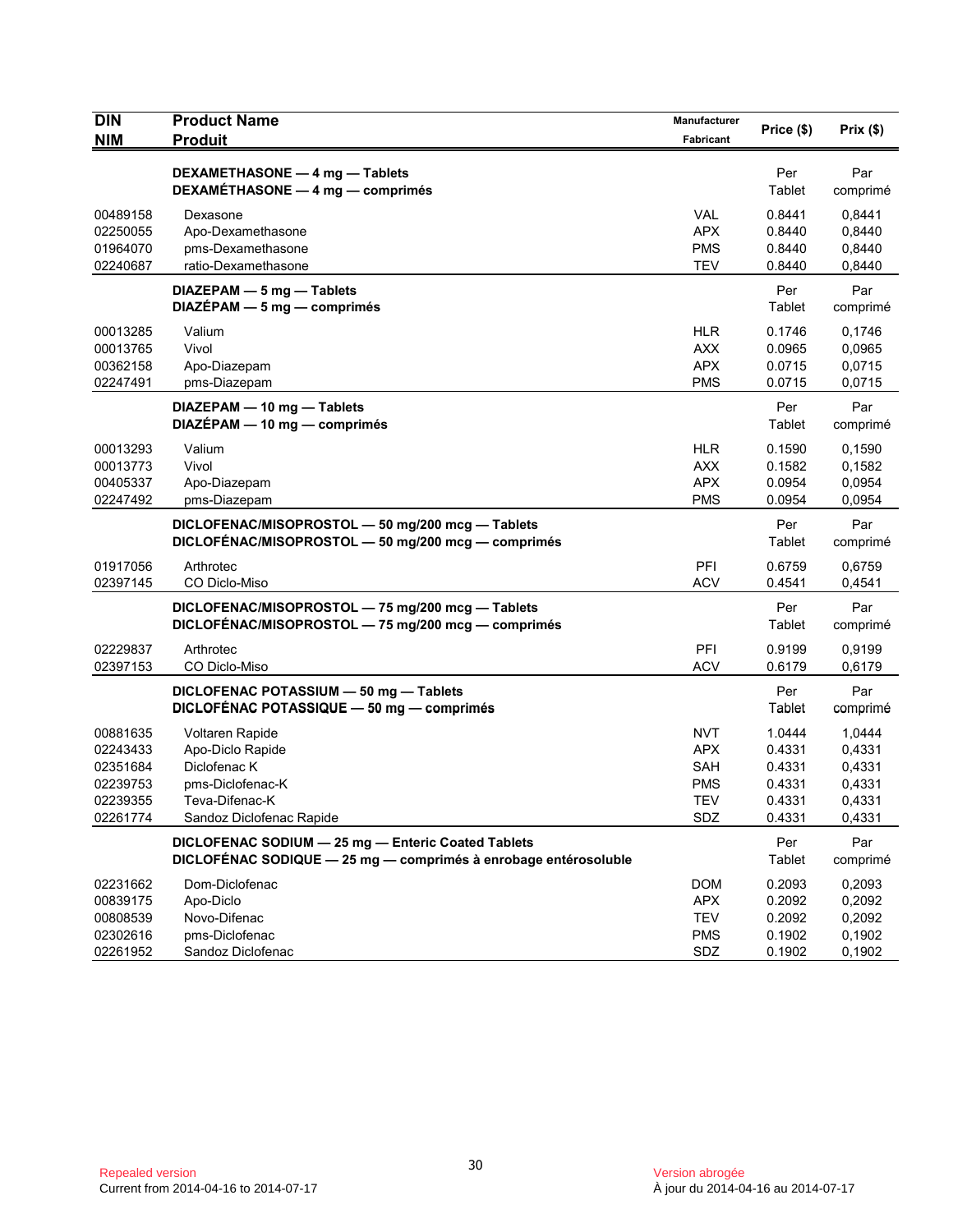| <b>DIN</b><br><b>NIM</b> | <b>Product Name</b><br><b>Produit</b>                                                                                 | Manufacturer<br>Fabricant | Price (\$)       | Prix(\$)                        |
|--------------------------|-----------------------------------------------------------------------------------------------------------------------|---------------------------|------------------|---------------------------------|
|                          | DICLOFENAC SODIUM - 50 mg - Enteric Coated Tablets<br>DICLOFÉNAC SODIQUE - 50 mg - comprimés à enrobage entérosoluble |                           | Per<br>Tablet    | Par<br>comprimé                 |
| 00514012                 | Voltaren                                                                                                              | <b>NVT</b>                | 1.0893           | 1,0893                          |
| 02231663                 | Dom-Diclofenac                                                                                                        | <b>DOM</b>                | 0.4331           | 0,4331                          |
| 00808547                 | Novo-Difenac                                                                                                          | <b>TEV</b>                | 0.4331           | 0,4331                          |
| 00839183                 | Apo-Diclo                                                                                                             | <b>APX</b>                | 0.4330           | 0,4330                          |
| 02352397                 | Diclofenac EC                                                                                                         | <b>SAH</b>                | 0.3937           | 0,3937                          |
| 02302624                 | pms-Diclofenac                                                                                                        | <b>PMS</b>                | 0.3937           | 0,3937                          |
| 02261960                 | Sandoz Diclofenac                                                                                                     | SDZ                       | 0.3937           | 0,3937                          |
|                          | DICLOFENAC SODIUM - 75 mg - Slow Release Tablets<br>DICLOFÉNAC SODIQUE - 75 mg - comprimés à libération progressive   |                           | Per<br>Tablet    | Par<br>comprimé                 |
| 00782459                 | <b>Voltaren SR</b>                                                                                                    | <b>NVT</b>                | 1.3400           | 1,3400                          |
| 02162814                 | Apo-Diclo SR                                                                                                          | <b>APX</b>                | 0.6280           | 0,6280                          |
| 02352400                 | Diclofenac SR                                                                                                         | <b>SAH</b>                | 0.6277           | 0,6277                          |
| 02231664                 | Dom-Diclofenac SR                                                                                                     | <b>DOM</b>                | 0.6277           | 0,6277                          |
| 02158582                 | Novo-Difenac SR                                                                                                       | <b>TEV</b>                | 0.6277           | 0,6277                          |
| 02231504                 | pms-Diclofenac SR                                                                                                     | <b>PMS</b>                | 0.6277           | 0,6277                          |
| 02261901                 | Sandoz Diclofenac SR                                                                                                  | SDZ                       | 0.6277           | 0,6277                          |
|                          | DICLOFENAC SODIUM - 100 mg - Slow Release Tablets                                                                     |                           | Per              | Par                             |
|                          | DICLOFÉNAC SODIQUE - 100 mg - comprimés à libération progressive                                                      |                           | Tablet           | comprimé                        |
| 00590827                 | <b>Voltaren SR</b>                                                                                                    | <b>NVT</b>                | 1.9100           | 1,9100                          |
| 02231665                 | Dom-Diclofenac SR                                                                                                     | <b>DOM</b>                | 0.8662           | 0,8662                          |
| 02048698                 | Novo-Difenac SR                                                                                                       | <b>TEV</b>                | 0.8661           | 0,8661                          |
| 02091194                 | Apo-Diclo SR                                                                                                          | <b>APX</b>                | 0.8660           | 0,8660                          |
| 02231505                 | pms-Diclofenac SR                                                                                                     | <b>PMS</b>                | 0.8660           | 0,8660                          |
| 02261944                 | Sandoz Diclofenac SR                                                                                                  | SDZ                       | 0.8660           | 0,8660                          |
|                          | DICLOFENAC SODIUM - 50 mg - Suppositories<br>DICLOFÉNAC SODIQUE - 50 mg - suppositoires                               |                           | Per              | Par<br>Suppository suppositoire |
| 00632724                 | Voltaren                                                                                                              | <b>NVT</b>                | 1.6357           | 1,6357                          |
| 02231506                 | pms-Diclofenac                                                                                                        | <b>PMS</b>                | 0.6861           |                                 |
|                          | Sandoz Diclofenac                                                                                                     | SDZ                       |                  | 0,6861                          |
| 02261928                 |                                                                                                                       |                           | 0.6861           | 0,6861                          |
|                          | DICYCLOMINE - 10 mg - Tablets<br>DICYCLOMINE - 10 mg - comprimés                                                      |                           | Per<br>Tablet    | Par<br>comprimé                 |
| 02103087                 | Bentylol                                                                                                              | <b>AXC</b>                | 0.1325           | 0,1325                          |
| 02391619                 | Jamp-Dicyclomine HCL                                                                                                  | <b>JPC</b>                | 0.1169           | 0,1169                          |
|                          | DICYCLOMINE - 20 mg - Tablets                                                                                         |                           | Per              | Par                             |
|                          | DICYCLOMINE - 20 mg - comprimés                                                                                       |                           | Tablet           | comprimé                        |
| 02103095                 | Bentylol                                                                                                              | <b>AXC</b>                | 0.2501           | 0,2501                          |
| 02366088                 | Jamp-Dicyclomine HCL                                                                                                  | <b>JPC</b>                | 0.2207           | 0,2207                          |
|                          | DIFLUNISAL - 250 mg - Tablets<br>DIFLUNISAL - 250 mg - comprimés                                                      |                           | Per<br>Tablet    | Par<br>comprimé                 |
| 02039486<br>02048493     | Apo-Diflunisal<br>Novo-Diflunisal                                                                                     | <b>APX</b><br><b>TEV</b>  | 0.6211<br>0.5647 | 0,6211<br>0,5647                |
|                          | DIHYDROERGOTAMINE MESYLATE - 1 mg/mL - Injection                                                                      |                           |                  |                                 |
|                          | DIHYDROERGOTAMINE (MÉSYLATE DE LA) - 1 mg/ml - injection                                                              |                           | Per mL           | Par ml                          |
| 00027243<br>02241163     | Dihydroergotamine (DHE)<br>Dihydroergotamine Mesylate/Dihydroergotamine (mésylate)                                    | SMI<br>SDZ                | 4.6420<br>4.0847 | 4,6420<br>4,0847                |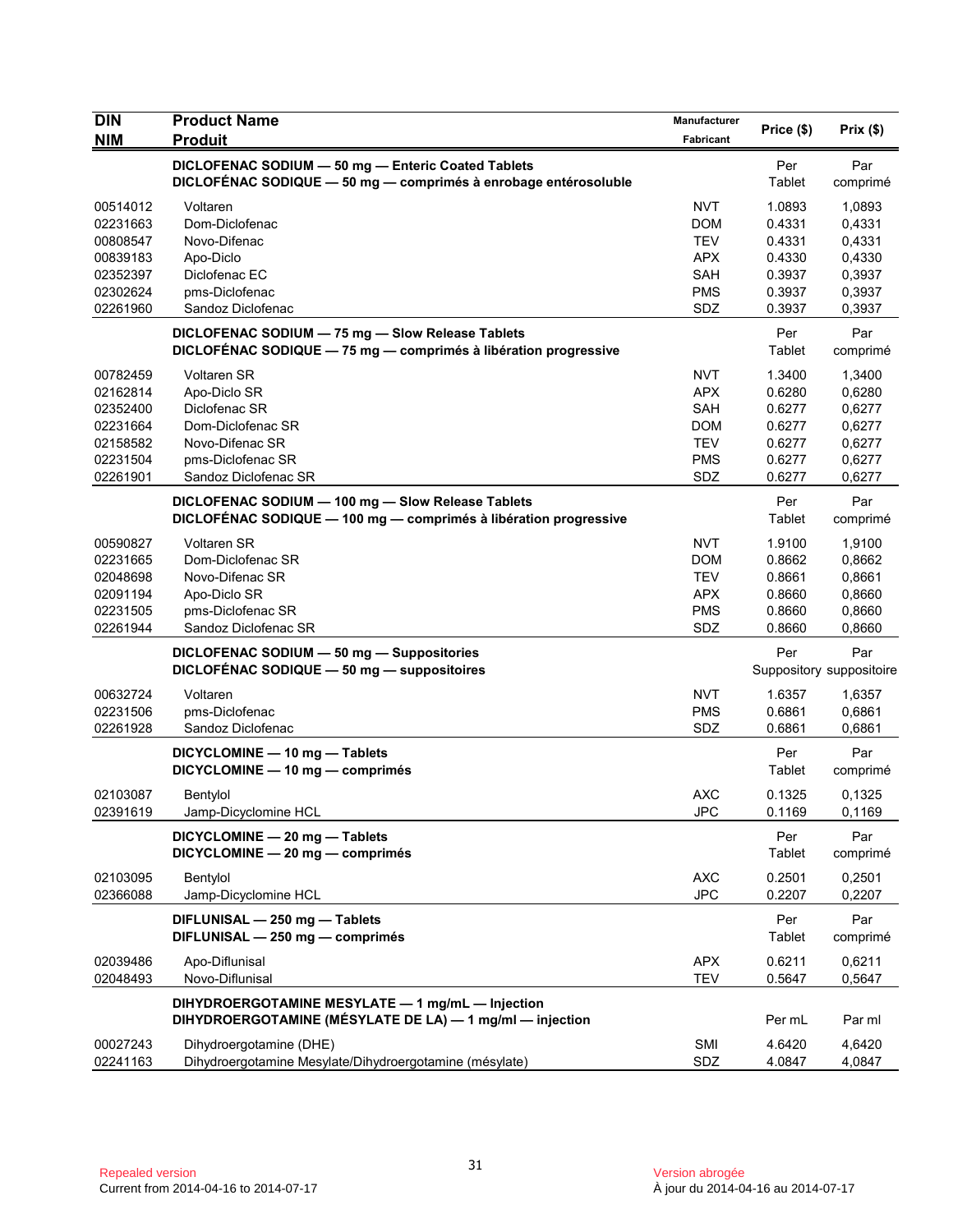| <b>DIN</b>                                                                       | <b>Product Name</b>                                                                                                                                   | <b>Manufacturer</b>                                                              |                                                                    |                                                                    |
|----------------------------------------------------------------------------------|-------------------------------------------------------------------------------------------------------------------------------------------------------|----------------------------------------------------------------------------------|--------------------------------------------------------------------|--------------------------------------------------------------------|
| <b>NIM</b>                                                                       | <b>Produit</b>                                                                                                                                        | Fabricant                                                                        | Price (\$)                                                         | Prix(\$)                                                           |
|                                                                                  | DILTIAZEM HCI - 120 mg - Controlled Delivery Capsules<br>DILTIAZEM (CHLORHYDRATE DE) - 120 mg - capsules à libération<br>contrôlée                    |                                                                                  | Per<br>Capsule                                                     | Par<br>capsule                                                     |
| 02097249<br>02230997<br>02242538                                                 | Cardizem CD<br>Apo-Diltiaz CD<br>Novo-Diltazem CD                                                                                                     | <b>BPC</b><br><b>APX</b><br>TEV                                                  | 1.7252<br>0.8823<br>0.8823                                         | 1,7252<br>0,8823<br>0,8823                                         |
| 02229781<br>02370611<br>02400421                                                 | ratio-Diltiazem CD<br>CO Diltiazem CD<br>Diltiazem CD                                                                                                 | <b>TEV</b><br><b>ACV</b><br>SAH                                                  | 0.8823<br>0.4940<br>0.4940                                         | 0,8823<br>0,4940<br>0,4940                                         |
| 02243338                                                                         | Sandoz Diltiazem CD<br>DILTIAZEM HCI-180 mg-Controlled Delivery Capsules<br>DILTIAZEM (CHLORHYDRATE DE) - 180 mg - capsules à libération<br>contrôlée | SDZ                                                                              | 0.4940<br>Per<br>Capsule                                           | 0,4940<br>Par<br>capsule                                           |
| 02097257<br>02230998<br>02242539<br>02229782<br>02370638<br>02400448<br>02243339 | Cardizem CD<br>Apo-Diltiaz CD<br>Novo-Diltazem CD<br>ratio-Diltiazem CD<br>CO Diltiazem CD<br>Diltiazem CD<br>Sandoz Diltiazem CD                     | <b>BPC</b><br><b>APX</b><br><b>TEV</b><br><b>TEV</b><br><b>ACV</b><br>SAH<br>SDZ | 2.2897<br>1.1711<br>1.1711<br>1.1711<br>0.6557<br>0.6557<br>0.6557 | 2,2897<br>1,1711<br>1,1711<br>1,1711<br>0,6557<br>0,6557<br>0,6557 |
|                                                                                  | DILTIAZEM HCI-240 mg-Controlled Delivery Capsules<br>DILTIAZEM (CHLORHYDRATE DE) - 240 mg - capsules à libération<br>contrôlée                        |                                                                                  | Per<br>Capsule                                                     | Par<br>capsule                                                     |
| 02097265<br>02230999<br>02242540<br>02229783<br>02370646<br>02400456<br>02243340 | Cardizem CD<br>Apo-Diltiaz CD<br>Novo-Diltazem CD<br>ratio-Diltiazem CD<br>CO Diltiazem CD<br>Diltiazem CD<br>Sandoz Diltiazem CD                     | <b>BPC</b><br><b>APX</b><br><b>TEV</b><br><b>TEV</b><br><b>ACV</b><br>SAH<br>SDZ | 3.0377<br>1.5533<br>1.5533<br>1.5533<br>0.8698<br>0.8698<br>0.8698 | 3,0377<br>1,5533<br>1,5533<br>1,5533<br>0,8698<br>0,8698<br>0,8698 |
|                                                                                  | DILTIAZEM HCI-300 mg-Controlled Delivery Capsules<br>DILTIAZEM (CHLORHYDRATE DE) - 300 mg - capsules à libération<br>contrôlée                        |                                                                                  | Per<br>Capsule                                                     | Par<br>capsule                                                     |
| 02097273<br>02229526<br>02242541<br>02229784<br>02370654<br>02400456<br>02243341 | Cardizem CD<br>Apo-Diltiaz CD<br>Novo-Diltazem CD<br>ratio-Diltiazem CD<br>CO Diltiazem CD<br>Diltiazem CD<br>Sandoz Diltiazem CD                     | <b>BPC</b><br><b>APX</b><br>TEV<br><b>TEV</b><br><b>ACV</b><br>SAH<br>SDZ        | 3.7971<br>1.9417<br>1.9417<br>1.9417<br>1.0872<br>1.0872<br>1.0872 | 3,7971<br>1,9417<br>1,9417<br>1,9417<br>1,0872<br>1,0872<br>1,0872 |
|                                                                                  | DILTIAZEM HCI - 120 mg - Extended Release Capsules<br>DILTIAZEM (CHLORHYDRATE DE) - 120 mg - tablettes prolongées<br>de relâchement                   |                                                                                  | Per<br>Tablet                                                      | Par<br>comprimé                                                    |
| 02231150<br>02291037<br>02271605<br>02370441<br>02245918                         | <b>Tiazac ER</b><br>Apo-Diltiaz TZ<br>Novo-Diltiazem ER<br>CO Diltiazem T<br>Sandoz Diltiazem T                                                       | <b>BPC</b><br><b>APX</b><br><b>TEV</b><br><b>ACV</b><br>SDZ                      | 0.9765<br>0.5094<br>0.5094<br>0.2987<br>0.2987                     | 0,9765<br>0,5094<br>0,5094<br>0,2987<br>0,2987                     |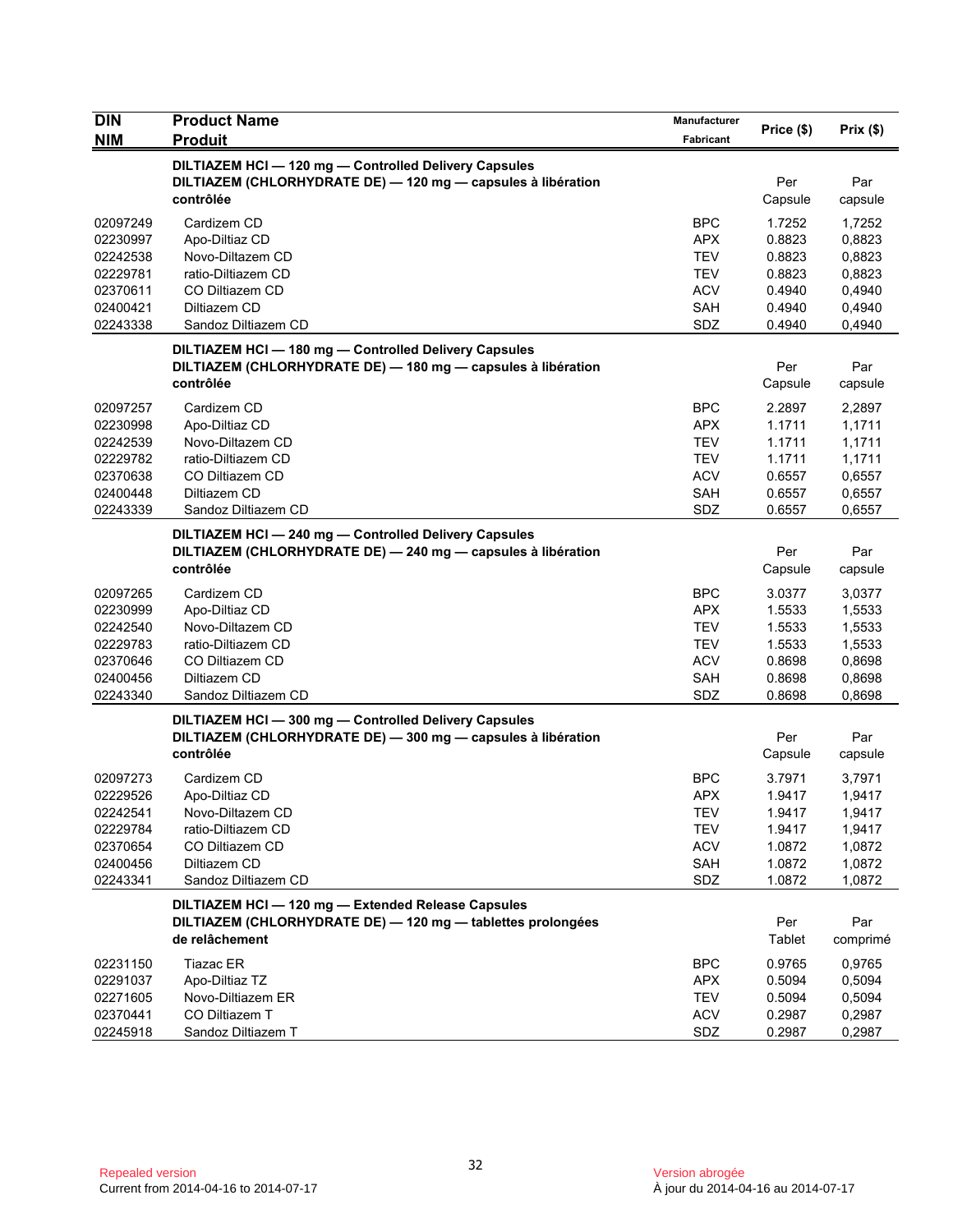| <b>DIN</b>                                               | <b>Product Name</b>                                                                                                                               | Manufacturer                                                | Price (\$)                                     | Prix(\$)                                       |
|----------------------------------------------------------|---------------------------------------------------------------------------------------------------------------------------------------------------|-------------------------------------------------------------|------------------------------------------------|------------------------------------------------|
| <b>NIM</b>                                               | <b>Produit</b><br>DILTIAZEM HCI-180 mg-Extended Release Capsules<br>DILTIAZEM (CHLORHYDRATE DE) - 180 mg - tablettes prolongées<br>de relâchement | <b>Fabricant</b>                                            | Per<br>Tablet                                  | Par<br>comprimé                                |
| 02231151<br>02291045<br>02271613<br>02370492<br>02245919 | <b>Tiazac ER</b><br>Apo-Diltiaz TZ<br>Novo-Diltiazem ER<br>CO Diltiazem T<br>Sandoz Diltiazem T                                                   | <b>BPC</b><br><b>APX</b><br><b>TEV</b><br><b>ACV</b><br>SDZ | 1.3095<br>0.6761<br>0.6761<br>0.4045<br>0.4045 | 1,3095<br>0,6761<br>0,6761<br>0,4045<br>0,4045 |
|                                                          | DILTIAZEM HCI-240 mg-Extended Release Capsules<br>DILTIAZEM (CHLORHYDRATE DE) - 240 mg - tablettes prolongées<br>de relâchement                   |                                                             | Per<br>Tablet                                  | Par<br>comprimé                                |
| 02231152<br>02291053<br>02271621<br>02370506<br>02245920 | <b>Tiazac ER</b><br>Apo-Diltiaz TZ<br>Novo-Diltiazem ER<br>CO Diltiazem T<br>Sandoz Diltiazem T                                                   | <b>BPC</b><br><b>APX</b><br><b>TEV</b><br><b>ACV</b><br>SDZ | 1.7369<br>0.8968<br>0.8968<br>0.5365<br>0.5365 | 1,7369<br>0,8968<br>0,8968<br>0,5365<br>0,5365 |
|                                                          | DILTIAZEM HCI - 300 mg - Extended Release Capsules<br>DILTIAZEM (CHLORHYDRATE DE) - 300 mg - tablettes prolongées<br>de relâchement               |                                                             | Per<br>Tablet                                  | Par<br>comprimé                                |
| 02231154<br>02291061<br>02271648<br>02370514<br>02245921 | Tiazac ER<br>Apo-Diltiaz TZ<br>Novo-Diltiazem ER<br>CO Diltiazem T<br>Sandoz Diltiazem T                                                          | <b>BPC</b><br><b>APX</b><br><b>TEV</b><br><b>ACV</b><br>SDZ | 2.1604<br>1.1210<br>1.1210<br>0.6607<br>0.6607 | 2,1604<br>1,1210<br>1,1210<br>0,6607<br>0,6607 |
|                                                          | DILTIAZEM HCI-360 mg-Extended Release Capsules<br>DILTIAZEM (CHLORHYDRATE DE) - 360 mg - tablettes prolongées<br>de relâchement                   |                                                             | Per<br>Tablet                                  | Par<br>comprimé                                |
| 02231155<br>02291088<br>02271656<br>02370522<br>02245922 | Tiazac ER<br>Apo-Diltiaz TZ<br>Novo-Diltiazem ER<br>CO Diltiazem T<br>Sandoz Diltiazem T                                                          | <b>BPC</b><br><b>APX</b><br><b>TEV</b><br><b>ACV</b><br>SDZ | 2.6190<br>1.3522<br>1.3522<br>0.8089<br>0.8089 | 2,6190<br>1,3522<br>1,3522<br>0,8089<br>0,8089 |
|                                                          | DILTIAZEM HCI - 30 mg - Tablets<br>DILTIAZEM (CHLORHYDRATE DE) - 30 mg - comprimés                                                                |                                                             | Per<br>Tablet                                  | Par<br>comprimé                                |
| 02097370<br>00771376<br>00862924                         | Cardizem<br>Apo-Diltiaz<br>Novo-Diltazem                                                                                                          | <b>BPC</b><br><b>APX</b><br><b>TEV</b>                      | 0.4336<br>0.2283<br>0.2283                     | 0,4336<br>0,2283<br>0,2283                     |
|                                                          | DILTIAZEM HCI - 60 mg - Tablets<br>DILTIAZEM (CHLORHYDRATE DE) - 60 mg - comprimés                                                                |                                                             | Per<br>Tablet                                  | Par<br>comprimé                                |
| 00771384<br>00862932                                     | Apo-Diltiaz<br>Novo-Diltazem                                                                                                                      | <b>APX</b><br><b>TEV</b>                                    | 0.4001<br>0.4001                               | 0,4001<br>0,4001                               |
|                                                          | DIMENHYDRINATE - 50 mg - Tablets<br>DIMENHYDRINATE - 50 mg - comprimés                                                                            |                                                             | Per<br>Tablet                                  | Par<br>comprimé                                |
| 00013803<br>00021423<br>00363766                         | Gravol<br>Novo-Dimenate<br>Apo-Dimenhydrinate                                                                                                     | <b>CDC</b><br><b>TEV</b><br><b>APX</b>                      | 0.1412<br>0.0414<br>0.0248                     | 0,1412<br>0,0414<br>0,0248                     |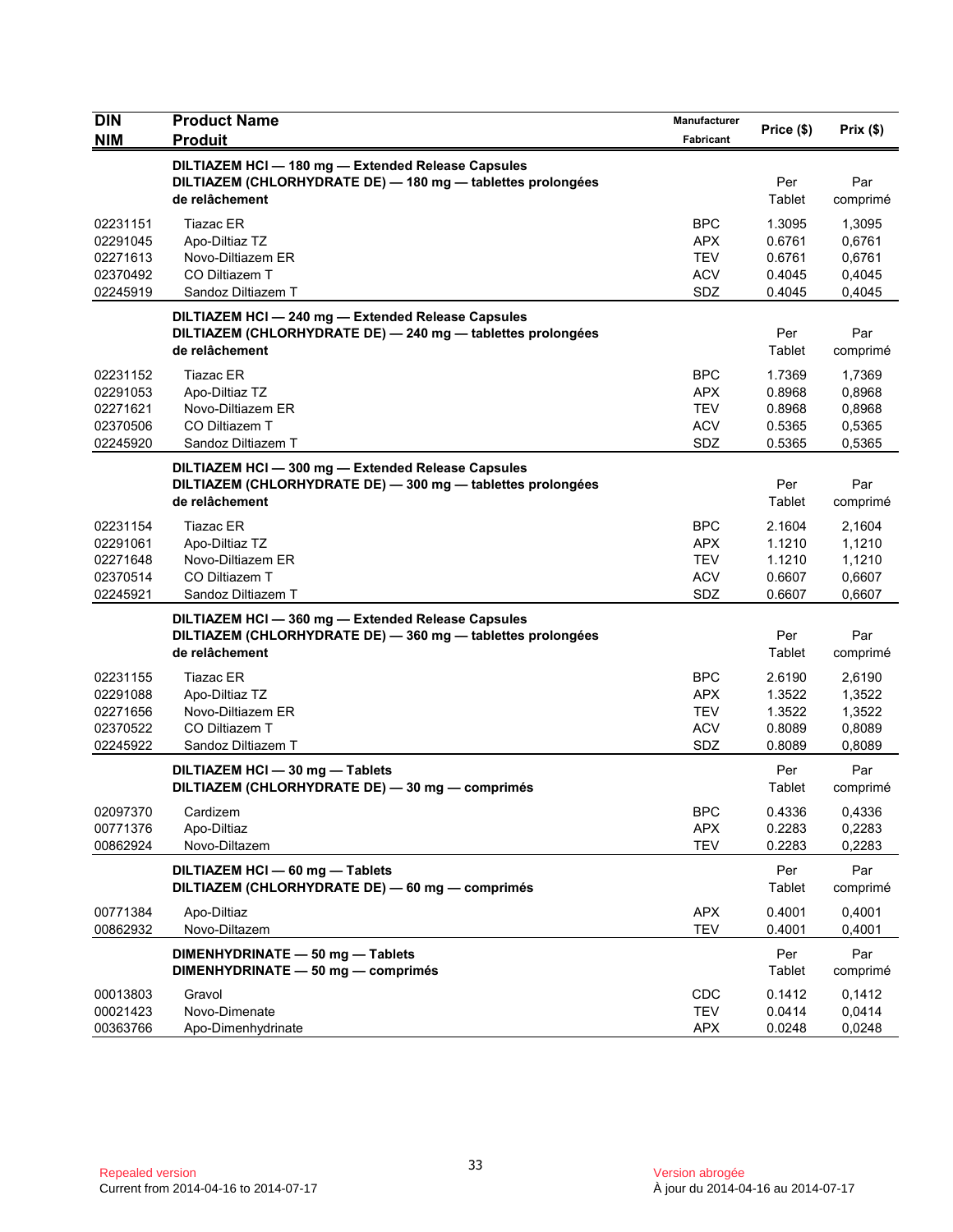| <b>DIN</b>           | <b>Product Name</b>                                              | Manufacturer             |                  |                  |
|----------------------|------------------------------------------------------------------|--------------------------|------------------|------------------|
| <b>NIM</b>           | <b>Produit</b>                                                   | Fabricant                | Price (\$)       | Prix(\$)         |
|                      | DIVALPROEX SODIUM - 125 mg - Enteric Coated Tablets              |                          | Per              | Par              |
|                      | DIVALPROEX SODIQUE - 125 mg - comprimés à enrobage entérosoluble |                          | Tablet           | comprimé         |
| 00596418             | Epival                                                           | ABB                      | 0.3404           | 0.3404           |
| 02239698             | Apo-Divalproex                                                   | <b>APX</b>               | 0.1515           | 0,1515           |
| 02400499             | Divalproex                                                       | SAH                      | 0.1377           | 0,1377           |
| 02239701             | Novo-Divalproex                                                  | <b>TEV</b>               | 0.1377           | 0,1377           |
|                      | DIVALPROEX SODIUM - 250 mg - Enteric Coated Tablets              |                          | Per              | Par              |
|                      | DIVALPROEX SODIQUE - 250 mg - comprimés à enrobage entérosoluble |                          | Tablet           | comprimé         |
| 00596426             | Epival                                                           | ABB                      | 0.6119           | 0,6119           |
| 02239699             | Apo-Divalproex                                                   | <b>APX</b>               | 0.2723           | 0,2723           |
| 02400502             | Divalproex                                                       | <b>SAH</b>               | 0.2475           | 0,2475           |
| 02239702             | Novo-Divalproex                                                  | <b>TEV</b>               | 0.2475           | 0,2475           |
|                      | DIVALPROEX SODIUM - 500 mg - Enteric Coated Tablets              |                          | Per              | Par              |
|                      | DIVALPROEX SODIQUE - 500 mg - comprimés à enrobage entérosoluble |                          | Tablet           | comprimé         |
| 00596434             | Epival                                                           | ABB                      | 1.2241           | 1,2241           |
| 02239700             | Apo-Divalproex                                                   | <b>APX</b>               | 0.5447           | 0,5447           |
| 02400510             | Divalproex                                                       | SAH                      | 0.4952           | 0,4952           |
| 02239703             | Novo-Divalproex                                                  | <b>TEV</b>               | 0.4952           | 0,4952           |
|                      | DOCUSATE SODIUM - 100 mg - Capsules                              |                          | Per              | Par              |
|                      | DOCUSATE SODIQUE - 100 mg - capsules                             |                          | Capsule          | capsule          |
| 02106256             | Colace                                                           | <b>WSP</b>               | 0.1724           | 0,1724           |
| 02020084             | Novo-Docusate Sodium                                             | <b>TEV</b>               | 0.0517           | 0,0517           |
| 00716731             | Docusate Sodium/Docusate sodique                                 | <b>TAR</b>               | 0.0440           | 0,0440           |
| 00703494             | pms-Docusate Sodium                                              | <b>PMS</b>               | 0.0422           | 0,0422           |
| 02245079             | Apo-Docusate Sodium                                              | <b>APX</b>               | 0.0384           | 0,0384           |
| 00514888             | Selax                                                            | <b>ODN</b>               | 0.0383           | 0,0383           |
| 00870196             | ratio-Docusate Sodium                                            | <b>TEV</b>               | 0.0330           | 0,0330           |
|                      | DOCUSATE SODIUM - 20 mg/5 mL - Oral Liquid                       |                          |                  |                  |
|                      | DOCUSATE SODIQUE - 20 mg/5 ml - liquide oral                     |                          | Per mL           | Par ml           |
| 02086018             | Colace                                                           | <b>WSP</b>               | 0.0260           | 0,0260           |
| 00703508             | pms-Docusate Sodium                                              | <b>PMS</b>               | 0.0198           | 0,0198           |
| 00870226             | ratio-Docusate Sodium                                            | <b>TEV</b>               | 0.0198           | 0,0198           |
|                      | DOMPERIDONE MALEATE - 10 mg - Tablets                            |                          | Per              | Par              |
|                      | DOMPÉRIDONE (MALÉATE DE) - 10 mg - comprimés                     |                          | Tablet           | comprimé         |
| 02103613             | Apo-Domperidone                                                  | <b>APX</b>               | 0.1646           | 0,1646           |
| 02238315             | Dom-Domperidone                                                  | <b>DOM</b>               | 0.1646           | 0,1646           |
| 02157195             | Teva-Domperidone                                                 | <b>TEV</b>               | 0.1646           | 0,1646           |
| 02268078             | Ran-Domperidone                                                  | <b>RAN</b>               | 0.1646           | 0,1646           |
| 01912070             | ratio-Domperidone                                                | <b>TEV</b>               | 0.1646           | 0,1646           |
| 02369206             | Jamp-Domperidone                                                 | <b>JPC</b>               | 0.1446           | 0,1446           |
| 02278669             | Mylan-Domperidone                                                | <b>MYL</b>               | 0.1446           | 0,1446           |
| 02350440             | Domperidone                                                      | SAH                      | 0.0594           | 0,0594           |
| 02238341             | Domperidone                                                      | SIP                      | 0.0594           | 0,0594           |
| 02403870<br>02236466 | Mar-Domperidone<br>pms-Domperidone                               | <b>MAR</b><br><b>PMS</b> | 0.0594<br>0.0594 | 0,0594<br>0,0594 |
|                      |                                                                  |                          |                  |                  |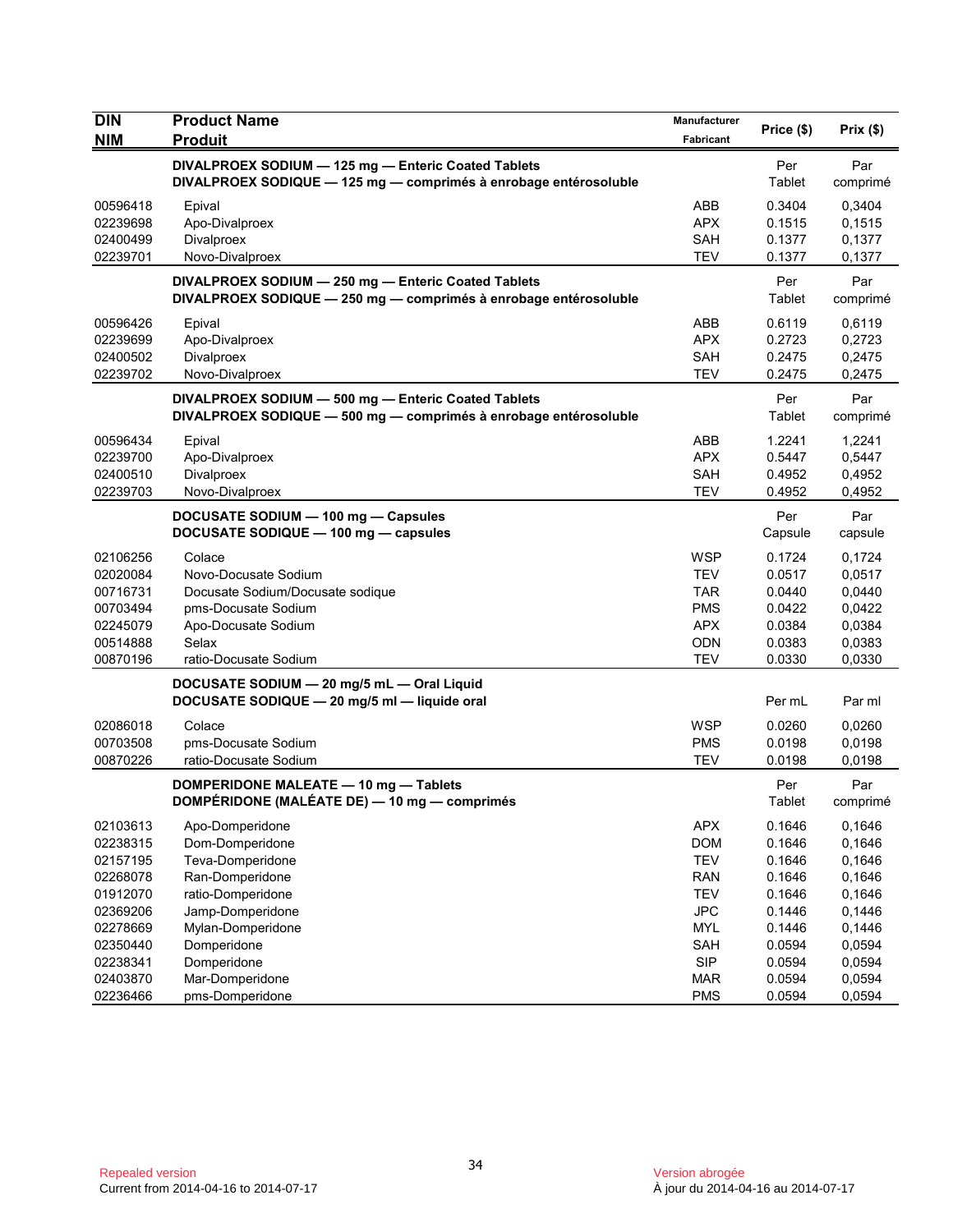| <b>DIN</b>           | <b>Product Name</b>                                                | <b>Manufacturer</b>      |                  |                  |
|----------------------|--------------------------------------------------------------------|--------------------------|------------------|------------------|
| <b>NIM</b>           | <b>Produit</b>                                                     | Fabricant                | Price (\$)       | Prix(\$)         |
|                      | DONEPEZIL - 5 mg - Tablets                                         |                          | Per              | Par              |
|                      | DONEPEZIL - 5 mg - comprimés                                       |                          | Tablet           | comprimé         |
|                      |                                                                    |                          |                  |                  |
| 02232043             | Aricept                                                            | PFI                      | 5.3798           | 5,3798           |
| 02400561             | Auro-Donepezil                                                     | <b>AUP</b>               | 1.2047           | 1,2047           |
| 02397595<br>02381508 | CO Donepezil                                                       | <b>ACV</b><br><b>RAN</b> | 1.2047<br>1.2047 | 1,2047           |
| 02340607             | Ran-Donepezil                                                      | <b>TEV</b>               | 1.2047           | 1,2047           |
| 02404419             | Teva-Donepezil<br>Jamp-Donepezil                                   | <b>JPC</b>               | 1.2046           | 1,2047<br>1,2046 |
| 02362260             | Apo-Donepezil                                                      | <b>APX</b>               | 1.1806           |                  |
| 02402092             | Mar-Donepezil                                                      | <b>MAR</b>               | 1.1806           | 1,1806<br>1,1806 |
| 02322331             | pms-Donepezil                                                      | <b>PMS</b>               | 1.1806           | 1,1806           |
| 02328666             | Sandoz Donepezil                                                   | SDZ                      | 1.1806           | 1,1806           |
|                      |                                                                    |                          |                  |                  |
|                      | DONEPEZIL - 5 mg - Tablets                                         |                          | Per              | Par              |
|                      | DONEPEZIL - 5 mg - comprimés                                       |                          | Tablet           | comprimé         |
| 02232044             | Aricept                                                            | <b>PFI</b>               | 5.3798           | 5,3798           |
| 02400588             | Auro-Donepezil                                                     | <b>AUP</b>               | 1.2047           | 1,2047           |
| 02397609             | CO Donepezil                                                       | <b>ACV</b>               | 1.2047           | 1,2047           |
| 02381516             | Ran-Donepezil                                                      | <b>RAN</b>               | 1.2047           | 1,2047           |
| 02340615             | Teva-Donepezil                                                     | <b>TEV</b>               | 1.2047           | 1,2047           |
| 02404427             | Jamp-Donepezil                                                     | <b>JPC</b>               | 1.2046           | 1,2046           |
| 02362279             | Apo-Donepezil                                                      | <b>APX</b>               | 1.1806           | 1,1806           |
| 02402106             | Mar-Donepezil                                                      | <b>MAR</b>               | 1.1806           | 1,1806           |
| 02322358             | pms-Donepezil                                                      | <b>PMS</b>               | 1.1806           | 1,1806           |
| 02328682             | Sandoz Donepezil                                                   | SDZ                      | 1.1806           | 1,1806           |
|                      | DORZOLAMIDE - 2 % - Ophthalmic Solution                            |                          |                  |                  |
|                      | DORZOLAMIDE - 2 % - solution ophtalmique                           |                          | Per mL           | Par ml           |
| 02216205             | Trusopt                                                            | <b>MFX</b>               | 4.3296           | 4,3296           |
| 02316307             | Sandoz Dorzolamide                                                 | SDZ                      | 1.9889           | 1.9889           |
|                      | DORZOLAMIDE/TIMOLOL MALEATE - 20 mg/5 mg/mL - Ophthalmic Solution  |                          |                  |                  |
|                      | DORZOLAMIDE/TIMOLOL MALEATE - 20 mg/5 mg/mL - solution ophtalmique |                          | Per mL           | Par ml           |
|                      |                                                                    |                          |                  |                  |
| 02240113             | Cosopt                                                             | <b>MFX</b>               | 6.5846           | 6,5846           |
| 02299615             | Apo-Dorzo/Timop                                                    | <b>APX</b>               | 2.5569           | 2,5569           |
| 02404389             | <b>CO Dorzotimolol</b>                                             | <b>ACV</b>               | 1.9887           | 1,9887           |
| 02344351             | Sandoz Dorzolamide/Timolol                                         | SDZ                      | 1.9887           | 1,9887           |
| 02320525             | Teva-Dorzotimol                                                    | <b>TEV</b>               | 1.9887           | 1,9887           |
|                      | DOXAZOSIN MESYLATE - 1 mg - Tablets                                |                          | Per              | Par              |
|                      | DOXAZOSINE (MÉSYLATE DE) - 1 mg - comprimés                        |                          | Tablet           | comprimé         |
| 01958100             | Cardura-1                                                          | PFI                      | 0.6459           | 0,6459           |
| 02240588             | Apo-Doxazosin                                                      | <b>APX</b>               | 0.3812           | 0,3812           |
| 02240498             | Mylan-Doxazosin                                                    | <b>MYL</b>               | 0.3812           | 0,3812           |
| 02242728             | Novo-Doxazosin                                                     | <b>TEV</b>               | 0.3812           |                  |
| 02244527             | pms-Doxazosin                                                      | <b>PMS</b>               | 0.3812           | 0,3812<br>0,3812 |
|                      |                                                                    |                          |                  |                  |
|                      | DOXAZOSIN MESYLATE - 2 mg - Tablets                                |                          | Per              | Par              |
|                      | DOXAZOSINE (MÉSYLATE DE) — 2 mg — comprimés                        |                          | Tablet           | comprimé         |
| 01958097             | Cardura-2                                                          | PFI                      | 0.7747           | 0,7747           |
| 02240589             | Apo-Doxazosin                                                      | <b>APX</b>               | 0.4574           | 0,4574           |
| 02240499             | Mylan-Doxazosin                                                    | <b>MYL</b>               | 0.4574           | 0,4574           |
| 02242729             | Novo-Doxazosin                                                     | <b>TEV</b>               | 0.4574           | 0,4574           |
| 02244528             | pms-Doxazosin                                                      | <b>PMS</b>               | 0.4574           | 0,4574           |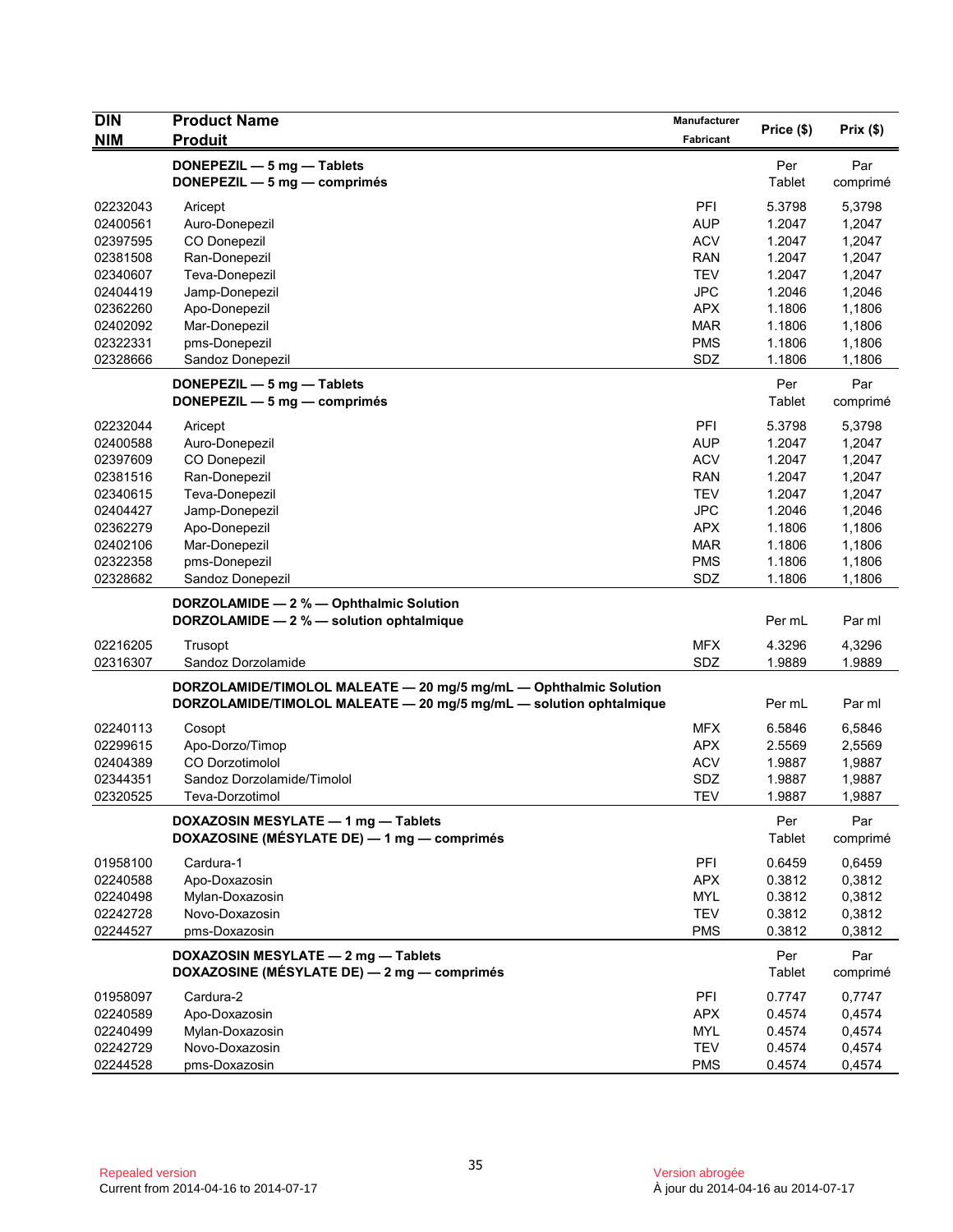| <b>DIN</b><br><b>NIM</b>                                 | <b>Product Name</b><br><b>Produit</b>                                              | <b>Manufacturer</b><br>Fabricant              | Price (\$)                                     | Prix (\$)                                      |
|----------------------------------------------------------|------------------------------------------------------------------------------------|-----------------------------------------------|------------------------------------------------|------------------------------------------------|
|                                                          | DOXAZOSIN MESYLATE - 4 mg - Tablets<br>DOXAZOSINE (MÉSYLATE DE) - 4 mg - comprimés |                                               | Per<br>Tablet                                  | Par<br>comprimé                                |
| 01958119<br>02240590<br>02240500<br>02242730<br>02244529 | Cardura-4<br>Apo-Doxazosin<br>Mylan-Doxazosin<br>Novo-Doxazosin<br>pms-Doxazosin   | PFI<br><b>APX</b><br><b>MYL</b><br><b>PMS</b> | 1.0073<br>0.5946<br>0.5946<br>0.5946<br>0.5946 | 1,0073<br>0,5946<br>0,5946<br>0,5946<br>0,5946 |
|                                                          | DOXEPIN HCI - 10 mg - Capsules<br>DOXÉPINE (CHLORHYDRATE DE) — 10 mg — capsules    |                                               | Per<br>Capsule                                 | Par<br>capsule                                 |
| 00024325<br>02049996                                     | Sineguan<br>Apo-Doxepin                                                            | <b>ERF</b><br><b>APX</b>                      | 0.2841<br>0.1889                               | 0,2841<br>0,1889                               |
|                                                          | DOXEPIN HCI - 25 mg - Capsules<br>DOXÉPINE (CHLORHYDRATE DE) - 25 mg - capsules    |                                               | Per<br>Capsule                                 | Par<br>capsule                                 |
| 00024333<br>02050005<br>01913425                         | Sineguan<br>Apo-Doxepin<br>Novo-Doxepin                                            | <b>ERF</b><br>APX<br><b>TEV</b>               | 0.3486<br>0.2354<br>0.2140                     | 0,3486<br>0,2354<br>0,2140                     |
|                                                          | DOXEPIN HCI - 50 mg - Capsules<br>DOXÉPINE (CHLORHYDRATE DE) - 50 mg - capsules    |                                               | Per<br>Capsule                                 | Par<br>capsule                                 |
| 00024341<br>02050013<br>01913433                         | Sineguan<br>Apo-Doxepin<br>Novo-Doxepin                                            | <b>ERF</b><br><b>APX</b><br><b>TEV</b>        | 0.6467<br>0.4368<br>0.3971                     | 0,6467<br>0,4368<br>0,3971                     |
|                                                          | DOXEPIN HCI - 75 mg - Capsules<br>DOXÉPINE (CHLORHYDRATE DE) - 75 mg - capsules    |                                               | Per<br>Capsule                                 | Par<br>capsule                                 |
| 00400750<br>02050021<br>01913441                         | Sineguan<br>Apo-Doxepin<br>Novo-Doxepin                                            | ERF<br><b>APX</b><br><b>TEV</b>               | 0.9285<br>0.6272<br>0.5702                     | 0,9285<br>0,6272<br>0,5702                     |
|                                                          | DOXEPIN HCI-100 mg-Capsules<br>DOXÉPINE (CHLORHYDRATE DE) — 100 mg — capsules      |                                               | Per<br>Capsule                                 | Par<br>capsule                                 |
| 00326925<br>02050048<br>01913468                         | Sineguan<br>Apo-Doxepin<br>Novo-Doxepin                                            | <b>ERF</b><br>APX.<br><b>TEV</b>              | 1.2232<br>0.8264<br>0.7513                     | 1,2232<br>0,8264<br>0,7513                     |
|                                                          | DOXEPIN HCI - 150 mg - Capsules<br>DOXÉPINE (CHLORHYDRATE DE) - 150 mg - capsules  |                                               | Per<br>Capsule                                 | Par<br>capsule                                 |
| 00584274<br>01913476                                     | Sineguan<br>Novo-Doxepin                                                           | ERF<br><b>TEV</b>                             | 1.5557<br>1.2019                               | 1,5557<br>1,2019                               |
|                                                          | DOXYCYCLINE - 100 mg - Capsules<br>DOXYCYCLINE - 100 mg - capsules                 |                                               | Per<br>Capsule                                 | Par<br>capsule                                 |
| 00740713<br>00725250<br>02351234                         | Apo-Doxy<br>Novo-Doxylin<br>Doxycycline                                            | <b>APX</b><br><b>TEV</b><br><b>SAH</b>        | 0.6446<br>0.6446<br>0.5860                     | 0,6446<br>0,6446<br>0,5860                     |
|                                                          | DOXYCYCLINE - 100 mg - Tablets<br>DOXYCYCLINE - 100 mg - comprimés                 |                                               | Per<br>Tablet                                  | Par<br>comprimé                                |
| 00874256<br>02158574<br>02091232<br>02351242             | Apo-Doxy<br>Novo-Doxylin<br>ratio-Doxycycline<br>Doxycycline                       | <b>APX</b><br><b>TEV</b><br><b>TEV</b><br>SAH | 0.6446<br>0.6446<br>0.6446<br>0.5860           | 0,6446<br>0,6446<br>0,6446<br>0,5860           |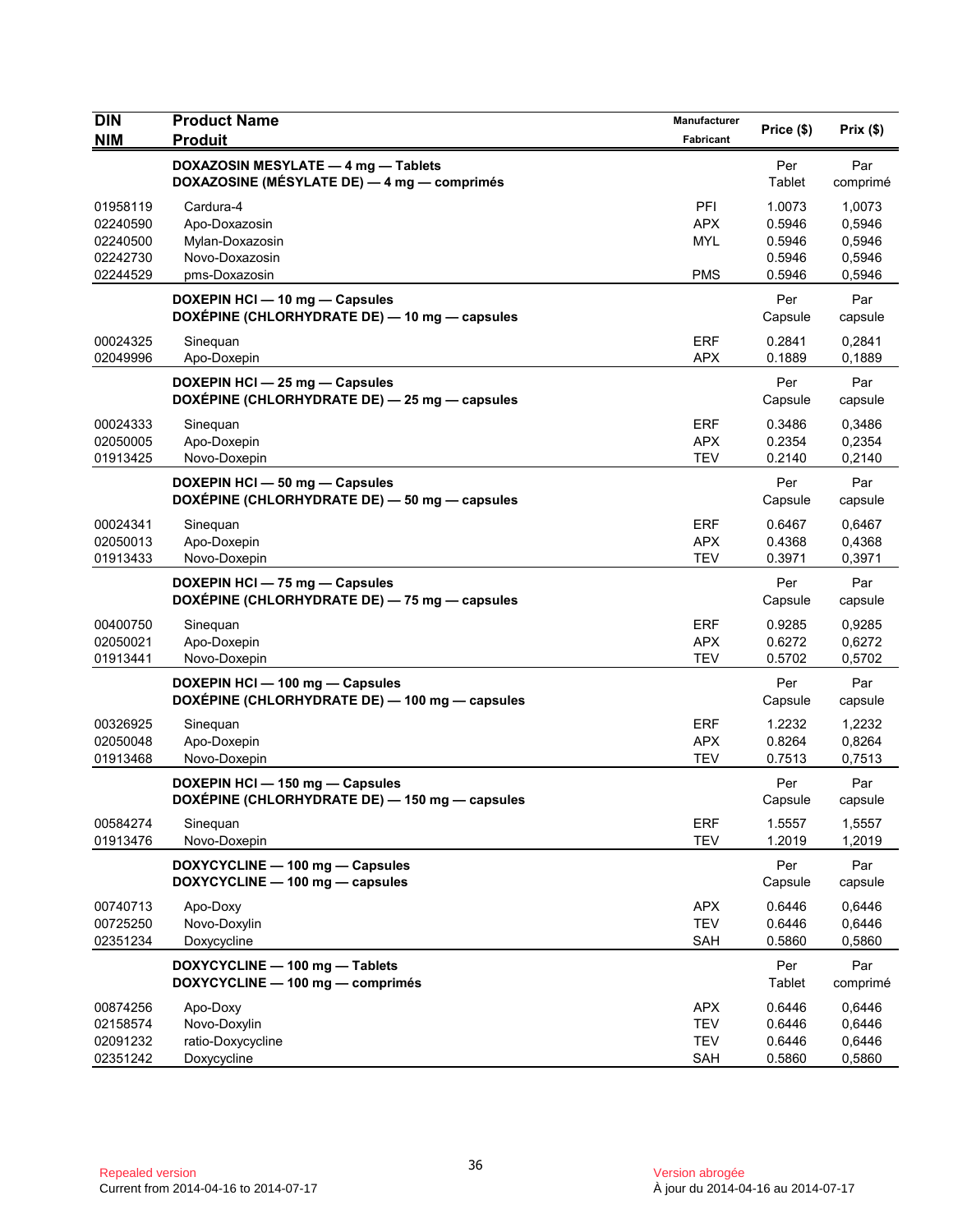| <b>DIN</b> | <b>Product Name</b>                                                                              | Manufacturer | Price (\$)    | Prix(\$)        |
|------------|--------------------------------------------------------------------------------------------------|--------------|---------------|-----------------|
| NIM        | <b>Produit</b>                                                                                   | Fabricant    |               |                 |
|            | EFAVIRENZ - 600 mg - Tablets<br>EFAVIRENZ - 600 mg - comprimés                                   |              | Per<br>Tablet | Par<br>comprimé |
| 02246045   | Sustiva                                                                                          | SQU          | 16.7336       | 16,7336         |
| 02389762   | Teva-Efavinrez                                                                                   | <b>TEV</b>   | 11.4092       | 11,4092         |
| 02381524   | Mylan-Efavirenz                                                                                  | <b>MYL</b>   | 8.4984        | 8,4984          |
|            | <b>ENALAPRIL <math>-2.5</math> mg <math>-</math> Tablets</b><br>$ENALAPRIL - 2.5 mg - comprimés$ |              | Per<br>Tablet | Par<br>comprimé |
| 00851795   | Vasotec                                                                                          | <b>MFX</b>   | 0.9308        | 0,9308          |
| 02291878   | <b>CO</b> Enalapril                                                                              | <b>ACV</b>   | 0.5425        | 0,5425          |
| 02300680   | Novo-Enalapril                                                                                   | <b>TEV</b>   | 0.5425        | 0,5425          |
| 02299984   | ratio-Enalapril                                                                                  | <b>TEV</b>   | 0.5425        | 0,5425          |
| 02352230   | Ran-Enalapril                                                                                    | <b>RAN</b>   | 0.5425        | 0,5425          |
| 02300117   | Taro-Enalapril                                                                                   | <b>TAR</b>   | 0.5425        | 0,5425          |
| 02020025   | Apo-Enalapril                                                                                    | <b>APX</b>   | 0.5325        | 0,5325          |
| 02400650   | Enalapril                                                                                        | SAH          | 0.5325        | 0,5325          |
| 02300036   | Mylan-Enalapril                                                                                  | <b>MYL</b>   | 0.5325        | 0,5325          |
| 02300079   | pms-Enalapril                                                                                    | <b>PMS</b>   | 0.5325        | 0,5325          |
| 02299933   | Sandoz Enalapril                                                                                 | SDZ          | 0.5325        | 0,5325          |
|            | $ENALAPRIL - 5 mg - Tables$<br>$ENALAPRIL - 5 mg - comprimés$                                    |              | Per<br>Tablet | Par<br>comprimé |
| 00708879   | Vasotec                                                                                          | MFX          | 1.1010        | 1,1010          |
| 02291886   | <b>CO Enalapril</b>                                                                              | <b>ACV</b>   | 0.6418        | 0,6418          |
| 02233005   | Novo-Enalapril                                                                                   | <b>TEV</b>   | 0.6418        | 0,6418          |
| 02299992   | ratio-Enalapril                                                                                  | <b>TEV</b>   | 0.6418        | 0,6418          |
| 02352249   | Ran-Enalapril                                                                                    | <b>RAN</b>   | 0.6418        | 0,6418          |
| 02300125   | Taro-Enalapril                                                                                   | <b>TAR</b>   | 0.6418        | 0,6418          |
| 02019884   | Apo-Enalapril                                                                                    | <b>APX</b>   | 0.6318        | 0,6318          |
| 02400669   | Enalapril                                                                                        | <b>SAH</b>   | 0.6318        | 0,6318          |
| 02300044   | Mylan-Enalapril                                                                                  | <b>MYL</b>   | 0.6318        | 0,6318          |
| 02300087   | pms-Enalapril                                                                                    | <b>PMS</b>   | 0.6318        | 0,6318          |
| 02299941   | Sandoz Enalapril                                                                                 | SDZ          | 0.6318        | 0,6318          |
|            |                                                                                                  |              |               |                 |
|            | <b>ENALAPRIL - 10 mg - Tablets</b><br><b>ENALAPRIL - 10 mg - comprimés</b>                       |              | Per<br>Tablet | Par<br>comprimé |
| 00670901   | Vasotec                                                                                          | <b>MFX</b>   | 1.3229        | 1,3229          |
| 02291894   | <b>CO Enalapril</b>                                                                              | <b>ACV</b>   | 0.7712        | 0,7712          |
| 02233006   | Novo-Enalapril                                                                                   | <b>TEV</b>   | 0.7712        | 0,7712          |
| 02300001   | ratio-Enalapril                                                                                  | <b>TEV</b>   | 0.7712        | 0,7712          |
| 02352257   | Ran-Enalapril                                                                                    | RAN          | 0.7712        | 0,7712          |
| 02300133   | Taro-Enalapril                                                                                   | <b>TAR</b>   | 0.7712        | 0,7712          |
| 02019892   | Apo-Enalapril                                                                                    | <b>APX</b>   | 0.7612        | 0,7612          |
| 02400677   | Enalapril                                                                                        | SAH          | 0.9205        | 0,9205          |
| 02300052   | Mylan-Enalapril                                                                                  | <b>MYL</b>   | 0.7612        | 0,7612          |
| 02300095   | pms-Enalapril                                                                                    | <b>PMS</b>   | 0.7612        | 0,7612          |
| 02299968   | Sandoz Enalapril                                                                                 | SDZ          | 0.7612        | 0,7612          |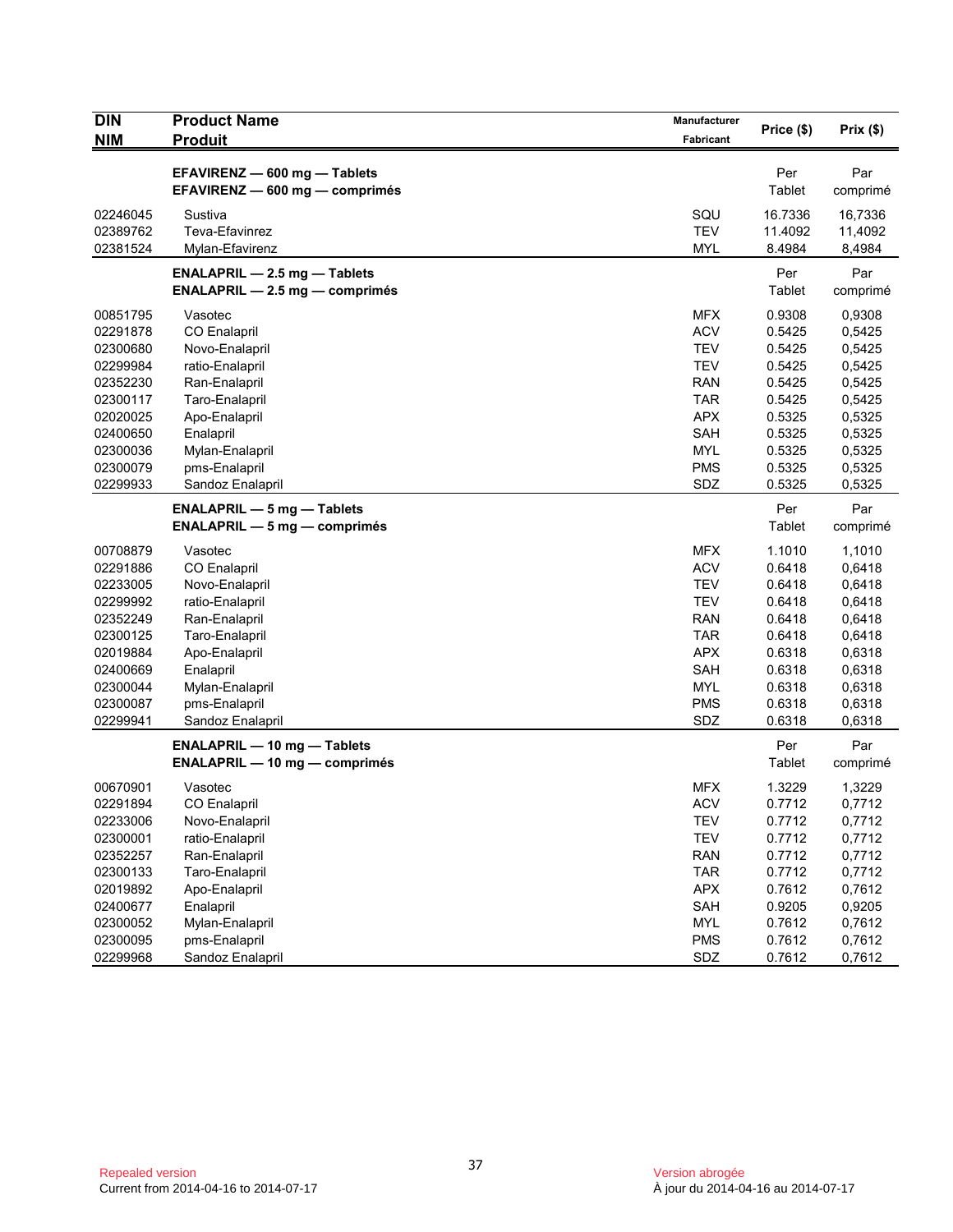| <b>DIN</b><br><b>NIM</b> | <b>Product Name</b><br><b>Produit</b>                                                         | Manufacturer<br>Fabricant | Price (\$)    | Prix(\$)        |
|--------------------------|-----------------------------------------------------------------------------------------------|---------------------------|---------------|-----------------|
|                          | <b>ENALAPRIL - 20 mg - Tablets</b>                                                            |                           | Per           | Par             |
|                          | <b>ENALAPRIL - 20 mg - comprimés</b>                                                          |                           | Tablet        | comprimé        |
| 00670928                 | Vasotec                                                                                       | <b>MFX</b>                | 1.5963        | 1,5963          |
| 02291908                 | <b>CO</b> Enalapril                                                                           | <b>ACV</b>                | 0.9305        | 0,9305          |
| 02233007                 | Novo-Enalapril                                                                                | <b>TEV</b>                | 0.9305        | 0,9305          |
| 02300028                 | ratio-Enalapril                                                                               | <b>TEV</b>                | 0.9305        | 0,9305          |
| 02352265                 | Ran-Enalapril                                                                                 | <b>RAN</b>                | 0.9305        | 0,9305          |
| 02300141                 | Taro-Enalapril                                                                                | <b>TAR</b>                | 0.9305        | 0,9305          |
| 02019906                 | Apo-Enalapril                                                                                 | <b>APX</b>                | 0.9205        | 0,9205          |
| 02300060                 | Mylan-Enalapril                                                                               | <b>MYL</b>                | 0.9205        | 0,9205          |
| 02300109                 | pms-Enalapril                                                                                 | <b>PMS</b>                | 0.9205        | 0,9205          |
| 02299976                 | Sandoz Enalapril                                                                              | SDZ                       | 0.9205        | 0,9205          |
|                          | ENALAPRIL/HYDROCHLOROTHIAZIDE - 5 mg/12.5 mg - Tablets                                        |                           | Per           | Par             |
|                          | ENALAPRIL/HYDROCHLOROTHIAZIDE - 5 mg/12.5 mg - comprimés                                      |                           | Tablet        | comprimé        |
| 02242826                 | Vaseretic                                                                                     | <b>MFX</b>                | 0.9695        | 0,9695          |
| 02300222                 | Novo-Enalapril/HCTZ                                                                           | <b>NOP</b>                | 0.6417        | 0,6417          |
| 02352923                 | Apo-Enalapril/HCTZ                                                                            | <b>APX</b>                | 0.4927        | 0,4927          |
|                          | ENALAPRIL/HYDROCHLOROTHIAZIDE - 10 mg/25 mg - Tablets                                         |                           | Per           | Par             |
|                          | <b>ENALAPRIL/HYDROCHLOROTHIAZIDE — 10 mg/25 mg — comprimés</b>                                |                           | Tablet        | comprimé        |
| 00657298                 | Vaseretic                                                                                     | <b>MFX</b>                | 1.3367        | 1,3367          |
| 02300230                 | Novo-Enalapril/HCTZ                                                                           | <b>TEV</b>                | 0.7712        | 0.7712          |
| 02352931                 | Apo-Enalapril/HCTZ                                                                            | <b>APX</b>                | 0.5479        | 0,5479          |
|                          | <b>ENTACAPONE - 200 mg - Tablets</b><br><b>ENTACAPONE - 200 mg - comprimés</b>                |                           | Per<br>Tablet | Par<br>comprimé |
| 02243763                 | Comtan                                                                                        | <b>NVT</b>                | 1.8141        | 1,8141          |
| 02375559                 | Teva-Entacapone                                                                               | <b>TEV</b>                | 0.5114        | 0,5114          |
| 02390337                 | Mylan-Entacapone                                                                              | <b>MYL</b>                | 0.4062        | 0,4062          |
| 02380005                 | Sandoz Entacapone                                                                             | SDZ                       | 0.4062        | 0,4062          |
|                          | <b>ESOMEPRAZOLE - 40 mg - Tablets</b>                                                         |                           | Per           | Par             |
|                          | ESOMEPRAZOLE - 40 mg - comprimés                                                              |                           | Tablet        | comprimé        |
|                          |                                                                                               |                           |               |                 |
| 02244522                 | Nexium                                                                                        | <b>AZC</b>                | 2.3958        | 2,3958          |
| 02339102                 | Apo-Esomeprazole                                                                              | <b>APX</b>                | 1.8690        | 1,8690          |
| 02383047                 | Mylan-Esomeprazole                                                                            | <b>MYL</b>                | 1.8690        | 1,8690          |
|                          | ESTRADIOL-17B - 50 mcg - Transdermal Patch<br>ESTRADIOL-17B - 50 mcg - timbre transdermique   |                           | Per<br>Patch  | Par<br>timbre   |
| 02244000                 | Estradot                                                                                      | <b>NVT</b>                | 3.1460        | 3,1460          |
| 02246967                 | Sandoz Estradiol Derm                                                                         | SDZ                       | 2.4130        | 2,4130          |
|                          | ESTRADIOL-17B - 75 mcg - Transdermal Patch<br>ESTRADIOL-17B - 75 mcg - timbre transdermique   |                           | Per<br>Patch  | Par<br>timbre   |
| 02244001                 | Estradot                                                                                      | <b>NVT</b>                | 3.3729        | 3,3729          |
| 02246968                 | Sandoz Estradiol Derm                                                                         | SDZ                       | 2.5875        | 2,5875          |
|                          | ESTRADIOL-17B - 100 mcg - Transdermal Patch<br>ESTRADIOL-17B - 100 mcg - timbre transdermique |                           | Per<br>Patch  | Par<br>timbre   |
| 02244002                 | Estradot                                                                                      | <b>NVT</b>                | 3.5640        | 3,5640          |
| 02246969                 | Sandoz Estradiol Derm                                                                         | SDZ                       | 2.7375        | 2,7375          |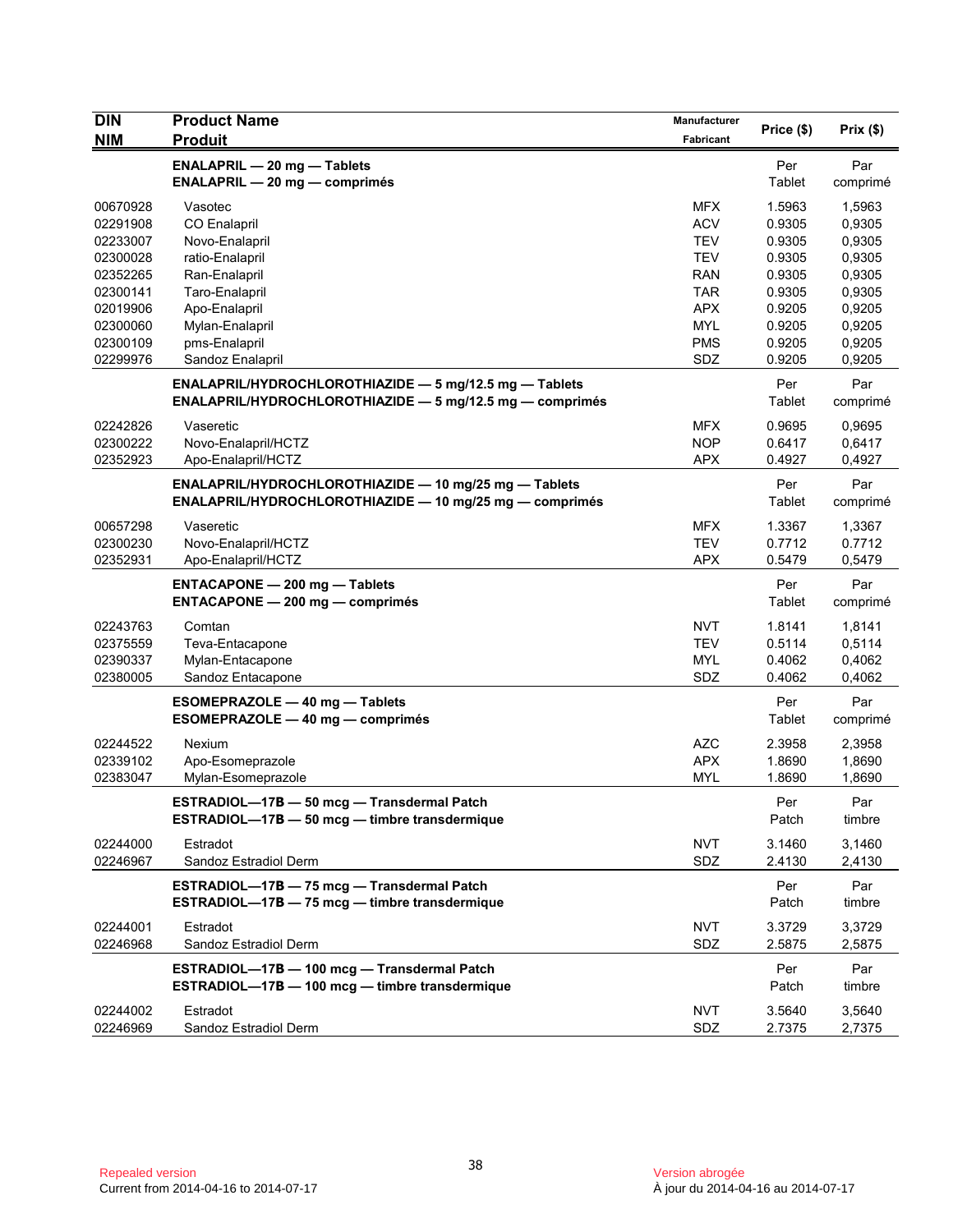| <b>DIN</b><br><b>NIM</b>                                 | <b>Product Name</b><br><b>Produit</b>                                                                                                         | Manufacturer<br>Fabricant                            | Price (\$)                                     | Prix(\$)                                       |
|----------------------------------------------------------|-----------------------------------------------------------------------------------------------------------------------------------------------|------------------------------------------------------|------------------------------------------------|------------------------------------------------|
|                                                          | ETHINYL ESTRADIOL/CYPROTERONE ACETATE - 0.035 mg/2 mg - Tablets<br>ETHINYL ESTRADIOL/ CYPROTÉRONE (ACÉTATE DE) - 0.035 mg/2 mg<br>— comprimés |                                                      | Per<br>Tablet                                  | Par<br>comprimé                                |
| 02233542<br>02290308<br>02309556                         | Diane-35<br>Cyestra-35<br>Novo-Cyproterone/Ethinyl Estradiol                                                                                  | <b>BAY</b><br><b>PAL</b><br><b>TEV</b>               | 1.7669<br>1.2229<br>1.1114                     | 1,7669<br>1.2229<br>1,1114                     |
|                                                          | ETHINYL ESTRADIOL/DESOGESTREL - 0.03 mg/0.15 mg - Tablet<br>ETHINYL ESTRADIOL/DESOGESTREL - 0.03 mg/0.15 mg - comprimés                       |                                                      | Per<br>Tablet                                  | Par<br>comprimé                                |
| 02042487<br>02317192<br>02410249<br>02396491             | Marvelon 21<br>Apri 21<br>Mirvala 21<br>Freya 21                                                                                              | ORG<br><b>TEV</b><br><b>APX</b><br><b>MYL</b>        | 0.8751<br>0.5436<br>0.5032<br>0.5032           | 0,8751<br>0,5436<br>0,5032<br>0,5032           |
|                                                          | ETHINYL ESTRADIOL/DESOGESTREL - 0.03 mg/0.15 mg - Tablet<br>ETHINYL ESTRADIOL/DESOGESTREL - 0.03 mg/0.15 mg - comprimés                       |                                                      | Per<br>Tablet                                  | Par<br>comprimé                                |
| 02042479<br>02317206<br>02410257<br>02396610             | Marvelon 28<br>Apri 28<br>Mirvala 28<br>Freya 28                                                                                              | <b>ORG</b><br><b>TEV</b><br><b>APX</b><br><b>MYL</b> | 0.6563<br>0.4077<br>0.3774<br>0.3774           | 0,6563<br>0,4077<br>0,3774<br>0,3774           |
|                                                          | ETHINYL ESTRADIOL/DROSPIRENONE - 3 mg/0.03 mg - Tablet<br>ETHINYL ESTRADIOL/DROSPIRENONE - 3 mg/0.03 mg - comprimés                           |                                                      | Per<br>Tablet                                  | Par<br>comprimé                                |
| 02261723<br>02410788<br>02385058                         | Yasmin 21<br>Zamine 21<br>Zarah 21                                                                                                            | <b>BAY</b><br><b>APX</b><br><b>ACV</b>               | 0.6360<br>0.4293<br>0.4293                     | 0,6360<br>0,4293<br>0,4293                     |
|                                                          | ETHINYL ESTRADIOL/DROSPIRENONE - 3 mg/0.03 mg - Tablet<br>ETHINYL ESTRADIOL/DROSPIRENONE - 3 mg/0.03 mg - comprimés                           |                                                      | Per<br>Tablet                                  | Par<br>comprimé                                |
| 02261731<br>02410796<br>02385066                         | Yasmin 28<br>Zamine 28<br>Zarah 28                                                                                                            | <b>BAY</b><br><b>APX</b><br><b>ACV</b>               | 0.4841<br>0.3221<br>0.3220                     | 0,4841<br>0,3221<br>0,3220                     |
|                                                          | ETHINYL ESTRADIOL/LEVONORGESTREL - 0.03 mg/0.15 mg - Tablets<br>ETHINYL ESTRADIOL/LEVONORGESTREL - 0.03 mg/0.15 mg - comprimés                |                                                      | Per<br>Tablet                                  | Par<br>comprimé                                |
| 02042320<br>02387085<br>02295946                         | Min Ovral<br>Ovima 21<br>Portia 21                                                                                                            | PFI<br><b>APX</b><br><b>APX</b>                      | 0.7847<br>0.5075<br>0.5075                     | 0,7847<br>0,5075<br>0,5075                     |
|                                                          | ETHINYL ESTRADIOL/LEVONORGESTREL - 0.03 mg/0.15 mg - Tablets<br>ETHINYL ESTRADIOL/LEVONORGESTREL - 0.03 mg/0.15 mg - comprimés                |                                                      | Per<br>Tablet                                  | Par<br>comprimé                                |
| 02042339<br>02387093<br>02295954                         | Min Ovral<br>Ovima 28<br>Portia 28                                                                                                            | PFI<br><b>APX</b><br><b>APX</b>                      | 0.5885<br>0.3806<br>0.3806                     | 0,5885<br>0,3806<br>0,3806                     |
|                                                          | ETHINYL ESTRADIOL/LEVONORGESTREL - 0.02 mg/0.1 mg - Tablets<br>ETHINYL ESTRADIOL/LEVONORGESTREL - 0.02 mg/0.1 mg - comprimés                  |                                                      | Per<br>Tablet                                  | Par<br>comprimé                                |
| 02236974<br>02387875<br>02298538<br>02388138<br>02401185 | Alesse<br>Alysena 21<br>Aviane 21<br>ESME <sub>21</sub><br>Lutera 21                                                                          | PFI<br><b>APX</b><br><b>TEV</b><br>MYL<br><b>ACV</b> | 0.7847<br>0.4636<br>0.4636<br>0.4636<br>0.4636 | 0,7847<br>0,4636<br>0,4636<br>0,4636<br>0,4636 |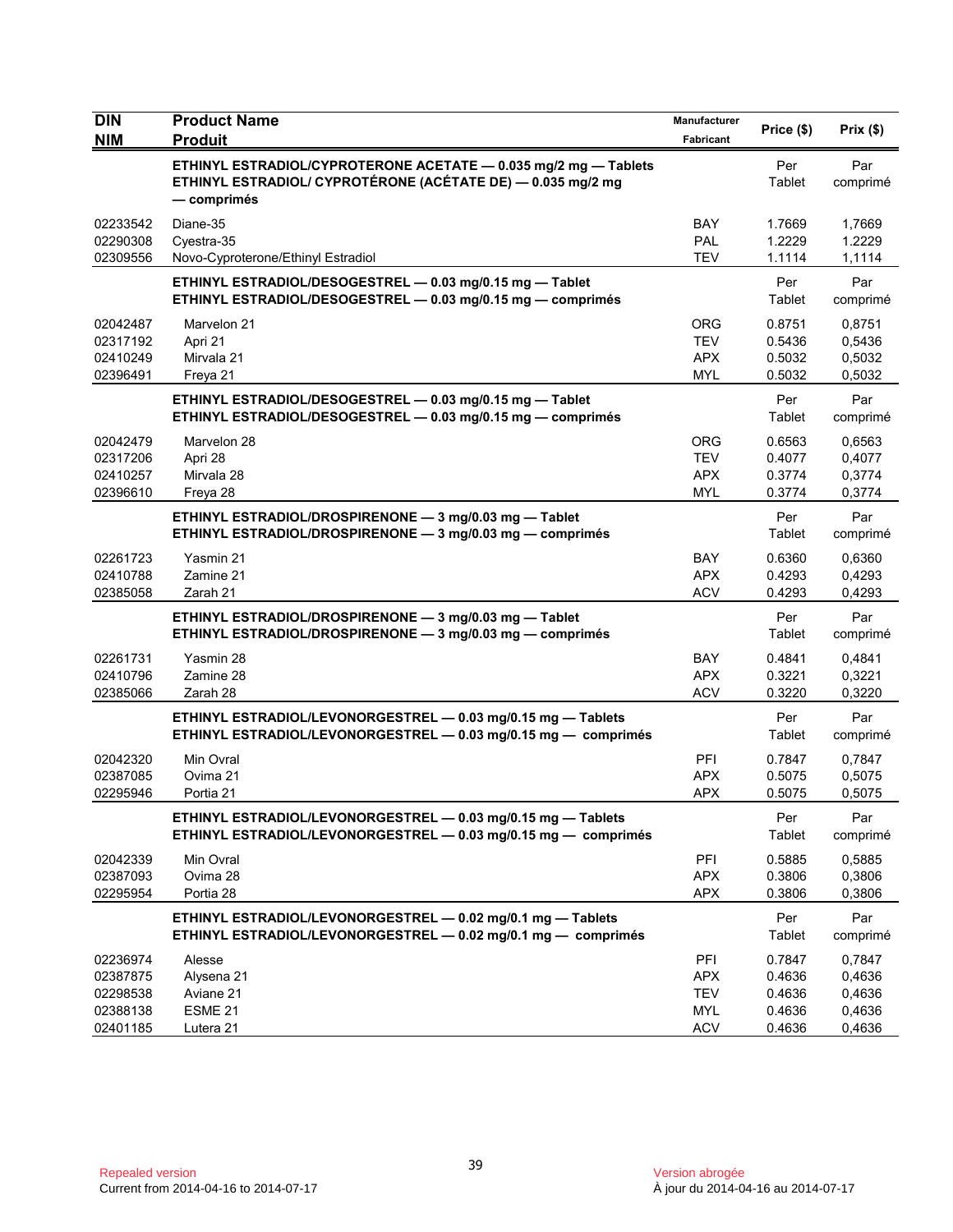| <b>DIN</b>                                               | <b>Product Name</b>                                                                                                                                     | <b>Manufacturer</b>                                                | Price (\$)                                          | Prix(\$)                                            |
|----------------------------------------------------------|---------------------------------------------------------------------------------------------------------------------------------------------------------|--------------------------------------------------------------------|-----------------------------------------------------|-----------------------------------------------------|
| <b>NIM</b>                                               | <b>Produit</b>                                                                                                                                          | Fabricant                                                          |                                                     |                                                     |
|                                                          | ETHINYL ESTRADIOL/LEVONORGESTREL - 0.02 mg/0.1 mg - Tablets<br>ETHINYL ESTRADIOL/LEVONORGESTREL - 0.02 mg/0.1 mg - comprimés                            |                                                                    | Per<br>Tablet                                       | Par<br>comprimé                                     |
| 02236975<br>02387883<br>02298546<br>02388146<br>02401207 | Alesse<br>Alysena 28<br>Aviane 28<br>ESME <sub>28</sub><br>Lutera 28                                                                                    | <b>PFI</b><br><b>APX</b><br><b>TEV</b><br><b>MYL</b><br><b>ACV</b> | 0.5885<br>0.3477<br>0.3477<br>0.3477<br>0.3477      | 0,5885<br>0,3477<br>0,3477<br>0,3477<br>0,3477      |
|                                                          | ETIDRONATE DISODIUM/CALCIUM CARBONATE - 400 mg/500 mg -<br><b>Tablets</b><br>ÉTIDRONATE DISODIQUE/CALCIUM (CARBONATE DE) — 400 mg/500 mg —<br>comprimés |                                                                    | Per<br>Kit                                          | Par<br>trousse                                      |
| 02176017<br>02263866<br>02353210<br>02247323<br>02324199 | Didrocal<br><b>CO</b> Etidrocal<br>Etidrocal<br>Mylan-Eti-Cal Carepac<br>Novo-Etidronatecal                                                             | <b>WCI</b><br><b>ACV</b><br>SAH<br><b>MYL</b><br><b>TEV</b>        | 48.9280<br>29.9900<br>29.9900<br>29.9900<br>29.9900 | 48,9280<br>29,9900<br>29,9900<br>29,9900<br>29,9900 |
|                                                          | ETIDRONATE DISODIUM - 200 mg - Tablets<br>ÉTIDRONATE DISODIQUE - 200 mg - comprimés                                                                     |                                                                    | Per<br>Tablet                                       | Par<br>comprimé                                     |
| 02248686<br>02245330                                     | CO Etidronate<br>Mylan-Etidronate                                                                                                                       | <b>ACV</b><br><b>MYL</b>                                           | 1.0093<br>0.9082                                    | 1,0093<br>0.9082                                    |
|                                                          | <b>EXEMESTANE - 25 mg - Tablets</b><br><b>EXEMESTANE - 25 mg - comprimés</b>                                                                            |                                                                    | Per<br>Tablet                                       | Par<br>comprimé                                     |
| 02242705<br>02390183<br>02407841                         | Aromasin<br><b>CO Exemestane</b><br>Med-Exemestane                                                                                                      | <b>PFI</b><br><b>ACV</b><br><b>GMP</b>                             | 5.8069<br>3.9008<br>3.9008                          | 5,8069<br>3,9008<br>3,9008                          |
|                                                          | FAMCICLOVIR - 125 mg - Tablets<br>FAMCICLOVIR - 125 mg - comprimés                                                                                      |                                                                    | Per<br>Tablet                                       | Par<br>comprimé                                     |
| 02229110<br>02292025<br>02305682<br>02278081<br>02278634 | Famvir<br>Apo-Famciclovir<br><b>CO Famciclovir</b><br>pms-Famciclovir<br>Sandoz Famciclovir                                                             | <b>NVT</b><br><b>APX</b><br><b>ACV</b><br><b>PMS</b><br>SDZ        | 3.1647<br>2.0240<br>2.0240<br>2.0240<br>2.0240      | 3,1647<br>2,0240<br>2,0240<br>2,0240<br>2,0240      |
|                                                          | FAMCICLOVIR - 250 mg - Tablets<br>FAMCICLOVIR - 250 mg - comprimés                                                                                      |                                                                    | Per<br>Tablet                                       | Par<br>comprime                                     |
| 02229129<br>02292041<br>02305690<br>02278103<br>02278642 | Famvir<br>Apo-Famciclovir<br><b>CO Famciclovir</b><br>pms-Famciclovir<br>Sandoz Famciclovir                                                             | <b>NVT</b><br><b>APX</b><br><b>ACV</b><br><b>PMS</b><br>SDZ        | 4.2926<br>2.7200<br>2.7200<br>2.7200<br>2.7200      | 4,2926<br>2,7200<br>2,7200<br>2,7200<br>2,7200      |
|                                                          | FAMCICLOVIR - 500 mg - Tablets<br>FAMCICLOVIR - 500 mg - comprimés                                                                                      |                                                                    | Per<br>Tablet                                       | Par<br>comprimé                                     |
| 02177102<br>02292068<br>02305704<br>02278111<br>02278650 | Famvir<br>Apo-Famciclovir<br>CO Famciclovir<br>pms-Famciclovir<br>Sandoz Famciclovir                                                                    | <b>NVT</b><br><b>APX</b><br><b>ACV</b><br><b>PMS</b><br>SDZ        | 7.6629<br>4.2280<br>4.2280<br>4.2280<br>4.2280      | 7,6629<br>4,2280<br>4,2280<br>4,2280<br>4,2280      |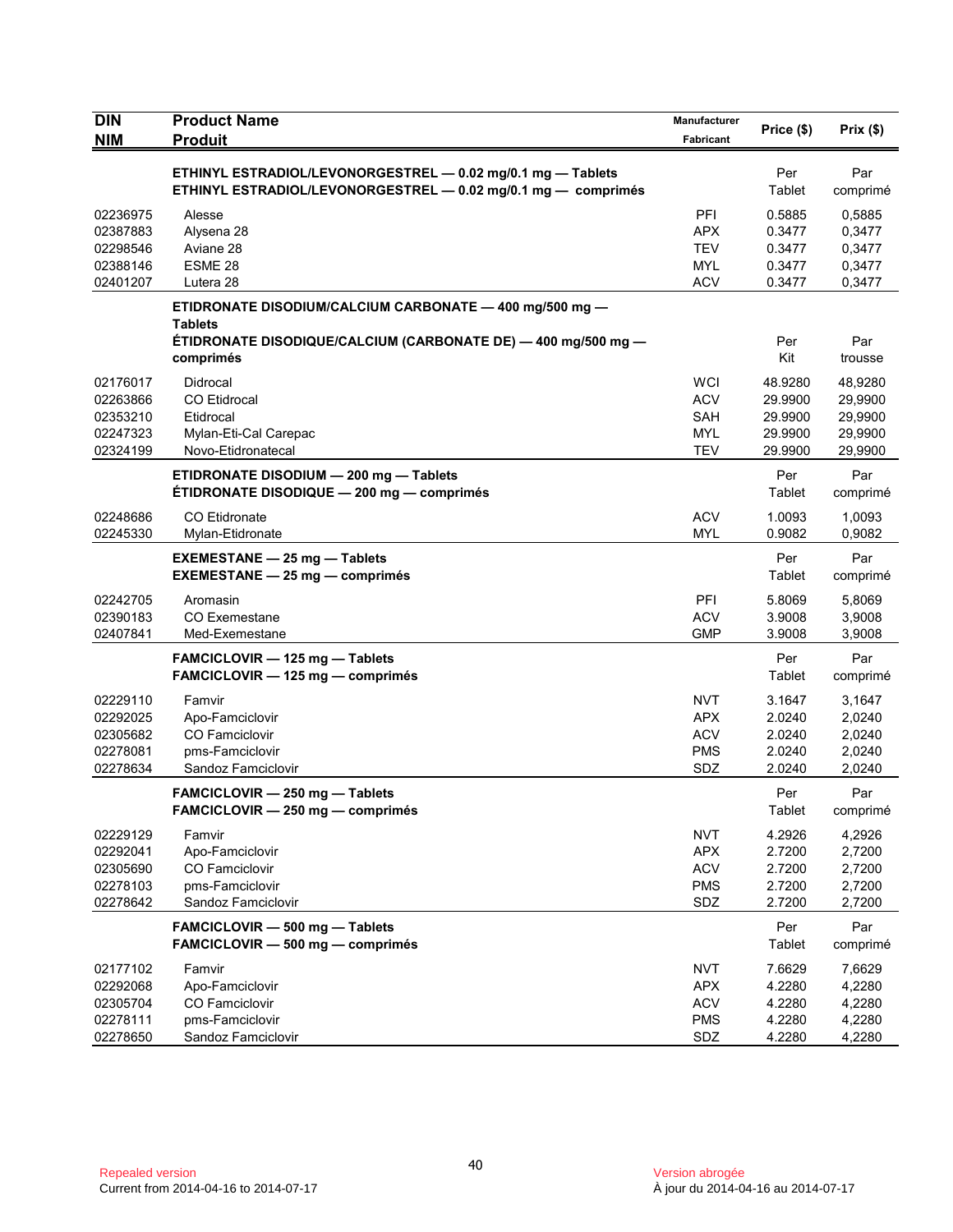| <b>DIN</b>                                                           | <b>Product Name</b>                                                                                                                            | Manufacturer                                                       | Price (\$)                                               | Prix (\$)                                                |
|----------------------------------------------------------------------|------------------------------------------------------------------------------------------------------------------------------------------------|--------------------------------------------------------------------|----------------------------------------------------------|----------------------------------------------------------|
| <b>NIM</b>                                                           | <b>Produit</b>                                                                                                                                 | Fabricant                                                          |                                                          |                                                          |
|                                                                      | FAMOTIDINE - 20 mg - Tablets<br><b>FAMOTIDINE - 20 mg - comprimés</b>                                                                          |                                                                    | Per<br>Tablet                                            | Par<br>comprimé                                          |
| 00710121<br>01953842<br>02351102<br>02196018                         | Pepcid<br>Apo-Famotidine<br>Famotidine<br>Mylan-Famotidine                                                                                     | <b>MFX</b><br><b>APX</b><br>SAH<br><b>MYL</b>                      | 1.2450<br>0.6486<br>0.6486<br>0.6486                     | 1,2450<br>0,6486<br>0,6486<br>0,6486                     |
| 02022133                                                             | Novo-Famotidine                                                                                                                                | <b>TEV</b>                                                         | 0.6486                                                   | 0,6486                                                   |
|                                                                      | <b>FAMOTIDINE - 40 mg - Tablets</b><br><b>FAMOTIDINE - 40 mg - comprimés</b>                                                                   |                                                                    | Per<br>Tablet                                            | Par<br>comprimé                                          |
| 00710113<br>01953834<br>02351110<br>02196026<br>02022141             | Pepcid<br>Apo-Famotidine<br>Famotidine<br>Mylan-Famotidine<br>Novo-Famotidine                                                                  | <b>MFX</b><br><b>APX</b><br>SAH<br><b>MYL</b><br><b>TEV</b>        | 2.3001<br>1.1673<br>1.1673<br>1.1673<br>1.1673           | 2,3001<br>1,1673<br>1,1673<br>1,1673<br>1,1673           |
|                                                                      | FELODIPINE - 5 mg - Extended Release Tablets<br>FÉLODIPINE - 5 mg - comprimés à libération prolongée                                           |                                                                    | Per<br>Tablet                                            | Par<br>comprimé                                          |
| 00851779<br>02280264                                                 | Plendil<br>Sandoz Felodipine                                                                                                                   | <b>AZC</b><br>SDZ                                                  | 0.7689<br>0.5593                                         | 0,7689<br>0,5593                                         |
|                                                                      | FELODIPINE - 10 mg - Extended Release Tablets<br>FÉLODIPINE - 10 mg - comprimés à libération prolongée                                         |                                                                    | Per<br>Tablet                                            | Par<br>comprimé                                          |
| 00851787<br>02280272                                                 | Plendil<br>Sandoz Felodipine                                                                                                                   | <b>AZC</b><br>SDZ                                                  | 1.1536<br>0.8390                                         | 1,1536<br>0,8390                                         |
|                                                                      | FENOFIBRATE - 67 mg - Capsules<br>FÉNOFIBRATE - 67 mg - capsules                                                                               |                                                                    | Per<br>Capsule                                           | Par<br>capsule                                           |
| 02243180<br>02243551                                                 | Apo-Feno-Micro<br>Novo-Fenofibrate Micronized/Novo-Fenofibrate (micronisé)                                                                     | <b>APX</b><br><b>TEV</b>                                           | 0.4759<br>0.4758                                         | 0,4759<br>0,4758                                         |
|                                                                      | FENOFIBRATE - 200 mg - Capsules<br>FENOFIBRATE - 200 mg - capsules                                                                             |                                                                    | Per<br>Capsule                                           | Par<br>capsule                                           |
| 02239864<br>02146959<br>02240210<br>02243552<br>02250039             | Apo-Feno-Micro<br>Lipidil-Micro<br>Mylan-Fenofibrate Micro<br>Novo-Fenofibrate Micronized/Novo-Fenofibrate (micronisé)<br>ratio-Fenofibrate MC | <b>APX</b><br><b>FFR</b><br>MYL<br><b>TEV</b><br>TEV               | 1.1979<br>1.1979<br>1.1979<br>1.1979<br>1.1979           | 1,1979<br>1,1979<br>1,1979<br>1,1979<br>1,1979           |
|                                                                      | FENOFIBRATE - 100 mg - Tablets<br>FENOFIBRATE - 100 mg - comprimés                                                                             |                                                                    | Per<br>Tablet                                            | Par<br>comprimé                                          |
| 02241601<br>02246859<br>02356570<br>02289083<br>02288044             | Lipidil Supra<br>Apo-Feno Super<br>Fenofibrate-S<br>Novo-Fenofibrate-S<br>Sandoz Fenofibrate S                                                 | <b>FFR</b><br><b>APX</b><br>SAH<br><b>TEV</b><br>SDZ               | 1.2243<br>0.8663<br>0.7877<br>0.7877<br>0.7877           | 1,2243<br>0,8663<br>0,7877<br>0,7877<br>0,7877           |
|                                                                      | FENOFIBRATE - 160 mg - Tablets<br>FENOFIBRATE - 160 mg - comprimés                                                                             |                                                                    | Per<br>Tablet                                            | Par<br>comprimé                                          |
| 02241602<br>02246860<br>02250004<br>02356589<br>02289091<br>02288052 | Lipidil Supra<br>Apo-Feno Super<br>Fenomax<br>Fenofibrate-S<br>Novo-Fenofibrate-S<br>Sandoz Fenofibrate S                                      | <b>FFR</b><br><b>APX</b><br><b>ORX</b><br>SAH<br><b>TEV</b><br>SDZ | 1.4106<br>0.9317<br>0.9317<br>0.8470<br>0.8470<br>0.8470 | 1,4106<br>0,9317<br>0,9317<br>0,8470<br>0,8470<br>0,8470 |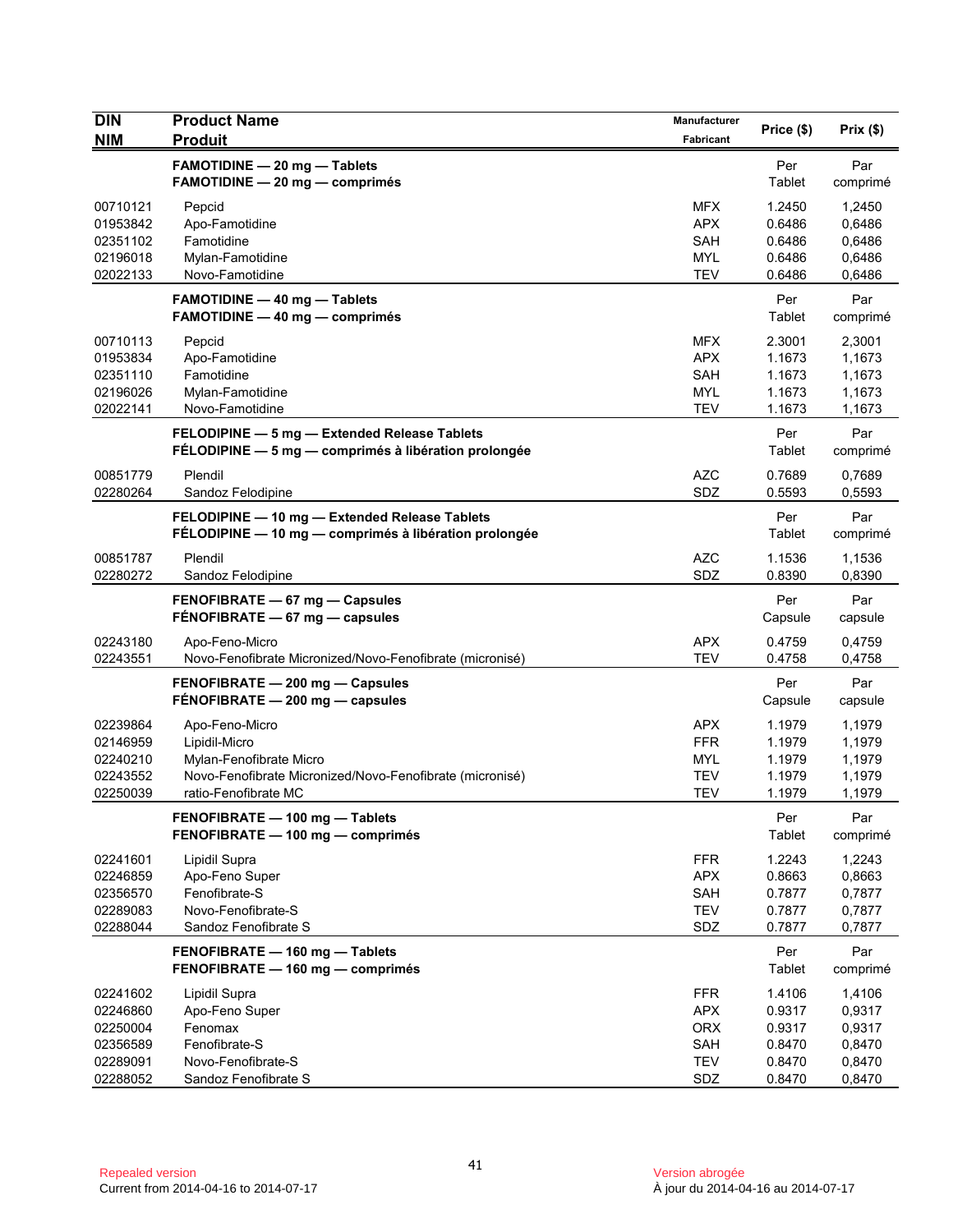| <b>DIN</b>                                                                                   | <b>Product Name</b>                                                                                                                                                 | Manufacturer                                                                                   | Price (\$)                                                                      | Prix(\$)                                                                        |
|----------------------------------------------------------------------------------------------|---------------------------------------------------------------------------------------------------------------------------------------------------------------------|------------------------------------------------------------------------------------------------|---------------------------------------------------------------------------------|---------------------------------------------------------------------------------|
| <b>NIM</b>                                                                                   | <b>Produit</b>                                                                                                                                                      | Fabricant                                                                                      |                                                                                 |                                                                                 |
|                                                                                              | FENOFIBRATE - 48 mg - Tablets<br>FENOFIBRATE - 48 mg - comprimés                                                                                                    |                                                                                                | Per<br>Tablet                                                                   | Par<br>comprimé                                                                 |
| 02269074<br>02390698                                                                         | Lipidil EZ<br>Sandoz Fenofibrate E                                                                                                                                  | <b>FFR</b><br>SDZ                                                                              | 0.4716<br>0.3560                                                                | 0,4716<br>0,3560                                                                |
|                                                                                              | FENOFIBRATE - 145 mg - Tablets<br>FENOFIBRATE - 145 mg - comprimés                                                                                                  |                                                                                                | Per<br>Tablet                                                                   | Par<br>comprimé                                                                 |
| 02269082<br>02390701                                                                         | Lipidil EZ<br>Sandoz Fenofibrate E                                                                                                                                  | <b>FFR</b><br>SDZ                                                                              | 1.2075<br>0.9113                                                                | 1,2075<br>0,9113                                                                |
|                                                                                              | FENTANYL - 12 mcg - Transdermal Patch<br>FENTANYL - 12 mcg - timbre transdermique                                                                                   |                                                                                                | Per<br>Patch                                                                    | Par<br>timbre                                                                   |
| 02330105<br>02327112<br>02386844<br>02396696<br>02311925<br>02341379                         | Ran-Fentanyl Matrix<br>Sandoz Fentanyl<br>CO Fentanyl<br>Mylan-Fentanyl Matrix<br>ratio-Fentanyl<br>pms-Fentanyl MTX                                                | <b>RAN</b><br>SDZ<br><b>ACV</b><br><b>MYL</b><br><b>TEV</b><br><b>PMS</b>                      | 3.1980<br>3.1980<br>2.2310<br>2.2300<br>2.2300<br>2.2280                        | 3,1980<br>3,1980<br>2,2310<br>2,2300<br>2,2300<br>2,2280                        |
|                                                                                              | FENTANYL - 25 mcg - Transdermal Patch<br>FENTANYL - 25 mcg - timbre transdermique                                                                                   |                                                                                                | Per<br>Patch                                                                    | Par<br>timbre                                                                   |
| 02275813<br>02330113<br>02327120<br>02386852<br>02314630<br>02396718<br>02282941<br>02341387 | Duragesic MAT<br>Ran-Fentanyl Matrix<br>Sandoz Fentanyl<br>CO Fentanyl<br>Apo-Fentanyl Matrix<br>Mylan-Fentanyl Matrix<br>ratio-Fentanyl<br>pms-Fentanyl MTX        | <b>JAN</b><br><b>RAN</b><br>SDZ<br><b>ACV</b><br><b>APX</b><br>MYL<br><b>TEV</b><br><b>PMS</b> | 14.7862<br>5.9500<br>5.9500<br>3.6582<br>3.6580<br>3.6580<br>3.6580<br>3.6560   | 14,7862<br>5,9500<br>5,9500<br>3,6582<br>3,6580<br>3,6580<br>3,6580<br>3,6560   |
|                                                                                              | FENTANYL - 50 mcg - Transdermal Patch<br>FENTANYL - 50 mcg - timbre transdermique                                                                                   |                                                                                                | Per<br>Patch                                                                    | Par<br>timbre                                                                   |
| 02275821<br>02330121<br>02327147<br>02314649<br>02282968<br>02386879<br>02396726<br>02341395 | Duragesic MAT<br>Ran-Fentanyl Matrix<br>Sandoz Fentanyl<br>Apo-Fentanyl Matrix<br>ratio-Fentanyl<br><b>CO Fentanyl</b><br>Mylan-Fentanyl Matrix<br>pms-Fentanyl MTX | JAN<br>RAN<br>SDZ<br><b>APX</b><br><b>TEV</b><br>ACV<br><b>MYL</b><br><b>PMS</b>               | 27.8300<br>11.2000<br>11.2000<br>6.8840<br>6.8840<br>6.8838<br>6.8838<br>6.8820 | 27,8300<br>11,2000<br>11,2000<br>6,8840<br>6,8840<br>6,8838<br>6,8838<br>6,8820 |
|                                                                                              | FENTANYL - 75 mcg - Transdermal Patch<br>FENTANYL - 75 mcg - timbre transdermique                                                                                   |                                                                                                | Per<br>Patch                                                                    | Par<br>timbre                                                                   |
| 02275848<br>02330148<br>02327155<br>02314657<br>02282976<br>02386887<br>02396734             | Duragesic MAT<br>Ran-Fentanyl Matrix<br>Sandoz Fentanyl<br>Apo-Fentanyl Matrix<br>ratio-Fentanyl<br>CO Fentanyl<br>Mylan-Fentanyl Matrix                            | JAN<br><b>RAN</b><br>SDZ<br><b>APX</b><br><b>TEV</b><br><b>ACV</b><br><b>MYL</b>               | 39.1380<br>15.7500<br>15.7500<br>9.6820<br>9.6820<br>9.6817<br>9.6817           | 39,1380<br>15,7500<br>15,7500<br>9,6820<br>9,6820<br>9,6817<br>9,6817           |
| 02341409                                                                                     | pms-Fentanyl MTX                                                                                                                                                    | <b>PMS</b>                                                                                     | 9.6800                                                                          | 9,6800                                                                          |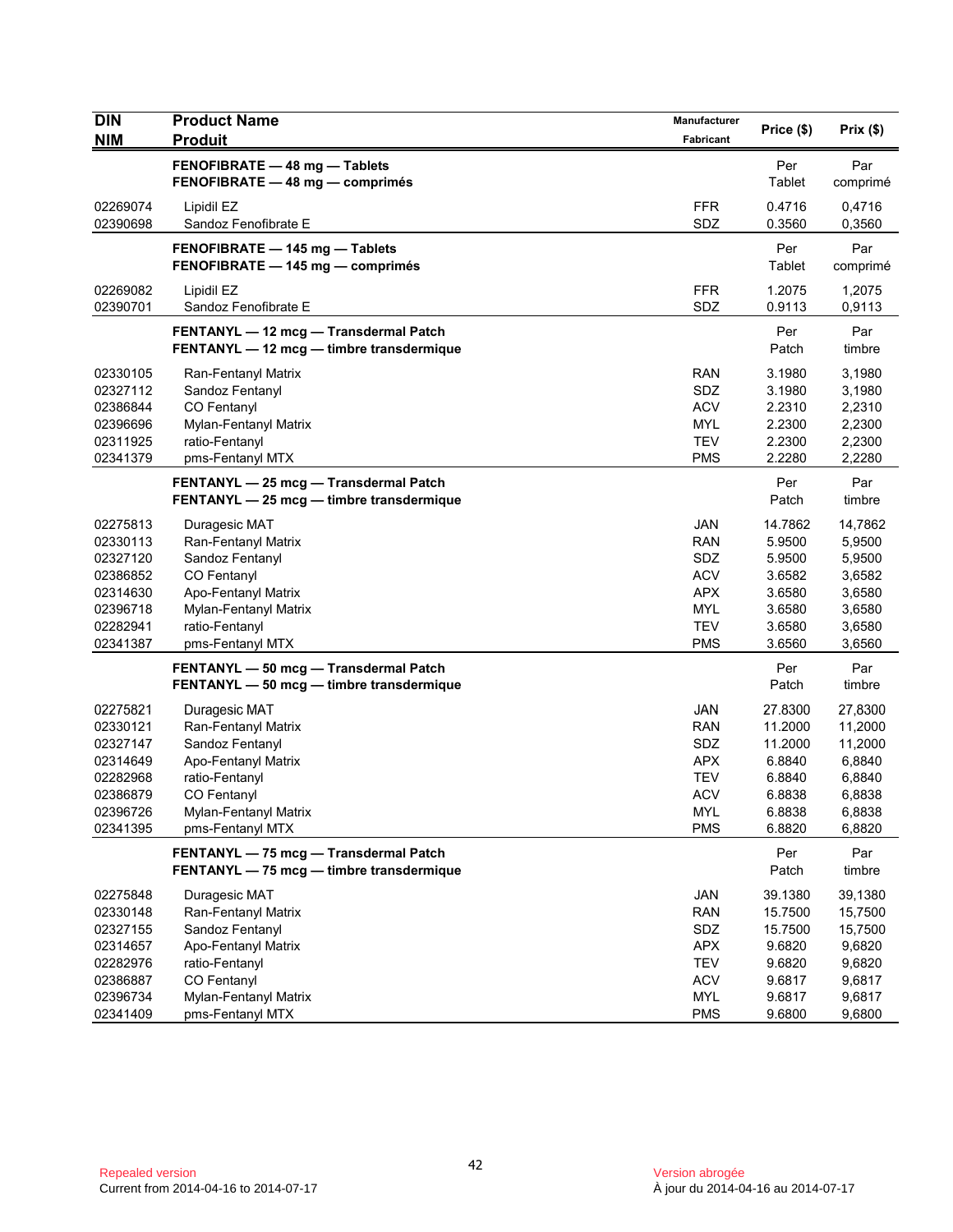| <b>DIN</b><br><b>NIM</b>                                                                                                                     | <b>Product Name</b><br><b>Produit</b>                                                                                                                                                                                                                                                            | <b>Manufacturer</b><br>Fabricant                                                                                                                              | Price (\$)                                                                                                                            | Prix(\$)                                                                                                                                |
|----------------------------------------------------------------------------------------------------------------------------------------------|--------------------------------------------------------------------------------------------------------------------------------------------------------------------------------------------------------------------------------------------------------------------------------------------------|---------------------------------------------------------------------------------------------------------------------------------------------------------------|---------------------------------------------------------------------------------------------------------------------------------------|-----------------------------------------------------------------------------------------------------------------------------------------|
|                                                                                                                                              | FENTANYL - 100 mcg - Transdermal Patch<br>FENTANYL - 100 mcg - timbre transdermique                                                                                                                                                                                                              |                                                                                                                                                               | Per<br>Patch                                                                                                                          | Par<br>timbre                                                                                                                           |
| 02275856<br>02330156<br>02327163<br>02314665<br>02282984<br>02386895<br>02396742<br>02341417                                                 | Duragesic MAT<br>Ran-Fentanyl Matrix<br>Sandoz Fentanyl<br>Apo-Fentanyl Matrix<br>ratio-Fentanyl<br>CO Fentanyl<br>Mylan-Fentanyl Matrix<br>pms-Fentanyl MTX                                                                                                                                     | <b>JAN</b><br><b>RAN</b><br>SDZ<br><b>APX</b><br><b>TEV</b><br><b>ACV</b><br><b>MYL</b><br><b>PMS</b>                                                         | 48.7146<br>19.6000<br>19.6000<br>12.0520<br>12.0520<br>12.0512<br>12.0512<br>12.0500                                                  | 48,7146<br>19,6000<br>19,6000<br>12,0520<br>12,0520<br>12,0512<br>12,0512<br>12,0500                                                    |
|                                                                                                                                              | FERROUS GLUCONATE - 300 mg - Tablets<br>FER (GLUCONATE DE) - 300 mg - comprimés                                                                                                                                                                                                                  |                                                                                                                                                               | Per<br>Tablet                                                                                                                         | Par<br>comprimé                                                                                                                         |
| 00545031<br>00031097<br>80000435                                                                                                             | Apo-Ferrous Gluconate<br>Jamp-Ferrous Gluconate<br>Novo-Ferrogluc                                                                                                                                                                                                                                | <b>APX</b><br><b>JPC</b><br><b>TEV</b>                                                                                                                        | 0.0404<br>0.0367<br>0.0254                                                                                                            | 0,0404<br>0,0367<br>0,0254                                                                                                              |
|                                                                                                                                              | FINASTERIDE - 5 mg - Tablets<br>FINASTERIDE - 5 mg - comprimés                                                                                                                                                                                                                                   |                                                                                                                                                               | Per<br>Tablet                                                                                                                         | Par<br>comprimé                                                                                                                         |
| 02010909<br>02354462<br>02348500<br>02357224<br>02365383<br>02405814<br>02355043<br>02389878<br>02356058<br>02310112<br>02371820<br>02322579 | Proscar<br>CO Finasteride<br>Novo-Finasteride<br>Jamp-Finasteride<br>Apo-Finasteride<br>Auro-Finasteride<br>Finasteride<br>Mint-Finasteride<br>Mylan-Finasteride<br>pms-Finasteride<br>Ran-Finasteride<br>Sandoz Finasteride<br>FLUCONAZOLE - 50 mg - Tablets<br>FLUCONAZOLE - 50 mg - comprimés | <b>MSD</b><br><b>ACV</b><br><b>TEV</b><br><b>JPC</b><br><b>APX</b><br><b>AUP</b><br><b>ACH</b><br><b>MPH</b><br><b>MYL</b><br><b>PMS</b><br><b>RAN</b><br>SDZ | 2.1417<br>0.7412<br>0.5677<br>0.5675<br>0.4633<br>0.4633<br>0.4633<br>0.4633<br>0.4633<br>0.4633<br>0.4633<br>0.4633<br>Per<br>Tablet | 2,1417<br>0,7412<br>0,5677<br>0,5675<br>0,4633<br>0,4633<br>0,4633<br>0,4633<br>0,4633<br>0,4633<br>0,4633<br>0,4633<br>Par<br>comprimé |
| 02237370<br>02236978<br>02249294<br>02281260<br>02245292<br>02245643                                                                         | Apo-Fluconazole<br>Novo-Fluconazole<br>Taro-Fluconazole<br>CO Fluconazole<br>Mylan-Fluconazole<br>pms-Fluconazole                                                                                                                                                                                | <b>APX</b><br><b>TEV</b><br><b>TAR</b><br><b>ACV</b><br><b>MYL</b><br><b>PMS</b>                                                                              | 3.4393<br>3.4393<br>3.4393<br>3.1266<br>3.1266<br>3.1266                                                                              | 3,4393<br>3,4393<br>3,4393<br>3,1266<br>3,1266<br>3,1266                                                                                |
|                                                                                                                                              | FLUCONAZOLE - 100 mg - Tablets<br>FLUCONAZOLE - 100 mg - comprimés                                                                                                                                                                                                                               |                                                                                                                                                               | Per<br>Tablet                                                                                                                         | Par<br>comprimé                                                                                                                         |
| 02237371<br>02249308<br>02236979<br>02281279<br>02245293<br>02245644                                                                         | Apo-Fluconazole<br>Taro-Fluconazole<br>Novo-Fluconazole<br>CO Fluconazole<br>Mylan-Fluconazole<br>pms-Fluconazole                                                                                                                                                                                | <b>APX</b><br>TAR.<br><b>TEV</b><br><b>ACV</b><br><b>MYL</b><br><b>PMS</b>                                                                                    | 6.1012<br>6.1012<br>6.1011<br>5.5466<br>5.5466<br>5.5466                                                                              | 6,1012<br>6,1012<br>6,1011<br>5,5466<br>5,5466<br>5,5466                                                                                |
|                                                                                                                                              | FLUCONAZOLE - 150 mg - Capsules<br>FLUCONAZOLE - 150 mg - Capsules                                                                                                                                                                                                                               |                                                                                                                                                               | Per<br>Capsule                                                                                                                        | Par<br>capsule                                                                                                                          |
| 02241895<br>02282348                                                                                                                         | Apo-Fluconazole<br>pms-Fluconazole                                                                                                                                                                                                                                                               | <b>APX</b><br><b>PMS</b>                                                                                                                                      | 9.1900<br>9.1900                                                                                                                      | 9,1900<br>9,1900                                                                                                                        |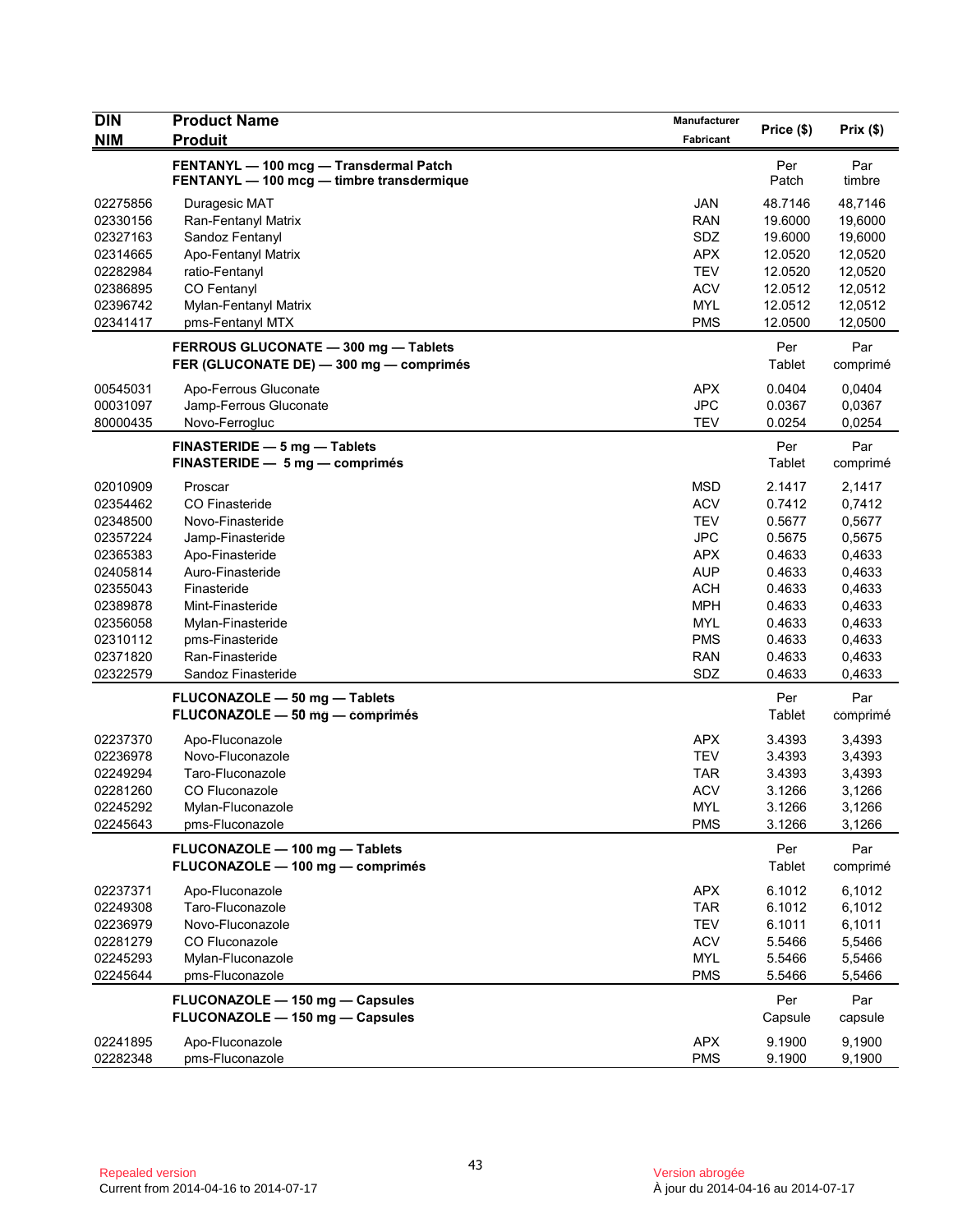| <b>DIN</b> | <b>Product Name</b>                                       | Manufacturer | Price (\$)  | Prix(\$) |
|------------|-----------------------------------------------------------|--------------|-------------|----------|
| <b>NIM</b> | <b>Produit</b>                                            | Fabricant    |             |          |
|            | FLUOCINONIDE - 0.05% - Gel<br>FLUOCINONIDE - 0,05 % - gel |              | Per<br>Gram | Par      |
|            |                                                           |              |             | gramme   |
| 02161974   | Lidex                                                     | <b>VPI</b>   | 0.5638      | 0,5638   |
| 02236997   | Lyderm                                                    | <b>TPT</b>   | 0.3762      | 0,3762   |
|            | FLUOCINONIDE - 0.05% - Ointment                           |              | Per         | Par      |
|            | FLUOCINONIDE - 0,05 % - pommade                           |              | Gram        | gramme   |
| 02161966   | Lidex                                                     | <b>VPI</b>   | 0.5565      | 0,5565   |
| 02236996   | Lyderm                                                    | <b>TPT</b>   | 0.3707      | 0,3707   |
|            | FLUOCINONIDE - 0.05% - Topical Cream                      |              | Per         | Par      |
|            | FLUOCINONIDE - 0.05 % - crème topique                     |              | Gram        | gramme   |
| 02161923   | Lidex                                                     | <b>VPI</b>   | 0.5078      | 0,5078   |
| 00716863   | Lyderm                                                    | <b>TPT</b>   | 0.5075      | 0,5075   |
|            | FLUOROMETHOLONE - 0.1% - Ophthalmic Suspension            |              |             |          |
|            | FLUOROMÉTHOLONE - 0,1 % - suspension ophtalmique          |              | Per mL      | Par ml   |
| 00247855   | FML 0.1%/FML 0.1 %                                        | <b>ALL</b>   | 3.5332      | 3,5332   |
| 02238568   | pms-Fluorometholone                                       | <b>PMS</b>   | 1.9665      | 1,9665   |
| 00432814   | Sandoz Fluorometholone                                    | SDZ          | 1.7880      | 1,7880   |
|            | FLUOXETINE - 10 mg - Capsules                             |              | Per         | Par      |
|            | FLUOXÉTINE - 10 mg - capsules                             |              | Capsule     | capsule  |
| 02018985   | Prozac                                                    | LIL          | 2.2118      | 2,2118   |
| 02177617   | Dom-Fluoxetine                                            | <b>DOM</b>   | 1.2951      | 1,2951   |
| 02242177   | CO Fluoxetine                                             | <b>RED</b>   | 1.2951      | 1,2951   |
| 02216353   | Apo-Fluoxetine                                            | <b>APX</b>   | 1.2950      | 1,2950   |
| 02216582   | Teva-Fluoxetine                                           | <b>TEV</b>   | 1.2950      | 1,2950   |
| 02241371   | ratio-Fluoxetine                                          | <b>TEV</b>   | 1.2950      | 1,2950   |
| 02237813   | Mylan-Fluoxetine                                          | <b>MYL</b>   | 0.8650      | 0,8650   |
| 02385627   | Auro-Fluoxetine                                           | <b>AUP</b>   | 0.4595      | 0,4595   |
| 02286068   | Fluoxetine                                                | SAH          | 0.4595      | 0,4595   |
| 02374447   | Fluoxetine                                                | <b>SIP</b>   | 0.4595      | 0,4595   |
| 02401894   | Jamp-Fluoxetine                                           | <b>JPC</b>   | 0.4595      | 0,4595   |
| 02392909   | Mar-Fluoxetine                                            | <b>MAR</b>   | 0.4595      | 0,4595   |
| 02380560   | Mint-Fluoxetine                                           | <b>MPH</b>   | 0.4595      | 0,4595   |
| 02177579   | pms-Fluoxetine                                            | <b>PMS</b>   | 0.4595      | 0,4595   |
| 02405695   | Ran-Fluoxetine                                            | <b>RAN</b>   | 0.4595      | 0,4595   |
| 02243486   | Sandoz Fluoxetine                                         | SDZ          | 0.4595      | 0,4595   |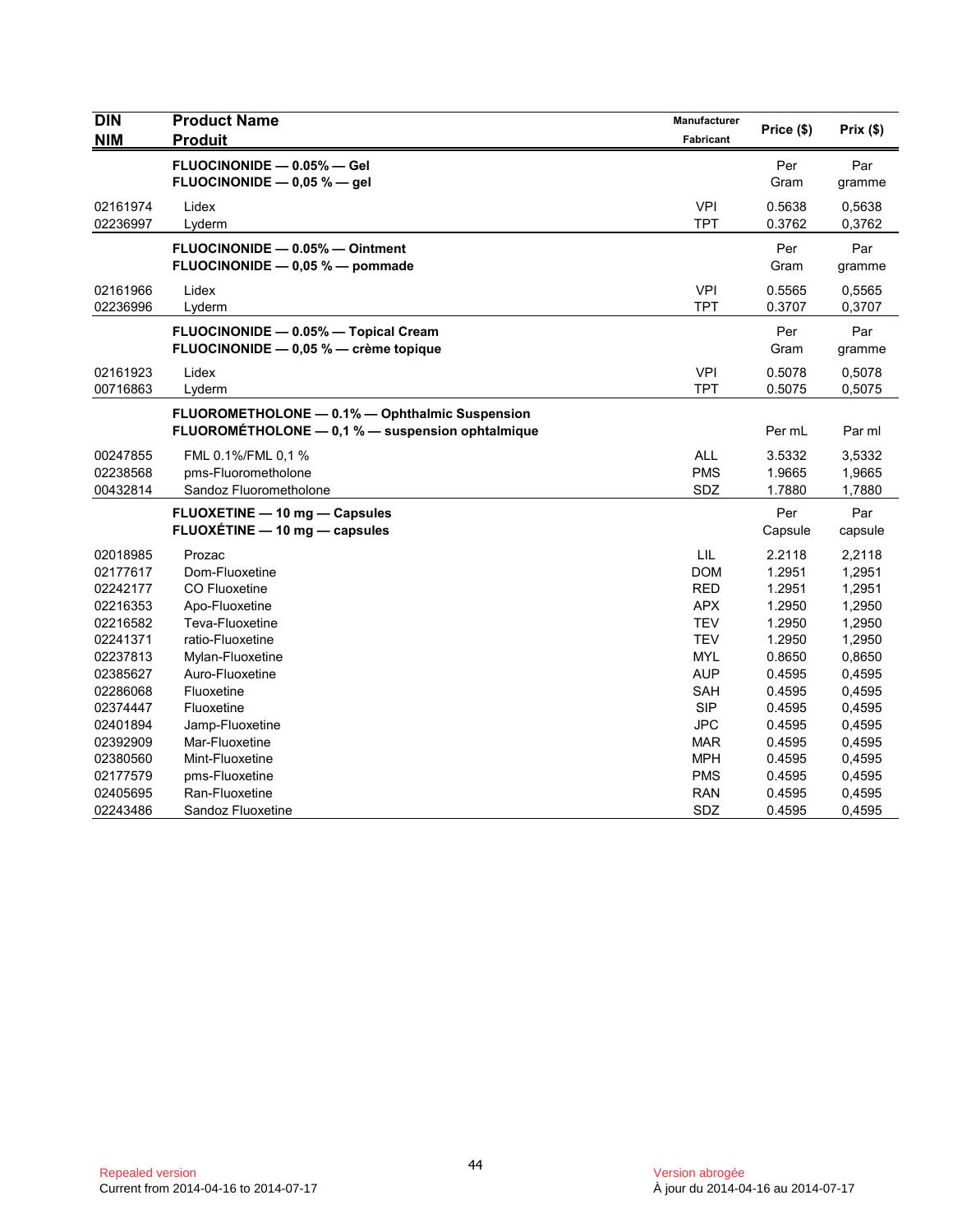| <b>DIN</b>           | <b>Product Name</b>                                  | Manufacturer      | Price (\$)       | Prix(\$)         |
|----------------------|------------------------------------------------------|-------------------|------------------|------------------|
| <b>NIM</b>           | <b>Produit</b>                                       | Fabricant         |                  |                  |
|                      | FLUOXETINE - 20 mg - Capsules                        |                   | Per              | Par              |
|                      | FLUOXÉTINE - 20 mg - capsules                        |                   | Capsule          | capsule          |
|                      |                                                      |                   |                  |                  |
| 00636622<br>02242178 | Prozac<br>CO Fluoxetine                              | LIL<br><b>RED</b> | 2.2118<br>1.1124 | 2,2118<br>1,1124 |
| 02216361             | Apo-Fluoxetine                                       | <b>APX</b>        | 1.1123           | 1,1123           |
| 02386402             | Jamp-Fluoxetine                                      | <b>JPC</b>        | 0.6116           | 0,6116           |
| 02237814             | Mylan-Fluoxetine                                     | <b>MYL</b>        | 0.6116           | 0,6116           |
| 02241374             | ratio-Fluoxetine                                     | <b>TEV</b>        | 0.6116           | 0,6116           |
| 02216590             | Teva-Fluoxetine                                      | <b>TEV</b>        | 0.6116           | 0,6116           |
| 02385635             | Auro-Fluoxetine                                      | <b>AUP</b>        | 0.4598           | 0,4598           |
| 02286076             | Fluoxetine                                           | <b>SAH</b>        | 0.4598           | 0,4598           |
| 02374455             | Fluoxetine                                           | <b>SIP</b>        | 0.4598           | 0,4598           |
| 02392917             | Mar-Fluoxetine                                       | <b>MAR</b>        | 0.4598           | 0,4598           |
| 02380579             | Mint-Fluoxetine                                      | <b>MPH</b>        | 0.4598           | 0,4598           |
| 02177587             | pms-Fluoxetine                                       | <b>PMS</b>        | 0.4598           | 0,4598           |
| 02405709             | Ran-Fluoxetine                                       | <b>RAN</b>        | 0.4598           | 0,4598           |
| 02243487             | Sandoz Fluoxetine                                    | SDZ               | 0.4598           | 0,4598           |
|                      |                                                      |                   |                  |                  |
|                      | FLURBIPROFEN - 50 mg - Tablets                       |                   | Per              | Par              |
|                      | FLURBIPROFÈNE - 50 mg - comprimés                    |                   | Tablet           | comprimé         |
| 00647942             | Ansaid                                               | PFI               | 0.5653           | 0,5653           |
| 01912046             | Apo-Flurbiprofen                                     | <b>APX</b>        | 0.2820           | 0,2820           |
| 02100509             | Novo-Flurprofen                                      | <b>TEV</b>        | 0.2820           | 0,2820           |
|                      | FLURBIPROFEN - 100 mg - Tablets                      |                   | Per              | Par              |
|                      | FLURBIPROFÈNE - 100 mg - comprimés                   |                   | Tablet           | comprimé         |
| 00600792             | Ansaid                                               | PFI               | 0.7401           | 0,7401           |
| 00675199             | ratio-Flurbiprofen                                   | <b>TEV</b>        | 0.5170           | 0,5170           |
| 01912038             | Apo-Flurbiprofen                                     | <b>APX</b>        | 0.3859           | 0,3859           |
| 02100517             | Novo-Flurprofen                                      | <b>TEV</b>        | 0.3859           | 0,3859           |
|                      |                                                      |                   |                  |                  |
|                      | FLUTAMIDE - 250 mg - Tablets                         |                   | Per              | Par              |
|                      | FLUTAMIDE - 250 mg - comprimés                       |                   | Tablet           | comprimé         |
| 00637726             | Euflex                                               | <b>SCH</b>        | 1.6097           | 1,6097           |
| 02238560             | Apo-Flutamide                                        | <b>APX</b>        | 1.4883           | 1,4883           |
| 02230089             | Novo-Flutamide                                       | <b>TEV</b>        | 1.4883           | 1,4883           |
| 02230104             | pms-Flutamide                                        | <b>PMS</b>        | 1.4883           | 1,4883           |
|                      | FLUTICASONE - 120 dose - 50 mcg - Nasal Spray        |                   | Per              | Par              |
|                      | FLUTICASONE - 120 dose - 50 mcg - vaporisateur nasal |                   | dose             | dose             |
|                      |                                                      |                   |                  |                  |
| 02213672             | Flonase                                              | <b>GSK</b>        | 0.2807           | 0,2807           |
| 02294745             | Apo-Fluticasone                                      | <b>APX</b>        | 0.1831           | 0,1831           |
| 02296071             | ratio-Fluticasone                                    | <b>TEV</b>        | 0.1831           | 0,1831           |
|                      | FLUVASTATIN - 20 mg - Capsules                       |                   | Per              | Par              |
|                      | FLUVASTATIN - 20 mg - capsules                       |                   | Capsule          | capsule          |
| 02061562             | Lescol                                               | <b>NVT</b>        | 1.0015           | 1,0015           |
| 02299224             | Teva-Fluvastatin                                     | <b>TEV</b>        | 0.7048           | 0,7048           |
| 02400235             | Sandoz Fluvastatin                                   | SDZ               | 0.4561           | 0,4561           |
|                      |                                                      |                   |                  |                  |
|                      | FLUVASTATIN - 40 mg - Capsules                       |                   | Per              | Par              |
|                      | FLUVASTATIN - 40 mg - capsules                       |                   | Capsule          | capsule          |
| 02061570             | Lescol                                               | NVT               | 1.4073           | 1,4073           |
| 02299232             | Teva-Fluvastatin                                     | <b>TEV</b>        | 0.9896           | 0,9896           |
| 02400243             | Sandoz Fluvastatin                                   | SDZ               | 0.6386           | 0,6386           |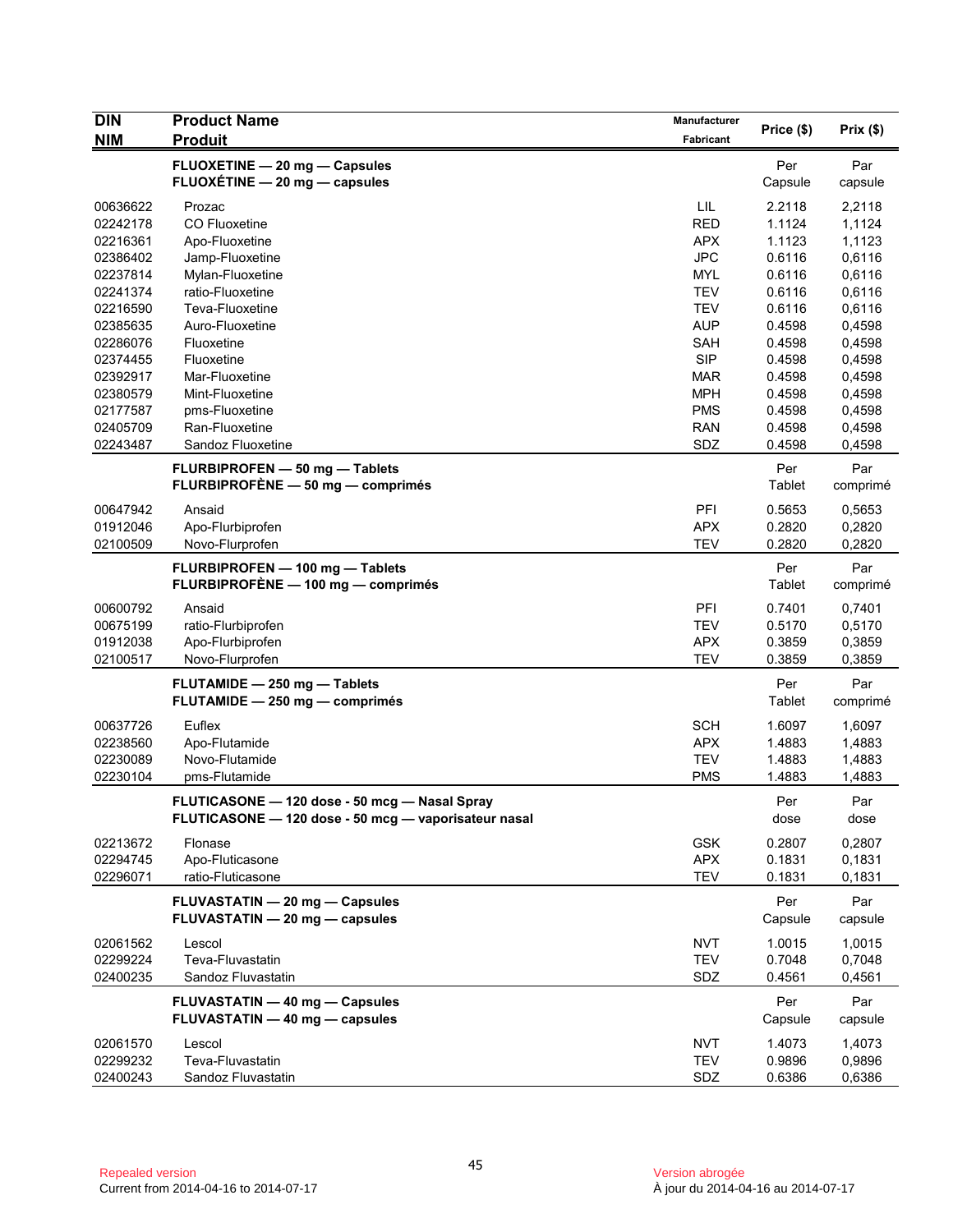| <b>DIN</b>                                                           | <b>Product Name</b>                                                                                                                                                                                                                   | <b>Manufacturer</b>                                                       | Price (\$)                                               | Prix(\$)                                                 |
|----------------------------------------------------------------------|---------------------------------------------------------------------------------------------------------------------------------------------------------------------------------------------------------------------------------------|---------------------------------------------------------------------------|----------------------------------------------------------|----------------------------------------------------------|
| <b>NIM</b>                                                           | <b>Produit</b>                                                                                                                                                                                                                        | Fabricant                                                                 |                                                          |                                                          |
|                                                                      | FLUVOXAMINE MALEATE - 50 mg - Tablets<br>FLUVOXAMINE (MALÉATE DE) - 50 mg - comprimés                                                                                                                                                 |                                                                           | Per<br>Tablet                                            | Par<br>comprimé                                          |
| 01919342<br>02231329<br>02218453<br>02255529<br>02239953<br>02247054 | Luvox<br>Apo-Fluvoxamine<br>ratio-Fluvoxamine<br>CO Fluvoxamine<br>Novo-Fluvoxamine<br>Sandoz Fluvoxamine                                                                                                                             | SPH<br><b>APX</b><br><b>TEV</b><br><b>ACV</b><br><b>TEV</b><br>SDZ        | 0.9856<br>0.5447<br>0.5447<br>0.5447<br>0.5447<br>0.5447 | 0,9856<br>0,5447<br>0,5447<br>0,5447<br>0,5447<br>0,5447 |
|                                                                      | FLUVOXAMINE MALEATE - 100 mg - Tablets<br>FLUVOXAMINE (MALÉATE DE) — 100 mg — comprimés                                                                                                                                               |                                                                           | Per<br>Tablet                                            | Par<br>comprimé                                          |
| 01919369<br>02231330<br>02218461<br>02255537<br>02239954<br>02247055 | Luvox<br>Apo-Fluvoxamine<br>ratio-Fluvoxamine<br>CO Fluvoxamine<br>Novo-Fluvoxamine<br>Sandoz Fluvoxamine                                                                                                                             | <b>SPH</b><br><b>APX</b><br><b>TEV</b><br><b>ACV</b><br><b>TEV</b><br>SDZ | 1.7721<br>0.9792<br>0.9792<br>0.9792<br>0.9792<br>0.9792 | 1,7721<br>0,9792<br>0,9792<br>0,9792<br>0,9792<br>0,9792 |
|                                                                      | FOSINOPRIL SODIUM - 10 mg - Tablets<br>FOSINOPRIL SODIQUE - 10 mg - comprimés                                                                                                                                                         |                                                                           | Per<br>Tablet                                            | Par<br>comprimé                                          |
| 01907107<br>02247802<br>02294524<br>02266008<br>02331004<br>02262401 | Monopril<br>Teva-Fosinopril<br>Ran-Fosinopril<br>Apo-Fosinopril<br>Jamp-Fosinopril<br>Mylan-Fosinopril                                                                                                                                | SQU<br><b>TEV</b><br><b>RAN</b><br><b>APX</b><br><b>JPC</b><br><b>MYL</b> | 1.0525<br>0.6083<br>0.4977<br>0.4878<br>0.4390<br>0.4390 | 1,0525<br>0,6083<br>0,4977<br>0,4878<br>0,4390<br>0,4390 |
|                                                                      | FOSINOPRIL SODIUM - 20 mg - Tablets<br>FOSINOPRIL SODIQUE - 20 mg - comprimés                                                                                                                                                         |                                                                           | Per<br>Tablet                                            | Par<br>comprimé                                          |
| 01907115<br>02247803<br>02294532<br>02266016<br>02331012<br>02262428 | Monopril<br>Teva-Fosinopril<br>Ran-Fosinopril<br>Apo-Fosinopril<br>Jamp-Fosinopril<br>Mylan-Fosinopril                                                                                                                                | SQU<br><b>TEV</b><br>RAN<br><b>APX</b><br><b>JPC</b><br><b>MYL</b>        | 1.2665<br>0.7315<br>0.5985<br>0.5866<br>0.5279<br>0.5279 | 1,2665<br>0,7315<br>0,5985<br>0,5866<br>0,5279<br>0,5279 |
|                                                                      | <b>FRAMYCETIN SULFATE/ESCULIN/HYDROCORTISONE/DIBUCAINE HCI</b><br>- 10 mg/10 mg/5 mg/5 mg - Ointment<br><b>FRAMYCÉTINE (SULFATE DE)/ESCULINE/HYDROCORTISONE/</b><br>DIBUCAÏNE (CHLORHYDRATE DE) - 10 mg/10 mg/5 mg/5 mg/ - pommade    |                                                                           | Per<br>Gram                                              | Par<br>gramme                                            |
| 02223252<br>02247322<br>02242527                                     | Proctosedyl<br>Proctol<br>Sandoz Proctomyxin HC                                                                                                                                                                                       | <b>AXC</b><br>ODN<br>SDZ                                                  | 1.0348<br>0.5960<br>0.5960                               | 1,0348<br>0,5960<br>0,5960                               |
|                                                                      | <b>FRAMYCETIN SULFATE/ESCULIN/HYDROCORTISONE/DIBUCAINE HCI</b><br>-10 mg/10 mg/5 mg/5 mg - Suppositories<br>FRAMYCÉTINE (SULFATE DE)/ESCULINE/HYDROCORTISONE/<br>DIBUCAÏNE (CHLORHYDRATE DE) - 10 mg/10 mg/5 mg/5 mg/ - suppositoires |                                                                           | Per                                                      | Par<br>Suppository suppositoire                          |
| 02223260<br>02247882<br>02242528                                     | Proctosedyl<br>Proctol<br>Sandoz Proctomyxin HC                                                                                                                                                                                       | <b>AXC</b><br><b>ODN</b><br>SDZ                                           | 1.2925<br>0.7925<br>0.7925                               | 1,2925<br>0,7925<br>0,7925                               |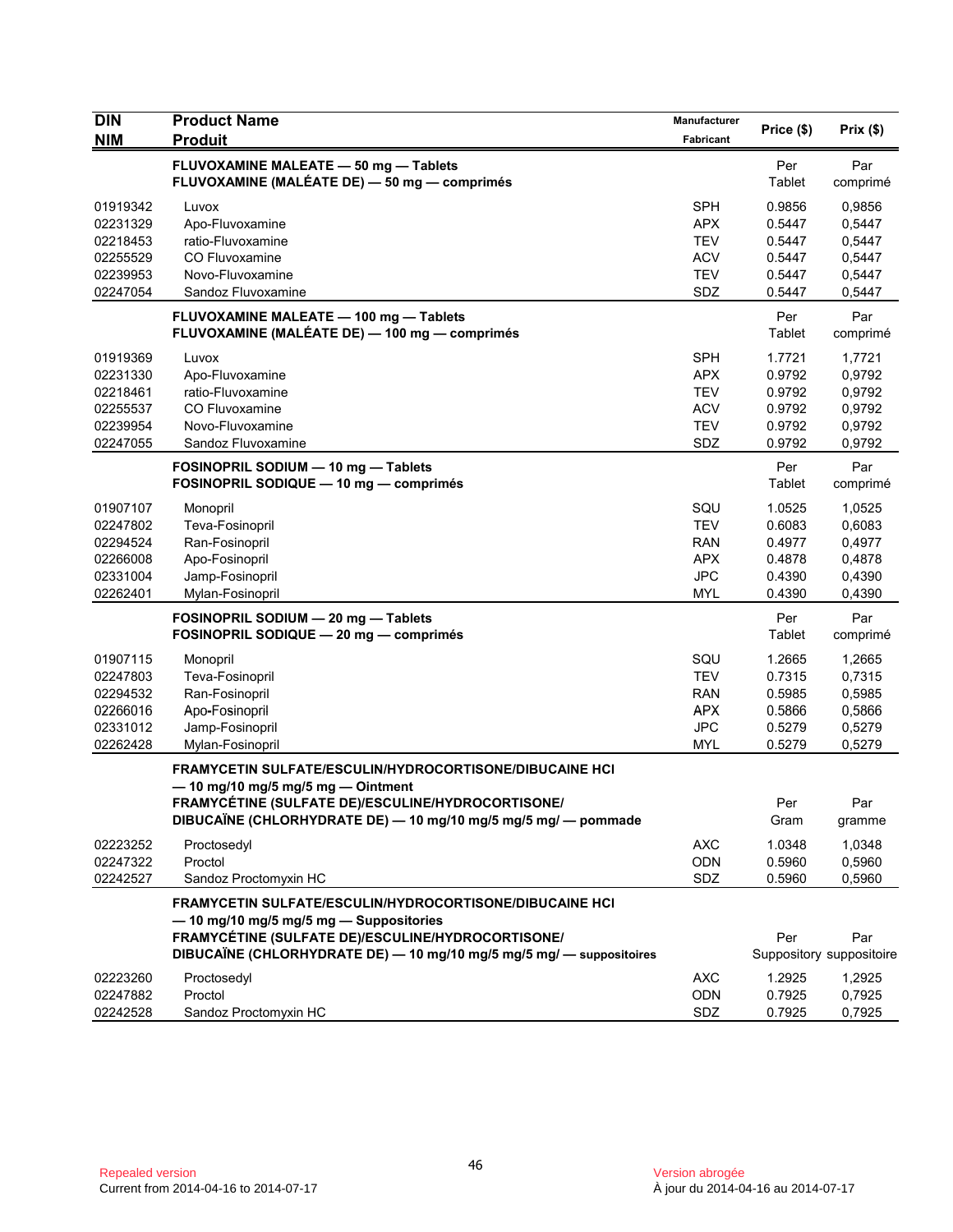| <b>DIN</b><br><b>Product Name</b>                                  | Manufacturer     |                  |
|--------------------------------------------------------------------|------------------|------------------|
| <b>NIM</b><br><b>Produit</b><br>Fabricant                          | Price (\$)       | Prix(\$)         |
| FUROSEMIDE - 20 mg - Tablets                                       | Per              | Par              |
| $FUROSÉMIDE - 20 mg - comprimés$                                   | Tablet           | comprimé         |
| 02224690<br><b>SAA</b><br>Lasix                                    | 0.0935           | 0,0935           |
| 00337730<br>Novosemide<br><b>TEV</b>                               | 0.0490           | 0.0490           |
| pms-Furosemide<br><b>PMS</b><br>02247493                           | 0.0446           | 0,0446           |
| <b>APX</b><br>00396788<br>Apo-Furosemide                           | 0.0445           | 0,0445           |
| 02351420<br><b>SAH</b><br>Furosemide                               | 0.0445           | 0,0445           |
|                                                                    |                  |                  |
| FUROSEMIDE - 40 mg - Tablets<br>FUROSÉMIDE - 40 mg - comprimés     | Per<br>Tablet    | Par<br>comprimé  |
|                                                                    |                  |                  |
| <b>SAA</b><br>02224704<br>Lasix                                    | 0.1438           | 0,1438           |
| 00362166<br>Apo-Furosemide<br><b>APX</b><br>Furosemide             | 0.0746           | 0,0746           |
| SAH<br>02351439<br>00337749<br><b>TEV</b><br>Novosemide            | 0.0746<br>0.0746 | 0,0746<br>0,0746 |
|                                                                    |                  |                  |
| FUROSEMIDE - 80 mg - Tablets                                       | Per              | Par              |
| FUROSÉMIDE - 80 mg - comprimés                                     | Tablet           | comprimé         |
| 00707570<br><b>APX</b><br>Apo-Furosemide                           | 0.1342           | 0,1342           |
| <b>SAH</b><br>02351447<br>Furosemide                               | 0.1342           | 0,1342           |
| <b>TEV</b><br>00765953<br>Novosemide                               | 0.1342           | 0,1342           |
| GABAPENTIN - 100 mg - Capsules                                     | Per              | Par              |
| GABAPENTINE - 100 mg - capsules                                    | Capsule          | capsule          |
| PFI<br>02084260<br>Neurontin                                       | 0.4743           | 0,4743           |
| 02244304<br><b>APX</b><br>Apo-Gabapentin                           | 0.2772           | 0,2772           |
| <b>ACV</b><br>02256142<br>CO Gabapentin                            | 0.2772           | 0,2772           |
| 02260883<br>ratio-Gabapentin<br><b>TEV</b>                         | 0.2772           | 0,2772           |
| Teva-Gabapentin<br><b>TEV</b><br>02244513                          | 0.2520           | 0,2520           |
| <b>RAN</b><br>02319055<br>Ran-Gabapentin                           | 0.2520           | 0,2520           |
| 02285819<br>GD-Gabapentin<br><b>GEM</b>                            | 0.2140           | 0,2140           |
| <b>JPC</b><br>02361469<br>Jamp-Gabapentin                          | 0.1926           | 0,1926           |
| <b>MYL</b><br>02248259<br>Mylan-Gabapentin                         | 0.1926           | 0,1926           |
| <b>AUP</b><br>02321203<br>Auro-Gabapentin                          | 0,1040           | 0,1040           |
| 02353245<br>Gabapentin<br><b>SAH</b>                               | 0,1040           | 0,1040           |
| <b>SIP</b><br>Gabapentin<br>02246314                               | 0,1040           | 0,1040           |
| 02391473<br>Mar-Gabapentin<br><b>MAR</b><br><b>PMS</b><br>02243446 | 0.1040<br>0.1040 | 0,1040           |
| pms-Gabapentin                                                     |                  | 0,1040           |
| GABAPENTIN - 300 mg - Capsules                                     | Per              | Par              |
| GABAPENTINE - 300 mg - capsules                                    | Capsule          | capsule          |
| PFI<br>02084279<br>Neurontin                                       | 1.1536           | 1,1536           |
| <b>APX</b><br>02244305<br>Apo-Gabapentin                           | 0.6743           | 0,6743           |
| <b>ACV</b><br>02256150<br>CO Gabapentin                            | 0.6743           | 0,6743           |
| 02260891<br><b>TEV</b><br>ratio-Gabapentin                         | 0.6743           | 0,6743           |
| <b>TEV</b><br>02244514<br>Teva-Gabapentin                          | 0.6130           | 0,6130           |
| Ran-Gabapentin<br><b>RAN</b><br>02319063                           | 0.6130           | 0,6130           |
| GD-Gabapentin<br><b>GEM</b><br>02285827                            | 0.5208           | 0,5208           |
| <b>JPC</b><br>02361485<br>Jamp-Gabapentin                          | 0.4687           | 0,4687           |
| Mylan-Gabapentin<br><b>MYL</b><br>02248260                         | 0.4687           | 0,4687           |
| 02321211<br><b>AUP</b><br>Auro-Gabapentin<br>SAH<br>02353253       | 0.2530           | 0,2530           |
| Gabapentin<br><b>SIP</b><br>02246315<br>Gabapentin                 | 0.2530<br>0.2530 | 0,2530<br>0,2530 |
| Mar-Gabapentin<br>02391481<br><b>MAR</b>                           | 0.2530           | 0,2530           |
| <b>PMS</b><br>02243447<br>pms-Gabapentin                           | 0.2530           | 0,2530           |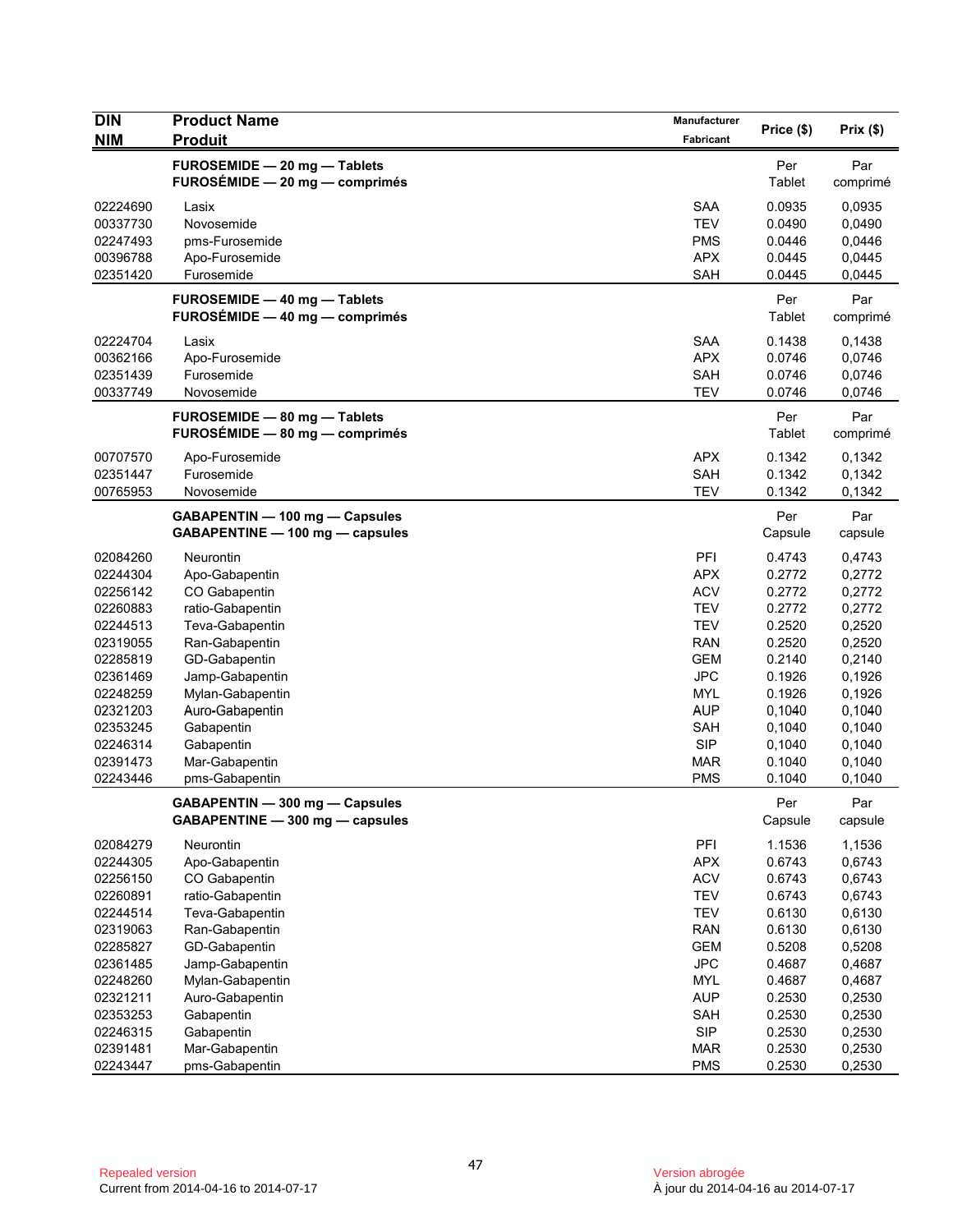| <b>DIN</b> | <b>Product Name</b>                   | Manufacturer     | Price (\$) | Prix(\$) |
|------------|---------------------------------------|------------------|------------|----------|
| <b>NIM</b> | <b>Produit</b>                        | <b>Fabricant</b> |            |          |
|            | GABAPENTIN - 400 mg - Capsules        |                  | Per        | Par      |
|            | GABAPENTINE - 400 mg - capsules       |                  | Capsule    | capsule  |
| 02084287   | Neurontin                             | PFI              | 1.3748     | 1,3748   |
| 02244306   | Apo-Gabapentin                        | <b>APX</b>       | 0.8036     | 0,8036   |
| 02256169   | CO Gabapentin                         | <b>ACV</b>       | 0.8036     | 0,8036   |
| 02260905   | ratio-Gabapentin                      | <b>TEV</b>       | 0.8036     | 0,8036   |
| 02244515   | Teva-Gabapentin                       | <b>TEV</b>       | 0.7305     | 0,7305   |
| 02319071   | Ran-Gabapentin                        | <b>RAN</b>       | 0.7305     | 0,7305   |
| 02285835   | GD-Gabapentin                         | <b>GEM</b>       | 0.6206     | 0,6206   |
| 02361493   | Jamp-Gabapentin                       | <b>JPC</b>       | 0.5585     | 0,5585   |
| 02248261   | Mylan-Gabapentin                      | <b>MYL</b>       | 0.5585     | 0,5585   |
| 02321238   | Auro-Gabapentin                       | <b>AUP</b>       | 0.3015     | 0,3015   |
| 02353261   | Gabapentin                            | <b>SAH</b>       | 0.3015     | 0,3015   |
| 02246316   | Gabapentin                            | <b>SIP</b>       | 0.3015     | 0,3015   |
| 02391503   | Mar-Gabapentin                        | MAR              | 0.3015     | 0,3015   |
| 02243448   | pms-Gabapentin                        | <b>PMS</b>       | 0.3015     | 0,3015   |
|            | GABAPENTIN - 600 mg - Tablets         |                  | Per        | Par      |
|            | GABAPENTINE - 600 mg - comprimés      |                  | Tablet     | comprimé |
| 02239717   | Neurontin                             | PFI              | 2.0622     | 2,0622   |
| 02255898   | pms-Gabapentin                        | <b>PMS</b>       | 1.4350     | 1,4350   |
| 02293358   | Apo-Gabapentin                        | <b>APX</b>       | 1.3045     | 1,3045   |
| 02248457   | Teva-Gabapentin                       | <b>TEV</b>       | 1.3045     | 1,3045   |
| 02285843   | GD-Gabapentin                         | <b>GEM</b>       | 0.9309     | 0,9309   |
| 02397471   | Mylan-Gabapentin                      | MYL              | 0.6350     | 0,6350   |
| 02388200   | Gabapentin                            | <b>SIP</b>       | 0.4522     | 0,4522   |
| 02392526   | Gabapentin                            | <b>ACH</b>       | 0.4522     | 0,4522   |
| 02402289   | Jamp-Gabapentin                       | <b>JPC</b>       | 0.4522     | 0,4522   |
|            | <b>GALANTAMINE - 8 mg - Capsules</b>  |                  | Per        | Par      |
|            | GALANTAMINE - 8 mg - capsules         |                  | Capsule    | capsule  |
| 02266717   | <b>Reminyl ER</b>                     | <b>JAN</b>       | 5.6540     | 5,6540   |
| 02339439   | Mylan-Galantamine ER                  | <b>MYL</b>       | 1.7451     | 1,7451   |
| 02377950   | Teva-Galantamine                      | TEV              | 1.7451     | 1.7451   |
| 02316943   | PAT-Galantamine ER                    | <b>PAT</b>       | 1.2465     | 1,2465   |
| 02398370   | pms-Galantamine ER                    | <b>PMS</b>       | 1.2465     | 1,2465   |
|            | <b>GALANTAMINE - 16 mg - Capsules</b> |                  | Per        | Par      |
|            | GALANTAMINE - 16 mg - capsules        |                  | Capsule    | capsule  |
| 02266725   | <b>Reminyl ER</b>                     | <b>JAN</b>       | 5.6540     | 5,6540   |
| 02339447   | Mylan-Galantamine ER                  | <b>MYL</b>       | 1.7451     | 1,7451   |
| 02377969   | Teva-Galantamine                      | <b>TEV</b>       | 1.7451     | 1.7451   |
| 02316951   | PAT-Galantamine ER                    | <b>PAT</b>       | 1.2465     | 1,2465   |
| 02398389   | pms-Galantamine ER                    | <b>PMS</b>       | 1.2465     | 1,2465   |
|            | <b>GALANTAMINE - 24 mg - Capsules</b> |                  | Per        | Par      |
|            | GALANTAMINE - 24 mg - capsules        |                  | Capsule    | capsule  |
| 02266733   | <b>Reminyl ER</b>                     | JAN              | 5.6540     | 5,6540   |
| 02339455   | Mylan-Galantamine ER                  | <b>MYL</b>       | 1.7451     | 1,7451   |
| 02377977   | Teva-Galantamine                      | <b>TEV</b>       | 1.7451     | 1.7451   |
| 02316978   | PAT-Galantamine ER                    | <b>PAT</b>       | 1.2465     | 1,2465   |
| 02398397   | pms-Galantamine ER                    | <b>PMS</b>       | 1.2465     | 1,2465   |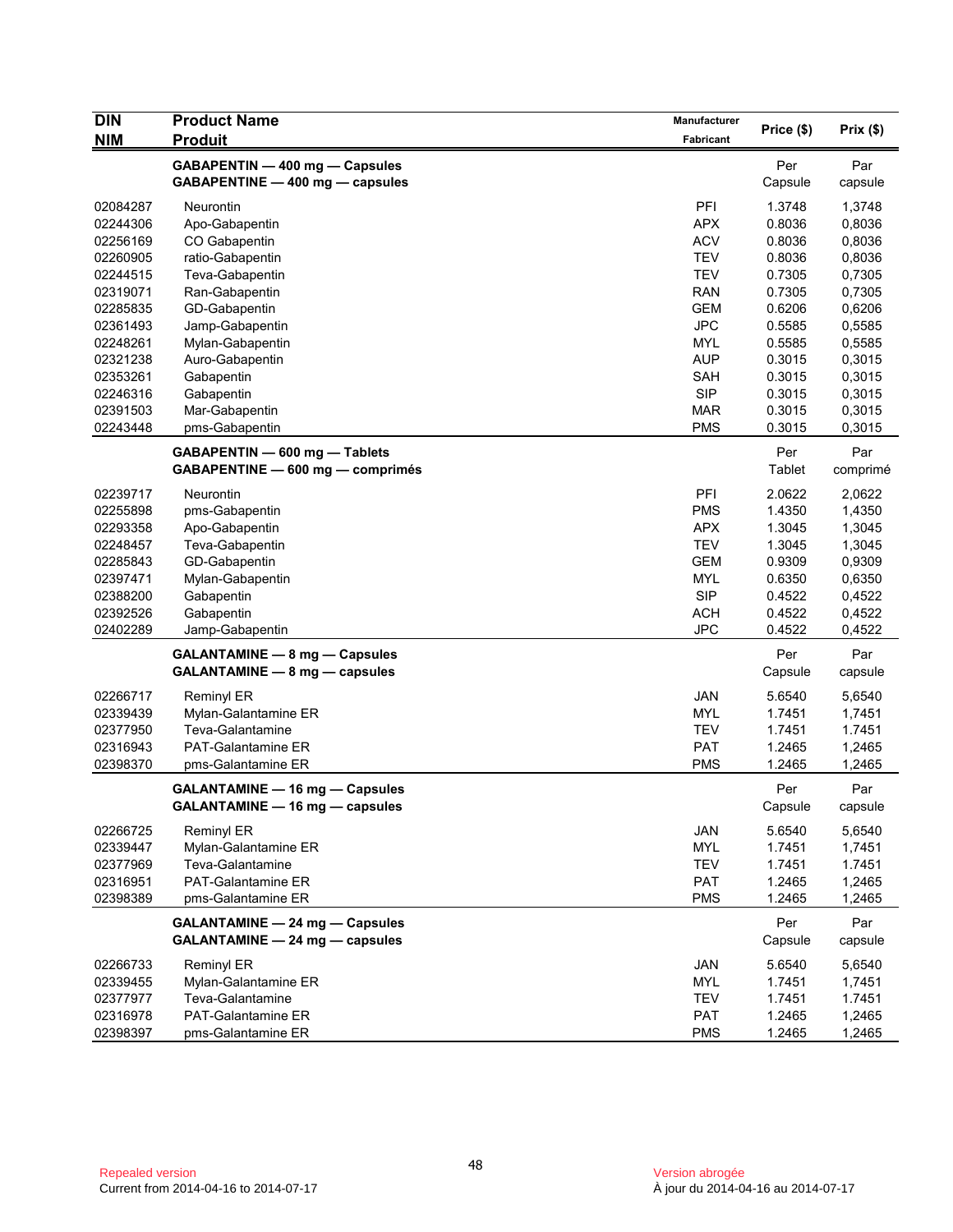| <b>DIN</b><br><b>NIM</b>                                             | <b>Product Name</b><br><b>Produit</b>                                                                | Manufacturer<br>Fabricant                                                        | Price (\$)                                               | Prix(\$)                                                 |
|----------------------------------------------------------------------|------------------------------------------------------------------------------------------------------|----------------------------------------------------------------------------------|----------------------------------------------------------|----------------------------------------------------------|
|                                                                      | GEMFIBROZIL - 300 mg - Capsules<br>GEMFIBROZIL - 300 mg - capsules                                   |                                                                                  | Per<br>Capsule                                           | Par<br>capsule                                           |
| 02239951<br>01979574<br>02185407<br>02241704                         | pms-Gemfibrozil<br>Apo-Gemfibrozil<br>Mylan-Gemfibrozil<br>Novo-Gemfibrozil                          | <b>PMS</b><br><b>APX</b><br><b>MYL</b><br><b>TEV</b>                             | 0.3261<br>0.3260<br>0.3260<br>0.3260                     | 0,3261<br>0,3260<br>0,3260<br>0,3260                     |
|                                                                      | GEMFIBROZIL - 600 mg - Tablets<br>GEMFIBROZIL - 600 mg - comprimés                                   |                                                                                  | Per<br>Tablet                                            | Par<br>comprimé                                          |
| 01979582<br>02230580<br>02230476<br>02142074                         | Apo-Gemfibrozil<br>Dom-Gemfibrozil<br>Mylan-Gemfibrozil<br>Novo-Gemfibrozil                          | <b>APX</b><br><b>DOM</b><br><b>MYL</b><br><b>TEV</b>                             | 0.8272<br>0.8272<br>0.8272<br>0.8272                     | 0,8272<br>0,8272<br>0,8272<br>0,8272                     |
|                                                                      | GLICLAZIDE - 80 mg - Tablets<br>GLICLAZIDE - 80 mg - comprimés                                       |                                                                                  | Per<br>Tablet                                            | Par<br>comprimé                                          |
| 00765996<br>02155850<br>02245247<br>02238103<br>02287072<br>02229519 | Diamicron<br>ratio-Gliclazide<br>Apo-Gliclazide<br>Novo-Gliclazide<br>Gliclazide<br>Mylan-Gliclazide | <b>SEV</b><br><b>TEV</b><br><b>APX</b><br><b>TEV</b><br><b>SAH</b><br><b>MYL</b> | 0.4098<br>0.3073<br>0.3070<br>0.3069<br>0.2790<br>0.2790 | 0,4098<br>0,3073<br>0,3070<br>0,3069<br>0,2790<br>0,2790 |
|                                                                      | <b>GLIMEPIRIDE - 1 mg - Tablets</b><br>GLIMEPIRIDE - 1 mg - comprimés                                |                                                                                  | Per<br>Tablet                                            | Par<br>comprimé                                          |
| 02245272<br>02273101<br>02295377<br>02273756<br>02269589             | Amaryl<br>ratio-Glimepiride<br>Apo-Glimepiride<br>Novo-Glimepiride<br>Sandoz Glimerpiride            | <b>AVE</b><br><b>TEV</b><br><b>APX</b><br><b>TEV</b><br>SDZ                      | 1.0139<br>0.5390<br>0.4900<br>0.4851<br>0.4851           | 1,0139<br>0,5390<br>0,4900<br>0,4851<br>0,4851           |
|                                                                      | <b>GLIMEPIRIDE - 2 mg - Tablets</b><br>$GLIMEPIRIDE - 2 mg - comprimés$                              |                                                                                  | Per<br>Tablet                                            | Par<br>comprimé                                          |
| 02245273<br>02273128<br>02295385<br>02273764<br>02269597             | Amaryl<br>ratio-Glimepiride<br>Apo-Glimepiride<br>Novo-Glimepiride<br>Sandoz Glimerpiride            | <b>AVE</b><br><b>TEV</b><br><b>APX</b><br><b>TEV</b><br>SDZ                      | 1.1033<br>0.5390<br>0.4900<br>0.4851<br>0.4851           | 1,1033<br>0,5390<br>0,4900<br>0,4851<br>0,4851           |
|                                                                      | <b>GLIMEPIRIDE - 4 mg - Tablets</b><br><b>GLIMEPIRIDE - 4 mg - comprimés</b>                         |                                                                                  | Per<br>Tablet                                            | Par<br>comprimé                                          |
| 02245274<br>02273136<br>02295393<br>02273772<br>02269619             | Amaryl<br>ratio-Glimepiride<br>Apo-Glimepiride<br>Novo-Glimepiride<br>Sandoz Glimerpiride            | AVE<br><b>TEV</b><br><b>APX</b><br><b>TEV</b><br>SDZ                             | 1.1811<br>0.5390<br>0.4900<br>0.4851<br>0.4851           | 1,1811<br>0,5390<br>0,4900<br>0,4851<br>0,4851           |
|                                                                      | GLYBURIDE - 2.5 mg - Tablets<br>GLYBURIDE - 2,5 mg - comprimés                                       |                                                                                  | Per<br>Tablet                                            | Par<br>comprimé                                          |
| 02224550<br>01913654<br>02350459<br>00808733<br>01913670<br>01900927 | Diabeta<br>Apo-Glyburide<br>Glyburide<br>Mylan-Glybe<br>Teva-Glyburide<br>ratio-Glyburide            | <b>SAA</b><br><b>APX</b><br><b>SAH</b><br><b>MYL</b><br><b>TEV</b><br><b>TEV</b> | 0.1504<br>0.0432<br>0.0432<br>0.0432<br>0.0432<br>0.0432 | 0,1504<br>0,0432<br>0,0432<br>0,0432<br>0,0432<br>0,0432 |
| 02248008                                                             | Sandoz Glyburide                                                                                     | SDZ                                                                              | 0.0432                                                   | 0,0432                                                   |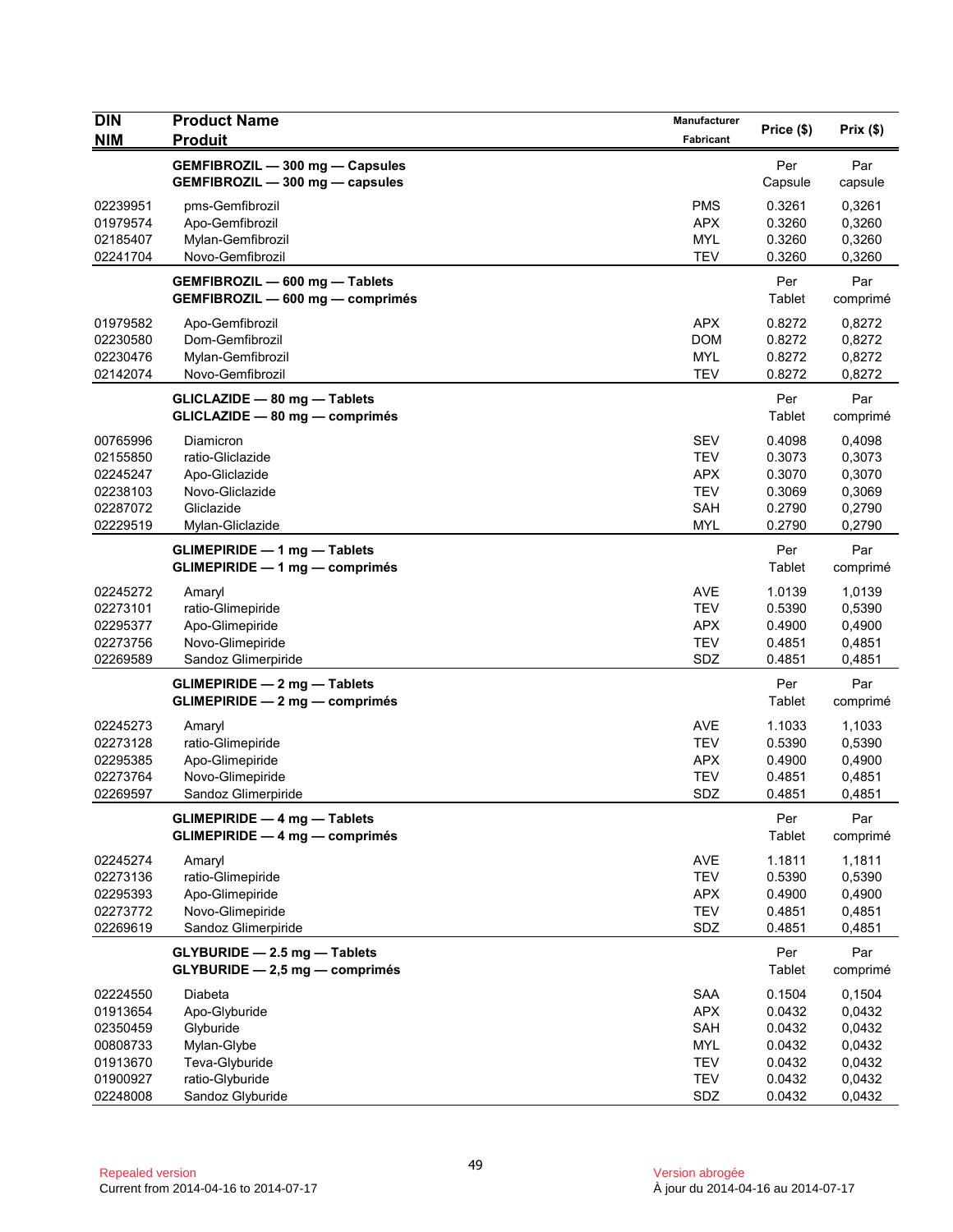| <b>DIN</b><br><b>NIM</b>                                                                     | <b>Product Name</b><br><b>Produit</b>                                                                                         | Manufacturer<br>Fabricant                                                                      | Price (\$)                                                                   | Prix(\$)                                                                     |
|----------------------------------------------------------------------------------------------|-------------------------------------------------------------------------------------------------------------------------------|------------------------------------------------------------------------------------------------|------------------------------------------------------------------------------|------------------------------------------------------------------------------|
|                                                                                              | <b>GLYBURIDE - 5 mg - Tablets</b><br>GLYBURIDE - 5 mg - comprimés                                                             |                                                                                                | Per<br>Tablet                                                                | Par<br>comprimé                                                              |
| 02224569<br>00720941<br>02236734<br>01913662<br>00808741<br>01913689<br>01900935<br>02248009 | Diabeta<br>Euglucon<br>pms-Glyburide<br>Apo-Glyburide<br>Mylan-Glybe<br>Teva-Glyburide<br>ratio-Glyburide<br>Sandoz Glyburide | <b>SAA</b><br><b>PMS</b><br><b>PMS</b><br><b>APX</b><br>MYL<br><b>TEV</b><br><b>TEV</b><br>SDZ | 0.2692<br>0.0752<br>0.0752<br>0.0751<br>0.0751<br>0.0751<br>0.0751<br>0.0751 | 0,2692<br>0,0752<br>0,0752<br>0,0751<br>0,0751<br>0,0751<br>0,0751<br>0,0751 |
|                                                                                              | HYDROCHLOROTHIAZIDE - 25 mg - Tablets<br>HYDROCHLOROTHIAZIDE - 25 mg - comprimés                                              |                                                                                                | Per<br>Tablet                                                                | Par<br>comprimé                                                              |
| 00326844<br>02247386<br>02360594<br>00021474                                                 | Apo-Hydro<br>pms-Hydrochlorothiazide<br>Hydrochlorothiazide<br>Teva-Hydrochlorothiazide                                       | APX<br><b>PMS</b><br>SAH<br><b>TEV</b>                                                         | 0.0523<br>0.0523<br>0.0474<br>0.0474                                         | 0,0523<br>0,0523<br>0,0474<br>0,0474                                         |
|                                                                                              | HYDROCHLOROTHIAZIDE - 50 mg - Tablets<br>HYDROCHLOROTHIAZIDE - 50 mg - comprimés                                              |                                                                                                | Per<br>Tablet                                                                | Par<br>comprimé                                                              |
| 02247387<br>00312800<br>02360608<br>00021482                                                 | pms-Hydrochlorothiazide<br>Apo-Hydro<br>Hydrochlorothiazide<br>Teva-Hydrochlorothiazide                                       | <b>PMS</b><br><b>APX</b><br>SAH<br><b>TEV</b>                                                  | 0.0726<br>0.0650<br>0.0649<br>0.0649                                         | 0,0726<br>0,0650<br>0,0649<br>0,0649                                         |
|                                                                                              | HYDROCORTISONE - 100 mg/60 mL - Enema<br>HYDROCORTISONE - 100 mg/60 ml - lavement                                             |                                                                                                | Per<br>Package                                                               | Par<br>paquet                                                                |
| 02112736<br>00230316                                                                         | Cortenema<br>Hycort                                                                                                           | <b>AXC</b><br><b>ICN</b>                                                                       | 7.8415<br>6.0013                                                             | 7,8415<br>6,0013                                                             |
|                                                                                              | HYDROMORPHONE HCI - 1 mg/mL - Oral Liquid<br>HYDROMORPHONE (CHLORHYDRATE D') - 1 mg/ml - liquide oral                         |                                                                                                | Per mL                                                                       | Par ml                                                                       |
| 00786535<br>01916386                                                                         | Dilaudid<br>pms-Hydromorphone                                                                                                 | <b>PFR</b><br><b>PMS</b>                                                                       | 0.0871<br>0.0776                                                             | 0,0871<br>0,0776                                                             |
|                                                                                              | <b>HYDROMORPHONE HCI - 1 mg - Tablets</b><br>HYDROMORPHONE (CHLORHYDRATE D') - 1 mg - comprimés                               |                                                                                                | Per<br>Tablet                                                                | Par<br>comprimé                                                              |
| 00705438<br>00885444<br>02319403<br>02364115                                                 | <b>Dilaudid</b><br>pms-Hydromorphone<br>Teva-Hydromorphone<br>Apo-Hydromorphone                                               | <b>PFR</b><br><b>PMS</b><br>TEV<br><b>APX</b>                                                  | 0.1055<br>0.0959<br>0.0959<br>0.0950                                         | 0,1055<br>0,0959<br>0,0959<br>0,0950                                         |
|                                                                                              | <b>HYDROMORPHONE HCI - 2 mg - Tablets</b><br>HYDROMORPHONE (CHLORHYDRATE D') - 2 mg - comprimés                               |                                                                                                | Per<br>Tablet                                                                | Par<br>comprimé                                                              |
| 00125083<br>00885436<br>02319411<br>02364123                                                 | <b>Dilaudid</b><br>pms-Hydromorphone<br>Teva-Hydromorphone<br>Apo-Hydromorphone                                               | <b>PFR</b><br><b>PMS</b><br><b>TEV</b><br><b>APX</b>                                           | 0.1559<br>0.1417<br>0.1417<br>0.1416                                         | 0,1559<br>0,1417<br>0,1417<br>0,1416                                         |
|                                                                                              | <b>HYDROMORPHONE HCI - 4 mg - Tablets</b><br>HYDROMORPHONE (CHLORHYDRATE D') - 4 mg - comprimés                               |                                                                                                | Per<br>Tablet                                                                | Par<br>comprimé                                                              |
| 00125121<br>02364131<br>00885401<br>02319438                                                 | Dilaudid<br>Apo-Hydromorphone<br>pms-Hydromorphone<br>Teva-Hydromorphone                                                      | <b>PFR</b><br><b>APX</b><br><b>PMS</b><br><b>TEV</b>                                           | 0.2464<br>0.2240<br>0.2240<br>0.2240                                         | 0,2464<br>0,2240<br>0,2240<br>0,2240                                         |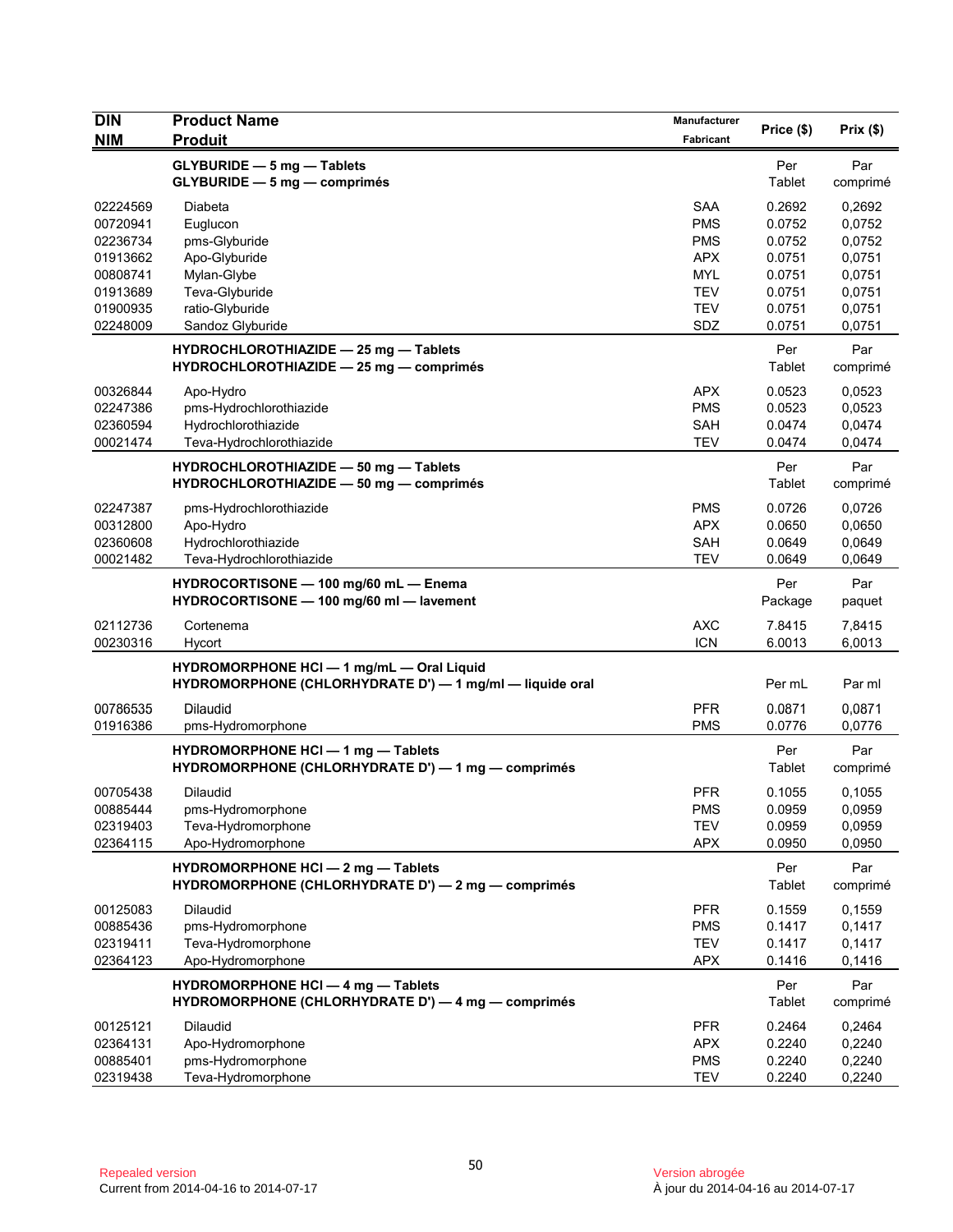| <b>DIN</b>                       | <b>Product Name</b>                                                                                                         | Manufacturer                                         | Price (\$)                     | Prix(\$)                       |
|----------------------------------|-----------------------------------------------------------------------------------------------------------------------------|------------------------------------------------------|--------------------------------|--------------------------------|
| <b>NIM</b>                       | <b>Produit</b>                                                                                                              | Fabricant                                            |                                |                                |
|                                  | HYDROMORPHONE HCI - 8 mg - Tablets<br>HYDROMORPHONE (CHLORHYDRATE D') - 8 mg - comprimés                                    |                                                      | Per<br>Tablet                  | Par<br>comprimé                |
| 00786543<br>02364158<br>00885428 | Dilaudid<br>Apo-Hydromorphone<br>pms-Hydromorphone                                                                          | <b>PFR</b><br><b>APX</b><br><b>PMS</b><br><b>TEV</b> | 0.3881<br>0.3528<br>0.3528     | 0,3881<br>0,3528<br>0,3528     |
| 02319446                         | Teva-Hydromorphone<br>HYDROXYCHLOROQUINE SULFATE - 200 mg - Tablets<br>HYDROXYCHLOROQUINE (SULFATE D') - 200 mg - comprimés |                                                      | 0.3528<br>Per<br>Tablet        | 0,3528<br>Par<br>comprimé      |
| 02017709<br>02246691<br>02252600 | Plaquenil<br>Apo-Hydroxyquine<br>Mylan-Hydroxychloroquine                                                                   | SAA<br><b>APX</b><br><b>MYL</b>                      | 0.6933<br>0.3301<br>0.3301     | 0.6933<br>0,3301<br>0,3301     |
|                                  | HYDROXYUREA - 500 mg - Capsules<br>$HYDROXYURÉE - 500 mg - capsules$                                                        |                                                      | Per<br>Capsule                 | Par<br>capsule                 |
| 00465283<br>02343096<br>02242920 | Hydrea<br>Hydroxyurea<br>Mylan-Hydroxyurea                                                                                  | SQU<br><b>SAH</b><br><b>MYL</b>                      | 1.1224<br>1.1223<br>1.1223     | 1,1224<br>1,1223<br>1,1223     |
|                                  | <b>HYDROXYZINE HCI - 10 mg - Capsules</b><br>HYDROXYZINE (CHLORHYDRATE D') - 10 mg - capsules                               |                                                      | Per<br>Capsule                 | Par<br>capsule                 |
| 00646059<br>00738824             | Apo-Hydroxyzine<br>Novo-Hydroxyzin                                                                                          | <b>APX</b><br><b>TEV</b>                             | 0.1228<br>0.1116               | 0,1228<br>0,1116               |
|                                  | <b>HYDROXYZINE HCI - 25 mg - Capsules</b><br>HYDROXYZINE (CHLORHYDRATE D') - 25 mg - capsules                               |                                                      | Per<br>Capsule                 | Par<br>capsule                 |
| 00646024<br>00738832             | Apo-Hydroxyzine<br>Novo-Hydroxyzin                                                                                          | <b>APX</b><br><b>TEV</b>                             | 0.1568<br>0.1425               | 0,1568<br>0,1425               |
|                                  | HYDROXYZINE HCI - 50 mg - Capsules<br>HYDROXYZINE (CHLORHYDRATE D') - 50 mg - capsules                                      |                                                      | Per<br>Capsule                 | Par<br>capsule                 |
| 00646016<br>00738840             | Apo-Hydroxyzine<br>Novo-Hydroxyzin                                                                                          | <b>APX</b><br><b>TEV</b>                             | 0.2275<br>0.2068               | 0,2275<br>0,2068               |
|                                  | HYDROXYZINE HCI - 10 mg/5 mL - Oral Syrup<br>HYDROXYZINE (CHLORHYDRATE D') - 10 mg/5 ml - sirop oral                        |                                                      | Per mL                         | Par ml                         |
| 00024694<br>00741817             | Atarax<br>pms-Hydroxyzine                                                                                                   | PFI<br><b>PMS</b>                                    | 0.0565<br>0.0509               | 0,0565<br>0,0509               |
|                                  | IMATINIB - 100 mg - Tablets<br>IMATINIB - 100 mg - comprimés                                                                |                                                      | Per<br>Tablet                  | Par<br>comprimé                |
| 02253275<br>02399806<br>02355337 | Gleevec<br>Teva-Imatinib<br>Apo-Imatinib                                                                                    | <b>NVT</b><br><b>TEV</b><br><b>APX</b>               | 30.6678<br>9.5460<br>6.8187    | 30,6678<br>9,5460<br>6,8187    |
|                                  | IMATINIB - 400 mg - Tablets<br>IMATINIB - 400 mg - comprimés                                                                |                                                      | Per<br>Tablet                  | Par<br>comprimé                |
| 02253283<br>02399814<br>02355345 | Gleevec<br>Teva-Imatinib<br>Apo-Imatinib                                                                                    | <b>NVT</b><br><b>TEV</b><br><b>APX</b>               | 122.6710<br>38.1840<br>27.2743 | 122,6710<br>38,1840<br>27,2743 |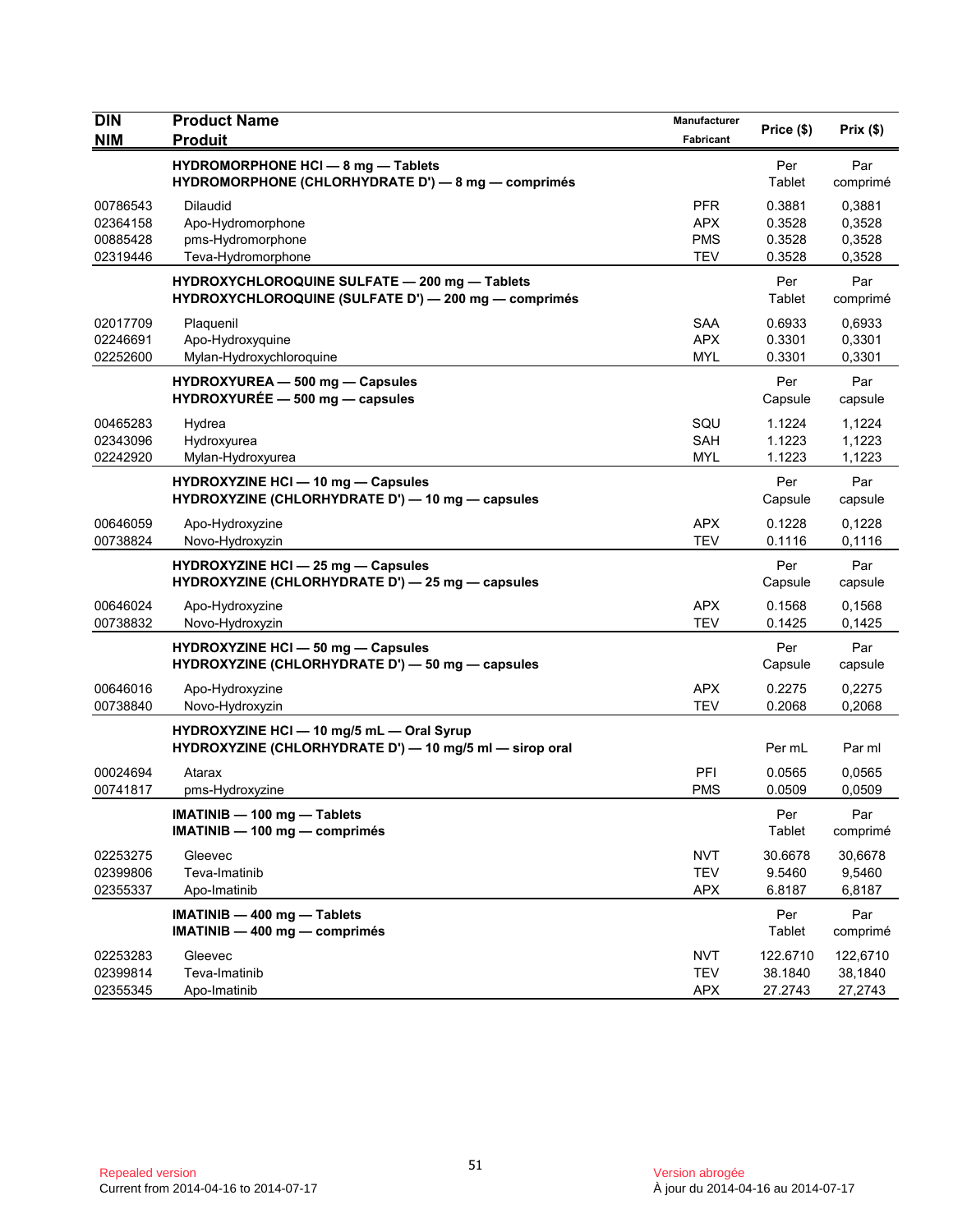| <b>DIN</b>           | <b>Product Name</b>                                              | <b>Manufacturer</b> | Price (\$)       | Prix(\$)                 |
|----------------------|------------------------------------------------------------------|---------------------|------------------|--------------------------|
| <b>NIM</b>           | <b>Produit</b>                                                   | Fabricant           |                  |                          |
|                      | INDAPAMIDE $-$ 1.25 mg $-$ Tablets                               |                     | Per              | Par                      |
|                      | INDAPAMIDE $- 1,25$ mg $-$ comprimés                             |                     | Tablet           | comprimé                 |
| 02179709             | Lozide                                                           | <b>SEV</b>          | 0.3278           | 0,3278                   |
| 02245246             | Apo-Indapamide                                                   | <b>APX</b>          | 0.2065           | 0,2065                   |
| 02239913             | Dom-Indapamide                                                   | <b>DOM</b>          | 0.2065           | 0,2065                   |
| 02240067             | Mylan-Inapamide                                                  | MYL                 | 0.2065           | 0,2065                   |
| 02227339             | ratio-Indapamide                                                 | <b>TEV</b>          | 0.2065           | 0,2065                   |
| 02373904             | Jamp-Indapamide                                                  | <b>JPC</b>          | 0.0745           | 0,0745                   |
| 02239619             | pms-Indapamide                                                   | <b>PMS</b>          | 0.0745           | 0,0745                   |
|                      | INDAPAMIDE - 2.5 mg - Tablets                                    |                     | Per              | Par                      |
|                      | INDAPAMIDE $-2,5$ mg $-$ comprimés                               |                     | Tablet           | comprimé                 |
| 00564966             | Lozide                                                           | <b>SER</b>          | 0.5361           | 0,5361                   |
| 02223678             | Apo-Indapamide                                                   | <b>APX</b>          | 0.3276           | 0,3276                   |
| 02239917             | Dom-Indapamide                                                   | <b>DOM</b>          | 0.3275           | 0,3275                   |
| 02153483             | Mylan-Indapamide                                                 | <b>MYL</b>          | 0.3275           | 0,3275                   |
| 02231184             | Novo-Indapamide                                                  | <b>TEV</b>          | 0.3275           | 0,3275                   |
| 02049341             | ratio-Indapamide                                                 | TEV                 | 0.3275           | 0,3275                   |
| 02373912             | Jamp-Indapamide                                                  | <b>JPC</b>          | 0.1218           | 0,1218                   |
| 02239620             | pms-Indapamide                                                   | <b>PMS</b>          | 0.1218           | 0,1218                   |
|                      | <b>INDOMETHACIN - 100 mg - Suppositories</b>                     |                     | Per              | Par                      |
|                      | INDOMÉTHACINE - 100 mg - suppositoires                           |                     |                  | Suppository suppositoire |
| 01934139             | ratio-Indomethacin                                               | <b>TEV</b>          | 0.9812           | 0,9812                   |
| 02231800             | Sandoz Indomethacin                                              | SDZ                 | 0.9812           | 0,9812                   |
|                      | <b>IPRATROPIUM BROMIDE - 250 mcg/mL - Inhalation Solution</b>    |                     |                  |                          |
|                      | IPRATROPIUM (BROMURE D') - 250 mcg/ml - solution pour inhalation |                     | Per mL           | Par ml                   |
| 02210479             | Novo-Ipramide                                                    | <b>TEV</b>          | 0.7235           | 0,7235                   |
| 02126222             | Apo-Ipravent                                                     | <b>APX</b>          | 0.6083           | 0,6083                   |
| 02239131             | Mylan-Ipratropium                                                | <b>MYL</b>          | 0.6083           | 0,6083                   |
| 02231136             | pms-Ipratropium                                                  | <b>PMS</b>          | 0.6083           | 0,6083                   |
| 02097141             | ratio-Ipratropium                                                | <b>TEV</b>          | 0.6083           | 0,6083                   |
|                      | IPRATROPIUM BROMIDE - 125 mcg/mL - Unit Dose Vial                |                     |                  |                          |
|                      | IPRATROPIUM (BROMURE D') - 125 mcg/ml - ampoule monodose         |                     | Per mL           | Par ml                   |
|                      |                                                                  |                     |                  |                          |
| 02231135<br>02097176 | pms-Ipratropium<br>ratio-Ipratropium UDV                         | PMS<br><b>TEV</b>   | 0.4158<br>0.4158 | 0,4158<br>0,4158         |
|                      |                                                                  |                     |                  |                          |
|                      | IPRATROPIUM BROMIDE - 250 mcg/mL - Unit Dose Vial                |                     |                  |                          |
|                      | IPRATROPIUM (BROMURE D') - 250 mcg/ml - ampoule monodose         |                     | Per mL           | Par ml                   |
| 02216221             | Teva-Ipratropium Sterinebs                                       | <b>TEV</b>          | 0.8305           | 0,8305                   |
| 02231244             | pms-Ipratropium (1 mL)/pms-Ipratropium (1 ml)                    | <b>PMS</b>          | 0.8305           | 0,8305                   |
| 02231245             | pms-Ipratropium (2 mL)/pms-Ipratropium (2 ml)                    | <b>PMS</b>          | 0.8305           | 0,8305                   |
| 02097168             | ratio-Ipratropium UDV                                            | <b>TEV</b>          | 0.8305           | 0,8305                   |
|                      | <b>IPRATROPIUM BROMIDE - 0.03% - Nasal Spray</b>                 |                     |                  |                          |
|                      | IPRATROPIUM (BROMURE D') - 0,03 % - vaporisateur nasal           |                     | Per mL           | Par ml                   |
| 02163705             | Atrovent                                                         | <b>BOE</b>          | 1.0923           | 1,0923                   |
| 02239627             | pms-Ipratropium                                                  | <b>PMS</b>          | 0.8322           | 0,8322                   |
| 02240072             | ratio-Ipratropium                                                | <b>TEV</b>          | 0.6477           | 0,6477                   |
| 02246083             | Apo-Ipravent                                                     | <b>APX</b>          | 0.6433           | 0,6433                   |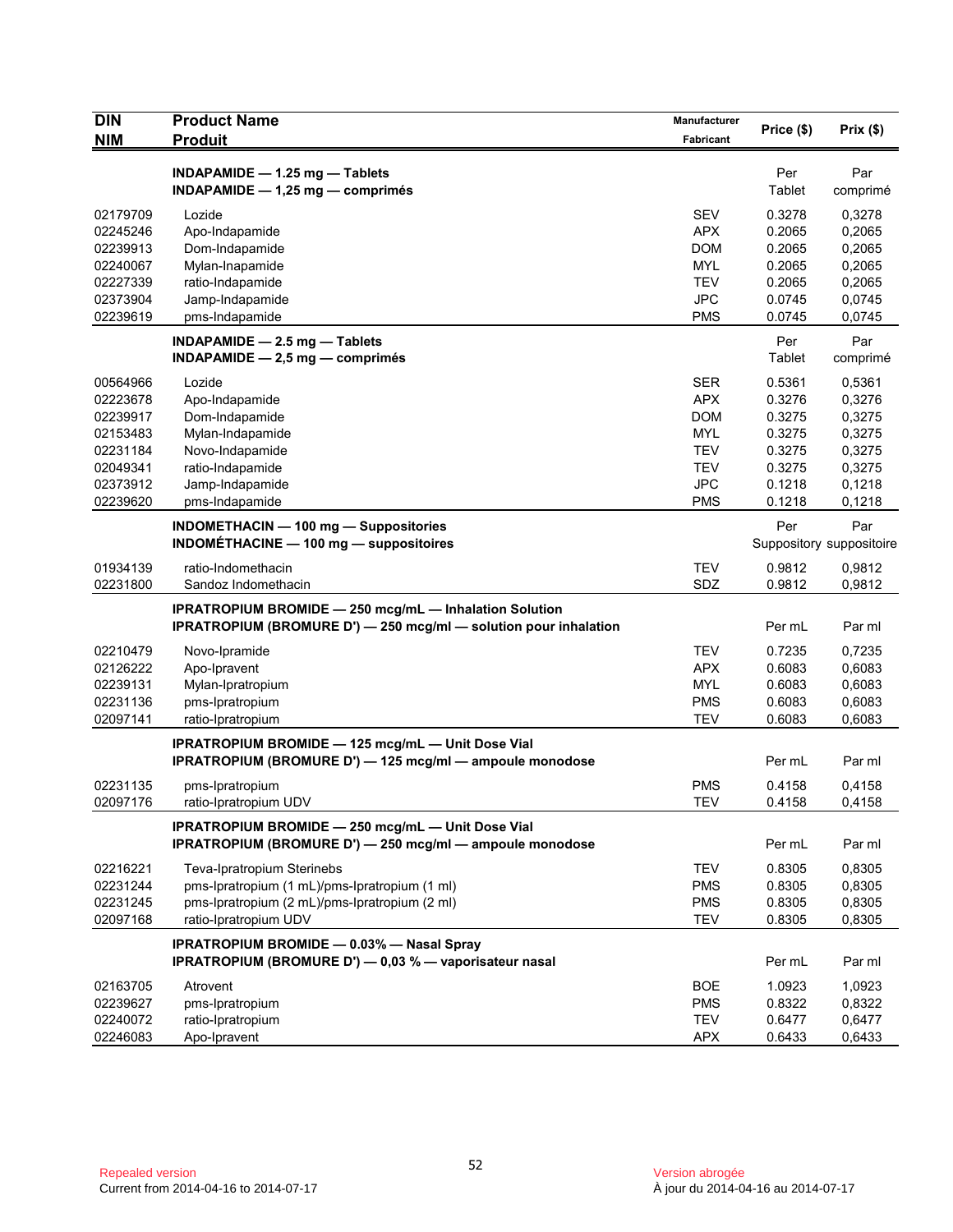| <b>DIN</b>           | <b>Product Name</b>                                                | <b>Manufacturer</b>      | Price (\$)       | Prix(\$)         |
|----------------------|--------------------------------------------------------------------|--------------------------|------------------|------------------|
| NIM                  | <b>Produit</b>                                                     | Fabricant                |                  |                  |
|                      | <b>IPRATROPIUM BROMIDE - 0.06% - Nasal Spray</b>                   |                          |                  |                  |
|                      | IPRATROPIUM (BROMURE D') - 0,06 % - vaporisateur nasal             |                          | Per mL           | Par ml           |
| 02163713             | Atrovent                                                           | <b>BOE</b>               | 2.0416           | 2,0416           |
| 02246084             | Apo-Ipravent                                                       | <b>APX</b>               | 1.4900           | 1,4900           |
|                      | IPRATROPIUM BROMIDE/SALBUTAMOL - 0.2 mg/1 mg/mL - Unit Dose Vial   |                          |                  |                  |
|                      | IPRATROPIUM BROMIDE/SALBUTAMOL - 0,2 mg/1 mg/ml - ampoule monodose |                          | Per mL           | Par ml           |
| 02231675             | Combivent UDV                                                      | BOE                      | 0.6459           | 0.6459           |
| 02243789             | ratio-Ipra Sal UDV                                                 | <b>TEV</b>               | 0.4069           | 0,4069           |
| 02272695             | Teva-Combo Sterinebs                                               | <b>TEV</b>               | 0.3700           | 0,3700           |
|                      | IRBESARTAN - 75 mg - Tablets                                       |                          | Per              | Par              |
|                      | IRBESARTAN - 75 mg - comprimés                                     |                          | Tablet           | comprimé         |
|                      |                                                                    |                          |                  |                  |
| 02237923<br>02328070 | Avapro<br>Co Irbesartan                                            | <b>SAA</b><br><b>ACV</b> | 1.3939<br>0.4839 | 1,3939           |
| 02316390             | ratio-Irbesartan                                                   | <b>TEV</b>               | 0.4839           | 0,4839<br>0,4839 |
| 02315971             | Teva-Irbesartan                                                    | <b>TEV</b>               | 0.4839           | 0,4839           |
| 02386968             | Apo-Irbesartan                                                     | <b>APX</b>               | 0.4234           | 0,4234           |
| 02406098             | Auro-Irbesartan                                                    | <b>AUP</b>               | 0.3073           | 0,3073           |
| 02372347             | Irbesartan                                                         | <b>SAH</b>               | 0.3073           | 0,3073           |
| 02385287             | Irbesartan                                                         | <b>SIP</b>               | 0.3073           | 0,3073           |
| 02347296             | Mylan-Irbesartan                                                   | MYL                      | 0.3073           | 0,3073           |
| 02317060             | pms-Irbesartan                                                     | <b>PMS</b>               | 0.3073           | 0,3073           |
| 02406810             | Ran-Irbesartan                                                     | <b>RAN</b>               | 0.3073           | 0,3073           |
| 02328461             | Sandoz Irbesartan                                                  | SDZ                      | 0.3073           | 0,3073           |
|                      |                                                                    |                          |                  |                  |
|                      | IRBESARTAN - 150 mg - Tablets                                      |                          | Per              | Par              |
|                      | IRBESARTAN - 150 mg - comprimés                                    |                          | Tablet           | comprimé         |
| 02237924             | Avapro                                                             | <b>SAA</b>               | 1.3939           | 1,3939           |
| 02328089             | CO Irbesartan                                                      | <b>ACV</b>               | 0.4839           | 0,4839           |
| 02316404             | ratio-Irbesartan                                                   | <b>TEV</b>               | 0.4839           | 0,4839           |
| 02315998             | Teva-Irbesartan                                                    | TEV                      | 0.4839           | 0,4839           |
| 02406101             | Auro-Irbesartan                                                    | <b>AUP</b>               | 0.3073           | 0,3073           |
| 02372371             | Irbesartan                                                         | <b>SAH</b>               | 0.3073           | 0,3073           |
| 02385295             | Irbesartan                                                         | <b>SIP</b>               | 0.3073           | 0,3073           |
| 02347318             | Mylan-Irbesartan                                                   | <b>MYL</b>               | 0.3073           | 0,3073           |
| 02317079             | pms-Irbesartan                                                     | <b>PMS</b>               | 0.3073           | 0,3073           |
| 02406829             | Ran-Irbesartan                                                     | <b>RAN</b>               | 0.3073           | 0,3073           |
| 02328488             | Sandoz Irbesartan                                                  | SDZ                      | 0.3073           | 0,3073           |
| 02386976             | Apo-Irbesartan                                                     | <b>APX</b>               | 0.3025           | 0,3025           |
|                      | IRBESARTAN - 300 mg - Tablets                                      |                          | Per              | Par              |
|                      | IRBESARTAN - 300 mg - comprimés                                    |                          | Tablet           | comprimé         |
| 02237925             | Avapro                                                             | SAA                      | 1.3939           | 1,3939           |
| 02328100             | CO Irbesartan                                                      | <b>ACV</b>               | 0.4839           | 0,4839           |
| 02316412             | ratio-Irbesartan                                                   | <b>TEV</b>               | 0.4839           | 0,4839           |
| 02316005             | Teva-Irbesartan                                                    | <b>TEV</b>               | 0.4839           | 0,4839           |
| 02406128             | Auro-Irbesartan                                                    | <b>AUP</b>               | 0.3073           | 0,3073           |
| 02372398             | Irbesartan                                                         | SAH                      | 0.3073           | 0,3073           |
| 02385309             | Irbesartan                                                         | SIP                      | 0.3073           | 0,3073           |
| 02347326             | Mylan-Irbesartan                                                   | MYL                      | 0.3073           | 0,3073           |
| 02317087             | pms-Irbesartan                                                     | <b>PMS</b>               | 0.3073           | 0,3073           |
| 02406837             | Ran-Irbesartan                                                     | <b>RAN</b>               | 0.3073           | 0,3073           |
| 02328496             | Sandoz Irbesartan                                                  | SDZ                      | 0.3073           | 0,3073           |
| 02386984             | Apo-Irbesartan                                                     | <b>APX</b>               | 0.3025           | 0,3025           |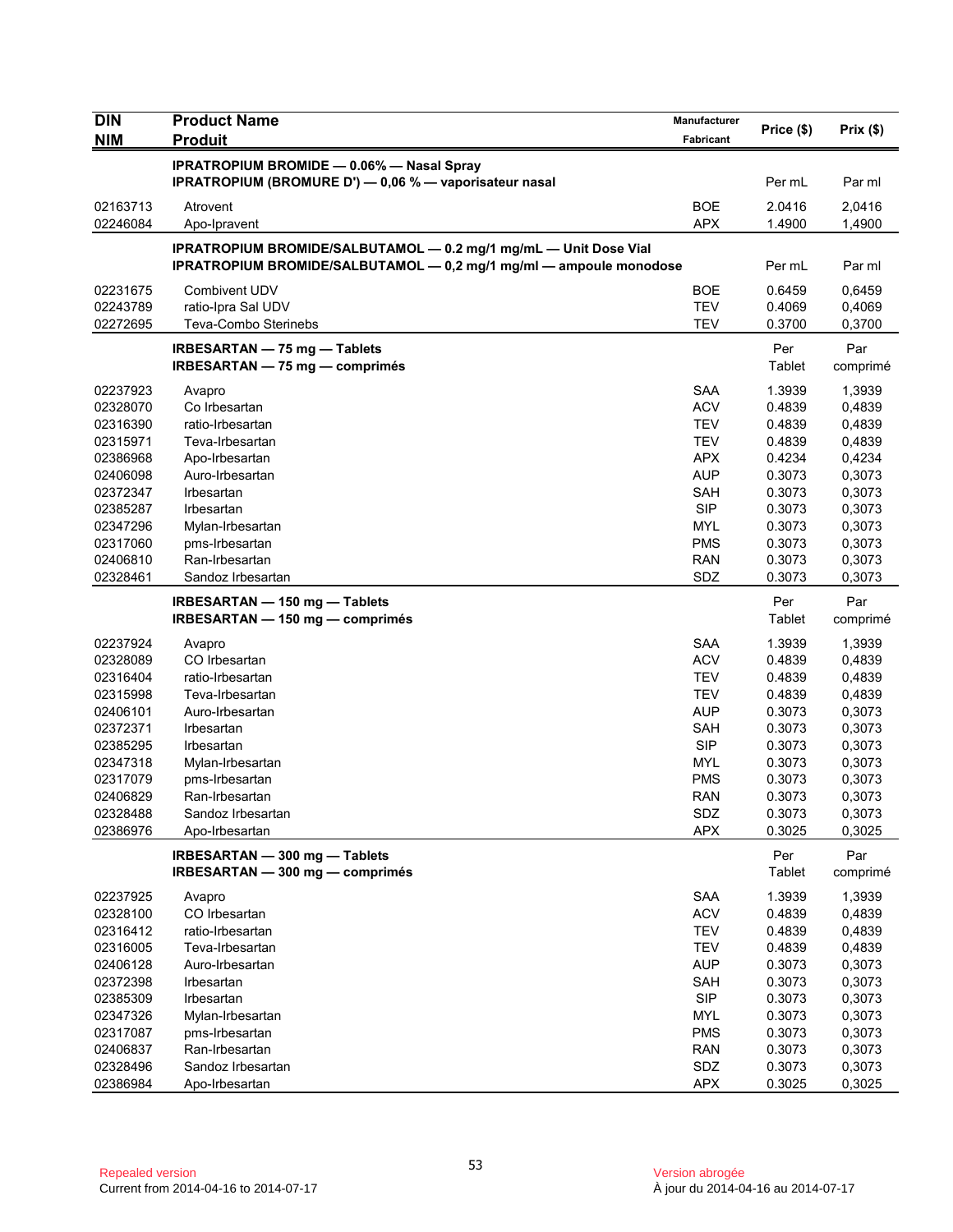| <b>DIN</b> | <b>Product Name</b>                                         | <b>Manufacturer</b> | Price (\$) | Prix(\$) |
|------------|-------------------------------------------------------------|---------------------|------------|----------|
| NIM        | <b>Produit</b>                                              | Fabricant           |            |          |
|            | IRBESARTAN/HYDROCHLOROTHIAZIDE - 150 mg/12.5 mg - Tablets   |                     | Per        | Par      |
|            | IRBESARTAN/HYDROCHLOROTHIAZIDE - 150 mg/12.5 mg - comprimés |                     | Tablet     | comprimé |
| 02241818   | Avalide                                                     | <b>SAA</b>          | 1.3939     | 1,3939   |
| 02357399   | CO Irbesartan/HCT                                           | <b>ACV</b>          | 0.4839     | 0,4839   |
| 02363208   | Ran-Irbesartan/HCTZ                                         | <b>RAN</b>          | 0.4839     | 0,4839   |
| 02330512   | ratio-Irbesartan/HCTZ                                       | <b>TEV</b>          | 0.4839     | 0,4839   |
| 02316013   | Teva-Irbesartan/HCTZ                                        | <b>TEV</b>          | 0.4839     | 0,4839   |
| 02372886   | Irbesartan/HCTZ                                             | <b>SAH</b>          | 0.3073     | 0,3073   |
| 02385317   | Irbesartan HCT                                              | <b>SIP</b>          | 0.3073     | 0,3073   |
| 02392992   | Mint-Irbesartan/HCTZ                                        | <b>MPH</b>          | 0.3073     | 0,3073   |
| 02328518   | pms-Irbesartan-HCTZ                                         | <b>PMS</b>          | 0.3073     | 0,3073   |
| 02337428   | Sandoz Irbesartan HCTZ                                      | SDZ                 | 0.3073     | 0,3073   |
| 02387646   | Apo-Irbesartan/HCTZ                                         | <b>APX</b>          | 0.3025     | 0,3025   |
|            | IRBESARTAN/HYDROCHLOROTHIAZIDE - 300 mg/12.5 mg - Tablets   |                     | Per        | Par      |
|            | IRBESARTAN/HYDROCHLOROTHIAZIDE - 300 mg/12.5 mg - comprimés |                     | Tablet     | comprimé |
| 02241819   | Avalide                                                     | <b>SAA</b>          | 1.3939     | 1,3939   |
| 02357402   | CO Irbesartan/HCT                                           | <b>ACV</b>          | 0.4839     | 0,4839   |
| 02363216   | Ran-Irbesartan/HCTZ                                         | <b>RAN</b>          | 0.4839     | 0,4839   |
| 02330520   | ratio-Irbesartan/HCTZ                                       | <b>TEV</b>          | 0.4839     | 0,4839   |
| 02316021   | Teva-Irbesartan/HCTZ                                        | <b>TEV</b>          | 0.4839     | 0,4839   |
| 02372894   | Irbesartan/HCTZ                                             | <b>SAH</b>          | 0.3073     | 0,3073   |
| 02385325   | <b>Irbesartan HCT</b>                                       | <b>SIP</b>          | 0.3073     | 0,3073   |
| 02393018   | Mint-Irbesartan/HCTZ                                        | <b>MPH</b>          | 0.3073     | 0,3073   |
| 02328526   | pms-Irbesartan-HCTZ                                         | <b>PMS</b>          | 0.3073     | 0,3073   |
| 02337436   | Sandoz Irbesartan HCTZ                                      | SDZ                 | 0.3073     | 0,3073   |
| 02387654   | Apo-Irbesartan/HCTZ                                         | <b>APX</b>          | 0.3024     | 0,3024   |
|            | IRBESARTAN/HYDROCHLOROTHIAZIDE - 300 mg/25 mg - Tablets     |                     | Per        | Par      |
|            | IRBESARTAN/HYDROCHLOROTHIAZIDE - 300 mg/25 mg - comprimés   |                     | Tablet     | comprimé |
| 02280213   | Avalide                                                     | SQU                 | 1.3506     | 1,3506   |
| 02357410   | CO Irbesartan/HCT                                           | <b>ACV</b>          | 0.4806     | 0.4806   |
| 02363224   | Ran-Irbesartan/HCTZ                                         | <b>RAN</b>          | 0.4806     | 0.4806   |
| 02330539   | ratio-Irbesartan/HCTZ                                       | <b>TEV</b>          | 0.4806     | 0.4806   |
| 02316048   | Teva-Irbesartan/HCTZ                                        | <b>TEV</b>          | 0.4806     | 0.4806   |
| 02372908   | Irbesartan/HCTZ                                             | <b>SAH</b>          | 0.3073     | 0,3073   |
| 02385333   | Irbesartan HCT                                              | <b>SIP</b>          | 0.3073     | 0,3073   |
| 02393026   | Mint-Irbesartan/HCTZ                                        | <b>MPH</b>          | 0.3052     | 0,3052   |
| 02328534   | pms-Irbesartan-HCTZ                                         | <b>PMS</b>          | 0.3052     | 0,3052   |
| 02337444   | Sandoz Irbesartan HCTZ                                      | SDZ                 | 0.3052     | 0,3052   |
| 02387662   | Apo-Irbesartan/HCTZ                                         | <b>APX</b>          | 0.3024     | 0,3024   |
|            | ISOSORBIDE-5-MONOHYDRATE - 60 mg - Tablets                  |                     | Per        | Par      |
|            | ISOSORBIDE-5-MONOHYDRATE - 60 mg - comprimés                |                     | Tablet     | comprimé |
| 02126559   | Imdur                                                       | <b>AZC</b>          | 0.7777     | 0,7777   |
| 02272830   | Apo-ISMN                                                    | <b>APX</b>          | 0.5445     | 0,5445   |
| 02301288   | pms-ISMN                                                    | <b>PMS</b>          | 0.4950     | 0,4950   |
|            | <b>ISOTRENTOIN - 10 mg - Capsules</b>                       |                     | Per        | Par      |
|            | ISOTRENTOIN - 10 mg - capsules                              |                     | Capsule    | capsule  |
| 00582344   | Accutane                                                    | <b>HLR</b>          | 1.0245     | 1,0245   |
| 02257955   | Clarus                                                      | <b>MYL</b>          | 1.0245     | 1,0245   |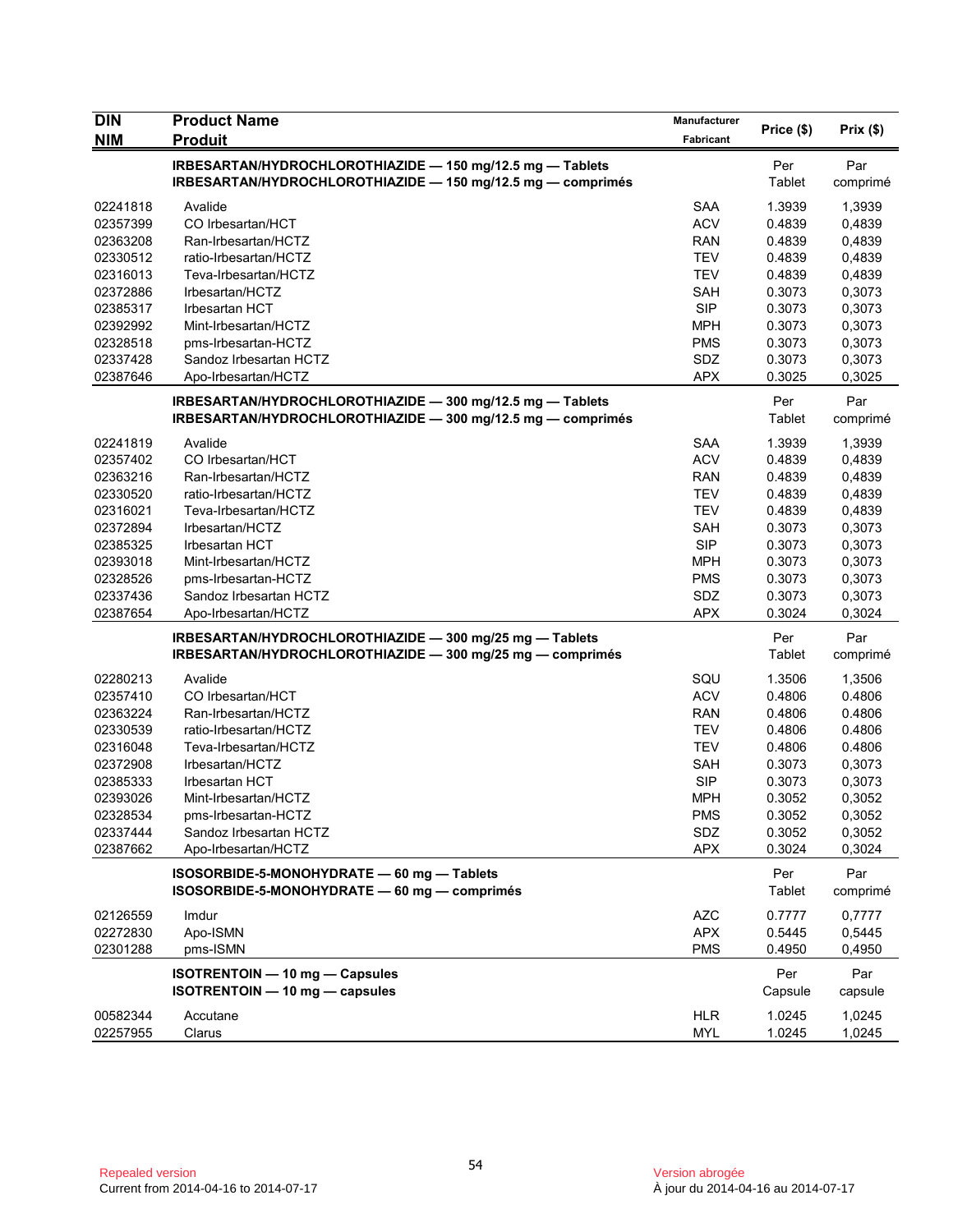| <b>DIN</b><br><b>NIM</b>                                             | <b>Product Name</b><br><b>Produit</b>                                                                                        | Manufacturer<br>Fabricant                                                        | Price (\$)                                               | Prix(\$)                                                 |
|----------------------------------------------------------------------|------------------------------------------------------------------------------------------------------------------------------|----------------------------------------------------------------------------------|----------------------------------------------------------|----------------------------------------------------------|
|                                                                      | <b>ISOTRENTOIN - 40 mg - Capsules</b><br><b>ISOTRENTOIN - 40 mg - capsules</b>                                               |                                                                                  | Per<br>Capsule                                           | Par<br>capsule                                           |
| 00582352<br>02257963                                                 | Accutane<br>Clarus                                                                                                           | <b>HLR</b><br><b>MYL</b>                                                         | 2.0904<br>2.0904                                         | 2,0904<br>2,0904                                         |
|                                                                      | KETOCONAZOLE - 200 mg - Tablets<br>KÉTOCONAZOLE - 200 mg - comprimés                                                         |                                                                                  | Per<br>Tablet                                            | Par<br>comprimé                                          |
| 02237235<br>02231061                                                 | Apo-Ketoconazole<br>Novo-Ketoconazole                                                                                        | <b>APX</b><br><b>TEV</b>                                                         | 1.3019<br>1.3019                                         | 1,3019<br>1,3019                                         |
|                                                                      | KETOROLAC TROMETHAMINE - 0.5% - Ophthalmic Solution<br><b>KÉTOROLAC (TROMÉTHAMINE DE)</b> $-$ 0,5 % $-$ solution ophtalmique |                                                                                  | Per mL                                                   | Par ml                                                   |
| 01968300<br>02245821                                                 | Acular<br>Apo-Ketorolac                                                                                                      | <b>ALL</b><br><b>APX</b>                                                         | 3.8060<br>2.5960                                         | 3,8060<br>2,5960                                         |
|                                                                      | KETOROLAC TROMETHAMINE - 10 mg - Tablets<br>KÉTOROLAC (TROMÉTHAMINE DE) - 10 mg - comprimés                                  |                                                                                  | Per<br>Tablet                                            | Par<br>comprimé                                          |
| 02162660<br>02229080                                                 | Toradol<br>Apo-Ketorolac                                                                                                     | <b>HLR</b><br><b>APX</b>                                                         | 0.7615<br>0.5192                                         | 0,7615<br>0,5192                                         |
|                                                                      | LACTULOSE - 667 mg/mL - Oral Liquid<br>LACTULOSE - 667 mg/ml - liquide oral                                                  |                                                                                  | Per mL                                                   | Par ml                                                   |
| 02242814<br>00854409<br>02247383<br>02295881<br>02412268<br>00703486 | Apo-Lactulose<br>ratio-Lactulose<br>Euro-LAC<br>Jamp-Lactulose<br>Lactulose<br>pms-Lactulose                                 | <b>APX</b><br><b>TEV</b><br><b>EPI</b><br><b>JPC</b><br><b>SAH</b><br><b>PMS</b> | 0.0160<br>0.0160<br>0.0145<br>0.0145<br>0.0145<br>0.0145 | 0,0160<br>0,0160<br>0,0145<br>0,0145<br>0,0145<br>0,0145 |
|                                                                      | LAMIVUDINE - 100 mg - Tablets<br>LAMIVUDINE - 100 mg - comprimés                                                             |                                                                                  | Per<br>Tablet                                            | Par<br>comprimé                                          |
| 02239193<br>02393239                                                 | Heptovir<br>Apo-Lamivudine HBV                                                                                               | <b>GSK</b><br><b>APX</b>                                                         | 5.1798<br>3.5316                                         | 5,1798<br>3,5316                                         |
|                                                                      | LAMIVUDINE - 150 mg - Tablets<br>LAMIVUDINE - 150 mg - comprimés                                                             |                                                                                  | Per<br>Tablet                                            | Par<br>comprimé                                          |
| 02192683<br>02369052                                                 | 3TC<br>Apo-Lamivudine                                                                                                        | VII<br><b>APX</b>                                                                | 5.3195<br>3.6269                                         | 5,3195<br>3,6269                                         |
|                                                                      | LAMIVUDINE - 300 mg - Tablets<br>LAMIVUDINE - 300 mg - comprimés                                                             |                                                                                  | Per<br>Tablet                                            | Par<br>comprimé                                          |
| 02247825<br>02369060                                                 | 3TC<br>Apo-Lamivudine                                                                                                        | VII<br><b>APX</b>                                                                | 10.6389<br>7.2538                                        | 10,6389<br>7,2538                                        |
|                                                                      | LAMIVUDINE/ZIDOVUDINE - 150 mg/300 mg - Tablets<br>LAMIVUDINE/ZIDOVUDINE - 150 mg/300 mg - comprimés                         |                                                                                  | Per<br>Tablet                                            | Par<br>comprimé                                          |
| 02239213<br>02387247<br>02375540                                     | Combivir<br>Apo-Lamivudine/Zidovudine<br>Apo-Lamivudine/Zidovudine                                                           | VII<br><b>TEV</b><br><b>APX</b>                                                  | 11.4854<br>7.8309<br>4.1765                              | 11,4854<br>7,8309<br>4,1765                              |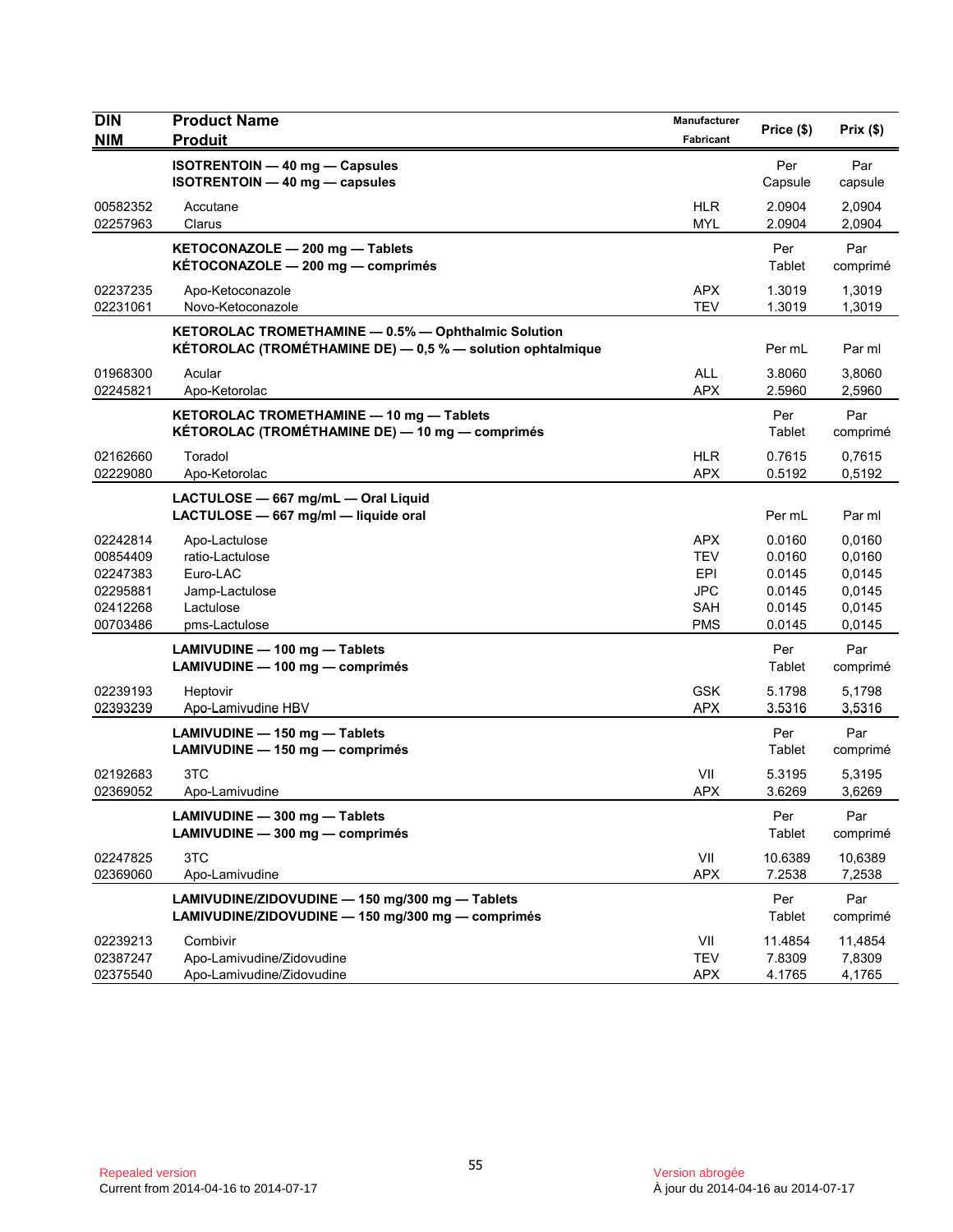| <b>DIN</b> | <b>Product Name</b>                                                 | Manufacturer     | Price (\$)    | Prix(\$)        |
|------------|---------------------------------------------------------------------|------------------|---------------|-----------------|
| <b>NIM</b> | <b>Produit</b>                                                      | <b>Fabricant</b> |               |                 |
|            |                                                                     |                  |               |                 |
|            | LAMOTRIGINE - 25 mg - Tablets<br>LAMOTRIGINE $-25$ mg $-$ comprimés |                  | Per<br>Tablet | Par<br>comprimé |
|            |                                                                     |                  |               |                 |
| 02142082   | Lamictal                                                            | <b>GSK</b>       | 0.4266        | 0,4266          |
| 02245208   | Apo-Lamotrigine                                                     | <b>APX</b>       | 0.2297        | 0,2297          |
| 02381354   | Auro-Lamotrigine                                                    | <b>AUP</b>       | 0.2297        | 0,2297          |
| 02343010   | Lamotrigine                                                         | SAH              | 0.2297        | 0,2297          |
| 02265494   | Mylan-Lamotrigine                                                   | <b>MYL</b>       | 0.2297        | 0,2297          |
| 02248232   | Teva-Lamotrigine                                                    | <b>TEV</b>       | 0.2297        | 0,2297          |
| 02246897   | pms-Lamotrigine                                                     | <b>PMS</b>       | 0.2297        | 0,2297          |
| 02243352   | ratio-Lamotrigine                                                   | <b>TEV</b>       | 0.2297        | 0,2297          |
|            | LAMOTRIGINE - 100 mg - Tablets                                      |                  | Per           | Par             |
|            | LAMOTRIGINE - 100 mg - comprimés                                    |                  | Tablet        | comprimé        |
| 02142104   | Lamictal                                                            | <b>GSK</b>       | 1.7032        | 1,7032          |
| 02245209   | Apo-Lamotrigine                                                     | <b>APX</b>       | 0.9189        | 0,9189          |
| 02381362   | Auro-Lamotrigine                                                    | <b>AUP</b>       | 0.9189        | 0,9189          |
| 02343029   | Lamotrigine                                                         | SAH              | 0.9189        | 0,9189          |
| 02265508   | Mylan-Lamotrigine                                                   | <b>MYL</b>       | 0.9189        | 0,9189          |
| 02248233   | Teva-Lamotrigine                                                    | <b>TEV</b>       | 0.9189        | 0,9189          |
| 02246898   | pms-Lamotrigine                                                     | <b>PMS</b>       | 0.9189        | 0,9189          |
| 02243353   | ratio-Lamotrigine                                                   | <b>TEV</b>       | 0.9189        | 0,9189          |
|            | LAMOTRIGINE - 150 mg - Tablets                                      |                  | Per           | Par             |
|            | LAMOTRIGINE - 150 mg - comprimés                                    |                  | Tablet        | comprimé        |
| 02142112   | Lamictal                                                            | <b>GSK</b>       | 2.5100        | 2,5100          |
| 02248234   | Teva-Lamotrigine                                                    | <b>TEV</b>       | 1.3784        | 1,3784          |
| 02245210   | Apo-Lamotrigine                                                     | <b>APX</b>       | 1.3783        | 1,3783          |
| 02381370   | Auro-Lamotrigine                                                    | <b>AUP</b>       | 1.3783        | 1,3783          |
| 02343037   | Lamotrigine                                                         | SAH              | 1.3783        | 1,3783          |
| 02265516   | Mylan-Lamotrigine                                                   | <b>MYL</b>       | 1.3783        | 1,3783          |
| 02246899   | pms-Lamotrigine                                                     | <b>PMS</b>       | 1.3783        | 1,3783          |
| 02246963   | ratio-Lamotrigine                                                   | <b>TEV</b>       | 1.3783        | 1,3783          |
|            | LANSOPRAZOLE-15 mg - Capsules                                       |                  | Per           | Par             |
|            | LANSOPRAZOLE $-$ 15 mg $-$ capsules                                 |                  | Capsule       | capsule         |
| 02165503   | Prevacid                                                            | <b>TAK</b>       | 2.2000        | 2,2000          |
| 02357682   | Lansoprazole                                                        | <b>SAH</b>       | 0.7000        | 0,7000          |
| 02353830   | Mylan-Lansoprazole                                                  | <b>MYL</b>       | 0.7000        | 0,7000          |
| 02280515   | Novo-Lansoprazole DR                                                | TEV              | 0.7000        | 0,7000          |
| 02402610   | Ran-Lansoprazole                                                    | <b>RAN</b>       | 0.7000        | 0,7000          |
| 02385643   | Sandoz Lansoprazole                                                 | SDZ              | 0.7000        | 0,7000          |
| 02293811   | Apo-Lansoprazole                                                    | <b>APX</b>       | 0.5000        | 0,5000          |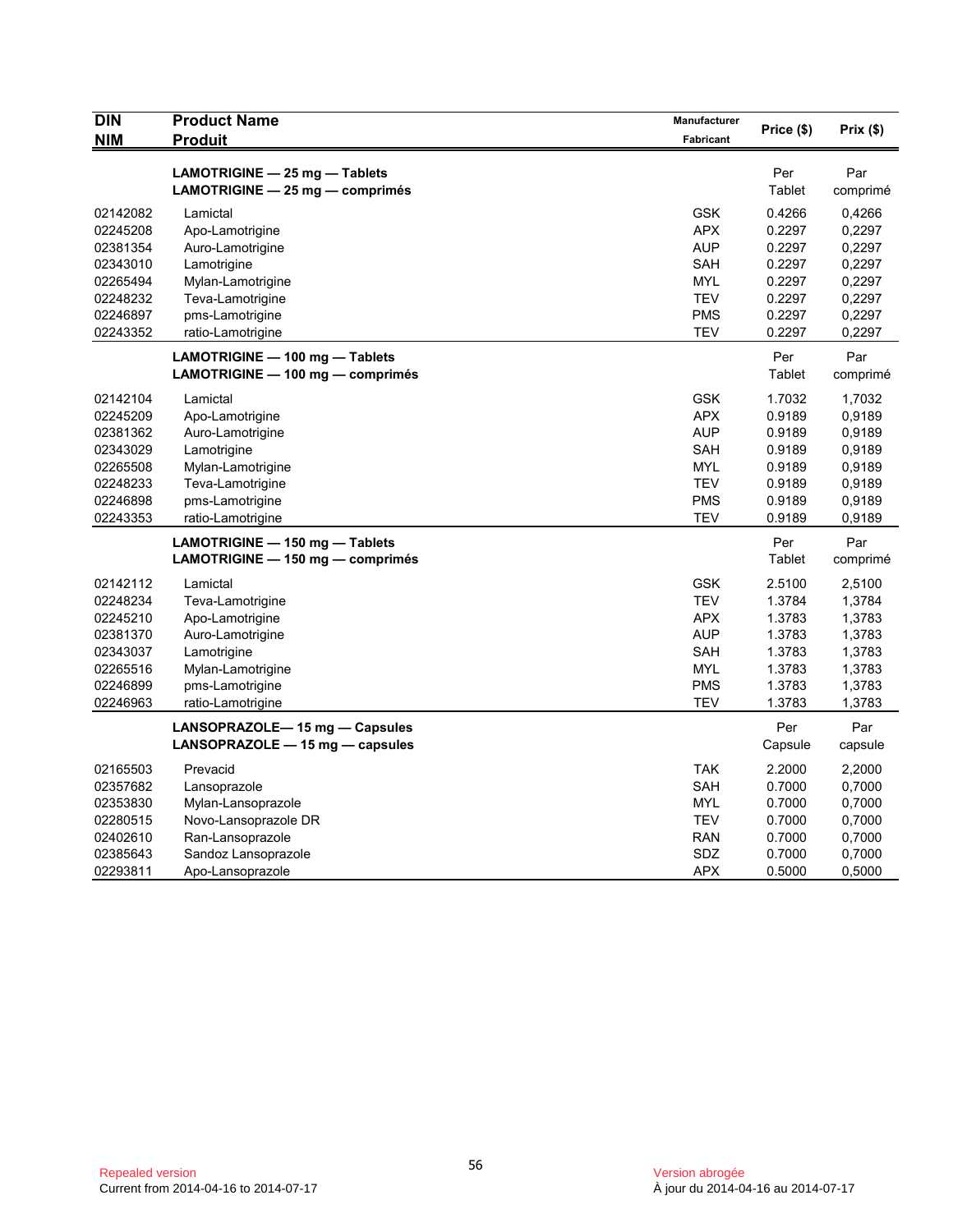| <b>DIN</b> | <b>Product Name</b>                                                 | Manufacturer     | Price (\$) | Prix(\$) |
|------------|---------------------------------------------------------------------|------------------|------------|----------|
| <b>NIM</b> | <b>Produit</b>                                                      | <b>Fabricant</b> |            |          |
|            | LANSOPRAZOLE-30 mg - Capsules                                       |                  | Per        | Par      |
|            | LANSOPRAZOLE $-30$ mg $-$ capsules                                  |                  | Capsule    | capsule  |
| 02165511   | Prevacid                                                            | <b>TAK</b>       | 2.2000     | 2,2000   |
| 02357690   | Lansoprazole                                                        | SAH              | 0.7000     | 0,7000   |
| 02353849   | Mylan-Lansoprazole                                                  | <b>MYL</b>       | 0.7000     | 0,7000   |
| 02280523   | Novo-Lansoprazole DR                                                | <b>TEV</b>       | 0.7000     | 0,7000   |
| 02402629   | Ran-Lansoprazole                                                    | <b>RAN</b>       | 0.7000     | 0,7000   |
| 02385651   | Sandoz Lansoprazole                                                 | SDZ              | 0.7000     | 0,7000   |
| 02293838   | Apo-Lansoprazole                                                    | APX              | 0.5000     | 0,5000   |
|            | LATANOPROST - 0.005% - Ophthalmic Solution                          |                  |            |          |
|            | LATANOPROST $-$ 0,005 % $-$ solution ophtalmique                    |                  | Per mL     | Par ml   |
| 02231493   | Xalatan                                                             | PFI              | 12.2936    | 12,2936  |
| 02296527   | Apo-Latanoprost                                                     | <b>APX</b>       | 3.7856     | 3,7856   |
| 02254786   | CO Latanoprost                                                      | <b>ACV</b>       | 3.6335     | 3,6335   |
| 02373041   | GD-Latanoprost                                                      | <b>GEM</b>       | 3.6335     | 3,6335   |
| 02367335   | Sandoz Latanoprost                                                  | SDZ              | 3.6335     | 3,6335   |
|            | LATANOPROST/TIMOLOL MALEATE - 50 mcg/5 mg/mL - Ophthalmic Solution  |                  |            |          |
|            | LATANOPROST/TIMOLOL MALEATE - 50 mcg/5 mg/mL - solution ophtalmique |                  | Per mL     | Par ml   |
| 02246619   | Xalacom                                                             | PFI              | 13.9128    | 13,9128  |
| 02394685   | Sandoz Latanoprost/Timolol                                          | SDZ              | 4.4280     | 4,4280   |
| 02373068   | GD-Latanoprost/Timolol                                              | <b>GEM</b>       | 4.4268     | 4,4268   |
|            | LEFLUNOMIDE - 10 mg - Tablets                                       |                  | Per        | Par      |
|            | LEFLUNOMIDE - 10 mg - comprimés                                     |                  | Tablet     | comprimé |
| 02241888   | Arava                                                               | SAA              | 12.1745    | 12,1745  |
| 02256495   | Apo-Leflunomide                                                     | <b>APX</b>       | 6.6458     | 6,6458   |
| 02351668   | Leflunomide                                                         | SAH              | 6.0417     | 6,0417   |
| 02319225   | Mylan-Leflunomide                                                   | MYL              | 6.0417     | 6,0417   |
| 02261251   | Novo-Leflunomide                                                    | <b>TEV</b>       | 6.0417     | 6,0417   |
| 02288265   | pms-Leflunomide                                                     | <b>PMS</b>       | 6.0417     | 6,0417   |
| 02283964   | Sandoz Leflunomide                                                  | SDZ              | 6.0417     | 6,0417   |
|            | LEFLUNOMIDE - 20 mg - Tablets                                       |                  | Per        | Par      |
|            | LEFLUNOMIDE - 20 mg - comprimés                                     |                  | Tablet     | comprimé |
| 02241889   | Arava                                                               | <b>SAA</b>       | 12.1745    | 12,1745  |
| 02256509   | Apo-Leflunomide                                                     | <b>APX</b>       | 6.6458     | 6,6458   |
| 02351676   | Leflunomide                                                         | SAH              | 6.0417     | 6,0417   |
| 02319233   | Mylan-Leflunomide                                                   | <b>MYL</b>       | 6.0417     | 6,0417   |
| 02261278   | Novo-Leflunomide                                                    | <b>TEV</b>       | 6.0417     | 6,0417   |
| 02288273   | pms-Leflunomide                                                     | <b>PMS</b>       | 6.0417     | 6,0417   |
| 02283972   | Sandoz Leflunomide                                                  | SDZ              | 6.0417     | 6,0417   |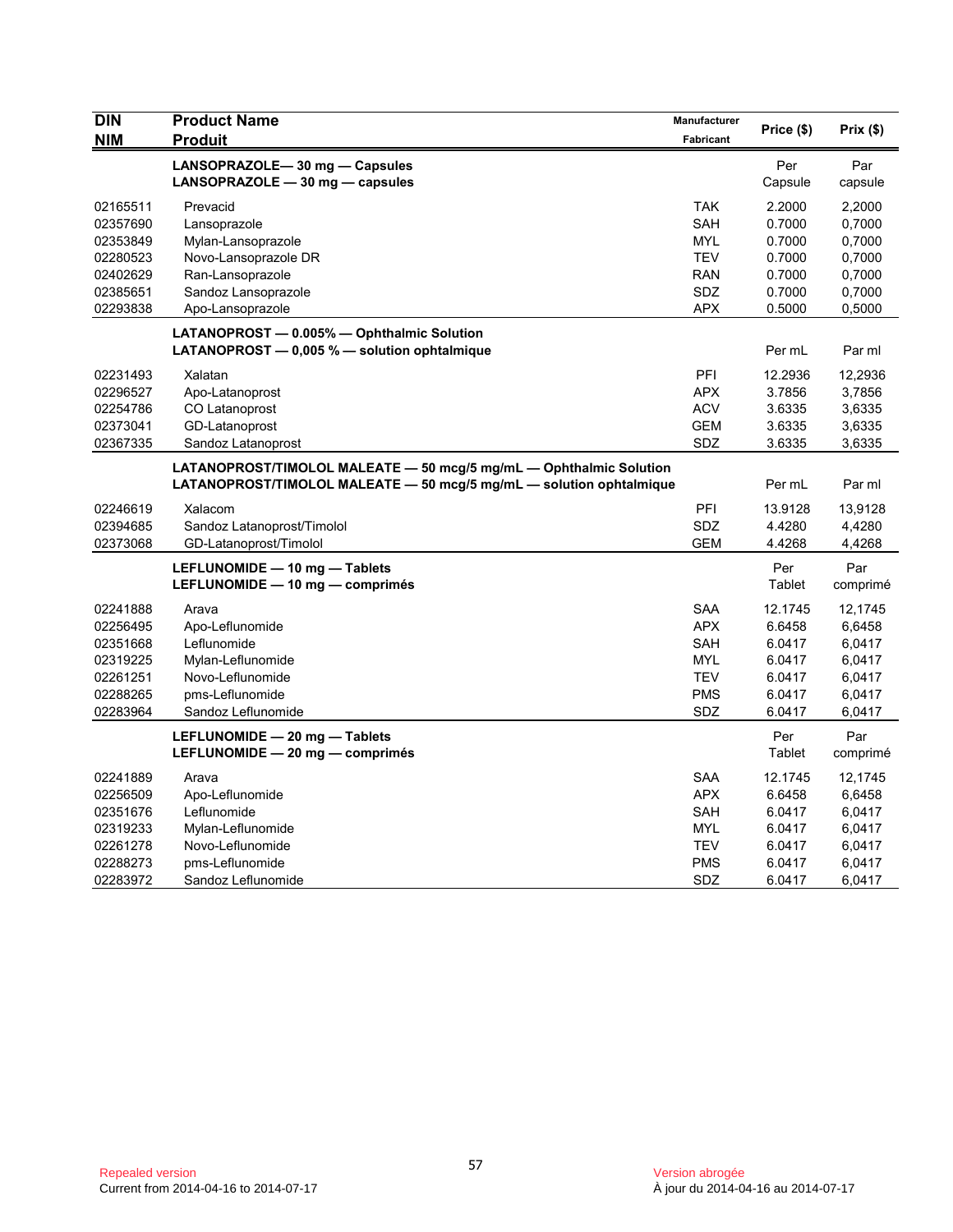| <b>DIN</b>           | <b>Product Name</b>                | Manufacturer             |                  |                  |
|----------------------|------------------------------------|--------------------------|------------------|------------------|
| <b>NIM</b>           | <b>Produit</b>                     | Fabricant                | Price (\$)       | Prix(\$)         |
|                      | LETROZOLE - 2.5 mg - Tablets       |                          | Per              | Par              |
|                      | LETROZOLE $-2.5$ mg $-$ comprimés  |                          | <b>Tablet</b>    | comprimé         |
|                      |                                    |                          |                  |                  |
| 02231384<br>02338459 | Femara<br>Letrozole                | <b>NVT</b><br><b>ACH</b> | 7.2270<br>1.3780 | 7,2270           |
| 02348969             | Letrozole                          | <b>ACV</b>               | 2.7560           | 1,3780<br>2,7560 |
| 02322315             | Med-Letrozole                      | <b>GMP</b>               | 2.7560           | 2,7560           |
| 02344815             | Sandoz Letrozole                   | SDZ                      | 2.0662           | 2,0662           |
| 02347997             | Letrozole                          | <b>TEV</b>               | 2.0044           | 2,0044           |
| 02373009             | Jamp-Letrozole                     | <b>JPC</b>               | 2.0042           | 2,0042           |
| 02372169             | MYL-Letrozole                      | <b>MYL</b>               | 2.0042           | 2,0042           |
| 02372282             | Ran-Letrozole                      | <b>RAN</b>               | 2.0042           | 2,0042           |
| 02343657             | Teva-Letrozole                     | <b>TEV</b>               | 2.0042           | 2,0042           |
| 02358514             | Apo-Letrozole                      | APX                      | 1.3780           | 1,3780           |
| 2404400              | Auro-Letrozole                     | <b>AUP</b>               | 1.3780           | 1,3780           |
| 02373424             | Mar-Letrozole                      | <b>MAR</b>               | 1.3780           | 1,3780           |
| 02309114             | pms-Letrozole                      | <b>PMS</b>               | 1.3780           | 1,3780           |
| 02378213             | Zinda-Letrozole                    | ZIN                      | 1.3780           | 1,3780           |
|                      | LEVETIRACETAM - 250 mg - Tablets   |                          | Per              | Par              |
|                      | LEVETIRACETAM - 250 mg - comprimés |                          | Tablet           | comprimé         |
|                      |                                    |                          |                  |                  |
| 02247027             | Keppra                             | <b>UCB</b>               | 1.8766           | 1,8766           |
| 02285924             | Apo-Levetiracetam                  | <b>APX</b>               | 1.2293           | 1,2293           |
| 02274183             | CO Levetiracetam                   | <b>ACV</b>               | 1.2293           | 1,2293           |
| 02396106             | Ran-Levetiracetam                  | <b>RAN</b>               | 1.1175           | 1,1175           |
| 02375249             | Auro-Levetiracetam                 | AUP                      | 0.8000           | 0,8000           |
| 02403005             | Jamp-Levetiracetam                 | <b>JPC</b>               | 0.8000           | 0,8000           |
| 02399776             | Levetiracetam                      | <b>ACH</b>               | 0.8000           | 0,8000           |
| 02353342             | Levetiracetam                      | <b>SAH</b>               | 0.8000           | 0,8000           |
| 02296101             | pms-Levetiracetam                  | <b>PMS</b>               | 0.8000           | 0,8000           |
|                      | LEVETIRACETAM - 500 mg - Tablets   |                          | Per              | Par              |
|                      | LEVETIRACETAM - 500 mg - comprimés |                          | <b>Tablet</b>    | comprimé         |
| 02247028             | Keppra                             | <b>UCB</b>               | 2.2858           | 2,2858           |
| 02285932             | Apo-Levetiracetam                  | <b>APX</b>               | 1.5015           | 1,5015           |
| 02274191             | CO Levetiracetam                   | <b>ACV</b>               | 1.5015           | 1,5015           |
| 02396114             | Ran-Levetiracetam                  | RAN                      | 1.3650           | 1,3650           |
| 02375257             | Auro-Levetiracetam                 | <b>AUP</b>               | 0.9750           | 0,9750           |
| 02403021             | Jamp-Levetiracetam                 | <b>JPC</b>               | 0.9750           | 0,9750           |
| 02399784             | Levetiracetam                      | <b>ACH</b>               | 0.9750           | 0,9750           |
| 02353350             | Levetiracetam                      | SAH                      | 0.9750           | 0,9750           |
| 02296128             | pms-Levetiracetam                  | <b>PMS</b>               | 0.9750           | 0,9750           |
|                      | LEVETIRACETAM - 750 mg - Tablets   |                          | Per              | Par              |
|                      | LEVETIRACETAM - 750 mg - comprimés |                          | Tablet           | comprimé         |
| 02247029             | Keppra                             | <b>UCB</b>               | 3.1658           | 3,1658           |
| 02285940             | Apo-Levetiracetam                  | APX                      | 2.1368           | 2,1368           |
| 02274205             | CO Levetiracetam                   | <b>ACV</b>               | 2.1368           | 2,1368           |
| 02396122             | Ran-Levetiracetam                  | <b>RAN</b>               | 1.9425           | 1,9425           |
| 02375265             | Auro-Levetiracetam                 | <b>AUP</b>               | 1.3500           | 1,3500           |
| 02403048             | Jamp-Levetiracetam                 | <b>JPC</b>               | 1.3500           | 1,3500           |
| 02399792             | Levetiracetam                      | <b>ACH</b>               | 1.3500           | 1,3500           |
| 02353369             | Levetiracetam                      | SAH                      | 1.3500           | 1,3500           |
| 02296136             | pms-Levetiracetam                  | <b>PMS</b>               | 1.3500           | 1,3500           |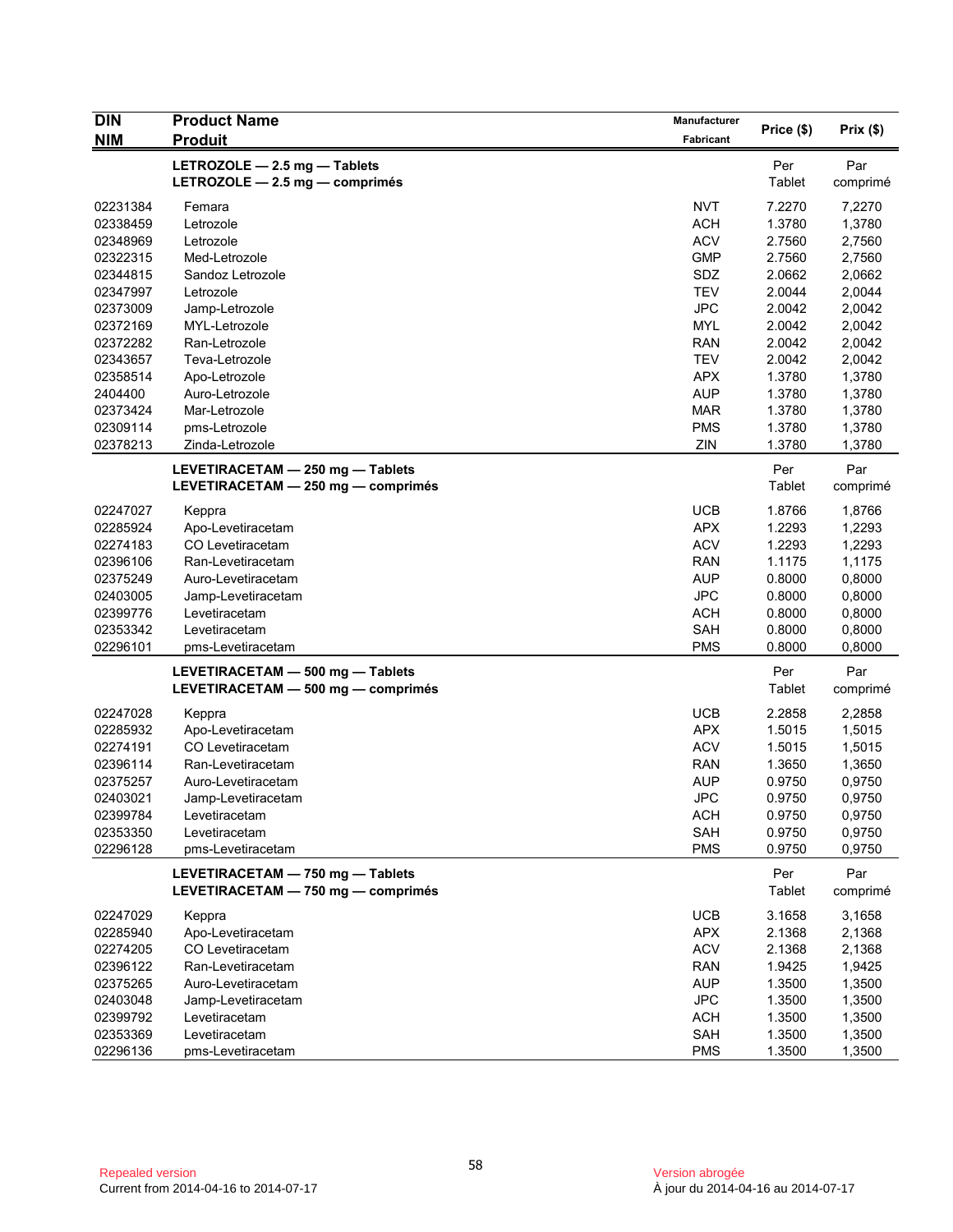| <b>DIN</b><br><b>NIM</b> | <b>Product Name</b><br><b>Produit</b>                                                                        | Manufacturer<br>Fabricant | Price (\$)       | Prix (\$)        |
|--------------------------|--------------------------------------------------------------------------------------------------------------|---------------------------|------------------|------------------|
|                          |                                                                                                              |                           |                  |                  |
|                          | LEVOBUNOLOL HCI - 0.5% - Ophthalmic Solution<br>LÉVOBUNOLOL (CHLORHYDRATE DE) - 0,5 % - solution ophtalmique |                           | Per mL           | Par ml           |
| 00637661                 | Betagan                                                                                                      | <b>ALL</b>                | 3.6916           | 3,6916           |
| 02237991                 | pms-Levobunolol                                                                                              | <b>PMS</b>                | 1.7116           | 1,7116           |
| 02031167                 | ratio-Levobunolol                                                                                            | <b>TEV</b>                | 1.7116           | 1,7116           |
| 02241716                 | Sandoz Levobunolol                                                                                           | SDZ                       | 1.7116           | 1,7116           |
|                          | LEVODOPA/CARBIDOPA - 100 mg/10 mg - Tablets<br>LÉVODOPA/CARBIDOPA — 100 mg/10 mg — comprimés                 |                           | Per<br>Tablet    | Par<br>comprimé  |
| 00355658                 | Sinemet                                                                                                      | <b>MFX</b>                | 0.5513           | 0,5513           |
| 02244494                 | Novo-Levocarbidopa                                                                                           | <b>TEV</b>                | 0.2783           | 0,2783           |
| 02195933                 | Apo-Levocarb                                                                                                 | <b>APX</b>                | 0.2602           | 0,2602           |
|                          | LEVODOPA/CARBIDOPA - 100 mg/25 mg - Tablets<br>LÉVODOPA/CARBIDOPA — 100 mg/25 mg — comprimés                 |                           | Per<br>Tablet    | Par<br>comprimé  |
| 00513997                 | Sinemet                                                                                                      | <b>MFX</b>                | 0.8231           | 0,8231           |
| 02244495                 | Novo-Levocarbidopa                                                                                           | <b>TEV</b>                | 0.4164           | 0,4164           |
| 02195941                 | Apo-Levocarb                                                                                                 | <b>APX</b>                | 0.3885           | 0,3885           |
|                          | LEVODOPA/CARBIDOPA - 250 mg/25 mg - Tablets<br>LÉVODOPA/CARBIDOPA — 250 mg/25 mg — comprimés                 |                           | Per<br>Tablet    | Par<br>comprimé  |
| 00328219                 | Sinemet                                                                                                      | <b>MFX</b>                | 0.9189           | 0,9189           |
| 02126184                 | ratio-Levodopa/Carbidopa                                                                                     | <b>TEV</b>                | 0.5500           | 0,5500           |
| 02244496                 | Novo-Levocarbidopa                                                                                           | <b>TEV</b>                | 0.4648           | 0,4648           |
| 02195968                 | Apo-Levocarb                                                                                                 | <b>APX</b>                | 0.4337           | 0,4337           |
|                          | LEVODOPA/CARBIDOPA - 200 mg/50 mg - Tablets<br>LÉVODOPA/CARBIDOPA - 200 mg/50 mg - comprimés                 |                           | Per<br>Tablet    | Par<br>comprimé  |
| 00870935                 | Sinemet CR                                                                                                   | <b>MFX</b>                | 1.5653           | 1,5653           |
| 02245211                 | Levocarb CR                                                                                                  | AAA                       | 1.1000           | 1,1000           |
|                          |                                                                                                              |                           | Per              |                  |
|                          | LEVOFLOXACIN - 250 mg - Tablets<br>LEVOFLOXACIN - 250 mg - comprimés                                         |                           | Tablet           | Par<br>comprimé  |
| 02236841                 | Levaquin                                                                                                     | <b>JAN</b>                | 6.6139           | 6,6139           |
| 02284707                 | Apo-Levofloxacin                                                                                             | <b>APX</b>                | 3.1080           | 3,1080           |
| 02315424                 | CO Levofloxacin                                                                                              | <b>ACV</b>                | 3.1080           | 3,1080           |
| 02313979                 | Mylan-Levofloxacin                                                                                           | MYL                       | 3.1080           | 3,1080           |
| 02248262                 | Novo-Levofloxacin                                                                                            | TEV                       | 3.1080           | 3,1080           |
| 02284677<br>02298635     | pms-Levotloxacın<br>Sandoz Levofloxacin                                                                      | <b>PMS</b><br>SDZ         | 3.1080<br>3.1080 | 3,1080<br>3,1080 |
|                          |                                                                                                              |                           |                  |                  |
|                          | LEVOFLOXACIN - 500 mg - Tablets<br>LEVOFLOXACIN - 500 mg - comprimés                                         |                           | Per<br>Tablet    | Par<br>comprimé  |
| 02236842                 | Levaquin                                                                                                     | JAN                       | 7.5372           | 7,5372           |
| 02284715                 | Apo-Levofloxacin                                                                                             | <b>APX</b>                | 3.5070           | 3,5070           |
| 02315432                 | CO Levofloxacin                                                                                              | <b>ACV</b>                | 3.5070           | 3,5070           |
| 02313987                 | Mylan-Levofloxacin                                                                                           | <b>MYL</b>                | 3.5070           | 3,5070           |
| 02248263                 | Novo-Levofloxacin                                                                                            | TEV                       | 3.5070           | 3,5070           |
| 02284685                 | pms-Levofloxacin                                                                                             | <b>PMS</b>                | 3.5070           | 3,5070           |
| 02298643                 | Sandoz Levofloxacin                                                                                          | SDZ                       | 3.5070           | 3,5070           |
|                          | LEVONORGESTREL - 0.75 mg - Tablets<br>LEVONORGESTREL - 0.75 mg - comprimés                                   |                           | Per<br>Tablet    | Par<br>comprimé  |
| 02241674                 | Plan B                                                                                                       | PAL                       | 9.4600           | 9,4600           |
| 02364905                 | Next Choice                                                                                                  | <b>ACV</b>                | 6.4500           | 6,4500           |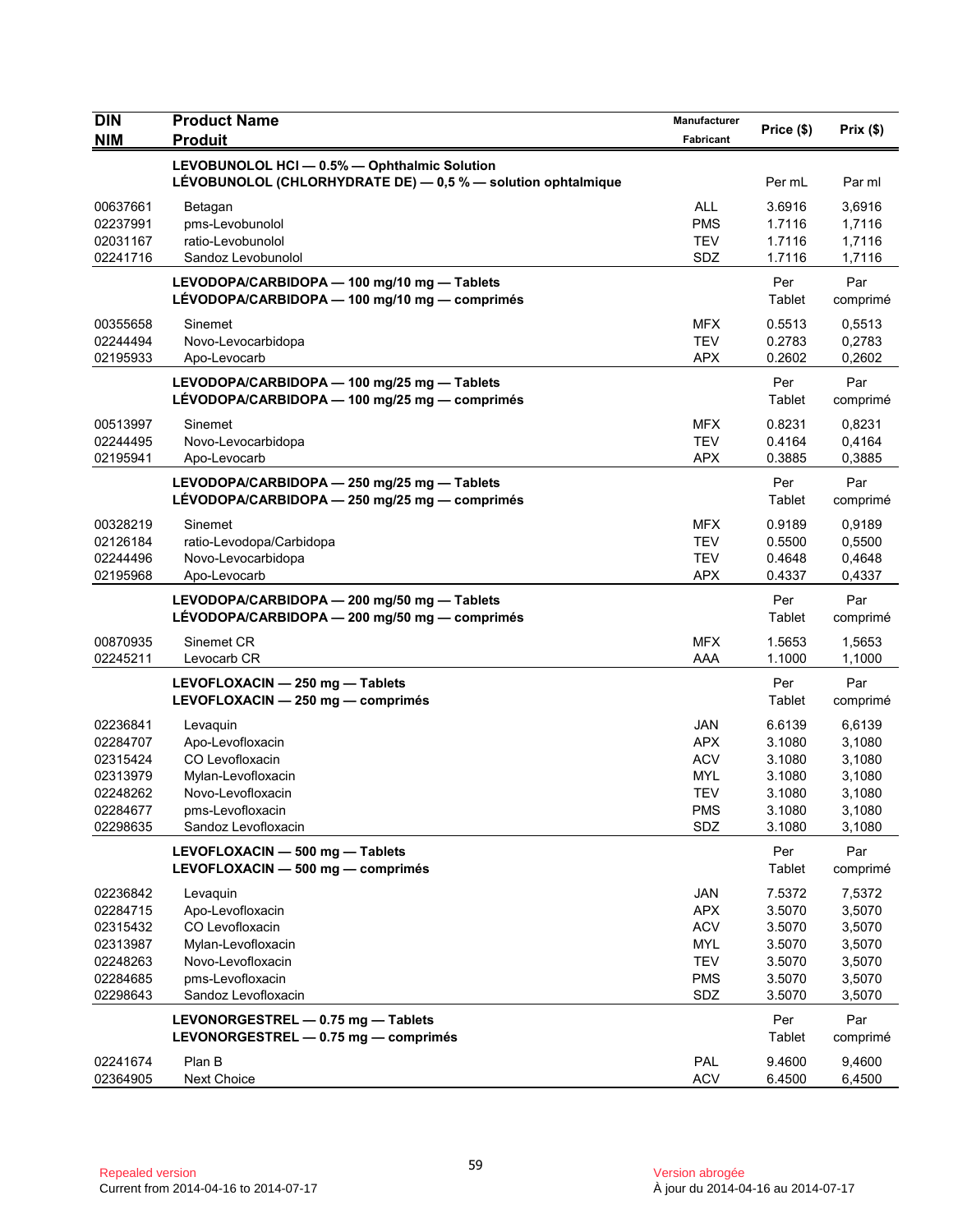| <b>DIN</b> | <b>Product Name</b>                                               | Manufacturer |               | Prix(\$)        |
|------------|-------------------------------------------------------------------|--------------|---------------|-----------------|
| <b>NIM</b> | <b>Produit</b>                                                    | Fabricant    | Price (\$)    |                 |
|            | LISINOPRIL - 5 mg - Tablets<br>$LISINOPRIL - 5 mg - comprimés$    |              | Per<br>Tablet | Par<br>comprimé |
| 00839388   | Prinivil                                                          | <b>MFX</b>   | 0.7002        | 0,7002          |
| 02049333   | Zestril                                                           | <b>AZC</b>   | 0.6347        | 0,6347          |
| 02217481   | Apo-Lisinopril                                                    | <b>APX</b>   | 0.5927        | 0,5927          |
| 02271443   | <b>CO Lisinopril</b>                                              | <b>ACV</b>   | 0.5388        | 0,5388          |
| 02285061   | Teva-Lisinopril (Type P)                                          | <b>TEV</b>   | 0.5388        | 0,5388          |
| 02285118   | Novo-Lisinopril (Type Z)                                          | TEV          | 0.5388        | 0,5388          |
| 02294230   | Ran-Lisinopril                                                    | <b>RAN</b>   | 0.5388        | 0,5388          |
| 02256797   | ratio-Lisinopril P                                                | <b>TEV</b>   | 0.5388        | 0,5388          |
| 02299879   | ratio-Lisinopril Z                                                | <b>TEV</b>   | 0.5388        | 0,5388          |
| 02394472   | Auro-Lisinopril                                                   | <b>AUP</b>   | 0.4849        | 0,4849          |
| 02361531   | Jamp-Lisinopril                                                   | <b>JPC</b>   | 0.4849        | 0,4849          |
| 02274833   | Mylan-Lisinopril                                                  | <b>MYL</b>   | 0.4849        | 0,4849          |
| 02292203   | pms-Lisinopril                                                    | <b>PMS</b>   | 0.4849        | 0,4849          |
| 02289199   | Sandoz Lisinopril                                                 | SDZ          | 0.4849        | 0,4849          |
|            |                                                                   |              |               |                 |
|            | LISINOPRIL - 10 mg - Tablets                                      |              | Per           | Par             |
|            | LISINOPRIL - 10 mg - comprimés                                    |              | Tablet        | comprimé        |
| 00839396   | Prinivil                                                          | <b>MFX</b>   | 0.8412        | 0,8412          |
| 02049376   | Zestril                                                           | <b>AZC</b>   | 0.7629        | 0,7629          |
| 02217503   | Apo-Lisinopril                                                    | <b>APX</b>   | 0.7121        | 0,7121          |
| 02271451   | CO Lisinopril                                                     | <b>ACV</b>   | 0.6474        | 0,6474          |
| 02285088   | Teva-Lisinopril (Type P)                                          | <b>TEV</b>   | 0.6474        | 0,6474          |
| 02285126   | Novo-Lisinopril (Type Z)                                          | <b>TEV</b>   | 0.6474        | 0,6474          |
| 02294249   | Ran-Lisinopril                                                    | <b>RAN</b>   | 0.6474        | 0,6474          |
| 02256800   | ratio-Lisinopril P                                                | <b>TEV</b>   | 0.6474        | 0.6474          |
| 02299887   | ratio-Lisinopril Z                                                | <b>TEV</b>   | 0.6474        | 0.6474          |
| 02394480   | Auro-Lisinopril                                                   | <b>AUP</b>   | 0.5827        | 0,5827          |
| 02361558   | Jamp-Lisinopril                                                   | <b>JPC</b>   | 0.5827        | 0,5827          |
| 02274841   | Mylan-Lisinopril                                                  | <b>MYL</b>   | 0.5827        | 0,5827          |
| 02292211   | pms-Lisinopril                                                    | <b>PMS</b>   | 0.5827        | 0,5827          |
| 02289202   | Sandoz Lisinopril                                                 | SDZ          | 0.5827        | 0,5827          |
|            |                                                                   |              |               |                 |
|            | $LISINOPRIL - 20 mg - Tables$<br>$LISINOPRIL - 20 mg - comprimés$ |              | Per<br>Tablet | Par<br>comprimé |
| 00839418   | Prinivil                                                          | <b>MFX</b>   | 1.0114        | 1,0114          |
| 02049384   | Zestril                                                           | <b>AZC</b>   | 0.9163        | 0,9163          |
| 02217511   | Apo-Lisinopril                                                    | <b>APX</b>   | 0.8557        | 0,8557          |
| 02271478   | CO Lisinopril                                                     | <b>ACV</b>   | 0.7779        | 0,7779          |
| 02285096   | Teva-Lisinopril (Type P)                                          | <b>TEV</b>   | 0.7779        | 0,7779          |
| 02285134   | Novo-Lisinopril (Type Z)                                          | <b>TEV</b>   | 0.7779        | 0,7779          |
| 02294257   | Ran-Lisinopril                                                    | <b>RAN</b>   | 0.7779        | 0,7779          |
| 02256819   | ratio-Lisinopril P                                                | <b>TEV</b>   | 0.7779        | 0,7779          |
| 02299895   | ratio-Lisinopril Z                                                | <b>TEV</b>   | 0.7779        | 0,7779          |
| 02394499   | Auro-Lisinopril                                                   | <b>AUP</b>   | 0.7001        | 0,7001          |
| 02361566   | Jamp-Lisinopril                                                   | <b>JPC</b>   | 0.7001        | 0,7001          |
| 02274868   | Mylan-Lisinopril                                                  | <b>MYL</b>   | 0.7001        | 0,7001          |
| 02292238   | pms-Lisinopril                                                    | <b>PMS</b>   | 0.7001        | 0,7001          |
| 02289229   | Sandoz Lisinopril                                                 | SDZ          | 0.7001        | 0,7001          |
|            |                                                                   |              |               |                 |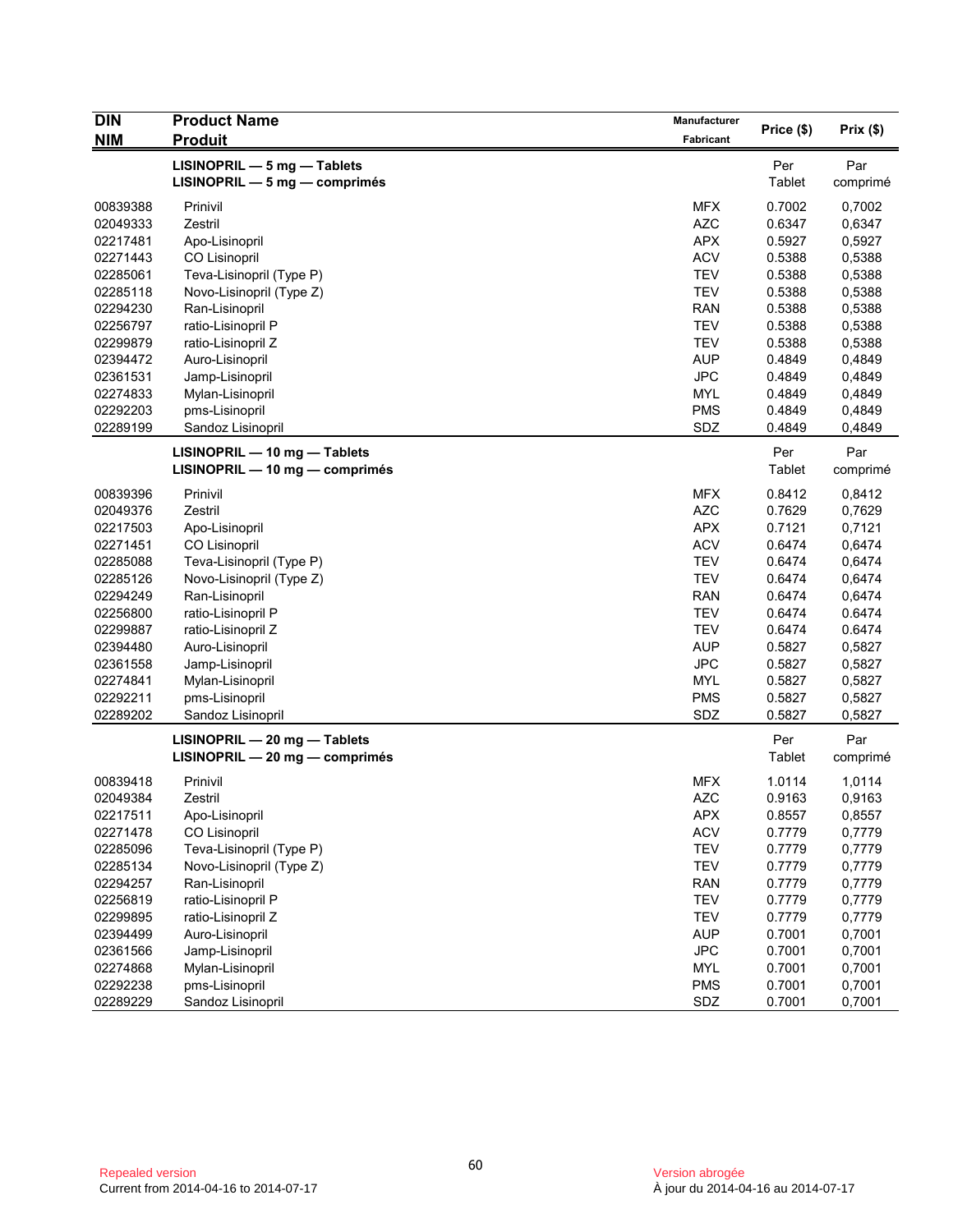| <b>DIN</b> | <b>Product Name</b>                                                                                                    | Manufacturer      | Price (\$)    | Prix(\$)        |
|------------|------------------------------------------------------------------------------------------------------------------------|-------------------|---------------|-----------------|
| <b>NIM</b> | <b>Produit</b>                                                                                                         | Fabricant         |               |                 |
|            | LISINOPRIL/HYDROCHLOROTHIAZIDE - 10 mg/12.5 mg - Tablets<br>LISINOPRIL/HYDROCHLOROTHIAZIDE - 10 mg/12,5 mg - comprimés |                   | Per<br>Tablet | Par<br>comprimé |
| 02103729   | Zestoretic                                                                                                             | <b>AZC</b>        | 0.9818        | 0,9818          |
| 02108194   | Prinzide                                                                                                               | <b>MFX</b>        | 0.8171        | 0,8171          |
| 02261979   | Apo-Lisinopril/HCTZ                                                                                                    | <b>APX</b>        | 0.5835        | 0,5835          |
| 02362945   | Lisinopril/HCTZ                                                                                                        | SAH               | 0.5835        | 0,5835          |
| 02297736   | Mylan-Lisinopril HCTZ                                                                                                  | <b>MYL</b>        | 0.5835        | 0,5835          |
| 02301768   | Novo-Lisinopril/HCTZ (Type Z)                                                                                          | <b>TEV</b>        | 0.5835        | 0,5835          |
| 02302136   | Novo-Lisinopril/HCTZ (Type P)                                                                                          | <b>TEV</b>        | 0.5835        | 0,5835          |
| 02302365   | Sandoz Lisinopril HCT                                                                                                  | SDZ               | 0.5835        | 0.5835          |
|            | LISINOPRIL/HYDROCHLOROTHIAZIDE - 20 mg/12.5 mg - Tablets<br>LISINOPRIL/HYDROCHLOROTHIAZIDE - 20 mg/12,5 mg - comprimés |                   | Per<br>Tablet | Par<br>comprimé |
| 02045737   | Zestoretic                                                                                                             | AZC               | 1.1798        | 1,1798          |
| 00884413   | Prinzide                                                                                                               | <b>MFX</b>        | 1.0416        | 1,0416          |
| 02261987   | Apo-Lisinopril/HCTZ                                                                                                    | <b>APX</b>        | 0.7011        | 0,7011          |
| 02362953   | Lisinopril/HCTZ                                                                                                        | SAH               | 0.7011        | 0,7011          |
| 02297744   | Mylan-Lisinopril HCTZ                                                                                                  | <b>MYL</b>        | 0.7011        | 0,7011          |
| 02301776   | Teva-Lisinopril/HCTZ (Type Z)                                                                                          | <b>TEV</b>        | 0.7011        | 0,7011          |
| 02302144   | Novo-Lisinopril/HCTZ (Type P)                                                                                          | <b>TEV</b>        | 0.7011        | 0,7011          |
| 02302373   | Sandoz Lisinopril HCT                                                                                                  | SDZ               | 0.7011        | 0,7011          |
|            | LISINOPRIL/HYDROCHLOROTHIAZIDE - 20 mg/25 mg - Tablets                                                                 |                   | Per           | Par             |
|            | LISINOPRIL/HYDROCHLOROTHIAZIDE - 20 mg/25 mg - comprimés                                                               |                   | Tablet        | comprimé        |
| 02045729   | Zestoretic                                                                                                             | <b>AZC</b>        | 1.1798        | 1,1798          |
| 02261995   | Apo-Lisinopril/HCTZ                                                                                                    | <b>APX</b>        | 0.7011        | 0,7011          |
| 02362961   | Lisinopril/HCTZ                                                                                                        | SAH               | 0.7011        | 0,7011          |
| 02297752   | Mylan-Lisinopril HCTZ                                                                                                  | <b>MYL</b>        | 0.7011        | 0,7011          |
| 02301784   | Novo-Lisinopril/HCTZ (Type Z)                                                                                          | <b>TEV</b>        | 0.7011        | 0,7011          |
| 02302152   | Novo-Lisinopril/HCTZ (Type P)                                                                                          | <b>TEV</b><br>SDZ | 0.7011        | 0,7011          |
| 02302381   | Sandoz Lisnopril HCT                                                                                                   |                   | 0.7011        | 0,7011          |
|            | LITHIUM CARBONATE - 150 mg - Capsules                                                                                  |                   | Per           | Par             |
|            | LITHIUM (CARBONATE DE) - 150 mg - capsules                                                                             |                   | Capsule       | capsule         |
| 00461733   | Carbolith                                                                                                              | <b>VAL</b>        | 0.1352        | 0,1352          |
| 02242837   | Apo-Lithium Carbonate                                                                                                  | <b>APX</b>        | 0.0585        | 0,0585          |
| 02216132   | pms-Lithium Carbonate                                                                                                  | <b>PMS</b>        | 0.0585        | 0,0585          |
|            | LITHIUM CARBONATE - 150 mg - Capsules                                                                                  |                   | Per           | Par             |
|            | LITHIUM (CARBONATE DE) - 150 mg - capsules                                                                             |                   | Capsule       | capsule         |
| 02013231   | Lithane                                                                                                                | <b>ERF</b>        | 0.1041        | 0,1041          |
| 02242837   | Apo-Lithium Carbonate                                                                                                  | <b>APX</b>        | 0.0585        | 0,0585          |
|            | LITHIUM CARBONATE - 300 mg - Capsules                                                                                  |                   | Per           | Par             |
|            | LITHIUM (CARBONATE DE) - 300 mg - capsules                                                                             |                   | Capsule       | capsule         |
| 00236683   | Carbolith                                                                                                              | VAL               | 0.1051        | 0,1051          |
| 02242838   | Apo-Lithium Carbonate                                                                                                  | <b>APX</b>        | 0.0614        | 0,0614          |
| 02216140   | pms-Lithium Carbonate                                                                                                  | <b>PMS</b>        | 0.0614        | 0,0614          |
|            | LITHIUM CARBONATE - 300 mg - Capsules                                                                                  |                   | Per           | Par             |
|            | LITHIUM (CARBONATE DE) - 300 mg - capsules                                                                             |                   | Capsule       | capsule         |
| 00406775   | Lithane                                                                                                                | <b>ERF</b>        | 0.1118        | 0,1118          |
| 02242838   | Apo-Lithium Carbonate                                                                                                  | <b>APX</b>        | 0.0614        | 0,0614          |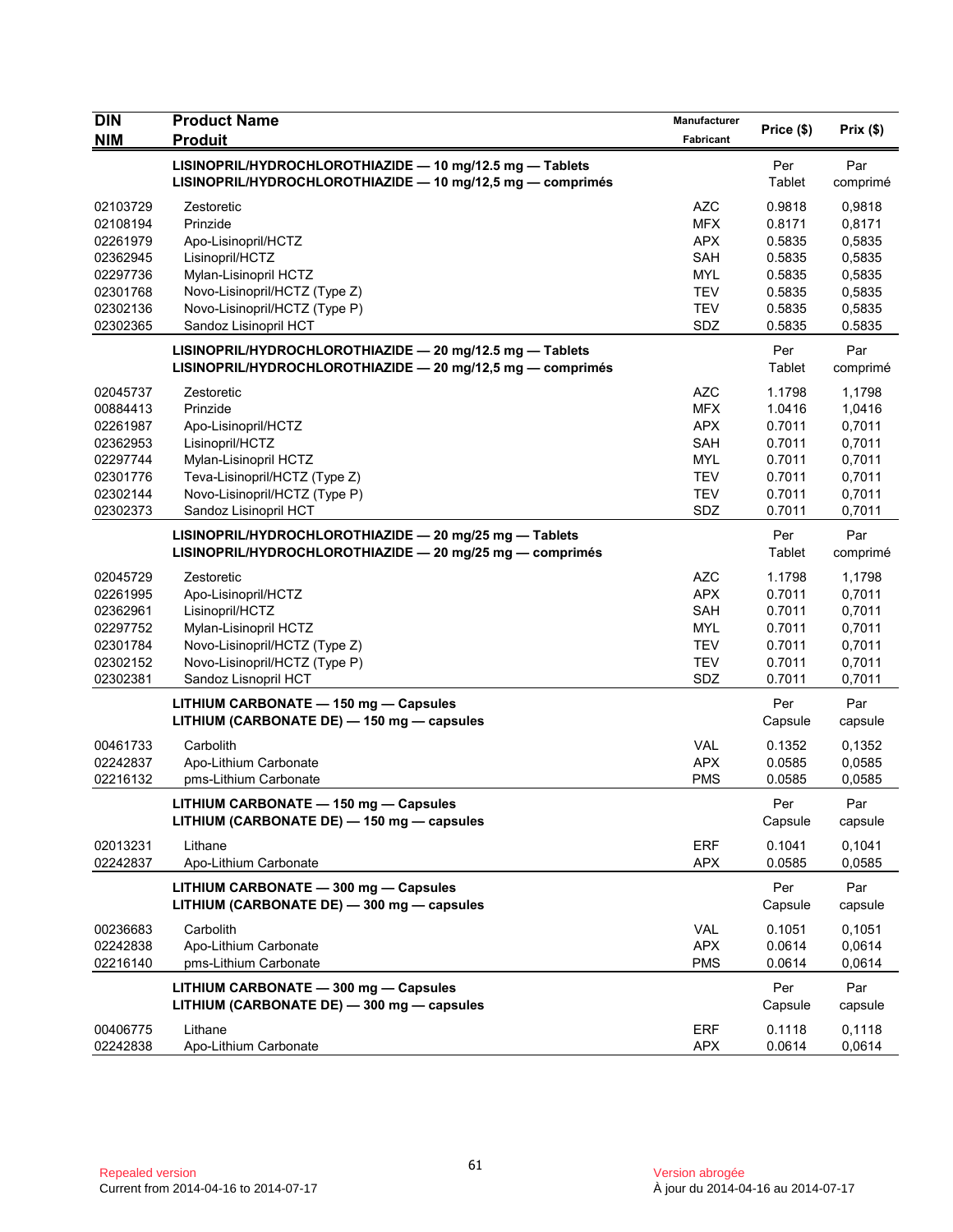| <b>DIN</b><br><b>NIM</b>                                 | <b>Product Name</b><br><b>Produit</b>                                               | Manufacturer<br>Fabricant                                          | Price (\$)                                     | Prix(\$)                                       |
|----------------------------------------------------------|-------------------------------------------------------------------------------------|--------------------------------------------------------------------|------------------------------------------------|------------------------------------------------|
|                                                          | LITHIUM CARBONATE - 600 mg - Capsules<br>LITHIUM (CARBONATE DE) - 600 mg - capsules |                                                                    | Per<br>Capsule                                 | Par<br>capsule                                 |
| 02011239<br>02216159                                     | Carbolith<br>pms-Lithium Carbonate                                                  | <b>VAL</b><br><b>PMS</b>                                           | 0.2016<br>0.1683                               | 0,2016<br>0,1683                               |
|                                                          | LOPERAMIDE - 2 mg - Tablets<br>LOPÉRAMIDE $-2$ mg $-$ comprimés                     |                                                                    | Per<br>Tablet                                  | Par<br>comprimé                                |
| 02183862<br>02212005<br>02132591<br>02256452<br>02228351 | Imodium<br>Apo-Loperamide<br>Novo-Loperamide<br>Jamp-Loperamide<br>pms-Loperamide   | <b>MCL</b><br><b>APX</b><br><b>TEV</b><br><b>JPC</b><br><b>PMS</b> | 0.5184<br>0.2713<br>0.2713<br>0.2600<br>0.2600 | 0,5184<br>0,2713<br>0,2713<br>0,2600<br>0,2600 |
|                                                          | LORATADINE - 10 mg - Tablets<br>LORATADINE - 10 mg - comprimés                      |                                                                    | Per<br>Tablet                                  | Par<br>comprimé                                |
| 00782696<br>02243880                                     | Claritin<br>Apo-Loratadine                                                          | <b>SCH</b><br><b>APX</b>                                           | 0.9192<br>0.6895                               | 0,9192<br>0,6895                               |
|                                                          | LORAZEPAM - 0.5 mg - Oral Tablets<br>$LORAZÉPAM - 0.5 mg - comprimés oraux$         |                                                                    | Per<br>Tablet                                  | Par<br>comprimé                                |
| 02041413<br>00655740<br>02351072<br>00711101<br>00728187 | Ativan<br>Apo-Lorazepam<br>Lorazepam<br>Novo-Lorazem<br>pms-Lorazepam               | PFI<br><b>APX</b><br>SAH<br><b>TEV</b><br><b>PMS</b>               | 0.0406<br>0.0395<br>0.0359<br>0.0359<br>0.0359 | 0,0406<br>0,0395<br>0,0395<br>0,0359<br>0,0359 |
|                                                          | LORAZEPAM - 1 mg - Oral Tablets<br>LORAZÉPAM - 1 mg - comprimés oraux               |                                                                    | Per<br>Tablet                                  | Par<br>comprimé                                |
| 02041421<br>00655759<br>02351080<br>00637742<br>00728195 | Ativan<br>Apo-Lorazepam<br>Lorazepam<br>Novo-Lorazem<br>pms-Lorazepam               | PFI<br><b>APX</b><br><b>SAH</b><br><b>TEV</b><br><b>PMS</b>        | 0.0506<br>0.0492<br>0.0447<br>0.0447<br>0.0447 | 0,0506<br>0,0492<br>0,0447<br>0,0447<br>0,0447 |
|                                                          | LORAZEPAM - 2 mg - Oral Tablets<br>LORAZÉPAM - 2 mg - comprimés oraux               |                                                                    | Per<br>Tablet                                  | Par<br>comprimé                                |
| 02041448<br>00655767<br>02351099<br>00637750<br>00728209 | Ativan<br>Apo-Lorazepam<br>Lorazepam<br>Novo-Lorazem<br>pms-Lorazepam               | PFI<br><b>APX</b><br>SAH<br><b>TEV</b><br><b>PMS</b>               | 0.0792<br>0.0769<br>0.0699<br>0.0699<br>0.0699 | 0,0792<br>0,0769<br>0,0699<br>0,0699<br>0,0699 |
|                                                          | LORAZEPAM - 0.5 mg - Tablets<br>LORAZÉPAM - 0.5 mg - comprimés sublinguale          |                                                                    | Per<br>Tablet                                  | Par<br>comprimé                                |
| 02041456<br>02410745                                     | Ativan<br>Apo-Lorazepam Sublingual                                                  | PFI<br><b>APX</b>                                                  | 0.1216<br>0.0875                               | 0,1216<br>0,0875                               |
|                                                          | LORAZEPAM - 1 mg - Tablets<br>LORAZÉPAM - 1 mg - comprimés sublinguale              |                                                                    | Per<br>Tablet                                  | Par<br>comprimé                                |
| 02041464<br>02410753                                     | Ativan<br>Apo-Lorazepam Sublingual                                                  | PFI<br><b>APX</b>                                                  | 0.1528<br>0.1100                               | 0,1528<br>0,1100                               |
|                                                          | LORAZEPAM - 2 mg - Tablets<br>LORAZÉPAM - 2 mg - comprimés sublinguale              |                                                                    | Per<br>Tablet                                  | Par<br>comprimé                                |
| 02041472<br>02410761                                     | Ativan<br>Apo-Lorazepam Sublingual                                                  | PFI<br><b>APX</b>                                                  | 0.2376<br>0.1711                               | 0,2376<br>0,1711                               |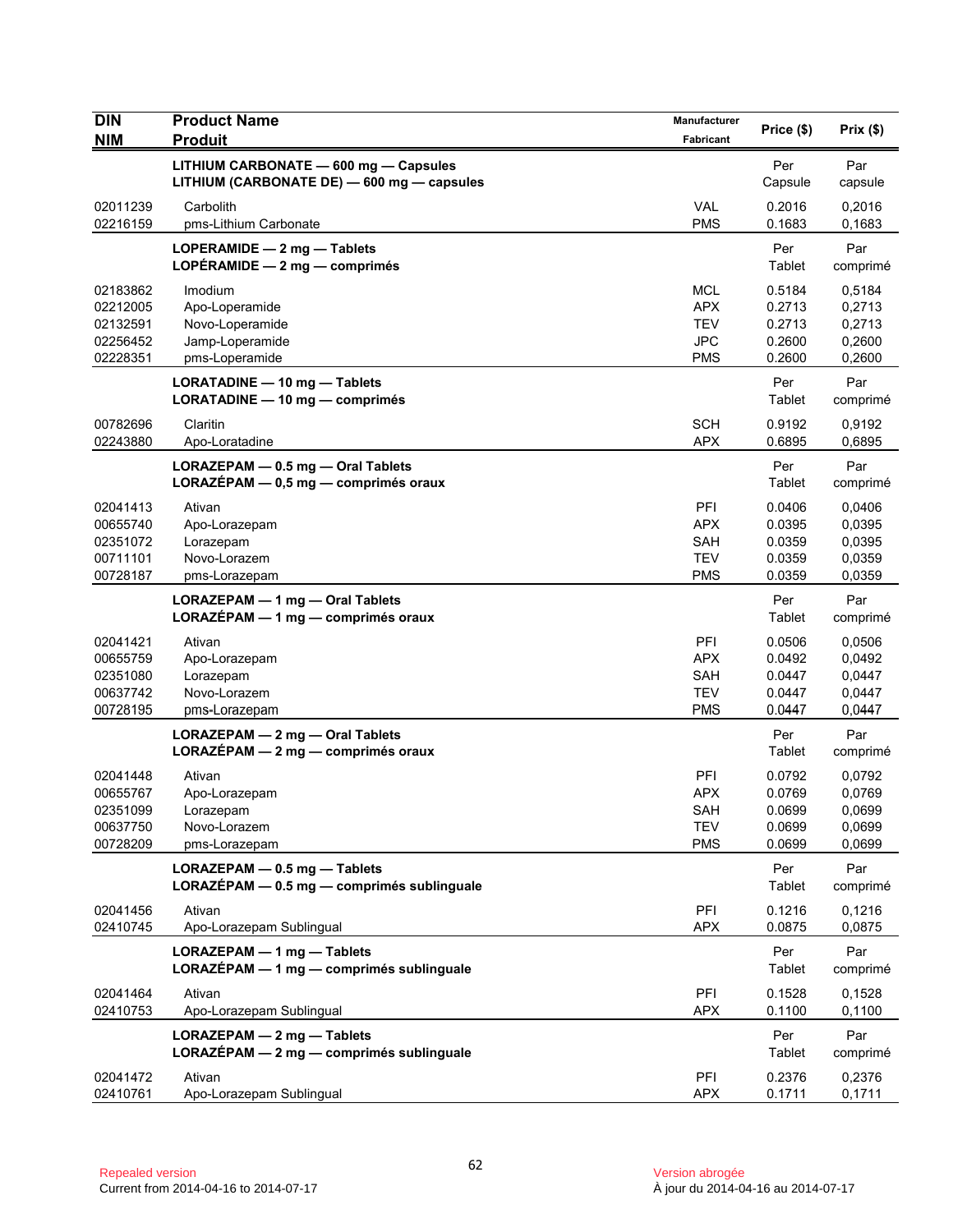| <b>DIN</b> | <b>Product Name</b>           | Manufacturer | Price (\$)    | Prix(\$) |
|------------|-------------------------------|--------------|---------------|----------|
| <b>NIM</b> | <b>Produit</b>                | Fabricant    |               |          |
|            | LOSARTAN - 25 mg - Tablets    |              | Per           | Par      |
|            | LOSARTAN - 25 mg - comprimés  |              | <b>Tablet</b> | comprimé |
| 02182815   | Cozaar                        | <b>MFX</b>   | 1.4267        | 1,4267   |
| 02379058   | Apo-Losartan                  | <b>APX</b>   | 0.4375        | 0,4375   |
| 02354829   | CO Losartan                   | <b>ACV</b>   | 0.4375        | 0,4375   |
| 02388863   | Losartan                      | SAH          | 0.4375        | 0,4375   |
| 02380838   | Teva-Losartan                 | <b>TEV</b>   | 0.4375        | 0,4375   |
| 02403323   | Auro-Losartan                 | <b>AUP</b>   | 0.3148        | 0,3148   |
| 02398834   | Jamp-Losartan                 | <b>JPC</b>   | 0.3148        | 0,3148   |
| 02388790   | Losartan                      | <b>SIP</b>   | 0.3148        | 0,3148   |
| 02368277   | Mylan-Losartan                | <b>MYL</b>   | 0.3148        | 0,3148   |
| 02309750   | pms-Losartan                  | <b>PMS</b>   | 0.3148        | 0,3148   |
| 02404451   | Ran-Losartan                  | <b>RAN</b>   | 0.3148        | 0,3148   |
| 02313332   | Sandoz Losartan               | SDZ          | 0.3148        | 0,3148   |
| 02405733   | Mint-Losartan                 | <b>MPH</b>   | 0.3147        | 0,3147   |
|            | LOSARTAN - 50 mg - Tablets    |              | Per           | Par      |
|            | LOSARTAN - 50 mg - comprimés  |              | Tablet        | comprimé |
| 02182874   | Cozaar                        | MFX          | 1.4267        | 1,4267   |
| 02353504   | Apo-Losartan                  | <b>APX</b>   | 0.4375        | 0,4375   |
| 02354837   | CO Losartan                   | <b>ACV</b>   | 0.4375        | 0,4375   |
| 02388871   | Losartan                      | SAH          | 0.4375        | 0,4375   |
| 02357968   | Teva-Losartan                 | <b>TEV</b>   | 0.4375        | 0,4375   |
| 02403331   | Auro-Losartan                 | <b>AUP</b>   | 0.3148        | 0,3148   |
| 02398842   | Jamp-Losartan                 | <b>JPC</b>   | 0.3148        | 0,3148   |
| 02388804   | Losartan                      | <b>SIP</b>   | 0.3148        | 0,3148   |
| 02368285   | Mylan-Losartan                | <b>MYL</b>   | 0.3148        | 0,3148   |
| 02309769   | pms-Losartan                  | <b>PMS</b>   | 0.3148        | 0,3148   |
| 02404478   | Ran-Losartan                  | <b>RAN</b>   | 0.3148        | 0,3148   |
| 02313340   | Sandoz Losartan               | SDZ          | 0.3148        | 0,3148   |
| 02405741   | Mint-Losartan                 | <b>MPH</b>   | 0.3147        | 0,3147   |
|            | LOSARTAN - 100 mg - Tablets   |              | Per           | Par      |
|            | LOSARTAN - 100 mg - comprimés |              | Tablet        | comprimé |
| 02182882   | Cozaar                        | <b>MFX</b>   | 1.4267        | 1,4267   |
| 02353512   | Apo-Losartan                  | <b>APX</b>   | 0.4375        | 0,4375   |
| 02354845   | CO Losartan                   | <b>ACV</b>   | 0.4375        | 0,4375   |
| 02388898   | Losartan                      | SAH          | 0.4375        | 0,4375   |
| 02357976   | Teva-Losartan                 | <b>TEV</b>   | 0.4375        | 0,4375   |
| 02403358   | Auro-Losartan                 | <b>AUP</b>   | 0.3148        | 0,3148   |
| 02398850   | Jamp-Losartan                 | <b>JPC</b>   | 0.3148        | 0,3148   |
| 02388812   | Losartan                      | SIP          | 0.3148        | 0,3148   |
| 02368293   | Mylan-Losartan                | <b>MYL</b>   | 0.3148        | 0,3148   |
| 02309777   | pms-Losartan                  | <b>PMS</b>   | 0.3148        | 0,3148   |
| 02404486   | Ran-Losartan                  | <b>RAN</b>   | 0.3148        | 0,3148   |
| 02313359   | Sandoz Losartan               | SDZ          | 0.3148        | 0,3148   |
| 02405768   | Mint-Losartan                 | <b>MPH</b>   | 0.3147        | 0,3147   |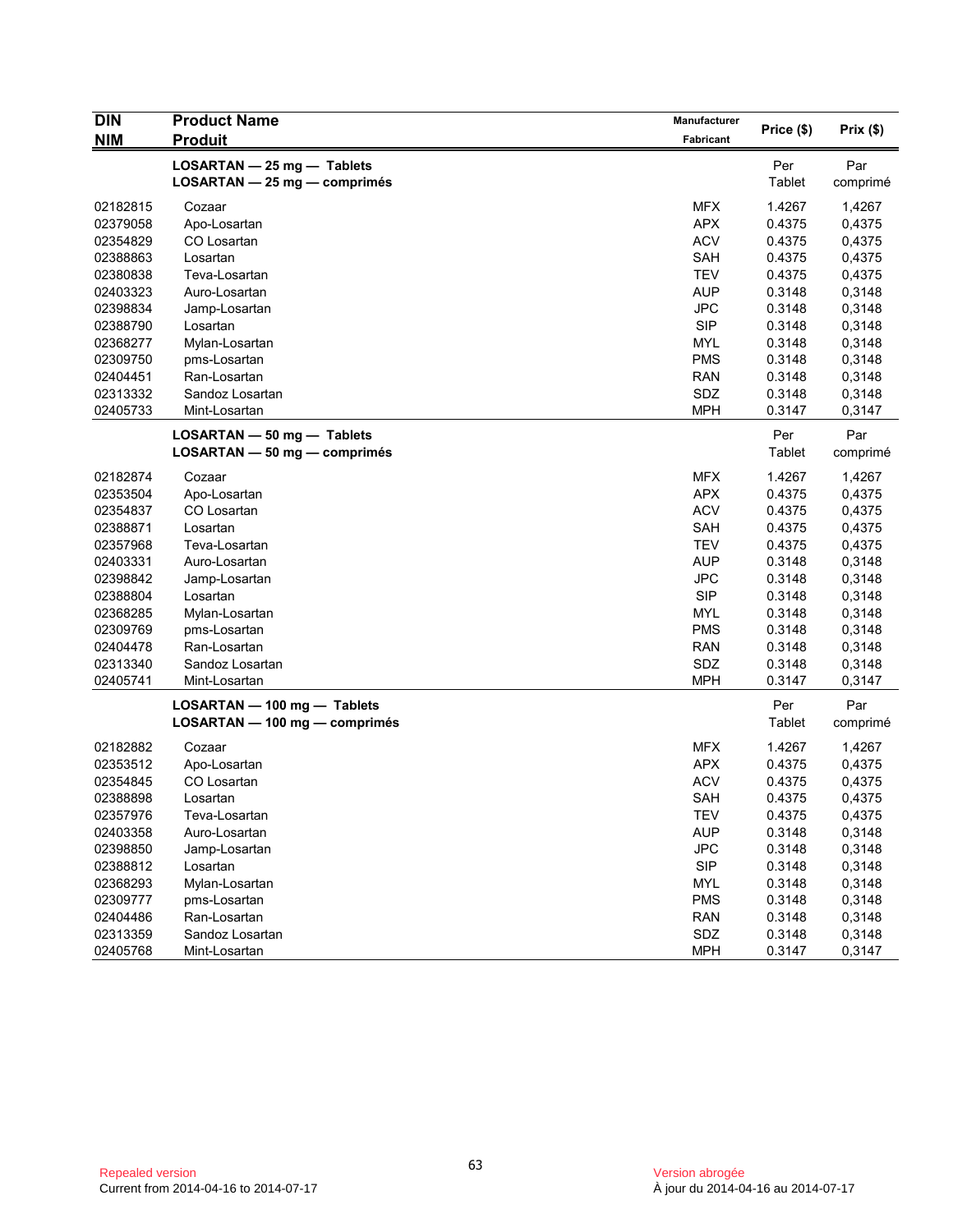| <b>DIN</b> | <b>Product Name</b>                                    | Manufacturer |            | Prix(\$) |
|------------|--------------------------------------------------------|--------------|------------|----------|
| NIM        | <b>Produit</b>                                         | Fabricant    | Price (\$) |          |
|            | LOSARTAN/HYDROCHLOROTHIAZIDE - 50/12.5 mg - Tablets    |              | Per        | Par      |
|            | LOSARTAN/HYDROCHLOROTHIAZIDE - 50/12.5 mg - comprimés  |              | Tablet     | comprimé |
| 02230047   | Hyzaar                                                 | <b>MFX</b>   | 1.4267     | 1,4267   |
| 02388251   | CO Losartan/HCT                                        | <b>ACV</b>   | 0.4375     | 0,4375   |
| 02358263   | Teva-Losartan HCTZ                                     | <b>TEV</b>   | 0.4375     | 0,4375   |
| 02408244   | Jamp-Losartan HCTZ                                     | <b>JPC</b>   | 0.3148     | 0,3148   |
| 02389657   | Mint-Losartan/HCTZ                                     | <b>MPH</b>   | 0.3148     | 0,3148   |
| 02378078   | Mylan-Losartan HCTZ                                    | <b>MYL</b>   | 0.3148     | 0,3148   |
| 02313375   | Sandoz Losartan HCTZ                                   | SDZ          | 0.3148     | 0,3148   |
| 02371235   | Apo-Losartan HCTZ                                      | <b>APX</b>   | 0.3147     | 0,3147   |
| 02388960   | Losartan HCT                                           | <b>SIP</b>   | 0.3147     | 0,3147   |
| 02392224   | pms-Losartan-HCTZ                                      | <b>PMS</b>   | 0.3147     | 0,3147   |
|            | LOSARTAN/HYDROCHLOROTHIAZIDE - 100/12.5 mg - Tablets   |              | Per        | Par      |
|            | LOSARTAN/HYDROCHLOROTHIAZIDE - 100/12.5 mg - comprimés |              | Tablet     | comprimé |
| 02297841   | Hyzaar                                                 | <b>MFX</b>   | 1.3967     | 1,3967   |
| 02377144   | Teva-Losartan HCTZ                                     | <b>TEV</b>   | 0.4248     | 0,4248   |
| 02388278   | CO Losartan/HCT                                        | <b>ACV</b>   | 0.4247     | 0,4247   |
| 02371243   | Apo-Losartan HCTZ                                      | <b>APX</b>   | 0.3082     | 0,3082   |
| 02388979   | Losartan HCT                                           | SIP          | 0.3082     | 0,3082   |
| 02389665   | Mint-Losartan/HCTZ                                     | <b>MPH</b>   | 0.3082     | 0,3082   |
| 02378086   | Mylan-Losartan HCTZ                                    | <b>MYL</b>   | 0.3082     | 0,3082   |
| 02392232   | pms-Losartan-HCTZ                                      | <b>PMS</b>   | 0.3082     | 0,3082   |
| 02362449   | Sandoz Losartan HCTZ                                   | SDZ          | 0.3082     | 0,3082   |
|            | LOSARTAN/HYDROCHLOROTHIAZIDE - 100/25 mg - Tablets     |              | Per        | Par      |
|            | LOSARTAN/HYDROCHLOROTHIAZIDE - 100/25 mg - comprimés   |              | Tablet     | comprimé |
| 02241007   | Hyzaar DS                                              | <b>MFX</b>   | 1.4267     | 1,4267   |
| 02388286   | CO Losartan/HCT                                        | <b>ACV</b>   | 0.4375     | 0,4375   |
| 02377152   | Teva-Losartan HCTZ                                     | <b>TEV</b>   | 0.4375     | 0,4375   |
| 02408252   | Jamp-Losartan HCTZ                                     | <b>JPC</b>   | 0.3148     | 0,3148   |
| 02389673   | Mint-Losartan/HCTZ                                     | <b>MPH</b>   | 0.3148     | 0,3148   |
| 02378094   | Mylan-Losartan HCTZ                                    | <b>MYL</b>   | 0.3148     | 0,3148   |
| 02313383   | Sandoz Losartan HCTZ                                   | SDZ          | 0.3148     | 0,3148   |
| 02371251   | Apo-Losartan HCTZ                                      | <b>APX</b>   | 0.3147     | 0,3147   |
| 02388987   | Losartan HCT                                           | <b>SIP</b>   | 0.3147     | 0,3147   |
| 02392240   | pms-Losartan-HCTZ                                      | <b>PMS</b>   | 0.3147     | 0,3147   |
|            | LOVASTATIN - 20 mg - Tablets                           |              | Per        | Par      |
|            | LOVASTATINE - 20 mg - comprimés                        |              | Tablet     | comprimé |
| 00795860   | Mevacor                                                | <b>MFX</b>   | 2.3862     | 2,3862   |
| 02267969   | Ran-Lovastatin                                         | <b>RAN</b>   | 1.3197     | 1,3197   |
| 02220172   | Apo-Lovastatin                                         | <b>APX</b>   | 1.1998     | 1,1998   |
| 02248572   | CO Lovastatin                                          | <b>ACV</b>   | 1.1998     | 1,1998   |
| 02243127   | Mylan-Lovastatin                                       | <b>MYL</b>   | 1.1998     | 1,1998   |
| 02245822   | ratio-Lovastatin                                       | TEV          | 1.1998     | 1,1998   |
| 02353229   | Lovastatin                                             | SAH          | 1.1997     | 1,1997   |
| 02246542   | Novo-Lovastatin                                        | TEV          | 1.1997     | 1,1997   |
| 02246013   | pms-Lovastatin                                         | <b>PMS</b>   | 1.1997     | 1,1997   |
| 02247056   | Sandoz Lovastatin                                      | SDZ          | 1.1997     | 1,1997   |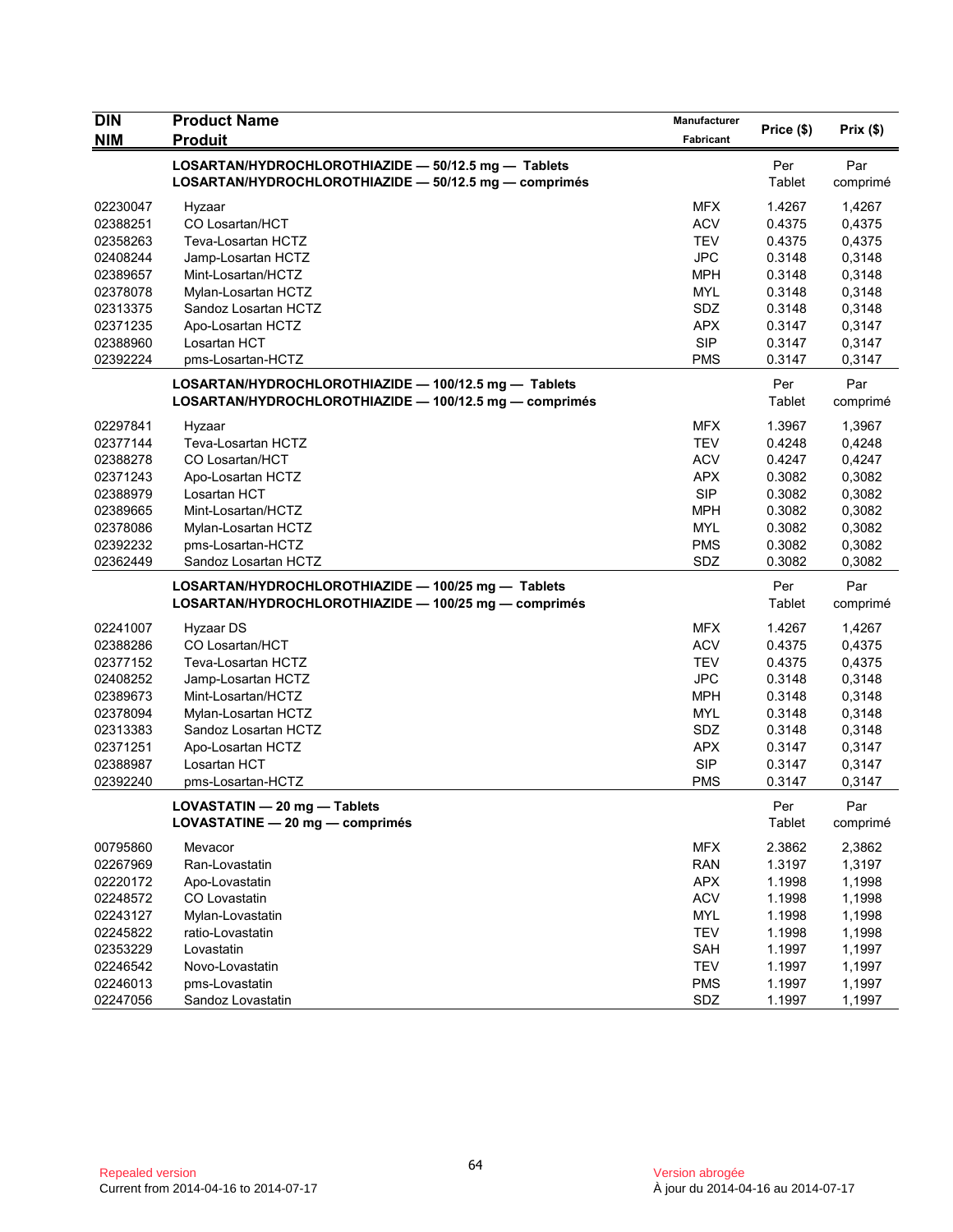| <b>DIN</b> | <b>Product Name</b>                                   | <b>Manufacturer</b> | Price (\$) | Prix(\$) |
|------------|-------------------------------------------------------|---------------------|------------|----------|
| <b>NIM</b> | <b>Produit</b>                                        | Fabricant           |            |          |
|            | LOVASTATIN - 40 mg - Tablets                          |                     | Per        | Par      |
|            | LOVASTATINE - 40 mg - comprimés                       |                     | Tablet     | comprimé |
| 00795852   | Mevacor                                               | <b>MFX</b>          | 4.3586     | 4,3586   |
| 02267977   | Ran-Lovastatin                                        | <b>RAN</b>          | 2.4342     | 2,4342   |
| 02220180   | Apo-Lovastatin                                        | <b>APX</b>          | 2.2129     | 2,2129   |
| 02248573   | CO Lovastatin                                         | <b>ACV</b>          | 2.2129     | 2,2129   |
| 02353237   | Lovastatin                                            | SAH                 | 2.2129     | 2,2129   |
| 02243129   | Mylan-Lovastatin                                      | <b>MYL</b>          | 2.2129     | 2,2129   |
| 02246543   | Novo-Lovastatin                                       | <b>TEV</b>          | 2.2129     | 2,2129   |
| 02246014   | pms-Lovastatin                                        | <b>PMS</b>          | 2.2129     | 2,2129   |
| 02245823   | ratio-Lovastatin                                      | <b>TEV</b>          | 2.2129     | 2,2129   |
|            | MEDROXYPROGESTERONE ACETATE - 2.5 mg - Tablets        |                     | Per        | Par      |
|            | MÉDROXYPROGESTÉRONE (ACÉTATE DE) - 2,5 mg - comprimés |                     | Tablet     | comprimé |
| 00708917   | Provera                                               | <b>PFI</b>          | 0.1854     | 0,1854   |
| 02244726   | Apo-Medroxy                                           | <b>APX</b>          | 0.0873     | 0,0873   |
| 02221284   | Novo-Medrone                                          | <b>TE</b>           | 0.0873     | 0,0873   |
|            | MEDROXYPROGESTERONE ACETATE - 5 mg - Tablets          |                     | Per        | Par      |
|            | MÉDROXYPROGESTÉRONE (ACÉTATE DE) — 5 mg — comprimés   |                     | Tablet     | comprimé |
| 00030937   | Provera                                               | PFI                 | 0.3662     | 0,3662   |
| 02221292   | Novo-Medrone                                          | <b>TEV</b>          | 0.1726     | 0,1726   |
| 02244727   | Apo-Medroxy                                           | <b>APX</b>          | 0.1725     | 0,1725   |
|            | MEDROXYPROGESTERONE ACETATE - 10 mg - Tablets         |                     | Per        | Par      |
|            | MÉDROXYPROGESTÉRONE (ACÉTATE DE) — 10 mg — comprimés  |                     | Tablet     | comprimé |
| 00729973   | Provera                                               | PFI                 | 0.7433     | 0,7433   |
| 02277298   | Apo-Medroxy                                           | <b>APX</b>          | 0.3486     | 0,3486   |
| 02221306   | Novo-Medrone                                          | <b>TEV</b>          | 0.3486     | 0,3486   |
|            | MELOXICAM - 7.5 mg - Tablets                          |                     | Per        | Par      |
|            | $MÉLOXICAM - 7,5 mg - comprimés$                      |                     | Tablet     | comprimé |
| 02242785   | <b>Mobicox</b>                                        | <b>BOE</b>          | 0.8812     | 0,8812   |
| 02248973   | Apo-Meloxicam                                         | <b>APX</b>          | 0.5405     | 0,5405   |
| 02390884   | Auro-Meloxicam                                        | <b>AUP</b>          | 0.5405     | 0,5405   |
| 02250012   | CO Meloxicam                                          | <b>ACV</b>          | 0.5405     | 0,5405   |
| 02353148   | Meloxicam                                             | SAH                 | 0.5405     | 0,5405   |
| 02255987   | Mylan-Meloxicam                                       | <b>MYL</b>          | 0.5405     | 0,5405   |
| 02258315   | Novo-Meloxicam                                        | TEV                 | 0.5405     | 0,5405   |
| 02248267   | pms-Meloxicam                                         | <b>PMS</b>          | 0.5405     | 0,5405   |
| 02247889   | ratio-Meloxicam                                       | <b>TEV</b>          | 0.5405     | 0,5405   |
|            | MELOXICAM - 15 mg - Tablets                           |                     | Per        | Par      |
|            | $MÉLOXICAM - 15 mg - comprimés$                       |                     | Tablet     | comprimé |
| 02242786   | Mobicox                                               | <b>BOE</b>          | 1.0167     | 1,0167   |
| 02248974   | Apo-Meloxicam                                         | <b>APX</b>          | 0.6237     | 0,6237   |
| 02390892   | Auro-Meloxicam                                        | <b>AUP</b>          | 0.6237     | 0,6237   |
| 02250020   | CO Meloxicam                                          | <b>ACV</b>          | 0.6237     | 0,6237   |
| 02353156   | Meloxicam                                             | SAH                 | 0.6237     | 0,6237   |
| 02255995   | Mylan-Meloxicam                                       | <b>MYL</b>          | 0.6237     | 0,6237   |
| 02258323   | Teva-Meloxicam                                        | <b>TEV</b>          | 0.6237     | 0,6237   |
| 02248268   | pms-Meloxicam                                         | <b>PMS</b>          | 0.6237     | 0,6237   |
| 02248031   | ratio-Meloxicam                                       | <b>TEV</b>          | 0.6237     | 0,6237   |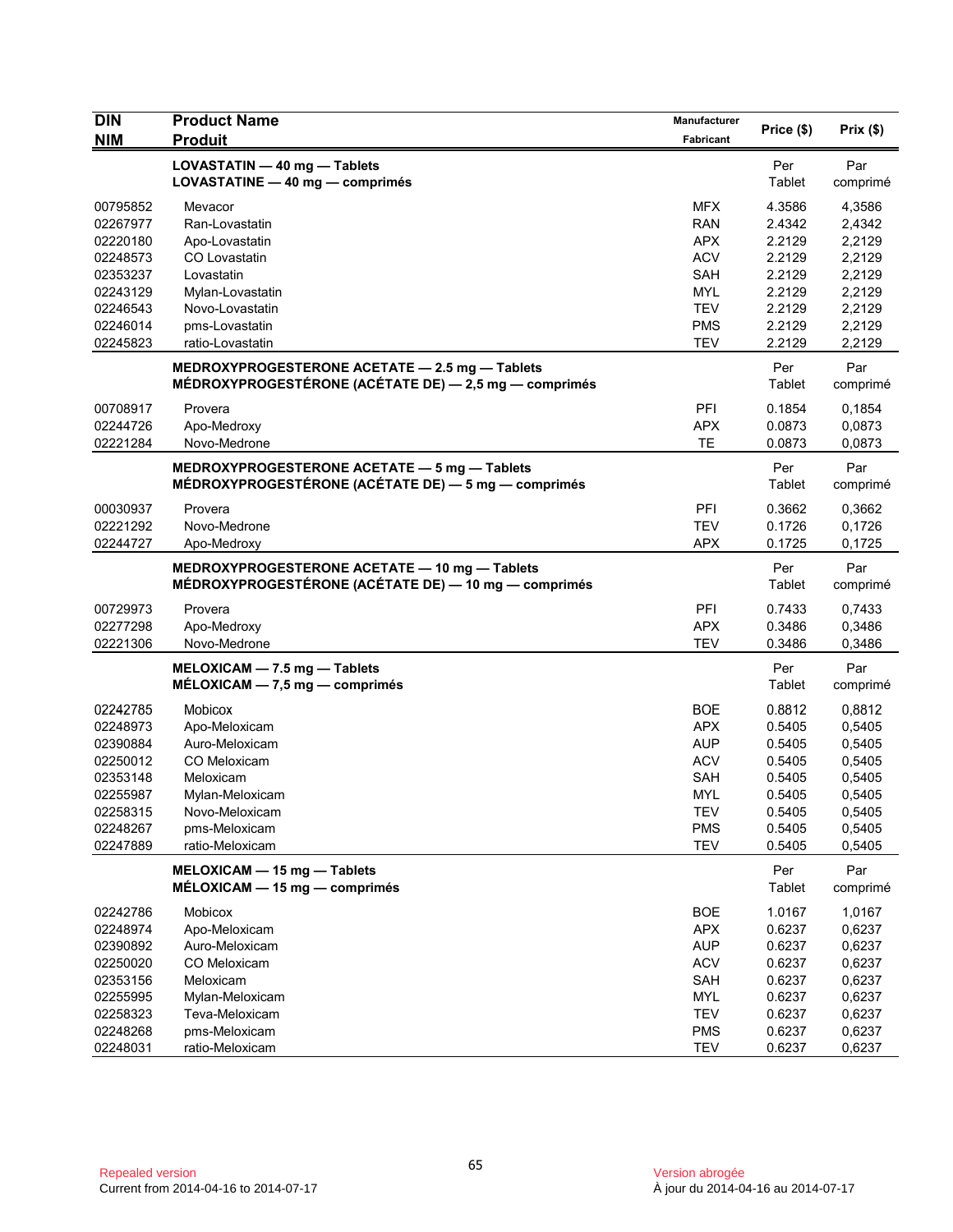| <b>DIN</b> | <b>Product Name</b>                                                            | Manufacturer | Price (\$) | Prix(\$) |
|------------|--------------------------------------------------------------------------------|--------------|------------|----------|
| <b>NIM</b> | <b>Produit</b>                                                                 | Fabricant    |            |          |
|            | MESALAZINE - 400 mg - Tablets                                                  |              | Per        | Par      |
|            | $MESALAZINE - 400 mg - comprimés$                                              |              | Tablet     | comprimé |
| 01997580   | Asacol                                                                         | <b>WCI</b>   | 0.6073     | 0,6073   |
| 02171929   | Novo-5-ASA                                                                     | <b>TEV</b>   | 0.4624     | 0,4624   |
|            | METFORMIN HCI-500 mg-Tablets                                                   |              | Per        | Par      |
|            | METFORMINE (CHLORHYDRATE DE) - 500 mg - comprimés                              |              | Tablet     | comprimé |
| 02099233   | Glucophage                                                                     | <b>SAA</b>   | 0.2716     | 0,2716   |
| 02167786   | Apo-Metformin                                                                  | <b>APX</b>   | 0.1338     | 0,1338   |
| 02257726   | CO Metformin                                                                   | <b>ACV</b>   | 0.1338     | 0,1338   |
| 02229516   | Glycon                                                                         | <b>VAL</b>   | 0.1338     | 0,1338   |
| 02242794   | Zym-Metformin                                                                  | MEL          | 0.1338     | 0,1338   |
| 02045710   | Novo-Metformin                                                                 | <b>TEV</b>   | 0.1338     | 0,1338   |
| 02269031   | Ran-Metformin                                                                  | RAN          | 0.1338     | 0,1338   |
| 02242974   | ratio-Metformin                                                                | <b>TEV</b>   | 0.1338     | 0,1338   |
| 02380722   | Jamp-Metformin Blackberry                                                      | <b>JPC</b>   | 0.0936     | 0,0936   |
| 02380196   | Jamp-Metformin                                                                 | <b>JPC</b>   | 0.0936     | 0,0936   |
| 02388766   | Mint-Metformin                                                                 | <b>MPH</b>   | 0.0936     | 0,0936   |
| 02148765   | Mylan-Metformin                                                                | <b>MYL</b>   | 0.0936     | 0,0936   |
| 02246820   | Sandoz Metformin FC                                                            | SDZ          | 0.0936     | 0,0936   |
| 02378620   | Mar-Metformin                                                                  | <b>MAR</b>   | 0.0587     | 0,0587   |
| 02353377   | Metformin                                                                      | <b>SAH</b>   | 0.0587     | 0,0587   |
| 02385341   | Metformin                                                                      | <b>SIP</b>   | 0.0587     | 0,0587   |
| 02223562   | pms-Metformin                                                                  | <b>PMS</b>   | 0.0587     | 0,0587   |
| 02379767   | Septa-Metformin                                                                | <b>STP</b>   | 0.0587     | 0,0587   |
|            | METFORMIN HCI - 850 mg - Tablets                                               |              | Per        | Par      |
|            | METFORMINE (CHLORHYDRATE DE) - 850 mg - comprimés                              |              | Tablet     | comprimé |
| 02162849   | Glucophage                                                                     | <b>SAA</b>   | 0.3986     | 0,3986   |
| 02229785   | Apo-Metformin                                                                  | <b>APX</b>   | 0.2299     | 0,2299   |
| 02257734   | CO Metformin                                                                   | <b>ACV</b>   | 0.2299     | 0,2299   |
| 02230475   | Teva-Metformin                                                                 | <b>TEV</b>   | 0.2299     | 0,2299   |
| 02269058   | Ran-Metformin                                                                  | <b>RAN</b>   | 0.2299     | 0,2299   |
| 02242931   | ratio-Metformin                                                                | <b>TEV</b>   | 0.2299     | 0,2299   |
| 02380730   | Jamp-Metformin Blackberry                                                      | <b>JPC</b>   | 0.1186     | 0,1186   |
| 02380218   | Jamp-Metformin                                                                 | <b>JPC</b>   | 0.1186     | 0,1186   |
| 02388774   | Mint-Metformin                                                                 | <b>MPH</b>   | 0.1186     | 0,1186   |
| 02229656   | Mylan-Metformin                                                                | <b>MYL</b>   | 0.1186     | 0,1186   |
| 02246821   | Sandoz Metformin FC                                                            | SDZ          | 0.1186     | 0,1186   |
| 02378639   | Mar-Metformin                                                                  | <b>MAR</b>   | 0.0847     | 0,0847   |
| 02353385   | Metformin                                                                      | SAH          | 0.0847     | 0,0847   |
| 02385368   | Metformin                                                                      | SIP          | 0.0847     | 0,0847   |
|            |                                                                                | <b>PMS</b>   |            |          |
| 02242589   | pms-Metformin<br>Septa-Metformin                                               |              | 0.0847     | 0,0847   |
| 02379775   |                                                                                | <b>STP</b>   | 0.0847     | 0,0847   |
|            | METHOTREXATE - 25 mg/mL - Injection<br>MÉTHOTREXATE $-$ 25 mg/mL $-$ Injection |              | Per mL     | Par ml   |
| 02182777   | Methotrexate (with preservative)                                               | HOI          | 10.1860    | 10,1860  |
| 02398427   | Methotrexate (with preservative)                                               | SDZ          | 6.2500     | 6,2500   |
|            | METHOTREXATE $-2.5$ mg $-$ Tablets                                             |              | Per        | Par      |
|            | MÉTHOTREXATE $-2,5$ mg $-$ comprimés                                           |              | Tablet     | comprimé |
| 02170698   | Methotrexate/Méthotrexate                                                      | PFI          | 0.7062     | 0,7062   |
| 02182963   | Apo-Methotrexate                                                               | <b>APX</b>   | 0.6958     | 0,6958   |
| 02244798   | ratio-Methotrexate                                                             | <b>TEV</b>   | 0.6958     | 0,6958   |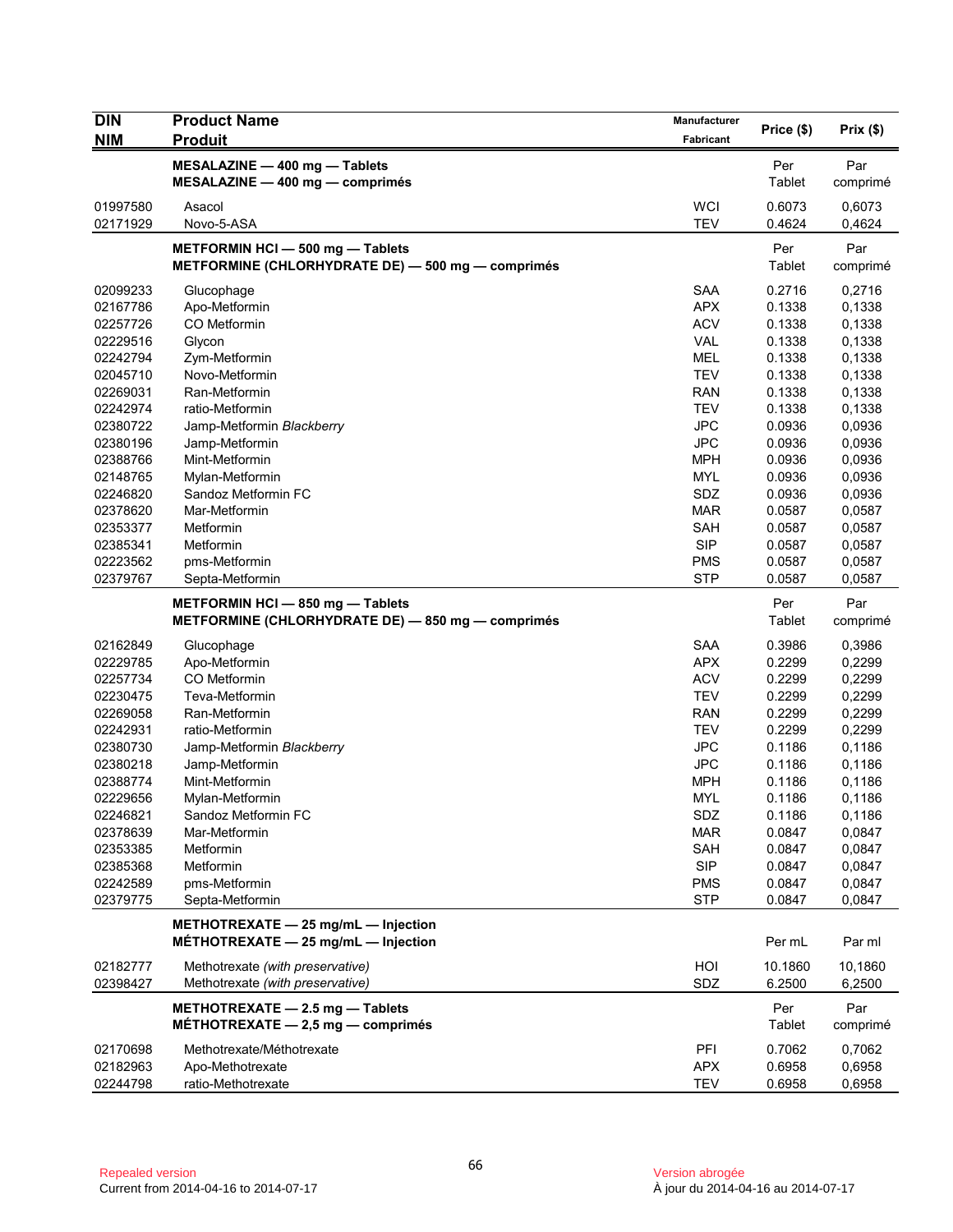| <b>DIN</b><br><b>NIM</b>                     | <b>Product Name</b><br><b>Produit</b>                                                                               | Manufacturer<br>Fabricant              | Price (\$)                           | Prix(\$)                             |
|----------------------------------------------|---------------------------------------------------------------------------------------------------------------------|----------------------------------------|--------------------------------------|--------------------------------------|
|                                              | METHYLPHENIDATE $-5$ mg $-$ Tablets<br>MÉTHYLPHÉNIDATE $-5$ mg $-$ comprimés                                        |                                        | Per<br>Tablet                        | Par<br>comprimé                      |
| 02273950<br>02234749                         | Apo-Methylphenidate<br>pms-Methylphenidate                                                                          | <b>APX</b><br><b>PMS</b>               | 0.1042<br>0.1042                     | 0.1042<br>0,1042                     |
|                                              | METHYLPHENIDATE - 10 mg - Tablets<br>MÉTHYLPHÉNIDATE $-$ 10 mg $-$ comprimés                                        |                                        | Per<br>Tablet                        | Par<br>comprimé                      |
| 00005606<br>02249324<br>00584991             | Ritalin<br>Apo-Methylphenidate<br>pms-Methylphenidate                                                               | <b>NVT</b><br><b>APX</b><br><b>PMS</b> | 0.4454<br>0.1749<br>0.1749           | 0,4454<br>0,1749<br>0,1749           |
|                                              | METHYLPHENIDATE - 20 mg - Tablets<br>$MÉTHYLPHÉNIDATE - 20 mg - comprimés$                                          |                                        | Per<br>Tablet                        | Par<br>comprimé                      |
| 00005614<br>02249332<br>00585009             | Ritalin<br>Apo-Methylphenidate<br>pms-Methylphenidate                                                               | <b>NVT</b><br><b>APX</b><br><b>PMS</b> | 0.7780<br>0.3890<br>0.3890           | 0,7780<br>0,3890<br>0,3890           |
|                                              | METHYLPHENIDATE - 18 mg - Tablets<br>MÉTHYLPHÉNIDATE $-$ 18 mg $-$ comprimés                                        |                                        | Per<br>Tablet                        | Par<br>comprimé                      |
| 02247732<br>02315068                         | Concerta<br>Novo-Methylphenidate ER-C                                                                               | <b>JAN</b><br><b>TEV</b>               | 2.3084<br>1.4276                     | 2,3084<br>1,4276                     |
|                                              | METHYLPHENIDATE - 27 mg - Tablets<br>$MÉTHYLPHÉNIDATE - 27 mg - comprimés$                                          |                                        | Per<br>Tablet                        | Par<br>comprimé                      |
| 02250241<br>02315076                         | Concerta<br>Novo-Methylphenidate ER-C                                                                               | <b>JAN</b><br><b>TEV</b>               | 2.6640<br>1.6475                     | 2,6640<br>1,6475                     |
|                                              | METHYLPHENIDATE - 36 mg - Tablets<br>$MÉTHYLPHÉNIDATE - 36 mg - comprimés$                                          |                                        | Per<br>Tablet                        | Par<br>comprimé                      |
| 02247733<br>02315084                         | Concerta<br>Novo-Methylphenidate ER-C                                                                               | <b>JAN</b><br><b>TEV</b>               | 3.0197<br>1.8674                     | 3,0197<br>1,8674                     |
|                                              | METHYLPHENIDATE $-$ 54 mg $-$ Tablets<br>$MÉTHYLPHÉNIDATE - 54 mg - comprimés$                                      |                                        | Per<br>Tablet                        | Par<br>comprimé                      |
| 02247734<br>02315092                         | Concerta<br>Novo-Methylphenidate ER-C                                                                               | <b>JAN</b><br><b>TEV</b>               | 3.7307<br>2.3072                     | 3,7307<br>2,3072                     |
|                                              | METHYLPHENIDATE - 20 mg - Sustained Release Tablets<br>MÉTHYLPHÉNIDATE - 20 mg - comprimés à libération progressive |                                        | Per<br>Tablet                        | Par<br>comprimé                      |
| 00632775<br>02266687<br>02320312             | <b>Ritalin SR</b><br>Apo-Methylphenidate SR<br>Sandoz Methylphenidate SR                                            | <b>NVT</b><br><b>APX</b><br>SDZ        | 0.7814<br>0.4229<br>0.4229           | 0,7814<br>0,4229<br>0,4229           |
|                                              | METOPROLOL TARTRATE - 25 mg - Tablets<br>MÉTOPROLOL (TARTRATE DE) - 25 mg - comprimés                               |                                        | Per<br>Tablet                        | Par<br>comprimé                      |
| 02246010<br>02261898<br>02248855<br>02356813 | Apo-Metoprolol<br>Novo-Metoprol<br>pms-Metoprolol-L<br>Jamp-Metoprolol-L                                            | <b>APX</b><br>TEV<br><b>PMS</b><br>JPC | 0.0707<br>0.0707<br>0.0707<br>0.0643 | 0,0707<br>0,0707<br>0,0707<br>0,0643 |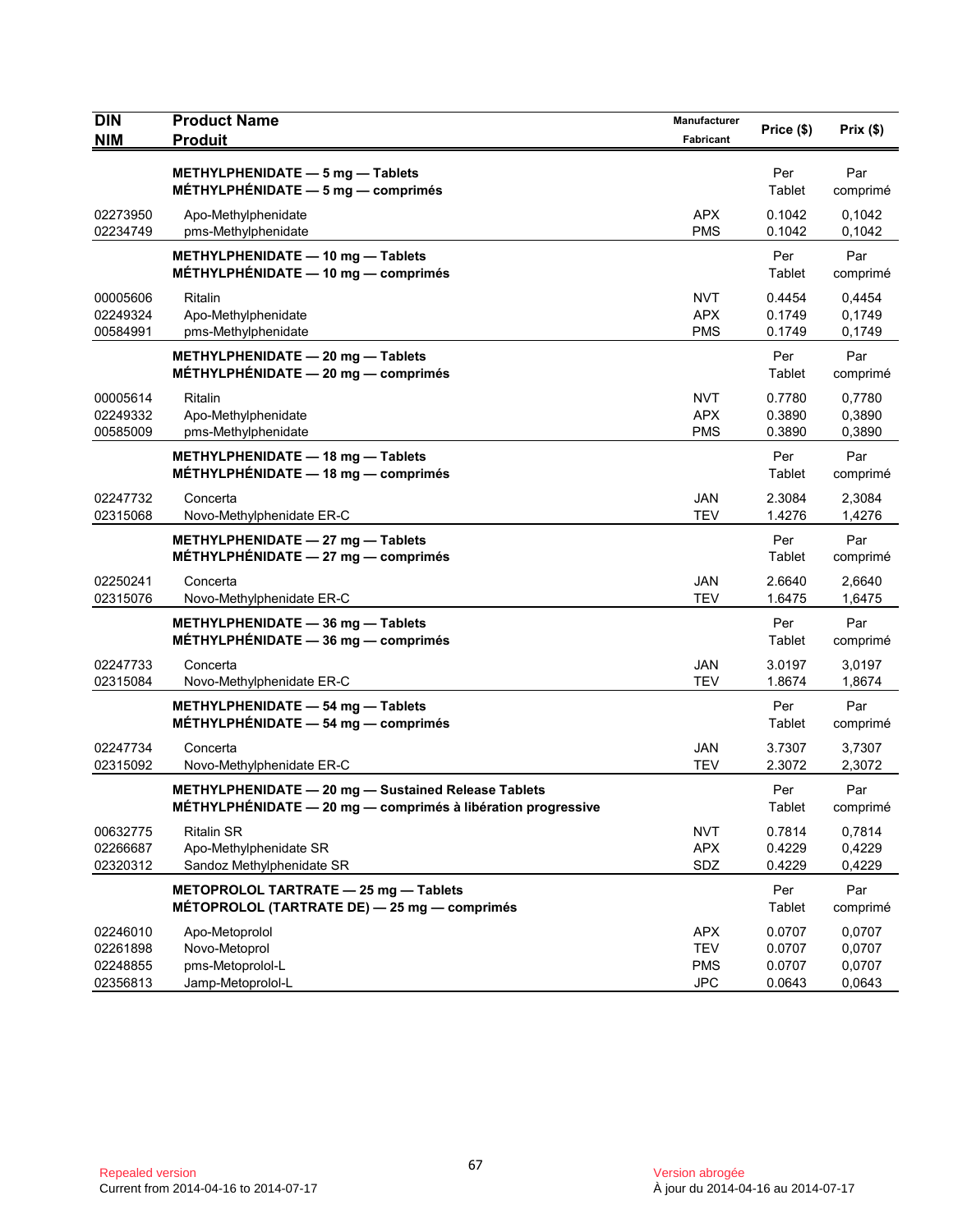| <b>DIN</b><br><b>NIM</b> | <b>Product Name</b><br><b>Produit</b>                                                   | Manufacturer<br>Fabricant | Price (\$)     | Prix(\$)         |
|--------------------------|-----------------------------------------------------------------------------------------|---------------------------|----------------|------------------|
|                          | METOPROLOL TARTRATE - 50 mg - Tablets                                                   |                           | Per            | Par              |
|                          | MÉTOPROLOL (TARTRATE DE) - 50 mg - comprimés                                            |                           | Tablet         | comprimé         |
| 00397423                 | Lopresor                                                                                | <b>NVT</b>                | 0.3501         | 0,3501           |
| 00618632                 | Apo-Metoprolol                                                                          | <b>APX</b>                | 0.1348         | 0,1348           |
| 00749354                 | Apo-Metoprolol (Type L)                                                                 | <b>APX</b>                | 0.1348         | 0,1348           |
| 02172550                 | Dom-Metoprolol-B                                                                        | <b>DOM</b>                | 0.1348         | 0,1348           |
| 02231121                 | Dom-Metoprolol-L                                                                        | <b>DOM</b>                | 0.1348         | 0,1348           |
| 00648035                 | Teva-Metoprol                                                                           | <b>TEV</b>                | 0.1348         | 0,1348           |
| 00842648                 | Teva-Metoprol (uncoated)/Novo-Metoprol (non enrobé)                                     | <b>TEV</b>                | 0.1348         | 0,1348           |
| 02145413                 | pms-Metoprolol-B                                                                        | <b>PMS</b>                | 0.1348         | 0,1348           |
| 02174545                 | Mylan-Metoprolol (Type L)                                                               | <b>MYL</b>                | 0.1225         | 0,1225           |
| 02247875                 | Sandoz Metoprolol                                                                       | SDZ                       | 0.1225         | 0,1225           |
| 02356821                 | Jamp-Metroprolol-L                                                                      | <b>JPC</b>                | 0.0639         | 0,0639           |
| 02350394                 | Metoprolol                                                                              | <b>SAH</b>                | 0.0639         | 0,0639           |
| 02230803                 | pms-Metoprolol-L                                                                        | <b>PMS</b>                | 0.0639         | 0,0639           |
| 02354187                 | Sandoz Metoprolol (Type L)                                                              | SDZ                       | 0.0639         | 0,0639           |
|                          | METOPROLOL TARTRATE - 100 mg - Tablets                                                  |                           | Per            | Par              |
|                          | MÉTOPROLOL (TARTRATE DE) - 100 mg - comprimés                                           |                           | Tablet         | comprimé         |
| 00397431                 | Lopresor                                                                                | <b>NVT</b>                | 0.7182         | 0,7182           |
| 02172569                 | Dom-Metoprolol-B                                                                        | <b>DOM</b>                | 0.2446         | 0,2446           |
| 02231122                 | Dom-Metoprolol-L                                                                        | <b>DOM</b>                | 0.2446         | 0,2446           |
| 02145421                 | pms-Metoprolol-B                                                                        | <b>PMS</b>                | 0.2446         | 0,2446           |
| 00618640                 | Apo-Metoprolol                                                                          | <b>APX</b>                | 0.2445         | 0,2445           |
| 00751170                 | Apo-Metoprolol (Type L)                                                                 | <b>APX</b>                | 0.2445         | 0,2445           |
| 00648043                 | Teva-Metoprol                                                                           | <b>TEV</b>                | 0.2445         | 0,2445           |
| 00842656                 | Novo-Metoprol (uncoated)/Novo-Metoprol (non enrobé)                                     | <b>TEV</b>                | 0.2445         | 0,2445           |
| 02174553                 | Mylan-Metoprolol (Type L)                                                               | <b>MYL</b>                | 0.2223         | 0,2223           |
| 02247876                 | Sandoz Metoprolol                                                                       | SDZ                       | 0.2223         | 0,2223           |
| 02356848                 | Jamp-Metroprolol-L                                                                      | <b>JPC</b>                | 0.1394         | 0,1394           |
| 02350408                 | Metroprolol                                                                             | <b>SAH</b>                | 0.1394         | 0,1394           |
| 02230804                 | pms-Metoprolol-L                                                                        | <b>PMS</b>                | 0.1394         | 0,1394           |
| 02354195                 | Sandoz Metoprolol (Type L)                                                              | SDZ                       | 0.1394         | 0,1394           |
|                          | METOPROLOL TARTRATE - 100 mg - Tablets                                                  |                           | Per            | Par              |
|                          | MÉTOPROLOL (TARTRATE DE) - 100 mg - comprimés                                           |                           | Tablet         | comprimé         |
| 00658855                 | Lopressor SR                                                                            | <b>NVT</b>                | 0.3921         | 0,3921           |
| 02285169                 | Apo-Metoprolol SR                                                                       | <b>APX</b>                | 0.2021         | 0,2021           |
| 02303396                 | Sandoz Metoprolol SR                                                                    | SDZ                       | 0.2021         | 0,2021           |
|                          | METOPROLOL TARTRATE - 200 mg - Tablets<br>MÉTOPROLOL (TARTRATE DE) - 200 mg - comprimés |                           | Per<br>Tablet  | Par<br>comprimé  |
| 00534560                 | Lopressor SR                                                                            | <b>NVT</b>                | 0.7116         | 0,7116           |
| 02285177                 | Apo-Metoprolol SR                                                                       | <b>APX</b>                | 0.3668         |                  |
| 02303418                 | Sandoz Metoprolol SR                                                                    | SDZ                       | 0.3668         | 0,3668<br>0,3668 |
|                          |                                                                                         |                           |                |                  |
|                          | MINOCYCLINE HCI - 50 mg - Capsules<br>MINOCYCLINE (CHLORHYDRATE DE) - 50 mg - capsules  |                           | Per<br>Capsule | Par<br>capsule   |
| 01914138                 | ratio-Minocycline                                                                       | <b>TEV</b>                | 0.5889         | 0,5889           |
| 02084090                 | Apo-Minocycline                                                                         | <b>APX</b>                | 0.5885         | 0,5885           |
| 02108143                 | Novo-Minocycline                                                                        | <b>TEV</b>                | 0.5885         | 0,5885           |
| 02239238                 | pms-Minocycline                                                                         | <b>PMS</b>                | 0.5885         | 0,5885           |
| 02287226                 | Minocycline                                                                             | SAH                       | 0.5350         | 0,5350           |
| 02230735                 | Mylan-Minocycline                                                                       | <b>MYL</b>                | 0.5350         | 0,5350           |
| 02294419                 | pms-Minocycline                                                                         | <b>PMS</b>                | 0.5350         | 0,5350           |
| 02237313                 | Sandoz Minocycline                                                                      | SDZ                       | 0.5350         | 0,5350           |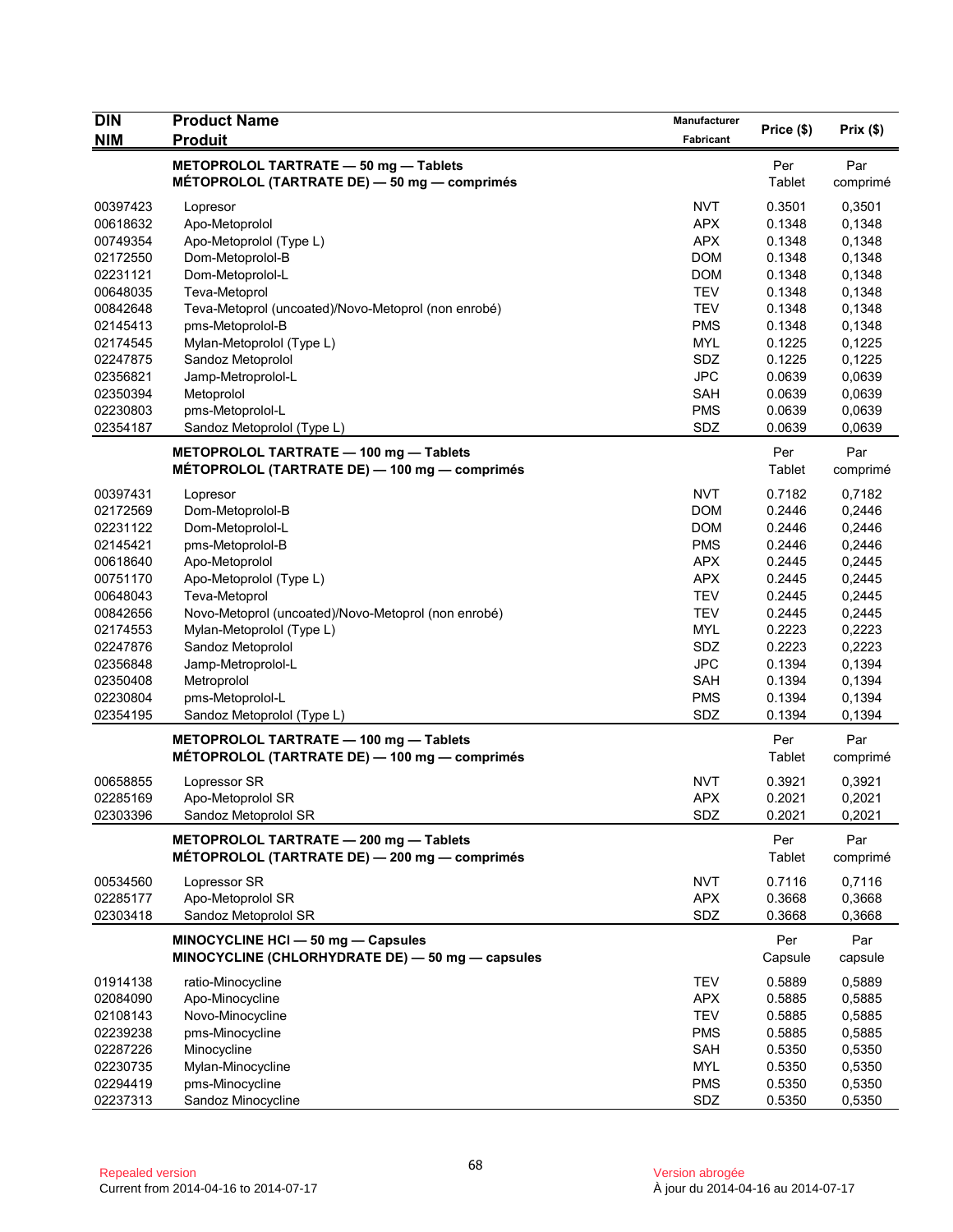| <b>DIN</b>           | <b>Product Name</b>                                                  | <b>Manufacturer</b> | Price (\$)       | Prix $(\$)$      |
|----------------------|----------------------------------------------------------------------|---------------------|------------------|------------------|
| <b>NIM</b>           | <b>Produit</b>                                                       | Fabricant           |                  |                  |
|                      | MINOCYCLINE HCI - 100 mg - Capsules                                  |                     | Per              | Par              |
|                      | MINOCYCLINE (CHLORHYDRATE DE) - 100 mg - capsules                    |                     | Capsule          | capsule          |
| 02239239             | pms-Minocycline                                                      | <b>PMS</b>          | 1.1366           | 1,1366           |
| 02084104             | Apo-Minocycline                                                      | <b>APX</b>          | 1.1365           | 1,1365           |
| 02108151             | Novo-Minocycline                                                     | <b>TEV</b>          | 1.1365           | 1,1365           |
| 01914146             | ratio-Minocycline                                                    | <b>TEV</b>          | 1.1365           | 1,1365           |
| 02287234<br>02230736 | Minocycline                                                          | SAH<br><b>MYL</b>   | 1.0332<br>1.0332 | 1,0332<br>1,0332 |
| 02294427             | Mylan-Minocycline<br>pms-Minocycline                                 | <b>PMS</b>          | 1.0332           | 1,0332           |
| 02237314             | Sandoz Minocycline                                                   | SDZ                 | 1.0332           | 1,0332           |
|                      |                                                                      |                     |                  |                  |
|                      | MIRTAZAPINE - 15 mg - Tablets<br>MIRTAZAPINE $-$ 15 mg $-$ comprimés |                     | Per<br>Tablet    | Par              |
|                      |                                                                      |                     |                  | comprimé         |
| 02273942             | pms-Mirtazapine                                                      | <b>PMS</b>          | 0.4125           | 0,4125           |
| 02286610             | Apo-Mirtazapine                                                      | <b>APX</b>          | 0.4125           | 0.4125           |
| 02250594             | Sandoz Mirtazapine                                                   | SDZ                 | 0.4125           | 0,4125           |
|                      | MIRTAZAPINE - 30 mg - Tablets                                        |                     | Per              | Par              |
|                      | MIRTAZAPINE - 30 mg - comprimés                                      |                     | Tablet           | comprimé         |
| 02243910             | Remeron                                                              | <b>SRP</b>          | 1.5791           | 1,5791           |
| 02259354             | Novo-Mirtazapine                                                     | <b>TEV</b>          | 0.8593           | 0,8593           |
| 02286629             | Apo-Mirtazapine                                                      | <b>APX</b>          | 0.8580           | 0,8580           |
| 02274361             | CO Mirtazapine                                                       | <b>ACV</b>          | 0.8580           | 0,8580           |
| 02370689             | Mirtazapine                                                          | SAH                 | 0.8580           | 0,8580           |
| 02256118             | Mylan-Mirtazapine                                                    | <b>MYL</b>          | 0.8580           | 0,8580           |
| 02248762             | pms-Mirtazapine                                                      | <b>PMS</b>          | 0.8580           | 0,8580           |
| 02270927             | ratio-Mirtazapine                                                    | <b>TEV</b>          | 0.8580           | 0,8580           |
| 02250608             | Sandoz Mirtazapine                                                   | SDZ                 | 0.8580           | 0,8580           |
|                      | MIRTAZAPINE - 15 mg - Orally Disintegrating Tablets                  |                     | Per              | Par              |
|                      | MIRTAZAPINE - 15 mg - comprimés à dissolution orale                  |                     | <b>Tablet</b>    | comprimé         |
| 02248542             | Remeron RD                                                           | <b>SRP</b>          | 0.4598           | 0,4598           |
| 02279894             | Novo-Mirtazapine OD                                                  | <b>TEV</b>          | 0.3003           | 0,3003           |
| 02299801             | Auro-Mirtazapine OD                                                  | <b>AUP</b>          | 0.2106           | 0,2106           |
|                      | MIRTAZAPINE - 30 mg - Orally Disintegrating Tablets                  |                     | Per              | Par              |
|                      | MIRTAZAPINE - 30 mg - comprimés à dissolution orale                  |                     | Tablet           | comprimé         |
|                      |                                                                      | <b>SRP</b>          |                  |                  |
| 02248543             | Remeron RD<br>Novo-Mirtazapine OD                                    | <b>TEV</b>          | 0.9193<br>0.6006 | 0,9193           |
| 02279908<br>02299828 | Auro-Mirtazapine OD                                                  | <b>AUP</b>          | 0.5897           | 0,6006<br>0,5897 |
|                      |                                                                      |                     |                  |                  |
|                      | MIRTAZAPINE - 45 mg - Orally Disintegrating Tablets                  |                     | Per              | Par              |
|                      | MIRTAZAPINE - 45 mg - comprimés à dissolution orale                  |                     | Tablet           | comprimé         |
| 02248544             | Remeron RD                                                           | <b>SRP</b>          | 1.3791           | 1,3791           |
| 02279916             | Novo-Mirtazapine OD                                                  | <b>TEV</b>          | 0.9009           | 0,9009           |
| 02299836             | Auro-Mirtazapine OD                                                  | <b>AUP</b>          | 0.6318           | 0,6318           |
|                      | MOCLOBEMIDE - 150 mg - Tablets                                       |                     | Per              | Par              |
|                      | $MOCLOBÉMIDE - 150 mg - comprimés$                                   |                     | <b>Tablet</b>    | comprimé         |
| 00899356             | Manerix                                                              | <b>MEA</b>          | 0.7070           | 0,7070           |
| 02218410             | ratio-Moclobemide                                                    | <b>TEV</b>          | 0.4785           | 0,4785           |
| 02232150             | Apo-Moclobemide                                                      | <b>APX</b>          | 0.4019           | 0,4019           |
| 02239747             | Novo-Moclobemide                                                     | <b>TEV</b>          | 0.4019           | 0,4019           |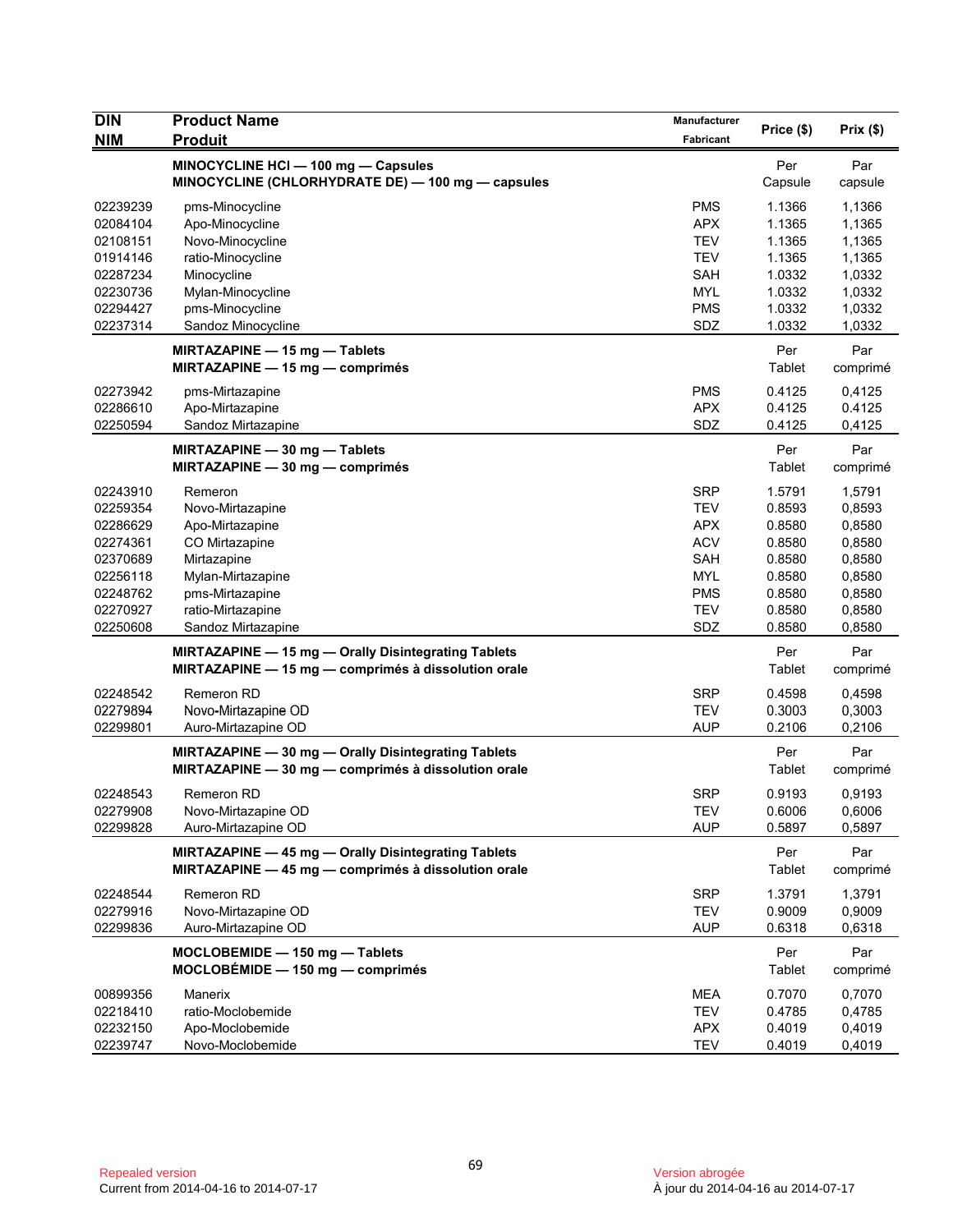| <b>DIN</b><br><b>NIM</b> | <b>Product Name</b><br><b>Produit</b>                                                                                             | Manufacturer<br>Fabricant | Price (\$)    | Prix (\$)       |
|--------------------------|-----------------------------------------------------------------------------------------------------------------------------------|---------------------------|---------------|-----------------|
|                          | MOCLOBEMIDE - 300 mg - Tablets<br>$MOCLOBÉMIDE - 300 mg - comprimés$                                                              |                           | Per<br>Tablet | Par<br>comprimé |
| 02166747                 | Manerix                                                                                                                           | <b>MEA</b>                | 1.3881        | 1,3881          |
| 02240456                 | Apo-Moclobemide                                                                                                                   | <b>APX</b>                | 0.7894        | 0,7894          |
| 02239748                 | Novo-Moclobemide                                                                                                                  | <b>TEV</b>                | 0.7894        | 0,7894          |
|                          | MODAFINIL - 100 mg - Tablets<br>MODAFINIL - 100 mg - comprimés                                                                    |                           | Per<br>Tablet | Par<br>comprimé |
| 02239665                 | Alertec                                                                                                                           | <b>SHI</b>                | 1.5078        | 1,5078          |
| 02285398                 | Modafinil                                                                                                                         | AAA                       | 1.0200        | 1,0200          |
|                          | MOMETASONE FUROATE - 0.1% - Topical Cream<br>MOMÉTASONE (FUROATE DE) $-$ 0,1 % $-$ crème topique                                  |                           | Per<br>gram   | Par<br>gramme   |
| 00851744                 | Elocom                                                                                                                            | <b>SCH</b>                | 0.7488        | 0,7488          |
| 02367157                 | Taro-Mometasone                                                                                                                   | <b>TAR</b>                | 0.5263        | 0,5263          |
|                          | <b>MOMETASONE FUROATE - 0.1% - Topical Lotion</b><br>MOMÉTASONE (FUROATE DE) - 0,1 % - lotion topique                             |                           | Per mL        | Par mL          |
| 00871095                 | Elocom                                                                                                                            | <b>SCH</b>                | 0.5321        | 0,5321          |
| 02266385                 | Taro-Mometasone                                                                                                                   | TAR                       | 0.3124        | 0,3124          |
|                          | <b>MOMETASONE FUROATE - 0.1% - Topical Ointment</b><br>MOMÉTASONE (FUROATE DE) $-$ 0,1 % $-$ pommade topique                      |                           | Per<br>gram   | Par<br>gramme   |
| 00851736                 | Elocom                                                                                                                            | <b>SCH</b>                | 0.7432        | 0,7432          |
| 02248130                 | ratio-Mometasone                                                                                                                  | <b>TEV</b>                | 0.6013        | 0,6013          |
|                          | MOMETASONE - 140 dose - 50 mcg - Aqueous Nasal Spray<br>MOMETASONE - 140 dose - 50 mcg - vaporisateur nasal pour solution aqueuse |                           | Per<br>Dose   | Par<br>dose     |
| 02238465                 | Nasonex                                                                                                                           | <b>MFX</b>                | 0.2332        | 0,2332          |
| 02403587                 | Apo-Mometasone                                                                                                                    | <b>APX</b>                | 0.1549        | 0,1549          |
|                          | <b>MONTELUKAST - 4 mg - Granules</b><br>MONTELUKAST $-4$ mg $-$ grains                                                            |                           | Per<br>Sachet | Par<br>sachet   |
| 02247997                 | Singulair                                                                                                                         | <b>MFX</b>                | 1.6852        | 1,6852          |
| 02358611                 | Sandoz Montelukast                                                                                                                | SDZ                       | 0.8400        | 0,8400          |
|                          | MONTELUKAST - 4 mg - Tablets<br>MONTELUKAST - 4 mg - comprimés                                                                    |                           | Per<br>Tablet | Par<br>comprimé |
| 02243602                 | Singulair                                                                                                                         | <b>MFX</b>                | 1.6852        | 1,6852          |
| 02377608                 | Apo-Montelukast                                                                                                                   | <b>APX</b>                | 0.5044        | 0,5044          |
| 02408627                 | Mint-Montelukast                                                                                                                  | <b>MPH</b>                | 0.5044        | 0,5044          |
| 02379317                 | Montelukast                                                                                                                       | SAH                       | 0.5044        | 0,5044          |
| 02380749                 | Mylan-Montelukast                                                                                                                 | <b>MYL</b>                | 0.5044        | 0,5044          |
| 02330385                 | Sandoz Montelukast                                                                                                                | SDZ                       | 0.5044        | 0,5044          |
| 02402793                 | Ran-Montelukast                                                                                                                   | <b>RAN</b>                | 0.5044        | 0,5044          |
| 02355507                 | Teva-Montelukast                                                                                                                  | <b>TEV</b>                | 0.5044        | 0,5044          |
| 02399865                 | Mar-Montelukast                                                                                                                   | <b>MAR</b>                | 0.3646        | 0,3646          |
| 02382458                 | Montelukast                                                                                                                       | <b>SIP</b>                | 0.3646        | 0,3646          |
| 02354977                 | pms-Montelukast                                                                                                                   | <b>PMS</b>                | 0.3646        | 0,3646          |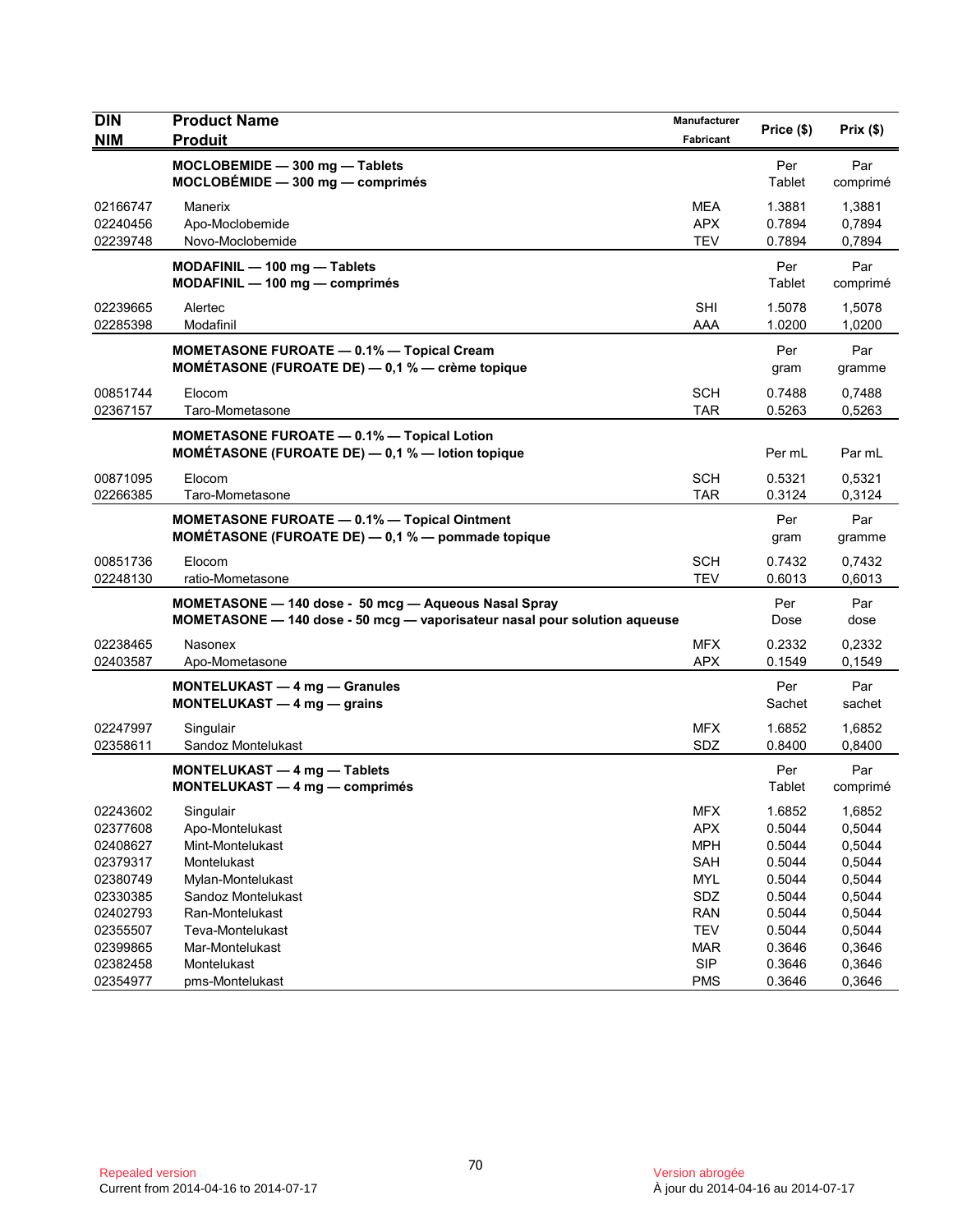| <b>DIN</b>           | <b>Product Name</b>                   | Manufacturer             | Price (\$)       | Prix(\$)         |
|----------------------|---------------------------------------|--------------------------|------------------|------------------|
| <b>NIM</b>           | <b>Produit</b>                        | Fabricant                |                  |                  |
|                      | <b>MONTELUKAST - 5 mg - Tablets</b>   |                          | Per              | Par              |
|                      | MONTELUKAST - 5 mg - comprimés        |                          | Tablet           | comprimé         |
|                      |                                       |                          |                  |                  |
| 02238216<br>02377616 | Singulair                             | <b>MFX</b><br><b>APX</b> | 1.8664<br>0.5565 | 1,8664<br>0,5565 |
| 02399873             | Apo-Montelukast<br>Mar-Montelukast    | <b>MAR</b>               | 0.5565           |                  |
| 02408635             | Mint-Mintelukast                      | <b>MPH</b>               | 0.5565           | 0,5565<br>0,5565 |
| 02379325             | Montelukast                           | SAH                      | 0.5565           | 0,5565           |
|                      |                                       | SIP                      |                  |                  |
| 02382466             | Montelukast                           |                          | 0.5565           | 0,5565           |
| 02380757             | Mylan-Montelukast                     | MYL                      | 0.5565           | 0,5565           |
| 02354985             | pms-Montelukast                       | <b>PMS</b>               | 0.5565           | 0,5565           |
| 02330393             | Sandoz Montelukast                    | SDZ                      | 0.5565           | 0,5565           |
| 02402807             | Ran-Montelukast                       | <b>RAN</b>               | 0.5565           | 0,5565           |
| 02355515             | Teva-Montelukast                      | <b>TEV</b>               | 0.5565           | 0,5565           |
|                      | MONTELUKAST - 10 mg - Tablets         |                          | Per              | Par              |
|                      | MONTELUKAST - 10 mg - comprimés       |                          | Tablet           | comprimé         |
| 02238217             | Singulair                             | <b>MFX</b>               | 2.7312           | 2,7312           |
| 02374609             | Apo-Montelukast                       | <b>APX</b>               | 0.8195           | 0,8195           |
| 02401274             | Auro-Montelukast                      | <b>AUP</b>               | 0.8195           | 0,8195           |
| 02391422             | Jamp-Montelukast                      | <b>JPC</b>               | 0.8195           | 0,8195           |
| 02399997             | Mar-Montelukast                       | <b>MAR</b>               | 0.8195           | 0,8195           |
| 02408643             | Mint-Montelukast                      | <b>MPH</b>               | 0.8195           | 0,8195           |
| 02379333             | Montelukast                           | SAH                      | 0.8195           | 0,8195           |
| 02382474             | Montelukast                           | <b>SIP</b>               | 0.8195           | 0,8195           |
| 02368226             | Mylan-Montelukast                     | <b>MYL</b>               | 0.8195           | 0,8195           |
| 02373947             | pms-Montelukast                       | <b>PMS</b>               | 0.8195           | 0,8195           |
| 02328593             | Sandoz Montelukast                    | SDZ                      | 0.8195           | 0,8195           |
| 02389517             | Ran-Montelukast                       | <b>RAN</b>               | 0.8195           | 0,8195           |
| 02355523             | Teva-Montelukast                      | <b>TEV</b>               | 0.8195           | 0,8195           |
|                      | MORPHINE $-1$ mg/mL $-$ Oral Liquid   |                          |                  |                  |
|                      | MORPHINE - 1 mg/ml - liquide oral     |                          | Per mL           | Par ml           |
| 00607762             | ratio-Morphine                        | <b>TEV</b>               | 0.0220           | 0,0220           |
| 00591467             | Statex                                | <b>PAL</b>               | 0.0220           | 0,0220           |
|                      |                                       |                          |                  |                  |
|                      | MORPHINE $-5$ mg/mL $-$ Oral Liquid   |                          |                  |                  |
|                      | MORPHINE $-5$ mg/ml $-$ liquide oral  |                          | Per mL           | Par ml           |
| 00607770             | ratio-Morphine                        | <b>TEV</b>               | 0.0885           | 0.0885           |
| 00591475             | <b>Statex</b>                         | PAL                      | 0.0884           | 0,0884           |
|                      | MORPHINE $-$ 20 mg/mL $-$ Oral Liquid |                          |                  |                  |
|                      | $MORPHINE - 20$ mg/ml - liquide oral  |                          | Per mL           | Par ml           |
| 00621935             | <b>Statex</b>                         | <b>PMS</b>               | 0.5588           | 0,5588           |
| 00690791             | ratio-Morphine                        | <b>TEV</b>               | 0.5478           | 0,5478           |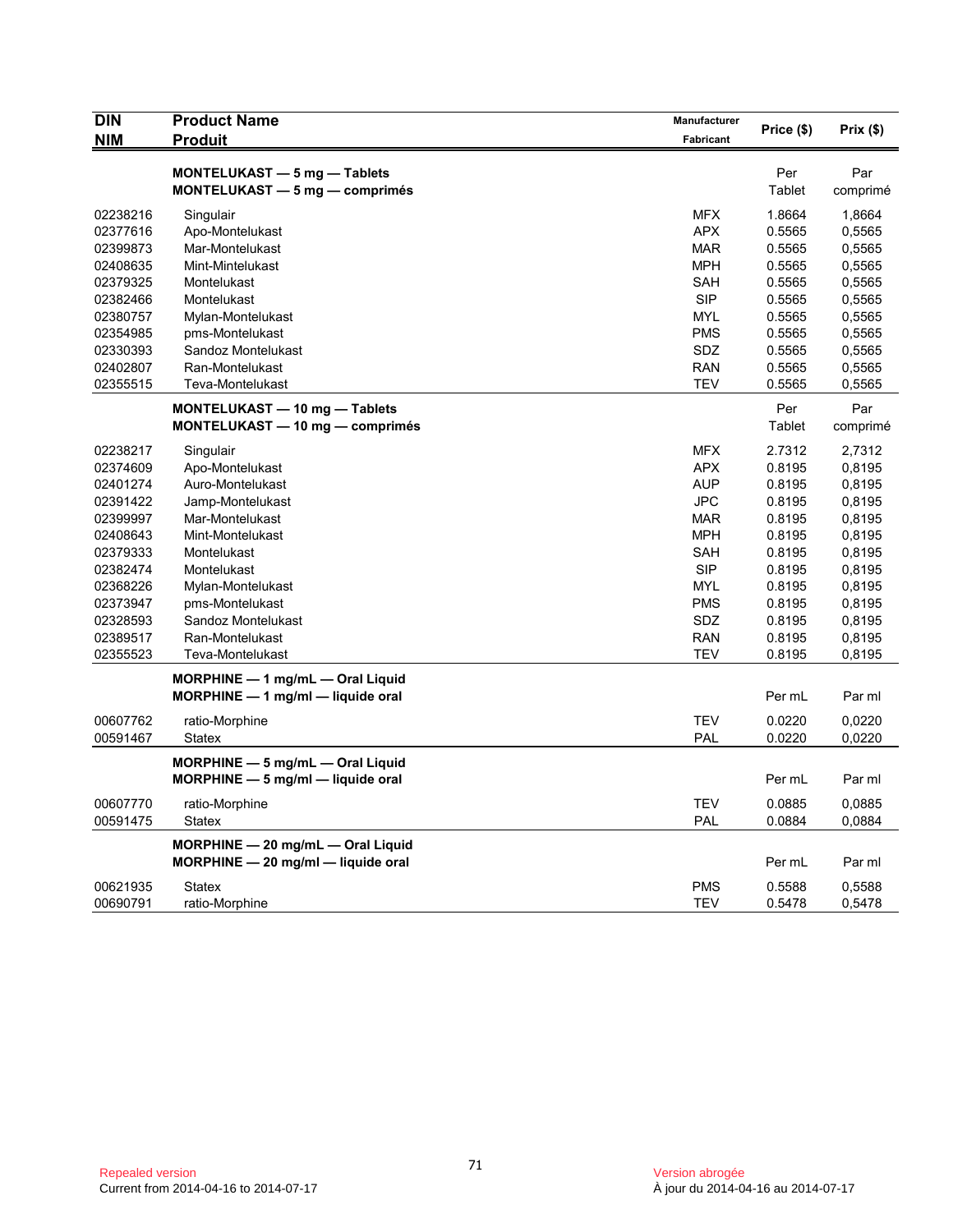| <b>DIN</b>                                   | <b>Product Name</b>                                                                                                                 | Manufacturer                                  | Price (\$)                           | Prix(\$)                             |
|----------------------------------------------|-------------------------------------------------------------------------------------------------------------------------------------|-----------------------------------------------|--------------------------------------|--------------------------------------|
| <b>NIM</b>                                   | <b>Produit</b><br>MORPHINE SULFATE - 5 mg - Tablets<br>MORPHINE (SULFATE DE) - 5 mg - comprimés                                     | Fabricant                                     | Per<br>Tablet                        | Par<br>comprimé                      |
| 02014203<br>00594652<br>02009773             | <b>MS IR</b><br><b>Statex</b><br>M.O.S. Sulfate 5                                                                                   | <b>PFR</b><br>PAL<br><b>VAL</b>               | 0.1364<br>0.1210<br>0.1412           | 0,1364<br>0,1210<br>0,1412           |
|                                              | <b>MORPHINE SULFATE - 10 mg - Tablets</b><br>MORPHINE (SULFATE DE) - 10 mg - comprimés                                              |                                               | Per<br>Tablet                        | Par<br>comprimé                      |
| 02014211<br>02009765<br>00594644             | <b>MS IR</b><br>M.O.S. Sulfate 10<br>Statex                                                                                         | <b>PFR</b><br><b>VAL</b><br>PAL               | 0.2123<br>0.2182<br>0.1870           | 0,2123<br>0,2182<br>0,1870           |
|                                              | MORPHINE SULFATE - 25 mg - Tablets<br>MORPHINE (SULFATE DE) - 25 mg - comprimés                                                     |                                               | Per<br>Tablet                        | Par<br>comprimé                      |
| 02009749<br>00594636                         | M.O.S. Sulfate 25<br>Statex                                                                                                         | <b>VAL</b><br>PAL                             | 0.2888<br>0.2475                     | 0,2888<br>0,2475                     |
|                                              | MORPHINE SULFATE - 50 mg - Tablets<br>MORPHINE (SULFATE DE) - 50 mg - comprimés                                                     |                                               | Per<br>Tablet                        | Par<br>comprimé                      |
| 02009706<br>00675962                         | M.O.S. Sulfate 50<br><b>Statex</b>                                                                                                  | VAL<br>PAL                                    | 0.4428<br>0.3795                     | 0,4428<br>0,3795                     |
|                                              | <b>MORPHINE SULFATE - 15 mg - Sustained Release Tablets</b><br>MORPHINE (SULFATE DE) - 15 mg - comprimés à libération progressive   |                                               | Per<br>Tablet                        | Par<br>comprimé                      |
| 02015439<br>02350815<br>02302764<br>02244790 | <b>MS Contin SRT</b><br>Morphine SR<br>Novo-Morphine SR<br>Sandoz Morphine SR                                                       | <b>PFR</b><br><b>SAH</b><br><b>TEV</b><br>SDZ | 0.7656<br>0.3751<br>0.3751<br>0.3751 | 0,7656<br>0,3751<br>0,3751<br>0,3751 |
|                                              | MORPHINE SULFATE - 30 mg - Sustained Release Tablets<br>MORPHINE (SULFATE DE) - 30 mg - comprimés à libération progressive          |                                               | Per<br>Tablet                        | Par<br>comprimé                      |
| 02014297<br>02350890<br>02302772<br>02244791 | <b>MS Contin SRT</b><br>Morphine SR<br>Novo-Morphine SR<br>Sandoz Morphine SR                                                       | <b>PFR</b><br><b>SAH</b><br><b>TEV</b><br>SDZ | 1.1583<br>0.5664<br>0.5664<br>0.5664 | 1,1583<br>0,5664<br>0,5664<br>0,5664 |
|                                              | <b>MORPHINE SULFATE - 60 mg - Sustained Release Tablets</b><br>MORPHINE (SULFATE DE) - 60 mg - comprimés à libération progressive   |                                               | Per<br>Tablet                        | Par<br>comprimé                      |
| 02014300<br>02350912<br>02302780<br>02244792 | MS Contin SRT<br>Morphine SR<br>Novo-Morphine SR<br>Sandoz Morphine SR                                                              | PFR<br>SAH<br><b>TEV</b><br>SDZ               | 2.0405<br>0.9984<br>0.9984<br>0.9984 | 2,0405<br>0,9984<br>0,9984<br>0,9984 |
|                                              | MORPHINE SULFATE - 100 mg - Sustained Release Tablets<br>MORPHINE (SULFATE DE) $-$ 100 mg $-$ comprimés à libération progressive    |                                               | Per<br>Tablet                        | Par<br>comprimé                      |
| 02014319<br>02302799                         | <b>MS Contin</b><br>Novo-Morphine SR                                                                                                | <b>PFR</b><br><b>TEV</b>                      | 3.1108<br>2.4600                     | 3,1108<br>2,4600                     |
|                                              | <b>MORPHINE SULFATE - 200 mg - Sustained Release Tablets</b><br>MORPHINE (SULFATE DE) - 200 mg - comprimés à libération progressive |                                               | Per<br>Tablet                        | Par<br>comprimé                      |
| 02014327<br>02302802                         | <b>MS Contin</b><br>Novo-Morphine SR                                                                                                | <b>PFR</b><br><b>TEV</b>                      | 5.7838<br>4.5738                     | 5,7838<br>4,5738                     |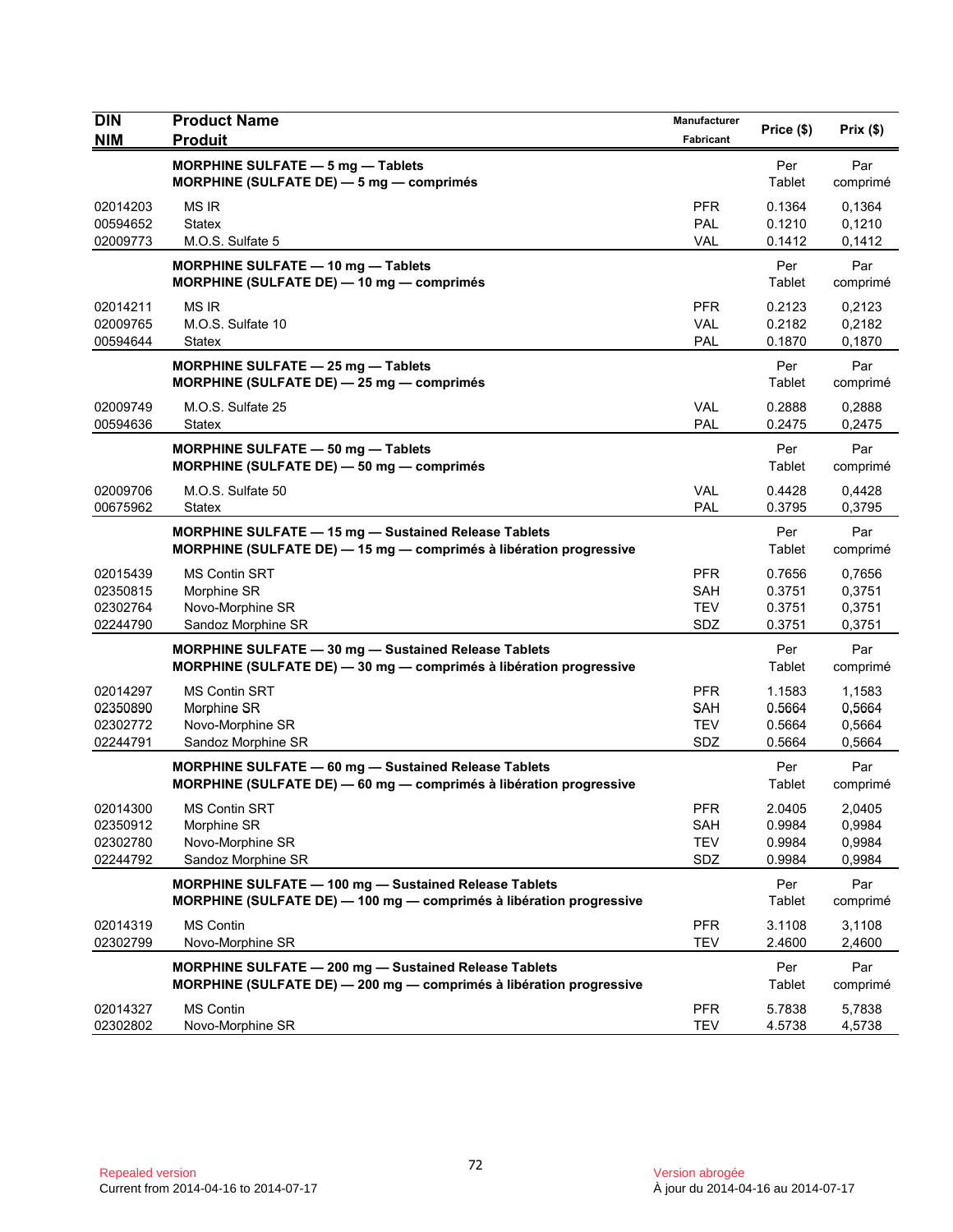| <b>DIN</b> | <b>Product Name</b>                                          | Manufacturer | Price (\$) | Prix (\$) |
|------------|--------------------------------------------------------------|--------------|------------|-----------|
| <b>NIM</b> | <b>Produit</b>                                               | Fabricant    |            |           |
|            | $MYCOPHENOLATE - 250 mg - Capsules$                          |              | Per        | Par       |
|            | MYCOPHENOLATE - 250 mg - capsules                            |              | Capsule    | capsule   |
| 02192748   | Cellcept                                                     | <b>HLR</b>   | 2.3816     | 2,3816    |
| 02320630   | Sandoz Mycophenolate                                         | SDZ          | 0.7217     | 0,7217    |
| 02386399   | Jamp-Mycophenolate                                           | <b>JPC</b>   | 0.6856     | 0,6856    |
| 02371154   | Mylan-Mycophenolate                                          | <b>MYL</b>   | 0.6856     | 0,6856    |
| 02364883   | Teva-Mycophenolate                                           | <b>TEV</b>   | 0.6856     | 0,6856    |
| 02352559   | Apo-Mycophenolate                                            | <b>APX</b>   | 0.5155     | 0,5155    |
|            | MYCOPHENOLATE - 500 mg - Capsules                            |              | Per        | Par       |
|            | $MYCOPHENOLATE - 500 mg - capsules$                          |              | Capsule    | capsule   |
| 02237484   | Cellcept                                                     | <b>HLR</b>   | 4.5364     | 4,5364    |
| 02379996   | CO Mycophenolate                                             | <b>ACV</b>   | 1.4434     | 1,4434    |
| 02313855   | Sandoz Mycophenolate                                         | SDZ          | 1.4434     | 1,4434    |
| 02380382   | Jamp-Mycophenolate                                           | <b>JPC</b>   | 1.3712     | 1,3712    |
| 02370549   | Mylan-Mycophenolate                                          | <b>MYL</b>   | 1.3712     | 1,3712    |
| 02348675   | Teva-Mycophenolate                                           | <b>TEV</b>   | 1.3712     | 1,3712    |
| 02352567   | Apo-Mycophenolate                                            | <b>APX</b>   | 1.0310     | 1,0310    |
|            | NABILONE - 0.5 mg - Capsules                                 |              | Per        | Par       |
|            | $NABILITY - 0.5$ mg - capsules                               |              | Capsule    | capsule   |
| 02256193   | Cesamet                                                      | <b>VAL</b>   | 3.6206     | 3,6206    |
| 02393581   | CO Nabilone                                                  | <b>ACV</b>   | 1.0858     | 1,0858    |
| 02380900   | pms-Nabilone                                                 | <b>PMS</b>   | 1.0858     | 1,0858    |
| 02358085   | Ran-Nabilone                                                 | <b>RAN</b>   | 1.0858     | 1,0858    |
| 02384884   | Teva-Nabilone                                                | TEV          | 1.0858     | 1,0858    |
|            | NABILONE - 1 mg - Capsules                                   |              | Per        | Par       |
|            | $NABILITY - 1 mg - capsules$                                 |              | Capsule    | capsule   |
| 00548375   | Cesamet                                                      | <b>VAL</b>   | 7.2409     | 7,2409    |
| 02393603   | CO Nabilone                                                  | <b>ACV</b>   | 2.1718     | 2,1718    |
| 02380919   | pms-Nabilone                                                 | <b>PMS</b>   | 2.1718     | 2,1718    |
| 02358093   | Ran-Nabilone                                                 | <b>RAN</b>   | 2.1718     | 2,1718    |
| 02384892   | Teva-Nabilone                                                | <b>TEV</b>   | 2.1718     | 2,1718    |
|            | NABUMETONE - 500 mg - Tablets                                |              | Per        | Par       |
|            | NABUMÉTONE - 500 mg - comprimés                              |              | Tablet     | comprimé  |
| 02238639   | Apo-Nabumetone                                               | <b>APX</b>   | 0.5528     | 0,5528    |
| 02244563   | Mylan-Nabumetone                                             | <b>MYL</b>   | 0.5528     | 0,5528    |
| 02240867   | Novo-Nabumetone                                              | <b>TEV</b>   | 0.5528     | 0,5528    |
|            | NAPHAZOLINE HCI - 0.1% - Ophthalmic Solution                 |              |            |           |
|            | NAPHAZOLINE (CHLORHYDRATE DE) - 0,1 % - solution ophtalmique |              | Per mL     | Par ml    |
| 00001147   | Albalon                                                      | <b>ALL</b>   | 0.6336     | 0,6336    |
| 00390283   | Naphcon Forte                                                | <b>ALC</b>   | 0.4232     | 0,4232    |
|            | NAPROXEN - 250 mg - Enteric Coated Tablets                   |              | Per        | Par       |
|            | NAPROXEN - 250 mg - comprimés à enrobage entérosoluble       |              | Tablet     | comprimé  |
| 02162792   | Naprosyn E                                                   | <b>HLR</b>   | 0.4592     | 0,4592    |
| 02246699   | Apo-Naproxen EC                                              | <b>APX</b>   | 0.3119     | 0,3119    |
| 02350785   | Naproxen EC                                                  | SAH          | 0.3119     | 0,3119    |
| 02243312   | Novo-Naprox EC                                               | <b>TEV</b>   | 0.3119     | 0,3119    |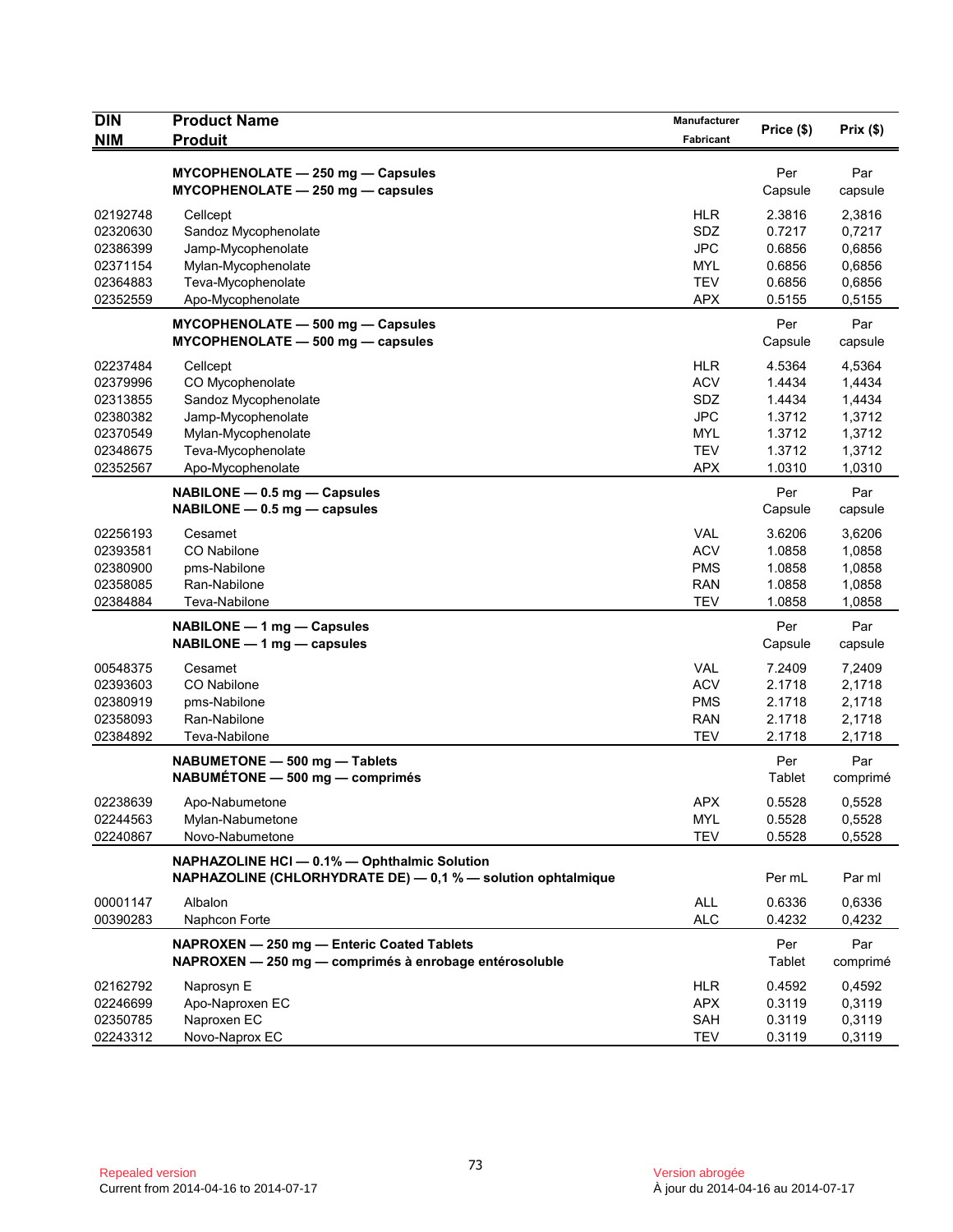| <b>DIN</b>           | <b>Product Name</b>                                                         | <b>Manufacturer</b> | Price (\$)    | Prix(\$)         |
|----------------------|-----------------------------------------------------------------------------|---------------------|---------------|------------------|
| <b>NIM</b>           | <b>Produit</b>                                                              | Fabricant           |               |                  |
|                      | NAPROXEN - 375 mg - Enteric Coated Tablets                                  |                     | Per           | Par              |
|                      | NAPROXEN - 375 mg - comprimés à enrobage entérosoluble                      |                     | Tablet        | comprimé         |
|                      |                                                                             | <b>HLR</b>          | 0.6120        |                  |
| 02162415<br>02243313 | Naprosyn E<br>Teva-Naprox EC                                                | <b>TEV</b>          | 0.4055        | 0,6120<br>0,4055 |
| 02246700             | Apo-Naproxen EC                                                             | <b>APX</b>          | 0.4043        | 0,4043           |
| 02243432             | Mylan-Naproxen EC                                                           | <b>MYL</b>          | 0.3675        | 0,3675           |
| 02350793             | Naproxen EC                                                                 | <b>SAH</b>          | 0.3675        | 0,3675           |
| 02294702             | pms-Naproxen EC                                                             | <b>PMS</b>          | 0.3675        | 0,3675           |
|                      | NAPROXEN - 500 mg - Enteric Coated Tablets                                  |                     | Per           | Par              |
|                      | NAPROXEN - 500 mg - comprimés à enrobage entérosoluble                      |                     | Tablet        | comprimé         |
| 02162423             | Naprosyn E                                                                  | HLR                 | 1.0871        | 1,0871           |
| 02246701             | Apo-Naproxen EC                                                             | <b>APX</b>          | 0.7583        | 0,7583           |
| 02243314             | Novo-Naprox EC                                                              | <b>TEV</b>          | 0.7583        | 0,7583           |
| 02241024             | Mylan-Naproxen EC                                                           | <b>MYL</b>          | 0.6894        | 0,6894           |
| 02350807             | Naproxen EC                                                                 | <b>SAH</b>          | 0.6894        | 0,6894           |
| 02294710             | pms-Naproxen EC                                                             | <b>PMS</b>          | 0.6894        | 0,6894           |
|                      | NAPROXEN - 250 mg - Tablets                                                 |                     | Per           | Par              |
|                      | $NAPROXEN - 250 mg - comprimés$                                             |                     | Tablet        | comprimé         |
| 00522651             | Apo-Naproxen                                                                | <b>APX</b>          | 0.1175        | 0,1175           |
| 02350750             | Naproxen                                                                    | <b>SAH</b>          | 0.1175        | 0,1175           |
| 00565350             | Teva-Naprox                                                                 | <b>TEV</b>          | 0.1175        | 0,1175           |
|                      | NAPROXEN - 375 mg - Tablets                                                 |                     | Per           | Par              |
|                      | $NAPROXEN - 375 mg - comprimés$                                             |                     | Tablet        | comprimé         |
| 00600806             | Apo-Naproxen                                                                | APX                 | 0.1604        | 0,1604           |
| 02350769             | Naproxen                                                                    | <b>SAH</b>          | 0.1604        | 0,1604           |
| 00627097             | Teva-Naprox                                                                 | <b>TEV</b>          | 0.1604        | 0,1604           |
|                      | NAPROXEN - 500 mg - Tablets                                                 |                     | Per           | Par              |
|                      | NAPROXEN - 500 mg - comprimés                                               |                     | Tablet        | comprimé         |
| 00592277             | Apo-Naproxen                                                                | APX                 | 0.2321        | 0,2321           |
| 02350777             | Naproxen                                                                    | <b>SAH</b>          | 0.2321        | 0,2321           |
| 00589861             | Teva-Naprox                                                                 | <b>TEV</b>          | 0.2321        | 0,2321           |
|                      | NAPROXEN SODIUM - 275 mg - Tablets                                          |                     | Per           | Par              |
|                      | NAPROXEN SODIQUE - 275 mg - comprimés                                       |                     | Tablet        | comprimé         |
| 02162725             | Anaprox                                                                     | <b>HLR</b>          | 0.6969        | 0,6969           |
| 00784354             | Apo-Napro-Na                                                                | <b>APX</b>          | 0.3764        | 0,3764           |
| 02351013             | Naproxen Sodium                                                             | SAH                 | 0.3764        | 0,3764           |
| 00778389             | Teva-Naprox Sodium                                                          | <b>TEV</b>          | 0.3764        | 0,3764           |
|                      | NAPROXEN SODIUM - 550 mg - Tablets<br>NAPROXEN SODIQUE - 550 mg - comprimés |                     | Per<br>Tablet | Par<br>comprimé  |
| 02162717             | Anaprox DS                                                                  | <b>HLR</b>          | 1.3418        | 1,3418           |
| 01940309             | Apo-Napro-Na DS                                                             | <b>APX</b>          | 0.7334        | 0,7334           |
| 02351021             | Naproxen Sodium DS                                                          | SAH                 | 0.7334        | 0,7334           |
| 02026600             | Teva-Naprox Sodium DS                                                       | TEV                 | 0.7334        | 0,7334           |
|                      | NARATRIPTAN - 1 mg - Tablets                                                |                     | Per           | Par              |
|                      | $NARATRIPTAN - 1 mg - comprimés$                                            |                     | Tablet        | comprimé         |
| 02237820             | Amerge                                                                      | <b>GSK</b>          | 15.5887       | 15,5887          |
| 02314290             | Novo-Naratriptan                                                            | <b>TEV</b>          | 10.4113       | 10,4113          |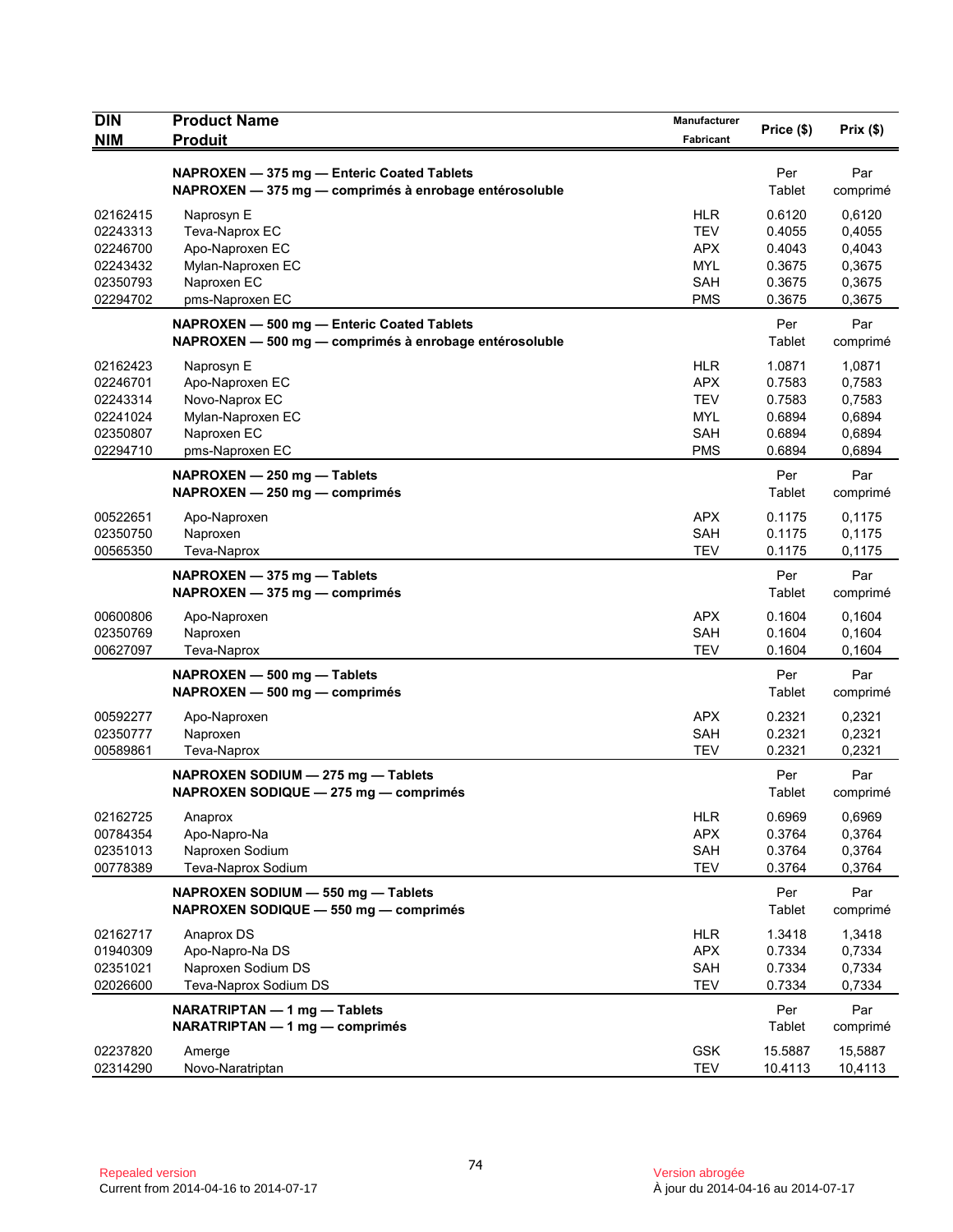| <b>DIN</b><br><b>NIM</b>         | <b>Product Name</b><br><b>Produit</b>                                                                   | Manufacturer<br>Fabricant       | Price (\$)                  | Prix(\$)                    |
|----------------------------------|---------------------------------------------------------------------------------------------------------|---------------------------------|-----------------------------|-----------------------------|
|                                  | NARATRIPTAN - 2.5 mg - Tablets<br>NARATRIPTAN - 2.5 mg - comprimés                                      |                                 | Per<br>Tablet               | Par<br>comprimé             |
| 02237821<br>02314304<br>02322323 | Amerge<br>Novo-Naratriptan<br>Sandoz Naratriptan                                                        | <b>GSK</b><br><b>TEV</b><br>SDZ | 16.4285<br>7.0760<br>6.1436 | 16,4285<br>7,0760<br>6,1436 |
|                                  | NEOMYCIN/GRAMICIDIN/NYSTATIN/TRIAMCINOLONE - 2.5 mg/0.25 mg/<br>100,000 U/1 mg per g - Topical Cream    |                                 |                             |                             |
|                                  | NÉOMYCINE/GRAMICIDINE/NYSTATINE/TRIAMCINOLONE - 2,5 mg/<br>0,25 mg/100 000 U/1 mg par g - crème topique |                                 | Per<br>Gram                 | Par<br>gramme               |
| 00717002<br>00550507             | Viaderm KC<br>ratio-Triacomb                                                                            | <b>TAR</b><br><b>TEV</b>        | 0.4327<br>0.4301            | 0,4327<br>0,4301            |
|                                  | NEVIRAPINE - 200 mg - Tablets<br>NEVIRAPINE - 200 mg - comprimés                                        |                                 | Per<br>Tablet               | Par<br>comprimé             |
| 02238748<br>02387727             | Viramune<br>Mylan-Nevirapine                                                                            | <b>BOE</b><br><b>MYL</b>        | 5.7038<br>1.7085            | 5,7038<br>1.7085            |
| 02352893                         | Teva-Nevirapine                                                                                         | <b>TEV</b>                      | 1.7085                      | 1,7085                      |
| 02318601                         | Auro-Nevirapine                                                                                         | <b>AUP</b>                      | 1.2347                      | 1,2347                      |
| 02405776                         | pms-Nevirapine                                                                                          | <b>PMS</b>                      | 1.2347                      | 1,2347                      |
|                                  | NIFEDIPINE - 30 mg - Extended Release Tablets<br>NIFÉDIPINE - 30 mg - comprimés à libération prolongée  |                                 | Per<br>Tablet               | Par<br>comprimé             |
| 02155907<br>02349167             | <b>Adalat XL</b><br>Mylan-Nifedipine Extended Release                                                   | <b>BAY</b><br><b>MYL</b>        | 0.6171<br>0.6171            | 0,6171<br>0,6171            |
|                                  | NIFEDIPINE - 60 mg - Extended Release Tablets<br>NIFÉDIPINE - 60 mg - comprimés à libération prolongée  |                                 | Per<br>Tablet               | Par<br>comprimé             |
| 02155990<br>02321149             | <b>Adalat XL</b><br>Mylan-Nifedipine Extended Release                                                   | <b>BAY</b><br><b>MYL</b>        | 1.0312<br>1.0312            | 1,0312<br>1,0312            |
|                                  | $NITRAZEPAM - 5 mg - Tables$<br>NITRAZÉPAM - 5 mg - comprimés                                           |                                 | Per<br>Tablet               | Par<br>comprimé             |
| 00511528                         | Mogadon                                                                                                 | AAA                             | 0.1700                      | 0,1700                      |
| 02245230                         | Apo-Nitrazepam                                                                                          | <b>APX</b>                      | 0.0943                      | 0,0943                      |
| 02229654<br>02234003             | Nitrazadon<br>Sandoz Nitrazepam                                                                         | <b>ICN</b><br>SDZ               | 0.0748<br>0.0748            | 0,0748<br>0,0748            |
|                                  | NITRAZEPAM - 10 mg - Tablets<br>$NITRAZÉPAM - 10 mg - comprimés$                                        |                                 | Per<br>Tablet               | Par<br>comprimé             |
| 00511536                         | Mogadon                                                                                                 | AAA                             | 0.2500                      | 0,2500                      |
| 02245231                         | Apo-Nitrazepam                                                                                          | <b>APX</b>                      | 0.1410                      | 0,1410                      |
| 02229655<br>02234007             | Nitrazadon<br>Sandoz Nitrazepam                                                                         | VAL<br>SDZ                      | 0.1119<br>0.1119            | 0,1119<br>0,1119            |
|                                  | NITROGLYCERIN - 40 mg - Patch<br>NITROGLYCÉRINE - 40 mg - timbre                                        |                                 | Per<br>Patch                | Par<br>timbre               |
| 01911910<br>02407442             | Nitro-Dur 0.2<br>Mylan-Nitro Patch 0.2                                                                  | <b>MFX</b><br><b>MYL</b>        | 0.6545<br>0.4463            | 0,6545<br>0,4463            |
|                                  | NITROGLYCERIN - 80 mg - Patch<br>NITROGLYCÉRINE - 80 mg - timbre                                        |                                 | Per<br>Patch                | Par<br>timbre               |
| 01911902<br>02407450             | Nitro-Dur 0.4<br>Mylan-Nitro Patch 0.4                                                                  | <b>MFX</b><br><b>MYL</b>        | 0.7394<br>0.4704            | 0,7394<br>0,4704            |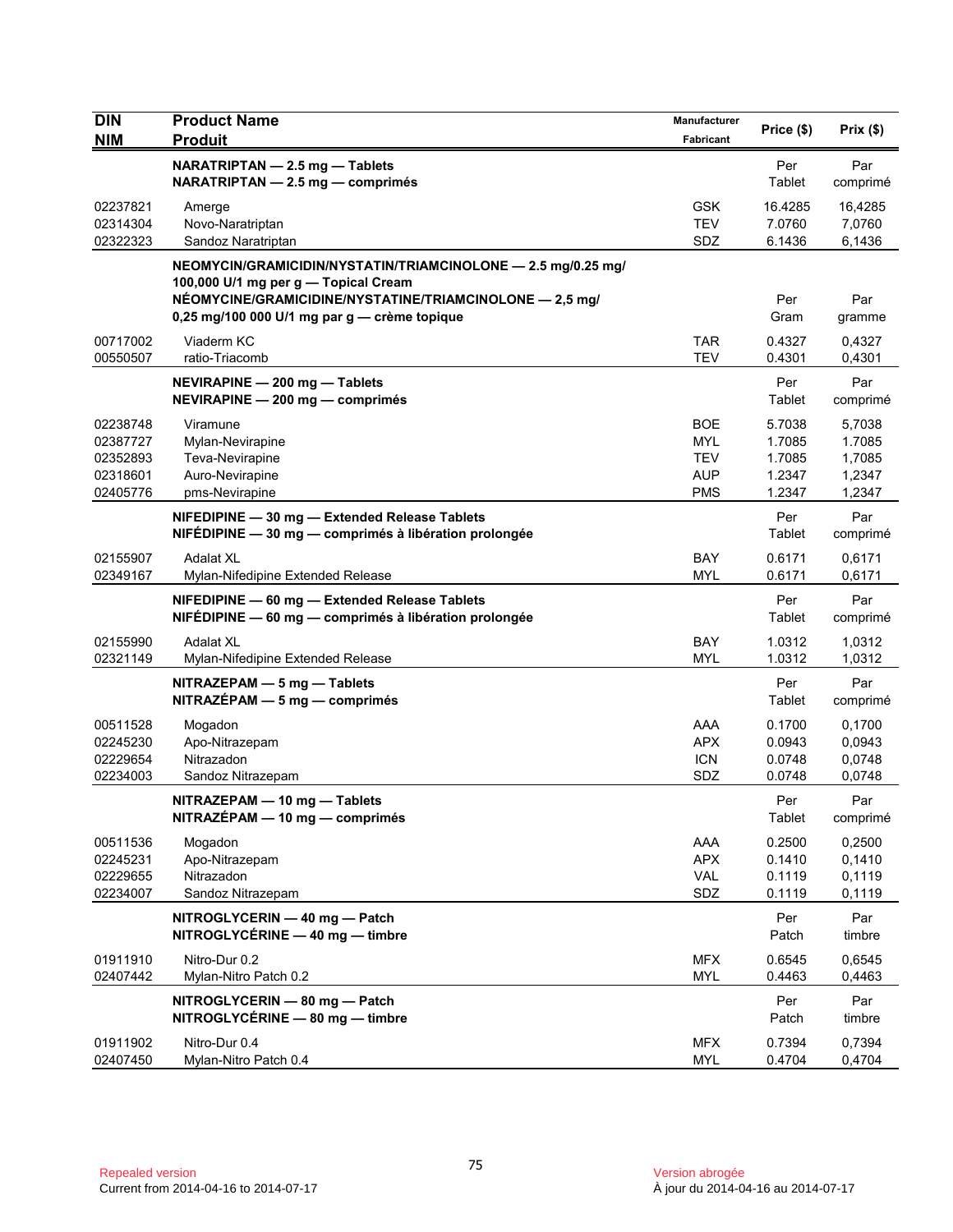| <b>DIN</b><br><b>NIM</b>                                 | <b>Product Name</b><br><b>Produit</b>                                                                                     | <b>Manufacturer</b><br>Fabricant                            | Price (\$)                                     | Prix(\$)                                       |
|----------------------------------------------------------|---------------------------------------------------------------------------------------------------------------------------|-------------------------------------------------------------|------------------------------------------------|------------------------------------------------|
|                                                          | NITROGLYCERIN - 120 mg - Patch<br>NITROGLYCÉRINE - 120 mg - timbre                                                        |                                                             | Per<br>Patch                                   | Par<br>timbre                                  |
| 01911929<br>02407469                                     | Nitro-Dur 0.6<br>Mylan-Nitro Patch 0.6                                                                                    | <b>MFX</b><br>MYL                                           | 0.7392<br>0.4704                               | 0,7392<br>0,4704                               |
|                                                          | NITROGLYCERIN - 160 mg - Patch<br>NITROGLYCÉRINE - 160 mg - timbre                                                        |                                                             | Per<br>Patch                                   | Par<br>timbre                                  |
| 02011271<br>02407477                                     | Nitro-Dur 0.8<br>Mylan-Nitro Patch 0.8                                                                                    | MFX<br><b>MYL</b>                                           | 1.2824<br>0.8743                               | 1,2824<br>0,8743                               |
|                                                          | NITROGLYCERIN - 200 Dose - 0.4 mg/Dose - Sublingual Spray<br>NITROGLYCÉRINE - 200 doses - 0,4 mg/dose - pompe sublinguale |                                                             | Per<br>Dose                                    | Par<br>dose                                    |
| 02231441<br>02238998<br>02393433                         | Nitrolingual Pumpspray/Nitrolingual, pompe<br>Rho-Nitro Pumpspray/Rho-Nitro, pompe<br>Apo-Nitroglycerin Pumpspray         | <b>SAA</b><br>SDZ<br><b>APX</b>                             | 0.0822<br>0.0465<br>0.0423                     | 0,0822<br>0,0465<br>0,0423                     |
|                                                          | NIZATIDINE - 150 mg - Capsules<br>NIZATIDINE - 150 mg - capsules                                                          |                                                             | Per<br>Capsule                                 | Par<br>capsule                                 |
| 00778338<br>02220156<br>02240457<br>02177714             | Axid<br>Apo-Nizatidine<br>Novo-Nizatidine<br>pms-Nizatidine                                                               | <b>PPI</b><br>APX<br>TEV<br><b>PMS</b>                      | 1.0603<br>0.5816<br>0.5816<br>0.5816           | 1,0603<br>0,5816<br>0,5816<br>0,5816           |
|                                                          | NIZATIDINE - 300 mg - Capsules<br>NIZATIDINE - 300 mg - capsules                                                          |                                                             | Per<br>Capsule                                 | Par<br>capsule                                 |
| 00778346<br>02220164<br>02240458<br>02177722             | Axid<br>Apo-Nizatidine<br>Novo-Nizatidine<br>pms-Nizatidine                                                               | <b>PPI</b><br><b>APX</b><br><b>TEV</b><br><b>PMS</b>        | 1.6727<br>1.0538<br>1.0538<br>1.0538           | 1,6727<br>1,0538<br>1,0538<br>1,0538           |
|                                                          | NORFLOXACIN - 400 mg - Tablets<br>NORFLOXACINE - 400 mg - comprimés                                                       |                                                             | Per<br>Tablet                                  | Par<br>comprimé                                |
| 02237682<br>02229524<br>02269627<br>02246596             | Novo-Norfloxacin<br>Apo-Norflox<br>CO Norfloxacin<br>pms-Norfloxacin                                                      | <b>TEV</b><br><b>APX</b><br><b>ACV</b><br><b>PMS</b>        | 1.6783<br>1.5088<br>1.5088<br>1.5088           | 1,6783<br>1,5088<br>1,5088<br>1,5088           |
|                                                          | NORTRIPTYLINE - 10 mg - Capsules<br>NORTRIPTYLINE - 10 mg - capsules                                                      |                                                             | Per<br>Capsule                                 | Par<br>capsule                                 |
| 00015229<br>02230361<br>02231781<br>02223511<br>02177692 | Aventyl<br>Norventyl<br>Novo-Nortriptyline<br>Apo-Nortriptyline<br>pms-Nortriptyline                                      | PPI<br><b>VAL</b><br><b>TEV</b><br><b>APX</b><br><b>PMS</b> | 0.2707<br>0.1386<br>0.1386<br>0.1385<br>0.1385 | 0,2707<br>0,1386<br>0,1386<br>0,1385<br>0,1385 |
|                                                          | NORTRIPTYLINE - 25 mg - Capsules<br>NORTRIPTYLINE - 25 mg - capsules                                                      |                                                             | Per<br>Capsule                                 | Par<br>capsule                                 |
| 00015237<br>02231782<br>02223538<br>02177706             | Aventyl<br>Novo-Nortriptyline<br>Apo-Nortriptyline<br>pms-Nortriptyline                                                   | <b>PPI</b><br><b>TEV</b><br><b>APX</b><br><b>PMS</b>        | 0.5443<br>0.2801<br>0.2800<br>0.2800           | 0,5443<br>0,2801<br>0,2800<br>0,2800           |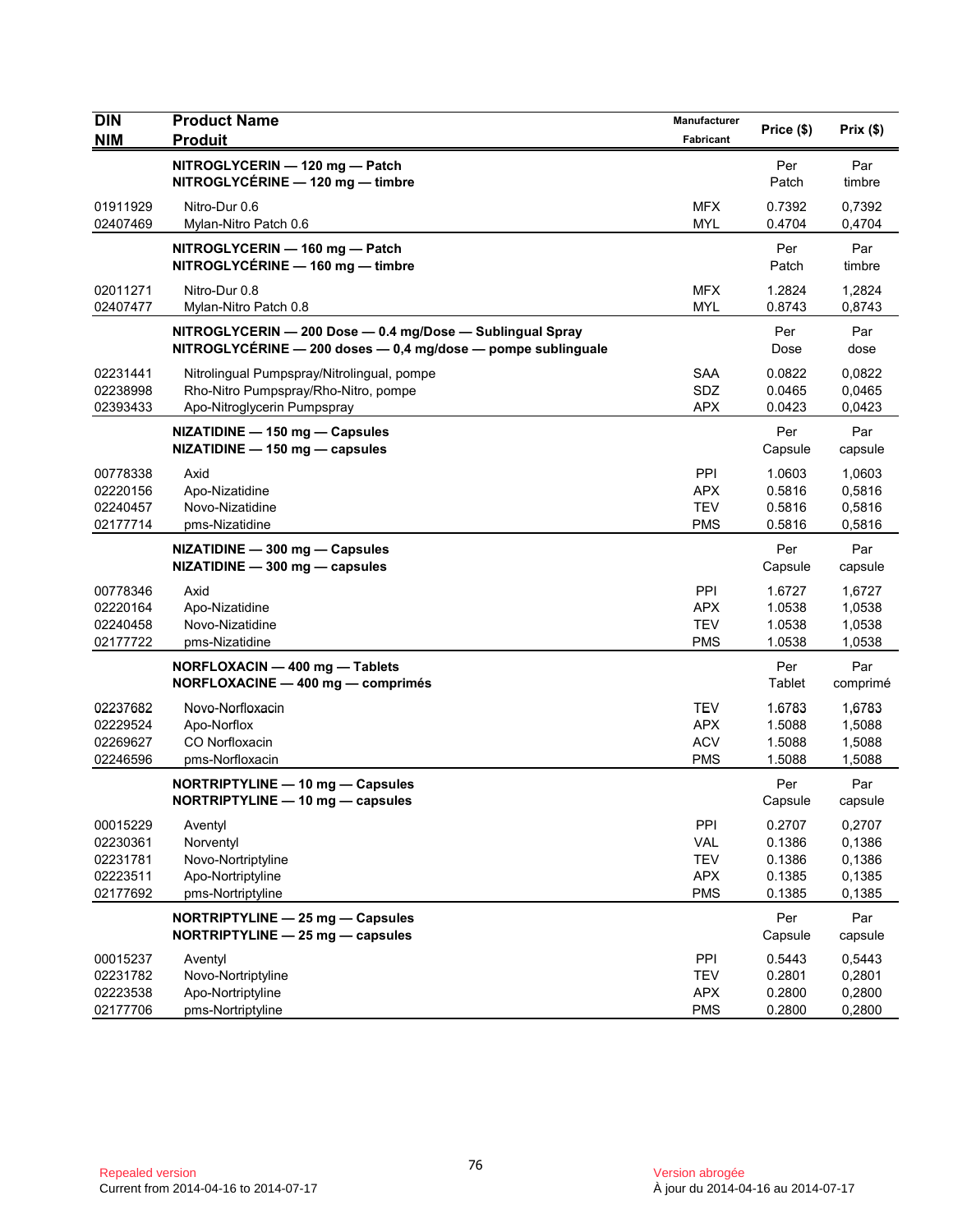| <b>DIN</b><br><b>NIM</b> | <b>Product Name</b><br><b>Produit</b>                                                                | Manufacturer<br>Fabricant   | Price (\$)    | Prix(\$)        |
|--------------------------|------------------------------------------------------------------------------------------------------|-----------------------------|---------------|-----------------|
|                          | NYSTATIN - 100,000 U/mL - Oral Liquid<br>NYSTATINE - 100 000 U/ml - liquide oral                     |                             | Per mL        | Par ml          |
| 02194201                 | ratio-Nystatin                                                                                       | <b>TEV</b>                  | 0.0742        | 0,0742          |
| 00792667                 | pms-Nystatin                                                                                         | <b>PMS</b>                  | 0.0647        | 0,0647          |
|                          | NYSTATIN - 100,000 U/g - Topical Cream<br>NYSTATINE - 100 000 U/g - crème topique                    |                             | Per<br>Gram   | Par<br>gramme   |
| 00716871                 | Nyaderm                                                                                              | <b>TAR</b>                  | 0.1577        | 0,1577          |
| 02194236                 | ratio-Nystatin                                                                                       | <b>TEV</b>                  | 0.0770        | 0,0770          |
|                          | <b>OCTREOTIDE ACETATE - 50 mcg/mL - Injection</b><br>OCTRÉOTIDE (ACÉTATE D') - 50 mcg/ml - injection |                             | Per mL        | Par ml          |
| 02248639                 | Octreotide Acetate Omega                                                                             | <b>OMA</b>                  | 6.3040        | 6,3040          |
| 00839191                 | Sandostatin                                                                                          | <b>NVT</b>                  | 5.8784        | 5,8784          |
|                          | OCTREOTIDE ACETATE - 100 mcg/mL - Injection<br>OCTRÉOTIDE (ACÉTATE D') - 100 mcg/ml - injection      |                             | Per mL        | Par ml          |
| 02248640                 | Octreotide Acetate Omega                                                                             | <b>OMA</b>                  | 11.9240       | 11,9240         |
| 00839205                 | Sandostatin                                                                                          | <b>NVT</b>                  | 11.0968       | 11,0968         |
|                          | OCTREOTIDE ACETATE - 200 mcg/mL - Injection<br>OCTRÉOTIDE (ACÉTATE D') - 200 mcg/ml - injection      |                             | Per mL        | Par ml          |
| 02248642                 | Octreotide Acetate Omega                                                                             | <b>OMA</b>                  | 22.9080       | 22,9080         |
| 02049392                 | Sandostatin                                                                                          | <b>NVT</b>                  | 21.3466       | 21,3466         |
|                          | OCTREOTIDE ACETATE - 500 mcg/mL - Injection<br>OCTRÉOTIDE (ACÉTATE D') - 500 mcg/ml - injection      |                             | Per mL        | Par ml          |
| 02248641                 | Octreotide Acetate Omega                                                                             | OMA                         | 55.9800       | 55,9800         |
| 00839213                 | Sandostatin                                                                                          | <b>NVT</b>                  | 52.1554       | 52,1554         |
|                          | OFLOXACIN - 0.3% - Ophthalmic Solution<br>OFLOXACINE - 0,3 % - solution ophtalmique                  |                             | Per mL        | Par ml          |
| 02143291                 | Ocuflox                                                                                              | <b>ALL</b>                  | 2.7445        | 2,7445          |
| 02247189                 | Sandoz Ofloxacin                                                                                     | SDZ                         | 1.4680        | 1,4680          |
| 02248398                 | Apo-Ofloxacin                                                                                        | <b>APX</b>                  | 1.0913        | 1,0913          |
|                          | OLANZAPINE - 2.5 mg - Tablets<br>OLANZAPINE - 2.5 mg - comprimés                                     |                             | Per<br>Tablet | Par<br>comprimé |
| 02229250                 | Zyprexa                                                                                              | $\ensuremath{\mathsf{LIL}}$ | 1.9491        | 1,9491          |
| 02276712                 | Teva-Olanzapine                                                                                      | <b>TEV</b>                  | 0.8986        | 0,8986          |
| 02281791                 | Apo-Olanzapine                                                                                       | <b>APX</b>                  | 0.7189        | 0,7189          |
| 02325659                 | CO Olanzapine                                                                                        | <b>ACV</b>                  | 0.7189        | 0,7189          |
| 02337878                 | Mylan-Olanzapine                                                                                     | <b>MYL</b>                  | 0.4493        | 0,4493          |
| 02372819                 | Olanzapine                                                                                           | <b>SAH</b>                  | 0.4493        | 0,4493          |
| 02303116                 | pms-Olanzapine                                                                                       | <b>PMS</b>                  | 0.4493        | 0,4493          |
| 02403064                 | Ran-Olanzapine                                                                                       | <b>RAN</b>                  | 0.4493        | 0,4493          |
| 02310341                 | Sandoz Olanzapine                                                                                    | SDZ                         | 0.4493        | 0,4493          |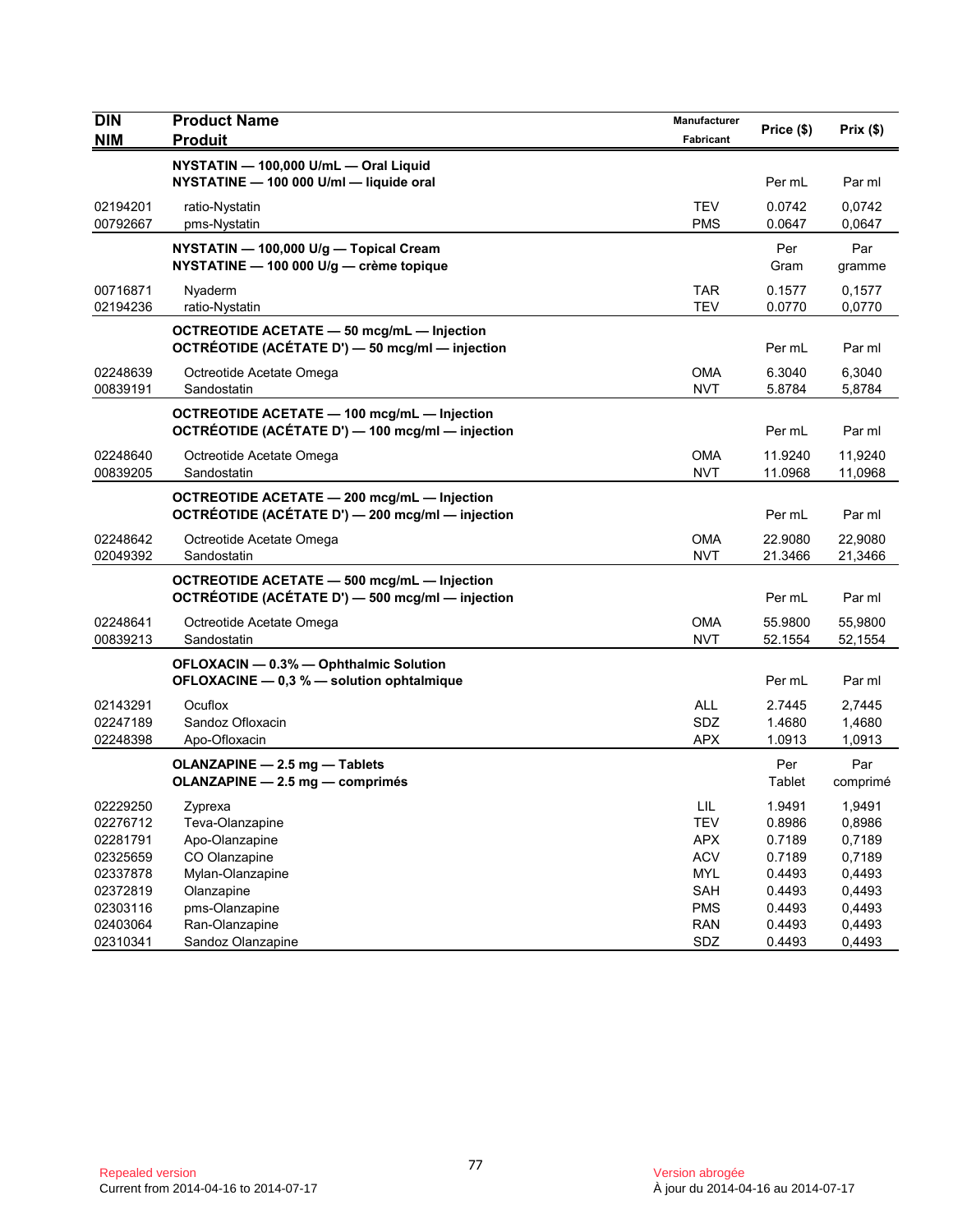| <b>DIN</b> | <b>Product Name</b>                                                 | <b>Manufacturer</b> | Price (\$)    | Prix(\$)        |
|------------|---------------------------------------------------------------------|---------------------|---------------|-----------------|
| <b>NIM</b> | <b>Produit</b>                                                      | Fabricant           |               |                 |
|            | <b>OLANZAPINE - 5 mg - Tablets</b><br>OLANZAPINE - 5 mg - comprimés |                     | Per<br>Tablet | Par<br>comprimé |
| 02229269   | Zyprexa                                                             | LIL                 | 3.8981        | 3,8981          |
| 02276720   | Teva-Olanzapine                                                     | <b>TEV</b>          | 1.7972        | 1,7972          |
| 02281805   | Apo-Olanzapine                                                      | <b>APX</b>          | 1.4378        | 1,4378          |
| 02325667   | CO Olanzapine                                                       | <b>ACV</b>          | 1.4378        | 1,4378          |
| 02337886   | Mylan-Olanzapine                                                    | <b>MYL</b>          | 0.8986        | 0,8986          |
| 02372827   | Olanzapine                                                          | <b>SAH</b>          | 0.8986        | 0,8986          |
| 02303159   | pms-Olanzapine                                                      | <b>PMS</b>          | 0.8986        | 0,8986          |
| 02403072   | Ran-Olanzapine                                                      | <b>RAN</b>          | 0.8986        | 0,8986          |
| 02310368   | Sandoz Olanzapine                                                   | SDZ                 | 0.8986        | 0,8986          |
|            | OLANZAPINE - 7.5 mg - Tablets                                       |                     | Per           | Par             |
|            | OLANZAPINE - 7.5 mg - comprimés                                     |                     | Tablet        | comprimé        |
| 02229277   | Zyprexa                                                             | LIL                 | 5.8473        | 5,8473          |
| 02276739   | Teva-Olanzapine                                                     | <b>TEV</b>          | 2.6958        | 2,6958          |
| 02281813   | Apo-Olanzapine                                                      | <b>APX</b>          | 2.1566        | 2,1566          |
| 02325675   | CO Olanzapine                                                       | <b>ACV</b>          | 2.1566        | 2,1566          |
| 02337894   | Mylan-Olanzapine                                                    | <b>MYL</b>          | 1.3479        | 1,3479          |
| 02372835   | Olanzapine                                                          | <b>SAH</b>          | 1.3479        | 1,3479          |
| 02303167   | pms-Olanzapine                                                      | <b>PMS</b>          | 1.3479        | 1,3479          |
| 02403080   | Ran-Olanzapine                                                      | <b>RAN</b>          | 1.3479        | 1,3479          |
| 02310376   | Sandoz Olanzapine                                                   | SDZ                 | 1.3479        | 1,3479          |
|            | OLANZAPINE - 10 mg - Tablets                                        |                     | Per           | Par             |
|            | OLANZAPINE - 10 mg - comprimés                                      |                     | Tablet        | comprimé        |
| 02229285   | Zyprexa                                                             | LIL                 | 7.7963        | 7,7963          |
| 02276747   | Teva-Olanzapine                                                     | <b>TEV</b>          | 3.5944        | 3,5944          |
| 02281821   | Apo-Olanzapine                                                      | <b>APX</b>          | 2.8755        | 2,8755          |
| 02325683   | CO Olanzapine                                                       | <b>ACV</b>          | 2.8755        | 2,8755          |
| 02337908   | Mylan-Olanzapine                                                    | <b>MYL</b>          | 1.7972        | 1,7972          |
| 02372843   | Olanzapine                                                          | <b>SAH</b>          | 1.7972        | 1,7972          |
| 02303175   | pms-Olanzapine                                                      | <b>PMS</b>          | 1.7972        | 1,7972          |
| 02403099   | Ran-Olanzapine                                                      | <b>RAN</b>          | 1.7972        | 1,7972          |
| 02310384   | Sandoz Olanzapine                                                   | SDZ                 | 1.7972        | 1,7972          |
|            | OLANZAPINE - 15 mg - Tablets                                        |                     | Per           | Par             |
|            | OLANZAPINE - 15 mg - comprimés                                      |                     | Tablet        | comprimé        |
| 02238850   | Zyprexa                                                             | LIL                 | 11.6944       | 11,6944         |
| 02276755   | Teva-Olanzapine                                                     | <b>TEV</b>          | 5.3916        | 5,3916          |
| 02281848   | Apo-Olanzapine                                                      | APX                 | 4.3132        | 4,3132          |
| 02325691   | CO Olanzapine                                                       | <b>ACV</b>          | 4.3132        | 4,3132          |
| 02337916   | Mylan-Olanzapine                                                    | <b>MYL</b>          | 2.6958        | 2,6958          |
| 02372851   | Olanzapine                                                          | SAH                 | 2.6958        | 2,6958          |
| 02403102   | Ran-Olanzapine                                                      | <b>RAN</b>          | 2.6958        | 2,6958          |
| 02303183   | pms-Olanzapine                                                      | <b>PMS</b>          | 2.6958        | 2,6958          |
| 02310392   | Sandoz Olanzapine                                                   | SDZ                 | 2.6958        | 2,6958          |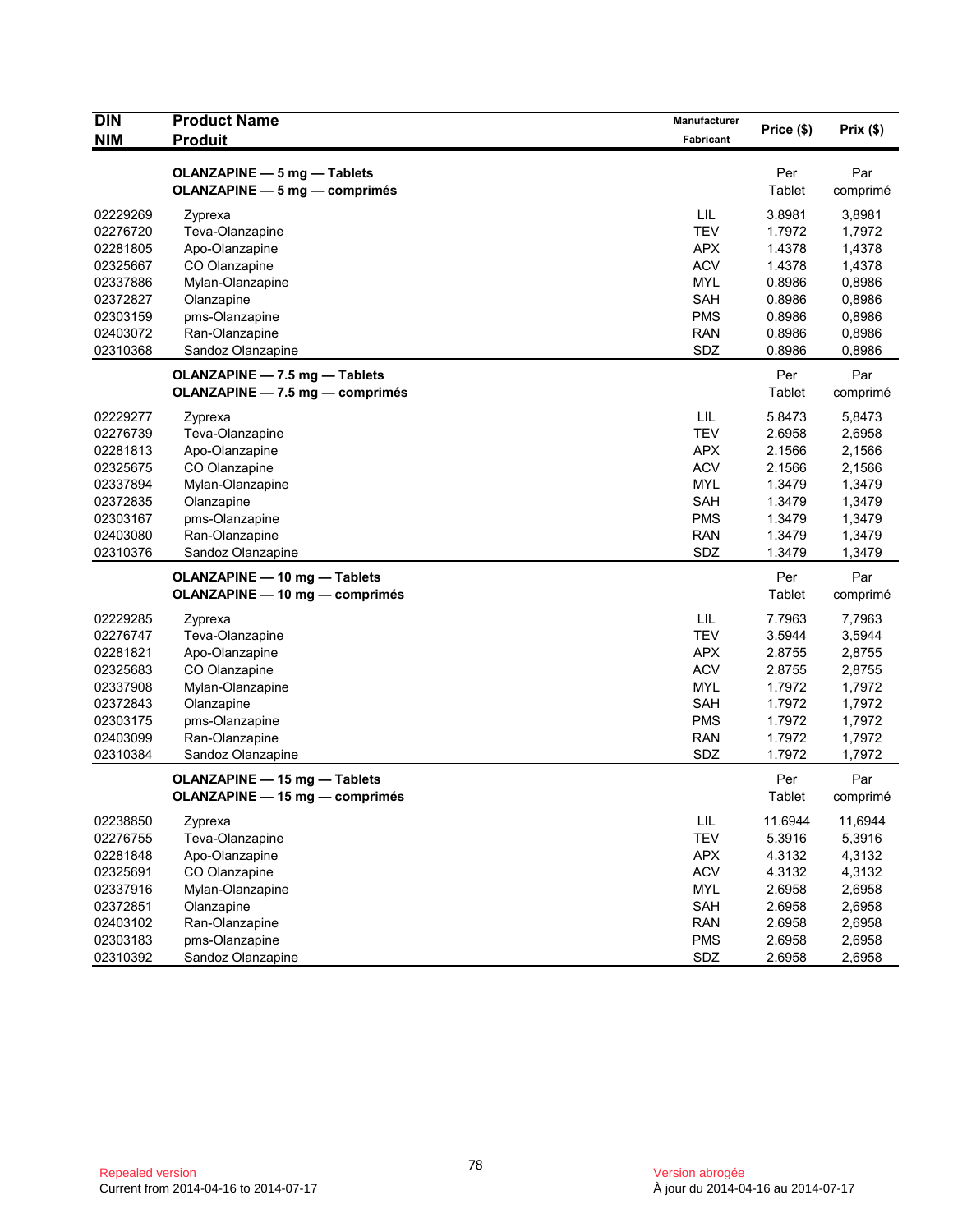| <b>DIN</b> | <b>Product Name</b>                                                                                             | <b>Manufacturer</b> | Price (\$)    | $Prix($ \$)     |
|------------|-----------------------------------------------------------------------------------------------------------------|---------------------|---------------|-----------------|
| <b>NIM</b> | Produit                                                                                                         | Fabricant           |               |                 |
|            | <b>OLANZAPINE - 5 mg - Orally Disintigrating Tablets</b><br>OLANZAPINE - 5 mg - comprimés à dissolution orale   |                     | Per<br>Tablet | Par<br>comprimé |
| 02243086   | Zyprexa Zydis                                                                                                   | LIL                 | 3.9322        | 3,9322          |
| 02327562   | CO Olanzapine ODT                                                                                               | <b>ACV</b>          | 1.5443        | 1,5443          |
| 02321343   | Novo-Olanzapine OD                                                                                              | <b>TEV</b>          | 1.2410        | 1,2410          |
| 02360616   | Apo-Olanzapine ODT                                                                                              | <b>APX</b>          | 0.8937        | 0,8937          |
| 02406624   | Jamp-Olanzapine ODT                                                                                             | <b>JPC</b>          | 0.8937        | 0,8937          |
| 02389088   | Mar-Olanzapine ODT                                                                                              | <b>MAR</b>          | 0.8937        | 0,8937          |
| 02382709   | Mylan-Olanzapine ODT                                                                                            | <b>MYL</b>          | 0.8937        | 0,8937          |
| 02352974   | Olanzapine ODT                                                                                                  | SAH                 | 0.8937        | 0,8937          |
| 02343665   | Olanzapine ODT                                                                                                  | <b>SIP</b>          | 0.8937        | 0,8937          |
| 02303191   | pms-Olanzapine ODT                                                                                              | <b>PMS</b>          | 0.8937        | 0,8937          |
| 02414090   | Ran-Olanzapine ODT                                                                                              | <b>RAN</b>          | 0.8937        | 0,8937          |
| 02327775   | Sandoz Olanzapine ODT                                                                                           | SDZ                 | 0.8937        | 0,8937          |
|            | <b>OLANZAPINE — 10 mg — Orally Disintigrating Tablets</b><br>OLANZAPINE - 10 mg - comprimés à dissolution orale |                     | Per<br>Tablet | Par<br>comprimé |
| 02243087   | Zyprexa Zydis                                                                                                   | LIL                 | 7.8572        | 7,8572          |
| 02327570   | CO Olanzapine ODT                                                                                               | <b>ACV</b>          | 3.0858        | 3,0858          |
| 02321351   | Novo-Olanzapine OD                                                                                              | <b>NOP</b>          | 2.4900        | 2,4900          |
| 02360624   | Apo-Olanzapine ODT                                                                                              | <b>APX</b>          | 1.7857        | 1,7857          |
| 02406632   | Jamp-Olanzapine ODT                                                                                             | JPC                 | 1.7857        | 1,7857          |
| 02389096   | Mar-Olanzapine ODT                                                                                              | <b>MAR</b>          | 1.7857        | 1,7857          |
| 02382717   | Mylan-Olanzapine ODT                                                                                            | <b>MYL</b>          | 1.7857        | 1,7857          |
| 02352982   | Olanzapine ODT                                                                                                  | <b>SAH</b>          | 1.7857        | 1,7857          |
| 02343673   | Olanzapine ODT                                                                                                  | <b>SIP</b>          | 1.7857        | 1,7857          |
| 02303205   | pms-Olanzapine ODT                                                                                              | <b>PMS</b>          | 1.7857        | 1,7857          |
| 02414104   | Ran-Olanzapine ODT                                                                                              | <b>RAN</b>          | 1.7857        | 1,7857          |
| 02327783   | Sandoz Olanzapine ODT                                                                                           | SDZ                 | 1.7857        | 1,7857          |
|            | <b>OLANZAPINE - 15 mg - Orally Disintigrating Tablets</b><br>OLANZAPINE - 15 mg - comprimés à dissolution orale |                     | Per<br>Tablet | Par<br>comprimé |
| 02243088   | Zyprexa Zydis                                                                                                   | LIL                 | 11.7822       | 11,7822         |
| 02327589   | CO Olanzapine ODT                                                                                               | <b>ACV</b>          | 5.3553        | 5,3553          |
| 02321378   | Novo-Olanzapine OD                                                                                              | <b>NOP</b>          | 3.7390        | 3,7390          |
| 02360632   | Apo-Olanzapine ODT                                                                                              | <b>APX</b>          | 2.6777        | 2,6777          |
| 02406640   | Jamp-Olanzapine ODT                                                                                             | <b>JPC</b>          | 2.6777        | 2,6777          |
| 02389118   | Mar-Olanzapine ODT                                                                                              | <b>MAR</b>          | 2.6777        | 2,6777          |
| 02382725   | Mylan-Olanzapine ODT                                                                                            | <b>MYL</b>          | 2.6777        | 2,6777          |
| 02352990   | Olanzapine ODT                                                                                                  | <b>SAH</b>          | 2.6777        | 2,6777          |
| 02343681   | Olanzapine ODT                                                                                                  | <b>SIP</b>          | 2.6777        | 2,6777          |
| 02303213   | pms-Olanzapine ODT                                                                                              | <b>PMS</b>          | 2.6777        | 2,6777          |
| 02414112   | Ran-Olanzapine ODT                                                                                              | <b>RAN</b>          | 2.6777        | 2,6777          |
| 02327791   | Sandoz Olanzapine ODT                                                                                           | SDZ                 | 2.6777        | 2,6777          |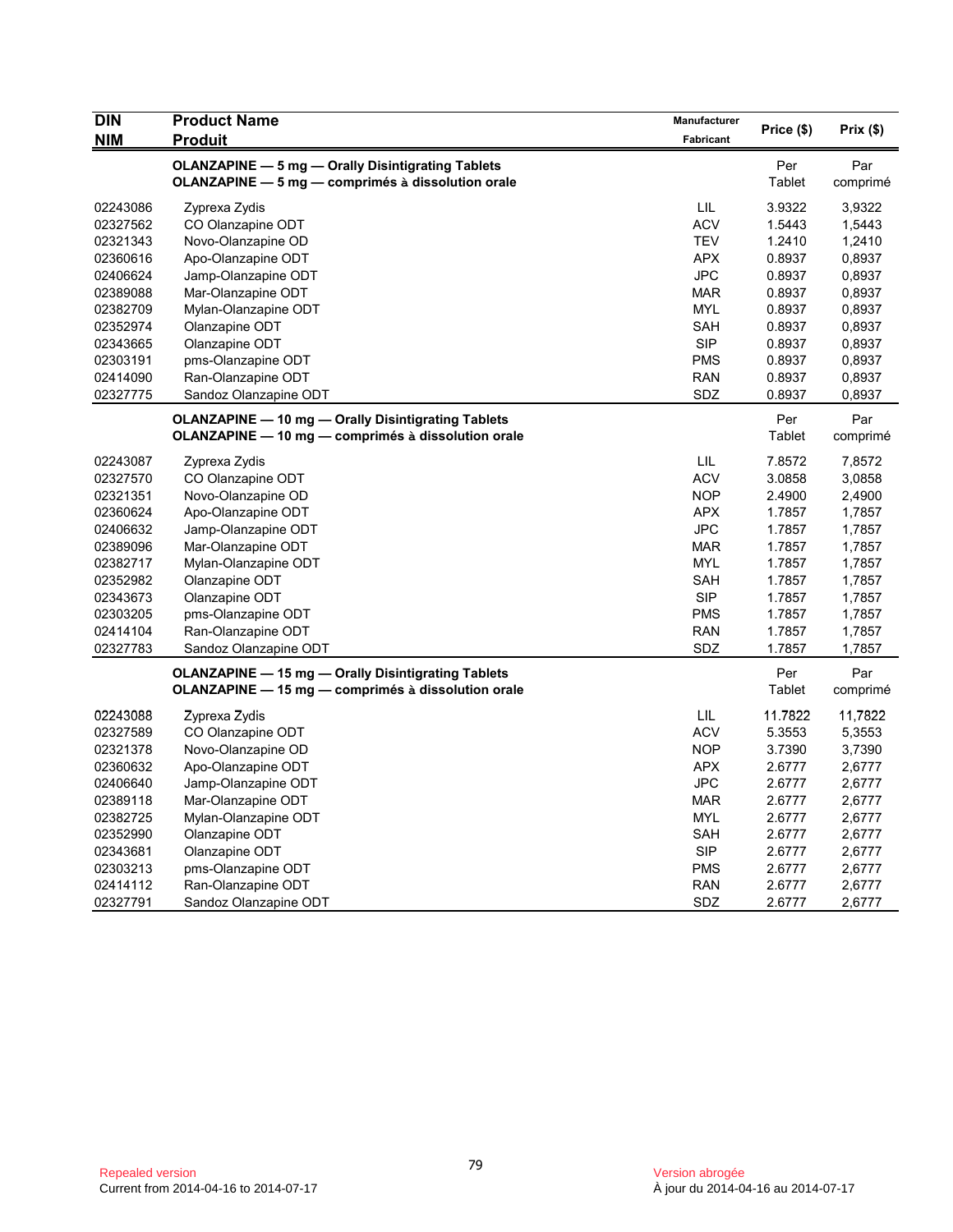| <b>DIN</b> | <b>Product Name</b>                      | Manufacturer |            |           |
|------------|------------------------------------------|--------------|------------|-----------|
| <b>NIM</b> | <b>Produit</b>                           | Fabricant    | Price (\$) | Prix (\$) |
|            | OMEPRAZOLE - 20 mg - Capsules            |              | Per        | Par       |
|            | OMÉPRAZOLE - 20 mg - capsules            |              | Capsule    | capsule   |
| 02190915   | Losec - Tablets/comprimés                | <b>AZC</b>   | 2.5704     | 2,5704    |
| 00846503   | Losec                                    | <b>AZC</b>   | 1.6100     | 1,6100    |
| 02245058   | Apo-Omeprazole                           | <b>APX</b>   | 0.4117     | 0,4117    |
| 02329433   | Mylan-Omeprazole                         | <b>MYL</b>   | 0.4117     | 0,4117    |
| 02348691   | Omeprazole                               | <b>SAH</b>   | 0.4117     | 0,4117    |
| 02411857   | Omeprazole-20                            | <b>SIP</b>   | 0.4117     | 0,4117    |
| 02320851   | pms-Omperazole                           | <b>PMS</b>   | 0.4117     | 0,4117    |
| 02310260   | pms-Omperazole DR - Tablets/comprimés    | <b>PMS</b>   | 0.4117     | 0,4117    |
| 02403617   | Ran-Omeprazole                           | <b>RAN</b>   | 0.4117     | 0,4117    |
| 02374870   | Ran-Omeprazole - Tablets/comprimés       | <b>RAN</b>   | 0.4117     | 0,4117    |
| 02260867   | ratio-Omeprazole - Tablets/comprimés     | <b>TEV</b>   | 0.4117     | 0,4117    |
| 02296446   | Sandoz Omeprazole                        | SDZ          | 0.4117     | 0,4117    |
| 02295415   | Teva-Omperazole - Tablets/comprimés      | <b>TEV</b>   | 0.4117     | 0,4117    |
|            | ONDANSETRON - 4 mg - Tablets             |              | Per        | Par       |
|            | ONDANSETRON - 4 mg - comprimés           |              | Tablet     | comprimé  |
| 02213567   | Zofran                                   | <b>GSK</b>   | 14.9589    | 14,9589   |
| 02278529   | ratio-Ondansetron                        | <b>TEV</b>   | 8.2999     | 8,2999    |
| 02306212   | Ondansetron-Odan                         | <b>ODN</b>   | 7.5450     | 7,5450    |
| 02313685   | Jamp-Ondansetron                         | <b>JPC</b>   | 7.3000     | 7,3000    |
| 02264056   | Novo-Ondansetron                         | <b>TEV</b>   | 7.3000     | 7,3000    |
| 02296349   | <b>CO Ondansetron</b>                    | <b>ACV</b>   | 5.3592     | 5,3592    |
| 02305259   | Mint-Ondansetron                         | <b>MPH</b>   | 5.3592     | 5,3592    |
| 02288184   | Apo-Ondansetron                          | <b>APX</b>   | 5.3590     | 5,3590    |
| 02297868   | Mylan-Ondansetron                        | <b>MYL</b>   | 5.3390     | 5,3390    |
| 02312247   | Ran-Ondansetron                          | <b>RAN</b>   | 5.3390     | 5,3390    |
| 02274310   | Sandoz Ondansetron                       | SDZ          | 5.3390     | 5,3390    |
| 02371731   | Mar-Ondansetron                          | MAR          | 3.3495     | 3,3495    |
| 02258188   | pms-Ondansetron                          | <b>PMS</b>   | 3.3495     | 3,3495    |
|            | ONDANSETRON - 8 mg - Tablets             |              | Per        | Par       |
|            | <b>ONDANSETRON - 8 mg - comprimés</b>    |              | Tablet     | comprimé  |
| 02213575   | Zofran                                   | <b>GSK</b>   | 22.8258    | 22,8258   |
| 02278537   | ratio-Ondansetron                        | <b>TEV</b>   | 12.6682    | 12,6682   |
| 02306220   | Ondansetron-Odan                         | ODN          | 11.5166    | 11,5166   |
| 02313693   | Jamp-Ondansetron                         | <b>JPC</b>   | 11.0000    | 11,0000   |
| 02264064   | Teva-Ondansetron                         | TEV          | 11.0000    | 11,0000   |
| 02288192   | Apo-Ondansetron                          | <b>APX</b>   | 8.1780     | 8,1780    |
| 02296357   | CO Ondansetron                           | <b>ACV</b>   | 8.1776     | 8,1776    |
| 02305267   | Mint-Ondansetron                         | <b>MPH</b>   | 8.1776     | 8,1776    |
| 02297876   | Mylan-Ondansetron                        | <b>MYL</b>   | 8.1576     | 8,1576    |
| 02312255   | Ran-Ondansetron                          | <b>RAN</b>   | 8.1576     | 8,1576    |
| 02274329   | Sandoz Ondansetron                       | SDZ          | 8.1576     | 8,1576    |
| 02371758   | Mar-Ondansetron                          | <b>MAR</b>   | 5.1110     | 5,1110    |
| 02258196   | pms-Ondansetron                          | <b>PMS</b>   | 5.1110     | 5,1110    |
|            | ONDANSETRON - 4 mg/5 mL - Oral Solution  |              |            |           |
|            | ONDANSETRON - 4 mg/5 mL - solution orale |              | Per mL     | Par ml    |
| 02229639   | Zofran                                   | <b>GSK</b>   | 2.2824     | 2,2824    |
| 02291967   | Ondansetron                              | AAA          | 1.6100     | 1,6100    |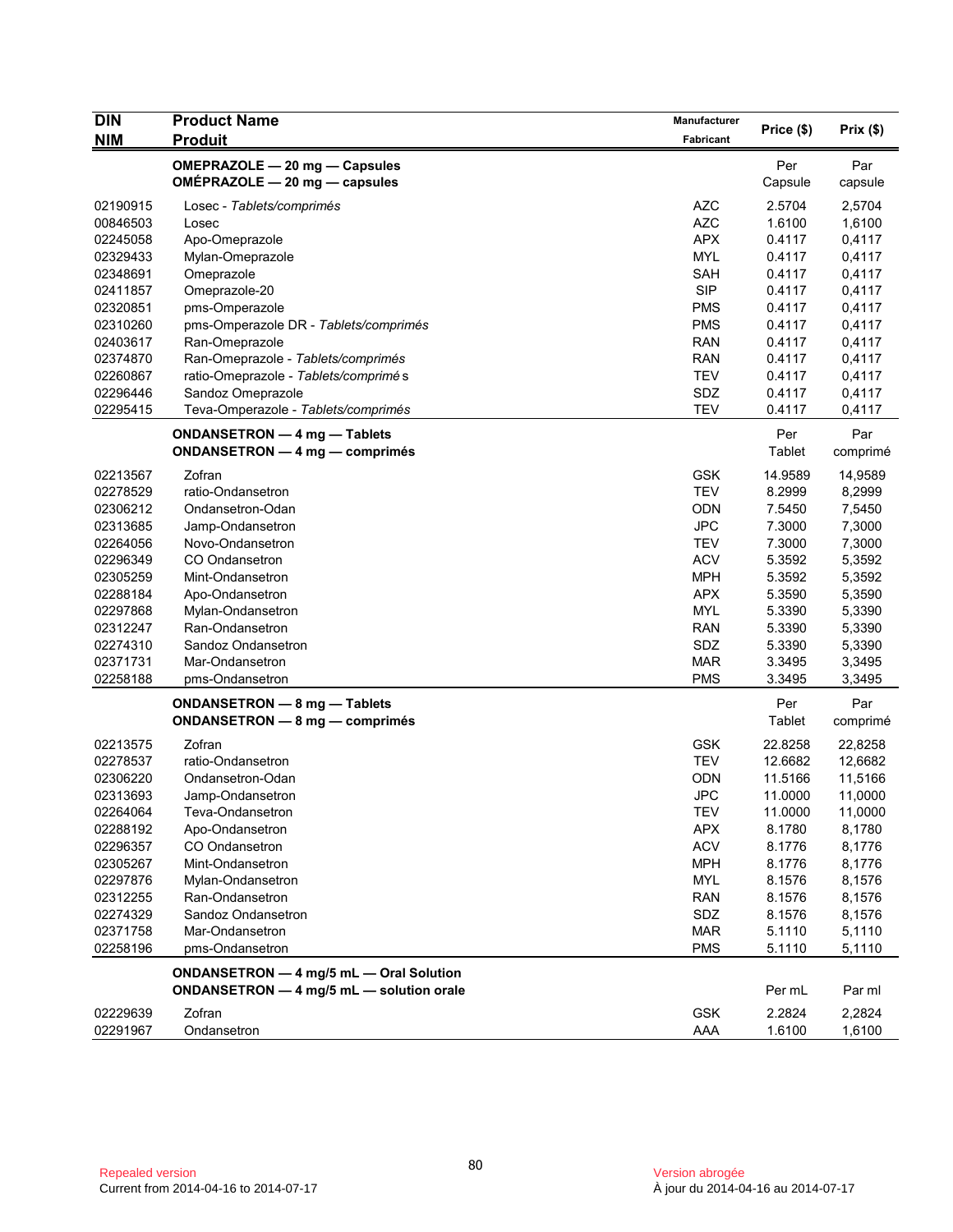| <b>DIN</b>                                                           | <b>Product Name</b>                                                                                                            | Manufacturer                                                                     | Price (\$)                                               | Prix(\$)                                                 |
|----------------------------------------------------------------------|--------------------------------------------------------------------------------------------------------------------------------|----------------------------------------------------------------------------------|----------------------------------------------------------|----------------------------------------------------------|
| <b>NIM</b>                                                           | <b>Produit</b>                                                                                                                 | Fabricant                                                                        |                                                          |                                                          |
|                                                                      | OXCARBAZEPINE - 150 mg - Tablets<br>OXCARBAZEPINE - 150 mg - comprimés                                                         |                                                                                  | Per<br>Tablet                                            | Par<br>comprimé                                          |
| 02242067<br>02284294                                                 | Trileptal<br>Apo-Oxcarbazepine                                                                                                 | <b>NVT</b><br><b>APX</b>                                                         | 0.9106<br>0.6209                                         | 0,9106<br>0,6209                                         |
|                                                                      | OXCARBAZEPINE - 300 mg - Tablets<br>OXCARBAZEPINE - 300 mg - comprimés                                                         |                                                                                  | Per<br>Tablet                                            | Par<br>comprimé                                          |
| 02284308<br>02242068                                                 | Apo-Oxcarbazepine<br>Trileptal                                                                                                 | <b>APX</b><br><b>NVT</b>                                                         | 1.2414<br>1.0013                                         | 1,2414<br>1,0013                                         |
|                                                                      | OXCARBAZEPINE - 600 mg - Tablets<br>OXCARBAZEPINE - 600 mg - comprimés                                                         |                                                                                  | Per<br>Tablet                                            | Par<br>comprimé                                          |
| 02284316<br>02242069                                                 | Apo-Oxcarbazepine<br>Trileptal                                                                                                 | <b>APX</b><br><b>NVT</b>                                                         | 2.4826<br>2.0025                                         | 2,4826<br>2,0025                                         |
|                                                                      | OXYBUTYNIN CHLORIDE - 5 mg - Tablets<br>OXYBUTYNINE (CHLORURE D') - 5 mg - comprimés                                           |                                                                                  | Per<br>Tablet                                            | Par<br>comprimé                                          |
| 02163543<br>02230800<br>02230394<br>02220059<br>02350238<br>02240550 | Apo-Oxybutynin<br>Mylan-Oxybutynin<br>Novo-Oxybutynin<br>Oxybutyn<br>Oxybutynin<br>pms-Oxybutynin                              | <b>APX</b><br><b>MYL</b><br><b>TEV</b><br><b>VAL</b><br><b>SAH</b><br><b>PMS</b> | 0.2735<br>0.2734<br>0.2734<br>0.2734<br>0.2734<br>0.2734 | 0,2735<br>0,2734<br>0,2734<br>0,2734<br>0,2734<br>0,2734 |
|                                                                      | OXYCODONE HCI-5 mg-Tablets<br>OXYCODONE (CHLORHYDRATE D') - 5 mg - comprimés                                                   |                                                                                  | Per<br>Tablet                                            | Par<br>comprimé                                          |
| 02231934<br>02319977                                                 | Oxy-IR<br>pms-Oxycodone                                                                                                        | <b>PFR</b><br><b>PMS</b>                                                         | 0.2882<br>0.1776                                         | 0,2882<br>0,1776                                         |
|                                                                      | OXYCODONE HCI-10 mg-Tablets<br>OXYCODONE (CHLORHYDRATE D') - 10 mg - comprimés                                                 |                                                                                  | Per<br>Tablet                                            | Par<br>comprimé                                          |
| 02240131<br>02319985                                                 | Oxy-IR<br>pms-Oxycodone                                                                                                        | <b>PFR</b><br><b>PMS</b>                                                         | 0.4246<br>0.2760                                         | 0,4246<br>0,2760                                         |
|                                                                      | OXYCODONE HCI-20 mg-Tablets<br>OXYCODONE (CHLORHYDRATE D') - 20 mg - comprimés                                                 |                                                                                  | Per<br>Tablet                                            | Par<br>comprimé                                          |
| 02240132<br>02319993<br>02262983                                     | Oxy-IR<br>pms-Oxycodone<br>Supeudol                                                                                            | <b>PFR</b><br><b>PMS</b><br>SDZ                                                  | 0.7381<br>0.4358<br>0.4358                               | 0,7381<br>0,4358<br>0,4358                               |
|                                                                      | OXYCODONE HCI/ACETAMINOPHEN - 5 mg/325 mg - Tablets<br>OXYCODONE (CHLORHYDRATE D')/ACÉTAMINOPHÈNE — 5 mg/325 mg —<br>comprimés |                                                                                  | Per<br>Tablet                                            | Par<br>comprimé                                          |
| 01916475<br>01916548<br>02324628<br>02361361<br>02307898<br>00608165 | Percocet<br>Endocet<br>Apo-Oxycodone/Acet<br>Oxycodone/Acet<br>Sandoz Oxycodone/Acetaminophen<br>ratio-Oxycocet                | SQU<br>SQU<br><b>APX</b><br>SAH<br>SDZ<br><b>TEV</b>                             | 0.9306<br>0.1414<br>0.1285<br>0.1285<br>0.1285<br>0.1285 | 0,9306<br>0,1414<br>0,1285<br>0,1285<br>0,1285<br>0,1285 |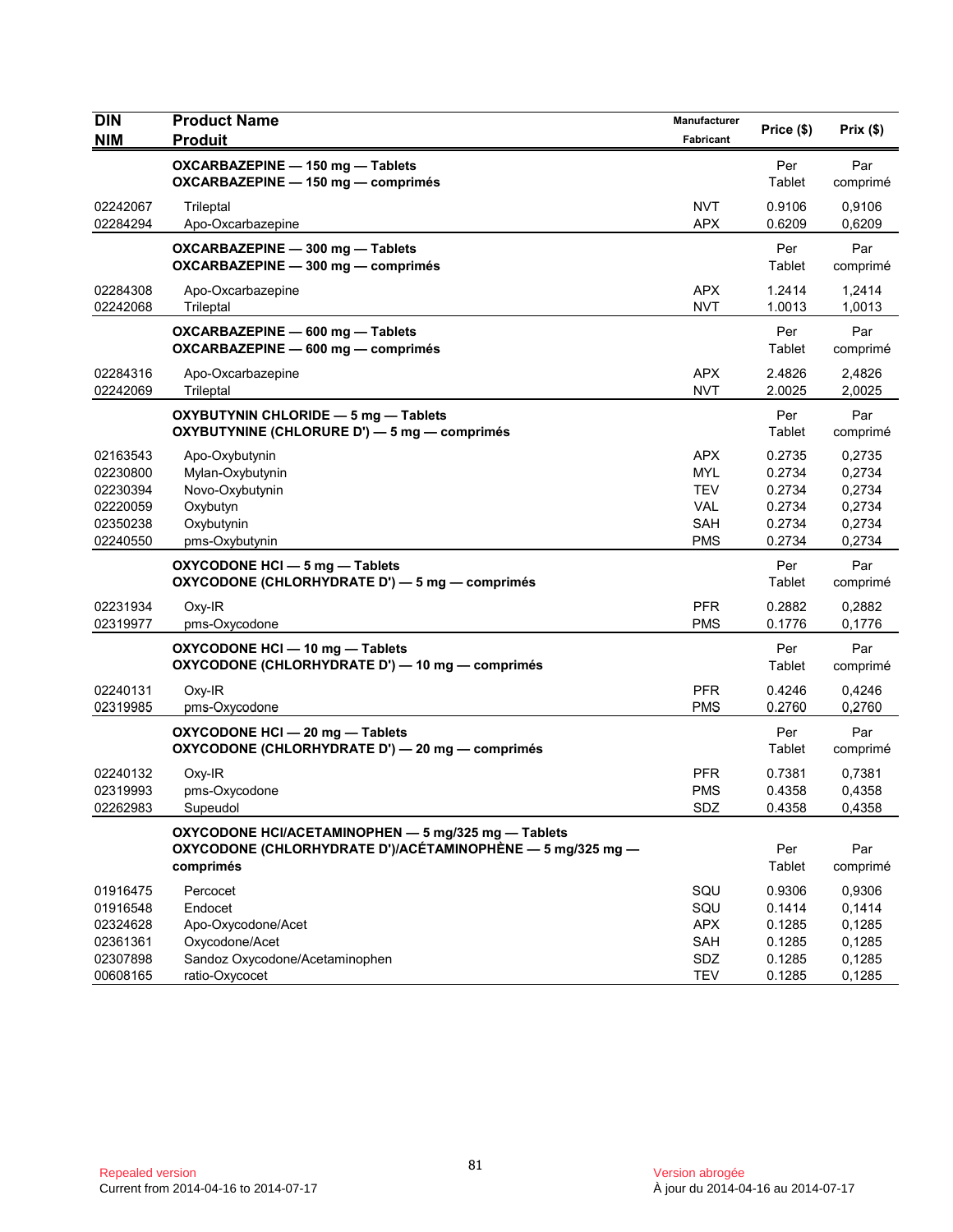| Price (\$)<br>Prix(\$)<br><b>NIM</b><br><b>Produit</b><br>Fabricant<br>PANTOPRAZOLE - 20 mg - Tablets<br>Per<br>Par<br>Tablet<br>PANTOPRAZOLE - 20 mg - comprimés<br>comprimé<br><b>TAK</b><br>1.9839<br>02241804<br>Pantoloc<br>1,9839<br>02292912<br><b>APX</b><br>0.3246<br>0,3246<br>Apo-Pantoprazole<br><b>SIP</b><br>02385740<br>Pantoprazole<br>0.3246<br>0,3246<br>02305038<br>Ran-Pantoprazole<br><b>RAN</b><br>0.3246<br>0,3246<br><b>TEV</b><br>0.3246<br>02308681<br>ratio-Pantoprazole<br>0,3246<br>SDZ<br>0.3246<br>02301075<br>Sandoz Pantoprazole<br>0,3246<br><b>TEV</b><br>02285479<br>Teva-Pantoprazole<br>0.3246<br>0,3246<br>Per<br>Par<br>PANTOPRAZOLE - 40 mg - Tablets<br><b>Tablet</b><br>PANTOPRAZOLE - 40 mg - comprimés<br>comprimé<br>02229453<br><b>TAK</b><br>2.2884<br>Pantoloc<br>2,2884<br>02292920<br><b>APX</b><br>0.3628<br>0,3628<br>Apo-Pantoprazole<br><b>ACV</b><br>0.3628<br>02300486<br>CO Pantoprazole<br>0,3628<br>02299585<br><b>MYL</b><br>0.3628<br>0,3628<br>Mylan-Pantoprazole<br>02370808<br><b>SAH</b><br>0.3628<br>0,3628<br>Pantoprazole<br><b>SIP</b><br>0.3628<br>0,3628<br>02385759<br>Pantoprazole<br>02307871<br><b>PMS</b><br>0.3628<br>0,3628<br>pms-Pantoprazole<br><b>RAN</b><br>0.3628<br>02305046<br>Ran-Pantoprazole<br>0,3628<br>02308703<br><b>TEV</b><br>0.3628<br>ratio-Pantoprazole<br>0,3628<br>02301083<br>SDZ<br>0.3628<br>0,3628<br>Sandoz Pantoprazole<br>02285487<br><b>TEV</b><br>0.3628<br>Teva-Pantoprazole<br>0,3628<br>PAROXETINE HCI - 10 mg - Tablets<br>Per<br>Par<br>PAROXÉTINE (CHLORHYDRATE DE) — 10 mg — comprimés<br>Tablet<br>comprimé<br><b>GSK</b><br>02027887<br>1.8612<br>Paxil<br>1,8612<br><b>APX</b><br>02240907<br>Apo-Paroxetine<br>1.1475<br>1,1475<br><b>ACV</b><br>1.1473<br>02262746<br>CO Paroxetine<br>1,1473<br><b>TEV</b><br>02248556<br>Teva-Paroxetine<br>1.1473<br>1,1473<br><b>TEV</b><br>02247810<br>ratio-Paroxetine<br>1.1473<br>1,1473<br>02383276<br>Auro-Paroxetine<br><b>AUP</b><br>0.9387<br>0,9387<br>02368862<br><b>JPC</b><br>0.9387<br>0,9387<br>Jamp-Paroxetine<br>02248012<br><b>MYL</b><br>0.9387<br>0,9387<br>Mylan-Paroxetine<br>02282844<br>Paroxetine<br><b>SAH</b><br>0.9387<br>0,9387<br><b>PMS</b><br>02247750<br>pms-Paroxetine<br>0.9387<br>0,9387 |
|--------------------------------------------------------------------------------------------------------------------------------------------------------------------------------------------------------------------------------------------------------------------------------------------------------------------------------------------------------------------------------------------------------------------------------------------------------------------------------------------------------------------------------------------------------------------------------------------------------------------------------------------------------------------------------------------------------------------------------------------------------------------------------------------------------------------------------------------------------------------------------------------------------------------------------------------------------------------------------------------------------------------------------------------------------------------------------------------------------------------------------------------------------------------------------------------------------------------------------------------------------------------------------------------------------------------------------------------------------------------------------------------------------------------------------------------------------------------------------------------------------------------------------------------------------------------------------------------------------------------------------------------------------------------------------------------------------------------------------------------------------------------------------------------------------------------------------------------------------------------------------------------------------------------------------------------------------------------------------------------------------------------------------------------------------------------------------------------------------------------------------------------------------------------------------------------------------------------------------------------------------------------------------------------|
|                                                                                                                                                                                                                                                                                                                                                                                                                                                                                                                                                                                                                                                                                                                                                                                                                                                                                                                                                                                                                                                                                                                                                                                                                                                                                                                                                                                                                                                                                                                                                                                                                                                                                                                                                                                                                                                                                                                                                                                                                                                                                                                                                                                                                                                                                            |
|                                                                                                                                                                                                                                                                                                                                                                                                                                                                                                                                                                                                                                                                                                                                                                                                                                                                                                                                                                                                                                                                                                                                                                                                                                                                                                                                                                                                                                                                                                                                                                                                                                                                                                                                                                                                                                                                                                                                                                                                                                                                                                                                                                                                                                                                                            |
|                                                                                                                                                                                                                                                                                                                                                                                                                                                                                                                                                                                                                                                                                                                                                                                                                                                                                                                                                                                                                                                                                                                                                                                                                                                                                                                                                                                                                                                                                                                                                                                                                                                                                                                                                                                                                                                                                                                                                                                                                                                                                                                                                                                                                                                                                            |
|                                                                                                                                                                                                                                                                                                                                                                                                                                                                                                                                                                                                                                                                                                                                                                                                                                                                                                                                                                                                                                                                                                                                                                                                                                                                                                                                                                                                                                                                                                                                                                                                                                                                                                                                                                                                                                                                                                                                                                                                                                                                                                                                                                                                                                                                                            |
|                                                                                                                                                                                                                                                                                                                                                                                                                                                                                                                                                                                                                                                                                                                                                                                                                                                                                                                                                                                                                                                                                                                                                                                                                                                                                                                                                                                                                                                                                                                                                                                                                                                                                                                                                                                                                                                                                                                                                                                                                                                                                                                                                                                                                                                                                            |
|                                                                                                                                                                                                                                                                                                                                                                                                                                                                                                                                                                                                                                                                                                                                                                                                                                                                                                                                                                                                                                                                                                                                                                                                                                                                                                                                                                                                                                                                                                                                                                                                                                                                                                                                                                                                                                                                                                                                                                                                                                                                                                                                                                                                                                                                                            |
|                                                                                                                                                                                                                                                                                                                                                                                                                                                                                                                                                                                                                                                                                                                                                                                                                                                                                                                                                                                                                                                                                                                                                                                                                                                                                                                                                                                                                                                                                                                                                                                                                                                                                                                                                                                                                                                                                                                                                                                                                                                                                                                                                                                                                                                                                            |
|                                                                                                                                                                                                                                                                                                                                                                                                                                                                                                                                                                                                                                                                                                                                                                                                                                                                                                                                                                                                                                                                                                                                                                                                                                                                                                                                                                                                                                                                                                                                                                                                                                                                                                                                                                                                                                                                                                                                                                                                                                                                                                                                                                                                                                                                                            |
|                                                                                                                                                                                                                                                                                                                                                                                                                                                                                                                                                                                                                                                                                                                                                                                                                                                                                                                                                                                                                                                                                                                                                                                                                                                                                                                                                                                                                                                                                                                                                                                                                                                                                                                                                                                                                                                                                                                                                                                                                                                                                                                                                                                                                                                                                            |
|                                                                                                                                                                                                                                                                                                                                                                                                                                                                                                                                                                                                                                                                                                                                                                                                                                                                                                                                                                                                                                                                                                                                                                                                                                                                                                                                                                                                                                                                                                                                                                                                                                                                                                                                                                                                                                                                                                                                                                                                                                                                                                                                                                                                                                                                                            |
|                                                                                                                                                                                                                                                                                                                                                                                                                                                                                                                                                                                                                                                                                                                                                                                                                                                                                                                                                                                                                                                                                                                                                                                                                                                                                                                                                                                                                                                                                                                                                                                                                                                                                                                                                                                                                                                                                                                                                                                                                                                                                                                                                                                                                                                                                            |
|                                                                                                                                                                                                                                                                                                                                                                                                                                                                                                                                                                                                                                                                                                                                                                                                                                                                                                                                                                                                                                                                                                                                                                                                                                                                                                                                                                                                                                                                                                                                                                                                                                                                                                                                                                                                                                                                                                                                                                                                                                                                                                                                                                                                                                                                                            |
|                                                                                                                                                                                                                                                                                                                                                                                                                                                                                                                                                                                                                                                                                                                                                                                                                                                                                                                                                                                                                                                                                                                                                                                                                                                                                                                                                                                                                                                                                                                                                                                                                                                                                                                                                                                                                                                                                                                                                                                                                                                                                                                                                                                                                                                                                            |
|                                                                                                                                                                                                                                                                                                                                                                                                                                                                                                                                                                                                                                                                                                                                                                                                                                                                                                                                                                                                                                                                                                                                                                                                                                                                                                                                                                                                                                                                                                                                                                                                                                                                                                                                                                                                                                                                                                                                                                                                                                                                                                                                                                                                                                                                                            |
|                                                                                                                                                                                                                                                                                                                                                                                                                                                                                                                                                                                                                                                                                                                                                                                                                                                                                                                                                                                                                                                                                                                                                                                                                                                                                                                                                                                                                                                                                                                                                                                                                                                                                                                                                                                                                                                                                                                                                                                                                                                                                                                                                                                                                                                                                            |
|                                                                                                                                                                                                                                                                                                                                                                                                                                                                                                                                                                                                                                                                                                                                                                                                                                                                                                                                                                                                                                                                                                                                                                                                                                                                                                                                                                                                                                                                                                                                                                                                                                                                                                                                                                                                                                                                                                                                                                                                                                                                                                                                                                                                                                                                                            |
|                                                                                                                                                                                                                                                                                                                                                                                                                                                                                                                                                                                                                                                                                                                                                                                                                                                                                                                                                                                                                                                                                                                                                                                                                                                                                                                                                                                                                                                                                                                                                                                                                                                                                                                                                                                                                                                                                                                                                                                                                                                                                                                                                                                                                                                                                            |
|                                                                                                                                                                                                                                                                                                                                                                                                                                                                                                                                                                                                                                                                                                                                                                                                                                                                                                                                                                                                                                                                                                                                                                                                                                                                                                                                                                                                                                                                                                                                                                                                                                                                                                                                                                                                                                                                                                                                                                                                                                                                                                                                                                                                                                                                                            |
|                                                                                                                                                                                                                                                                                                                                                                                                                                                                                                                                                                                                                                                                                                                                                                                                                                                                                                                                                                                                                                                                                                                                                                                                                                                                                                                                                                                                                                                                                                                                                                                                                                                                                                                                                                                                                                                                                                                                                                                                                                                                                                                                                                                                                                                                                            |
|                                                                                                                                                                                                                                                                                                                                                                                                                                                                                                                                                                                                                                                                                                                                                                                                                                                                                                                                                                                                                                                                                                                                                                                                                                                                                                                                                                                                                                                                                                                                                                                                                                                                                                                                                                                                                                                                                                                                                                                                                                                                                                                                                                                                                                                                                            |
|                                                                                                                                                                                                                                                                                                                                                                                                                                                                                                                                                                                                                                                                                                                                                                                                                                                                                                                                                                                                                                                                                                                                                                                                                                                                                                                                                                                                                                                                                                                                                                                                                                                                                                                                                                                                                                                                                                                                                                                                                                                                                                                                                                                                                                                                                            |
|                                                                                                                                                                                                                                                                                                                                                                                                                                                                                                                                                                                                                                                                                                                                                                                                                                                                                                                                                                                                                                                                                                                                                                                                                                                                                                                                                                                                                                                                                                                                                                                                                                                                                                                                                                                                                                                                                                                                                                                                                                                                                                                                                                                                                                                                                            |
|                                                                                                                                                                                                                                                                                                                                                                                                                                                                                                                                                                                                                                                                                                                                                                                                                                                                                                                                                                                                                                                                                                                                                                                                                                                                                                                                                                                                                                                                                                                                                                                                                                                                                                                                                                                                                                                                                                                                                                                                                                                                                                                                                                                                                                                                                            |
|                                                                                                                                                                                                                                                                                                                                                                                                                                                                                                                                                                                                                                                                                                                                                                                                                                                                                                                                                                                                                                                                                                                                                                                                                                                                                                                                                                                                                                                                                                                                                                                                                                                                                                                                                                                                                                                                                                                                                                                                                                                                                                                                                                                                                                                                                            |
|                                                                                                                                                                                                                                                                                                                                                                                                                                                                                                                                                                                                                                                                                                                                                                                                                                                                                                                                                                                                                                                                                                                                                                                                                                                                                                                                                                                                                                                                                                                                                                                                                                                                                                                                                                                                                                                                                                                                                                                                                                                                                                                                                                                                                                                                                            |
|                                                                                                                                                                                                                                                                                                                                                                                                                                                                                                                                                                                                                                                                                                                                                                                                                                                                                                                                                                                                                                                                                                                                                                                                                                                                                                                                                                                                                                                                                                                                                                                                                                                                                                                                                                                                                                                                                                                                                                                                                                                                                                                                                                                                                                                                                            |
|                                                                                                                                                                                                                                                                                                                                                                                                                                                                                                                                                                                                                                                                                                                                                                                                                                                                                                                                                                                                                                                                                                                                                                                                                                                                                                                                                                                                                                                                                                                                                                                                                                                                                                                                                                                                                                                                                                                                                                                                                                                                                                                                                                                                                                                                                            |
|                                                                                                                                                                                                                                                                                                                                                                                                                                                                                                                                                                                                                                                                                                                                                                                                                                                                                                                                                                                                                                                                                                                                                                                                                                                                                                                                                                                                                                                                                                                                                                                                                                                                                                                                                                                                                                                                                                                                                                                                                                                                                                                                                                                                                                                                                            |
|                                                                                                                                                                                                                                                                                                                                                                                                                                                                                                                                                                                                                                                                                                                                                                                                                                                                                                                                                                                                                                                                                                                                                                                                                                                                                                                                                                                                                                                                                                                                                                                                                                                                                                                                                                                                                                                                                                                                                                                                                                                                                                                                                                                                                                                                                            |
|                                                                                                                                                                                                                                                                                                                                                                                                                                                                                                                                                                                                                                                                                                                                                                                                                                                                                                                                                                                                                                                                                                                                                                                                                                                                                                                                                                                                                                                                                                                                                                                                                                                                                                                                                                                                                                                                                                                                                                                                                                                                                                                                                                                                                                                                                            |
|                                                                                                                                                                                                                                                                                                                                                                                                                                                                                                                                                                                                                                                                                                                                                                                                                                                                                                                                                                                                                                                                                                                                                                                                                                                                                                                                                                                                                                                                                                                                                                                                                                                                                                                                                                                                                                                                                                                                                                                                                                                                                                                                                                                                                                                                                            |
|                                                                                                                                                                                                                                                                                                                                                                                                                                                                                                                                                                                                                                                                                                                                                                                                                                                                                                                                                                                                                                                                                                                                                                                                                                                                                                                                                                                                                                                                                                                                                                                                                                                                                                                                                                                                                                                                                                                                                                                                                                                                                                                                                                                                                                                                                            |
|                                                                                                                                                                                                                                                                                                                                                                                                                                                                                                                                                                                                                                                                                                                                                                                                                                                                                                                                                                                                                                                                                                                                                                                                                                                                                                                                                                                                                                                                                                                                                                                                                                                                                                                                                                                                                                                                                                                                                                                                                                                                                                                                                                                                                                                                                            |
|                                                                                                                                                                                                                                                                                                                                                                                                                                                                                                                                                                                                                                                                                                                                                                                                                                                                                                                                                                                                                                                                                                                                                                                                                                                                                                                                                                                                                                                                                                                                                                                                                                                                                                                                                                                                                                                                                                                                                                                                                                                                                                                                                                                                                                                                                            |
|                                                                                                                                                                                                                                                                                                                                                                                                                                                                                                                                                                                                                                                                                                                                                                                                                                                                                                                                                                                                                                                                                                                                                                                                                                                                                                                                                                                                                                                                                                                                                                                                                                                                                                                                                                                                                                                                                                                                                                                                                                                                                                                                                                                                                                                                                            |
| 02269422<br>Sandoz Paroxetine<br>SDZ<br>0.9387<br>0,9387                                                                                                                                                                                                                                                                                                                                                                                                                                                                                                                                                                                                                                                                                                                                                                                                                                                                                                                                                                                                                                                                                                                                                                                                                                                                                                                                                                                                                                                                                                                                                                                                                                                                                                                                                                                                                                                                                                                                                                                                                                                                                                                                                                                                                                   |
| 02411946<br><b>MAR</b><br>0.5612<br>0,5612<br>Mar-Paroxetine                                                                                                                                                                                                                                                                                                                                                                                                                                                                                                                                                                                                                                                                                                                                                                                                                                                                                                                                                                                                                                                                                                                                                                                                                                                                                                                                                                                                                                                                                                                                                                                                                                                                                                                                                                                                                                                                                                                                                                                                                                                                                                                                                                                                                               |
| Per<br>PAROXETINE HCI - 20 mg - Tablets<br>Par                                                                                                                                                                                                                                                                                                                                                                                                                                                                                                                                                                                                                                                                                                                                                                                                                                                                                                                                                                                                                                                                                                                                                                                                                                                                                                                                                                                                                                                                                                                                                                                                                                                                                                                                                                                                                                                                                                                                                                                                                                                                                                                                                                                                                                             |
| PAROXÉTINE (CHLORHYDRATE DE) - 20 mg - comprimés<br>Tablet<br>comprimé                                                                                                                                                                                                                                                                                                                                                                                                                                                                                                                                                                                                                                                                                                                                                                                                                                                                                                                                                                                                                                                                                                                                                                                                                                                                                                                                                                                                                                                                                                                                                                                                                                                                                                                                                                                                                                                                                                                                                                                                                                                                                                                                                                                                                     |
| 01940481<br><b>GSK</b><br>1.9862<br>1,9862<br>Paxil                                                                                                                                                                                                                                                                                                                                                                                                                                                                                                                                                                                                                                                                                                                                                                                                                                                                                                                                                                                                                                                                                                                                                                                                                                                                                                                                                                                                                                                                                                                                                                                                                                                                                                                                                                                                                                                                                                                                                                                                                                                                                                                                                                                                                                        |
| <b>APX</b><br>02240908<br>Apo-Paroxetine<br>1.1019<br>1,1019                                                                                                                                                                                                                                                                                                                                                                                                                                                                                                                                                                                                                                                                                                                                                                                                                                                                                                                                                                                                                                                                                                                                                                                                                                                                                                                                                                                                                                                                                                                                                                                                                                                                                                                                                                                                                                                                                                                                                                                                                                                                                                                                                                                                                               |
| <b>ACV</b><br>02262754<br>CO Paroxetine<br>1.1019<br>1,1019                                                                                                                                                                                                                                                                                                                                                                                                                                                                                                                                                                                                                                                                                                                                                                                                                                                                                                                                                                                                                                                                                                                                                                                                                                                                                                                                                                                                                                                                                                                                                                                                                                                                                                                                                                                                                                                                                                                                                                                                                                                                                                                                                                                                                                |
| 02248557<br>Teva-Paroxetine<br><b>TEV</b><br>1.1019<br>1,1019                                                                                                                                                                                                                                                                                                                                                                                                                                                                                                                                                                                                                                                                                                                                                                                                                                                                                                                                                                                                                                                                                                                                                                                                                                                                                                                                                                                                                                                                                                                                                                                                                                                                                                                                                                                                                                                                                                                                                                                                                                                                                                                                                                                                                              |
| 02247811<br>ratio-Paroxetine<br><b>TEV</b><br>1.1019<br>1,1019                                                                                                                                                                                                                                                                                                                                                                                                                                                                                                                                                                                                                                                                                                                                                                                                                                                                                                                                                                                                                                                                                                                                                                                                                                                                                                                                                                                                                                                                                                                                                                                                                                                                                                                                                                                                                                                                                                                                                                                                                                                                                                                                                                                                                             |
| 02383284<br>Auro-Paroxetine<br><b>AUP</b><br>0.6320<br>0,6320                                                                                                                                                                                                                                                                                                                                                                                                                                                                                                                                                                                                                                                                                                                                                                                                                                                                                                                                                                                                                                                                                                                                                                                                                                                                                                                                                                                                                                                                                                                                                                                                                                                                                                                                                                                                                                                                                                                                                                                                                                                                                                                                                                                                                              |
| <b>JPC</b><br>02368870<br>Jamp-Paroxetine<br>0.6320<br>0,6320                                                                                                                                                                                                                                                                                                                                                                                                                                                                                                                                                                                                                                                                                                                                                                                                                                                                                                                                                                                                                                                                                                                                                                                                                                                                                                                                                                                                                                                                                                                                                                                                                                                                                                                                                                                                                                                                                                                                                                                                                                                                                                                                                                                                                              |
| 02248013<br>Mylan-Paroxetine<br>MYL<br>0.6320<br>0,6320                                                                                                                                                                                                                                                                                                                                                                                                                                                                                                                                                                                                                                                                                                                                                                                                                                                                                                                                                                                                                                                                                                                                                                                                                                                                                                                                                                                                                                                                                                                                                                                                                                                                                                                                                                                                                                                                                                                                                                                                                                                                                                                                                                                                                                    |
| 02282852<br>Paroxetine<br>SAH<br>0.6320<br>0,6320                                                                                                                                                                                                                                                                                                                                                                                                                                                                                                                                                                                                                                                                                                                                                                                                                                                                                                                                                                                                                                                                                                                                                                                                                                                                                                                                                                                                                                                                                                                                                                                                                                                                                                                                                                                                                                                                                                                                                                                                                                                                                                                                                                                                                                          |
| 02247751<br>pms-Paroxetine<br><b>PMS</b><br>0.6320<br>0,6320                                                                                                                                                                                                                                                                                                                                                                                                                                                                                                                                                                                                                                                                                                                                                                                                                                                                                                                                                                                                                                                                                                                                                                                                                                                                                                                                                                                                                                                                                                                                                                                                                                                                                                                                                                                                                                                                                                                                                                                                                                                                                                                                                                                                                               |
| Sandoz Paroxetine<br>02269430<br>SDZ<br>0.6320<br>0,6320                                                                                                                                                                                                                                                                                                                                                                                                                                                                                                                                                                                                                                                                                                                                                                                                                                                                                                                                                                                                                                                                                                                                                                                                                                                                                                                                                                                                                                                                                                                                                                                                                                                                                                                                                                                                                                                                                                                                                                                                                                                                                                                                                                                                                                   |
| 02411954<br>Mar-Paroxetine<br><b>MAR</b><br>0.4513<br>0,4513                                                                                                                                                                                                                                                                                                                                                                                                                                                                                                                                                                                                                                                                                                                                                                                                                                                                                                                                                                                                                                                                                                                                                                                                                                                                                                                                                                                                                                                                                                                                                                                                                                                                                                                                                                                                                                                                                                                                                                                                                                                                                                                                                                                                                               |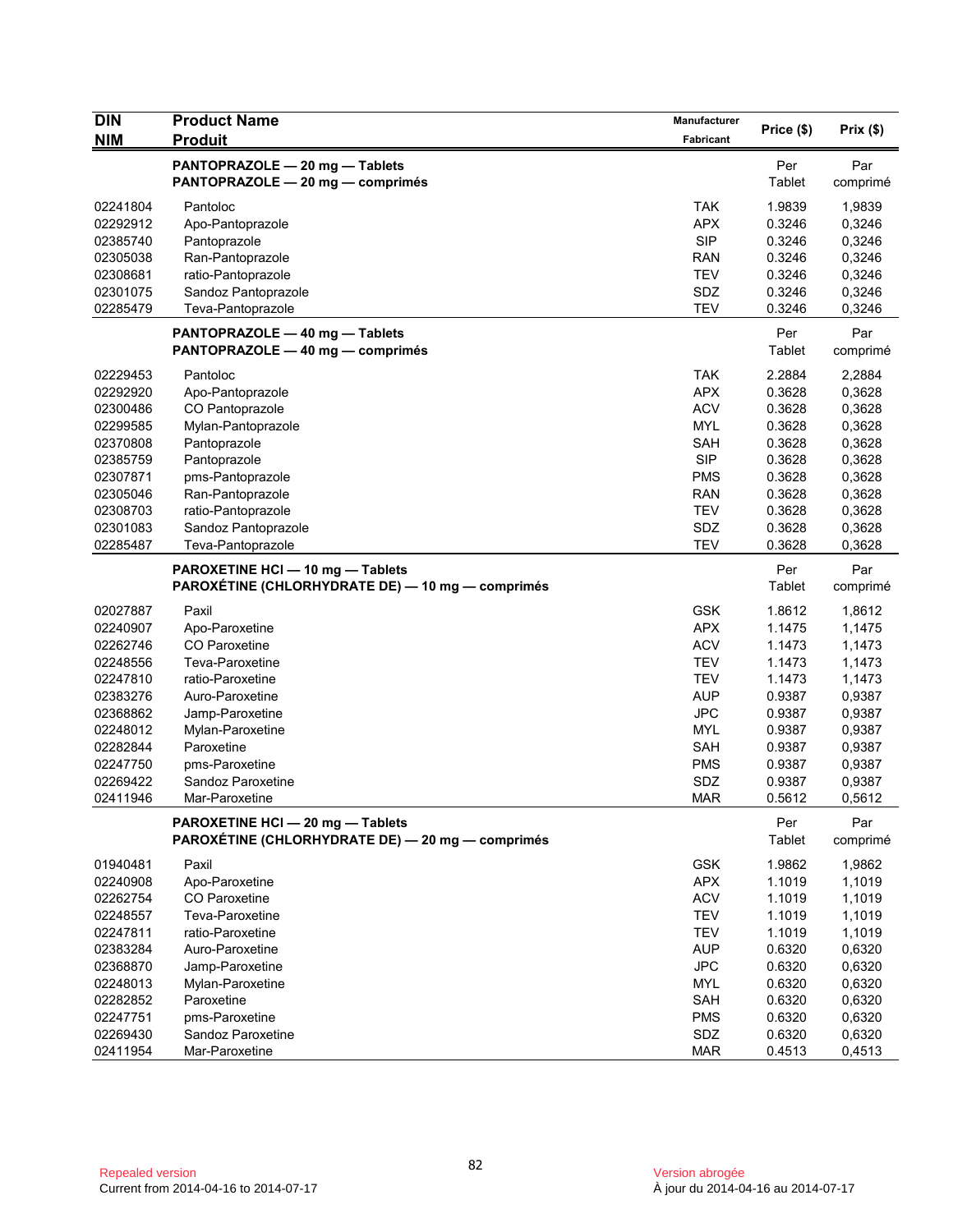| <b>DIN</b> | <b>Product Name</b>                                                                  | Manufacturer | Price (\$)    | $Prix($ \$)     |
|------------|--------------------------------------------------------------------------------------|--------------|---------------|-----------------|
| <b>NIM</b> | <b>Produit</b>                                                                       | Fabricant    |               |                 |
|            | PAROXETINE HCI - 30 mg - Tablets<br>PAROXÉTINE (CHLORHYDRATE DE) — 30 mg — comprimés |              | Per<br>Tablet | Par<br>comprimé |
| 01940473   | Paxil                                                                                | <b>GSK</b>   | 2.1102        | 2,1102          |
| 02240909   | Apo-Paroxetine                                                                       | <b>APX</b>   | 1.1712        | 1,1712          |
| 02262762   | <b>CO Paroxetine</b>                                                                 | <b>ACV</b>   | 1.1712        | 1,1712          |
| 02248558   | Teva-Paroxetine                                                                      | <b>TEV</b>   | 1.1712        | 1,1712          |
| 02247812   | ratio-Paroxetine                                                                     | <b>TEV</b>   | 1.1712        | 1,1712          |
| 02383284   | Auro-Paroxetine                                                                      | <b>AUP</b>   | 0.6714        | 0,6714          |
| 02368889   | Jamp-Paroxetine                                                                      | <b>JPC</b>   | 0.6714        | 0,6714          |
| 02248014   | Mylan-Paroxetine                                                                     | <b>MYL</b>   | 0.6714        | 0,6714          |
| 02282852   | Paroxetine                                                                           | SAH          | 0.6714        | 0,6714          |
| 02247752   | pms-Paroxetine                                                                       | <b>PMS</b>   | 0.6714        | 0,6714          |
| 02269449   | Sandoz Paroxetine                                                                    | SDZ          | 0.6714        | 0,6714          |
| 02411954   | Mar-Paroxetine                                                                       | <b>MAR</b>   | 0.4796        | 0,4796          |
|            | PHENYTOIN - 25 mg/mL - Oral Liquid                                                   |              |               |                 |
|            | PHENYTOIN - 25 mg/mL - liquide oral                                                  |              | Per mL        | Par ml          |
| 00023450   | <b>Dilantin</b>                                                                      | PFI          | 0.0533        | 0.0533          |
| 02250896   | Taro-Phenytoin                                                                       | <b>TAR</b>   | 0.0343        | 0,0343          |
|            | PINDOLOL - 5 mg - Tablets                                                            |              | Per           | Par             |
|            | PINDOLOL - 5 mg - comprimés                                                          |              | Tablet        | comprimé        |
| 00417270   | Visken                                                                               | <b>NVT</b>   | 0.7182        | 0,7182          |
| 02231650   | Dom-Pindolol                                                                         | <b>DOM</b>   | 0.2512        | 0,2512          |
| 02231536   | pms-Pindolol                                                                         | <b>PMS</b>   | 0.2512        | 0,2512          |
| 00755877   | Apo-Pindol                                                                           | <b>APX</b>   | 0.2511        | 0,2511          |
| 00869007   | Novo-Pindol                                                                          | TEV          | 0.2511        | 0,2511          |
| 02261782   | Sandoz Pindolol                                                                      | SDZ          | 0.2511        | 0,2511          |
|            | PINDOLOL - 10 mg - Tablets                                                           |              | Per           | Par             |
|            | PINDOLOL - 10 mg - comprimés                                                         |              | Tablet        | comprimé        |
| 00443174   | Visken                                                                               | <b>NVT</b>   | 1.2262        | 1,2262          |
| 00755885   | Apo-Pindol                                                                           | <b>APX</b>   | 0.4362        | 0,4362          |
| 02238046   | Dom-Pindolol                                                                         | <b>DOM</b>   | 0.4362        | 0,4362          |
| 00869015   | Novo-Pindol                                                                          | <b>TEV</b>   | 0.4362        | 0,4362          |
| 02231537   | pms-Pindolol                                                                         | <b>PMS</b>   | 0.4362        | 0,4362          |
| 02261790   | Sandoz Pindolol                                                                      | SDZ          | 0.4362        | 0,4362          |
|            | PINDOLOL - 15 mg - Tablets                                                           |              | Per           | Par             |
|            | PINDOLOL - 15 mg - comprimés                                                         |              | Tablet        | comprimé        |
| 00417289   | Visken                                                                               | <b>NVT</b>   | 1.7789        | 1,7789          |
| 00755893   | Apo-Pindol                                                                           | <b>APX</b>   | 0.6408        | 0,6408          |
| 00869023   | Novo-Pindol                                                                          | <b>TEV</b>   | 0.6408        | 0,6408          |
| 02231539   | pms-Pindolol                                                                         | <b>PMS</b>   | 0.6408        | 0,6408          |
| 02261804   | Sandoz Pindolol                                                                      | SDZ          | 0.6408        | 0,6408          |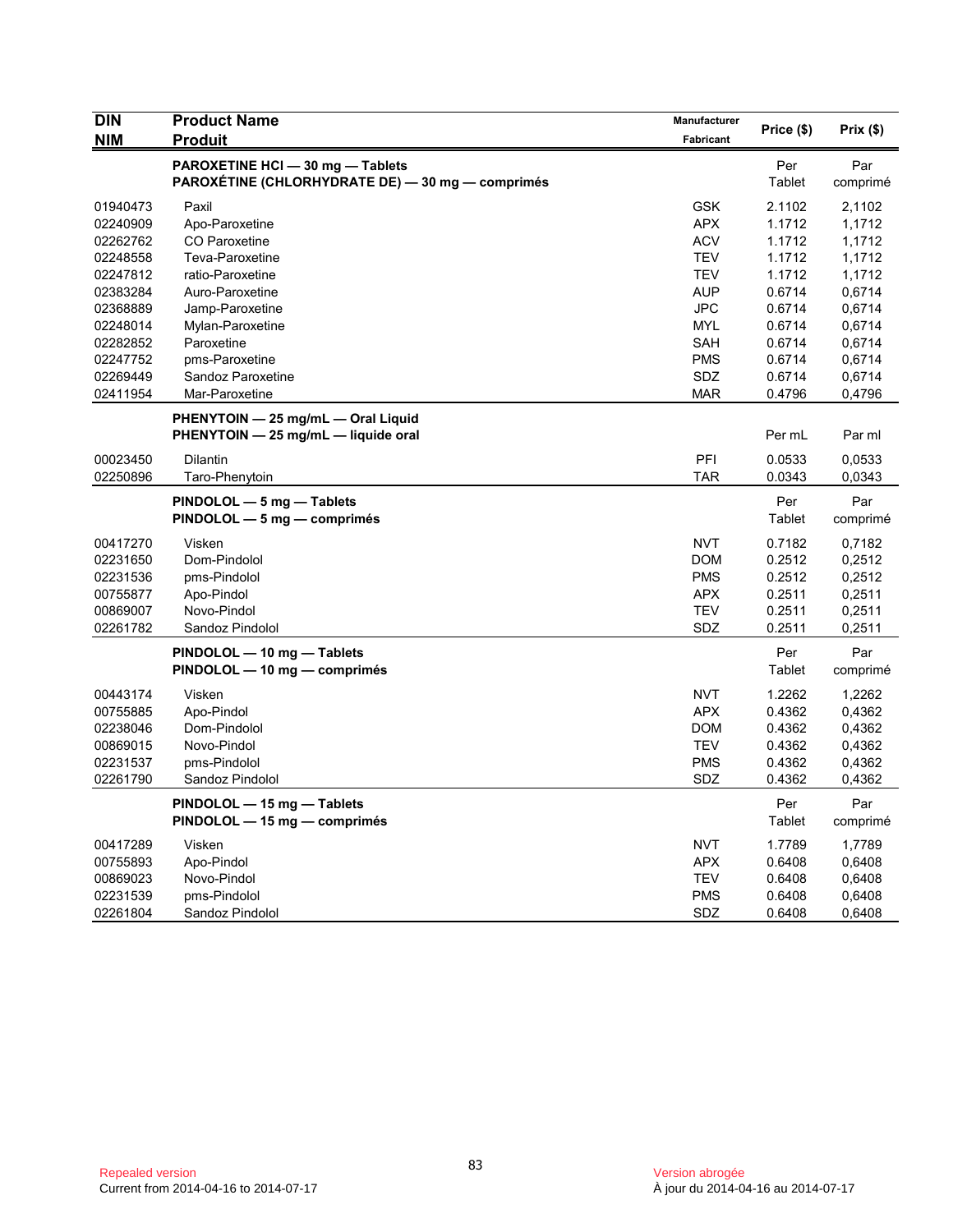| <b>DIN</b> | <b>Product Name</b>              | Manufacturer |            | $Prix($ \$) |
|------------|----------------------------------|--------------|------------|-------------|
| <b>NIM</b> | <b>Produit</b>                   | Fabricant    | Price (\$) |             |
|            | PIOGLITAZONE - 15 mg - Tablets   |              | Per        | Par         |
|            | PIOGLITAZONE - 15 mg - comprimés |              | Tablet     | comprimé    |
| 02242572   | Actos                            | <b>TAK</b>   | 2.7577     | 2,7577      |
| 02302861   | CO Pioglitazone                  | <b>ACV</b>   | 1.5716     | 1,5716      |
| 02274914   | Novo-Pioglitazone                | <b>TEV</b>   | 1.5716     | 1,5716      |
| 02301423   | ratio-Pioglitazone               | <b>TEV</b>   | 1.5716     | 1,5716      |
| 02302942   | Apo-Pioglitazone                 | <b>APX</b>   | 0.9295     | 0,9295      |
| 02298279   | Mylan-Pioglitazone               | <b>MYL</b>   | 0.8133     | 0,8133      |
| 02397307   | Jamp-Pioglitazone                | <b>JPC</b>   | 0.6274     | 0,6274      |
| 02375850   | Ran-Pioglitazone                 | <b>RAN</b>   | 0.6274     | 0,6274      |
| 02303442   | Accel-Pioglitazone               | <b>ACC</b>   | 0.5809     | 0,5809      |
| 02384906   | Auro-Pioglitazone                | <b>AUP</b>   | 0.5809     | 0,5809      |
| 02326477   | Mint-Pioglitazone                | <b>MPH</b>   | 0.5809     | 0,5809      |
| 02303124   | pms-Pioglitazone                 | <b>PMS</b>   | 0.5809     | 0,5809      |
| 02297906   | Sandoz Pioglitazone              | SDZ          | 0.5809     | 0,5809      |
|            | PIOGLITAZONE - 30 mg - Tablets   |              | Per        | Par         |
|            | PIOGLITAZONE - 30 mg - comprimés |              | Tablet     | comprimé    |
| 02242573   | Actos                            | <b>TAK</b>   | 3.8637     | 3,8637      |
| 02302888   | CO Pioglitazone                  | <b>ACV</b>   | 2.2017     | 2,2017      |
| 02274922   | Novo-Pioglitazone                | <b>TEV</b>   | 2.2017     | 2,2017      |
| 02301431   | ratio-Pioglitazone               | <b>TEV</b>   | 2.2017     | 2,2017      |
| 02302950   | Apo-Pioglitazone                 | <b>APX</b>   | 1.3022     | 1,3022      |
| 02365529   | Jamp-Pioglitazone                | <b>JPC</b>   | 1.0824     | 1,0824      |
| 02298287   | Mylan-Pioglitazone               | <b>MYL</b>   | 1.0824     | 1,0824      |
| 02375869   | Ran-Pioglitazone                 | <b>RAN</b>   | 0.8790     | 0,8790      |
| 02303450   | Accel-Pioglitazone               | <b>ACC</b>   | 0.8139     | 0,8139      |
| 02384914   | Auro-Pioglitazone                | <b>AUP</b>   | 0.8139     | 0,8139      |
| 02326485   | Mint-Pioglitazone                | <b>MPH</b>   | 0.8139     | 0,8139      |
| 02303132   | pms-Pioglitazone                 | <b>PMS</b>   | 0.8139     | 0,8139      |
| 02297914   | Sandoz Pioglitazone              | SDZ          | 0.8139     | 0,8139      |
|            | PIOGLITAZONE - 45 mg - Tablets   |              | Per        | Par         |
|            | PIOGLITAZONE - 45 mg - comprimés |              | Tablet     | comprimé    |
| 02242574   | Actos                            | <b>TAK</b>   | 5.7981     | 5,7981      |
| 02302896   | CO Pioglitazone                  | <b>ACV</b>   | 3.3105     | 3,3105      |
| 02274930   | Novo-Pioglitazone                | <b>TEV</b>   | 3.3105     | 3,3105      |
| 02301458   | ratio-Pioglitazone               | TEV          | 3.3105     | 3,3105      |
| 02302977   | Apo-Pioglitazone                 | <b>APX</b>   | 1.9580     | 1,9580      |
| 02365537   | Jamp-Pioglitazone                | <b>JPC</b>   | 1.6275     | 1,6275      |
| 02298295   | Mylan-Pioglitazone               | <b>MYL</b>   | 1.6275     | 1,6275      |
| 02375877   | Ran-Pioglitazone                 | <b>RAN</b>   | 1.3216     | 1,3216      |
| 02303469   | Accel-Pioglitazone               | <b>ACC</b>   | 1.2237     | 1,2237      |
| 02384922   | Auro-Pioglitazone                | <b>AUP</b>   | 1.2237     | 1,2237      |
| 02326493   | Mint-Pioglitazone                | <b>MPH</b>   | 1.2237     | 1,2237      |
| 02303140   | pms-Pioglitazone                 | <b>PMS</b>   | 1.2237     | 1,2237      |
| 02297922   | Sandoz Pioglitazone              | SDZ          | 1.2237     | 1,2237      |
|            | PIROXICAM - 10 mg - Capsules     |              | Per        | Par         |
|            | PIROXICAM - 10 mg - capsules     |              | Capsule    | capsule     |
| 00642886   | Apo-Piroxicam                    | <b>APX</b>   | 0.4562     | 0,4562      |
| 00695718   | Novo-Pirocam                     | <b>TEV</b>   | 0.4562     | 0,4562      |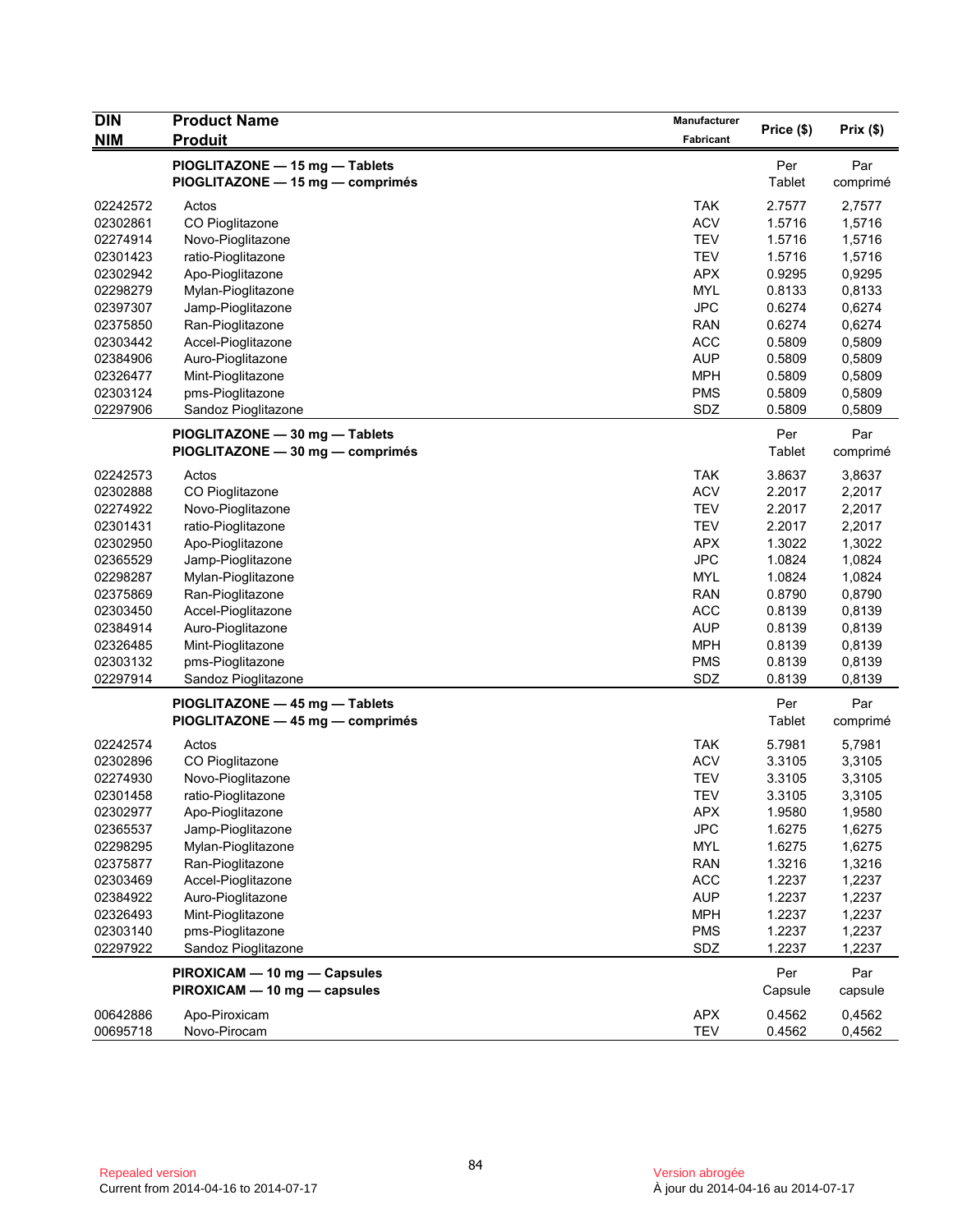| <b>DIN</b>           | <b>Product Name</b>                                                | Manufacturer      | Price (\$)       | Prix(\$)         |
|----------------------|--------------------------------------------------------------------|-------------------|------------------|------------------|
| <b>NIM</b>           | <b>Produit</b>                                                     | Fabricant         |                  |                  |
|                      | PIROXICAM - 20 mg - Capsules                                       |                   | Per              | Par              |
|                      | PIROXICAM - 20 mg - capsules                                       |                   | Capsule          | capsule          |
| 00695696             | Novo-Pirocam                                                       | <b>TEV</b>        | 0.7875           | 0,7875           |
| 00642894             | Apo-Piroxicam                                                      | <b>APX</b>        | 0.7874           | 0,7874           |
| 02239536             | Dom-Piroxicam                                                      | <b>DOM</b>        | 0.7874           | 0,7874           |
|                      | POLYMYXIN/NEOMYCIN/HYDROCORTISONE - 10,000 U/3.5 mg/10 mg per      |                   |                  |                  |
|                      | mL - Otic Solution                                                 |                   |                  |                  |
|                      | POLYMYXINE/NÉOMYCINE/HYDROCORTISONE - 10 000 U/3,5 mg/10 mg        |                   |                  | Par ml           |
|                      | par ml - solution otique                                           |                   | Per mL           |                  |
| 01912828             | Cortisporin                                                        | <b>GSK</b>        | 1.4387           | 1,4387           |
| 02230386             | Sandoz Cortimyxin                                                  | SDZ               | 1.1400           | 1,1400           |
|                      | PRAMIPEXOLE - 0.25 mg - Tablets                                    |                   | Per              | Par              |
|                      | PRAMIPEXOLE - 0.25 mg - comprimés                                  |                   | Tablet           | comprimé         |
| 02237145             | <b>Mirapex</b>                                                     | <b>BOE</b>        | 1.1920           | 1,1920           |
| 02269309             | Teva-Pramipexole                                                   | <b>TEV</b>        | 0.6930           | 0,6930           |
| 02292378             | Apo-Pramipexole                                                    | <b>APX</b>        | 0.4541           | 0,4541           |
| 02297302             | CO Pramipexole                                                     | <b>ACV</b>        | 0.4541           | 0,4541           |
| 02376350             | Mylan-Pramipexole                                                  | <b>MYL</b>        | 0.3679           | 0,3679           |
| 02290111<br>02315262 | pms-Pramipexole<br>Sandoz Pramipexole                              | <b>PMS</b><br>SDZ | 0.3679<br>0.3679 | 0,3679<br>0,3679 |
|                      |                                                                    |                   |                  |                  |
|                      | PRAMIPEXOLE - 0.5 mg - Tablets<br>PRAMIPEXOLE - 0.5 mg - comprimés |                   | Per<br>Tablet    | Par<br>comprimé  |
| 02241594             | Mirapex                                                            | <b>BOE</b>        | 2.3840           | 2,3840           |
| 02269317             | Teva-Pramipexole                                                   | <b>TEV</b>        | 1.3860           | 1,3860           |
| 02292386             | Apo-Pramipexole                                                    | <b>APX</b>        | 1.1355           | 1,1355           |
| 02297310             | CO Pramipexole                                                     | <b>ACV</b>        | 1.1355           | 1,1355           |
| 02376369             | Mylan-Pramipexole                                                  | <b>MYL</b>        | 1.0514           | 1,0514           |
| 02290138<br>02315270 | pms-Pramipexole<br>Sandoz Pramipexole                              | <b>PMS</b><br>SDZ | 1.0514<br>1.0514 | 1,0514<br>1,0514 |
|                      |                                                                    |                   |                  |                  |
|                      | PRAMIPEXOLE - 1 mg - Tablets<br>PRAMIPEXOLE - 1 mg - comprimés     |                   | Per<br>Tablet    | Par<br>comprimé  |
| 02237146             | <b>Mirapex</b>                                                     | <b>BOE</b>        | 2.3840           | 2,3840           |
| 02269325             | Teva-Pramipexole                                                   | <b>TEV</b>        | 1.3860           | 1,3860           |
| 02292394             | Apo-Pramipexole                                                    | <b>APX</b>        | 0.9084           | 0,9084           |
| 02297329             | CO Pramipexole                                                     | <b>ACV</b>        | 0.9084           | 0,9084           |
| 02376377             | Mylan-Pramipexole                                                  | <b>MYL</b>        | 0.7360           | 0,7360           |
| 02290146             | pms-Pramipexole                                                    | <b>PMS</b>        | 0.7360           | 0,7360           |
| 02315289             | Sandoz Pramipexole                                                 | SDZ               | 0.7360           | 0,7360           |
|                      | PRAMIPEXOLE - 1.5 mg - Tablets                                     |                   | Per              | Par              |
|                      | PRAMIPEXOLE - 1.5 mg - comprimés                                   |                   | Tablet           | comprimé         |
| 02237147             | <b>Mirapex</b>                                                     | <b>BOE</b>        | 2.3840           | 2,3840           |
| 02269333             | Teva-Pramipexole                                                   | <b>TEV</b>        | 1.3860           | 1,3860           |
| 02292408             | Apo-Pramipexole                                                    | <b>APX</b>        | 0.9084           | 0,9084           |
| 02297337             | CO Pramipexole                                                     | <b>ACV</b>        | 0.9084           | 0,9084           |
| 02376385             | Mylan-Pramipexole                                                  | <b>MYL</b>        | 0.7360           | 0,7360           |
| 02290154             | pms-Pramipexole                                                    | <b>PMS</b>        | 0.7360           | 0,7360           |
| 02315297             | Sandoz Pramipexole                                                 | SDZ               | 0.7360           | 0,7360           |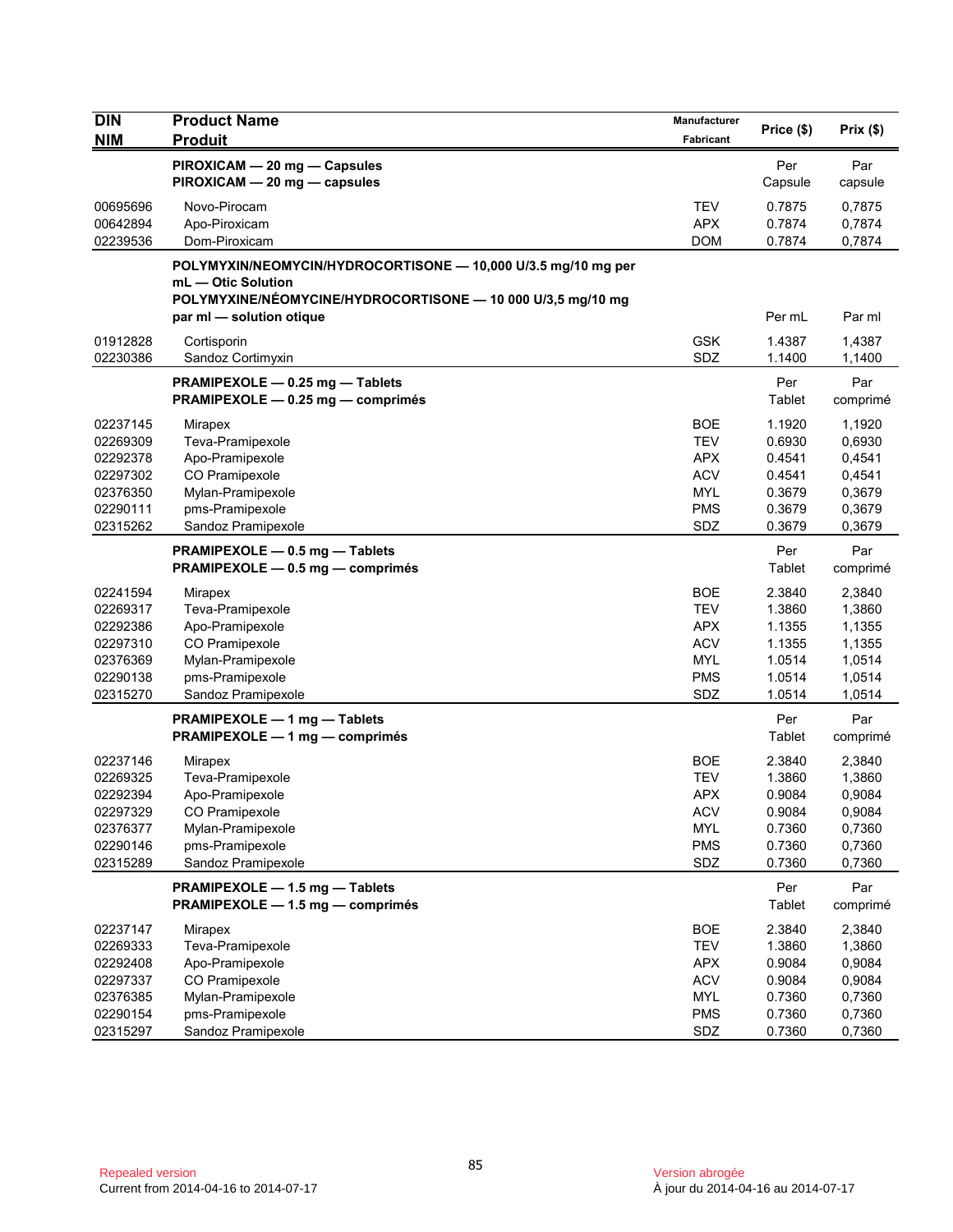| <b>DIN</b> | <b>Product Name</b>                                                                                                                                                                                                                           | Manufacturer     |               |                                 |
|------------|-----------------------------------------------------------------------------------------------------------------------------------------------------------------------------------------------------------------------------------------------|------------------|---------------|---------------------------------|
| <b>NIM</b> | <b>Produit</b>                                                                                                                                                                                                                                | <b>Fabricant</b> | Price (\$)    | Prix (\$)                       |
|            | <b>PRAMOXINE HCI/HYDROCORTISONE ACETATE/ZINC SULFATE -</b><br>10 mg/5 mg/5 mg per g - Ointment<br>PRAMOXINE HCI/HYDROCORTISONE (ACETATE D')/ZINC (SULFATE DE) —<br>10 mg/5 mg/5 mg per g - pommade                                            |                  | Per<br>Gram   | Par<br>gramme                   |
| 00505781   | Anugesic HC                                                                                                                                                                                                                                   | <b>MCL</b>       | 1.1440        | 1,1440                          |
| 02234466   | Proctodan-HC                                                                                                                                                                                                                                  | <b>ODN</b>       | 0.8834        | 0,8834                          |
| 02247692   | Sandoz Anuzinc HC Plus                                                                                                                                                                                                                        | SDZ              | 0.8833        | 0,8833                          |
|            | <b>PRAMOXINE HCI/ZINC SULFATE MONOHYDRATE/</b><br>HYDROCORTISONE ACETATE - 20 mg/10 mg/10 mg - Suppositories<br>PRAMOXINE (CHLORHYDRATE DE)/ZINC (SULFATE MONOHYDRATÉ DE)/<br>HYDROCORTISONE (ACÉTATE D') - 20 mg/10 mg/10 mg - suppositoires |                  | Per           | Par<br>Suppository suppositoire |
| 00476242   | Anugesic HC                                                                                                                                                                                                                                   | <b>MCL</b>       | 1.4300        | 1,4300                          |
| 02240851   | Proctodan-HC                                                                                                                                                                                                                                  | <b>ODN</b>       | 1.1042        | 1,1042                          |
| 02242797   | Sandoz Anuzinc HC Plus                                                                                                                                                                                                                        | SDZ              | 1.1042        | 1,1042                          |
|            | PRAVASTATIN SODIUM - 10 mg - Tablets<br><b>PRAVASTATINE SODIQUE - 10 mg - comprimés</b>                                                                                                                                                       |                  | Per<br>Tablet | Par<br>comprimé                 |
| 02243506   | Apo-Pravastatin                                                                                                                                                                                                                               | <b>APX</b>       | 1.0483        | 1,0483                          |
| 02248182   | <b>CO Pravastatin</b>                                                                                                                                                                                                                         | <b>ACV</b>       | 1.0483        | 1,0483                          |
| 02247008   | Novo-Pravastatin                                                                                                                                                                                                                              | <b>TEV</b>       | 1.0483        | 1,0483                          |
| 00893749   | Pravachol                                                                                                                                                                                                                                     | SQU              | 1.0483        | 1,0483                          |
| 02246930   | ratio-Pravastatin                                                                                                                                                                                                                             | TEV              | 1.0483        | 1,0483                          |
| 02284421   | Ran-Pravastatin                                                                                                                                                                                                                               | <b>RAN</b>       | 0.9530        | 0,9530                          |
| 02330954   | Jamp-Pravastatin                                                                                                                                                                                                                              | <b>JPC</b>       | 0.5103        | 0,5103                          |
| 02257092   | Mylan-Pravastatin                                                                                                                                                                                                                             | <b>MYL</b>       | 0.5103        | 0,5103                          |
| 02317451   | Mint-Pravastatin                                                                                                                                                                                                                              | <b>MPH</b>       | 0.4050        | 0,4050                          |
| 02247655   | pms-Pravastatin                                                                                                                                                                                                                               | <b>PMS</b>       | 0.4050        | 0,4050                          |
| 02356546   | Pravastatin                                                                                                                                                                                                                                   | SAH              | 0.4050        | 0,4050                          |
| 02389703   | Pravastatin                                                                                                                                                                                                                                   | <b>SIP</b>       | 0.4050        | 0,4050                          |
| 02247856   | Sandoz Pravastatin                                                                                                                                                                                                                            | SDZ              | 0.4050        | 0,4050                          |
|            | PRAVASTATIN SODIUM - 20 mg - Tablets<br><b>PRAVASTATINE SODIQUE - 20 mg - comprimés</b>                                                                                                                                                       |                  | Per<br>Tablet | Par<br>comprimé                 |
| 02248183   | CO Pravastatin                                                                                                                                                                                                                                | <b>ACV</b>       | 1.2368        | 1,2368                          |
| 00893757   | Pravachol                                                                                                                                                                                                                                     | SQU              | 1.2368        | 1,2368                          |
| 02246931   | ratio-Pravastatin                                                                                                                                                                                                                             | <b>TEV</b>       | 1.2368        | 1,2368                          |
| 02243507   | Apo-Pravastatin                                                                                                                                                                                                                               | APX              | 1.2367        | 1,2367                          |
| 02247009   | Novo-Pravastatin                                                                                                                                                                                                                              | TEV              | 1.2367        | 1,2367                          |
| 02284448   | Ran-Pravastatin                                                                                                                                                                                                                               | <b>RAN</b>       | 1.1244        | 1,1244                          |
| 02330962   | Jamp-Pravastatin                                                                                                                                                                                                                              | JPC              | 0.6020        | 0,6020                          |
| 02257106   | Mylan-Pravastatin                                                                                                                                                                                                                             | MYL              | 0.6020        | 0,6020                          |
| 02317478   | Mint-Pravastatin                                                                                                                                                                                                                              | <b>MPH</b>       | 0.4778        | 0,4778                          |
| 02247656   | pms-Pravastatin                                                                                                                                                                                                                               | <b>PMS</b>       | 0.4778        | 0,4778                          |
| 02356554   | Pravastatin                                                                                                                                                                                                                                   | SAH              | 0.4778        | 0,4778                          |
| 02389738   | Pravastatin                                                                                                                                                                                                                                   | <b>SIP</b>       | 0.4778        | 0,4778                          |
| 02247857   | Sandoz Pravastatin                                                                                                                                                                                                                            | SDZ              | 0.4778        | 0,4778                          |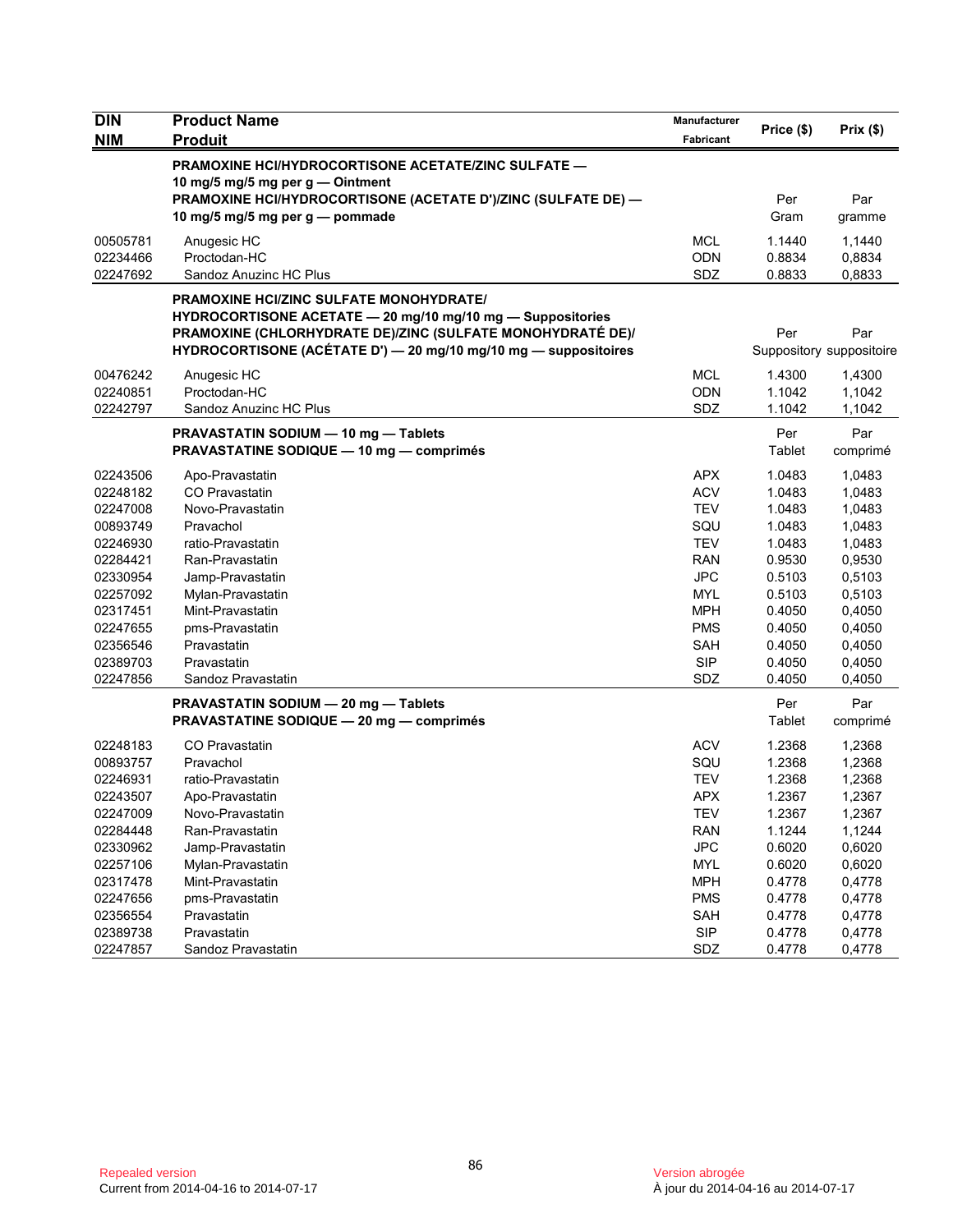| PRAVASTATIN SODIUM - 40 mg - Tablets<br>Per<br>Par<br><b>PRAVASTATINE SODIQUE - 40 mg - comprimés</b><br>Tablet<br>comprimé<br><b>CO Pravastatin</b><br><b>ACV</b><br>1.4898<br>02248184<br>1,4898<br>02222051<br>SQU<br>1.4898<br>1,4898<br>Pravachol<br>ratio-Pravastatin<br><b>TEV</b><br>02246932<br>1.4898<br>1,4898<br>02243508<br>Apo-Pravastatin<br><b>APX</b><br>1.4897<br>1,4897<br>02247010<br>Novo-Pravastatin<br><b>TEV</b><br>1.4897<br>1,4897<br>02284456<br>Ran-Pravastatin<br><b>RAN</b><br>1.3544<br>1,3544<br><b>JPC</b><br>0.7251<br>0,7251<br>02330970<br>Jamp-Pravastatin<br>02257114<br>Mylan-Pravastatin<br><b>MYL</b><br>0.7251<br>0,7251<br>02247858<br>Sandoz Pravastatin<br>SDZ<br>0.7251<br>0,7251<br>Mint-Pravastatin<br><b>MPH</b><br>0.5755<br>0,5755<br>02317486<br><b>PMS</b><br>0.5755<br>0,5755<br>02247657<br>pms-Pravastatin<br>02356562<br>Pravastatin<br>SAH<br>0.5755<br>0,5755<br><b>SIP</b><br>02389746<br>Pravastatin<br>0.5755<br>0,5755<br><b>PREDNISOLONE ACETATE - 1% - Ophthalmic Suspension</b><br>PREDNISOLONE (ACÉTATE DE) - 1 % - suspension ophtalmique<br>Per mL<br>Par ml<br>Pred-Forte<br><b>ALL</b><br>5.8168<br>5,8168<br>00301175<br><b>TEV</b><br>00700401<br>ratio-Prednisolone<br>1.9400<br>1,9400<br>01916203<br>SDZ<br>1.9400<br>1,9400<br>Sandoz Prednisolone<br>PREDNISOLONE SODIUM PHOSPHATE - 5 mg/5 mL - Oral Solution<br>PREDNISOLONE SODIUM PHOSPHATE - 5 mg/5 ml - solution orale<br>Per mL<br>Par ml<br><b>SAA</b><br>0,1429<br>02230619<br>Pediapred<br>0.1429<br>02245532<br><b>PMS</b><br>0.1048<br>pms-Prednisolone<br>0,1048<br>Per<br>Par<br>PREDNISONE - 5 mg - Tablets<br>Tablet<br><b>PREDNISONE <math>-5</math> mg <math>-</math> comprimes</b><br>comprimé<br>00021695<br><b>TEV</b><br>0.0700<br>Novo-Prednisone<br>0,0700<br>00312770<br><b>APX</b><br>Apo-Prednisone<br>0.0401<br>0,0401<br>Per<br>Par<br>PREDNISONE - 50 mg - Tablets<br>Tablet<br>PREDNISONE - 50 mg - comprimés<br>comprimé<br>00232378<br><b>TEV</b><br>Novo-Prednisone<br>0.1900<br>0,1900<br><b>APX</b><br>0.1735<br>00550957<br>Apo-Prednisone<br>0,1735<br>Per<br>QUETIAPINE - 25 mg - Tablets<br>Par<br>QUETIAPINE - 25 mg - comprimés<br>Tablet<br>comprimé<br><b>AZC</b><br>02236951<br>Seroquel<br>0.5715<br>0,5715<br><b>APX</b><br>0.3458<br>02313901<br>Apo-Quetiapine<br>0,3458<br><b>ACV</b><br>02316080<br>CO Quetiapine<br>0.3458<br>0,3458<br><b>MYL</b><br>02307804<br>Mylan-Quetiapine<br>0.3458<br>0,3458<br><b>TEV</b><br>02284235<br>Novo-Quetiapine<br>0.3458<br>0,3458<br><b>TEV</b><br>0,3458<br>02311704<br>ratio-Quetiapine<br>0.3458<br><b>AUP</b><br>0,1235<br>02390205<br>Auro-Quetiapine<br>0.1235<br>02330415<br>Jamp-Quetiapine<br><b>JPC</b><br>0.1235<br>0,1235<br>02399822<br>Mar-Quetiapine<br><b>MAR</b><br>0.1235<br>0,1235<br><b>PMS</b><br>02296551<br>pms-Quetiapine<br>0.1235<br>0,1235<br><b>ACH</b><br>0,1235<br>02387794<br>Quetiapine<br>0.1235 | <b>DIN</b><br><b>NIM</b> | <b>Product Name</b><br><b>Produit</b> | Manufacturer<br>Fabricant | Price (\$) | Prix(\$) |
|-----------------------------------------------------------------------------------------------------------------------------------------------------------------------------------------------------------------------------------------------------------------------------------------------------------------------------------------------------------------------------------------------------------------------------------------------------------------------------------------------------------------------------------------------------------------------------------------------------------------------------------------------------------------------------------------------------------------------------------------------------------------------------------------------------------------------------------------------------------------------------------------------------------------------------------------------------------------------------------------------------------------------------------------------------------------------------------------------------------------------------------------------------------------------------------------------------------------------------------------------------------------------------------------------------------------------------------------------------------------------------------------------------------------------------------------------------------------------------------------------------------------------------------------------------------------------------------------------------------------------------------------------------------------------------------------------------------------------------------------------------------------------------------------------------------------------------------------------------------------------------------------------------------------------------------------------------------------------------------------------------------------------------------------------------------------------------------------------------------------------------------------------------------------------------------------------------------------------------------------------------------------------------------------------------------------------------------------------------------------------------------------------------------------------------------------------------------------------------------------------------------------------------------------------------------------------------------------------------------------------------------------------------------------------------------------------------------------------------------------------------------------------------------------------------------------------------------------------------------------------------------------------------------------------------------------------------------|--------------------------|---------------------------------------|---------------------------|------------|----------|
|                                                                                                                                                                                                                                                                                                                                                                                                                                                                                                                                                                                                                                                                                                                                                                                                                                                                                                                                                                                                                                                                                                                                                                                                                                                                                                                                                                                                                                                                                                                                                                                                                                                                                                                                                                                                                                                                                                                                                                                                                                                                                                                                                                                                                                                                                                                                                                                                                                                                                                                                                                                                                                                                                                                                                                                                                                                                                                                                                           |                          |                                       |                           |            |          |
|                                                                                                                                                                                                                                                                                                                                                                                                                                                                                                                                                                                                                                                                                                                                                                                                                                                                                                                                                                                                                                                                                                                                                                                                                                                                                                                                                                                                                                                                                                                                                                                                                                                                                                                                                                                                                                                                                                                                                                                                                                                                                                                                                                                                                                                                                                                                                                                                                                                                                                                                                                                                                                                                                                                                                                                                                                                                                                                                                           |                          |                                       |                           |            |          |
|                                                                                                                                                                                                                                                                                                                                                                                                                                                                                                                                                                                                                                                                                                                                                                                                                                                                                                                                                                                                                                                                                                                                                                                                                                                                                                                                                                                                                                                                                                                                                                                                                                                                                                                                                                                                                                                                                                                                                                                                                                                                                                                                                                                                                                                                                                                                                                                                                                                                                                                                                                                                                                                                                                                                                                                                                                                                                                                                                           |                          |                                       |                           |            |          |
|                                                                                                                                                                                                                                                                                                                                                                                                                                                                                                                                                                                                                                                                                                                                                                                                                                                                                                                                                                                                                                                                                                                                                                                                                                                                                                                                                                                                                                                                                                                                                                                                                                                                                                                                                                                                                                                                                                                                                                                                                                                                                                                                                                                                                                                                                                                                                                                                                                                                                                                                                                                                                                                                                                                                                                                                                                                                                                                                                           |                          |                                       |                           |            |          |
|                                                                                                                                                                                                                                                                                                                                                                                                                                                                                                                                                                                                                                                                                                                                                                                                                                                                                                                                                                                                                                                                                                                                                                                                                                                                                                                                                                                                                                                                                                                                                                                                                                                                                                                                                                                                                                                                                                                                                                                                                                                                                                                                                                                                                                                                                                                                                                                                                                                                                                                                                                                                                                                                                                                                                                                                                                                                                                                                                           |                          |                                       |                           |            |          |
|                                                                                                                                                                                                                                                                                                                                                                                                                                                                                                                                                                                                                                                                                                                                                                                                                                                                                                                                                                                                                                                                                                                                                                                                                                                                                                                                                                                                                                                                                                                                                                                                                                                                                                                                                                                                                                                                                                                                                                                                                                                                                                                                                                                                                                                                                                                                                                                                                                                                                                                                                                                                                                                                                                                                                                                                                                                                                                                                                           |                          |                                       |                           |            |          |
|                                                                                                                                                                                                                                                                                                                                                                                                                                                                                                                                                                                                                                                                                                                                                                                                                                                                                                                                                                                                                                                                                                                                                                                                                                                                                                                                                                                                                                                                                                                                                                                                                                                                                                                                                                                                                                                                                                                                                                                                                                                                                                                                                                                                                                                                                                                                                                                                                                                                                                                                                                                                                                                                                                                                                                                                                                                                                                                                                           |                          |                                       |                           |            |          |
|                                                                                                                                                                                                                                                                                                                                                                                                                                                                                                                                                                                                                                                                                                                                                                                                                                                                                                                                                                                                                                                                                                                                                                                                                                                                                                                                                                                                                                                                                                                                                                                                                                                                                                                                                                                                                                                                                                                                                                                                                                                                                                                                                                                                                                                                                                                                                                                                                                                                                                                                                                                                                                                                                                                                                                                                                                                                                                                                                           |                          |                                       |                           |            |          |
|                                                                                                                                                                                                                                                                                                                                                                                                                                                                                                                                                                                                                                                                                                                                                                                                                                                                                                                                                                                                                                                                                                                                                                                                                                                                                                                                                                                                                                                                                                                                                                                                                                                                                                                                                                                                                                                                                                                                                                                                                                                                                                                                                                                                                                                                                                                                                                                                                                                                                                                                                                                                                                                                                                                                                                                                                                                                                                                                                           |                          |                                       |                           |            |          |
|                                                                                                                                                                                                                                                                                                                                                                                                                                                                                                                                                                                                                                                                                                                                                                                                                                                                                                                                                                                                                                                                                                                                                                                                                                                                                                                                                                                                                                                                                                                                                                                                                                                                                                                                                                                                                                                                                                                                                                                                                                                                                                                                                                                                                                                                                                                                                                                                                                                                                                                                                                                                                                                                                                                                                                                                                                                                                                                                                           |                          |                                       |                           |            |          |
|                                                                                                                                                                                                                                                                                                                                                                                                                                                                                                                                                                                                                                                                                                                                                                                                                                                                                                                                                                                                                                                                                                                                                                                                                                                                                                                                                                                                                                                                                                                                                                                                                                                                                                                                                                                                                                                                                                                                                                                                                                                                                                                                                                                                                                                                                                                                                                                                                                                                                                                                                                                                                                                                                                                                                                                                                                                                                                                                                           |                          |                                       |                           |            |          |
|                                                                                                                                                                                                                                                                                                                                                                                                                                                                                                                                                                                                                                                                                                                                                                                                                                                                                                                                                                                                                                                                                                                                                                                                                                                                                                                                                                                                                                                                                                                                                                                                                                                                                                                                                                                                                                                                                                                                                                                                                                                                                                                                                                                                                                                                                                                                                                                                                                                                                                                                                                                                                                                                                                                                                                                                                                                                                                                                                           |                          |                                       |                           |            |          |
|                                                                                                                                                                                                                                                                                                                                                                                                                                                                                                                                                                                                                                                                                                                                                                                                                                                                                                                                                                                                                                                                                                                                                                                                                                                                                                                                                                                                                                                                                                                                                                                                                                                                                                                                                                                                                                                                                                                                                                                                                                                                                                                                                                                                                                                                                                                                                                                                                                                                                                                                                                                                                                                                                                                                                                                                                                                                                                                                                           |                          |                                       |                           |            |          |
|                                                                                                                                                                                                                                                                                                                                                                                                                                                                                                                                                                                                                                                                                                                                                                                                                                                                                                                                                                                                                                                                                                                                                                                                                                                                                                                                                                                                                                                                                                                                                                                                                                                                                                                                                                                                                                                                                                                                                                                                                                                                                                                                                                                                                                                                                                                                                                                                                                                                                                                                                                                                                                                                                                                                                                                                                                                                                                                                                           |                          |                                       |                           |            |          |
|                                                                                                                                                                                                                                                                                                                                                                                                                                                                                                                                                                                                                                                                                                                                                                                                                                                                                                                                                                                                                                                                                                                                                                                                                                                                                                                                                                                                                                                                                                                                                                                                                                                                                                                                                                                                                                                                                                                                                                                                                                                                                                                                                                                                                                                                                                                                                                                                                                                                                                                                                                                                                                                                                                                                                                                                                                                                                                                                                           |                          |                                       |                           |            |          |
|                                                                                                                                                                                                                                                                                                                                                                                                                                                                                                                                                                                                                                                                                                                                                                                                                                                                                                                                                                                                                                                                                                                                                                                                                                                                                                                                                                                                                                                                                                                                                                                                                                                                                                                                                                                                                                                                                                                                                                                                                                                                                                                                                                                                                                                                                                                                                                                                                                                                                                                                                                                                                                                                                                                                                                                                                                                                                                                                                           |                          |                                       |                           |            |          |
|                                                                                                                                                                                                                                                                                                                                                                                                                                                                                                                                                                                                                                                                                                                                                                                                                                                                                                                                                                                                                                                                                                                                                                                                                                                                                                                                                                                                                                                                                                                                                                                                                                                                                                                                                                                                                                                                                                                                                                                                                                                                                                                                                                                                                                                                                                                                                                                                                                                                                                                                                                                                                                                                                                                                                                                                                                                                                                                                                           |                          |                                       |                           |            |          |
|                                                                                                                                                                                                                                                                                                                                                                                                                                                                                                                                                                                                                                                                                                                                                                                                                                                                                                                                                                                                                                                                                                                                                                                                                                                                                                                                                                                                                                                                                                                                                                                                                                                                                                                                                                                                                                                                                                                                                                                                                                                                                                                                                                                                                                                                                                                                                                                                                                                                                                                                                                                                                                                                                                                                                                                                                                                                                                                                                           |                          |                                       |                           |            |          |
|                                                                                                                                                                                                                                                                                                                                                                                                                                                                                                                                                                                                                                                                                                                                                                                                                                                                                                                                                                                                                                                                                                                                                                                                                                                                                                                                                                                                                                                                                                                                                                                                                                                                                                                                                                                                                                                                                                                                                                                                                                                                                                                                                                                                                                                                                                                                                                                                                                                                                                                                                                                                                                                                                                                                                                                                                                                                                                                                                           |                          |                                       |                           |            |          |
|                                                                                                                                                                                                                                                                                                                                                                                                                                                                                                                                                                                                                                                                                                                                                                                                                                                                                                                                                                                                                                                                                                                                                                                                                                                                                                                                                                                                                                                                                                                                                                                                                                                                                                                                                                                                                                                                                                                                                                                                                                                                                                                                                                                                                                                                                                                                                                                                                                                                                                                                                                                                                                                                                                                                                                                                                                                                                                                                                           |                          |                                       |                           |            |          |
|                                                                                                                                                                                                                                                                                                                                                                                                                                                                                                                                                                                                                                                                                                                                                                                                                                                                                                                                                                                                                                                                                                                                                                                                                                                                                                                                                                                                                                                                                                                                                                                                                                                                                                                                                                                                                                                                                                                                                                                                                                                                                                                                                                                                                                                                                                                                                                                                                                                                                                                                                                                                                                                                                                                                                                                                                                                                                                                                                           |                          |                                       |                           |            |          |
|                                                                                                                                                                                                                                                                                                                                                                                                                                                                                                                                                                                                                                                                                                                                                                                                                                                                                                                                                                                                                                                                                                                                                                                                                                                                                                                                                                                                                                                                                                                                                                                                                                                                                                                                                                                                                                                                                                                                                                                                                                                                                                                                                                                                                                                                                                                                                                                                                                                                                                                                                                                                                                                                                                                                                                                                                                                                                                                                                           |                          |                                       |                           |            |          |
|                                                                                                                                                                                                                                                                                                                                                                                                                                                                                                                                                                                                                                                                                                                                                                                                                                                                                                                                                                                                                                                                                                                                                                                                                                                                                                                                                                                                                                                                                                                                                                                                                                                                                                                                                                                                                                                                                                                                                                                                                                                                                                                                                                                                                                                                                                                                                                                                                                                                                                                                                                                                                                                                                                                                                                                                                                                                                                                                                           |                          |                                       |                           |            |          |
|                                                                                                                                                                                                                                                                                                                                                                                                                                                                                                                                                                                                                                                                                                                                                                                                                                                                                                                                                                                                                                                                                                                                                                                                                                                                                                                                                                                                                                                                                                                                                                                                                                                                                                                                                                                                                                                                                                                                                                                                                                                                                                                                                                                                                                                                                                                                                                                                                                                                                                                                                                                                                                                                                                                                                                                                                                                                                                                                                           |                          |                                       |                           |            |          |
|                                                                                                                                                                                                                                                                                                                                                                                                                                                                                                                                                                                                                                                                                                                                                                                                                                                                                                                                                                                                                                                                                                                                                                                                                                                                                                                                                                                                                                                                                                                                                                                                                                                                                                                                                                                                                                                                                                                                                                                                                                                                                                                                                                                                                                                                                                                                                                                                                                                                                                                                                                                                                                                                                                                                                                                                                                                                                                                                                           |                          |                                       |                           |            |          |
|                                                                                                                                                                                                                                                                                                                                                                                                                                                                                                                                                                                                                                                                                                                                                                                                                                                                                                                                                                                                                                                                                                                                                                                                                                                                                                                                                                                                                                                                                                                                                                                                                                                                                                                                                                                                                                                                                                                                                                                                                                                                                                                                                                                                                                                                                                                                                                                                                                                                                                                                                                                                                                                                                                                                                                                                                                                                                                                                                           |                          |                                       |                           |            |          |
|                                                                                                                                                                                                                                                                                                                                                                                                                                                                                                                                                                                                                                                                                                                                                                                                                                                                                                                                                                                                                                                                                                                                                                                                                                                                                                                                                                                                                                                                                                                                                                                                                                                                                                                                                                                                                                                                                                                                                                                                                                                                                                                                                                                                                                                                                                                                                                                                                                                                                                                                                                                                                                                                                                                                                                                                                                                                                                                                                           |                          |                                       |                           |            |          |
|                                                                                                                                                                                                                                                                                                                                                                                                                                                                                                                                                                                                                                                                                                                                                                                                                                                                                                                                                                                                                                                                                                                                                                                                                                                                                                                                                                                                                                                                                                                                                                                                                                                                                                                                                                                                                                                                                                                                                                                                                                                                                                                                                                                                                                                                                                                                                                                                                                                                                                                                                                                                                                                                                                                                                                                                                                                                                                                                                           |                          |                                       |                           |            |          |
|                                                                                                                                                                                                                                                                                                                                                                                                                                                                                                                                                                                                                                                                                                                                                                                                                                                                                                                                                                                                                                                                                                                                                                                                                                                                                                                                                                                                                                                                                                                                                                                                                                                                                                                                                                                                                                                                                                                                                                                                                                                                                                                                                                                                                                                                                                                                                                                                                                                                                                                                                                                                                                                                                                                                                                                                                                                                                                                                                           |                          |                                       |                           |            |          |
|                                                                                                                                                                                                                                                                                                                                                                                                                                                                                                                                                                                                                                                                                                                                                                                                                                                                                                                                                                                                                                                                                                                                                                                                                                                                                                                                                                                                                                                                                                                                                                                                                                                                                                                                                                                                                                                                                                                                                                                                                                                                                                                                                                                                                                                                                                                                                                                                                                                                                                                                                                                                                                                                                                                                                                                                                                                                                                                                                           |                          |                                       |                           |            |          |
|                                                                                                                                                                                                                                                                                                                                                                                                                                                                                                                                                                                                                                                                                                                                                                                                                                                                                                                                                                                                                                                                                                                                                                                                                                                                                                                                                                                                                                                                                                                                                                                                                                                                                                                                                                                                                                                                                                                                                                                                                                                                                                                                                                                                                                                                                                                                                                                                                                                                                                                                                                                                                                                                                                                                                                                                                                                                                                                                                           |                          |                                       |                           |            |          |
|                                                                                                                                                                                                                                                                                                                                                                                                                                                                                                                                                                                                                                                                                                                                                                                                                                                                                                                                                                                                                                                                                                                                                                                                                                                                                                                                                                                                                                                                                                                                                                                                                                                                                                                                                                                                                                                                                                                                                                                                                                                                                                                                                                                                                                                                                                                                                                                                                                                                                                                                                                                                                                                                                                                                                                                                                                                                                                                                                           |                          |                                       |                           |            |          |
|                                                                                                                                                                                                                                                                                                                                                                                                                                                                                                                                                                                                                                                                                                                                                                                                                                                                                                                                                                                                                                                                                                                                                                                                                                                                                                                                                                                                                                                                                                                                                                                                                                                                                                                                                                                                                                                                                                                                                                                                                                                                                                                                                                                                                                                                                                                                                                                                                                                                                                                                                                                                                                                                                                                                                                                                                                                                                                                                                           |                          |                                       |                           |            |          |
|                                                                                                                                                                                                                                                                                                                                                                                                                                                                                                                                                                                                                                                                                                                                                                                                                                                                                                                                                                                                                                                                                                                                                                                                                                                                                                                                                                                                                                                                                                                                                                                                                                                                                                                                                                                                                                                                                                                                                                                                                                                                                                                                                                                                                                                                                                                                                                                                                                                                                                                                                                                                                                                                                                                                                                                                                                                                                                                                                           |                          |                                       |                           |            |          |
|                                                                                                                                                                                                                                                                                                                                                                                                                                                                                                                                                                                                                                                                                                                                                                                                                                                                                                                                                                                                                                                                                                                                                                                                                                                                                                                                                                                                                                                                                                                                                                                                                                                                                                                                                                                                                                                                                                                                                                                                                                                                                                                                                                                                                                                                                                                                                                                                                                                                                                                                                                                                                                                                                                                                                                                                                                                                                                                                                           |                          |                                       |                           |            |          |
|                                                                                                                                                                                                                                                                                                                                                                                                                                                                                                                                                                                                                                                                                                                                                                                                                                                                                                                                                                                                                                                                                                                                                                                                                                                                                                                                                                                                                                                                                                                                                                                                                                                                                                                                                                                                                                                                                                                                                                                                                                                                                                                                                                                                                                                                                                                                                                                                                                                                                                                                                                                                                                                                                                                                                                                                                                                                                                                                                           |                          |                                       |                           |            |          |
|                                                                                                                                                                                                                                                                                                                                                                                                                                                                                                                                                                                                                                                                                                                                                                                                                                                                                                                                                                                                                                                                                                                                                                                                                                                                                                                                                                                                                                                                                                                                                                                                                                                                                                                                                                                                                                                                                                                                                                                                                                                                                                                                                                                                                                                                                                                                                                                                                                                                                                                                                                                                                                                                                                                                                                                                                                                                                                                                                           |                          |                                       |                           |            |          |
|                                                                                                                                                                                                                                                                                                                                                                                                                                                                                                                                                                                                                                                                                                                                                                                                                                                                                                                                                                                                                                                                                                                                                                                                                                                                                                                                                                                                                                                                                                                                                                                                                                                                                                                                                                                                                                                                                                                                                                                                                                                                                                                                                                                                                                                                                                                                                                                                                                                                                                                                                                                                                                                                                                                                                                                                                                                                                                                                                           |                          |                                       |                           |            |          |
|                                                                                                                                                                                                                                                                                                                                                                                                                                                                                                                                                                                                                                                                                                                                                                                                                                                                                                                                                                                                                                                                                                                                                                                                                                                                                                                                                                                                                                                                                                                                                                                                                                                                                                                                                                                                                                                                                                                                                                                                                                                                                                                                                                                                                                                                                                                                                                                                                                                                                                                                                                                                                                                                                                                                                                                                                                                                                                                                                           |                          |                                       |                           |            |          |
|                                                                                                                                                                                                                                                                                                                                                                                                                                                                                                                                                                                                                                                                                                                                                                                                                                                                                                                                                                                                                                                                                                                                                                                                                                                                                                                                                                                                                                                                                                                                                                                                                                                                                                                                                                                                                                                                                                                                                                                                                                                                                                                                                                                                                                                                                                                                                                                                                                                                                                                                                                                                                                                                                                                                                                                                                                                                                                                                                           |                          |                                       |                           |            |          |
|                                                                                                                                                                                                                                                                                                                                                                                                                                                                                                                                                                                                                                                                                                                                                                                                                                                                                                                                                                                                                                                                                                                                                                                                                                                                                                                                                                                                                                                                                                                                                                                                                                                                                                                                                                                                                                                                                                                                                                                                                                                                                                                                                                                                                                                                                                                                                                                                                                                                                                                                                                                                                                                                                                                                                                                                                                                                                                                                                           |                          |                                       |                           |            |          |
|                                                                                                                                                                                                                                                                                                                                                                                                                                                                                                                                                                                                                                                                                                                                                                                                                                                                                                                                                                                                                                                                                                                                                                                                                                                                                                                                                                                                                                                                                                                                                                                                                                                                                                                                                                                                                                                                                                                                                                                                                                                                                                                                                                                                                                                                                                                                                                                                                                                                                                                                                                                                                                                                                                                                                                                                                                                                                                                                                           |                          |                                       |                           |            |          |
|                                                                                                                                                                                                                                                                                                                                                                                                                                                                                                                                                                                                                                                                                                                                                                                                                                                                                                                                                                                                                                                                                                                                                                                                                                                                                                                                                                                                                                                                                                                                                                                                                                                                                                                                                                                                                                                                                                                                                                                                                                                                                                                                                                                                                                                                                                                                                                                                                                                                                                                                                                                                                                                                                                                                                                                                                                                                                                                                                           |                          |                                       |                           |            |          |
|                                                                                                                                                                                                                                                                                                                                                                                                                                                                                                                                                                                                                                                                                                                                                                                                                                                                                                                                                                                                                                                                                                                                                                                                                                                                                                                                                                                                                                                                                                                                                                                                                                                                                                                                                                                                                                                                                                                                                                                                                                                                                                                                                                                                                                                                                                                                                                                                                                                                                                                                                                                                                                                                                                                                                                                                                                                                                                                                                           |                          |                                       |                           |            |          |
|                                                                                                                                                                                                                                                                                                                                                                                                                                                                                                                                                                                                                                                                                                                                                                                                                                                                                                                                                                                                                                                                                                                                                                                                                                                                                                                                                                                                                                                                                                                                                                                                                                                                                                                                                                                                                                                                                                                                                                                                                                                                                                                                                                                                                                                                                                                                                                                                                                                                                                                                                                                                                                                                                                                                                                                                                                                                                                                                                           |                          |                                       |                           |            |          |
|                                                                                                                                                                                                                                                                                                                                                                                                                                                                                                                                                                                                                                                                                                                                                                                                                                                                                                                                                                                                                                                                                                                                                                                                                                                                                                                                                                                                                                                                                                                                                                                                                                                                                                                                                                                                                                                                                                                                                                                                                                                                                                                                                                                                                                                                                                                                                                                                                                                                                                                                                                                                                                                                                                                                                                                                                                                                                                                                                           |                          |                                       |                           |            |          |
|                                                                                                                                                                                                                                                                                                                                                                                                                                                                                                                                                                                                                                                                                                                                                                                                                                                                                                                                                                                                                                                                                                                                                                                                                                                                                                                                                                                                                                                                                                                                                                                                                                                                                                                                                                                                                                                                                                                                                                                                                                                                                                                                                                                                                                                                                                                                                                                                                                                                                                                                                                                                                                                                                                                                                                                                                                                                                                                                                           |                          |                                       |                           |            |          |
|                                                                                                                                                                                                                                                                                                                                                                                                                                                                                                                                                                                                                                                                                                                                                                                                                                                                                                                                                                                                                                                                                                                                                                                                                                                                                                                                                                                                                                                                                                                                                                                                                                                                                                                                                                                                                                                                                                                                                                                                                                                                                                                                                                                                                                                                                                                                                                                                                                                                                                                                                                                                                                                                                                                                                                                                                                                                                                                                                           |                          |                                       |                           |            |          |
|                                                                                                                                                                                                                                                                                                                                                                                                                                                                                                                                                                                                                                                                                                                                                                                                                                                                                                                                                                                                                                                                                                                                                                                                                                                                                                                                                                                                                                                                                                                                                                                                                                                                                                                                                                                                                                                                                                                                                                                                                                                                                                                                                                                                                                                                                                                                                                                                                                                                                                                                                                                                                                                                                                                                                                                                                                                                                                                                                           | 02353164                 | Quetiapine                            | SAH                       | 0.1235     | 0,1235   |
| <b>SIP</b><br>02317893<br>Quetiapine<br>0.1235<br>0,1235                                                                                                                                                                                                                                                                                                                                                                                                                                                                                                                                                                                                                                                                                                                                                                                                                                                                                                                                                                                                                                                                                                                                                                                                                                                                                                                                                                                                                                                                                                                                                                                                                                                                                                                                                                                                                                                                                                                                                                                                                                                                                                                                                                                                                                                                                                                                                                                                                                                                                                                                                                                                                                                                                                                                                                                                                                                                                                  |                          |                                       |                           |            |          |
| 02397099<br>Ran-Quetiapine<br><b>RAN</b><br>0.1235<br>0,1235                                                                                                                                                                                                                                                                                                                                                                                                                                                                                                                                                                                                                                                                                                                                                                                                                                                                                                                                                                                                                                                                                                                                                                                                                                                                                                                                                                                                                                                                                                                                                                                                                                                                                                                                                                                                                                                                                                                                                                                                                                                                                                                                                                                                                                                                                                                                                                                                                                                                                                                                                                                                                                                                                                                                                                                                                                                                                              |                          |                                       |                           |            |          |
| SDZ<br>02313995<br>Sandoz Quetiapine<br>0.1235<br>0,1235                                                                                                                                                                                                                                                                                                                                                                                                                                                                                                                                                                                                                                                                                                                                                                                                                                                                                                                                                                                                                                                                                                                                                                                                                                                                                                                                                                                                                                                                                                                                                                                                                                                                                                                                                                                                                                                                                                                                                                                                                                                                                                                                                                                                                                                                                                                                                                                                                                                                                                                                                                                                                                                                                                                                                                                                                                                                                                  |                          |                                       |                           |            |          |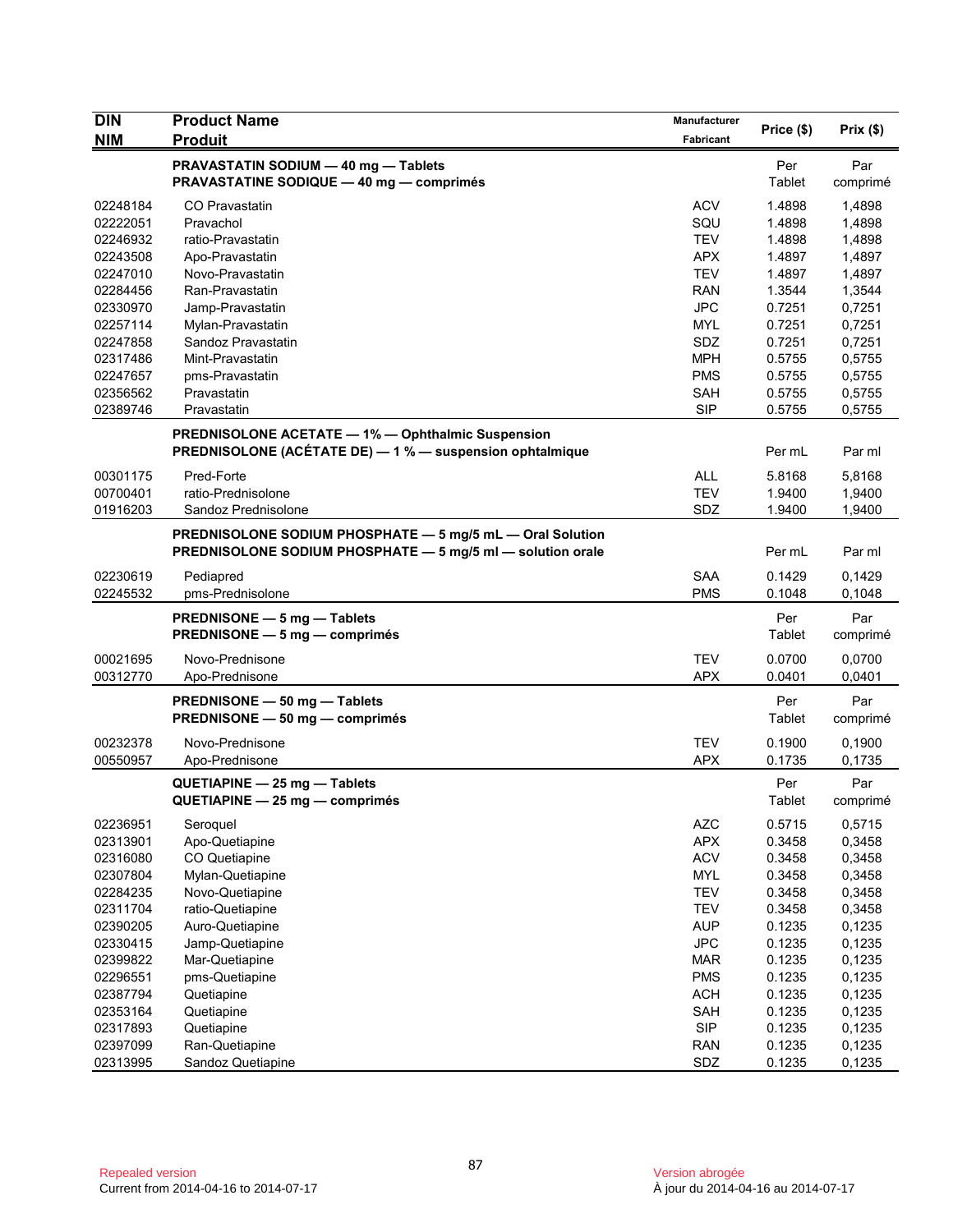| <b>DIN</b> | <b>Product Name</b>             | Manufacturer | Price (\$) | Prix(\$) |
|------------|---------------------------------|--------------|------------|----------|
| <b>NIM</b> | <b>Produit</b>                  | Fabricant    |            |          |
|            | QUETIAPINE - 100 mg - Tablets   |              | Per        | Par      |
|            | QUETIAPINE - 100 mg - comprimés |              | Tablet     | comprimé |
| 02236952   | Seroquel                        | <b>AZC</b>   | 1.5246     | 1,5246   |
| 02313928   | Apo-Quetiapine                  | <b>APX</b>   | 0.9226     | 0,9226   |
| 02316099   | CO Quetiapine                   | <b>ACV</b>   | 0.9226     | 0,9226   |
| 02307812   | Mylan-Quetiapine                | <b>MYL</b>   | 0.9226     | 0,9226   |
| 02284243   | Novo-Quetiapine                 | <b>TEV</b>   | 0.9226     | 0,9226   |
| 02311712   | ratio-Quetiapine                | <b>TEV</b>   | 0.9226     | 0,9226   |
| 02390213   | Auro-Quetiapine                 | <b>AUP</b>   | 0.3295     | 0,3295   |
| 02330423   | Jamp-Quetiapine                 | <b>JPC</b>   | 0.3295     | 0,3295   |
| 02399830   | Mar-Quetiapine                  | <b>MAR</b>   | 0.3295     | 0,3295   |
| 02296578   | pms-Quetiapine                  | <b>PMS</b>   | 0.3295     | 0,3295   |
| 02387808   | Quetiapine                      | <b>ACH</b>   | 0.3295     | 0,3295   |
| 02353172   | Quetiapine                      | <b>SAH</b>   | 0.3295     | 0,3295   |
| 02317907   | Quetiapine                      | <b>SIP</b>   | 0.3295     | 0,3295   |
| 02397102   | Ran-Quetiapine                  | <b>RAN</b>   | 0.3295     | 0,3295   |
| 02314002   | Sandoz Quetiapine               | SDZ          | 0.3295     | 0,3295   |
|            | QUETIAPINE - 150 mg - Tablets   |              | Per        | Par      |
|            | QUETIAPINE - 150 mg - comprimés |              | Tablet     | comprimé |
| 02240862   | Seroquel                        | <b>AZC</b>   | 2.3550     | 2,3550   |
| 02284251   | Novo-Quetiapine                 | <b>TEV</b>   | 1.6222     | 1,6222   |
|            | QUETIAPINE - 200 mg - Tablets   |              | Per        | Par      |
|            | QUETIAPINE - 200 mg - comprimés |              | Tablet     | comprimé |
| 02236953   | Seroquel                        | <b>AZC</b>   | 3.0613     | 3,0613   |
| 02313936   | Apo-Quetiapine                  | <b>APX</b>   | 1.8527     | 1,8527   |
| 02316110   | CO Quetiapine                   | <b>ACV</b>   | 1.8527     | 1,8527   |
| 02307839   | Mylan-Quetiapine                | <b>MYL</b>   | 1.8527     | 1,8527   |
| 02284278   | Novo-Quetiapine                 | <b>TEV</b>   | 1.8527     | 1,8527   |
| 02311747   | ratio-Quetiapine                | <b>TEV</b>   | 1.8527     | 1,8527   |
| 02330458   | Jamp-Quetiapine                 | <b>JPC</b>   | 0.6618     | 0,6618   |
| 02317923   | Quetiapine                      | <b>SIP</b>   | 0.6618     | 0,6618   |
| 02397110   | Ran-Quetiapine                  | <b>RAN</b>   | 0.6618     | 0,6618   |
| 02314010   | Sandoz Quetiapine               | <b>SDZ</b>   | 0.6618     | 0,6618   |
| 02390248   | Auro-Quetiapine                 | <b>AUP</b>   | 0.6617     | 0,6617   |
| 02399849   | Mar-Quetiapine                  | <b>MAR</b>   | 0.6617     | 0,6617   |
| 02296594   | pms-Quetiapine                  | <b>PMS</b>   | 0.6617     | 0,6617   |
| 02387824   | Quetiapine                      | <b>ACH</b>   | 0.6617     | 0,6617   |
| 02353199   | Quetiapine                      | <b>SAH</b>   | 0.6617     | 0,6617   |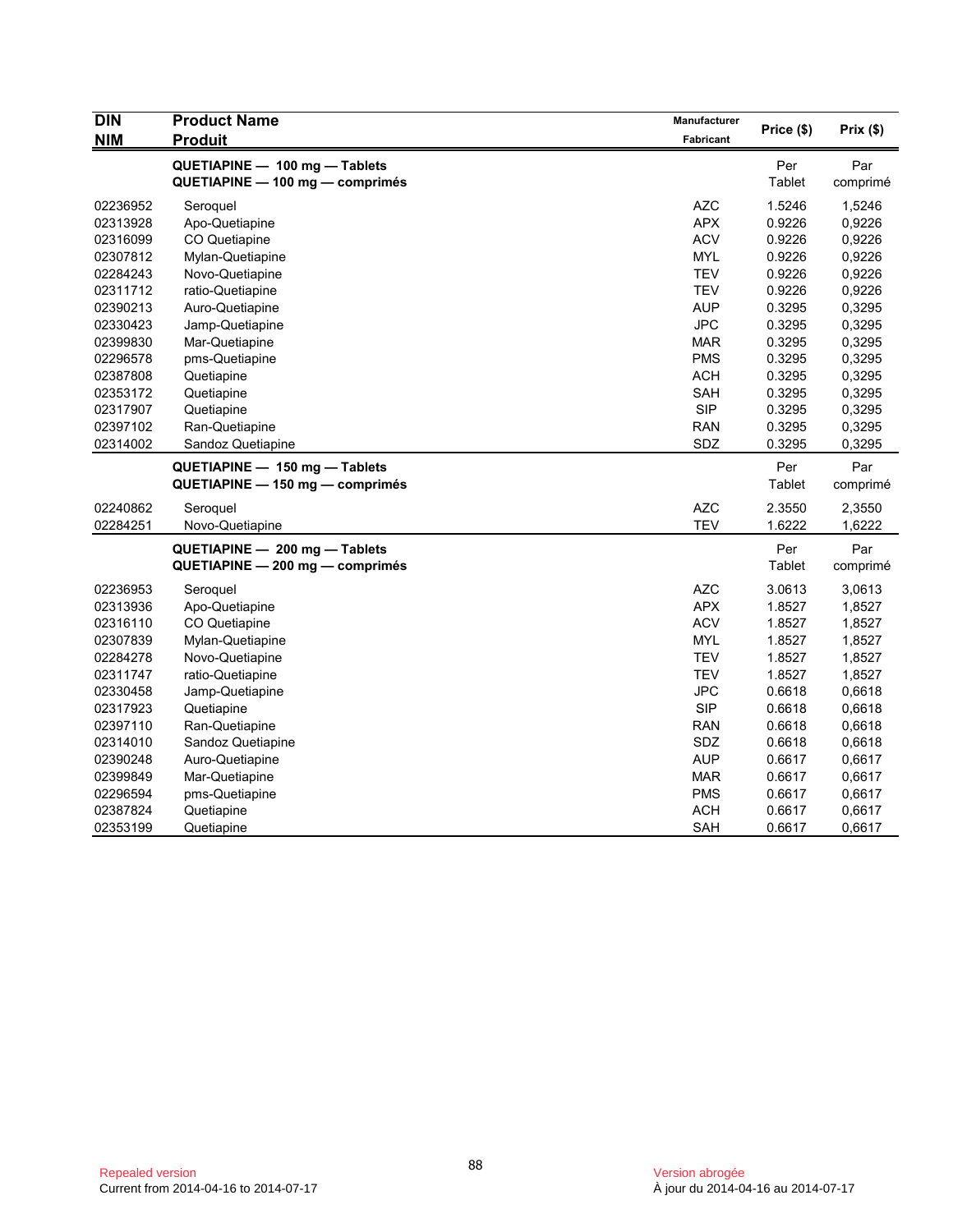| <b>DIN</b> | <b>Product Name</b>                                                                                      | Manufacturer | Price (\$)    | Prix(\$)        |
|------------|----------------------------------------------------------------------------------------------------------|--------------|---------------|-----------------|
| <b>NIM</b> | <b>Produit</b>                                                                                           | Fabricant    |               |                 |
|            | QUETIAPINE - 300 mg - Tablets<br>QUETIAPINE - 300 mg - comprimés                                         |              | Per<br>Tablet | Par<br>comprimé |
| 02244107   | Seroquel                                                                                                 | <b>AZC</b>   | 4.4671        | 4,4671          |
| 02313944   | Apo-Quetiapine                                                                                           | <b>APX</b>   | 2.7038        | 2,7038          |
| 02316129   | CO Quetiapine                                                                                            | <b>ACV</b>   | 2.7038        | 2,7038          |
| 02307847   | Mylan-Quetiapine                                                                                         | <b>MYL</b>   | 2.7038        | 2,7038          |
| 02284286   | Novo-Quetiapine                                                                                          | <b>TEV</b>   | 2.7038        | 2,7038          |
| 02311755   | ratio-Quetiapine                                                                                         | TEV          | 2.7038        | 2,7038          |
| 02390248   | Auro-Quetiapine                                                                                          | <b>AUP</b>   | 0.9656        | 0.9656          |
| 02330466   | Jamp-Quetiapine                                                                                          | <b>JPC</b>   | 0.9656        | 0,9656          |
| 02399857   | Mar-Quetiapine                                                                                           | MAR          | 0.9656        | 0,9656          |
| 02296608   | pms-Quetiapine                                                                                           | <b>PMS</b>   | 0.9656        | 0,9656          |
| 02387832   | Quetiapine                                                                                               | <b>ACH</b>   | 0.9656        | 0,9656          |
| 02353202   | Quetiapine                                                                                               | SAH          | 0.9656        | 0,9656          |
| 02317931   | Quetiapine                                                                                               | <b>SIP</b>   | 0.9656        | 0,9656          |
| 02397129   | Ran-Quetiapine                                                                                           | <b>RAN</b>   | 0.9656        | 0,9656          |
| 02314029   | Sandoz Quetiapine<br>QUETIAPINE - 50 mg - Extended Release Tablets                                       | SDZ          | 0.9656<br>Per | 0,9656<br>Par   |
|            | QUETIAPINE - 50 mg - comprimés à libération prolongée                                                    |              | Tablet        | comprimé        |
| 02300184   | Seroquel XR                                                                                              | <b>AZC</b>   | 1.0863        | 1,0863          |
| 02395444   | Teva-Quetiapine XR                                                                                       | <b>TEV</b>   | 0.7406        | 0,7406          |
| 02407671   | Sandoz Quetiapine XRT                                                                                    | SDZ          | 0.4938        | 0,4938          |
|            | QUETIAPINE - 150 mg - Extended Release Tablets                                                           |              | Per           | Par             |
|            | QUETIAPINE - 150 mg - comprimés à libération prolongée                                                   |              | Tablet        | comprimé        |
| 02321513   | Seroquel XR                                                                                              | <b>AZC</b>   | 2.1395        | 2,1395          |
| 02395452   | Teva-Quetiapine XR                                                                                       | <b>TEV</b>   | 1.4588        | 1,4588          |
| 02407698   | Sandoz Quetiapine XRT                                                                                    | SDZ          | 0.9725        | 0,9725          |
|            | QUETIAPINE - 200 mg - Extended Release Tablets<br>QUETIAPINE - 200 mg - comprimés à libération prolongée |              | Per<br>Tablet | Par<br>comprimé |
| 02300192   | Seroquel XR                                                                                              | <b>AZC</b>   | 2.8930        | 2,8930          |
| 02395460   | Teva-Quetiapine XR                                                                                       | <b>TEV</b>   | 1.9725        | 1,9725          |
| 02407701   | Sandoz Quetiapine XRT                                                                                    | SDZ          | 1.3150        | 1,3150          |
|            | QUETIAPINE - 300 mg - Extended Release Tablets                                                           |              | Per           | Par             |
|            | QUETIAPINE - 300 mg - comprimés à libération prolongée                                                   |              | Tablet        | comprimé        |
| 02300206   | Seroquel XR                                                                                              | <b>AZC</b>   | 4.2460        | 4,2460          |
| 02395479   | Teva-Quetiapine XR                                                                                       | <b>TEV</b>   | 2.8950        | 2,8950          |
| 02407728   | Sandoz Quetiapine XRT                                                                                    | SDZ          | 1.9300        | 1,9300          |
|            | QUETIAPINE - 400 mg - Extended Release Tablets                                                           |              | Per           | Par             |
|            | QUETIAPINE - 400 mg - comprimés à libération prolongée                                                   |              | Tablet        | comprimé        |
| 02300214   | Seroquel XR                                                                                              | <b>AZC</b>   | 5.7677        | 5,7677          |
| 02395487   | Teva-Quetiapine XR                                                                                       | <b>TEV</b>   | 3.9300        | 3,9300          |
| 02407736   | Sandoz Quetiapine XRT                                                                                    | SDZ          | 2.6200        | 2,6200          |
|            |                                                                                                          |              |               |                 |
|            | QUINAPRIL - 5 mg - Tablets<br>QUINAPRIL - 5 mg - comprimés                                               |              | Per<br>Tablet | Par<br>comprimé |
| 01947664   | Accupril                                                                                                 | PFI          | 1.0021        | 1,0021          |
| 02248499   | Apo-Quinapril                                                                                            | <b>APX</b>   | 0.6867        | 0,6867          |
|            | QUINAPRIL - 10 mg - Tablets<br>QUINAPRIL - 10 mg - comprimés                                             |              | Per<br>Tablet | Par<br>comprimé |
| 01947672   | Accupril                                                                                                 | PFI          | 1.0021        | 1,0021          |
| 02248500   | Apo-Quinapril                                                                                            | <b>APX</b>   | 0.6867        | 0,6867          |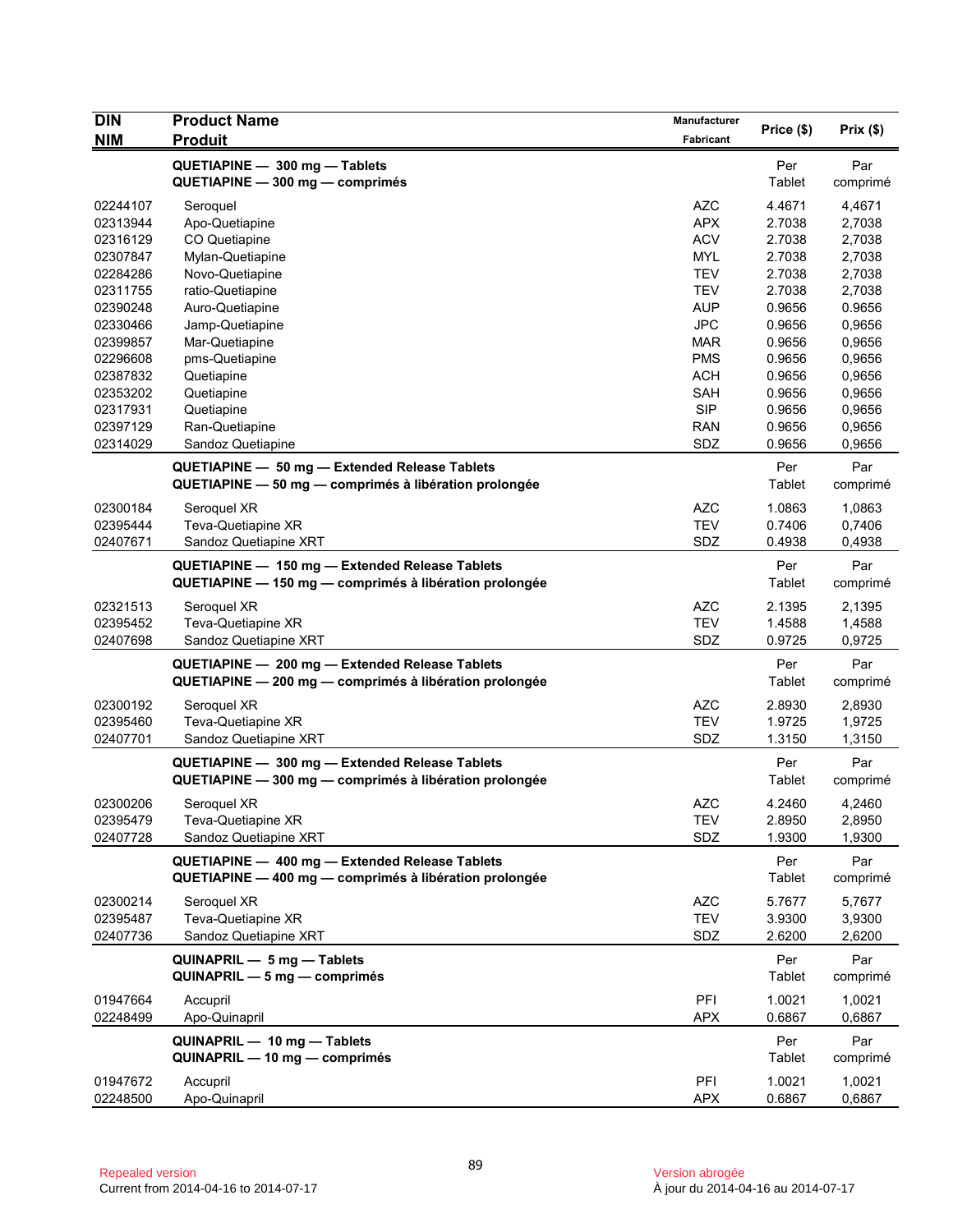| <b>DIN</b>                                               | <b>Product Name</b>                                                                                                  | <b>Manufacturer</b>                                  | Price (\$)                                     | Prix(\$)                                       |
|----------------------------------------------------------|----------------------------------------------------------------------------------------------------------------------|------------------------------------------------------|------------------------------------------------|------------------------------------------------|
| <b>NIM</b>                                               | <b>Produit</b>                                                                                                       | Fabricant                                            |                                                |                                                |
|                                                          | QUINAPRIL - 20 mg - Tablets<br>QUINAPRIL - 20 mg - comprimés                                                         |                                                      | Per<br>Tablet                                  | Par<br>comprimé                                |
| 01947680<br>02248501                                     | Accupril<br>Apo-Quinapril                                                                                            | <b>PFI</b><br><b>APX</b>                             | 1.0021<br>0.6867                               | 1,0021<br>0,6867                               |
|                                                          | QUINAPRIL - 40 mg - Tablets<br>QUINAPRIL - 40 mg - comprimés                                                         |                                                      | Per<br>Tablet                                  | Par<br>comprimé                                |
| 01947699<br>02248502                                     | Accupril<br>Apo-Quinapril                                                                                            | PFI<br><b>APX</b>                                    | 1.0021<br>0.6867                               | 1,0021<br>0,6867                               |
|                                                          | QUINAPRIL/HYDROCHLOROTHIAZIDE - 10 mg/12.5 mg - Tablets<br>QUINAPRIL/HYDROCHLOROTHIAZIDE - 10 mg/12.5 mg - comprimés |                                                      | Per<br>Tablet                                  | Par<br>comprimé                                |
| 02237367<br>02408767                                     | Accuretic<br>Apo-Quinapril/HCTZ                                                                                      | <b>PFI</b><br><b>APX</b>                             | 1.0021<br>0.6865                               | 1,0021<br>0,6865                               |
|                                                          | QUINAPRIL/HYDROCHLOROTHIAZIDE - 20 mg/12.5 mg - Tablets<br>QUINAPRIL/HYDROCHLOROTHIAZIDE - 20 mg/12.5 mg - comprimés |                                                      | Per<br>Tablet                                  | Par<br>comprimé                                |
| 02237368<br>02408775                                     | Accuretic<br>Apo-Quinapril/HCTZ                                                                                      | PFI<br><b>APX</b>                                    | 1.0021<br>0.6865                               | 1,0021<br>0,6865                               |
|                                                          | QUINAPRIL/HYDROCHLOROTHIAZIDE - 20 mg/25 mg - Tablets<br>QUINAPRIL/HYDROCHLOROTHIAZIDE - 20 mg/25 mg - comprimés     |                                                      | Per<br>Tablet                                  | Par<br>comprimé                                |
| 02237369<br>02408783                                     | Accuretic<br>Apo-Quinapril/HCTZ                                                                                      | <b>PFI</b><br><b>APX</b>                             | 0.9551<br>0.6512                               | 0,9551<br>0,6512                               |
|                                                          | QUININE SULFATE - 200 mg - Capsules<br>QUININE (SULFATE DE) - 200 mg - capsules                                      |                                                      | Per<br>Capsule                                 | Par<br>capsule                                 |
| 00021008<br>02254514<br>80040279<br>00695440             | Novo-Quinine<br>Apo-Quinine<br>Jamp-Quinine<br>Quinine-Odan                                                          | <b>TEV</b><br><b>APX</b><br><b>JPC</b><br><b>ODN</b> | 0.2800<br>0.2629<br>0.2390<br>0.2390           | 0,2800<br>0,2629<br>0,2390<br>0,2390           |
|                                                          | QUININE SULFATE - 300 mg - Capsules<br>QUININE (SULFATE DE) - 300 mg - capsules                                      |                                                      | Per<br>Capsule                                 | Par<br>capsule                                 |
| 00021016<br>02254522<br>80040277<br>00695459             | Novo-Quinine<br>Apo-Quinine<br>Jamp-Quinine<br>Quinine-Odan                                                          | <b>TEV</b><br><b>APX</b><br><b>JPC</b><br><b>ODN</b> | 0.4364<br>0.4125<br>0.3750<br>0.3750           | 0,4364<br>0,4125<br>0,3750<br>0,3750           |
|                                                          | RABEPRAZOLE - 10 mg - Tablets<br>RABEPRAZOLE - 10 mg - comprimés                                                     |                                                      | Per<br>Tablet                                  | Par<br>comprimé                                |
| 02243796<br>02345579<br>02408392<br>02381737<br>02310805 | Pariet<br>Apo-Rabeprazole<br>Mylan-Rabeprazole<br>PAT-Rabeprazole<br>pms-Rabeprazole EC                              | JAN<br><b>APX</b><br><b>MYL</b><br>PAT<br><b>PMS</b> | 0.7541<br>0.1204<br>0.1204<br>0.1204<br>0.1204 | 0,7541<br>0,1204<br>0,1204<br>0,1204<br>0,1204 |
| 02356511<br>02385449<br>02298074<br>02314177<br>02296632 | Rabeprazole<br>Rabeprazole<br>Ran-Rabeprazole<br>Sandoz Rabeprazole<br>Teva-Rabeprazole EC                           | SAH<br><b>SIP</b><br><b>RAN</b><br>SDZ<br><b>TEV</b> | 0.1204<br>0.1204<br>0.1204<br>0.1204<br>0.1204 | 0,1204<br>0,1204<br>0,1204<br>0,1204<br>0,1204 |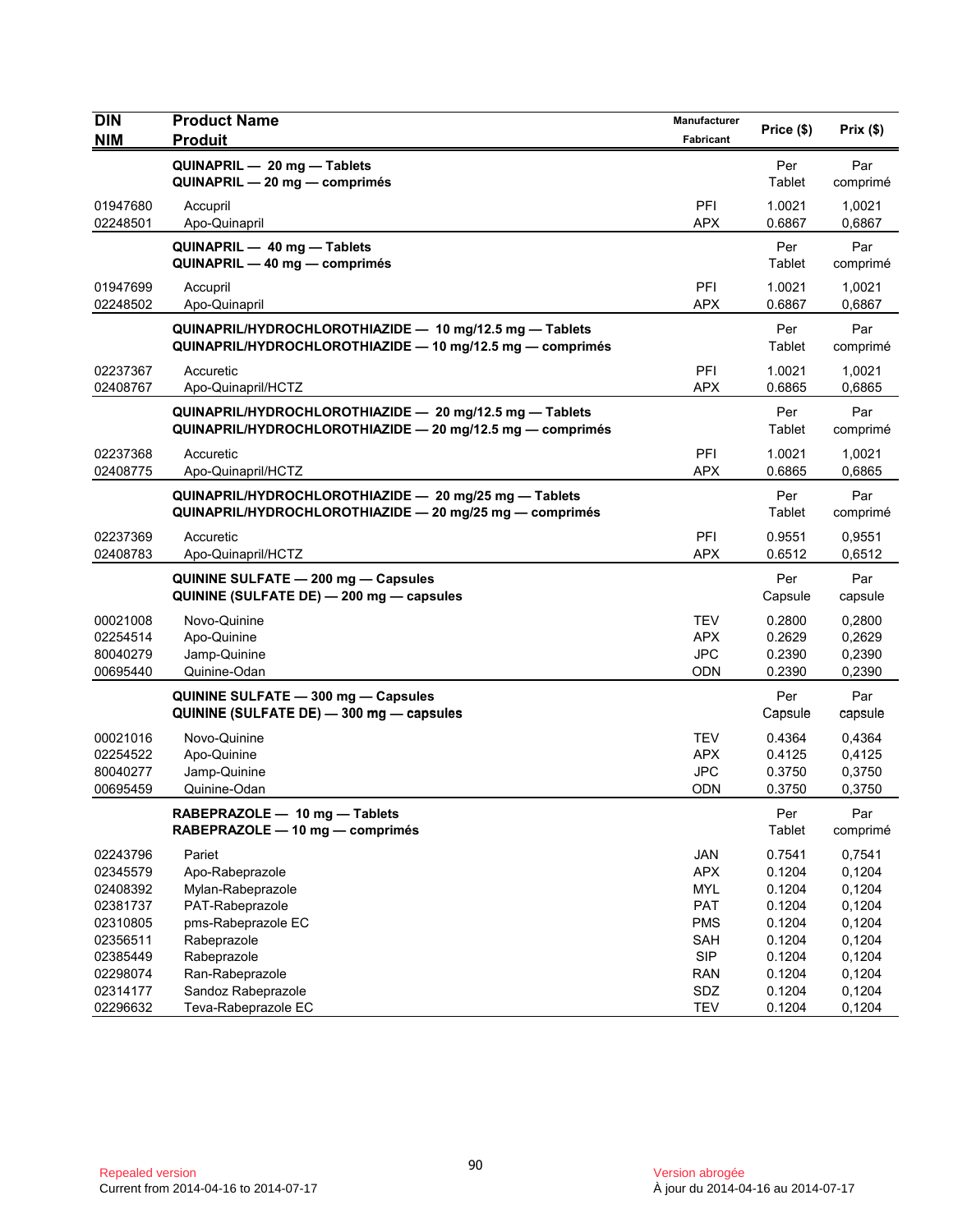| <b>DIN</b>           | <b>Product Name</b>                                                  | Manufacturer | Price (\$)     | Prix(\$)         |
|----------------------|----------------------------------------------------------------------|--------------|----------------|------------------|
| <b>NIM</b>           | <b>Produit</b>                                                       | Fabricant    |                |                  |
|                      | RABEPRAZOLE - 20 mg - Tablets<br>RABEPRAZOLE - 20 mg - comprimés     |              | Per<br>Tablet  | Par<br>comprimé  |
| 02243797             | Pariet                                                               | <b>JAN</b>   | 1.5083         | 1,5083           |
| 02345587             | Apo-Rabeprazole                                                      | <b>APX</b>   | 0.2408         | 0,2408           |
| 02408406             | Mylan-Rabeprazole                                                    | <b>MYL</b>   | 0.2408         | 0,2408           |
| 02381745             | PAT-Rabeprazole                                                      | <b>PAT</b>   | 0.2408         | 0,2408           |
| 02310813             | pms-Rabeprazole EC                                                   | <b>PMS</b>   | 0.2408         | 0,2408           |
| 02356538             | Rabeprazole                                                          | SAH          | 0.2408         | 0,2408           |
| 02385457             | Rabeprazole                                                          | <b>SIP</b>   | 0.2408         | 0,2408           |
| 02298082             | Ran-Rabeprazole                                                      | <b>RAN</b>   | 0.2408         | 0,2408           |
| 02314185             | Sandoz Rabeprazole                                                   | SDZ          | 0.2408         | 0,2408           |
| 02296640             | Teva-Rabeprazole EC                                                  | <b>TEV</b>   | 0.2408         | 0,2408           |
|                      | RALOXIFENE - 60 mg - Tablets<br>RALOXIFENE - 60 mg - comprimés       |              | Per<br>Tablet  | Par<br>comprimé  |
| 02239028             | Evista                                                               | LIL          | 2.0684         | 2,0684           |
| 02279215             | Apo-Raloxifene                                                       | <b>APX</b>   | 1.1038         | 1,1038           |
| 02358840             | CO Raloxifene                                                        | <b>ACV</b>   | 0.6418         | 0,6418           |
| 02312298             | Novo-Raloxifene                                                      | <b>TEV</b>   | 0.6417         | 0,6417           |
| 02358921             | pms-Raloxifene                                                       | <b>PMS</b>   | 0.4583         | 0,4583           |
|                      | RAMIPRIL - 1.25 mg - Capsules<br>RAMIPRIL - 1.25 mg - capsules       |              | Per<br>Capsule | Par<br>capsule   |
| 02221829             |                                                                      | <b>SAA</b>   | 0.7964         |                  |
|                      | Altace                                                               | <b>APX</b>   | 0.1274         | 0,7964<br>0.1274 |
| 02251515             | Apo-Ramipril                                                         | <b>AUP</b>   | 0.1274         | 0.1274           |
| 02387387<br>02295482 | Auro-Ramipril<br>CO Ramipril                                         | <b>ACV</b>   | 0.1274         | 0.1274           |
| 02331101             |                                                                      | <b>JPC</b>   | 0.1274         | 0,1274           |
| 02301148             | Jamp Ramipril                                                        | MYL          | 0.1274         | 0.1274           |
| 02295369             | Mylan-Ramipril                                                       | <b>PMS</b>   | 0.1274         | 0.1274           |
| 02332299             | pms-Ramipril                                                         | <b>RAN</b>   | 0.1274         | 0,1274           |
|                      | Ramipril                                                             | <b>RAN</b>   | 0.1274         | 0.1274           |
| 02310503<br>02287692 | Ran-Ramipril                                                         | <b>TEV</b>   | 0.1274         | 0.1274           |
| 02291398             | ratio-Ramipril                                                       | SDZ          | 0.1274         | 0.1274           |
|                      | Sandoz Ramipril Tablets/comprimés<br>RAMIPRIL $-2.5$ mg $-$ Capsules |              | Per            | Par              |
|                      | RAMIPRIL $-2.5$ mg $-$ capsules                                      |              | Capsule        | capsule          |
| 02221837             | Altace                                                               | <b>SAA</b>   | 0.9141         | 0,9141           |
| 02251531             | Apo-Ramipril                                                         | APX          | 0.1470         | 0,1470           |
| 02387395             | Auro-Ramipril                                                        | <b>AUP</b>   | 0.1470         | 0,1470           |
| 02295490             | CO Ramipril                                                          | <b>ACV</b>   | 0.1470         | 0,1470           |
| 02331128             | Jamp-Ramipril                                                        | <b>JPC</b>   | 0.1470         | 0,1470           |
| 02301156             | Mylan-Ramipril                                                       | <b>MYL</b>   | 0.1470         | 0,1470           |
| 02247917             | pms-Ramipril                                                         | <b>PMS</b>   | 0.1470         | 0,1470           |
| 02332302             | Ramipril                                                             | <b>RAN</b>   | 0.1470         | 0,1470           |
| 02374846             | Ramipril                                                             | SAH          | 0.1470         | 0,1470           |
| 02411563             | Ramipril-2.5                                                         | <b>SIP</b>   | 0.1470         | 0,1470           |
| 02310511             | Ran-Ramipril                                                         | <b>RAN</b>   | 0.1470         | 0,1470           |
| 02287706             | ratio-Ramipril                                                       | <b>TEV</b>   | 0.1470         | 0,1470           |
| 02291401             | Sandoz Ramipril Tablets/comprimés                                    | SDZ          | 0.1470         | 0,1470           |
| 02247945             | Teva-Ramipril                                                        | <b>TEV</b>   | 0.1470         | 0,1470           |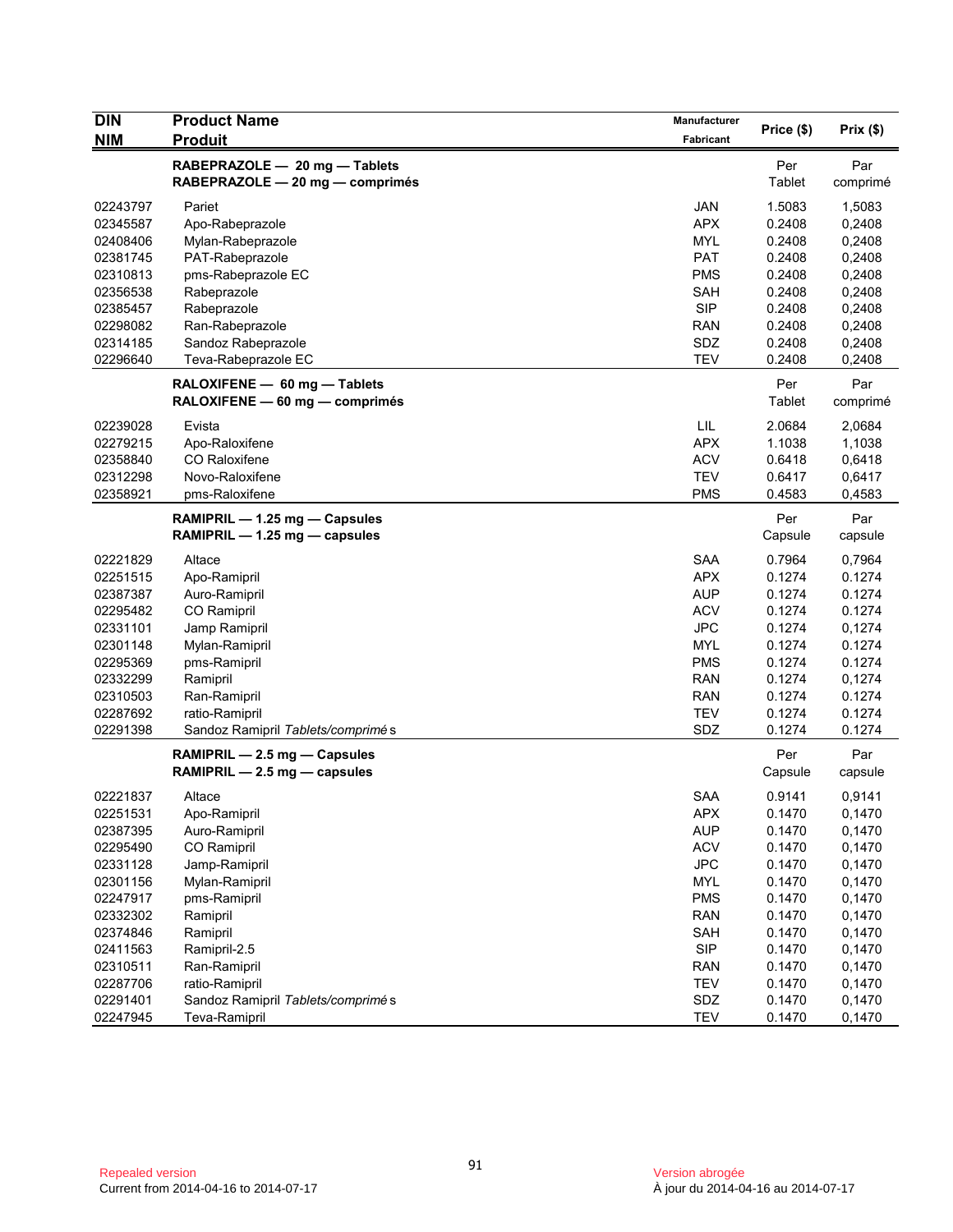| <b>DIN</b> | <b>Product Name</b>                                      | Manufacturer     |            |          |
|------------|----------------------------------------------------------|------------------|------------|----------|
| <b>NIM</b> | Produit                                                  | <b>Fabricant</b> | Price (\$) | Prix(\$) |
|            | RAMIPRIL - 5 mg - Capsules                               |                  | Per        | Par      |
|            | $RAMIPRIL - 5 mg - capsules$                             |                  | Capsule    | capsule  |
| 02221845   | Altace                                                   | <b>SAA</b>       | 0.9152     | 0,9152   |
| 02251574   | Apo-Ramipril                                             | <b>APX</b>       | 0.1470     | 0,1470   |
| 02387409   | Auro-Ramipril                                            | <b>AUP</b>       | 0.1470     | 0,1470   |
| 02295504   | <b>CO</b> Ramipril                                       | <b>ACV</b>       | 0.1470     | 0,1470   |
| 02331136   | Jamp-Ramipril                                            | <b>JPC</b>       | 0.1470     | 0,1470   |
| 02301164   | Mylan-Ramipril                                           | <b>MYL</b>       | 0.1470     | 0,1470   |
| 02247918   | pms-Ramipril                                             | <b>PMS</b>       | 0.1470     | 0,1470   |
| 02332310   | Ramipril                                                 | <b>RAN</b>       | 0.1470     | 0,1470   |
| 02374854   | Ramipril                                                 | <b>SAH</b>       | 0.1470     | 0,1470   |
| 02411571   | Ramipril-5                                               | <b>SIP</b>       | 0.1470     | 0,1470   |
| 02310538   | Ran-Ramipril                                             | <b>RAN</b>       | 0.1470     | 0,1470   |
| 02287714   | ratio-Ramipril                                           | <b>TEV</b>       | 0.1470     | 0,1470   |
| 02291428   | Sandoz Ramipril Tablets/comprimés                        | SDZ              | 0.1470     | 0,1470   |
| 02247946   | <b>Teva-Ramipril</b>                                     | <b>TEV</b>       | 0.1470     | 0,1470   |
|            | RAMIPRIL - 10 mg - Capsules                              |                  | Per        | Par      |
|            | RAMIPRIL - 10 mg - capsules                              |                  | Capsule    | capsule  |
| 02221853   | Altace                                                   | <b>SAA</b>       | 1.1609     | 1,1609   |
| 02251582   | Apo-Ramipril                                             | <b>APX</b>       | 0.1862     | 0,1862   |
| 02387417   | Auro-Ramipril                                            | AUP              | 0.1862     | 0,1862   |
| 02295512   | CO Ramipril                                              | <b>ACV</b>       | 0.1862     | 0,1862   |
| 02331144   | Jamp-Ramipril                                            | <b>JPC</b>       | 0.1862     | 0,1862   |
| 02301172   | Mylan-Ramipril                                           | <b>MYL</b>       | 0.1862     | 0,1862   |
| 02247919   | pms-Ramipril                                             | <b>PMS</b>       | 0.1862     | 0,1862   |
| 02332329   | Ramipril                                                 | <b>RAN</b>       | 0.1862     | 0,1862   |
| 02374862   | Ramipril                                                 | <b>SAH</b>       | 0.1862     | 0,1862   |
| 02411598   | Ramipril-10                                              | <b>SIP</b>       | 0.1862     | 0,1862   |
| 02310546   | Ran-Ramipril                                             | <b>RAN</b>       | 0.1862     | 0,1862   |
| 02287722   | ratio-Ramipril                                           | <b>TEV</b>       | 0.1862     | 0,1862   |
| 02291436   | Sandoz Ramipril Tablets/comprimés                        | SDZ              | 0.1862     | 0,1862   |
| 02247947   | <b>Teva-Ramipril</b>                                     | TEV              | 0.1862     | 0,1862   |
|            | RAMIPRIL - 15 mg - Capsules                              |                  | Per        | Par      |
|            | RAMIPRIL - 15 mg - capsules                              |                  | Capsule    | capsule  |
| 02281112   | Altace                                                   | SAA              | 1.2881     | 1,2881   |
| 02325381   | Apo-Ramipril                                             | APX              | 0.8550     | 0,8550   |
|            | RANITIDINE HCI - 15 mg/mL - Oral Solution                |                  | Per        | Par      |
|            | RANITIDINE (CHLORHYDRATE DE) - 15 mg/ml - solution orale |                  | mL         | ml       |
| 02280833   | Apo-Ranitidine                                           | <b>APX</b>       | 0.1480     | 0,1480   |
| 02242940   | Novo-Ranidine                                            | <b>TEV</b>       | 0.1480     | 0,1480   |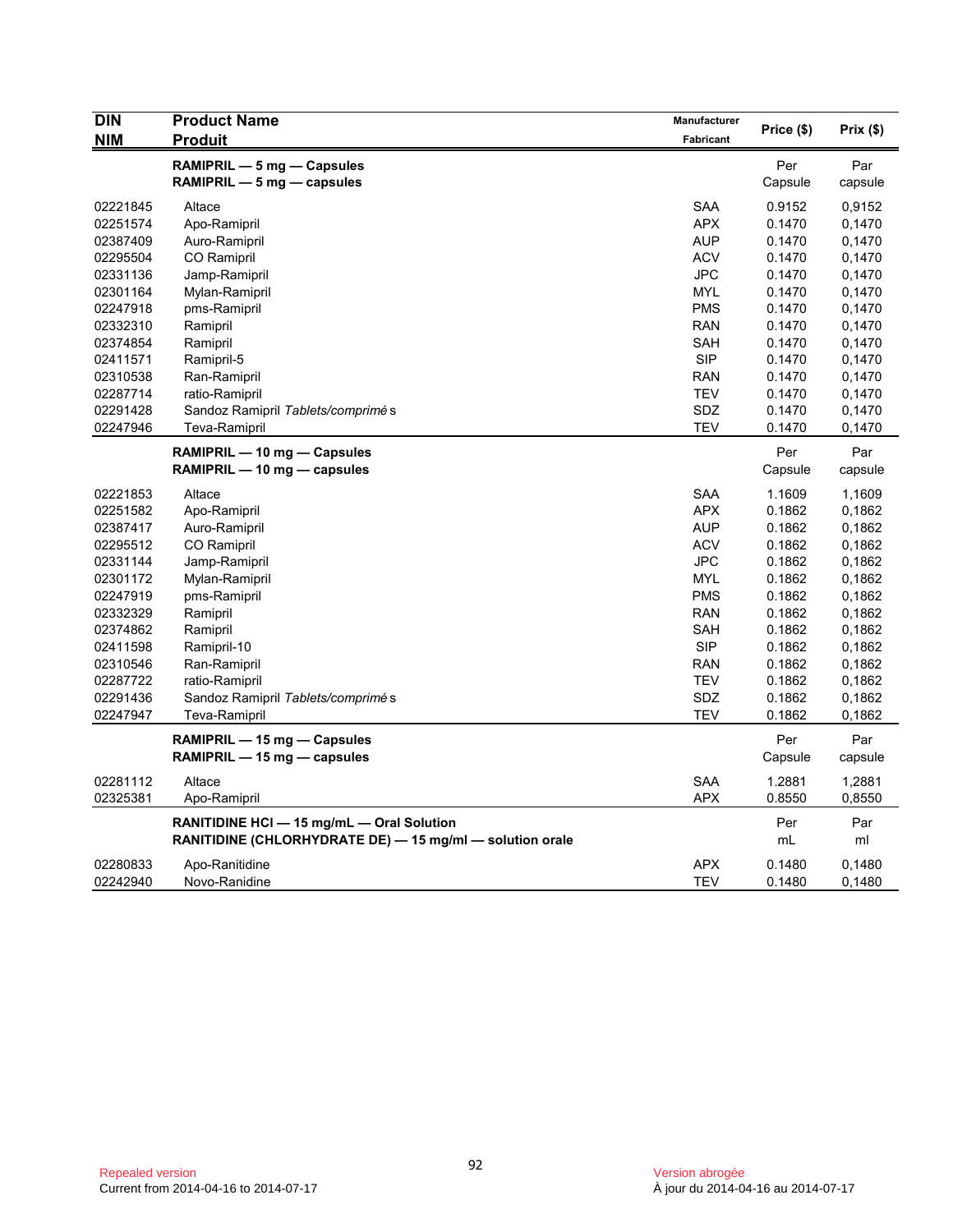| <b>DIN</b> | <b>Product Name</b>                               | Manufacturer | Price (\$) | Prix(\$) |
|------------|---------------------------------------------------|--------------|------------|----------|
| <b>NIM</b> | <b>Produit</b>                                    | Fabricant    |            |          |
|            | RANITIDINE HCI - 150 mg - Tablets                 |              | Per        | Par      |
|            | RANITIDINE (CHLORHYDRATE DE) - 150 mg - comprimés |              | Tablet     | comprimé |
| 02248570   | CO Ranitidine                                     | <b>ACV</b>   | 0.4446     | 0,4446   |
| 00828564   | Novo-Ranidine                                     | <b>TEV</b>   | 0.4446     | 0,4446   |
| 00828823   | ratio-Ranitidine                                  | <b>TEV</b>   | 0.4446     | 0,4446   |
| 02336480   | Ran-Ranitidine                                    | <b>RAN</b>   | 0.1980     | 0,1980   |
| 02212331   | Zantac                                            | <b>GSK</b>   | 0.1980     | 0,1980   |
| 00733059   | Apo-Ranitidine                                    | <b>APX</b>   | 0.1909     | 0,1909   |
| 02207761   | Mylan-Ranitidine                                  | <b>MYL</b>   | 0.1908     | 0,1908   |
| 02367378   | <b>MYL-Ranitidine</b>                             | <b>MYL</b>   | 0.1800     | 0,1800   |
| 02242453   | pms-Ranitidine                                    | <b>PMS</b>   | 0.1800     | 0,1800   |
| 02353016   | Ranitidine                                        | SAH          | 0.1800     | 0,1800   |
| 02385953   | Ranitidine                                        | <b>SIP</b>   | 0.1800     | 0,1800   |
| 02243229   | Sandoz Ranitidine                                 | SDZ          | 0.1800     | 0,1800   |
|            | RANITIDINE HCI - 300 mg - Tablets                 |              | Per        | Par      |
|            | RANITIDINE (CHLORHYDRATE DE) - 300 mg - comprimés |              | Tablet     | comprimé |
| 02248571   | CO Ranitidine                                     | <b>ACV</b>   | 0.8566     | 0,8566   |
| 00828556   | Novo-Ranidine                                     | <b>TEV</b>   | 0.8566     | 0,8566   |
| 00828688   | ratio-Ranitidine                                  | <b>TEV</b>   | 0.8566     | 0,8566   |
| 02336502   | Ran-Ranitidine                                    | <b>RAN</b>   | 0.3960     | 0,3960   |
| 02212358   | Zantac                                            | <b>GSK</b>   | 0.3960     | 0,3960   |
| 00733067   | Apo-Ranitidine                                    | <b>APX</b>   | 0.3817     | 0,3817   |
| 02207788   | Mylan-Ranitidine                                  | <b>MYL</b>   | 0.3816     | 0,3816   |
| 02367386   | MYL-Ranitidine                                    | MYL          | 0.3600     | 0,3600   |
| 02242454   | pms-Ranitidine                                    | <b>PMS</b>   | 0.3600     | 0,3600   |
| 02353024   | Ranitidine                                        | SAH          | 0.3600     | 0,3600   |
| 02385961   | Ranitidine                                        | <b>SIP</b>   | 0.3600     | 0,3600   |
| 02243230   | Sandoz Ranitidine                                 | SDZ          | 0.3600     | 0,3600   |
|            | REPAGLINIDE - 0.5 mg - Tablets                    |              | Per        | Par      |
|            | REPAGLINIDE - 0.5 mg - comprimés                  |              | Tablet     | comprimé |
| 02239924   | Gluconorm                                         | <b>NOO</b>   | 0.3490     | 0,3490   |
| 02321475   | CO Repaglinide                                    | <b>ACV</b>   | 0.1339     | 0,1339   |
| 02357453   | Sandoz Repaglinide                                | SDZ          | 0.1042     | 0,1042   |
| 02355663   | Apo-Repaglinide                                   | <b>APX</b>   | 0.0996     | 0,0996   |
| 02354926   | pms-Repaglinide                                   | <b>PMS</b>   | 0.0996     | 0,0996   |
|            | REPAGLINIDE - 1 mg - Tablets                      |              | Per        | Par      |
|            | REPAGLINIDE - 1 mg - comprimés                    |              | Tablet     | comprimé |
| 02239925   | Gluconorm                                         | <b>NOO</b>   | 0.3628     | 0,3628   |
| 02321483   | CO Repaglinide                                    | <b>ACV</b>   | 0.1392     | 0,1392   |
| 02357461   | Sandoz Repaglinide                                | SDZ          | 0.1083     | 0,1083   |
| 02355671   | Apo-Repaglinide                                   | <b>APX</b>   | 0.1036     | 0,1036   |
| 02354934   | pms-Repaglinide                                   | <b>PMS</b>   | 0.1036     | 0,1036   |
|            | REPAGLINIDE - 2 mg - Tablets                      |              | Per        | Par      |
|            | $REPAGLINIDE - 2 mg - comprimés$                  |              | Tablet     | comprimé |
| 02239926   | Gluconorm                                         | <b>NOO</b>   | 0.3769     | 0,3769   |
| 02321491   | CO Repaglinide                                    | <b>ACV</b>   | 0.1540     | 0,1540   |
| 02357488   | Sandoz Repaglinide                                | SDZ          | 0.1125     | 0,1125   |
| 02355698   | Apo-Repaglinide                                   | <b>APX</b>   | 0.1075     | 0,1075   |
| 02354942   | pms-Repaglinide                                   | <b>PMS</b>   | 0.1075     | 0,1075   |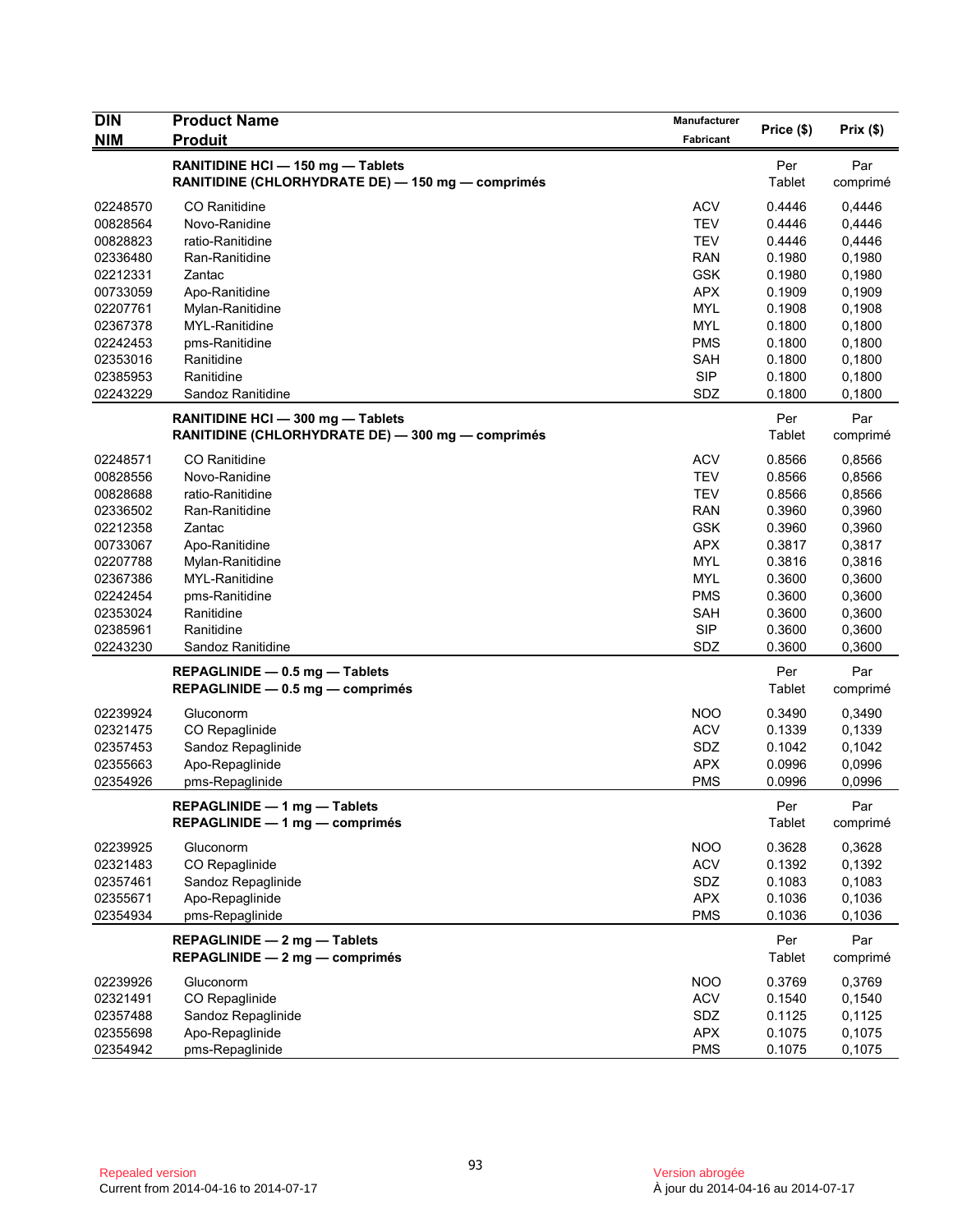| <b>DIN</b>           | <b>Product Name</b>                                                                                      | Manufacturer             | Price (\$)       | Prix(\$)         |
|----------------------|----------------------------------------------------------------------------------------------------------|--------------------------|------------------|------------------|
| <b>NIM</b>           | <b>Produit</b>                                                                                           | <b>Fabricant</b>         |                  |                  |
|                      | RIFAMPIN - 150 mg - Capsules<br>$RIFAMPINE - 150 mg - capsules$                                          |                          | Per<br>Capsule   | Par<br>capsule   |
| 02091887             | Rifadin                                                                                                  | <b>SAA</b>               | 0.9235           | 0,9235           |
| 00393444             | Rofact                                                                                                   | VAL                      | 0.7046           | 0,7046           |
|                      | RIFAMPIN - 300 mg - Capsules                                                                             |                          | Per              | Par              |
|                      | RIFAMPINE - 300 mg - capsules                                                                            |                          | Capsule          | capsule          |
| 02092808             | Rifadin                                                                                                  | <b>SAA</b>               | 1.4533           | 1,4533           |
| 00343617             | Rofact                                                                                                   | <b>VAL</b>               | 1.1090           | 1,1090           |
|                      | RILUZOLE - 50 mg - Tablets                                                                               |                          | Per              | Par              |
|                      | RILUZOLE - 50 mg - comprimés                                                                             |                          | Tablet           | comprimé         |
| 02242763             | <b>Rilutek</b>                                                                                           | <b>SAA</b>               | 11.0597          | 11,0597          |
| 02352583<br>02390299 | Apo-Riluzole<br>Mylan-Riluzole                                                                           | <b>APX</b><br><b>MYL</b> | 3.4361<br>3.4361 | 3,4361<br>3,4361 |
|                      |                                                                                                          |                          |                  |                  |
|                      | RISEDRONATE $-5$ mg $-$ Tablet<br>RISEDRONATE - 5 mg - comprimés                                         |                          | Per<br>Tablet    | Par<br>comprimé  |
|                      |                                                                                                          |                          |                  |                  |
| 02242518<br>02298376 | Actonel<br>Novo-Risedronate                                                                              | <b>PGP</b><br><b>TEV</b> | 2.0983<br>1.5483 | 2,0983<br>1,5483 |
|                      |                                                                                                          |                          |                  |                  |
|                      | RISEDRONATE - 30 mg - Tablet<br>RISEDRONATE - 30 mg - comprimés                                          |                          | Per<br>Tablet    | Par<br>comprimé  |
| 02239146             | Actonel                                                                                                  | <b>PGP</b>               | 13.8952          | 13,8952          |
| 02298384             | Novo-Risedronate                                                                                         | <b>TEV</b>               | 10.0300          | 10,0300          |
|                      | RISEDRONATE - 35 mg - Tablet                                                                             |                          | Per              | Par              |
|                      | RISEDRONATE - 35 mg - comprimés                                                                          |                          | Tablet           | comprimé         |
| 02246896             | Actonel                                                                                                  | <b>PGP</b>               | 11.4813          | 11,4813          |
| 02298392             | Novo-Risedronate                                                                                         | <b>TEV</b>               | 4.1969           | 4,1969           |
| 02353687             | Apo-Risedronate                                                                                          | <b>APX</b>               | 2.4275           | 2,4275           |
| 02368552             | Jamp-Risedronate                                                                                         | <b>JPC</b>               | 2.4875           | 2,4875           |
| 02357984             | Mylan-Risedronate                                                                                        | <b>MYL</b>               | 2.4875           | 2,4875           |
| 02370255<br>02327295 | Risedronate<br>Sandoz Risedronate                                                                        | <b>SAH</b><br>SDZ        | 2.4875<br>2.4288 | 2.4875<br>2,4288 |
| 02302209             | pms-Risedronate                                                                                          | <b>PMS</b>               | 2.4287           | 2,4287           |
| 02411407             | Risedronate-35                                                                                           | <b>SIP</b>               | 2.4287           | 2,4287           |
|                      | RISPERIDONE - 0.5 mg - Orally Disintegrating Tablets                                                     |                          | Per              | Par              |
|                      | RISPERIDONE - 0.5 mg - comprimés à dissolution orale                                                     |                          | Tablet           | comprimé         |
| 02247704             | Risperdal M-Tab                                                                                          | JAN                      | 0.8195           | 0,8195           |
| 02413485             | Mylan-Risperidone ODT                                                                                    | <b>MYL</b>               | 0.5588           | 0,5588           |
|                      | RISPERIDONE - 1 mg - Orally Disintegrating Tablets                                                       |                          | Per              | Par              |
|                      | RISPERIDONE - 1 mg - comprimés à dissolution orale                                                       |                          | Tablet           | comprimé         |
| 02247705             | Risperdal M-Tab                                                                                          | <b>JAN</b>               | 1.1333           | 1,1333           |
| 02413493<br>02291789 | Mylan-Risperidone ODT<br>pms-Risperidone ODT                                                             | <b>MYL</b><br><b>PMS</b> | 0.7725<br>0.7725 | 0,7725<br>0,7725 |
|                      |                                                                                                          |                          |                  |                  |
|                      | RISPERIDONE - 2 mg - Orally Disintegrating Tablets<br>RISPERIDONE - 2 mg - comprimés à dissolution orale |                          | Per<br>Tablet    | Par<br>comprimé  |
|                      |                                                                                                          |                          |                  |                  |
| 02247706<br>02413507 | Risperdal M-Tab<br>Mylan-Risperidone ODT                                                                 | JAN<br><b>MYL</b>        | 2.2413<br>1.5280 | 2,2413<br>1,5280 |
| 02291797             | pms-Risperidone ODT                                                                                      | <b>PMS</b>               | 1.5280           | 1,5280           |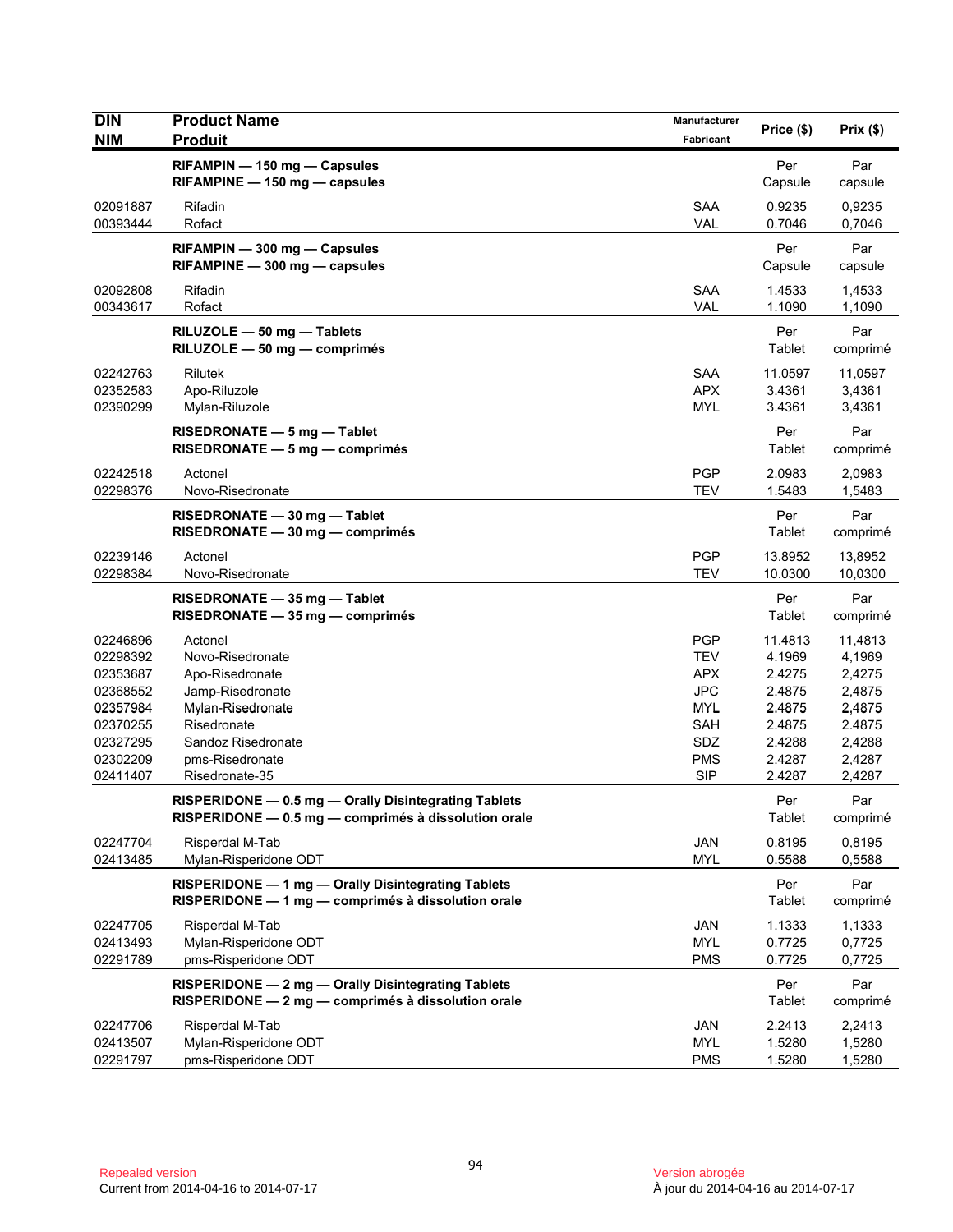| <b>DIN</b>           | <b>Product Name</b>                                                                                      | Manufacturer             | Price (\$)       | Prix(\$)         |
|----------------------|----------------------------------------------------------------------------------------------------------|--------------------------|------------------|------------------|
| <b>NIM</b>           | <b>Produit</b>                                                                                           | Fabricant                |                  |                  |
|                      | RISPERIDONE - 3 mg - Orally Disintegrating Tablets<br>RISPERIDONE - 3 mg - comprimés à dissolution orale |                          | Per<br>Tablet    | Par<br>comprimé  |
| 02268086             | Risperdal M-Tab                                                                                          | <b>JAN</b>               | 3.3605           | 3,3605           |
| 02413515             | Mylan-Risperidone ODT                                                                                    | <b>MYL</b>               | 2.2913           | 2,2913           |
| 02370697             | pms-Risperidone ODT                                                                                      | <b>PMS</b>               | 2.2913           | 2,2913           |
|                      | RISPERIDONE - 4 mg - Orally Disintegrating Tablets<br>RISPERIDONE - 4 mg - comprimés à dissolution orale |                          | Per<br>Tablet    | Par<br>comprimé  |
| 02268094             | Risperdal M-Tab                                                                                          | JAN                      | 4.4935           | 4,4935           |
| 02370700             | pms-Risperidone ODT                                                                                      | <b>PMS</b>               | 3.0638           | 3,0638           |
| 02413523             | Mylan-Risperidone ODT                                                                                    | <b>MYL</b>               | 3.0638           | 3,0638           |
|                      | RISPERIDONE - 0.25 mg - Tablet<br>$RISPERIDONE - 0.25 mg - comprimés$                                    |                          | Per<br>Tablet    | Par<br>comprimé  |
| 02240551             | Risperdal                                                                                                | JAN                      | 0.6331           | 0,6331           |
| 02282585             | CO Risperidone                                                                                           | <b>ACV</b>               | 0.2877           | 0,2877           |
| 02328305             | Ran-Risperidone                                                                                          | <b>RAN</b>               | 0.2615           | 0,2615           |
| 02282119             | Apo-Risperidone                                                                                          | <b>APX</b>               | 0.2075           | 0,2075           |
| 02359529             | Jamp-Risperidone                                                                                         | <b>JPC</b>               | 0.1425           | 0,1425           |
| 02282240             | Mylan-Risperidone                                                                                        | <b>MYL</b>               | 0.1425           | 0,1425           |
| 02282690             | Novo-Risperidone                                                                                         | <b>TEV</b>               | 0.1425           | 0,1425           |
| 02371766             | Mar-Risperidone                                                                                          | <b>MAR</b>               | 0.1252           | 0,1252           |
| 02359790             | Mint-Risperidon                                                                                          | <b>MPH</b>               | 0.1252           | 0,1252           |
| 02252007             | pms-Risperidone                                                                                          | <b>PMS</b>               | 0.1252           | 0,1252           |
| 02356880<br>02303655 | Risperidone                                                                                              | SAH<br>SDZ               | 0.1252<br>0.1252 | 0,1252<br>0,1252 |
|                      | Sandoz Risperidone                                                                                       |                          |                  |                  |
|                      | RISPERIDONE - 0.5 mg - Tablet<br>RISPERIDONE - 0.5 mg - comprimés                                        |                          | Per<br>Tablet    | Par<br>comprimé  |
| 02240552             | Risperdal                                                                                                | JAN                      | 1.0606           | 1,0606           |
| 02282593             | CO Risperidone                                                                                           | <b>ACV</b>               | 0.4817           | 0,4817           |
| 02328313             | Ran-Risperidone                                                                                          | RAN                      | 0.4379           | 0,4379           |
| 02282127             | Apo-Risperidone                                                                                          | <b>APX</b>               | 0.3475           | 0,3475           |
| 02252015             | pms-Risperidone                                                                                          | <b>PMS</b>               | 0.2935           | 0,2935           |
| 02359537             | Jamp-Risperidone                                                                                         | <b>JPC</b>               | 0.2395           | 0,2395           |
| 02282259             | Mylan-Risperidone                                                                                        | <b>MYL</b>               | 0.2395           | 0,2395           |
| 02264188<br>02371774 | Novo-Risperidone<br>Mar-Risperidone                                                                      | <b>TEV</b><br><b>MAR</b> | 0.2395<br>0.2097 | 0,2395<br>0,2097 |
| 02359804             | Mint-Risperidon                                                                                          | <b>MPH</b>               | 0.2097           | 0,2097           |
| 02356899             | Risperidone                                                                                              | SAH                      | 0.2097           | 0,2097           |
| 02303663             | Sandoz Risperidone                                                                                       | SDZ                      | 0.2097           | 0,2097           |
|                      | RISPERIDONE - 1 mg - Tablet<br>RISPERIDONE - 1 mg - comprimés                                            |                          | Per<br>Tablet    | Par<br>comprimé  |
| 02025280             | Risperdal                                                                                                | <b>JAN</b>               | 1.4647           | 1,4647           |
| 02282607             | CO Risperidone                                                                                           | <b>ACV</b>               | 0.6653           | 0,6653           |
| 02328321             | Ran-Risperidone                                                                                          | <b>RAN</b>               | 0.6048           | 0,6048           |
| 02282135             | Apo-Risperidone                                                                                          | <b>APX</b>               | 0.4800           | 0,4800           |
| 02359545             | Jamp-Risperidone                                                                                         | <b>JPC</b>               | 0.3310           | 0,3310           |
| 02282267             | Mylan-Risperidone                                                                                        | <b>MYL</b>               | 0.3310           | 0,3310           |
| 02264196             | Novo-Risperidone                                                                                         | <b>TEV</b>               | 0.3310           | 0,3310           |
| 02371782             | Mar-Risperidone                                                                                          | <b>MAR</b>               | 0.2896           | 0,2896           |
| 02359812             | Mint-Risperidon                                                                                          | <b>MPH</b>               | 0.2896           | 0,2896           |
| 02252023             | pms-Risperidone                                                                                          | <b>PMS</b>               | 0.2896           | 0,2896           |
| 02356902             | Risperidone                                                                                              | <b>SAH</b>               | 0.2896           | 0,2896           |
| 02279800             | Sandoz Risperidone                                                                                       | SDZ                      | 0.2896           | 0,2896           |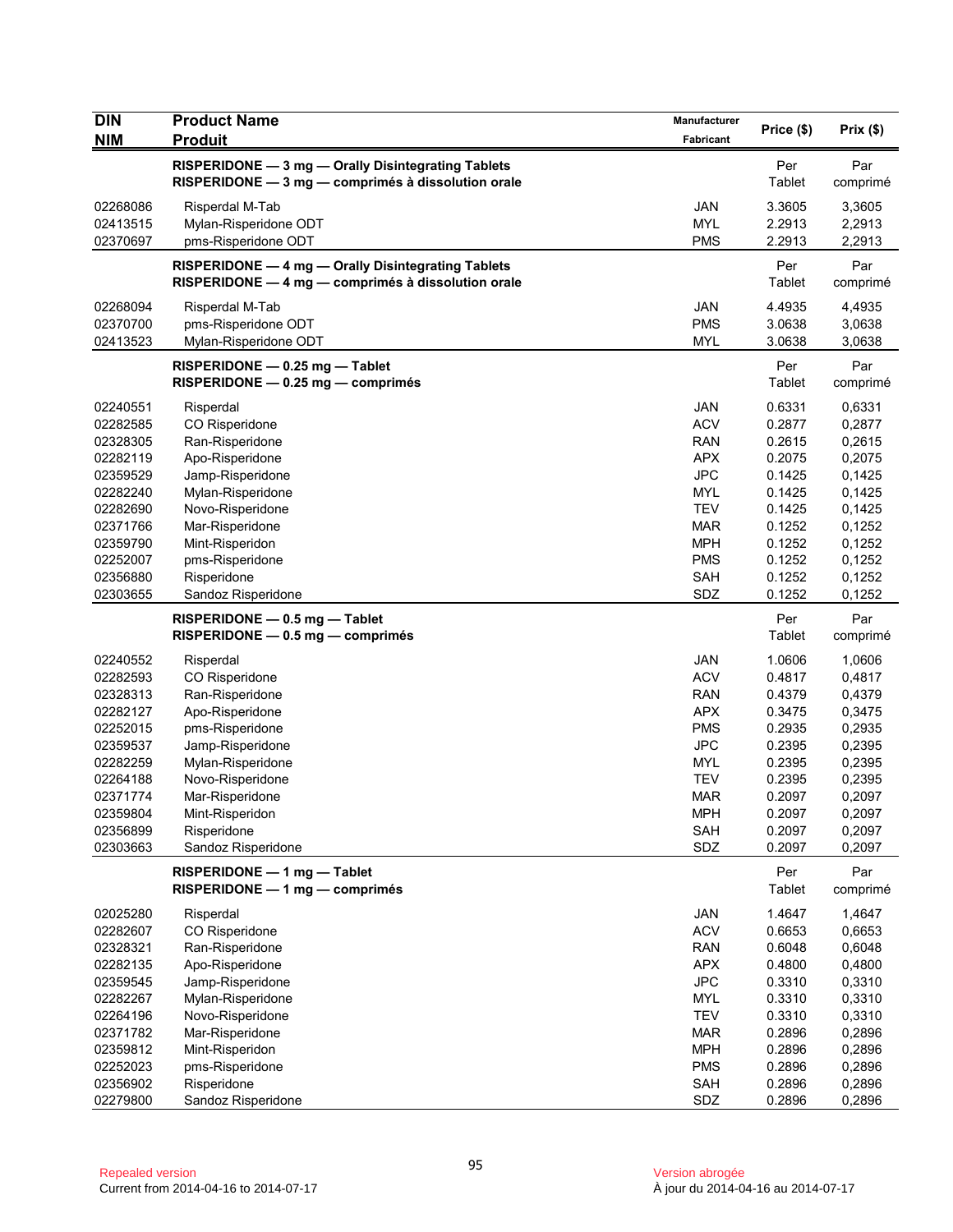| <b>DIN</b> | <b>Product Name</b>                                           | Manufacturer |            |          |
|------------|---------------------------------------------------------------|--------------|------------|----------|
| <b>NIM</b> | <b>Produit</b>                                                | Fabricant    | Price (\$) | Prix(\$) |
|            |                                                               |              | Per        | Par      |
|            | RISPERIDONE - 2 mg - Tablet<br>RISPERIDONE - 2 mg - comprimés |              | Tablet     | comprimé |
|            |                                                               |              |            |          |
| 02025299   | Risperdal                                                     | <b>JAN</b>   | 2.9304     | 2,9304   |
| 02282615   | CO Risperidone                                                | <b>ACV</b>   | 1.3283     | 1,3283   |
| 02328348   | Ran-Risperidone                                               | <b>RAN</b>   | 1.2075     | 1,2075   |
| 02282143   | Apo-Risperidone                                               | <b>APX</b>   | 0.9583     | 0,9583   |
| 02359553   | Jamp-Risperidone                                              | <b>JPC</b>   | 0.6607     | 0,6607   |
| 02282275   | Mylan-Risperidone                                             | <b>MYL</b>   | 0.6607     | 0,6607   |
| 02264218   | Novo-Risperidone                                              | <b>TEV</b>   | 0.6607     | 0,6607   |
| 02371790   | Mar-Risperidone                                               | <b>MAR</b>   | 0.5782     | 0,5782   |
| 02359820   | Mint-Risperidon                                               | <b>MPH</b>   | 0.5782     | 0,5782   |
| 02252031   | pms-Risperidone                                               | <b>PMS</b>   | 0.5782     | 0,5782   |
| 02356910   | Risperidone                                                   | <b>SAH</b>   | 0.5782     | 0,5782   |
| 02279819   | Sandoz Risperidone                                            | SDZ          | 0.5782     | 0,5782   |
|            | $RISPERIDONE - 3 mg - Table$                                  |              | Per        | Par      |
|            | $RISPERIDONE - 3 mg - comprimés$                              |              | Tablet     | comprimé |
| 02025302   | Risperdal                                                     | JAN          | 4.3879     | 4,3879   |
| 02282623   | CO Risperidone                                                | <b>ACV</b>   | 1.9925     | 1,9925   |
| 02328364   | Ran-Risperidone                                               | <b>RAN</b>   | 1.8112     | 1,8112   |
| 02282151   | Apo-Risperidone                                               | <b>APX</b>   | 1.4375     | 1,4375   |
| 02359561   | Jamp-Risperidone                                              | <b>JPC</b>   | 0.9910     | 0,9910   |
| 02282283   | Mylan-Risperidone                                             | <b>MYL</b>   | 0.9910     | 0,9910   |
| 02264226   | Novo-Risperidone                                              | <b>TEV</b>   | 0.9910     | 0,9910   |
| 02359839   | Mint-Risperidon                                               | <b>MPH</b>   | 0.8674     | 0,8674   |
| 02279827   | Sandoz Risperidone                                            | SDZ          | 0.8674     | 0,8674   |
| 02371804   | Mar-Risperidone                                               | <b>MAR</b>   | 0.8673     | 0,8673   |
| 02252058   | pms-Risperidone                                               | <b>PMS</b>   | 0.8673     | 0,8673   |
| 02356929   | Risperidone                                                   | <b>SAH</b>   | 0.8673     | 0,8673   |
|            |                                                               |              |            |          |
|            | RISPERIDONE - 4 mg - Tablet                                   |              | Per        | Par      |
|            | $RISPERIDONE - 4 mg - comprimés$                              |              | Tablet     | comprimé |
| 02025310   | Risperdal                                                     | <b>JAN</b>   | 5.8509     | 5,8509   |
| 02282631   | CO Risperidone                                                | <b>ACV</b>   | 2.6565     | 2,6565   |
| 02328372   | Ran-Risperidone                                               | <b>RAN</b>   | 2.4150     | 2,4150   |
| 02282178   | Apo-Risperidone                                               | <b>APX</b>   | 1.9167     | 1,9167   |
| 02359588   | Jamp-Risperidone                                              | <b>JPC</b>   | 1.3215     | 1,3215   |
| 02282291   | Mylan-Risperidone                                             | <b>MYL</b>   | 1.3215     | 1,3215   |
| 02264234   | Novo-Risperidone                                              | <b>TEV</b>   | 1.3215     | 1,3215   |
| 02371812   | Mar-Risperidone                                               | <b>MAR</b>   | 1.1565     | 1,1565   |
| 02359847   | Mint-Risperidon                                               | <b>MPH</b>   | 1.1565     | 1,1565   |
| 02252066   | pms-Risperidone                                               | <b>PMS</b>   | 1.1565     | 1,1565   |
| 02356937   | Risperidone                                                   | SAH          | 1.1565     | 1,1565   |
| 02279835   | Sandoz Risperidone                                            | SDZ          | 1.1565     | 1,1565   |
|            | RIVASTIGMINE - 1.5 mg - Capsules                              |              | Per        | Par      |
|            | $RIVASTIGMINE - 1.5 mg - capsules$                            |              | Capsule    | capsule  |
|            |                                                               |              |            |          |
| 02242115   | Exelon                                                        | <b>NVT</b>   | 2.8665     | 2,8665   |
| 02336715   | Apo-Rivastigmine                                              | <b>APX</b>   | 1.3029     | 1,3029   |
| 02401614   | Med-Rivastigmine                                              | <b>GMP</b>   | 1.3029     | 1,3029   |
| 02406985   | Mint-Rivastigmine                                             | <b>MPH</b>   | 1.3029     | 1,3029   |
| 02332809   | Mylan-Rivastigmine                                            | <b>MYL</b>   | 1.3029     | 1,3029   |
| 02305984   | Novo-Rivastigmine                                             | <b>TEV</b>   | 1.3029     | 1,3029   |
| 02306034   | pms-Rivastigmine                                              | <b>PMS</b>   | 1.3029     | 1,3029   |
| 02311283   | ratio-Rivastigmine                                            | <b>TEV</b>   | 1.3029     | 1,3029   |
| 02324563   | Sandoz Rivastigmine                                           | SDZ          | 1.3029     | 1,3029   |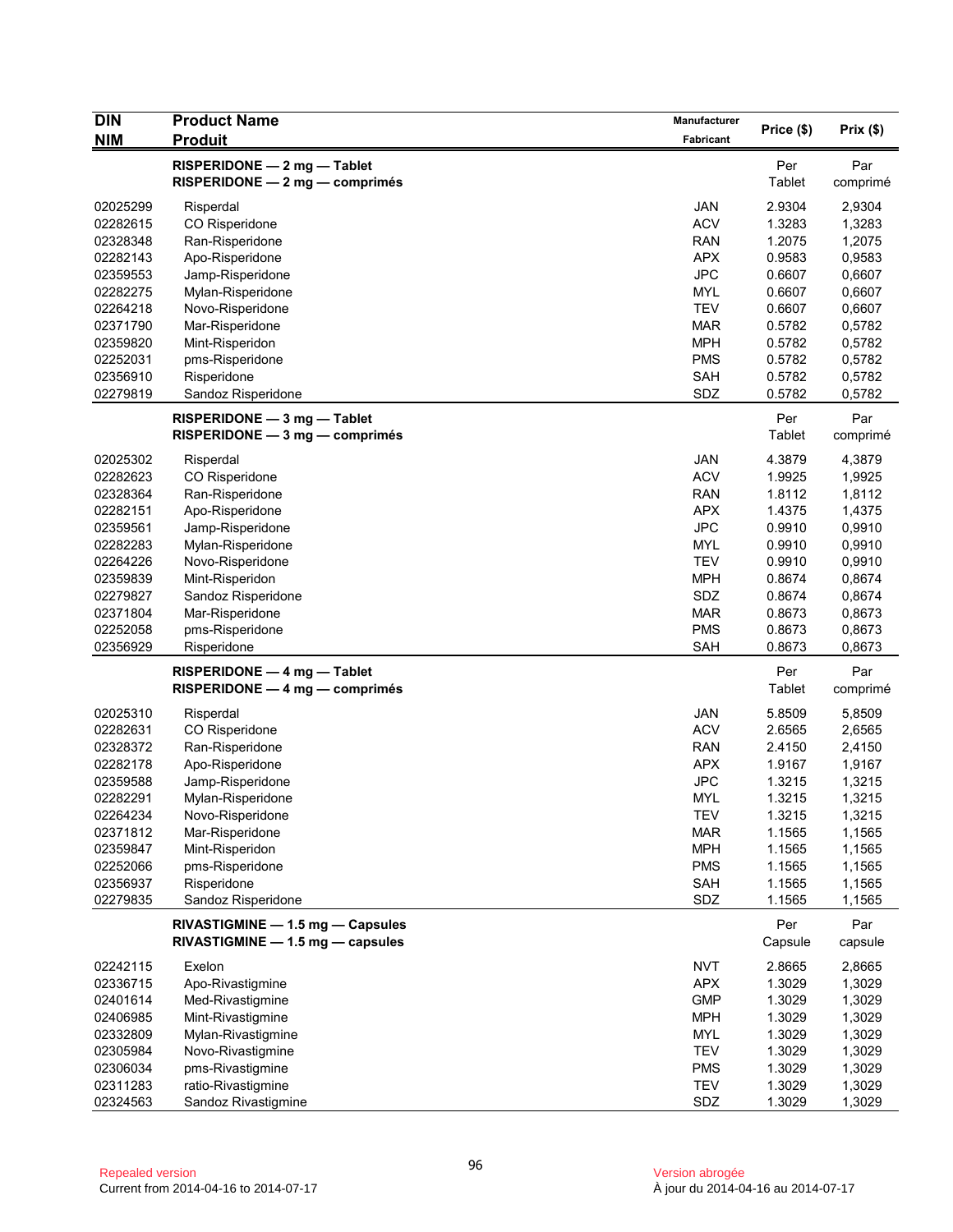| <b>DIN</b> | <b>Product Name</b>                                 | Manufacturer | Price (\$) | Prix(\$) |
|------------|-----------------------------------------------------|--------------|------------|----------|
| <b>NIM</b> | <b>Produit</b>                                      | Fabricant    |            |          |
|            | RIVASTIGMINE - 3 mg - Capsules                      |              | Per        | Par      |
|            | RIVASTIGMINE - 3 mg - capsules                      |              | Capsule    | capsule  |
| 02242116   | Exelon                                              | <b>NVT</b>   | 2.8665     | 2,8665   |
| 02336723   | Apo-Rivastigmine                                    | <b>APX</b>   | 1.3029     | 1,3029   |
| 02401622   | Med-Rivastigmine                                    | <b>GMP</b>   | 1.3029     | 1,3029   |
| 02406993   | Mint-Rivastigmine                                   | <b>MPH</b>   | 1.3029     | 1,3029   |
| 02332817   | Mylan-Rivastigmine                                  | <b>MYL</b>   | 1.3029     | 1,3029   |
| 02305992   | Novo-Rivastigmine                                   | <b>TEV</b>   | 1.3029     | 1,3029   |
| 02306042   | pms-Rivastigmine                                    | <b>PMS</b>   | 1.3029     | 1,3029   |
| 02311291   | ratio-Rivastigmine                                  | <b>TEV</b>   | 1.3029     | 1,3029   |
| 02324571   | Sandoz Rivastigmine                                 | SDZ          | 1.3029     | 1,3029   |
|            | RIVASTIGMINE - 4.5 mg - Capsules                    |              | Per        | Par      |
|            | $RIVASTIGMINE - 4.5 mg - capsules$                  |              | Capsule    | capsule  |
| 02242117   | Exelon                                              | <b>NVT</b>   | 2.8665     | 2,8665   |
| 02336731   | Apo-Rivastigmine                                    | <b>APX</b>   | 1.3029     | 1,3029   |
| 02401630   | Med-Rivastigmine                                    | <b>GMP</b>   | 1.3029     | 1,3029   |
| 02407000   | Mint-Rivastigmine                                   | <b>MPH</b>   | 1.3029     | 1,3029   |
| 02332825   | Mylan-Rivastigmine                                  | <b>MYL</b>   | 1.3029     | 1,3029   |
| 02306018   | Novo-Rivastigmine                                   | <b>TEV</b>   | 1.3029     | 1,3029   |
| 02306050   | pms-Rivastigmine                                    | <b>PMS</b>   | 1.3029     | 1,3029   |
| 02311305   | ratio-Rivastigmine                                  | <b>TEV</b>   | 1.3029     | 1,3029   |
| 02324598   | Sandoz Rivastigmine                                 | SDZ          | 1.3029     | 1,3029   |
|            | RIVASTIGMINE - 6 mg - Capsules                      |              | Per        | Par      |
|            | $RIVASTIGMINE - 6 mg - capsules$                    |              | Capsule    | capsule  |
| 02242118   | Exelon                                              | <b>NVT</b>   | 2.8665     | 2,8665   |
| 02336758   | Apo-Rivastigmine                                    | <b>APX</b>   | 1.3029     | 1,3029   |
| 02401649   | Med-Rivastigmine                                    | <b>GMP</b>   | 1.3029     | 1,3029   |
| 02407019   | Mint-Rivastigmine                                   | <b>MPH</b>   | 1.3029     | 1,3029   |
| 02332833   | Mylan-Rivastigmine                                  | <b>MYL</b>   | 1.3029     | 1,3029   |
| 02306026   | Novo-Rivastigmine                                   | <b>TEV</b>   | 1.3029     | 1,3029   |
| 02311313   | ratio-Rivastigmine                                  | <b>TEV</b>   | 1.3029     | 1,3029   |
| 02324601   | Sandoz Rivastigmine                                 | SDZ          | 1.3029     | 1,3029   |
|            | RIZATRIPTAN - 5 mg - Orally Disintegrating Tablets  |              | Per        | Par      |
|            | RIZATRIPTAN - 5 mg - comprimés à dissolution orale  |              | Tablet     | comprimé |
| 02240518   | <b>Maxalt RPD</b>                                   | <b>MFX</b>   | 17.1435    | 17,1435  |
| 02374730   | CO Rizatriptan ODT                                  | <b>ACV</b>   | 5.1508     | 5,1508   |
| 02379198   | Mylan-Rizatriptan OD                                | <b>MYL</b>   | 5.1508     | 5,1508   |
| 02393484   | Apo-Rizatriptan RPD                                 | <b>APX</b>   | 3.7050     | 3,7050   |
| 02393360   | pms-Rizatriptan RDT                                 | <b>PMS</b>   | 3.7050     | 3,7050   |
| 02351870   | Sandoz Rizatriptan ODT                              | SDZ          | 3.7050     | 3,7050   |
|            | RIZATRIPTAN - 10 mg - Orally Disintegrating Tablets |              | Per        | Par      |
|            | RIZATRIPTAN - 10 mg - comprimés à dissolution orale |              | Tablet     | comprimé |
| 02240519   | <b>Maxalt RPD</b>                                   | <b>MFX</b>   | 17.1435    | 17,1435  |
| 02374749   | CO Rizatriptan ODT                                  | <b>ACV</b>   | 5.1508     | 5,1508   |
| 02379201   | Mylan-Rizatriptan OD                                | <b>MYL</b>   | 5.1508     | 5,1508   |
| 02393492   | Apo-Rizatriptan ODT                                 | <b>APX</b>   | 3.7050     | 3,7050   |
| 02393379   | pms-Rizatriptan RDT                                 | <b>PMS</b>   | 3.7050     | 3,7050   |
| 02351889   | Sandoz Rizatriptan ODT                              | SDZ          | 3.7050     | 3,7050   |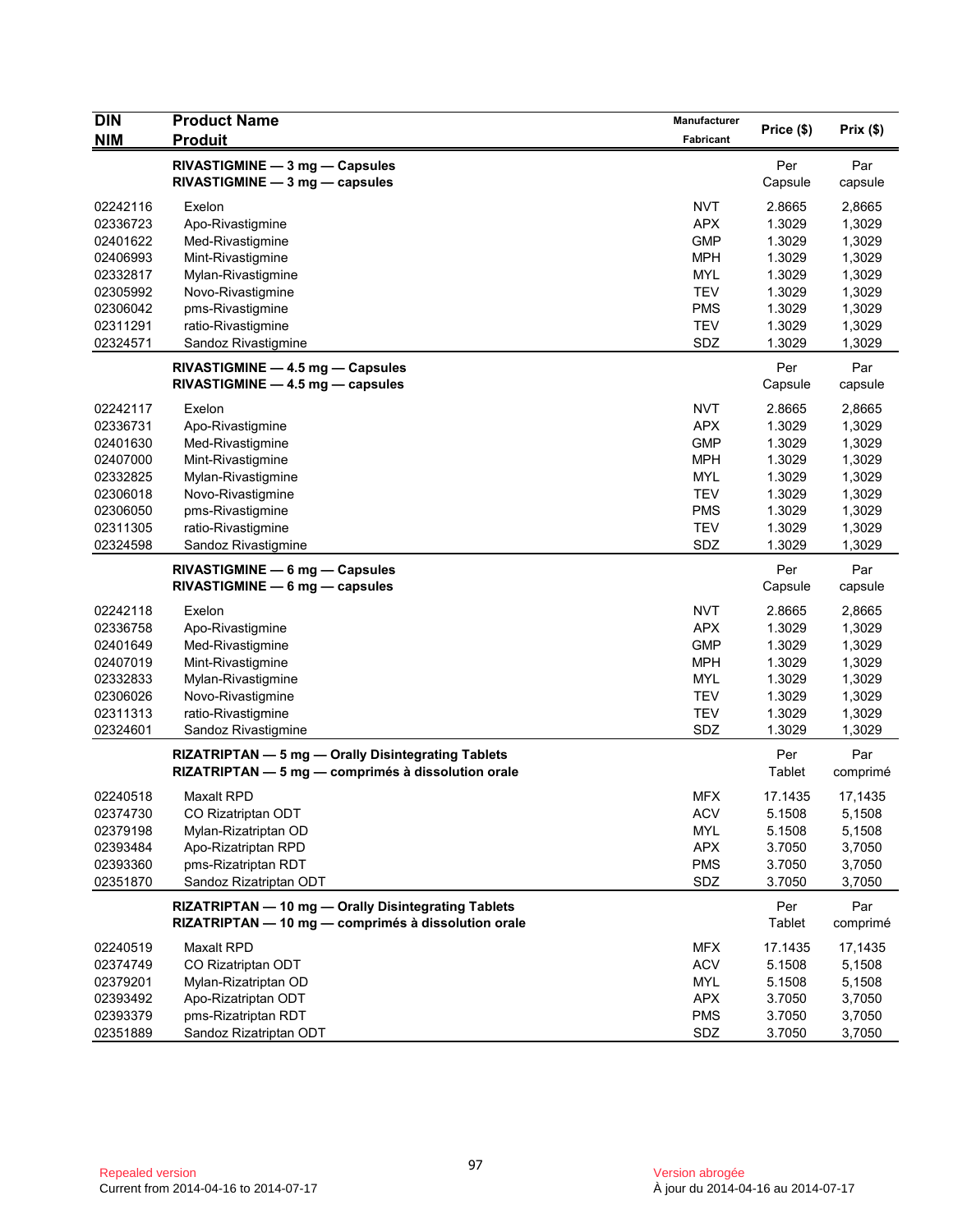| <b>DIN</b><br><b>NIM</b>         | <b>Product Name</b><br><b>Produit</b>                                 | Manufacturer<br>Fabricant              | Price (\$)                  | Prix(\$)                    |
|----------------------------------|-----------------------------------------------------------------------|----------------------------------------|-----------------------------|-----------------------------|
|                                  | RIZATRIPTAN - 5 mg - Tablets<br>$RIZATRIPTAN - 5 mg - comprimés$      |                                        | Per<br>Tablet               | Par<br>comprimé             |
| 02240520<br>02393468<br>02380455 | Maxalt<br>Apo-Rizatriptan<br>Jamp-Rizatriptan                         | <b>MFX</b><br><b>APX</b><br><b>JPC</b> | 16.3020<br>4.8933<br>4.8933 | 16,3020<br>4,8933<br>4,8933 |
| 02379651                         | Mar-Rizatriptan                                                       | <b>MAR</b>                             | 4.8933                      | 4,8933                      |
|                                  | RIZATRIPTAN - 10 mg - Tablets<br>RIZATRIPTAN - 10 mg - comprimés      |                                        | Per<br>Tablet               | Par<br>comprimé             |
| 02240521                         | Maxalt                                                                | MFX                                    | 17.1435                     | 17,1435                     |
| 02381702<br>02393476             | CO Rizatriptan<br>Apo-Rizatriptan                                     | <b>ACV</b><br><b>APX</b>               | 5.1508<br>4.8933            | 5,1508<br>4,8933            |
| 02380463                         | Jamp-Rizatriptan                                                      | <b>JPC</b>                             | 4.8933                      | 4,8933                      |
| 02379678                         | Mar-Rizatriptan                                                       | <b>MAR</b>                             | 4.8933                      | 4,8933                      |
|                                  | ROPINIROLE $-$ 0.25 mg $-$ Tablet<br>ROPINIROLE - 0.25 mg - comprimés |                                        | Per<br>Tablet               | Par<br>comprimé             |
| 02232565                         | Requip                                                                | <b>GSK</b>                             | 0.3122                      | 0,3122                      |
| 02316846                         | CO Ropinirole                                                         | <b>ACV</b>                             | 0.1419                      | 0,1419                      |
| 02326590                         | pms-Ropinirole                                                        | <b>PMS</b>                             | 0.1419                      | 0,1419                      |
| 02314037                         | Ran-Ropinirole                                                        | <b>RAN</b>                             | 0.1419                      | 0,1419                      |
| 02337746                         | Apo-Ropinirole                                                        | <b>APX</b>                             | 0.0993                      | 0,0993                      |
| 02352338                         | Jamp-Ropinirole                                                       | <b>JPC</b>                             | 0.0894                      | 0,0894                      |
| 02353040                         | Ropinirole                                                            | <b>SAH</b>                             | 0.0894                      | 0,0894                      |
|                                  | ROPINIROLE $-1$ mg $-$ Tablet<br>ROPINIROLE - 1 mg - comprimés        |                                        | Per<br>Tablet               | Par<br>comprimé             |
| 02232567                         | Requip                                                                | <b>GSK</b>                             | 1.2489                      | 1,2489                      |
| 02316854                         | CO Ropinirole                                                         | <b>ACV</b>                             | 0.5676                      | 0,5676                      |
| 02314053                         | Ran-Ropinirole                                                        | RAN                                    | 0.5676                      | 0,5676                      |
| 02337762                         | Apo-Ropinirole                                                        | <b>APX</b>                             | 0.3974                      | 0,3974                      |
| 02352346<br>02326612             | Jamp-Ropinirole                                                       | <b>JPC</b><br><b>PMS</b>               | 0.3577<br>0.3577            | 0,3577                      |
| 02353059                         | pms-Ropinirole<br>Ropinirole                                          | <b>SAH</b>                             | 0.3577                      | 0,3577<br>0,3577            |
|                                  |                                                                       |                                        | Per                         | Par                         |
|                                  | ROPINIROLE - 2 mg - Tablet<br>ROPINIROLE - 2 mg - comprimés           |                                        | Tablet                      | comprimé                    |
| 02232568                         | Requip                                                                | <b>GSK</b>                             | 1.3738                      | 1,3738                      |
| 02316862                         | CO Ropinirole                                                         | <b>ACV</b>                             | 0.6244                      | 0,6244                      |
| 02314061                         | Ran-Ropinirole                                                        | <b>RAN</b><br><b>APX</b>               | 0.6244                      | 0,6244                      |
| 02337770<br>02352354             | Apo-Ropinirole<br>Jamp-Ropinirole                                     | <b>JPC</b>                             | 0.4371<br>0.3934            | 0,4371<br>0,3934            |
| 02326620                         | pms-Ropinirole                                                        | <b>PMS</b>                             | 0.3934                      | 0,3934                      |
| 02353067                         | Ropinirole                                                            | <b>SAH</b>                             | 0.3934                      | 0,3934                      |
|                                  | ROPINIROLE - 5 mg - Tablet<br>ROPINIROLE $-5$ mg $-$ comprimes        |                                        | Per<br>Tablet               | Par<br>comprimé             |
| 02232569                         | Requip                                                                | <b>GSK</b>                             | 3.7823                      | 3,7823                      |
| 02316870                         | CO Ropinirole                                                         | <b>ACV</b>                             | 1.7192                      | 1,7192                      |
| 02314088                         | Ran-Ropinirole                                                        | <b>RAN</b>                             | 1.7192                      | 1,7192                      |
| 02337800                         | Apo-Ropinirole                                                        | <b>APX</b>                             | 1.2034                      | 1,2034                      |
| 02352362                         | Jamp-Ropinirole                                                       | <b>JPC</b>                             | 1.0831                      | 1,0831                      |
| 02326639                         | pms-Ropinirole                                                        | <b>PMS</b>                             | 1.0831                      | 1,0831                      |
| 02353075                         | Ropinirole                                                            | <b>SAH</b>                             | 1.0831                      | 1,0831                      |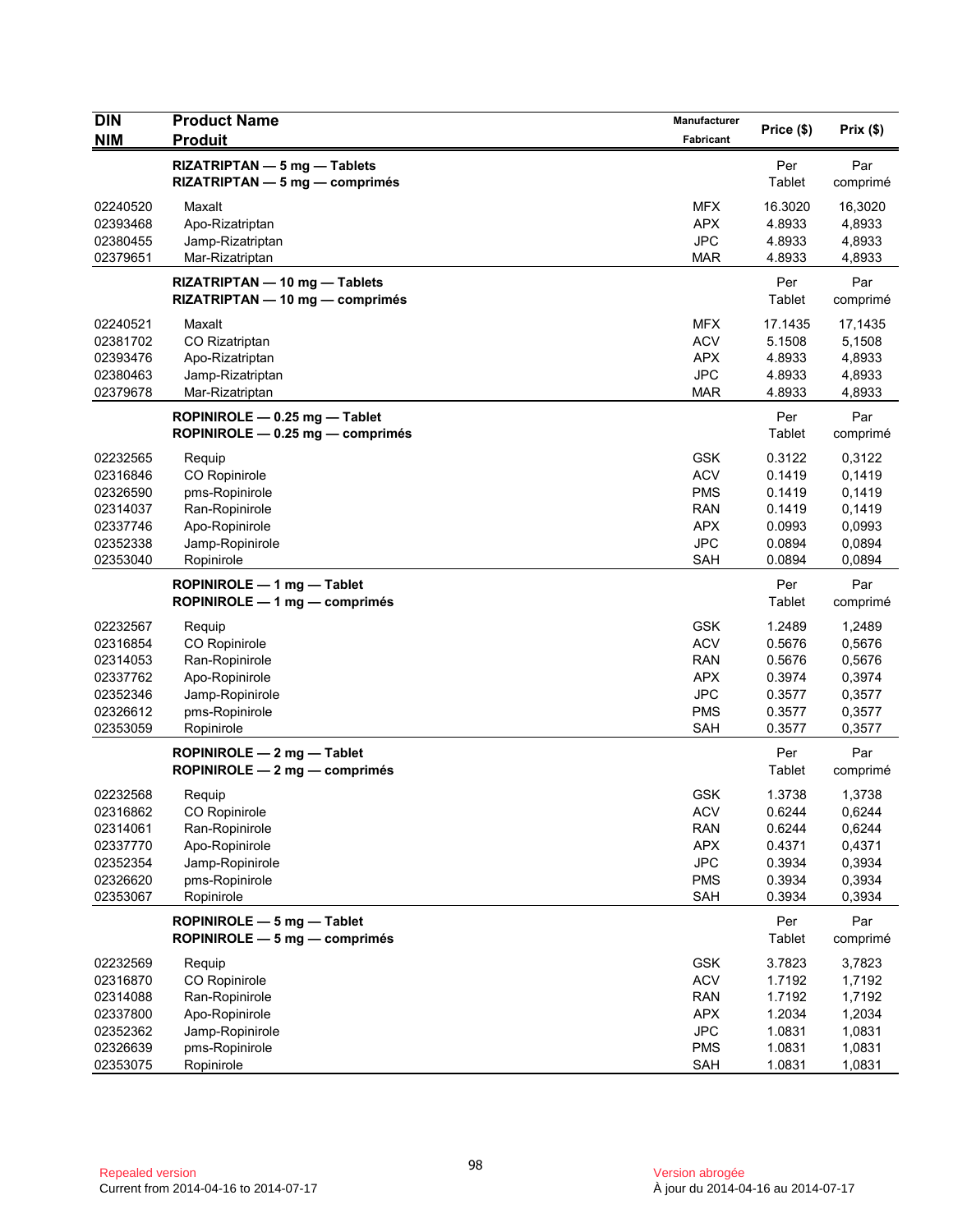| <b>DIN</b> | <b>Product Name</b>                                                                            | Manufacturer | Price (\$) | Prix(\$) |
|------------|------------------------------------------------------------------------------------------------|--------------|------------|----------|
| <b>NIM</b> | <b>Produit</b>                                                                                 | Fabricant    |            |          |
|            | ROSUVASTATIN - 10 mg - Tablet                                                                  |              | Per        | Par      |
|            | ROSUVASTATIN - 10 mg - comprimés                                                               |              | Tablet     | comprimé |
| 02247162   | Crestor                                                                                        | <b>AZC</b>   | 1.5437     | 1,5437   |
| 02337983   | Apo-Rosuvastatin                                                                               | <b>APX</b>   | 0.2437     | 0,2437   |
| 02339773   | <b>CO Rosuvastatin</b>                                                                         | <b>ACV</b>   | 0.2437     | 0,2437   |
| 02391260   | Jamp-Rosuvastatin                                                                              | <b>JPC</b>   | 0.2437     | 0,2437   |
| 02399172   | Med-Rosuvastatin                                                                               | <b>GMP</b>   | 0.2437     | 0,2437   |
| 02397803   | Mint-Rosuvastatin                                                                              | MPH          | 0.2437     | 0,2437   |
| 02381273   | Mylan-Rosuvastatin                                                                             | <b>MYL</b>   | 0.2437     | 0,2437   |
| 02378531   | pms-Rosuvastatin                                                                               | <b>PMS</b>   | 0.2437     | 0,2437   |
| 02382652   | Ran-Rosuvastatin                                                                               | <b>RAN</b>   | 0.2437     | 0,2437   |
| 02405636   | Rosuvastatin                                                                                   | SAH          | 0.2437     | 0,2437   |
| 02411636   | Rosuvastatin-10                                                                                | <b>SIP</b>   | 0.2437     | 0,2437   |
| 02338734   | Sandoz Rosuvastatin                                                                            | SDZ          | 0.2437     | 0,2437   |
| 02354616   | Teva-Rosuvastatin                                                                              | <b>TEV</b>   | 0.2437     | 0,2437   |
|            | ROSUVASTATIN - 20 mg - Tablet                                                                  |              | Per        | Par      |
|            | ROSUVASTATIN - 20 mg - comprimés                                                               |              | Tablet     | comprimé |
| 02247163   | Crestor                                                                                        | <b>AZC</b>   | 1.9214     | 1,9214   |
| 02337991   | Apo-Rosuvastatin                                                                               | <b>APX</b>   | 0.3046     | 0,3046   |
| 02339781   | <b>CO Rosuvastatin</b>                                                                         | <b>ACV</b>   | 0.3046     | 0,3046   |
| 02391279   | Jamp-Rosuvastatin                                                                              | <b>JPC</b>   | 0.3046     | 0,3046   |
| 02399180   | Med-Rosuvastatin                                                                               | <b>GMP</b>   | 0.3046     | 0,3046   |
| 02397811   | Mint-Rosuvastatin                                                                              | <b>MPH</b>   | 0.3046     | 0,3046   |
| 02381281   | Mylan-Rosuvastatin                                                                             | <b>MYL</b>   | 0.3046     | 0,3046   |
| 02378558   | pms-Rosuvastatin                                                                               | <b>PMS</b>   | 0.3046     | 0,3046   |
| 02382660   | Ran-Rosuvastatin                                                                               | <b>RAN</b>   | 0.3046     | 0,3046   |
| 02405644   | Rosuvastatin                                                                                   | SAH          | 0.3046     | 0,3046   |
| 02411644   | Rosuvastatin-20                                                                                | <b>SIP</b>   | 0.3046     | 0,3046   |
| 02338742   | Sandoz Rosuvastatin                                                                            | SDZ          | 0.3046     | 0,3046   |
| 02354624   | Teva-Rosuvastatin                                                                              | <b>TEV</b>   | 0.3046     | 0,3046   |
|            | ROSUVASTATIN - 40 mg - Tablet                                                                  |              | Per        | Par      |
|            | ROSUVASTATIN - 40 mg - comprimés                                                               |              | Tablet     | comprimé |
| 02247164   | Crestor                                                                                        | <b>AZC</b>   | 2.2550     | 2,2550   |
| 02338009   | Apo-Rosuvastatin                                                                               | <b>APX</b>   | 0.3582     | 0,3582   |
| 02339803   | <b>CO Rosuvastatin</b>                                                                         | <b>ACV</b>   | 0.3582     | 0,3582   |
| 02391287   | Jamp-Rosuvastatin                                                                              | <b>JPC</b>   | 0.3582     | 0,3582   |
| 02399199   | Med-Rosuvastatin                                                                               | <b>GMP</b>   | 0.3582     | 0,3582   |
| 02397838   | Mint-Rosuvastatin                                                                              | <b>MPH</b>   | 0.3582     | 0,3582   |
| 02381303   | Mylan-Rosuvastatin                                                                             | MYL          | 0.3582     | 0,3582   |
| 02378566   | pms-Rosuvastatin                                                                               | <b>PMS</b>   | 0.3582     | 0,3582   |
| 02382679   | Ran-Rosuvastatin                                                                               | <b>RAN</b>   | 0.3582     | 0,3582   |
| 02405652   | Rosuvastatin                                                                                   | SAH          | 0.3582     | 0,3582   |
| 02411652   | Rosuvastatin-40                                                                                | <b>SIP</b>   | 0.3582     | 0,3582   |
| 02338750   | Sandoz Rosuvastatin                                                                            | SDZ          | 0.3582     | 0,3582   |
| 02354632   | Teva-Rosuvastatin                                                                              | <b>TEV</b>   | 0.3582     | 0,3582   |
|            | SALBUTAMOL - 5 mg/mL - Respirator Solution<br>SALBUTAMOL - 5 mg/ml - solution pour respirateur |              | Per mL     | Par ml   |
| 02213486   | Ventolin                                                                                       | <b>GSK</b>   | 1.1198     | 1,1198   |
| 02069571   | pms-Salbutamol                                                                                 | <b>PMS</b>   | 0.6490     | 0,6490   |
| 00860808   | ratio-Salbutamol                                                                               | <b>TEV</b>   | 0.6490     | 0,6490   |
| 02154412   | Sandoz Salbutamol                                                                              | SDZ          | 0.6490     | 0,6490   |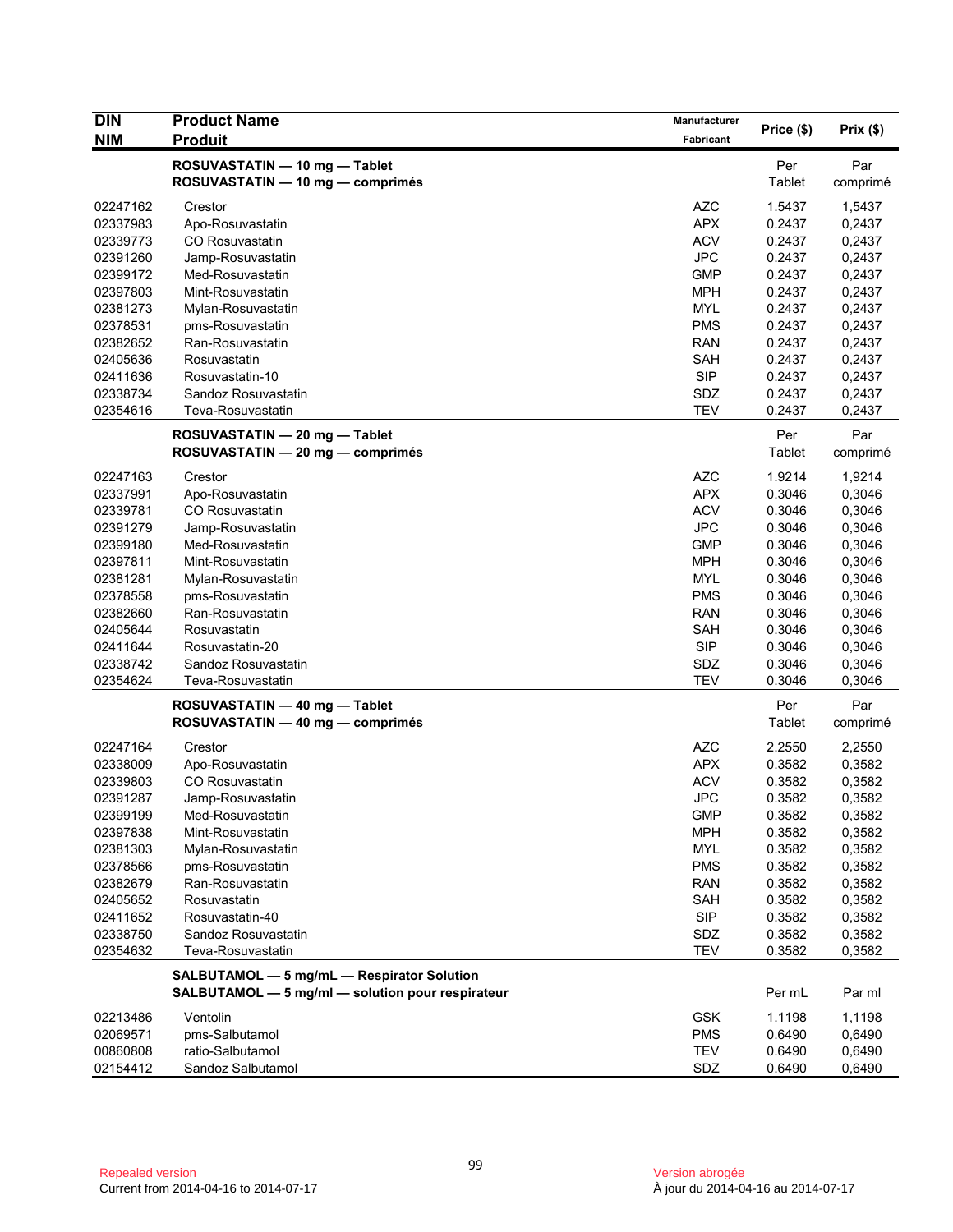| <b>NIM</b><br><b>Produit</b><br>Fabricant                                                                                     | Price (\$)       |                  |
|-------------------------------------------------------------------------------------------------------------------------------|------------------|------------------|
|                                                                                                                               |                  | Prix(\$)         |
| SALBUTAMOL SULFATE - 200 Dose - 100 mcg/Dose<br>- Metered Dose Inhaler                                                        |                  |                  |
| SALBUTAMOL (SULFATE DE) - 200 doses - 100 mcg/dose -<br>aérosol doseur                                                        | Per<br>Dose      | Par<br>dose      |
| 02245669<br>Apo-Salvent CFC Free/Apo-Salvent sans CFC<br><b>APX</b>                                                           | 0.0325           | 0,0325           |
| <b>TEV</b><br>02244914<br>ratio-Salbutamol                                                                                    | 0.0325           | 0,0325           |
| Ventolin HFA<br><b>GSK</b><br>02241497                                                                                        | 0.0330           | 0,0330           |
| Teva-Salbutamol HFA<br><b>TEV</b><br>02326450                                                                                 | 0.0300           | 0,0300           |
| <b>VAL</b><br>02232570<br>Airomir                                                                                             | 0.0284           | 0,0284           |
| SALBUTAMOL SULFATE - 2.5 mg/2.5 mL - Unit Dose Solution Nebules                                                               |                  |                  |
| SALBUTAMOL (SULFATE DE) - 2,5 mg/2,5 ml - préparation monodose                                                                |                  |                  |
| de solution pour nébuliseur                                                                                                   | Per mL           | Par ml           |
| 02213419<br><b>Ventolin PF</b><br><b>GSK</b>                                                                                  | 0.4616           | 0,4616           |
| 01926934<br><b>Teva-Salbutamol Sterinebs</b><br><b>TEV</b>                                                                    | 0.2678           | 0,2678           |
| 02208229<br>pms-Salbutamol<br><b>PMS</b><br>ratio-Salbutamol<br><b>TEV</b>                                                    | 0.2678           | 0,2678           |
| 01986864                                                                                                                      | 0.2678           | 0,2678           |
| SALBUTAMOL SULFATE - 5 mg/2.5 mL - Unit Dose Solution Nebules<br>SALBUTAMOL (SULFATE DE) - 5 mg/2,5 ml - préparation monodose |                  |                  |
| de solution pour nébuliseur                                                                                                   | Per mL           | Par ml           |
| <b>GSK</b><br>02213427<br>Ventolin                                                                                            | 0.8767           | 0,8767           |
| 02173360<br><b>Teva-Salbutamol Sterinebs</b><br><b>TEV</b>                                                                    | 0.5084           | 0,5084           |
| 02208237<br>pms-Salbutamol<br><b>PMS</b>                                                                                      | 0.5084           | 0,5084           |
| 02239366<br>ratio-Salbutamol<br><b>TEV</b>                                                                                    | 0.5084           | 0,5084           |
| SELEGILINE HCI - 5 mg - Tablets                                                                                               | Per              | Par              |
| SÉLÉGILINE (CHLORHYDRATE DE) - 5 mg - comprimés                                                                               | Tablet           | comprimé         |
| Apo-Selegiline<br><b>APX</b><br>02230641                                                                                      | 1.3915           | 1,3915           |
| 02231036<br>Mylan-Selegiline<br><b>MYL</b>                                                                                    | 1.3915           | 1,3915           |
| 02068087<br>Novo-Selegiline<br><b>TEV</b>                                                                                     | 1.3915           | 1,3915           |
| SENNOSIDES A AND B - 8.6 mg - Tablets                                                                                         | Per              | Par              |
| SENNOSIDES A ET B - 8,6 mg - comprimés                                                                                        | Tablet           | comprimé         |
| Senokot<br><b>PFR</b><br>00026158                                                                                             | 0.1760           | 0,1760           |
| 02068109<br><b>PMS</b><br>Sennatab                                                                                            | 0.0644           | 0,0644           |
| <b>SERTRALINE HCI - 25 mg - Capsules</b>                                                                                      | Per              | Par              |
| SERTRALINE (CHLORHYDRATE DE) - 25 mg - capsules                                                                               | Capsule          | capsule          |
| Zoloft<br>PFI<br>02132702                                                                                                     | 0.9265           | 0,9265           |
| 02238280<br>Apo-Sertraline<br><b>APX</b>                                                                                      | 0.5544           | 0,5544           |
| 02240485<br>Novo-Sertraline<br><b>TEV</b>                                                                                     | 0.5544           | 0,5544           |
| 02245787<br>ratio-Sertraline<br><b>TEV</b>                                                                                    | 0.5542           | 0,5542           |
| <b>ACV</b><br>02287390<br><b>CO</b> Sertraline                                                                                | 0.5040           | 0,5040           |
| <b>GEM</b><br>02273683<br><b>GD-Sertraline</b>                                                                                | 0.4245           | 0,4245           |
| <b>JPC</b><br>02357143<br>Jamp-Sertraline                                                                                     | 0.2806           | 0,2806           |
| 02242519<br><b>MYL</b><br>Mylan-Sertraline                                                                                    | 0.2806           | 0,2806           |
| 02374552<br>Ran-Sertraline<br><b>RAN</b>                                                                                      | 0.2164           | 0,2164           |
| 02245159<br>Sandoz Sertraline<br>SDZ                                                                                          | 0.2164           | 0,2164           |
| 02390906<br><b>AUP</b><br>Auro-Sertraline<br>02399415<br>Mar-Sertraline<br><b>MAR</b>                                         | 0.2004<br>0.2004 | 0,2004<br>0,2004 |
| <b>MPH</b><br>02402378<br>Mint-Sertraline                                                                                     | 0.2004           | 0,2004           |
| 02244838<br><b>PMS</b><br>pms-Sertraline                                                                                      | 0.2004           | 0,2004           |
| 02353520<br><b>SAH</b><br>Sertraline                                                                                          | 0.2004           | 0,2004           |
| <b>SIP</b><br>02386070<br>Sertraline                                                                                          | 0.2004           | 0,2004           |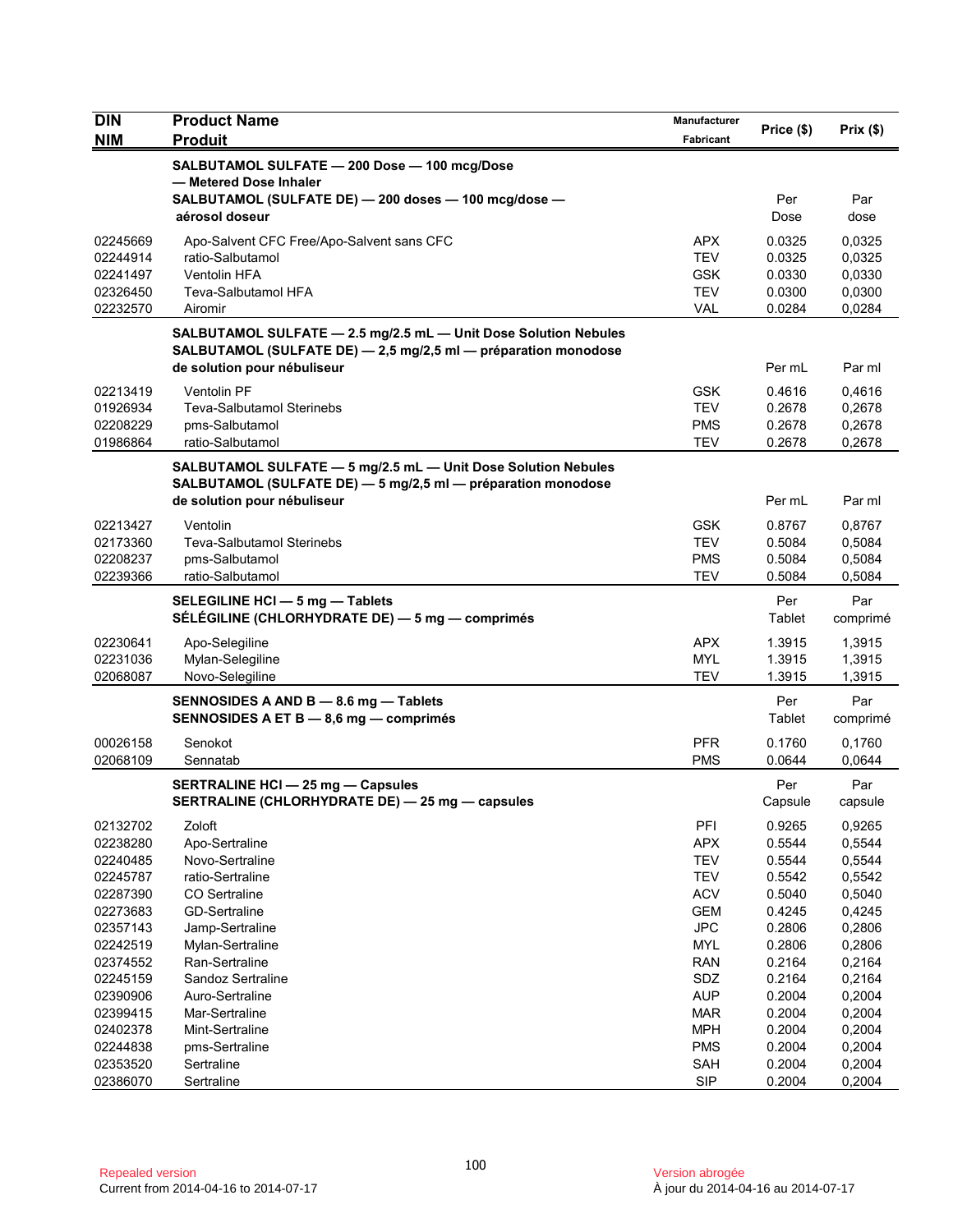| <b>DIN</b>           | <b>Product Name</b>                              | Manufacturer |            |                  |
|----------------------|--------------------------------------------------|--------------|------------|------------------|
| <b>NIM</b>           | <b>Produit</b>                                   | Fabricant    | Price (\$) | Prix(\$)         |
|                      | <b>SERTRALINE HCI - 50 mg - Capsules</b>         |              | Per        | Par              |
|                      | SERTRALINE (CHLORHYDRATE DE) - 50 mg - capsules  |              | Capsule    | capsule          |
|                      |                                                  | PFI          | 1.8529     |                  |
| 01962817<br>02238281 | Zoloft<br>Apo-Sertraline                         | <b>APX</b>   | 1.1088     | 1,8529<br>1,1088 |
| 02240484             | Novo-Sertraline                                  | <b>TEV</b>   | 1.1088     | 1,1088           |
| 02245788             | ratio-Sertraline                                 | <b>TEV</b>   | 1.1086     | 1,1086           |
| 02287404             | <b>CO</b> Sertraline                             | <b>ACV</b>   | 1.0080     | 1,0080           |
| 02273691             | <b>GD-Sertraline</b>                             | <b>GEM</b>   | 0.8490     | 0,8490           |
| 02357151             | Jamp-Sertraline                                  | JPC          | 0.5611     | 0,5611           |
| 02242520             | Mylan-Sertraline                                 | <b>MYL</b>   | 0.5611     | 0,5611           |
| 02374560             | Ran-Sertraline                                   | <b>RAN</b>   | 0.4329     | 0,4329           |
| 02245160             | Sandoz Sertraline                                | SDZ          | 0.4329     | 0,4329           |
| 02390914             | Auro-Sertraline                                  | <b>AUP</b>   | 0.4000     | 0,4000           |
| 02399423             | Mar-Sertraline                                   | <b>MAR</b>   | 0.4000     | 0,4000           |
| 02402394             | Mint-Sertraline                                  | <b>MPH</b>   | 0.4000     | 0,4000           |
| 02244839             | pms-Sertraline                                   | <b>PMS</b>   | 0.4000     | 0,4000           |
| 02353539             | Sertraline                                       | SAH          | 0.4000     | 0,4000           |
| 02386089             | Sertraline                                       | <b>SIP</b>   | 0.4000     | 0,4000           |
|                      |                                                  |              |            |                  |
|                      | <b>SERTRALINE HCI-100 mg-Capsules</b>            |              | Per        | Par              |
|                      | SERTRALINE (CHLORHYDRATE DE) - 100 mg - capsules |              | Capsule    | capsule          |
| 01962779             | Zoloft                                           | PFI          | 1.9707     | 1,9707           |
| 02238282             | Apo-Sertraline                                   | <b>APX</b>   | 1.2128     | 1,2128           |
| 02240481             | Teva-Sertraline                                  | <b>TEV</b>   | 1.2128     | 1,2128           |
| 02245789             | ratio-Sertraline                                 | <b>TEV</b>   | 1.2126     | 1,2126           |
| 02287412             | <b>CO</b> Sertraline                             | <b>ACV</b>   | 1.1025     | 1,1025           |
| 02273705             | <b>GD-Sertraline</b>                             | <b>GEM</b>   | 0.8895     | 0,8895           |
| 02357178             | Jamp-Sertraline                                  | <b>JPC</b>   | 0.5880     | 0,5880           |
| 02242521             | Mylan-Sertraline                                 | <b>MYL</b>   | 0.5880     | 0,5880           |
| 02374579             | Ran-Sertraline                                   | <b>RAN</b>   | 0.4536     | 0,4536           |
| 02245161             | Sandoz Sertraline                                | SDZ          | 0.4536     | 0,4536           |
| 02390922             | Auro-Sertraline                                  | <b>AUP</b>   | 0.4200     | 0,4200           |
| 02399431             | Mar-Sertraline                                   | <b>MAR</b>   | 0.4200     | 0,4200           |
| 02402408             | Mint-Sertraline                                  | <b>MPH</b>   | 0.4200     | 0,4200           |
| 02244840             | pms-Sertraline                                   | <b>PMS</b>   | 0.4200     | 0,4200           |
| 02353547             | Sertraline                                       | SAH          | 0.4200     | 0,4200           |
| 02386097             | Sertraline                                       | <b>SIP</b>   | 0.4200     | 0,4200           |
|                      | SIMVASTATIN - 5 mg - Tablets                     |              | Per        | Par              |
|                      | SIMVASTATINE - 5 mg - comprimés                  |              | Tablet     | comprimé         |
| 00884324             | Zocor                                            | <b>MFX</b>   | 1.2474     | 1,2474           |
| 02247011             | Apo-Simvastatin                                  | <b>APX</b>   | 0.1841     | 0,1841           |
| 02248103             | CO Simvastatin                                   | <b>ACV</b>   | 0.1841     | 0,1841           |
| 02375591             | Jamp-Simvastatin                                 | <b>JPC</b>   | 0.1841     | 0,1841           |
| 02375036             | Mar-Simvastatin                                  | <b>MAR</b>   | 0.1841     | 0,1841           |
| 02372932             | Mint-Simvastatin                                 | <b>MPH</b>   | 0.1841     | 0,1841           |
| 02246582             | Mylan-Simvastatin                                | <b>MYL</b>   | 0.1841     | 0,1841           |
| 02269252             | pms-Simvastatin                                  | <b>PMS</b>   | 0.1841     | 0,1841           |
| 02329131             | Ran-Simvastatin                                  | <b>RAN</b>   | 0.1841     | 0,1841           |
| 02378884             | Simvastatin-Odan                                 | ODN          | 0.1841     | 0,1841           |
| 02331969             | Simvastatin                                      | <b>RAN</b>   | 0.1841     | 0,1841           |
| 02284723             | Simvastatin                                      | SAH          | 0.1841     | 0,1841           |
| 02386291             | Simvastatin                                      | <b>SIP</b>   | 0.1841     | 0,1841           |
| 02250144             | Teva-Simvastatin                                 | <b>TEV</b>   | 0.1841     | 0,1841           |
|                      |                                                  |              |            |                  |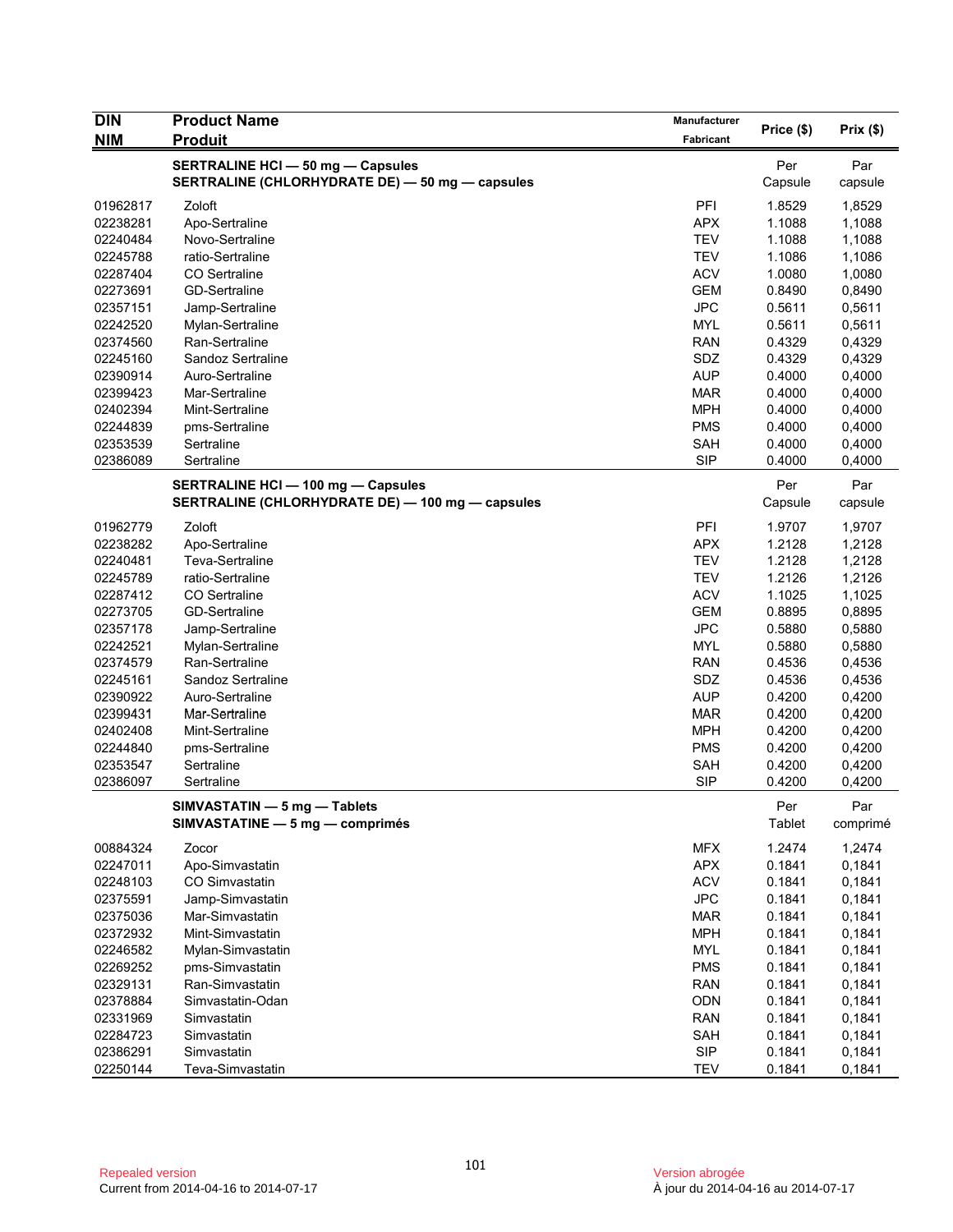| <b>DIN</b> | <b>Product Name</b>              | Manufacturer |            |          |
|------------|----------------------------------|--------------|------------|----------|
| <b>NIM</b> | <b>Produit</b>                   | Fabricant    | Price (\$) | Prix(\$) |
|            | SIMVASTATIN - 10 mg - Tablets    |              | Per        | Par      |
|            | SIMVASTATINE - 10 mg - comprimés |              | Tablet     | comprimé |
| 00884332   | Zocor                            | <b>MFX</b>   | 2.4536     | 2,4536   |
| 02247012   | Apo-Simvastatin                  | <b>APX</b>   | 0.3642     | 0,3642   |
| 02248104   | CO Simvastatin                   | <b>ACV</b>   | 0.3642     | 0,3642   |
| 02375605   | Jamp-Simvastatin                 | <b>JPC</b>   | 0.3642     | 0,3642   |
| 02375044   | Mar-Simvastatin                  | <b>MAR</b>   | 0.3642     | 0,3642   |
| 02372940   | Mint-Simvastatin                 | <b>MPH</b>   | 0.3642     | 0,3642   |
| 02246583   | Mylan-Simvastatin                | <b>MYL</b>   | 0.3642     | 0,3642   |
| 02269260   | pms-Simvastatin                  | <b>PMS</b>   | 0.3642     | 0,3642   |
| 02247068   | ratio-Simvastatin                | <b>TEV</b>   | 0.3642     | 0,3642   |
| 02329158   | Ran-Simvastatin                  | <b>RAN</b>   | 0.3642     | 0,3642   |
| 02247828   | Sandoz Simvastatin               | SDZ          | 0.3642     | 0,3642   |
| 02378892   | Simvastatin-Odan                 | ODN          | 0.3642     | 0,3642   |
| 02331985   | Simvastatin                      | <b>RAN</b>   | 0.3642     | 0,3642   |
| 02284731   | Simvastatin                      | SAH          | 0.3642     | 0,3642   |
| 02386305   | Simvastatin                      | <b>SIP</b>   | 0.3642     | 0,3642   |
| 02250152   | Teva-Simvastatin                 | <b>TEV</b>   | 0.3642     | 0,3642   |
|            | SIMVASTATIN - 20 mg - Tablets    |              | Per        | Par      |
|            | SIMVASTATINE - 20 mg - comprimés |              | Tablet     | comprimé |
| 00884340   | Zocor                            | <b>MFX</b>   | 3.0324     | 3,0324   |
| 02247013   | Apo-Simvastatin                  | <b>APX</b>   | 0.4501     | 0,4501   |
| 02248105   | <b>CO Simvastatin</b>            | <b>ACV</b>   | 0.4501     | 0,4501   |
| 02375613   | Jamp-Simvastatin                 | <b>JPC</b>   | 0.4501     | 0,4501   |
| 02375052   | Mar-Simvastatin                  | <b>MAR</b>   | 0.4501     | 0,4501   |
| 02372959   | Mint-Simvastatin                 | <b>MPH</b>   | 0.4501     | 0,4501   |
| 02246737   | Mylan-Simvastatin                | <b>MYL</b>   | 0.8217     | 0,8217   |
| 02269279   | pms-Simvastatin                  | <b>PMS</b>   | 0.4501     | 0,4501   |
| 02247069   | ratio-Simvastatin                | <b>TEV</b>   | 0.4501     | 0,4501   |
| 02329166   | Ran-Simvastatin                  | <b>RAN</b>   | 0.4501     | 0,4501   |
| 02247830   | Sandoz Simvastatin               | SDZ          | 0.4501     | 0,4501   |
| 02378906   | Simvastatin-Odan                 | <b>ODN</b>   | 0.4501     | 0,4501   |
| 02331993   | Simvastatin                      | <b>RAN</b>   | 0.4501     | 0,4501   |
| 02284758   | Simvastatin                      | SAH          | 0.4501     | 0,4501   |
| 02386313   | Simvastatin                      | <b>SIP</b>   | 0.4501     | 0,4501   |
| 02250160   | Teva-Simvastatin                 | <b>TEV</b>   | 0.4501     | 0,4501   |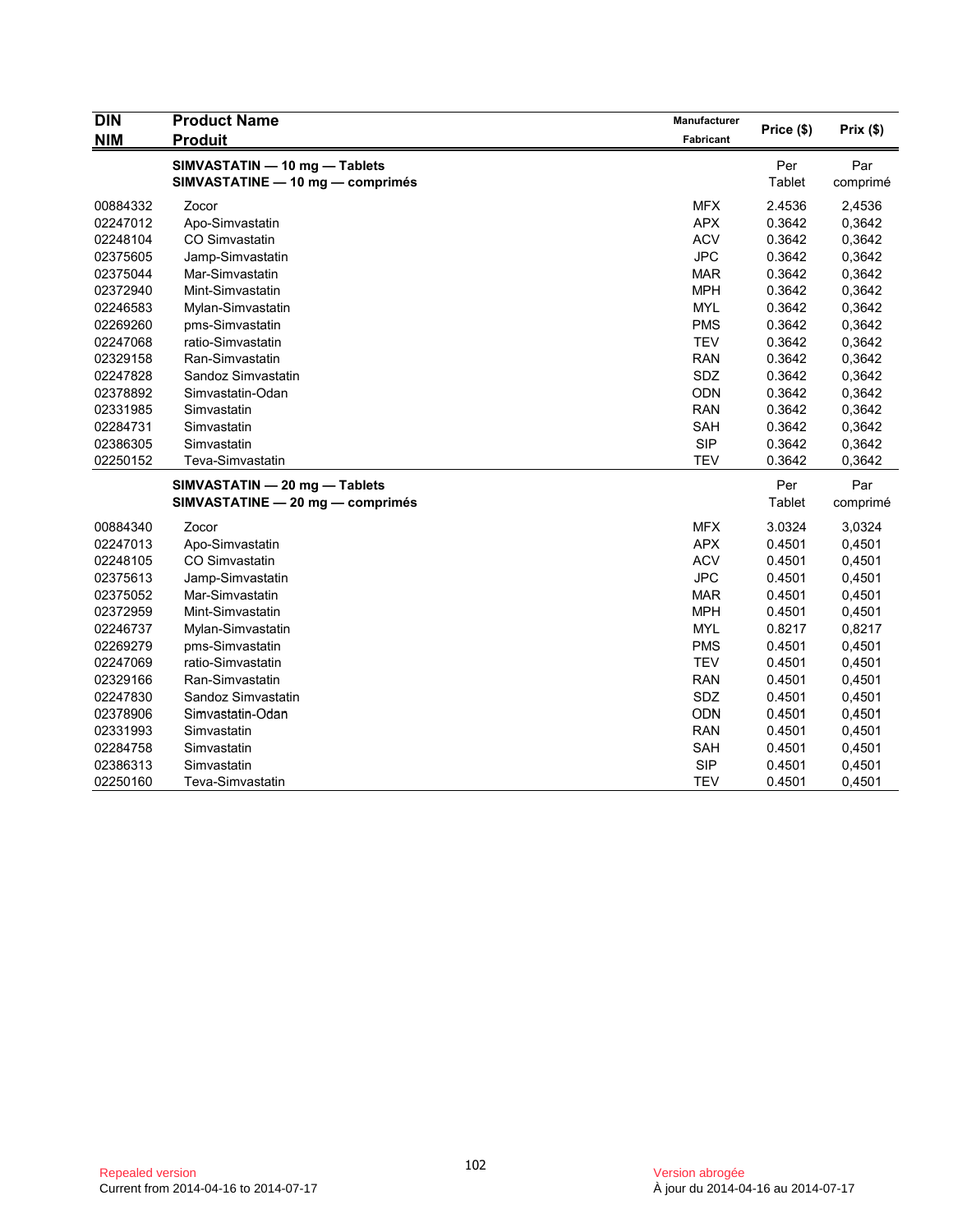| <b>DIN</b> | <b>Product Name</b>                                                    | Manufacturer |            | Prix(\$) |
|------------|------------------------------------------------------------------------|--------------|------------|----------|
| NIM        | <b>Produit</b>                                                         | Fabricant    | Price (\$) |          |
|            | SIMVASTATIN - 40 mg - Tablets                                          |              | Per        | Par      |
|            | SIMVASTATINE - 40 mg - comprimés                                       |              | Tablet     | comprimé |
| 00884359   | Zocor                                                                  | <b>MFX</b>   | 3.0324     | 3,0324   |
| 02247014   | Apo-Simvastatin                                                        | <b>APX</b>   | 0.4501     | 0,4501   |
| 02248106   | <b>CO Simvastatin</b>                                                  | <b>ACV</b>   | 0.4501     | 0,4501   |
| 02375621   | Jamp-Simvastatin                                                       | <b>JPC</b>   | 0.4501     | 0,4501   |
| 02375060   | Mar-Simvastatin                                                        | <b>MAR</b>   | 0.4501     | 0,4501   |
| 02372967   | Mint-Simvastatin                                                       | <b>MPH</b>   | 0.4501     | 0,4501   |
| 02246584   | Mylan-Simvastatin                                                      | <b>MYL</b>   | 0.4501     | 0,4501   |
| 02269287   | pms-Simvastatin                                                        | <b>PMS</b>   | 0.4501     | 0,4501   |
| 02329174   | Ran-Simvastatin                                                        | <b>RAN</b>   | 0.4501     | 0,4501   |
| 02247070   | ratio-Simvastatin                                                      | <b>TEV</b>   | 0.4501     | 0,4501   |
| 02247831   | Sandoz Simvastatin                                                     | SDZ          | 0.4501     | 0,4501   |
| 02378914   | Simvastatin-Odan                                                       | <b>ODN</b>   | 0.4501     | 0,4501   |
| 02332000   | Simvastatin                                                            | <b>RAN</b>   | 0.4501     | 0,4501   |
| 02284766   | Simvastatin                                                            | <b>SAH</b>   | 0.4501     | 0,4501   |
| 02386321   | Simvastatin                                                            | <b>SIP</b>   | 0.4501     | 0,4501   |
| 02250179   | Teva-Simvastatin                                                       | <b>TEV</b>   | 0.4501     | 0,4501   |
|            |                                                                        |              |            |          |
|            | SIMVASTATIN - 80 mg - Tablets                                          |              | Per        | Par      |
|            | SIMVASTATINE - 80 mg - comprimés                                       |              | Tablet     | comprimé |
| 02240332   | Zocor                                                                  | <b>MFX</b>   | 3.0324     | 3,0324   |
| 02247015   | Apo-Simvastatin                                                        | <b>APX</b>   | 0.4501     | 0,4501   |
| 02248107   | <b>CO Simvastatin</b>                                                  | <b>ACV</b>   | 0.4501     | 0,4501   |
| 02375648   | Jamp-Simvastatin                                                       | <b>JPC</b>   | 0.4501     | 0,4501   |
| 02375079   | Mar-Simvastatin                                                        | <b>MAR</b>   | 0.4501     | 0,4501   |
| 02372975   | Mint-Simvastatin                                                       | <b>MPH</b>   | 0.4501     | 0,4501   |
| 02246585   | Mylan-Simvastatin                                                      | <b>MYL</b>   | 0.4501     | 0,4501   |
| 02269295   | pms-Simvastatin                                                        | <b>PMS</b>   | 0.4501     | 0,4501   |
| 02329182   | Ran-Simvastatin                                                        | <b>RAN</b>   | 0.4501     | 0,4501   |
| 02247071   | ratio-Simvastatin                                                      | <b>TEV</b>   | 0.4501     | 0,4501   |
| 02247833   | Sandoz Simvastatin                                                     | SDZ          | 0.4501     | 0,4501   |
| 02378922   | Simvastatin-Odan                                                       | <b>ODN</b>   | 0.4501     | 0,4501   |
| 02332019   | Simvastatin                                                            | <b>RAN</b>   | 0.4501     | 0,4501   |
| 02284774   | Simvastatin                                                            | <b>SAH</b>   | 0.4501     | 0,4501   |
| 02386348   | Simvastatin                                                            | <b>SIP</b>   | 0.4501     | 0,4501   |
| 02250187   | Teva-Simvastatin                                                       | <b>TEV</b>   | 0.4501     | 0,4501   |
|            |                                                                        |              |            |          |
|            | SODIUM CROMOGLYCATE - 2% - Ophthalmic Solution                         |              |            |          |
|            | CROMOGLYCATE SODIQUE - 2 % - solution ophtalmique                      |              | Per mL     | Par ml   |
| 02230621   | Opticrom                                                               | <b>ALL</b>   | 1.3500     | 1,3500   |
| 02009277   | Cromolyn                                                               | <b>PMS</b>   | 1.0450     | 1,0450   |
|            | SODIUM POLYSTYRENE SULFONATE - 1 mEq/g - Oral Powder                   |              |            |          |
|            | -454 g Package                                                         |              |            |          |
|            | POLYSTYRENE SODIQUE (SULFONATE DE) - 1 mEq/g - poudre orale -          |              | Per        | Par      |
|            | paquet de 454 g                                                        |              | Gram       | gramme   |
|            |                                                                        |              |            |          |
| 02026961   | Kayexalate                                                             | <b>SAA</b>   | 0.2037     | 0,2037   |
| 00755338   | pms-Sodium Polystyrene Sulfonate/pms-Polystyrène, sulfonate sodique de | <b>PMS</b>   | 0.1866     | 0,1866   |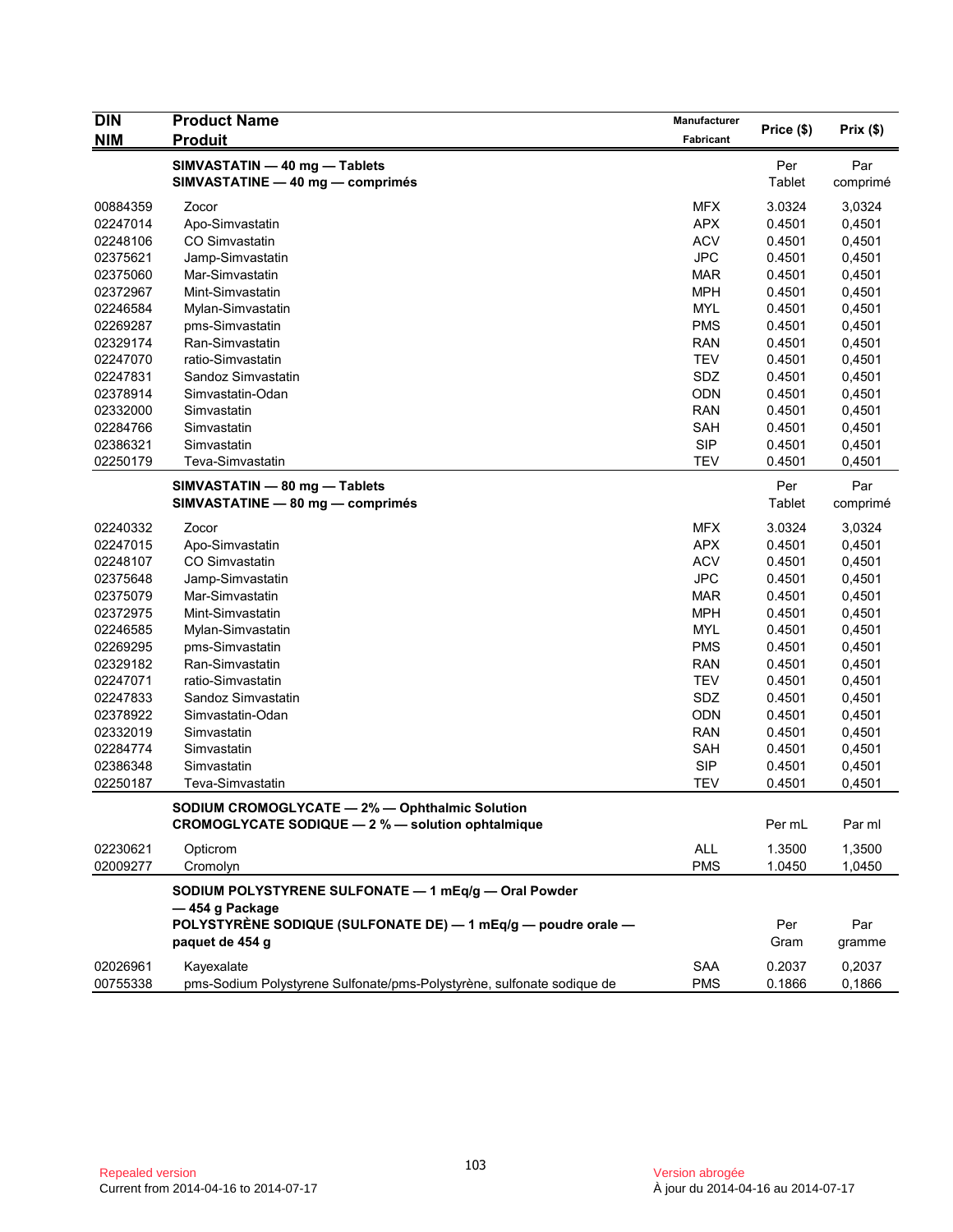| <b>DIN</b><br><b>NIM</b> | <b>Product Name</b><br><b>Produit</b>                                                                                      | Manufacturer<br>Fabricant | Price (\$)       | Prix(\$)         |
|--------------------------|----------------------------------------------------------------------------------------------------------------------------|---------------------------|------------------|------------------|
|                          | SOTALOL HCI - 80 mg - Tablets<br>SOTALOL (CHLORHYDRATE DE) - 80 mg - comprimés                                             |                           | Per<br>Tablet    | Per<br>comprimé  |
| 02270625<br>02238326     | CO Sotalol<br>pms-Sotalol                                                                                                  | <b>ACV</b><br><b>PMS</b>  | 0.6526<br>0.6526 | 0,6526<br>0,6526 |
| 02084228<br>02210428     | ratio-Sotalol<br>Apo-Sotalol                                                                                               | <b>TEV</b><br><b>APX</b>  | 0.6526<br>0.6525 | 0,6526<br>0,6525 |
| 02231181                 | Novo-Sotalol                                                                                                               | <b>TEV</b>                | 0.6525           | 0,6525           |
| 02257831                 | Sandoz Sotalol                                                                                                             | <b>SDZ</b>                | 0.6525           | 0,6525           |
| 02368617<br>02229778     | Jamp-Sotalol<br>Mylan-Sotalol                                                                                              | <b>JPC</b><br><b>MYL</b>  | 0.5932<br>0.5932 | 0,5932<br>0,5932 |
|                          | SOTALOL HCI - 160 mg - Tablets<br>SOTALOL (CHLORHYDRATE DE) - 160 mg - comprimés                                           |                           | Per<br>Tablet    | Per<br>comprimé  |
| 02270633                 | CO Sotalol                                                                                                                 | <b>ACV</b>                | 0.7142           | 0,7142           |
| 02238635                 | Dom-Sotalol                                                                                                                | <b>DOM</b>                | 0.7142           | 0.7142           |
| 02084236                 | ratio-Sotalol                                                                                                              | <b>TEV</b>                | 0.7141           | 0,7141           |
| 02167794<br>02234013     | Apo-Sotalol<br>Sandoz Sotalol                                                                                              | <b>APX</b><br>SDZ         | 0.7140<br>0.6492 | 0,7140<br>0,6492 |
| 02368625                 | Jamp-Sotalol                                                                                                               | <b>JPC</b>                | 0.1623           | 0,1623           |
| 02229779                 | Mylan-Sotalol                                                                                                              | <b>MYL</b>                | 0.1623           | 0,1623           |
| 02238327                 | pms-Sotalol                                                                                                                | <b>PMS</b>                | 0.1623           | 0.1623           |
| 02257858                 | Sandoz Sotalol                                                                                                             | SDZ                       | 0.1623           | 0,1623           |
|                          | SPIRONOLACTONE - 25 mg - Tablets<br>SPIRONOLACTONE - 25 mg - comprimés                                                     |                           | Per<br>Tablet    | Per<br>comprimé  |
| 00028606                 | Aldactone                                                                                                                  | PFI                       | 0.1460           | 0,1460           |
| 00613215                 | Novo-Spiroton                                                                                                              | <b>TEV</b>                | 0.1212           | 0,1212           |
|                          | SPIRONOLACTONE - 100 mg - Tablets<br>SPIRONOLACTONE - 100 mg - comprimés                                                   |                           | Per<br>Tablet    | Per<br>comprimé  |
| 00285455                 | Aldactone                                                                                                                  | PFI                       | 0.3439           | 0,3439           |
| 00613223                 | Novo-Spiroton                                                                                                              | <b>TEV</b>                | 0.2822           | 0,2822           |
|                          | SPIRONOLACTONE/HYDROCHLOROTHIAZIDE - 25 mg/25 mg - Tablets<br>SPIRONOLACTONE/HYDROCHLOROTHIAZIDE - 25 mg/25 mg - comprimés |                           | Per<br>Tablet    | Per<br>comprimé  |
| 00180408<br>00613231     | Aldactazide 25<br>Novo-Spirozine 25                                                                                        | PFI<br><b>TEV</b>         | 0.1460<br>0.1234 | 0,1460<br>0,1234 |
|                          | SPIRONOLACTONE/HYDROCHLOROTHIAZIDE - 50 mg/50 mg - Tablets<br>SPIRONOLACTONE/HYDROCHLOROTHIAZIDE - 50 mg/50 mg - comprimés |                           | Per<br>Tablet    | Per<br>comprimé  |
| 00594377                 | Aldactazide 50                                                                                                             | PFI                       | 0.3095           | 0,3095           |
| 00657182                 | Novo-Spirozine 50                                                                                                          | <b>TEV</b>                | 0.2610           | 0,2610           |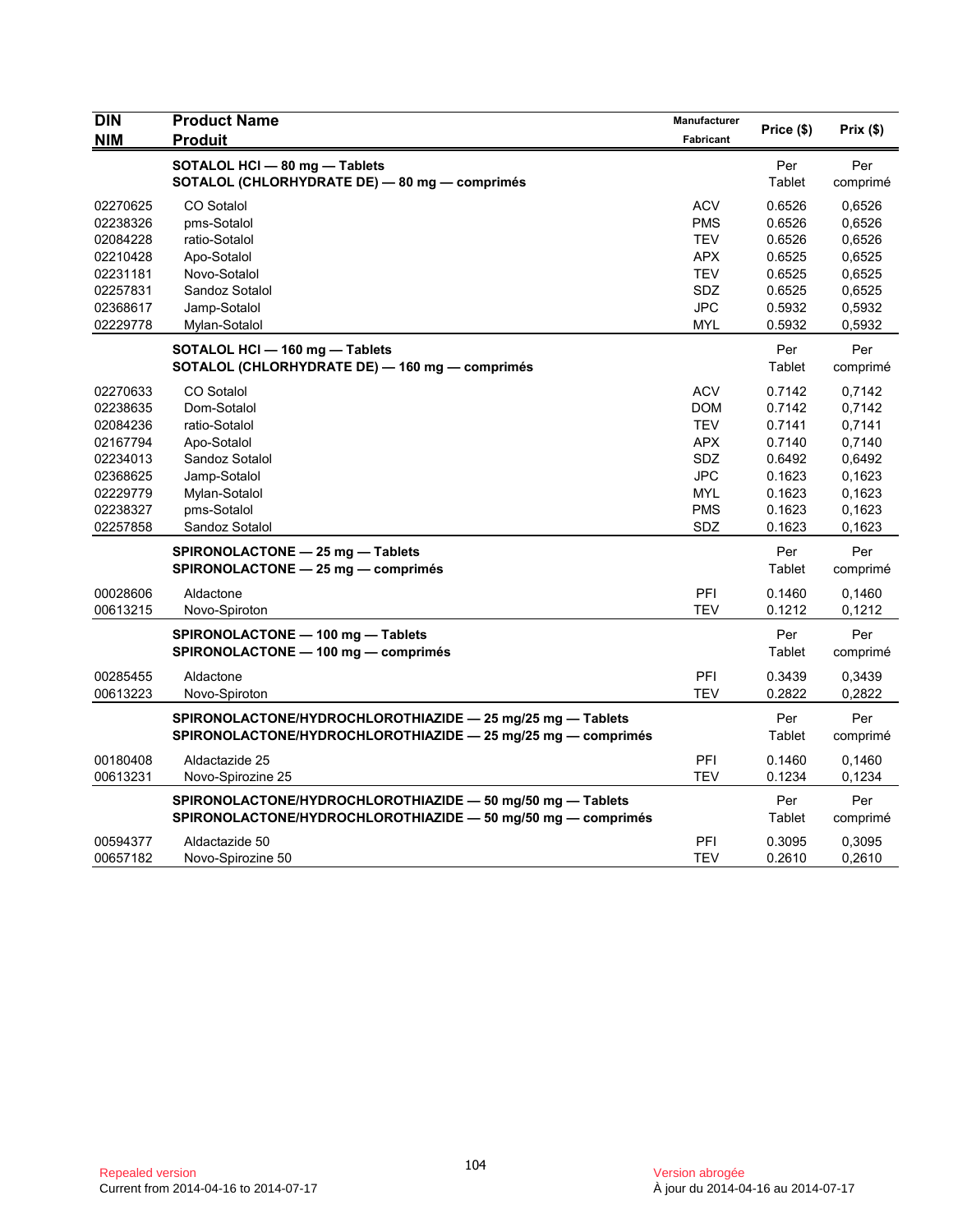| <b>DIN</b><br><b>NIM</b>                                                                                             | <b>Product Name</b><br><b>Produit</b>                                                                                                                                                        | Manufacturer<br>Fabricant                                                                                                         | Price (\$)                                                                                            | $Prix($ \$)                                                                                           |
|----------------------------------------------------------------------------------------------------------------------|----------------------------------------------------------------------------------------------------------------------------------------------------------------------------------------------|-----------------------------------------------------------------------------------------------------------------------------------|-------------------------------------------------------------------------------------------------------|-------------------------------------------------------------------------------------------------------|
|                                                                                                                      | SUCRALFATE - 1 g - Tablets<br>SUCRALFATE $-1$ g $-$ comprimés                                                                                                                                |                                                                                                                                   | Per<br>Tablet                                                                                         | Per<br>comprimé                                                                                       |
| 02100622<br>02125250<br>02045702                                                                                     | Sulcrate<br>Apo-Sucralfate<br>Novo-Sucralfate                                                                                                                                                | <b>AXC</b><br><b>APX</b><br><b>TEV</b>                                                                                            | 0.6663<br>0.3236<br>0.3236                                                                            | 0.6663<br>0,3236<br>0,3236                                                                            |
|                                                                                                                      | SULFASALAZINE - 500 mg - Tablets<br>SULFASALAZINE - 500 mg - comprimés                                                                                                                       |                                                                                                                                   | Per<br>Tablet                                                                                         | Per<br>comprimé                                                                                       |
| 02064480<br>00598461                                                                                                 | Salazopyrin<br>pms-Sulfasalazine                                                                                                                                                             | PFI<br><b>PMS</b>                                                                                                                 | 0.2855<br>0.2517                                                                                      | 0,2855<br>0,2517                                                                                      |
|                                                                                                                      | SULINDAC - 200 mg - Tablets<br>SULINDAC - 200 mg - comprimés                                                                                                                                 |                                                                                                                                   | Per<br>Tablet                                                                                         | Per<br>comprimé                                                                                       |
| 00778362<br>00745596                                                                                                 | Apo-Sulin<br>Novo-Sundac                                                                                                                                                                     | <b>APX</b><br><b>TEV</b>                                                                                                          | 0.5324<br>0.5324                                                                                      | 0,5324<br>0,5324                                                                                      |
|                                                                                                                      | <b>SUMATRIPTAN - 50 mg - Tablets</b><br><b>SUMATRIPTAN - 50 mg - comprimés</b>                                                                                                               |                                                                                                                                   | Per<br>Tablet                                                                                         | Per<br>comprimé                                                                                       |
| 02212153<br>02268388<br>02257890<br>02271583<br>02268914<br>02286823<br>02256436<br>02263025<br>02286521             | Imitrex DF<br>Apo-Sumatriptan<br>CO Sumatriptan<br>ratio-Sumatriptan<br>Mylan-Sumatriptan<br>Novo-Sumatriptan DF<br>pms-Sumatriptan<br>Sandoz Sumatriptan<br>Sumatriptan                     | <b>GSK</b><br><b>APX</b><br><b>ACV</b><br><b>TEV</b><br><b>MYL</b><br><b>TEV</b><br><b>PMS</b><br>SDZ<br>SAH                      | 16.6724<br>9.9715<br>9.9715<br>9.9715<br>9.0650<br>9.0650<br>9.0650<br>9.0650<br>9.0650               | 16,6724<br>9,9715<br>9,9715<br>9,9715<br>9,0650<br>9,0650<br>9,0650<br>9,0650<br>9,0650               |
|                                                                                                                      | SUMATRIPTAN - 100 mg - Tablets<br>SUMATRIPTAN - 100 mg - comprimés                                                                                                                           |                                                                                                                                   | Per<br>Tablet                                                                                         | Per<br>comprimé                                                                                       |
| 02212161<br>02268396<br>02257904<br>02239367<br>02271591<br>02268922<br>02286831<br>02256444<br>02263033<br>02286548 | Imitrex DF<br>Apo-Sumatriptan<br>CO Sumatriptan<br>Novo-Sumatriptan<br>ratio-Sumatriptan<br>Mylan-Sumatriptan<br>Novo-Sumatriptan DF<br>pms-Sumatriptan<br>Sandoz Sumatriptan<br>Sumatriptan | <b>GSK</b><br><b>APX</b><br><b>ACV</b><br><b>TEV</b><br><b>TEV</b><br><b>MYL</b><br><b>TEV</b><br><b>PMS</b><br>SDZ<br><b>SAH</b> | 18.3665<br>10.9854<br>10.9854<br>10.9854<br>10.9854<br>9.9867<br>9.9867<br>9.9867<br>9.9867<br>9.9867 | 18,3665<br>10,9854<br>10,9854<br>10,9854<br>10,9854<br>9,9867<br>9,9867<br>9,9867<br>9,9867<br>9,9867 |
|                                                                                                                      | TAMOXIFEN CITRATE - 10 mg - Tablets<br>TAMOXIFÈNE (CITRATE DE) - 10 mg - comprimés                                                                                                           |                                                                                                                                   | Per<br>Tablet                                                                                         | Per<br>comprimé                                                                                       |
| 01926624<br>00812404<br>02088428<br>00851965                                                                         | Tamofen<br>Apo-Tamox<br>Mylan-Tamoxifen<br>Novo-Tamoxifen                                                                                                                                    | <b>SAA</b><br><b>APX</b><br><b>MYL</b><br><b>TEV</b>                                                                              | 0.2178<br>0.1925<br>0.1925<br>0.1925                                                                  | 0,2178<br>0,1925<br>0,1925<br>0,1925                                                                  |
|                                                                                                                      | TAMOXIFEN CITRATE - 20 mg - Tablets<br>TAMOXIFÈNE (CITRATE DE) — 20 mg — comprimés                                                                                                           |                                                                                                                                   | Per<br>Tablet                                                                                         | Per<br>comprimé                                                                                       |
| 01926632<br>02048485<br>00812390<br>02089858<br>00851973                                                             | Tamofen<br>Nolvadex-D<br>Apo-Tamox<br>Mylan-Tamoxifen<br>Novo-Tamoxifen                                                                                                                      | <b>SAA</b><br><b>AZC</b><br><b>APX</b><br>MYL<br><b>TEV</b>                                                                       | 0.4367<br>0.4052<br>0.3850<br>0.3850<br>0.3850                                                        | 0,4367<br>0,4052<br>0,3850<br>0,3850<br>0,3850                                                        |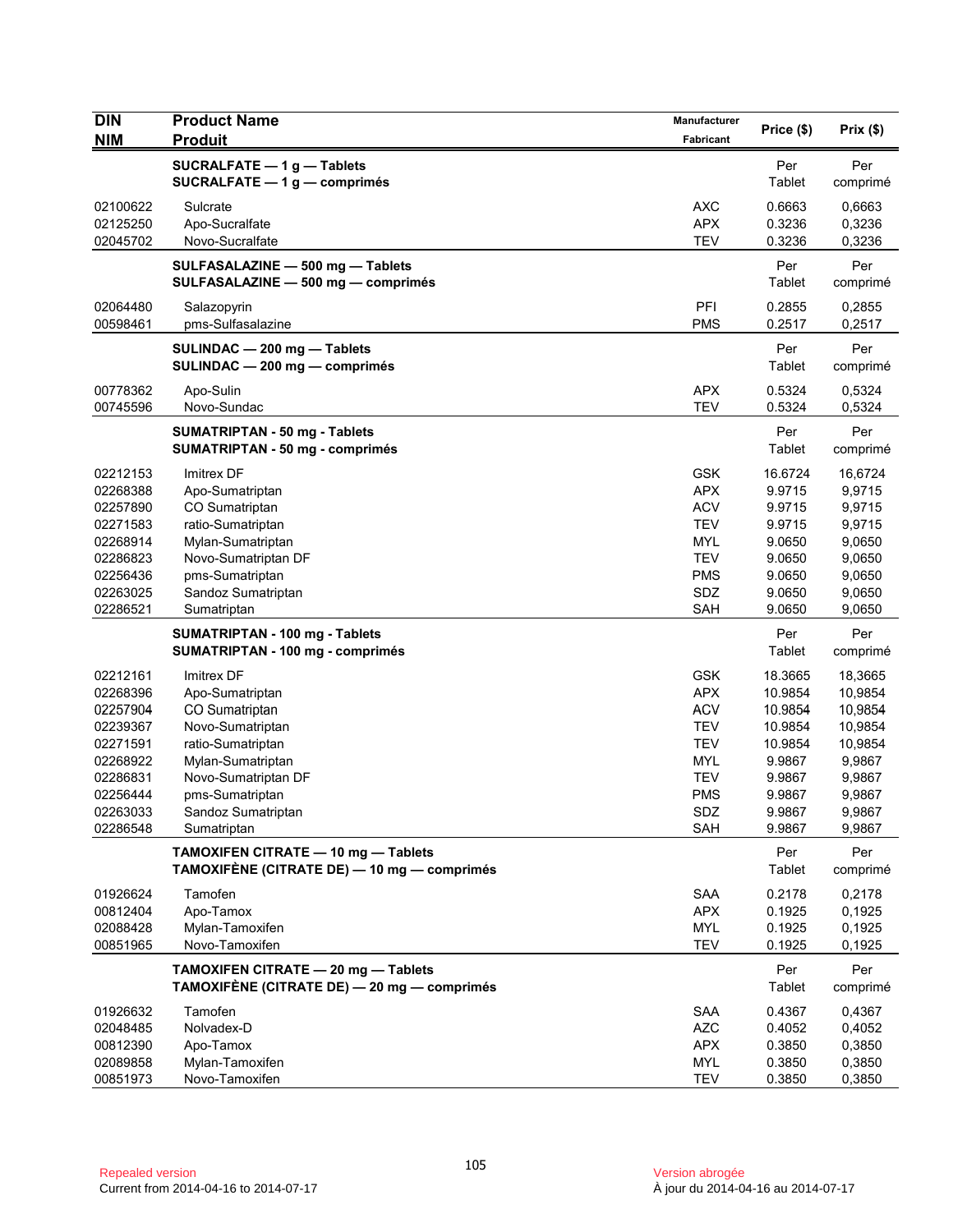| <b>DIN</b>                                                                                               | <b>Product Name</b>                                                                                                                                                                              | Manufacturer                                                                                                        | Price (\$)                                                                                       | $Prix($ \$)                                                                                        |
|----------------------------------------------------------------------------------------------------------|--------------------------------------------------------------------------------------------------------------------------------------------------------------------------------------------------|---------------------------------------------------------------------------------------------------------------------|--------------------------------------------------------------------------------------------------|----------------------------------------------------------------------------------------------------|
| <b>NIM</b>                                                                                               | <b>Produit</b>                                                                                                                                                                                   | Fabricant                                                                                                           |                                                                                                  |                                                                                                    |
|                                                                                                          | TAMSULOSIN - 0.4 mg - Controlled Release Tablet<br>TAMSULOSIN - 0.4 mg - comprimé à libération                                                                                                   |                                                                                                                     | Per<br>Tablet                                                                                    | Per<br>comprimé                                                                                    |
| 02270102<br>02368242<br>02340208<br>02362406                                                             | Flomax CR<br>Teva-Tamsulosin CR<br>Sandoz Tamsulosin CR<br>Apo-Tamsulosin                                                                                                                        | BOE<br><b>TEV</b><br>SDZ<br><b>APX</b>                                                                              | 0.6809<br>0.2100<br>0.2100<br>0.1500                                                             | 0,6809<br>0,2100<br>0,2100<br>0,1500                                                               |
|                                                                                                          | TAMSULOSIN - 0.4 mg - Sustained Release Capsules<br>TAMSULOSIN - 0.4 mg - capsules à libération                                                                                                  |                                                                                                                     | Per<br>Capsule                                                                                   | Par<br>capsule                                                                                     |
| 02298570<br>02281392<br>02294885<br>02294265<br>02295121                                                 | Mylan-Tamsulosin<br>Novo-Tamsulosin<br>Ran-Tamsulosin<br>ratio-Tamsulosin<br>Sandoz Tamsulosin                                                                                                   | <b>MYL</b><br><b>TEV</b><br><b>RAN</b><br><b>TEV</b><br>SDZ                                                         | 0.6000<br>0.6000<br>0.6000<br>0.6000<br>0.6000                                                   | 0,6000<br>0,6000<br>0,6000<br>0,6000<br>0,6000                                                     |
|                                                                                                          | TELMISARTAN — 40 mg — Tablets<br>TELMISARTAN - 40 mg - comprimés                                                                                                                                 |                                                                                                                     | Per<br>Tablet                                                                                    | Per<br>comprimé                                                                                    |
| 02240769<br>02393247<br>02388944<br>02320177<br>02376717<br>02375958<br>02420082<br>02391236<br>02390345 | Micardis<br>CO Telmisartan<br>Telmisartan<br>Teva-Telmisartan<br>Mylan-Telmisartan<br>Sandoz Telmisartan<br>Apo-Telmisartan<br>pms-Telmisartan<br>Telmisartan<br>TELMISARTAN - 80 mg - Tablets   | <b>BOE</b><br><b>ACV</b><br><b>SAH</b><br><b>TEV</b><br><b>MYL</b><br>SDZ<br><b>APX</b><br><b>PMS</b><br><b>SIP</b> | 1.2823<br>0.3954<br>0.3954<br>0.3954<br>0.2824<br>0.2824<br>0.2821<br>0.2821<br>0.2821<br>Per    | 1,2823<br>0,3954<br>0,3954<br>0,3954<br>0,2824<br>0,2824<br>0,2821<br>0,2821<br>0,2821<br>Per      |
| 02240770<br>02393255<br>02388952<br>02320185<br>02376725<br>02375966<br>02420090<br>02391244<br>02390353 | TELMISARTAN - 80 mg - comprimés<br>Micardis<br>CO Telmisartan<br>Telmisartan<br>Teva-Telmisartan<br>Mylan-Telmisartan<br>Sandoz Telmisartan<br>Apo-Telmisartan<br>pms-Telmisartan<br>Telmisartan | <b>BOE</b><br><b>ACV</b><br><b>SAH</b><br><b>TEV</b><br><b>MYL</b><br>SDZ<br><b>APX</b><br><b>PMS</b><br><b>SIP</b> | Tablet<br>1.2823<br>0.3954<br>0.3954<br>0.3954<br>0.2824<br>0.2824<br>0.2821<br>0.2821<br>0.2821 | comprimé<br>1,2823<br>0.3954<br>0,3954<br>0,3954<br>0,2824<br>0,2824<br>0,2821<br>0,2821<br>0,2821 |
|                                                                                                          | TELMISARTAN/HYDROCHLOROTHIAZIDE - 80/12.5 mg - Tablets<br>TELMISARTAN/HYDROCHLOROTHIAZIDE - 80/12.5 mg - comprimés                                                                               |                                                                                                                     | Per<br>Tablet                                                                                    | Per<br>comprimé                                                                                    |
| 02244344<br>02393263<br>02330288<br>02373564<br>02420023<br>02401665<br>02393557<br>02395355             | <b>Micardis Plus</b><br>CO Telmisartan/HCTZ<br>Teva-Telmisartan HCTZ<br>Mylan-Telmisartan HCTZ<br>Apo-Telmisartan/HCTZ<br>pms-Telmisartan HCTZ<br>Sandoz Telmisartan HCT<br>Telmisartan/HCTZ     | <b>BOE</b><br><b>ACV</b><br><b>TEV</b><br><b>MYL</b><br><b>APX</b><br><b>PMS</b><br>SDZ<br>SAH                      | 1.2823<br>0.3954<br>0.3954<br>0.2824<br>0.2823<br>0.2823<br>0.2823<br>0.2823                     | 1,2823<br>0,3954<br>0,3954<br>0,2824<br>0,2823<br>0,2823<br>0,2823<br>0,2823                       |
| 02390302                                                                                                 | Telmisartan/HCTZ                                                                                                                                                                                 | <b>SIP</b>                                                                                                          | 0.2823                                                                                           | 0,2823                                                                                             |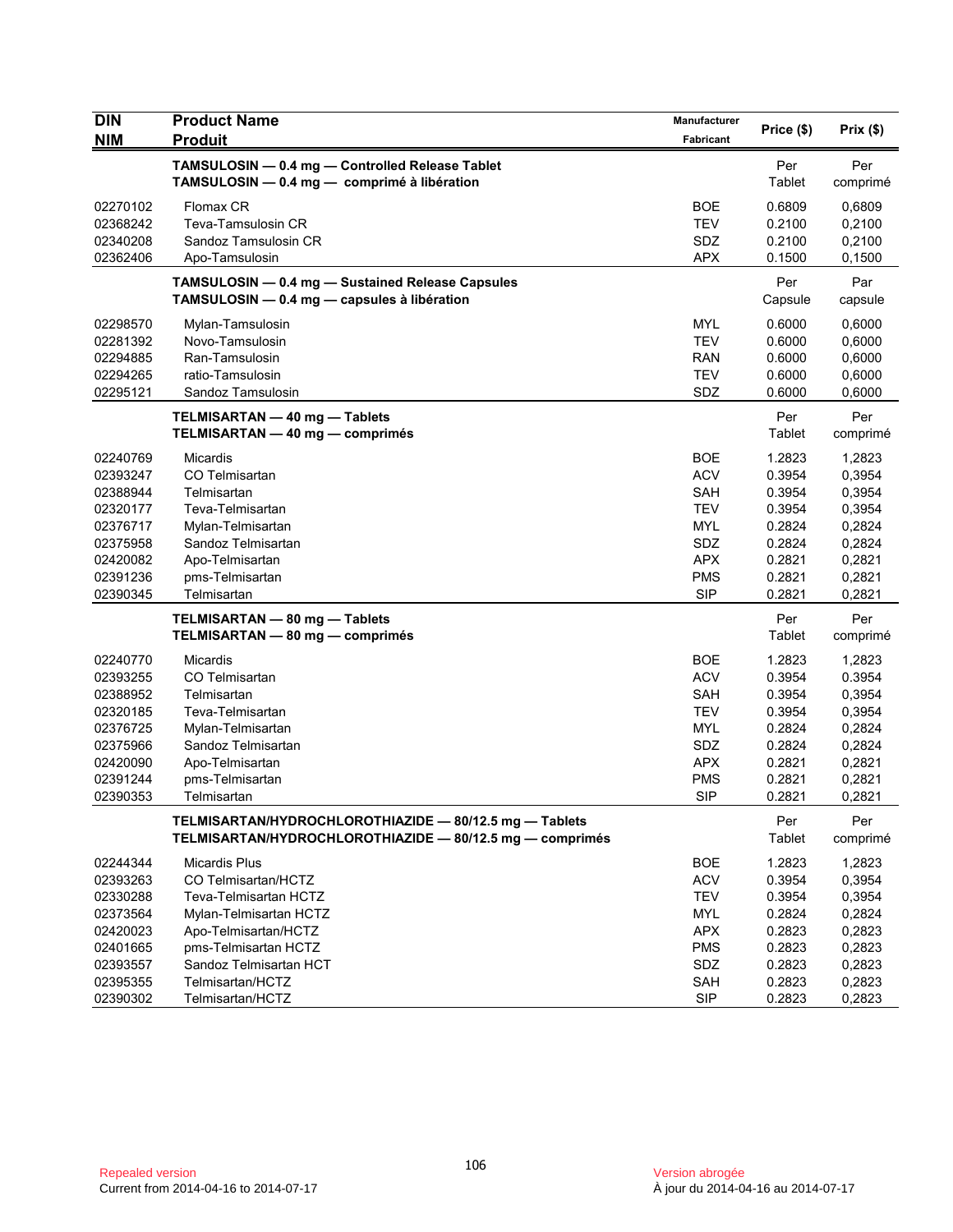| <b>DIN</b> | <b>Product Name</b>                                                                                            | Manufacturer |                |                 |
|------------|----------------------------------------------------------------------------------------------------------------|--------------|----------------|-----------------|
| <b>NIM</b> | <b>Produit</b>                                                                                                 | Fabricant    | Price (\$)     | Prix(\$)        |
|            | TELMISARTAN/HYDROCHLOROTHIAZIDE - 80/25 mg - Tablets<br>TELMISARTAN/HYDROCHLOROTHIAZIDE - 80/25 mg - comprimés |              | Per<br>Tablet  | Per<br>comprimé |
| 02318709   | <b>Micardis Plus</b>                                                                                           | <b>BOE</b>   | 1.2823         | 1,2823          |
| 02393271   | CO Telmisartan/HCTZ                                                                                            | <b>ACV</b>   | 0.3954         | 0,3954          |
| 02379252   | Teva-Telmisartan HCTZ                                                                                          | <b>TEV</b>   | 0.3954         | 0,3954          |
| 02373572   | Mylan-Telmisartan HCTZ                                                                                         | <b>MYL</b>   | 0.2824         | 0,2824          |
| 02420031   | Apo-Telmisartan/HCTZ                                                                                           | <b>APX</b>   | 0.2823         | 0,2823          |
| 02401673   | pms-Telmisartan HCTZ                                                                                           | <b>PMS</b>   | 0.2823         | 0,2823          |
| 02393565   | Sandoz Telmisartan HCT                                                                                         | <b>SDZ</b>   | 0.2823         | 0,2823          |
| 02385363   | Telmisartan/HCTZ                                                                                               | SAH          | 0.2823         | 0,2823          |
| 02390310   | Telmisartan/HCTZ                                                                                               | <b>SIP</b>   | 0.2823         | 0,2823          |
|            | TEMAZEPAM - 15 mg - Capsules<br>TÉMAZÉPAM - 15 mg - capsules                                                   |              | Per<br>Capsule | Par<br>capsule  |
| 00604453   | Restoril                                                                                                       | <b>SEP</b>   | 0.1925         | 0,1925          |
| 02229756   | Dom-Temazepam                                                                                                  | <b>DOM</b>   | 0.1213         | 0,1213          |
| 02244814   | CO Temazepam                                                                                                   | <b>ACV</b>   | 0.1212         | 0,1212          |
| 02230095   | Novo-Temazepam                                                                                                 | <b>TEV</b>   | 0.1212         | 0,1212          |
| 02243023   | ratio-Temazepam                                                                                                | TEV          | 0.1212         | 0,1212          |
| 02225964   | Apo-Temazepam                                                                                                  | <b>APX</b>   | 0.1210         | 0,1210          |
|            | TEMAZEPAM - 30 mg - Capsules<br>TÉMAZÉPAM - 30 mg - capsules                                                   |              | Per<br>Capsule | Par<br>capsule  |
| 00604461   | Restoril                                                                                                       | <b>SEP</b>   | 0.2316         | 0,2316          |
| 02225972   | Apo-Temazepam                                                                                                  | <b>APX</b>   | 0.1460         | 0,1460          |
| 02244815   | CO Temazepam                                                                                                   | <b>ACV</b>   | 0.1459         | 0,1459          |
| 02229758   | Dom-Temazepam                                                                                                  | <b>DOM</b>   | 0.1459         | 0,1459          |
| 02230102   | Novo-Temazepam                                                                                                 | <b>TEV</b>   | 0.1459         | 0,1459          |
| 02273047   | pms-Temazepam                                                                                                  | <b>PMS</b>   | 0.1459         | 0,1459          |
| 02243024   | ratio-Temazepam                                                                                                | <b>TEV</b>   | 0.1459         | 0,1459          |
|            | TEMOZOLOMIDE - 20 mg - Capsules<br>TEMOZOLOMIDE - 20 mg - capsules                                             |              | Per<br>Capsule | Par<br>capsule  |
| 02241094   | Temodal                                                                                                        | <b>SCH</b>   | 34.3200        | 34,3200         |
| 02395274   | CO Temozolomide                                                                                                | <b>ACV</b>   | 22.7194        | 22,7194         |
|            | TEMOZOLOMIDE - 100 mg - Capsules<br>TEMOZOLOMIDE - 100 mg - capsules                                           |              | Per<br>Capsule | Par<br>capsule  |
| 02241095   | Temodal                                                                                                        | SCH          | 171.6066       | 171,6066        |
| 02395282   | CO Temozolomide                                                                                                | <b>ACV</b>   | 113.5966       | 113,5966        |
|            | TEMOZOLOMIDE - 140 mg - Capsules<br>TEMOZOLOMIDE - 140 mg - capsules                                           |              | Per<br>Capsule | Par<br>capsule  |
| 02312794   | Temodal                                                                                                        | <b>SCH</b>   | 240.2510       | 240,2510        |
| 02395290   | CO Temozolomide                                                                                                | <b>ACV</b>   | 159.0358       | 159,0358        |
|            | TEMOZOLOMIDE - 250 mg - Capsules<br>TEMOZOLOMIDE - 250 mg - capsules                                           |              | Per<br>Capsule | Par<br>capsule  |
| 02241096   | Temodal                                                                                                        | <b>SCH</b>   | 429.0044       | 429,0044        |
| 02395312   | CO Temozolomide                                                                                                | <b>ACV</b>   | 283.9834       | 283,9834        |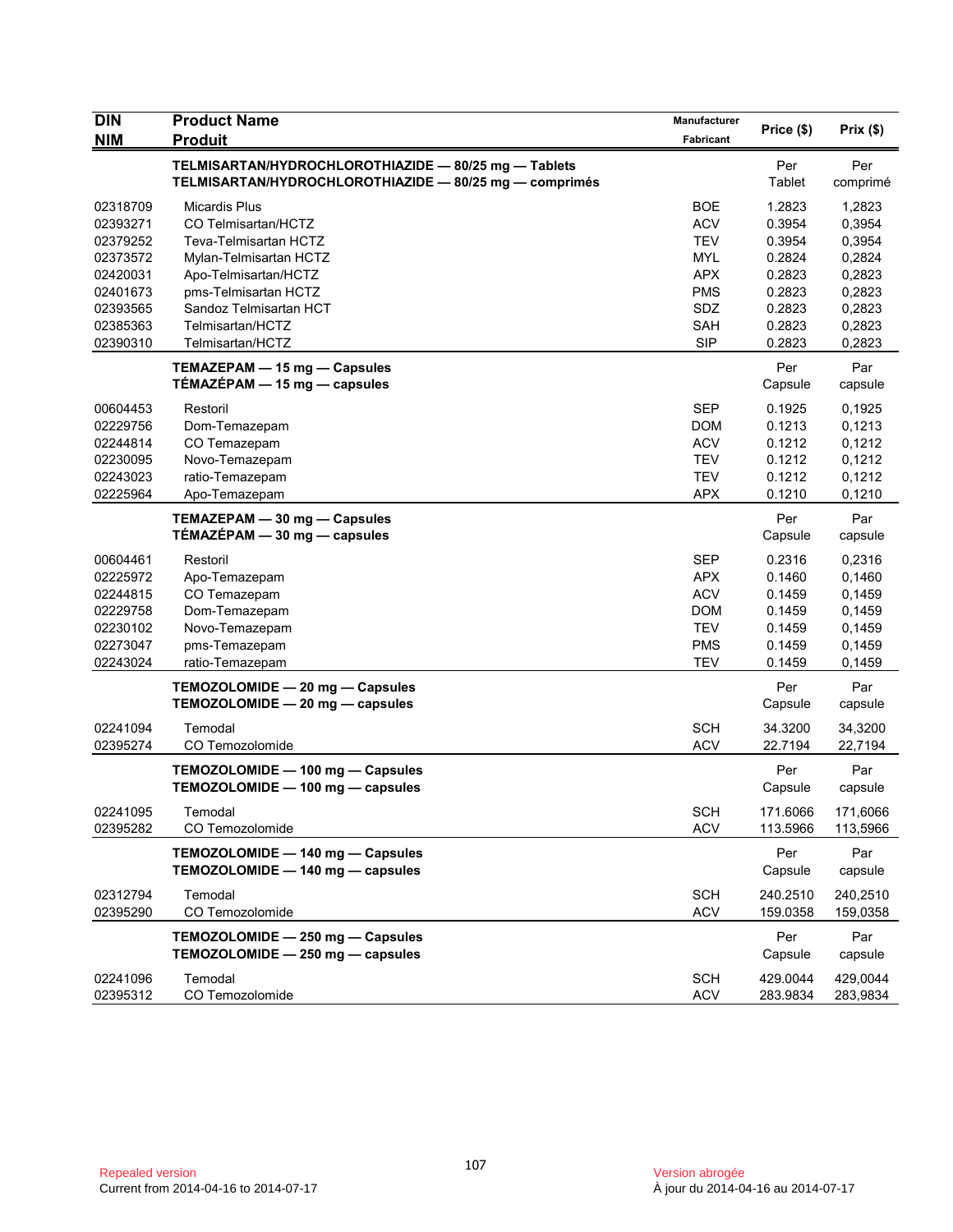| <b>DIN</b> | <b>Product Name</b>                                | Manufacturer | Price (\$) | $Prix($ \$) |
|------------|----------------------------------------------------|--------------|------------|-------------|
| <b>NIM</b> | <b>Produit</b>                                     | Fabricant    |            |             |
|            | TERAZOSIN HCI - 1 mg - Tablets                     |              | Per        | Par         |
|            | TÉRAZOSINE (CHLORHYDRATE DE) — 1 mg — comprimés    |              | Tablet     | comprimé    |
| 00818658   | Hytrin                                             | ABB          | 0.8663     | 0,8663      |
| 02234502   | Apo-Terazosin                                      | <b>APX</b>   | 0.3840     | 0,3840      |
| 02230805   | Teva-Terazosin                                     | <b>TEV</b>   | 0.3839     | 0,3839      |
| 02218941   | ratio-Terazosin                                    | <b>TEV</b>   | 0.3839     | 0,3839      |
| 02396289   | Mylan-Terazosin                                    | <b>MYL</b>   | 0.2447     | 0,2447      |
| 02243518   | pms-Terazosin                                      | <b>PMS</b>   | 0.2447     | 0,2447      |
| 02350475   | Terazosin                                          | <b>SAH</b>   | 0.2447     | 0,2447      |
|            | TERAZOSIN HCI - 2 mg - Tablets                     |              | Per        | Par         |
|            | TÉRAZOSINE (CHLORHYDRATE DE) - 2 mg - comprimés    |              | Tablet     | comprimé    |
| 00818682   | Hytrin                                             | ABB          | 1.1011     | 1,1011      |
| 02234503   | Apo-Terazosin                                      | <b>APX</b>   | 0.4880     | 0,4880      |
| 02230806   | Teva-Terazosin                                     | <b>TEV</b>   | 0.4880     | 0,4880      |
| 02218968   | ratio-Terazosin                                    | <b>TEV</b>   | 0.4880     | 0,4880      |
| 02396297   | Mylan-Terazosin                                    | <b>MYL</b>   | 0.3111     | 0,3111      |
| 02243519   | pms-Terazosin                                      | <b>PMS</b>   | 0.3111     | 0,3111      |
| 02350483   | Terazosin                                          | <b>SAH</b>   | 0.3111     | 0,3111      |
|            | TERAZOSIN HCI - 5 mg - Tablets                     |              | Per        | Par         |
|            | TÉRAZOSINE (CHLORHYDRATE DE) - 5 mg - comprimés    |              | Tablet     | comprimé    |
| 00818666   | Hytrin                                             | <b>ABB</b>   | 1.4954     | 1,4954      |
| 02234504   | Apo-Terazosin                                      | <b>APX</b>   | 0.6628     | 0,6628      |
| 02230807   | Teva-Terazosin                                     | <b>TEV</b>   | 0.6628     | 0,6628      |
| 02218976   | ratio-Terazosin                                    | <b>TEV</b>   | 0.6628     | 0,6628      |
| 02396300   | Mylan-Terazosin                                    | <b>MYL</b>   | 0.4225     | 0,4225      |
| 02243520   | pms-Terazosin                                      | <b>PMS</b>   | 0.4225     | 0,4225      |
| 02350491   | Terazosin                                          | <b>SAH</b>   | 0.4225     | 0,4225      |
|            | TERAZOSIN HCI-10 mg-Tablets                        |              | Per        | Par         |
|            | TÉRAZOSINE (CHLORHYDRATE DE) — 10 mg — comprimés   |              | Tablet     | comprimé    |
| 00818674   | <b>Hytrin</b>                                      | <b>ABB</b>   | 2.1889     | 2,1889      |
| 02230808   | Teva-Terazosin                                     | <b>TEV</b>   | 0.9702     | 0,9702      |
| 02218984   | ratio-Terazosin                                    | <b>TEV</b>   | 0.9702     | 0,9702      |
| 02234505   | Apo-Terazosin                                      | <b>APX</b>   | 0.9700     | 0,9700      |
| 02396319   | Mylan-Terazosin                                    | <b>MYL</b>   | 0.6183     | 0,6183      |
| 02243521   | pms-Terazosin                                      | <b>PMS</b>   | 0.6183     | 0,6183      |
| 02350505   | Terazosin                                          | SAH          | 0.6183     | 0,6183      |
|            | TERBINAFINE HCI - 250 mg - Tablets                 |              | Per        | Par         |
|            | TERBINAFINE (CHLORHYDRATE DE) - 250 mg - comprimés |              | Tablet     | comprimé    |
| 02031116   | Lamisil                                            | <b>NVT</b>   | 4.6358     | 4,6358      |
| 02239893   | Apo-Terbinafine                                    | <b>APX</b>   | 2.7767     | 2,7767      |
| 02254727   | CO Terbinafine                                     | <b>ACV</b>   | 2.7767     | 2,7767      |
| 02240346   | Novo-Terbinafine                                   | <b>TEV</b>   | 2.7767     | 2,7767      |
| 02320134   | Auro-Terbinafine                                   | <b>AUP</b>   | 1.8545     | 1,8545      |
| 02357070   | Jamp-Terbinafine                                   | <b>JPC</b>   | 1.8545     | 1,8545      |
| 02242503   | Mylan-Terbinafine                                  | <b>MYL</b>   | 1.8545     | 1,8545      |
| 02294273   | pms-Terbinafine                                    | <b>PMS</b>   | 1.8545     | 1,8545      |
| 02262177   | Sandoz Terbinafine                                 | SDZ          | 1.8545     | 1,8545      |
| 02353121   | Terbinafine                                        | SAH          | 1.8545     | 1,8545      |
| 02385279   | Terbinafine                                        | SIP          | 1.8545     | 1,8545      |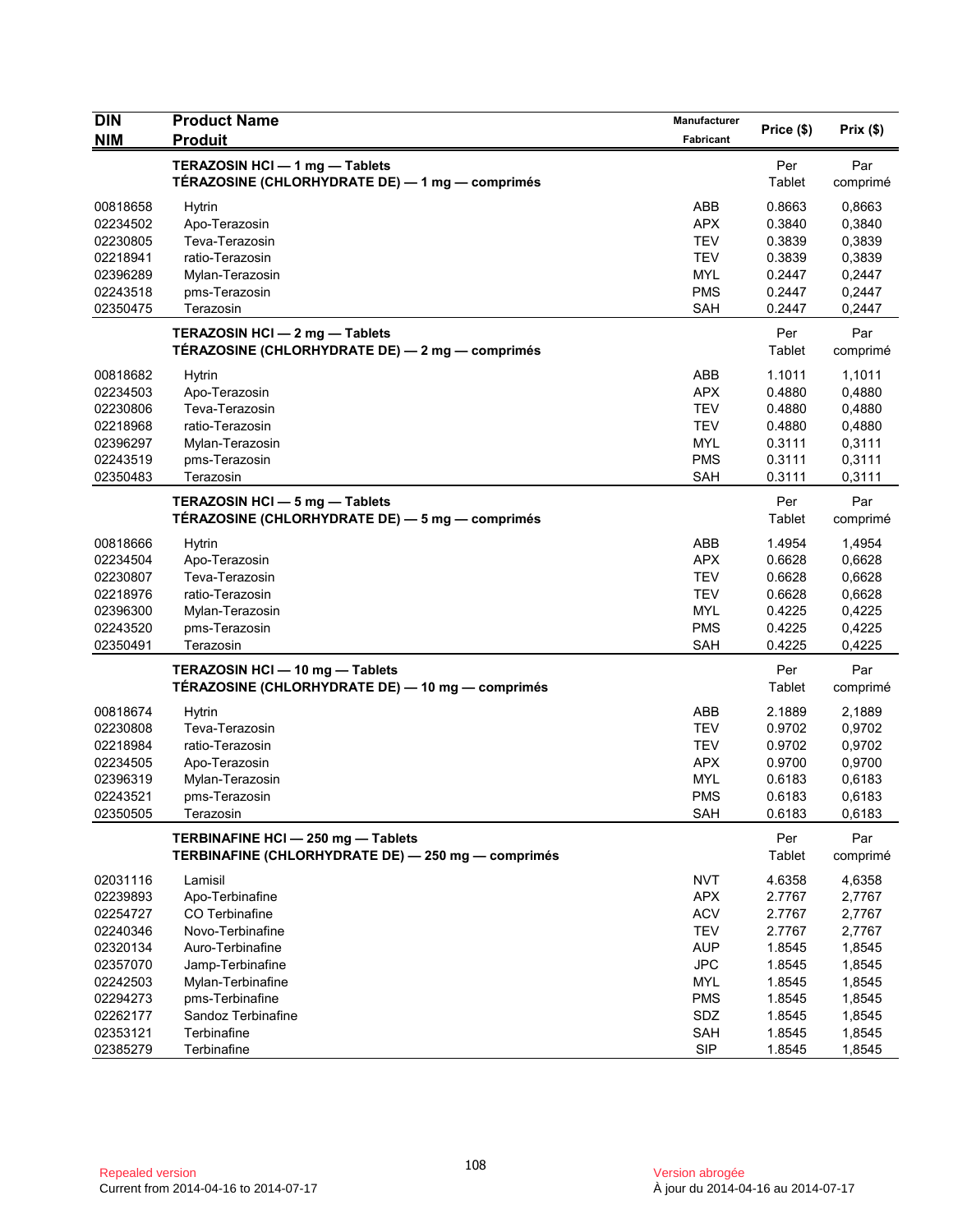| <b>DIN</b><br><b>NIM</b>                                 | <b>Product Name</b><br><b>Produit</b>                                                                 | Manufacturer<br>Fabricant                                   | Price (\$)                                     | Prix(\$)                                       |
|----------------------------------------------------------|-------------------------------------------------------------------------------------------------------|-------------------------------------------------------------|------------------------------------------------|------------------------------------------------|
|                                                          | TESTOSTERONE - 40 mg - Capsules<br><b>TESTOSTERONE <math>-</math> 40 mg <math>-</math> capsules</b>   |                                                             | Per<br>Capsule                                 | Par<br>capsule                                 |
| 00782327<br>02322498                                     | Andriol<br>pms-Testosterone                                                                           | <b>MFX</b><br><b>PMS</b>                                    | 1.0340<br>0.6204                               | 1,0340<br>0,6204                               |
|                                                          | TESTOSTERONE CYPIONATE - 100 mg/mL - Injection<br>TESTOSTÉRONE (CYPIONATE DE) - 100 mg/ml - injection |                                                             | Per<br>mL                                      | Par<br>ml                                      |
| 00030783<br>02246063                                     | Depo-Testosterone<br>Testosterone Cypionate/Testostérone (cypionate de)                               | PFI<br>SDZ                                                  | 3.0569<br>2.3580                               | 3,0569<br>2,3580                               |
|                                                          | TETRABENAZINE - 25 mg - Tablets<br>TETRABENAZINE - 25 mg - comprimés                                  |                                                             | Per<br>Tablet                                  | Par<br>comprimé                                |
| 02199270<br>02410338<br>02407590<br>02402424             | Nitoman<br>Tetrabenazine<br>Apo-Tetrabenazine<br>pms-Tetrabenazine                                    | <b>VAL</b><br><b>SMI</b><br><b>APX</b><br><b>PMS</b>        | 7.5545<br>3.7121<br>3.3746<br>3.3746           | 7,5545<br>3,7121<br>3,3746<br>3,3746           |
|                                                          | THEOPHYLLINE - 400 mg - Tablets<br>THEOPHYLLINE - 400 mg - comprimés                                  |                                                             | Per<br>Tablet                                  | Par<br>comprimé                                |
| 02014165<br>02360101                                     | Uniphyl<br>Theo ER                                                                                    | <b>PUR</b><br>AAA                                           | 0.5534<br>0.3735                               | 0,5534<br>0,3735                               |
|                                                          | THEOPHYLLINE - 600 mg - Tablets<br>THEOPHYLLINE - 600 mg - comprimés                                  |                                                             | Per<br>Tablet                                  | Par<br>comprimé                                |
| 02014181<br>02360128                                     | Uniphyl<br>Theo ER                                                                                    | <b>PUR</b><br>AAA                                           | 0.6699<br>0.4524                               | 0,6699<br>0,4524                               |
|                                                          | TICLOPIDINE HCI - 250 mg - Tablets<br>TICLOPIDINE (CHLORHYDRATE DE) - 250 mg - comprimés              |                                                             | Per<br>Tablet                                  | Par<br>comprimé                                |
| 02237701<br>02239744<br>02236848<br>02243587<br>02343045 | Apo-Ticlopidine<br>Mylan-Ticlopidine<br>Novo-Ticlopidine<br>Sandoz Ticlopidine<br>Ticlopidine         | <b>APX</b><br><b>MYL</b><br><b>TEV</b><br>SDZ<br><b>SAH</b> | 0.7574<br>0.7574<br>0.7574<br>0.7574<br>0.7574 | 0,7574<br>0,7574<br>0,7574<br>0,7574<br>0,7574 |
|                                                          | TIMOLOL MALEATE - 0.25% - Ophthalmic Solution<br>TIMOLOL (MALÉATE DE) - 0,25 % - solution ophtalmique |                                                             | Per mL                                         | Par ml                                         |
| 00755826<br>02240248<br>02083353<br>02166712             | Apo-Timop<br>ratio-Timolol Maleate<br>pms-Timolol<br>Sandoz Timolol                                   | <b>APX</b><br><b>TEV</b><br><b>PMS</b><br>SDZ               | 1.7050<br>1.5500<br>1.5500<br>1.5500           | 1,7050<br>1,5500<br>1,5500<br>1,5500           |
|                                                          | TIMOLOL MALEATE - 0.5% - Ophthalmic Solution<br>TIMOLOL (MALÉATE DE) - 0,5 % - solution ophtalmique   |                                                             | Per mL                                         | par ml                                         |
| 00451207<br>00755834<br>02083345<br>02166720             | Timoptic<br>Apo-Timop<br>pms-Timolol<br>Sandoz Timolol                                                | <b>MFX</b><br><b>APX</b><br><b>PMS</b><br>SDZ               | 4.4187<br>2.0460<br>2.0460<br>2.0460           | 4,4187<br>2,0460<br>2,0460<br>2,0460           |
|                                                          | TIMOLOL MALEATE - 0.25% - Ophthalmic Solution<br>TIMOLOL (MALÉATE DE) - 0,25 % - solution ophtalmique |                                                             | Per mL                                         | Par ml                                         |
| 02171880<br>02242275                                     | Timoptic-XE<br><b>Timolol Maleate-EX</b>                                                              | <b>MFX</b><br>SDZ                                           | 4.7167<br>2.9540                               | 4,7167<br>2,9540                               |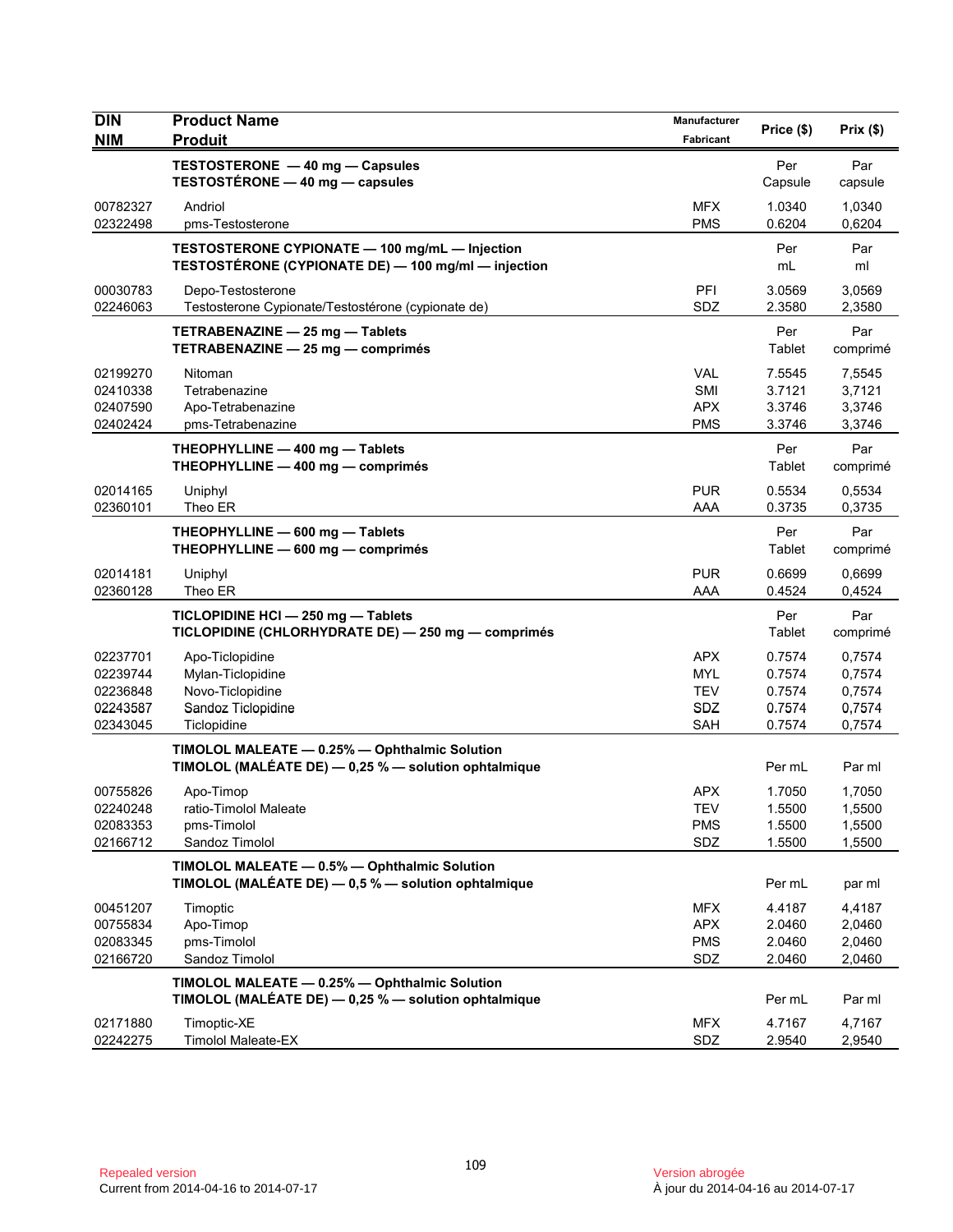| <b>DIN</b>           | <b>Product Name</b>                                                                | Manufacturer             | Price (\$)       | Prix(\$)         |
|----------------------|------------------------------------------------------------------------------------|--------------------------|------------------|------------------|
| <b>NIM</b>           | <b>Produit</b>                                                                     | Fabricant                |                  |                  |
|                      | TIMOLOL MALEATE - 5 mg - Tablets<br>TIMOLOL (MALÉATE DE) — 5 mg — comprimés        |                          | Per<br>Tablet    | Par<br>comprimé  |
| 00755842<br>01947796 | Apo-Timol<br>Novo-Timol                                                            | <b>APX</b><br><b>TEV</b> | 0.1999<br>0.1817 | 0,1999<br>0,1817 |
|                      | TIMOLOL MALEATE - 10 mg - Tablets<br>TIMOLOL (MALÉATE DE) - 10 mg - comprimés      |                          | Per<br>Tablet    | Par<br>comprimé  |
| 00755850<br>01947818 | Apo-Timol<br>Novo-Timol                                                            | <b>APX</b><br><b>TEV</b> | 0.3119<br>0.2835 | 0,3119<br>0,2835 |
|                      | TIZANIDINE HCI - 4 mg - Tablets<br>TIZANIDINE (CHLORHYDRATE DE) - 4 mg - comprimés |                          | Per<br>Tablet    | Par<br>comprimé  |
| 02239170             | Zanaflex                                                                           | PAL                      | 0.8110           | 0,8110           |
| 02259893<br>02272059 | Apo-Tizanidine<br>Mylan-Tizanidine                                                 | <b>APX</b><br><b>MYL</b> | 0.5617<br>0.5617 | 0,5617<br>0,5617 |
|                      | TOBRAMYCIN - 0.3% - Ophthalmic Solution                                            |                          |                  |                  |
|                      | TOBRAMYCINE - 0,3 % - solution ophtalmique                                         |                          | Per mL           | Par ml           |
| 00513962             | <b>Tobrex</b>                                                                      | <b>ALC</b>               | 1.9976           | 1,9976           |
| 02239577             | pms-Tobramycin                                                                     | <b>PMS</b>               | 1.2452           | 1,2452           |
| 02241755             | Sandoz Tobramycin                                                                  | SDZ                      | 1.1528           | 1,1528           |
|                      | TOBRAMYCIN - 40 mg/mL - Injection<br>TOBRAMYCINE - 40 mg/mL - injection            |                          | Per mL           | Par ml           |
| 02241210             | Tobramycin                                                                         | SDZ                      | 3.7070           | 3,7070           |
| 02382814             | Tobramycin                                                                         | <b>JPC</b>               | 2.7250           | 2,7250           |
|                      | TOPIRAMATE - 25 mg - Tablets<br>TOPIRAMATE $-25$ mg $-$ comprimés                  |                          | Per<br>Tablet    | Par<br>comprimé  |
| 02230893             | Topamax                                                                            | <b>JAN</b>               | 1.4276           | 1,4276           |
| 02279614             | Apo-Topiramate                                                                     | <b>APX</b>               | 0.7277           | 0,7277           |
| 02256827             | ratio-Topiramate                                                                   | <b>TEV</b>               | 0.7277           | 0,7277           |
| 02287765             | CO Topiramate                                                                      | <b>ACV</b>               | 0.6615           | 0,6615           |
| 02315645             | Mint-Topiramate                                                                    | <b>MPH</b>               | 0.6615           | 0,6615           |
| 02248860             | Novo-Topiramate                                                                    | <b>TEV</b>               | 0.6615           | 0,6615           |
| 02345803             | Auro-Topiramate                                                                    | <b>AUP</b>               | 0.6444           | 0,6444           |
| 02263351             | Mylan-Topiramate                                                                   | <b>MYL</b>               | 0.6444           | 0,6444           |
| 02262991             | pms-Topiramate                                                                     | PMS                      | 0.6444           | 0,6444           |
| 02396076             | Ran-Topiramate                                                                     | <b>RAN</b>               | 0.6444           | 0,6444           |
| 02260050             | Sandoz Topiramate                                                                  | SDZ                      | 0.6444           | 0,6444           |
| 02356856             | Topiramate                                                                         | <b>AUP</b>               | 0.6444           | 0,6444           |
|                      | TOPIRAMATE - 100 mg - Tablets<br>TOPIRAMATE - 100 mg - comprimés                   |                          | Per<br>Tablet    | Par<br>comprimé  |
| 02230894             | Topamax                                                                            | JAN                      | 2.7055           | 2,7055           |
| 02279630             | Apo-Topiramate                                                                     | <b>APX</b>               | 1.3791           | 1,3791           |
| 02256835             | ratio-Topiramate                                                                   | <b>TEV</b>               | 1.3791           | 1.3791           |
| 02287773             | CO Topiramate                                                                      | <b>ACV</b>               | 1.2537           | 1,2537           |
| 02315653             | Mint-Topiramate                                                                    | <b>MPH</b>               | 1.2537           | 1,2537           |
| 02248861             | Novo-Topiramate                                                                    | <b>TEV</b>               | 1.2537           | 1,2537           |
| 02345838             | Auro-Topiramate                                                                    | <b>AUP</b>               | 1.2215           | 1,2215           |
| 02263378             | Mylan-Topiramate                                                                   | <b>MYL</b>               | 1.2215           | 1,2215           |
| 02263009             | pms-Topiramate                                                                     | <b>PMS</b>               | 1.2215           | 1,2215           |
| 02396084             | Ran-Topiramate                                                                     | <b>RAN</b>               | 1.2215           | 1,2215           |
| 02260069             | Sandoz Topiramate                                                                  | SDZ                      | 1.2215           | 1,2215           |
| 02356864             | Topiramate                                                                         | SAH                      | 1.2215           | 1,2215           |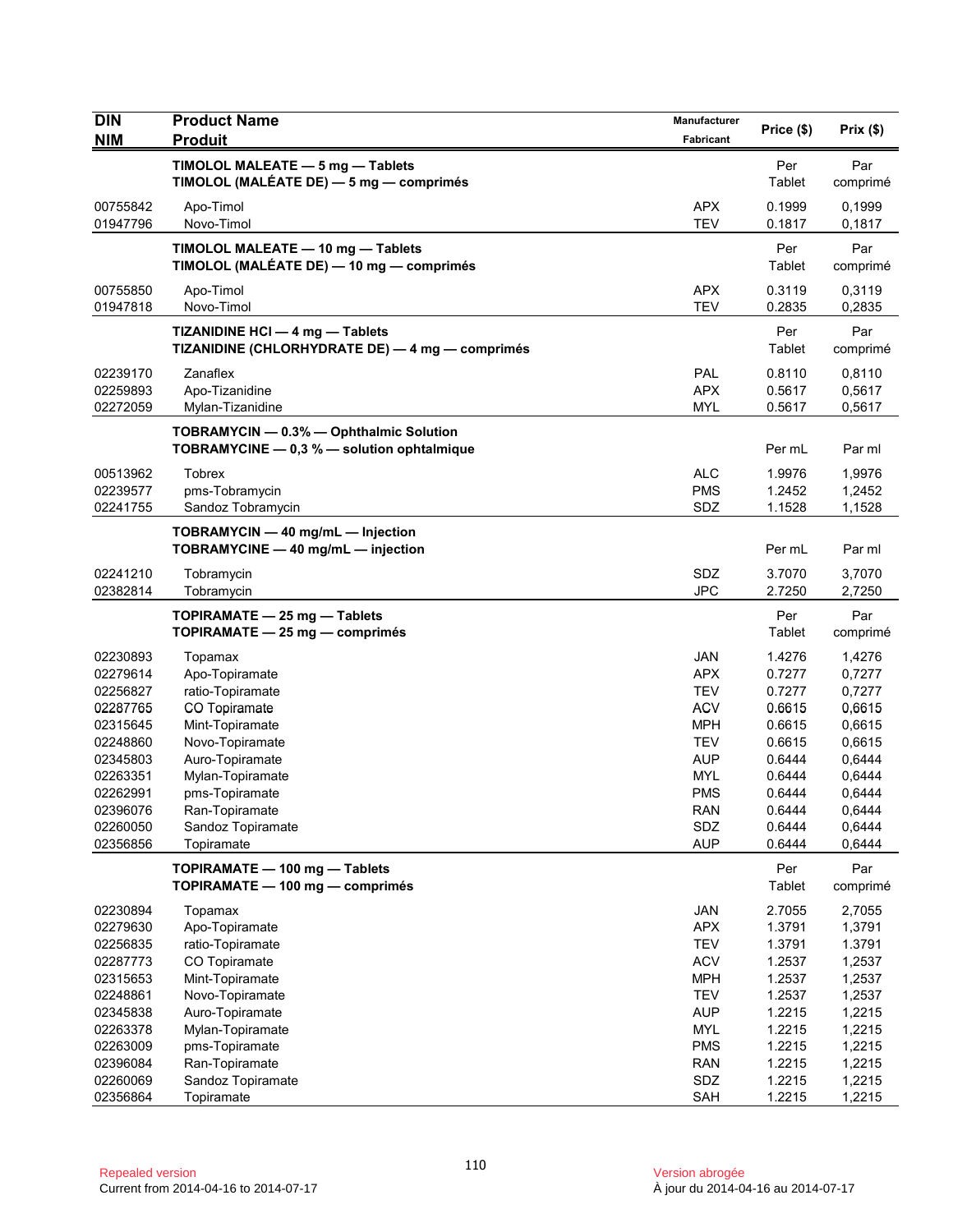| <b>DIN</b>           | <b>Product Name</b>                                       | Manufacturer | Price (\$)       | Prix(\$)         |
|----------------------|-----------------------------------------------------------|--------------|------------------|------------------|
| <b>NIM</b>           | <b>Produit</b>                                            | Fabricant    |                  |                  |
|                      | TOPIRAMATE - 200 mg - Tablets                             |              | Per              | Par              |
|                      | TOPIRAMATE - 200 mg - comprimés                           |              | Tablet           | comprimé         |
| 02230896             | Topamax                                                   | <b>JAN</b>   | 4.0403           | 4,0403           |
| 02279649             | Apo-Topiramate                                            | <b>APX</b>   | 2.1830           | 2,1830           |
| 02256843             | ratio-Topiramate                                          | <b>TEV</b>   | 2.1830           | 2,1830           |
| 02287781             | CO Topiramate                                             | <b>ACV</b>   | 1.9845           | 1,9845           |
| 02315661             | Mint-Topiramate                                           | <b>MPH</b>   | 1.9845           | 1,9845           |
| 02248862             | Novo-Topiramate                                           | <b>TEV</b>   | 1.9845           | 1,9845           |
| 02345846             | Auro-Topiramate                                           | <b>AUP</b>   | 1.8239           | 1,8239           |
| 02263386             | Mylan-Topiramate                                          | <b>MYL</b>   | 1.8239           | 1,8239           |
| 02263017             | pms-Topiramate                                            | <b>PMS</b>   | 1.8239           | 1,8239           |
| 02396092             | Ran-Topiramate                                            | <b>RAN</b>   | 1.8239           | 1,8239           |
| 02267837             | Sandoz Topiramate                                         | SDZ          | 1.8239           | 1,8239           |
| 02356872             | Topiramate                                                | SAH          | 1.8239           | 1,8239           |
|                      | TRANEXAMIC ACID - 500 mg - Tablets                        |              | Per              | Par              |
|                      | TRANEXAMIC ACID - 500 mg - comprimés                      |              | Tablet           | comprimé         |
|                      |                                                           |              |                  |                  |
| 02064405<br>02401231 | Cyklokapron<br><b>Tranexamic Acid</b>                     | PFI<br>SMI   | 1.2874<br>0.8071 | 1,2874<br>0,8071 |
|                      |                                                           |              |                  |                  |
|                      | TRAZODONE HCI-50 mg-Tablets                               |              | Per              | Par              |
|                      | TRAZODONE (CHLORHYDRATE DE) - 50 mg - comprimés           |              | Tablet           | comprimé         |
| 02128950             | Dom-Trazodone                                             | <b>DOM</b>   | 0.2436           | 0,2436           |
| 00579351             | Desyrel                                                   | SQU          | 0.2436           | 0,2436           |
| 02231683             | Mylan-Trazodone                                           | <b>MYL</b>   | 0.2436           | 0,2436           |
| 02230284             | Trazorel                                                  | <b>VAL</b>   | 0.2436           | 0,2436           |
| 02147637             | Apo-Trazodone                                             | <b>APX</b>   | 0.2435           | 0,2435           |
| 01937227             | pms-Trazodone                                             | <b>PMS</b>   | 0.2435           | 0,2435           |
| 02277344             | ratio-Trazodone                                           | <b>TEV</b>   | 0.2435           | 0.2435           |
| 02144263             | Teva-Trazodone                                            | <b>TEV</b>   | 0.2435           | 0,2435           |
| 02348772             | Trazodone                                                 | SAH          | 0.2435           | 0,2435           |
|                      | TRAZODONE HCI - 100 mg - Tablets                          |              | Per              | Par              |
|                      | TRAZODONE (CHLORHYDRATE DE) - 100 mg - comprimés          |              | Tablet           | comprimé         |
| 02147645             | Apo-Trazodone                                             | <b>APX</b>   | 0.4352           | 0,4352           |
| 02128969             | Dom-Trazodone                                             | <b>DOM</b>   | 0.4352           | 0,4352           |
| 02231684             | Mylan-Trazodone                                           | MYL          | 0.4352           | 0,4352           |
| 02144271             | Teva-Trazodone                                            | <b>TEV</b>   | 0.4352           | 0,4352           |
| 01937235             | pms-Trazodone                                             | <b>PMS</b>   | 0.4352           | 0,4352           |
| 02277352             | ratio-Trazodone                                           | <b>TEV</b>   | 0.4352           | 0,4352           |
| 02348780             | Trazodone                                                 | SAH          | 0.4352           | 0,4352           |
| 02230285             | Trazorel                                                  | VAL          | 0.4352           | 0,4352           |
|                      | TRAZODONE HCI-150 mg-Tablets                              |              | Per              | Par              |
|                      | TRAZODONE (CHLORHYDRATE DE) - 150 mg - comprimés          |              | Tablet           | comprimé         |
| 02147653             | Apo-Trazodone-D                                           | <b>APX</b>   | 0.6393           | 0,6393           |
| 02144298             | Teva-Trazodone-D                                          | <b>TEV</b>   | 0.6393           | 0,6393           |
| 02348799             | Trazodone                                                 | SAH          | 0.6393           | 0,6393           |
| 02277360             | ratio-Trazodone                                           | <b>TEV</b>   | 0.6393           | 0,6393           |
|                      | TRIAMTERENE/HYDROCHLOROTHIAZIDE - 50 mg/25 mg - Tablets   |              | Per              | Par              |
|                      | TRIAMTÉRÈNE/HYDROCHLOROTHIAZIDE - 50 mg/25 mg - comprimés |              | Tablet           | comprimé         |
| 00441775             | Apo-Triazide                                              | <b>APX</b>   | 0.0669           | 0,0669           |
| 00532657             | Novo-Triamzide                                            | <b>TEV</b>   | 0.0608           | 0,0608           |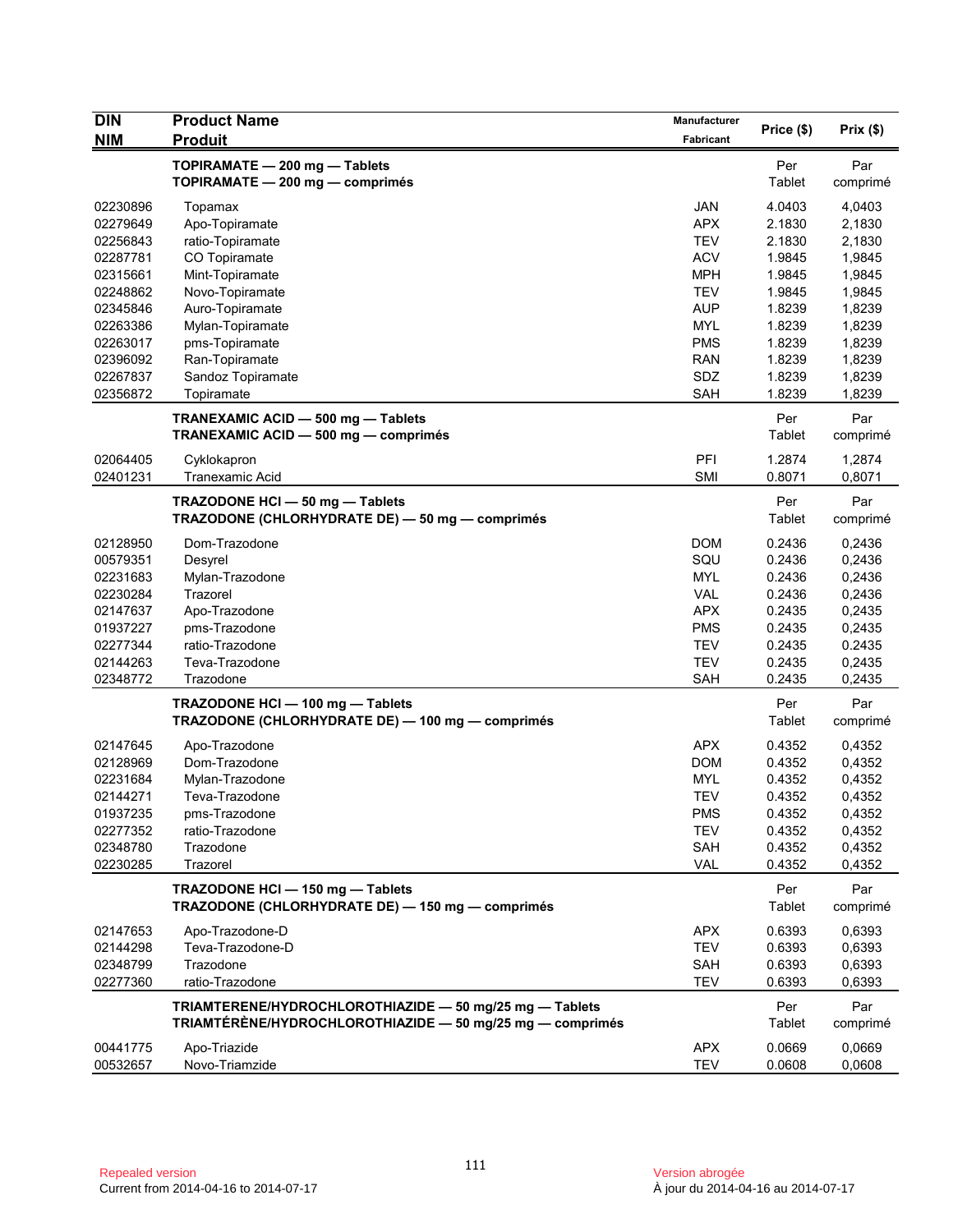| <b>DIN</b><br><b>NIM</b>         | <b>Product Name</b><br><b>Produit</b>                                                                                                                                                                                                                                                  | Manufacturer<br>Fabricant              | Price (\$)                 | Prix(\$)                   |
|----------------------------------|----------------------------------------------------------------------------------------------------------------------------------------------------------------------------------------------------------------------------------------------------------------------------------------|----------------------------------------|----------------------------|----------------------------|
|                                  | TRIFLURIDINE - 1% - Ophthalmic Solution<br>TRIFLURIDINE - 1 % - solution ophtalmique                                                                                                                                                                                                   |                                        | Per mL                     | Par ml                     |
| 00687456<br>02248529             | Viroptic<br>Sandoz Trifluridine                                                                                                                                                                                                                                                        | <b>VAL</b><br><b>SDZ</b>               | 3.5450<br>3.2667           | 3,5450<br>3,2667           |
|                                  | TRIMEBUTINE - 200 mg - Tablets<br>TRIMÉBUTINE - 200 mg - comprimés                                                                                                                                                                                                                     |                                        | Per<br>Tablet              | Par<br>comprimé            |
| 00803499<br>02245664             | Modulon<br>Trimebutine                                                                                                                                                                                                                                                                 | <b>AXC</b><br>AAA                      | 0.7729<br>0.5800           | 0,7729<br>0,5800           |
|                                  | TRIMETHOPRIM/SULFAMETHOXAZOLE - 160 mg/800 mg - Tablets<br>TRIMÉTHOPRIME/SULFAMÉTHOXAZOLE - 160 mg/800 mg - comprimés                                                                                                                                                                  |                                        | Per<br>Tablet              | Par<br>comprimé            |
| 00445282<br>00510645             | Apo-Sulfatrim DS<br>Novo-Trimel DS                                                                                                                                                                                                                                                     | <b>APX</b><br><b>TEV</b>               | 0.1343<br>0.1343           | 0,1343<br>0,1343           |
|                                  | TRIMETHOPRIM SULFATE/POLYMYXIN B SULFATE - 1 mg/10,000 U/mL<br>- Ophthalmic Solution                                                                                                                                                                                                   |                                        |                            |                            |
|                                  | TRIMÉTHOPRIME (SULFATE DE)/POLYMYXINE B (SULFATE DE) -<br>1 mg/10 000 U/ml - solution ophtalmique                                                                                                                                                                                      |                                        | Per mL                     | Par ml                     |
| 02011956<br>02239234             | Polytrim<br>Sandoz Polytrimethoprim                                                                                                                                                                                                                                                    | <b>ALL</b><br>SDZ                      | 3.6190<br>2.5100           | 3,6190<br>2,5100           |
|                                  | TRIPROLIDINE HCI/PSEUDOEPHEDRINE HCI/CODEINE PHOSPHATE<br>- 2 mg/30 mg/10 mg per 5 mL - Syrup<br>TRIPROLIDINE (CHLORHYDRATE DE)/PSEUDOÉPHÉDRINE<br>(CHLORHYDRATE DE)/CODÉINE (PHOSPHATE DE) - 2 mg/30 mg/10 mg<br>par 5 ml - sirop                                                     |                                        | Per mL                     | Par ml                     |
| 00068594<br>02169126             | CoActifed<br>ratio-Cotridin                                                                                                                                                                                                                                                            | <b>GSK</b><br>TEV                      | 0.1780<br>0.0574           | 0,1780<br>0,0574           |
|                                  | TRIPROLIDINE HCI/PSEUDOEPHEDRINE HCI/GUAIFENESIN/CODEINE<br>PHOSPHATE - 2 mg/30 mg/100 mg/10 mg per 5 mL - Expectorant<br>TRIPROLIDINE (CHLORHYDRATE DE)/PSEUDOÉPHÉDRINE<br>(CHLORHYDRATE DE)/GUAIFÉNÉSINE/CODÉINE (PHOSPHATE DE) - 2 mg/<br>30 mg/100 mg/10 mg par 5 ml - expectorant |                                        | Per mL                     | Par ml                     |
| 00068756<br>02053403             | CoActifed<br>ratio-Cotridin                                                                                                                                                                                                                                                            | <b>GSK</b><br><b>TEV</b>               | 0.1951<br>0.0640           | 0,1951<br>0,0640           |
|                                  | L-TRYPTOPHAN - 500 mg - Capsules<br>$L$ —TRYPTOPHANE — 500 mg — capsules                                                                                                                                                                                                               |                                        | Per<br>Capsule             | Par<br>capsule             |
| 00718149<br>02248540<br>02240334 | Tryptan<br>Apo-Tryptophan<br>ratio-Tryptophan                                                                                                                                                                                                                                          | VAL<br><b>APX</b><br><b>TEV</b>        | 0.8455<br>0.5486<br>0.5486 | 0,8455<br>0,5486<br>0,5486 |
|                                  | L-TRYPTOPHAN - 500 mg - Tablets<br>L-TRYPTOPHANE - 500 mg - comprimés                                                                                                                                                                                                                  |                                        | Per<br>Tablet              | Par<br>comprimé            |
| 02029456<br>02248538<br>02240333 | Tryptan<br>Apo-Tryptophan<br>ratio-Tryptophan                                                                                                                                                                                                                                          | <b>VAL</b><br><b>APX</b><br><b>TEV</b> | 0.8455<br>0.5486<br>0.5486 | 0,8455<br>0,5486<br>0,5486 |
|                                  | L-TRYPTOPHAN - 1 g - Tablets<br>L-TRYPTOPHANE - 1 g - comprimés                                                                                                                                                                                                                        |                                        | Per<br>Tablet              | Par<br>comprimé            |
| 00654531<br>02248539<br>02237250 | Tryptan<br>Apo-Tryptophan<br>ratio-Tryptophan                                                                                                                                                                                                                                          | VAL<br><b>APX</b><br><b>TEV</b>        | 1.6990<br>0.9876<br>0.9876 | 1,6990<br>0,9876<br>0,9876 |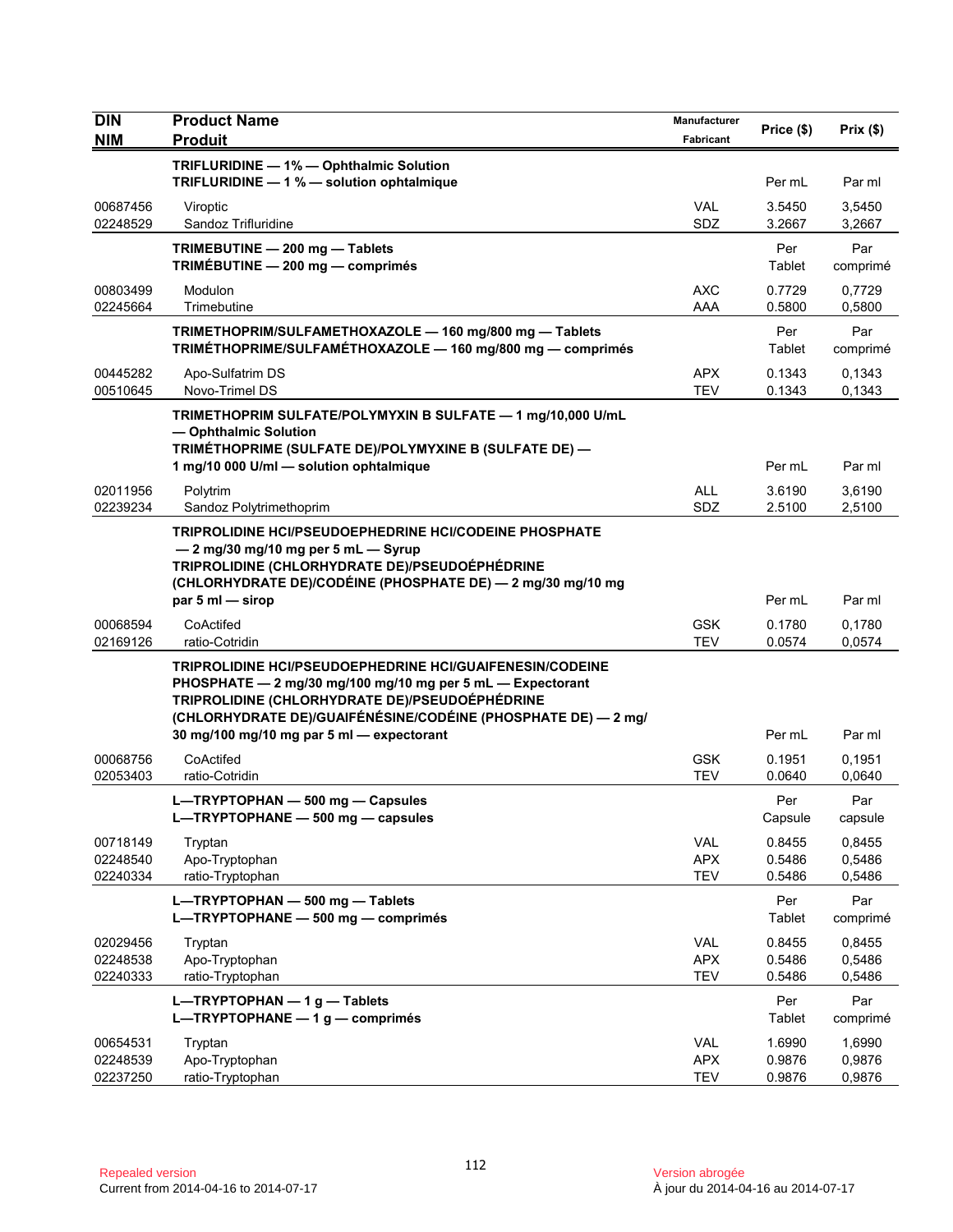| <b>DIN</b><br><b>NIM</b> | <b>Product Name</b><br><b>Produit</b>                                           | Manufacturer<br>Fabricant | Price (\$)     | Prix(\$)        |
|--------------------------|---------------------------------------------------------------------------------|---------------------------|----------------|-----------------|
|                          | URSODIOL - 250 mg - Tablets<br>URSODIOL $-$ 250 mg $-$ comprimés                |                           | Per<br>Tablet  | Par<br>comprimé |
| 02238984                 | Urso                                                                            | AXC                       | 1.5989         | 1,5989          |
| 02273497                 | pms-Ursodiol C                                                                  | <b>PMS</b>                | 1.0885         | 1,0885          |
|                          | URSODIOL - 500 mg - Tablets<br>URSODIOL - 500 mg - comprimés                    |                           | Per<br>Tablet  | Par<br>comprimé |
| 02245894                 | Urso                                                                            | <b>AXC</b>                | 3.0329         | 3,0329          |
| 02273500                 | pms-Ursodiol C                                                                  | <b>PMS</b>                | 2.0645         | 2,0645          |
|                          | VALACYCLOVIR - 500 mg - Tablets<br>VALACYCLOVIR - 500 mg - comprimés            |                           | Per<br>Tablet  | Par<br>comprimé |
| 02219492                 | Valtrex                                                                         | <b>GSK</b>                | 3.7880         | 3,7880          |
| 02295822                 | Apo-Valacyclovir                                                                | <b>APX</b>                | 1.3575         | 1,3575          |
| 02331748                 | CO Valacyclovir                                                                 | <b>ACV</b>                | 1.3569         | 1,3569          |
| 02357534                 | Novo-Valacyclovir                                                               | <b>TEV</b>                | 1.1873         | 1,1873          |
| 02298457                 | pms-Valacyclovir                                                                | <b>PMS</b>                | 1.1873         | 1,1873          |
| 02405040                 | Auro-Valacyclovir                                                               | <b>AUP</b>                | 0.8481         | 0,8481          |
| 02351579                 | Mylan-Valacyclovir                                                              | <b>MYL</b>                | 0.8481         | 0,8481          |
|                          | VALGANCYCLOVIR - 450 mg - Tablets<br>VALGANCYCLOVIR - 450 mg - comprimés        |                           | Per<br>Tablet  | Par<br>comprimé |
| 02245777                 | Valcyte                                                                         | <b>HLR</b>                | 25.5336        | 25,5336         |
| 02393824                 | Apo-Valgancyclovir                                                              | <b>APX</b>                | 17.4093        | 17,4093         |
|                          | VALPROIC ACID - 250 mg - Capsules<br>VALPROÏQUE (ACIDE) - 250 mg - capsules     |                           | Per<br>Capsule | Par<br>capsule  |
| 00443840                 | Depakene                                                                        | ABB                       | 0.6247         | 0,6247          |
| 02231030                 | Dom-Valproic Acid                                                               | <b>DOM</b>                | 0.2843         | 0,2843          |
| 02230768                 | pms-Valproic Acid                                                               | <b>PMS</b>                | 0.2843         | 0,2843          |
| 02238048                 | Apo-Valproic                                                                    | <b>APX</b>                | 0.2842         | 0,2842          |
| 02100630                 | Novo-Valproic                                                                   | <b>TEV</b>                | 0.2842         | 0,2842          |
| 02140047                 | ratio-Valproic                                                                  | <b>TEV</b>                | 0.2842         | 0,2842          |
| 02239714                 | Sandoz Valproic                                                                 | SDZ                       | 0.2842         | 0,2842          |
|                          | VALPROIC ACID - 250 mg/5 mL - Syrup<br>VALPROÏQUE (ACIDE) - 250 mg/5 ml - sirop |                           | Per mL         | Par ml          |
| 00443832                 | Depakene                                                                        | ABB                       | 0.1302         | 0,1302          |
| 02238370                 | Apo-Valproic                                                                    | APX                       | 0.0635         | 0,0635          |
| 02236807                 | pms-Valproic Acid                                                               | <b>PMS</b>                | 0.0635         | 0,0635          |
| 02140063                 | ratio-Valproic                                                                  | <b>TEV</b>                | 0.0635         | 0,0635          |
|                          | VALSARTAN - 40 mg - Tablets<br>VALSARTAN - 40 mg - comprimés                    |                           | Per<br>Tablet  | Par<br>comprimé |
| 02270528                 | Diovan                                                                          | <b>NVT</b>                | 1.2859         | 1,2859          |
| 02337487                 | CO Valsartan                                                                    | <b>ACV</b>                | 0.4657         | 0,4657          |
| 02363062                 | Ran-Valsartan                                                                   | <b>RAN</b>                | 0.4657         | 0,4657          |
| 02356740                 | Sandoz Valsartan                                                                | SDZ                       | 0.4075         | 0,4075          |
| 02356643                 | Teva-Valsartan                                                                  | <b>TEV</b>                | 0.3977         | 0,3977          |
| 02383527                 | Mylan-Valsartan                                                                 | <b>MYL</b>                | 0.3975         | 0,3975          |
| 02312999                 | pms-Valsartan                                                                   | <b>PMS</b>                | 0.3975         | 0,3975          |
| 02366940                 | Valsartan                                                                       | SAH                       | 0.3975         | 0,3975          |
| 02371510                 | Apo-Valsartan                                                                   | APX                       | 0.2910         | 0,2910          |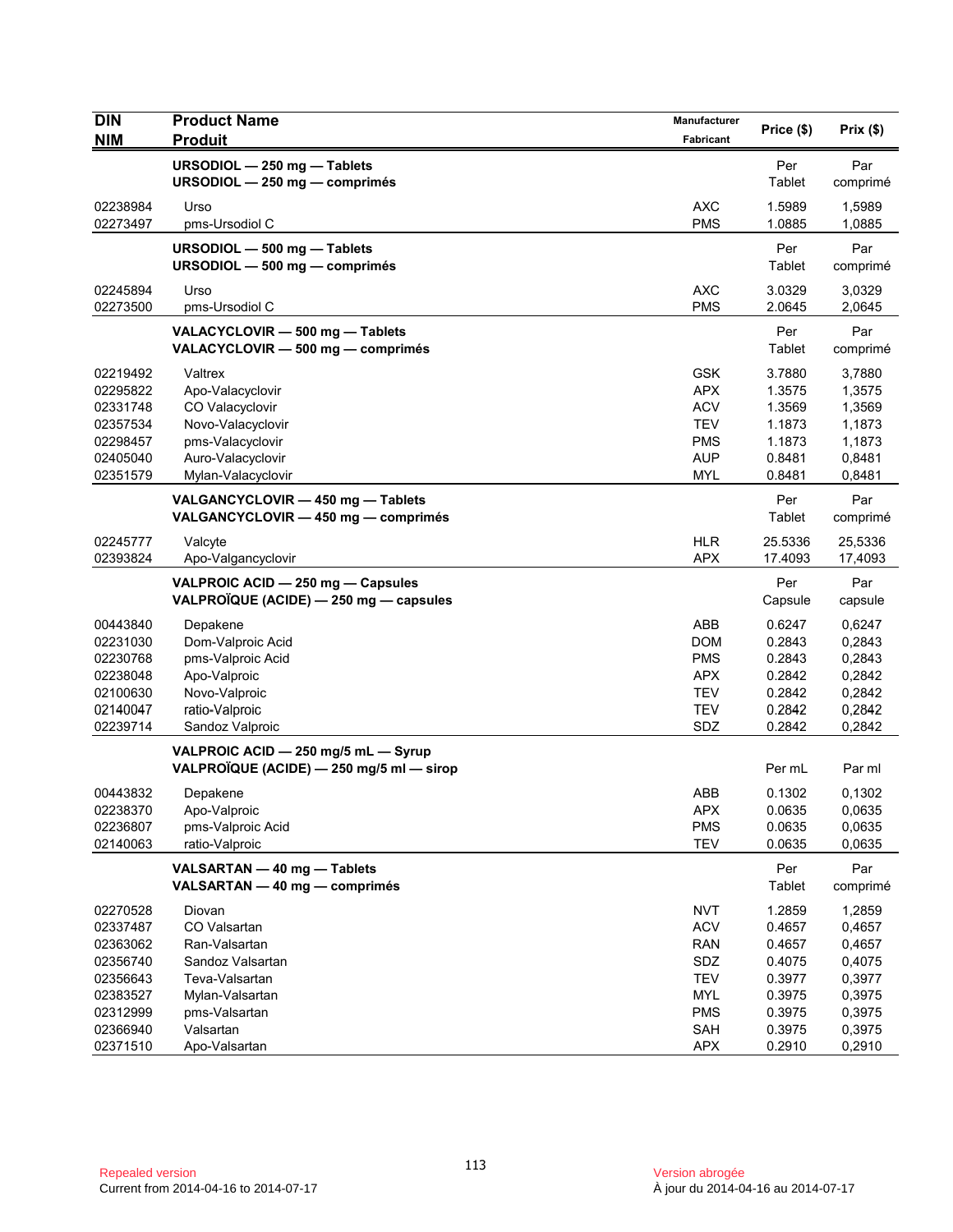| <b>DIN</b>           | <b>Product Name</b>                                                                                                  | Manufacturer             |                  |                  |
|----------------------|----------------------------------------------------------------------------------------------------------------------|--------------------------|------------------|------------------|
| <b>NIM</b>           | <b>Produit</b>                                                                                                       | Fabricant                | Price (\$)       | Prix(\$)         |
|                      | VALSARTAN - 80 mg - Tablets<br>VALSARTAN - 80 mg - comprimés                                                         |                          | Per<br>Tablet    | Par<br>comprimé  |
|                      |                                                                                                                      |                          |                  |                  |
| 02244781             | Diovan                                                                                                               | <b>NVT</b>               | 1.3016           | 1,3016           |
| 02337495             | CO Valsartan                                                                                                         | <b>ACV</b>               | 0.4733           | 0,4733           |
| 02363100             | Ran-Valsartan                                                                                                        | RAN                      | 0.4733           | 0,4733           |
| 02356651             | Teva-Valsartan                                                                                                       | <b>TEV</b><br><b>MYL</b> | 0.4040<br>0.2999 | 0,4040           |
| 02383535<br>02356759 | Mylan-Valsartan<br>Sandoz Valsartan                                                                                  | SDZ                      | 0.2999           | 0,2999<br>0,2999 |
| 02371529             | Apo-Valsartan                                                                                                        | <b>APX</b>               | 0.2957           | 0,2957           |
| 02313006             | pms-Valsartan                                                                                                        | <b>PMS</b>               | 0.2957           | 0,2957           |
| 02366959             | Valsartan                                                                                                            | SAH                      | 0.2957           | 0,2957           |
|                      | VALSARTAN - 160 mg - Tablets                                                                                         |                          | Per              | Par              |
|                      | VALSARTAN - 160 mg - comprimés                                                                                       |                          | Tablet           | comprimé         |
| 02244782             | Diovan                                                                                                               | <b>NVT</b>               | 1.3018           | 1,3018           |
| 02337509             | CO Valsartan                                                                                                         | <b>ACV</b>               | 0.4733           | 0,4733           |
| 02363119             | Ran-Valsartan                                                                                                        | <b>RAN</b>               | 0.4733           | 0,4733           |
| 02356678             | Teva-Valsartan                                                                                                       | <b>TEV</b>               | 0.4040           | 0,4040           |
| 02383543             | Mylan-Valsartan                                                                                                      | <b>MYL</b>               | 0.2998           | 0,2998           |
| 02356767             | Sandoz Valsartan                                                                                                     | SDZ                      | 0.2998           | 0,2998           |
| 02371537             | Apo-Valsartan                                                                                                        | <b>APX</b>               | 0.2957           | 0,2957           |
| 02313014             | pms-Valsartan                                                                                                        | <b>PMS</b>               | 0.2957           | 0,2957           |
| 02366967             | Valsartan                                                                                                            | <b>SAH</b>               | 0.2957           | 0,2957           |
|                      | VALSARTAN - 320 mg - Tablets                                                                                         |                          | Per              | Par              |
|                      | VALSARTAN - 320 mg - comprimés                                                                                       |                          | Tablet           | comprimé         |
| 02289504             | Diovan                                                                                                               | <b>NVT</b>               | 1.2825           | 1,2825           |
| 02337517             | CO Valsartan                                                                                                         | <b>ACV</b>               | 0.4548           | 0,4548           |
| 02356686             | Teva-Valsartan                                                                                                       | <b>TEV</b>               | 0.3880           | 0,3880           |
| 02383551             | Mylan-Valsartan                                                                                                      | MYL                      | 0.2914           | 0,2914           |
| 02356775             | Sandoz Valsartan                                                                                                     | SDZ                      | 0.2914           | 0,2914           |
| 02371545             | Apo-Valsartan                                                                                                        | <b>APX</b>               | 0.2843           | 0,2843           |
| 02344564             | pms-Valsartan                                                                                                        | <b>PMS</b>               | 0.2843           | 0,2843           |
| 02366975             | Valsartan                                                                                                            | <b>SAH</b>               | 0.2843           | 0,2843           |
|                      | VALSARTAN/HYDROCHLOROTHIAZIDE - 80 mg/12.5 mg-Tablets                                                                |                          | Per              | Par              |
|                      | VALSARTAN/HYDROCHLOROTHIAZIDE - 80 mg/12.5 mg - comprimés                                                            |                          | Tablet           | comprimé         |
| 02241900             | Diovan HCTZ                                                                                                          | <b>NVT</b>               | 1.3016           | 1,3016           |
| 02356996             | Teva-Valsartan HCTZ                                                                                                  | <b>TEV</b>               | 0.4733           | 0,4733           |
| 02367009             | Valsartan/HCTZ                                                                                                       | SAH                      | 0.4141           | 0,4141           |
| 02373734             | Mylan-Valsartan HCTZ                                                                                                 | <b>MYL</b>               | 0.2985           | 0,2985           |
| 02356694             | Sandoz Valsartan HCTZ                                                                                                | SDZ                      | 0.2985           | 0,2985           |
| 02382547             | Apo-Valsartan/HCTZ                                                                                                   | <b>APX</b>               | 0.2957           | 0,2957           |
|                      | VALSARTAN/HYDROCHLOROTHIAZIDE - 160 mg/12.5 mg-Tablets<br>VALSARTAN/HYDROCHLOROTHIAZIDE - 160 mg/12.5 mg - comprimés |                          | Per<br>Tablet    | Par<br>comprimé  |
| 02241901             | Diovan HCTZ                                                                                                          | <b>NVT</b>               | 1.3016           | 1,3016           |
| 02357003             | Teva-Valsartan HCTZ                                                                                                  | <b>TEV</b>               | 0.4733           | 0,4733           |
| 02367017             | Valsartan/HCTZ                                                                                                       | SAH                      | 0.4141           | 0,4141           |
| 02373742             | Mylan-Valsartan HCTZ                                                                                                 | <b>MYL</b>               | 0.2993           | 0,2993           |
| 02356708             | Sandoz Valsartan HCTZ                                                                                                | SDZ                      | 0.2993           | 0,2993           |
| 02382555             | Apo-Valsartan/HCTZ                                                                                                   | <b>APX</b>               | 0.2957           | 0,2957           |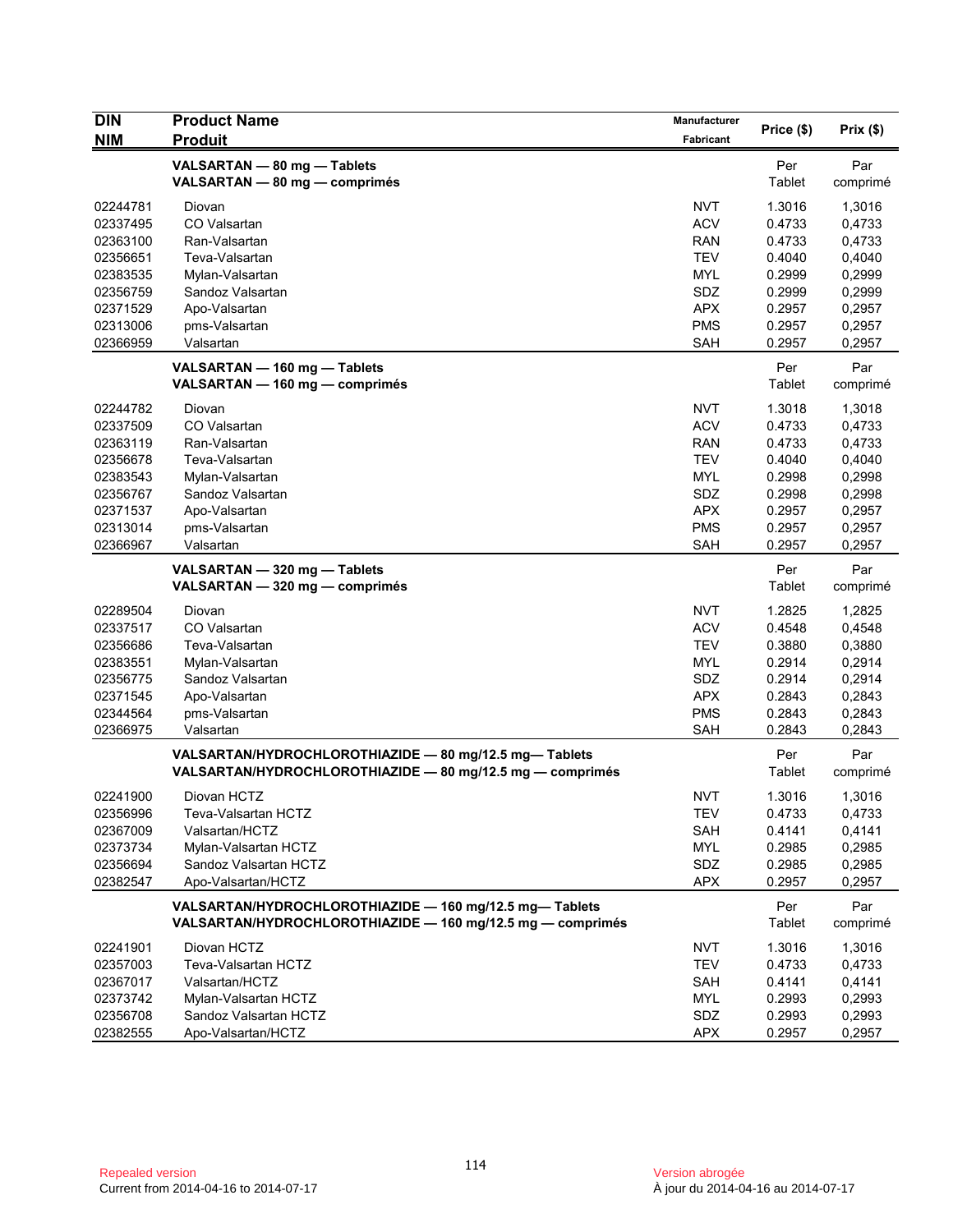| <b>DIN</b>                                                           | <b>Product Name</b>                                                                                                                          | <b>Manufacturer</b>                                                | Price (\$)                                               | Prix(\$)                                                 |
|----------------------------------------------------------------------|----------------------------------------------------------------------------------------------------------------------------------------------|--------------------------------------------------------------------|----------------------------------------------------------|----------------------------------------------------------|
| <b>NIM</b>                                                           | <b>Produit</b>                                                                                                                               | <b>Fabricant</b>                                                   |                                                          |                                                          |
|                                                                      | VALSARTAN/HYDROCHLOROTHIAZIDE - 160 mg/25 mg-Tablets<br>VALSARTAN/HYDROCHLOROTHIAZIDE - 160 mg/25 mg - comprimés                             |                                                                    | Per<br>Tablet                                            | Par<br>comprimé                                          |
| 02246955<br>02357011<br>02367025<br>02373750<br>02356716             | Diovan HCTZ<br>Teva-Valsartan HCTZ<br>Valsartan/HCTZ<br>Mylan-Valsartan HCTZ<br>Sandoz Valsartan HCTZ                                        | NVT<br><b>TEV</b><br><b>SAH</b><br><b>MYL</b><br>SDZ               | 1.3016<br>0.4733<br>0.4141<br>0.3003<br>0.3003           | 1,3016<br>0,4733<br>0,4141<br>0,3003<br>0,3003           |
| 02382563                                                             | Apo-Valsartan/HCTZ<br>VALSARTAN/HYDROCHLOROTHIAZIDE - 320 mg/12.5 mg - Tablets<br>VALSARTAN/HYDROCHLOROTHIAZIDE - 320 mg/12.5 mg - comprimés | <b>APX</b>                                                         | 0.2957<br>Per<br>Tablet                                  | 0,2957<br>Par<br>comprimé                                |
| 02308908<br>02357038<br>02367033<br>02373769<br>02356724<br>02382571 | Diovan HCTZ<br>Teva-Valsartan HCTZ<br>Valsartan/HCTZ<br>Mylan-Valsartan HCTZ<br>Sandoz Valsartan HCTZ<br>Apo-Valsartan/HCTZ                  | <b>NVT</b><br><b>TEV</b><br>SAH<br><b>MYL</b><br>SDZ<br><b>APX</b> | 1.2815<br>0.4658<br>0.3980<br>0.2985<br>0.2985<br>0.2913 | 1,2815<br>0,4658<br>0,3980<br>0,2985<br>0,2985<br>0,2913 |
|                                                                      | VALSARTAN/HYDROCHLOROTHIAZIDE - 320 mg/25 mg - Tablets<br>VALSARTAN/HYDROCHLOROTHIAZIDE - 320 mg/25 mg - comprimés                           |                                                                    | Per<br>Tablet                                            | Par<br>comprimé                                          |
| 02308916<br>02357046<br>02367041<br>02373777<br>02356732<br>02382598 | Diovan HCTZ<br>Teva-Valsartan HCTZ<br>Valsartan/HCTZ<br>Mylan-Valsartan HCTZ<br>Sandoz Valsartan HCTZ<br>Apo-Valsartan/HCTZ                  | <b>NVT</b><br><b>TEV</b><br>SAH<br><b>MYL</b><br>SDZ<br><b>APX</b> | 1.2815<br>0.4658<br>0.3980<br>0.2985<br>0.2985<br>0.2913 | 1,2815<br>0,4658<br>0,3980<br>0,2985<br>0,2985<br>0,2913 |
|                                                                      | VANCOMYCIN - 125 mg - Capsules<br>VANCOMYCIN - 125 mg - capsules                                                                             |                                                                    | Per<br>Capsule                                           | Par<br>capsule                                           |
| 02407744<br>02377470<br>00800430                                     | Jamp-Vancomycin<br>Vancomycin HCL<br>Vancocin                                                                                                | <b>JPC</b><br><b>PPA</b><br><b>MLI</b>                             | 5.6300<br>5.6300<br>5.6300                               | 5,6300<br>5,6300<br>5,6300                               |
|                                                                      | VANCOMYCIN - 250 mg - Capsules<br>VANCOMYCIN - 250 mg - capsules                                                                             |                                                                    | Per<br>Capsule                                           | Par<br>capsule                                           |
| 02407752<br>02377489<br>00788716                                     | Jamp-Vancomycin<br>Vancomycin HCL<br>Vancocin                                                                                                | <b>JPC</b><br><b>PPA</b><br>MLI                                    | 11.2500<br>11.2500<br>11.2500                            | 11,2500<br>11,2500<br>11,2500                            |
|                                                                      | VANCOMYCIN - 500 mg/vial - Injection<br>VANCOMYCIN - 500 mg/vial - ampoule                                                                   |                                                                    | Per<br>Vial                                              | Par<br>ampoule                                           |
| 02407914<br>02241820                                                 | AJ-Vancomycin<br>pms-Vancomycin                                                                                                              | <b>AJC</b><br><b>PMS</b>                                           | 31.0500<br>31.0500                                       | 31,0500<br>31,0500                                       |
|                                                                      | VANCOMYCIN - 1 g/vial - Injection<br>VANCOMYCIN - 1 g/vial - ampoule                                                                         |                                                                    | Per<br>Vial                                              | Par<br>ampoule                                           |
| 02407922<br>02241821                                                 | AJ-Vancomycin<br>pms-Vancomycin                                                                                                              | <b>AJC</b><br><b>PMS</b>                                           | 58.9900<br>58.9900                                       | 58,9900<br>58,9900                                       |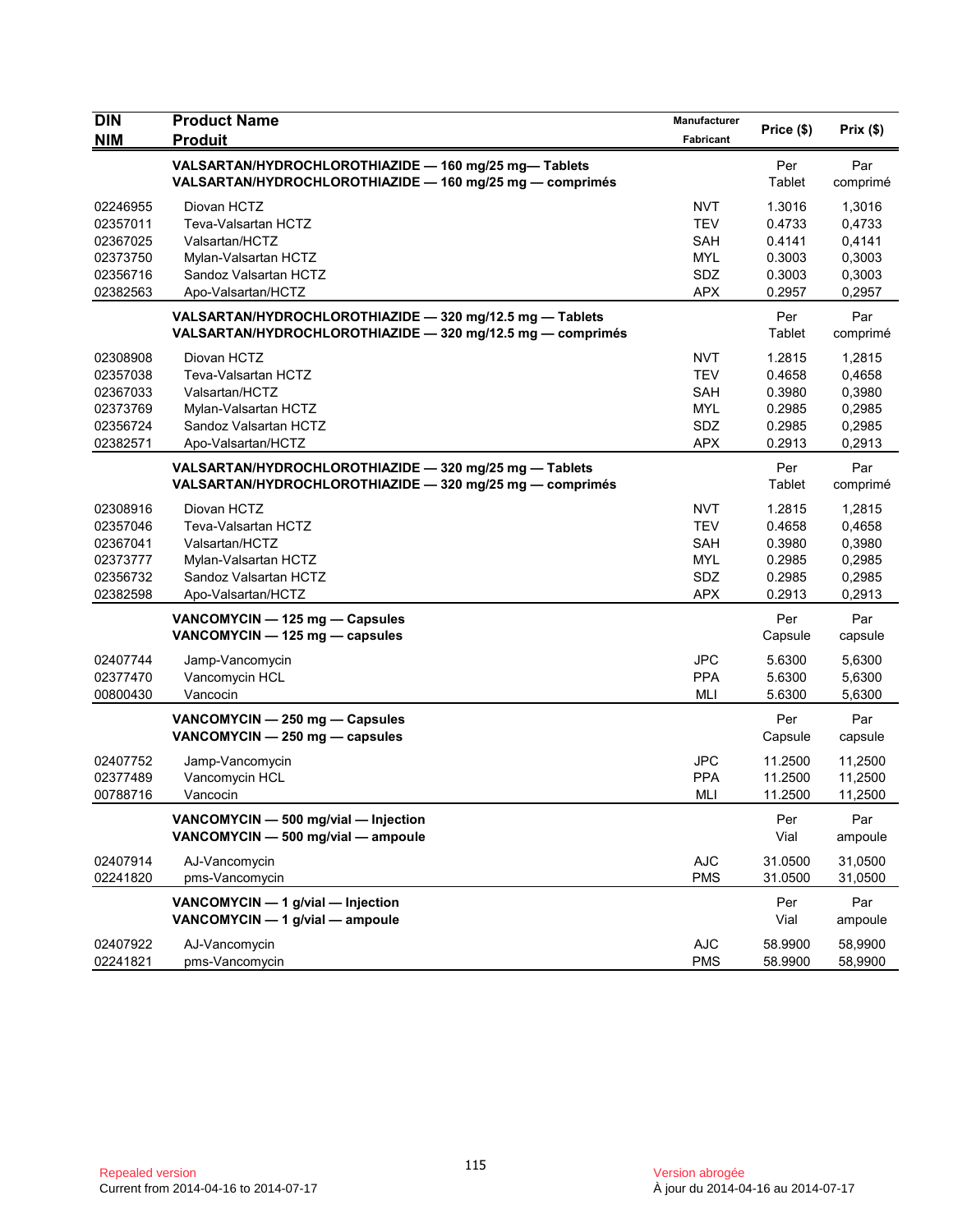| <b>DIN</b> | <b>Product Name</b>                                           | Manufacturer |            |             |
|------------|---------------------------------------------------------------|--------------|------------|-------------|
| <b>NIM</b> | <b>Produit</b>                                                | Fabricant    | Price (\$) | $Prix($ \$) |
|            | VENLAFAXINE - 37.5 mg - Capsules                              |              | Per        | Par         |
|            | VENLAFAXINE - 37,5 mg - capsules                              |              | Capsule    | capsule     |
|            |                                                               |              |            |             |
| 02237279   | Effexor XR                                                    | PFI          | 1.0325     | 1,0325      |
| 02331683   | Apo-Venlafaxine XR                                            | <b>APX</b>   | 0.1643     | 0,1643      |
| 02304317   | CO Venlafaxine XR                                             | <b>ACV</b>   | 0.1643     | 0,1643      |
| 02360020   | GD-Venlafaxine XR                                             | <b>GEM</b>   | 0.1643     | 0,1643      |
| 02310279   | Mylan-Venlafaxine XR                                          | <b>MYL</b>   | 0.1643     | 0,1643      |
| 02278545   | pms-Venlafaxine XR                                            | <b>PMS</b>   | 0.1643     | 0,1643      |
| 02380072   | Ran-Venlafaxine XR                                            | <b>RAN</b>   | 0.1643     | 0,1643      |
| 02310317   | Sandoz Venlafaxine XR                                         | SDZ          | 0.1643     | 0,1643      |
| 02275023   | Teva-Venlafaxine XR                                           | <b>TEV</b>   | 0.1643     | 0,1643      |
| 02354713   | Venlafaxine XR                                                | <b>SAH</b>   | 0.1643     | 0,1643      |
| 02385929   | Venlafaxine XR                                                | <b>SIP</b>   | 0.1643     | 0,1643      |
|            | VENLAFAXINE - 75 mg - Capsules                                |              | Per        | Par         |
|            | VENLAFAXINE - 75 mg - capsules                                |              | Capsule    | capsule     |
| 02237280   | Effexor XR                                                    | PFI          | 2.0643     | 2,0643      |
| 02331691   | Apo-Venlafaxine XR                                            | <b>APX</b>   | 0.3285     | 0,3285      |
| 02304325   | CO Venlafaxine XR                                             | <b>ACV</b>   | 0.3285     | 0,3285      |
| 02360039   | <b>GD-Venlafaxine XR</b>                                      | <b>GEM</b>   | 0.3285     | 0,3285      |
| 02310287   | Mylan-Venlafaxine XR                                          | <b>MYL</b>   | 0.3285     | 0,3285      |
| 02278553   | pms-Venlafaxine XR                                            | <b>PMS</b>   | 0.3285     | 0,3285      |
| 02380080   | Ran-Venalfaxine XR                                            | <b>RAN</b>   | 0.3285     | 0,3285      |
| 02310325   | Sandoz Venlafaxine XR                                         | SDZ          | 0.3285     | 0,3285      |
| 02275031   | Teva-Venlafaxine XR                                           | <b>TEV</b>   | 0.3285     | 0,3285      |
| 02354721   | Venlafaxine XR                                                | <b>SAH</b>   | 0.3285     | 0,3285      |
| 02385937   | Venlafaxine XR                                                | <b>SIP</b>   | 0.3285     | 0,3285      |
|            |                                                               |              |            |             |
|            | VENLAFAXINE - 150 mg - Capsules                               |              | Per        | Par         |
|            | VENLAFAXINE - 150 mg - capsules                               |              | Capsule    | capsule     |
| 02237282   | Effexor XR                                                    | PFI          | 2.1791     | 2,1791      |
| 02331705   | Apo-Venlafaxine XR                                            | <b>APX</b>   | 0.3469     | 0,3469      |
| 02304333   | CO Venlafaxine XR                                             | <b>ACV</b>   | 0.3469     | 0,3469      |
| 02360047   | <b>GD-Venlafaxine XR</b>                                      | <b>GEM</b>   | 0.3469     | 0,3469      |
| 02310295   | Mylan-Venlafaxine XR                                          | <b>MYL</b>   | 0.3469     | 0,3469      |
| 02278561   | pms-Venlafaxine XR                                            | <b>PMS</b>   | 0.3469     | 0,3469      |
| 02380099   | Ran-Venlafaxine XR                                            | <b>RAN</b>   | 0.3469     | 0,3469      |
| 02310333   | Sandoz Venlafaxine XR                                         | SDZ          | 0.3469     | 0,3469      |
| 02275058   | Teva-Venlafaxine XR                                           | <b>TEV</b>   | 0.3469     | 0,3469      |
| 02354748   | Venlafaxine XR                                                | SAH          | 0.3469     | 0,3469      |
| 02385945   | Venlafaxine XR                                                | <b>SIP</b>   | 0.3469     | 0,3469      |
|            | VERAPAMIL HCI - 120 mg - Sustained Release Tablets            |              |            |             |
|            | VÉRAPAMIL (CHLORHYDRATE DE) - 120 mg - comprimés à libération |              | Per        | Par         |
|            | progressive                                                   |              | Tablet     | comprimé    |
| 01907123   | <b>Isoptin SR</b>                                             | ABB          | 1.5909     | 1,5909      |
| 02246893   | Apo-Verap SR                                                  | <b>APX</b>   | 0.7590     | 0,7590      |
| 02210347   | Mylan-Verapamil                                               | <b>MYL</b>   | 0.7590     | 0,7590      |
|            |                                                               |              |            |             |
|            | VERAPAMIL HCI - 180 mg - Sustained Release Tablets            |              |            |             |
|            | VÉRAPAMIL (CHLORHYDRATE DE) — 180 mg — comprimés à libération |              | Per        | Par         |
|            | progressive                                                   |              | Tablet     | comprimé    |
| 01934317   | Isoptin SR                                                    | ABB          | 1.7963     | 1,7963      |
| 02246894   | Apo-Verap SR                                                  | <b>APX</b>   | 0.7214     | 0,7214      |
| 02210355   | Mylan-Verapamil                                               | <b>MYL</b>   | 0.7214     | 0,7214      |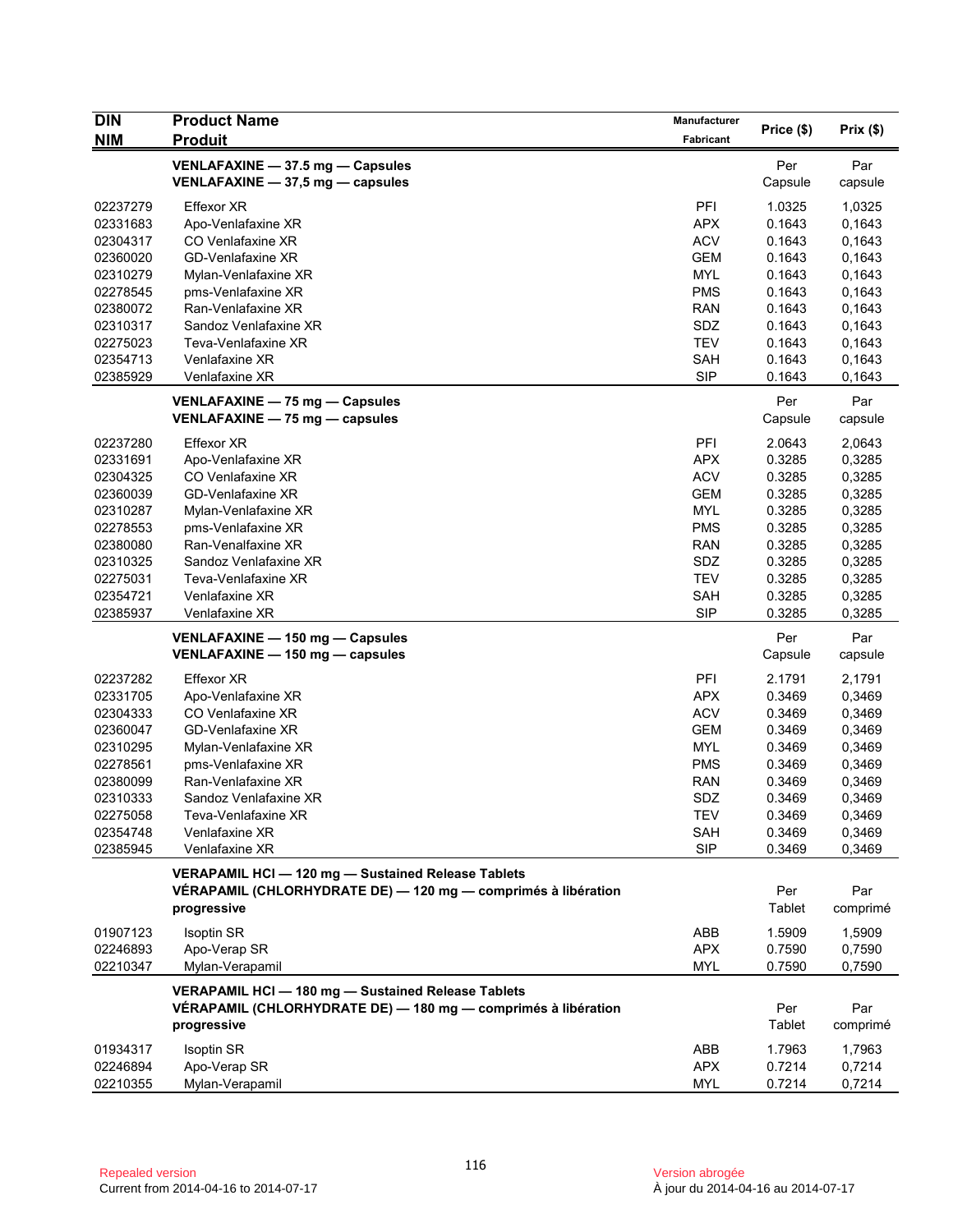| <b>DIN</b>                                               | <b>Product Name</b>                                                                                                                | Manufacturer                                                | Price (\$)                                     | Prix(\$)                                       |
|----------------------------------------------------------|------------------------------------------------------------------------------------------------------------------------------------|-------------------------------------------------------------|------------------------------------------------|------------------------------------------------|
| <b>NIM</b>                                               | <b>Produit</b>                                                                                                                     | Fabricant                                                   |                                                |                                                |
|                                                          | VERAPAMIL HCI - 240 mg - Sustained Release Tablets<br>VÉRAPAMIL (CHLORHYDRATE DE) — 240 mg — comprimés à libération<br>progressive |                                                             | Per<br>Tablet                                  | Par<br>comprimé                                |
| 00742554<br>02246895<br>02210363<br>02211920<br>02237791 | <b>Isoptin SR</b><br>Apo-Verap SR<br>Mylan-Verapamil<br>Novo-Veramil SR<br>pms-Verapamil SR                                        | ABB<br><b>APX</b><br><b>MYL</b><br><b>TEV</b><br><b>PMS</b> | 2.3955<br>0.9592<br>0.9592<br>0.9592<br>0.9592 | 2,3955<br>0,9592<br>0,9592<br>0,9592<br>0,9592 |
|                                                          | VERAPAMIL HCI - 80 mg - Tablets<br>VÉRAPAMIL (CHLORHYDRATE DE) — 80 mg — comprimés                                                 |                                                             | Per<br>Tablet                                  | Par<br>comprimé                                |
| 00782483<br>02237921                                     | Apo-Verap<br>Mylan-Verapamil                                                                                                       | APX<br><b>MYL</b>                                           | 0.3009<br>0.3009                               | 0,3009<br>0,3009                               |
|                                                          | VERAPAMIL HCI - 120 mg - Tablets<br>VÉRAPAMIL (CHLORHYDRATE DE) — 120 mg — comprimés                                               |                                                             | Per<br>Tablet                                  | Par<br>comprimé                                |
| 00782491<br>02237922                                     | Apo-Verap<br>Mylan-Verapamil                                                                                                       | APX<br><b>MYL</b>                                           | 0.4675<br>0.4675                               | 0,4675<br>0,4675                               |
|                                                          | WARFARIN SODIUM - 1 mg - Tablets<br>WARFARINE SODIQUE - 1 mg - comprimés                                                           |                                                             | Per<br>Tablet                                  | Par<br>comprimé                                |
| 01918311<br>02242680<br>02242924<br>02244462<br>02265273 | Coumadin<br>Taro-Warfarin<br>Apo-Warfarin<br>Mylan-Warfarin<br>Novo-Warfarin                                                       | SQU<br><b>TAR</b><br><b>APX</b><br><b>MYL</b><br><b>TEV</b> | 0.3960<br>0.2178<br>0.1960<br>0.1960<br>0.1960 | 0.3960<br>0,2178<br>0,1960<br>0,1960<br>0,1960 |
|                                                          | WARFARIN SODIUM - 2 mg - Tablets<br>WARFARINE SODIQUE - 2 mg - comprimés                                                           |                                                             | Per<br>Tablet                                  | Par<br>comprimé                                |
| 01918338<br>02242681<br>02242925<br>02244463<br>02265281 | Coumadin<br>Taro-Warfarin<br>Apo-Warfarin<br>Mylan-Warfarin<br>Novo-Warfarin                                                       | SQU<br><b>TAR</b><br><b>APX</b><br>MYL<br><b>TEV</b>        | 0.4191<br>0.2304<br>0.2074<br>0.2074<br>0.2074 | 0,4191<br>0,2304<br>0,2074<br>0,2074<br>0,2074 |
|                                                          | WARFARIN SODIUM - 2.5 mg - Tablets<br>WARFARINE SODIQUE - 2.5 mg - comprimés                                                       |                                                             | Per<br>Tablet                                  | Par<br>comprimé                                |
| 01918346<br>02242682<br>02242926<br>02244464<br>02265303 | Coumadin<br>Taro-Warfarin<br>Apo-Warfarin<br>Mylan-Warfarin<br>Novo-Warfarin                                                       | SQU<br><b>TAR</b><br><b>APX</b><br>MYL<br><b>TEV</b>        | 0.3350<br>0.1845<br>0.1660<br>0.1660<br>0.1660 | 0,3350<br>0,1845<br>0,1660<br>0,1660<br>0,1660 |
|                                                          | WARFARIN SODIUM - 3 mg - Tablets<br>WARFARINE SODIQUE - 3 mg - comprimés                                                           |                                                             | Per<br>Tablet                                  | Par<br>comprimé                                |
| 02240205<br>02242683<br>02265311<br>02245618<br>02287498 | Coumadin<br>Taro-Warfarin<br>Novo-Warfarin<br>Apo-Warfarin<br>Mylan-Warfarin                                                       | SQU<br><b>TAR</b><br><b>TEV</b><br><b>APX</b><br><b>MYL</b> | 0.5192<br>0.2827<br>0.2571<br>0.2570<br>0.2337 | 0,5192<br>0,2827<br>0,2571<br>0,2570<br>0,2337 |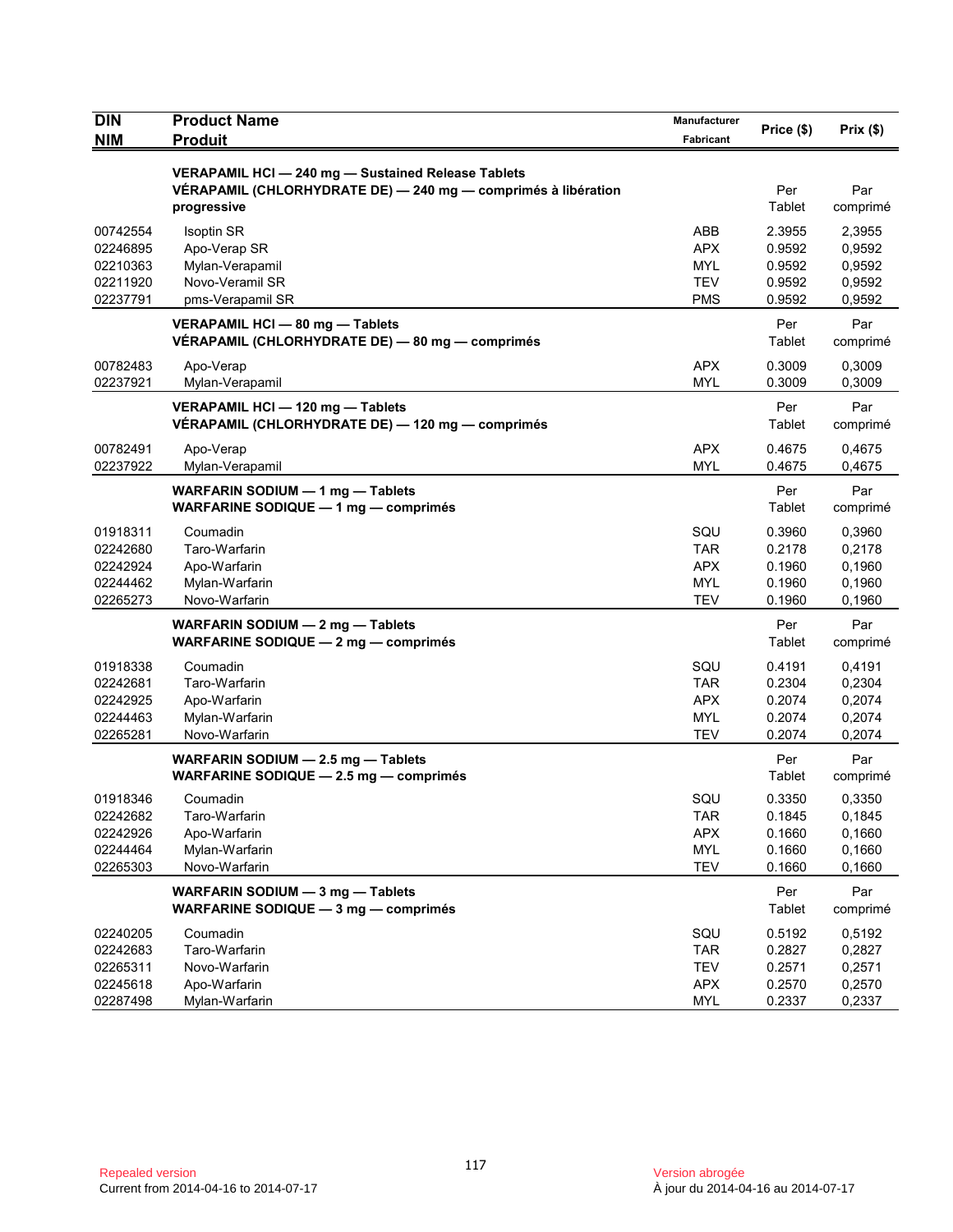| <b>DIN</b> | <b>Product Name</b>                                                                        | Manufacturer | Price (\$)     | Prix(\$)                 |
|------------|--------------------------------------------------------------------------------------------|--------------|----------------|--------------------------|
| <b>NIM</b> | <b>Produit</b>                                                                             | Fabricant    |                |                          |
|            | WARFARIN SODIUM - 4 mg - Tablets<br>WARFARINE SODIQUE - 4 mg - comprimés                   |              | Per<br>Tablet  | Par<br>comprimé          |
| 02007959   | Coumadin                                                                                   | SQU          | 0.5192         | 0,5192                   |
| 02242684   | Taro-Warfarin                                                                              | <b>TAR</b>   | 0.2856         | 0,2856                   |
| 02242927   | Apo-Warfarin                                                                               | <b>APX</b>   | 0.2571         | 0,2571                   |
| 02244465   | Mylan-Warfarin                                                                             | <b>MYL</b>   | 0.2571         | 0,2571                   |
| 02265338   | Novo-Warfarin                                                                              | <b>TEV</b>   | 0.2571         | 0,2571                   |
|            | WARFARIN SODIUM - 5 mg - Tablets<br>WARFARINE SODIQUE - 5 mg - comprimés                   |              | Per<br>Tablet  | Par<br>comprimé          |
| 01918354   | Coumadin                                                                                   | SQU          | 0.3355         | 0,3355                   |
| 02242685   | Taro-Warfarin                                                                              | <b>TAR</b>   | 0.1848         | 0,1848                   |
| 02242928   | Apo-Warfarin                                                                               | <b>APX</b>   | 0.1663         | 0,1663                   |
| 02244466   | Mylan-Warfarin                                                                             | <b>MYL</b>   | 0.1663         | 0,1663                   |
| 02265346   | Novo-Warfarin                                                                              | <b>TEV</b>   | 0.1663         | 0,1663                   |
|            | WARFARIN SODIUM - 10 mg - Tablets<br>WARFARINE SODIQUE - 10 mg - comprimés                 |              | Per<br>Tablet  | Par<br>comprimé          |
| 01918362   | Coumadin                                                                                   | SQU          | 0.6028         | 0,6028                   |
| 02242687   | Taro-Warfarin                                                                              | <b>TAR</b>   | 0.3316         | 0,3316                   |
| 02242929   | Apo-Warfarin                                                                               | <b>APX</b>   | 0.2984         | 0,2984                   |
| 02244467   | Mylan-Warfarin                                                                             | <b>MYL</b>   | 0.2984         | 0,2984                   |
|            | ZIDOVUDINE - 100 mg - Capsules<br>ZIDOVUDINE - 100 mg - capsules                           |              | Per<br>Capsule | Par<br>capsule           |
| 01902660   | Retrovir                                                                                   | VII          | 2.0500         | 2,0500                   |
| 01946323   | Apo-Zidovudine                                                                             | <b>APX</b>   | 1.3977         | 1,3977                   |
|            | ZINC SULFATE MONOHYDRATE/HYDROCORTISONE ACETATE - 5 mg/5 mg<br>- Topical Ointment          |              |                |                          |
|            | ZINC (SULFATE MONOHYDRATÉ DE)/HYDROCORTISONE (ACÉTATE D') —<br>5 mg/5 mg - pommade topique |              | Per<br>Gram    | Par<br>gramme            |
| 00505773   | Anusol-HC                                                                                  | <b>MCL</b>   | 0.9152         | 0,9152                   |
| 00607789   | ratio-Hemcort HC                                                                           | <b>TEV</b>   | 0.4576         | 0,4576                   |
| 02128446   | Anodan-HC                                                                                  | <b>ODN</b>   | 0.4160         | 0,4160                   |
| 02247691   | Sandoz Anuzinc HC                                                                          | SDZ          | 0.4160         | 0,4160                   |
|            | ZINC SULFATE MONOHYDRATE/HYDROCORTISONE ACETATE - 10 mg/10 mg<br>— Suppositories           |              |                |                          |
|            | ZINC (SULFATE MONOHYDRATÉ DE)/HYDROCORTISONE (ACÉTATE D') -                                |              | Per            | Par                      |
|            | 10 mg/10 mg - suppositoires                                                                |              |                | Suppository suppositoire |
| 00476285   | Anusol-HC                                                                                  | <b>PDA</b>   | 1.1440         | 1,1440                   |
| 00607797   | ratio-Hemcort HC                                                                           | <b>TEV</b>   | 0.6683         | 0,6683                   |
| 02236399   | Andodan-HC                                                                                 | ODN          | 0.6683         | 0,6683                   |
| 02242798   | Sandoz Anuzinc HC                                                                          | SDZ          | 0.6683         | 0,6683                   |
|            | ZOLMITRIPTAN - 2.5 mg - Tablets<br>ZOLMITRIPTAN - 2.5 mg - comprimés                       |              | Per<br>Tablet  | Par<br>comprimé          |
| 02238660   | Zomig                                                                                      | <b>AZC</b>   | 15.5650        | 15,5650                  |
| 02313960   | Teva-Zolmitriptan                                                                          | <b>TEV</b>   | 5.3333         | 5,3333                   |
| 02380951   | Apo-Zolmitriptan                                                                           | <b>APX</b>   | 4.6667         | 4.6667                   |
| 02324229   | pms-Zolmitriptan                                                                           | <b>PMS</b>   | 4.6667         | 4,6667                   |
| 02369036   | Mylan-Zolmitriptan                                                                         | <b>MYL</b>   | 4.6666         | 4,6666                   |
| 02362988   | Sandoz Zolmitriptan                                                                        | SDZ          | 4.6666         | 4,6666                   |